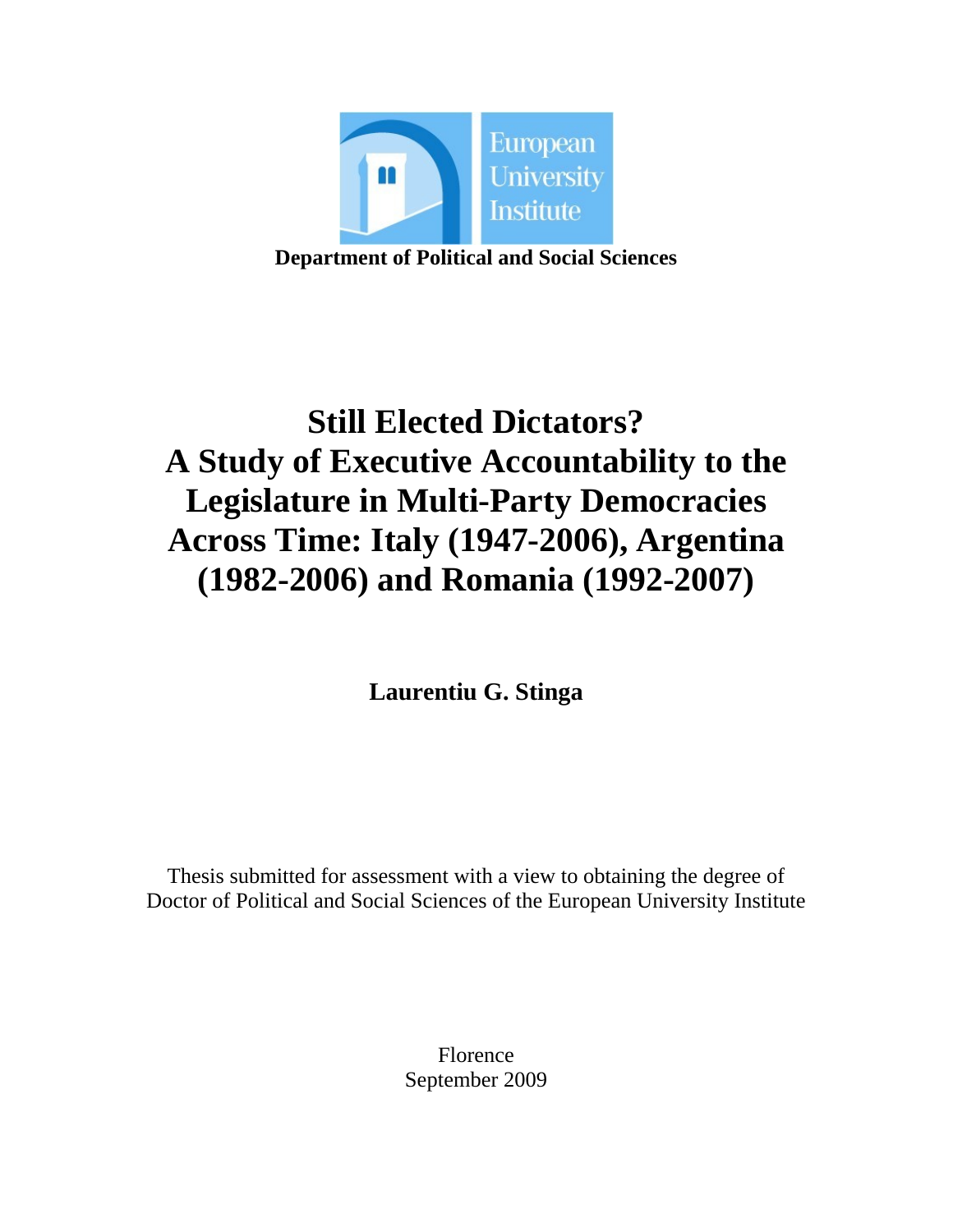# EUROPEAN UNIVERSITY INSTITUTE **Department of Political and Social Sciences**

# Still Elected Dictators? A Study of Executive Accountability to the Legislature in Multi-Party Democracies Across Time: Italy (1947- 2006), Argentina (1982-2006) and Romania (1992-2007)

# **Laurentiu G. Stinga**

Thesis submitted for assessment with a view to obtaining the degree of Doctor of Political and Social Sciences of the European University Institute

#### **Examining Board:**

Professor Laszlo Bruszt, European University Institute (Supervisor) Professor Peter Mair, European University Institute (Co-Supervisor) Professor Leonardo Morlino, Università degli Studi di Firenze Professor Wolfgang C. Müller, University of Mannheim

© 2009, Laurentiu G. Stinga No part of this thesis may be copied, reproduced or transmitted without prior permission of the author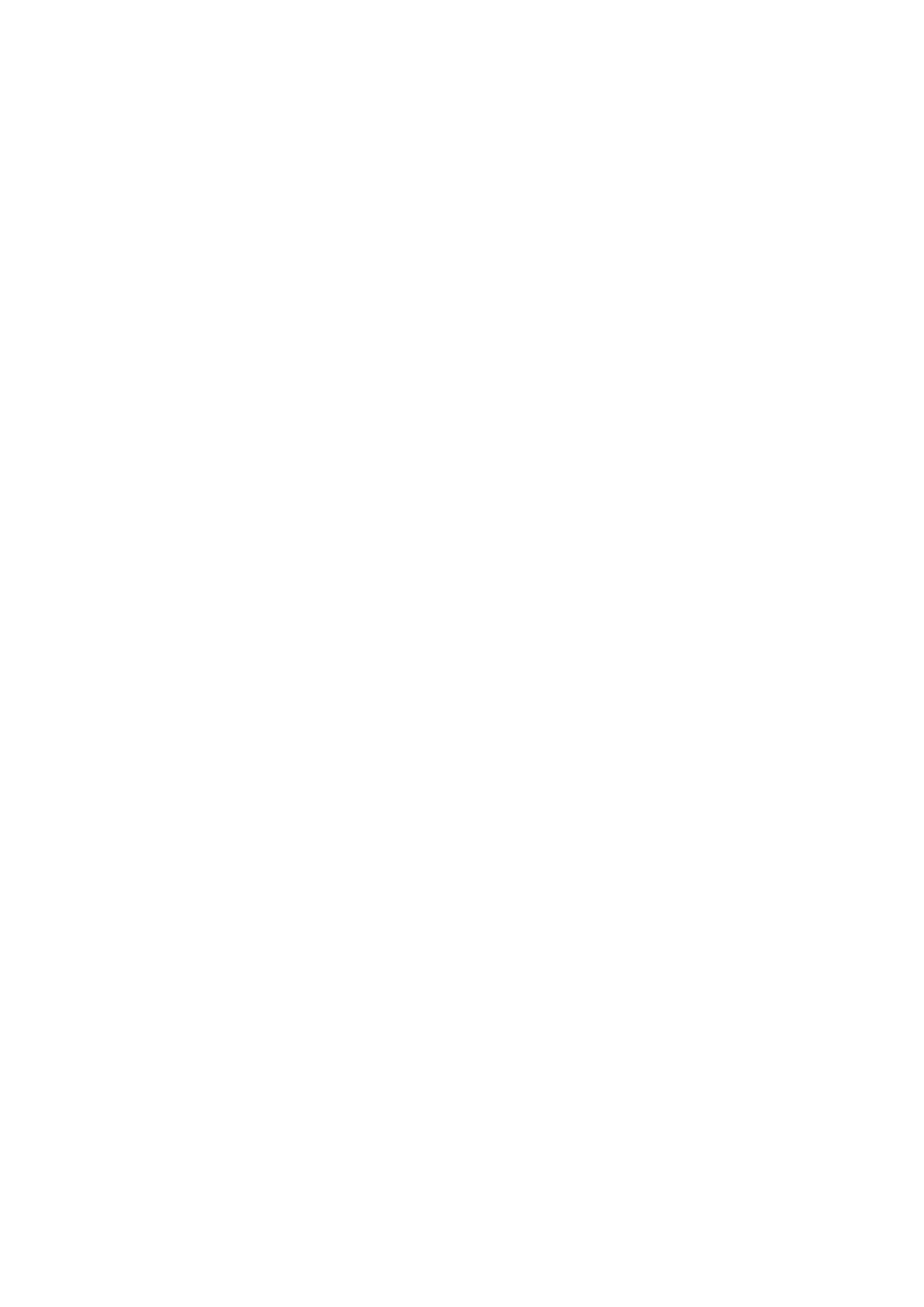# TABLE OF CONTENTS

### **I. INTRODUCTION: DEMOCRACY AND GOVERNANCE BY EXECUTIVE EMERGENCY DECREES** 4

#### **II. THE CONCEPTUAL DEFINITION OF ACCOUNTABILITY**

| 1. Introduction                                                               | 14 |
|-------------------------------------------------------------------------------|----|
| 2. Defining accountability                                                    | 16 |
| 3. The conceptual stretching of accountability                                | 21 |
| 3.a. Labelling accountability as vertical and horizontal                      | 24 |
| 3.b. Societal accountability                                                  | 26 |
| 3.c. Horizontal balance accountability and mandated horizontal accountability | 28 |
| 3.d. Extended accountability                                                  | 30 |
| 3.e. Oblique accountability                                                   | 31 |
| 4. Accountability: semantic meanings                                          | 33 |
| 5. Conceptualizing accountability according to its radial structure           | 39 |
| 6. A bounded definition of accountability and its operationalization          | 46 |
| 7. Measuring the Executive accountability function of emergency Decrees       | 52 |

## **III. EMPIRICAL RESEARCH PUZZLES AND PROBLEMS OF COMPARABILITY ACROSS POLITICAL SYSTEMS** 57

# **IV. LITERATURE REVIEW: SPECIFIC RESEARCH CONCERNS AND THEORETICAL CLAIMS REGARDING EXECUTIVE ACCOUNTABILITY**

| 1. Introduction                                                                             | 64 |
|---------------------------------------------------------------------------------------------|----|
| 2. Democratic transition and consolidation literature: the role of political culture        | 67 |
| 3. A different literature approach: the role of political structure                         | 70 |
| 4. Accountability across political systems: a model of comparison                           | 72 |
| 5. The influence of partisan and institutional veto-players on the Executive accountability | 77 |

## **V. THE EMPIRICAL EXPLORATION OF COUNTRY CASES: EXECUTIVE DECREES AND ACCOUNTABILITY ACROSS POLITICAL SYSTEMS**

Italy: high Decree issuing and high Executive accountability

| 1. Introduction                                                                       | -87 |
|---------------------------------------------------------------------------------------|-----|
| 2. Legislative fragmentation and the partisan veto-player structure of accountability | 90  |
| 2.a. Coalitional phases, legislative instability and the issuing of emergency Decrees | 96  |
| 3. Institutional veto-player power: the legal status of DL                            | 110 |
| 3.a. The Constitutional reform of October 1996                                        | 113 |
| 4. Conclusion: high Decree issuing and high Executive accountability                  | 120 |
|                                                                                       |     |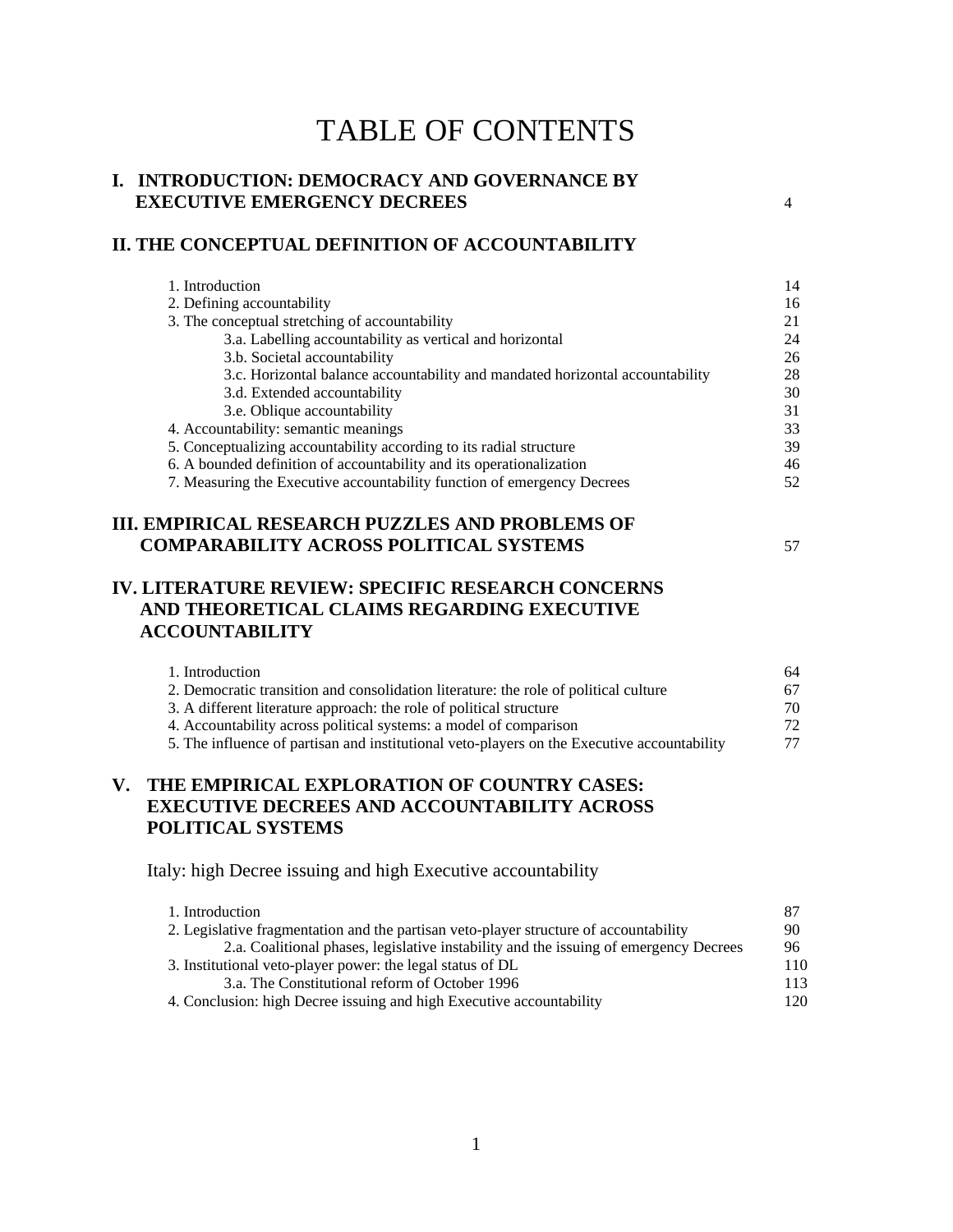Argentina: excessive Decree issuing and inexistent Executive accountability

| $\mathbf{L}$ | Introduction                                                                            | 123 |
|--------------|-----------------------------------------------------------------------------------------|-----|
|              | 2. Congressional fragmentation and the partisan veto-player structure of accountability | 126 |
|              | 3. Institutional veto-player power: the legal status of emergency Decrees               | 137 |
|              | 4. Conclusion: excessive Decree issuing and inexistent Executive accountability         | 148 |

Romania: excessive Decree issuing and low Executive accountability

| Introduction                                                                                        | 151 |
|-----------------------------------------------------------------------------------------------------|-----|
| Legislative partisanship and the partisan veto-player structure of accountability<br>2.             |     |
| 2.a. The Romanian Parliament: weak, dictatorial and balanced legislative coalitions                 | 153 |
| 2.b. Partisan veto-players, legislative coalitions and governance by emergency Decree               | 156 |
| 3. Institutional veto-player power: the legal status of the OUG                                     | 175 |
| 4. Conclusion: excessive Decree issuing and low Executive accountability                            | 183 |
| Accountability across country cases: a comparative interpretation<br>of empirical research findings | 185 |
| INAL CONCLUSIONS: NO LONGER ELECTED DICTATORS                                                       | 194 |

## BIBLIOGRAPHY 206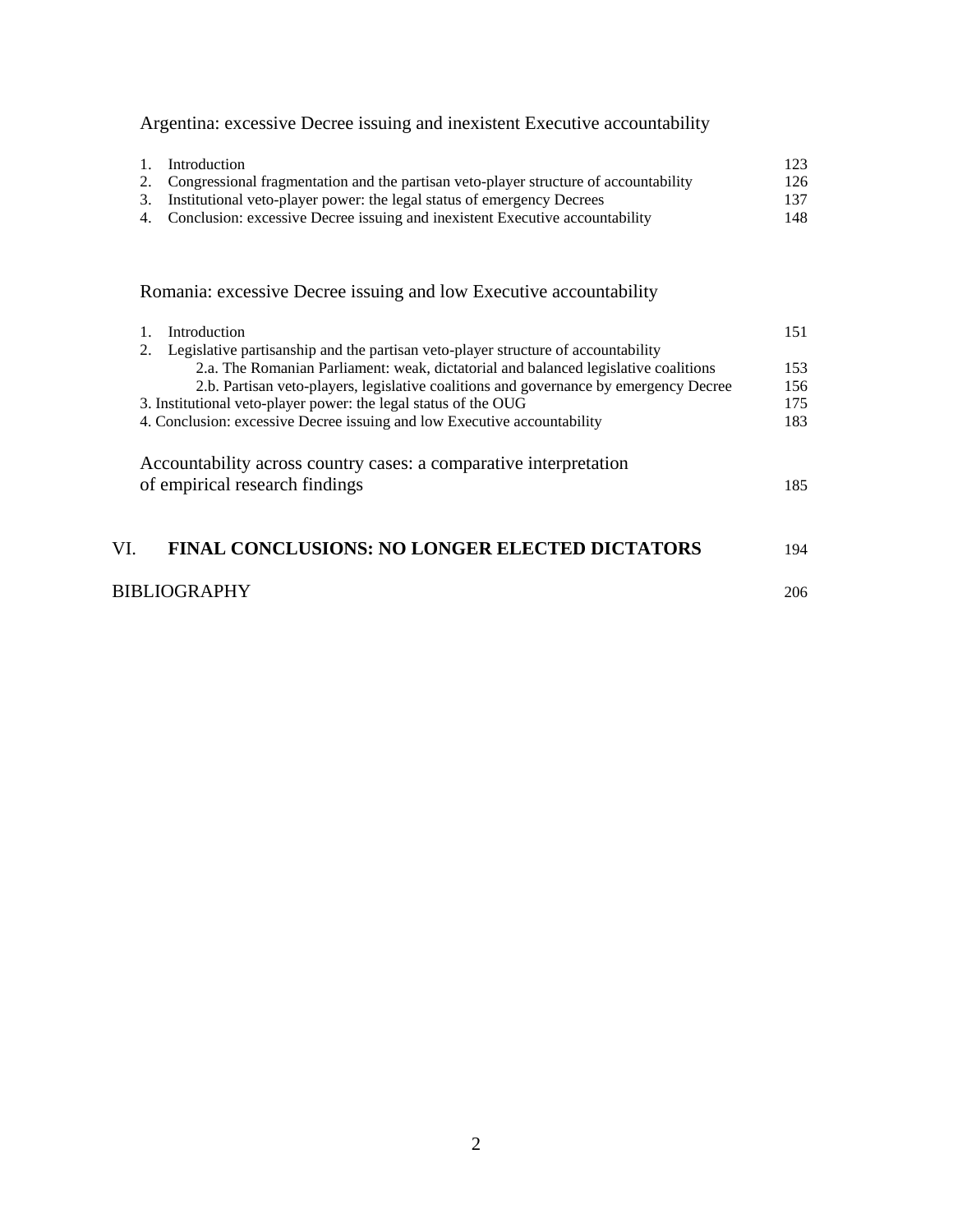#### ABSTRACT

This thesis explores the capacity of the Argentine, Italian and Romanian Legislatures to hold the Executive branch of government accountable for its policy initiatives issued by emergency Executive decree, rather than by normal procedure legislative initiatives (NPL).

The major questions the thesis attempts to answer are: what makes Executives prefer to promote their policy views extensively by Decree, rather than NPL, even when the situation is not of emergency and necessity? What explains the capacity of Legislatures to hold the Executive to account by amending or rejecting the Executive decrees that infringe their primary legislative function?

I argue that the issuing of Executive decrees is a rational policy promotion strategy when the Executive faces bargaining problems in the Legislature, while the level of Executive accountability to the Legislature in terms of amending and rejecting Decrees is determined by the constitutional definition of these acts in favour of either one of the two branches of government. Furthermore, when the Decree is constitutionally defined to enable to the Executive to prevail over the Legislature, the former will issue them excessively, namely at a rate that is higher than that required by the bargaining problems that it confronts in the Legislature.

The thesis offers an alternative explanation to the assumption that new democracies are ruled by Executive decree as an outcome of a specific "dictatorial" culture which perpetuates after the collapse of their authoritarian regime. The disciplined comparison of three study cases with three different political systems and radically different experiences with democracy explores the role of institutional and partisan structures in generating a peculiar style of governance and the Legislatures' capacity to keep it under control.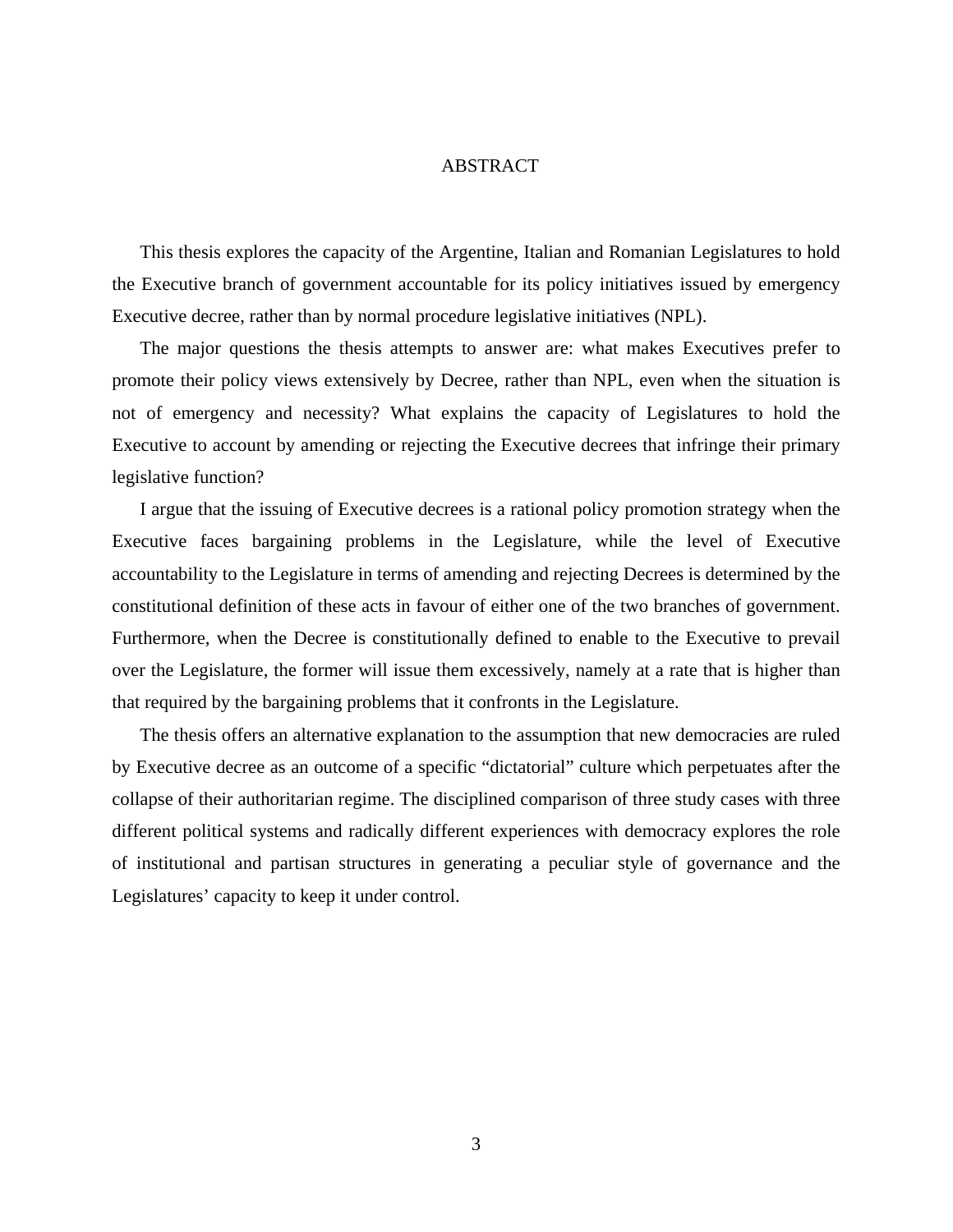# I. INTRODUCTION: DEMOCRACY AND GOVERNANCE BY EXECUTIVE EMERGENCY DECREES

This thesis explores the causes of excessive issuing of emergency Executive decrees and the treatment of these acts in the Legislature across political systems. The issue of governance by emergency Executive decrees has been explored by the literature on democratic transition and consolidation mainly from the perspective of the democratic consolidation of countries emerging from authoritarianism and dictatorship (O'Donnell, 1994, 1996, 1999; Carey and Shugart, 1998; Mainwaring, 1990, 1991, 1992-1993; Jones, 1997; Mainwaring and Shugart, 1997). An excessive number of emergency Executive decrees have been considered an indicator of the institutional weakness of Legislatures and the capacity of the Executive branch of government to prevail over other State institutions so that it undermines their proper functioning. The particular type of Decree that the literature on democratic transition and consolidation focused on is a legislative act of the Executive that gains the force of law without the prior assent of the legislators (Shugart, 1998: 4), bypassing the Legislature in the process of policy-making, under the constitutionally defined pretence of urgency and necessity. Simply formulated, the Executive legislates directly, without the assent of the Legislature, under the justification of a situation of emergency and necessity, the determination of which is an Executive prerogative.

This thesis builds on the insights of the 1990s literature on democratic transition and consolidation, but attempts to further the understanding of the topic by bringing in perspectives from the literature on how political actors and institutions interact in determining policy outcomes (Tsebelis, 1995, 2000, 2002; Carey and Shugart, 1998; Strøm, Müller and Bergman, 2003; Müller and Strøm, 2000).

The topic of governance by emergency Executive decrees has provoked significant scholarly debate on the theoretical claims regarding the nature and/or quality of democracy in those countries where the Executive branch of government issues a large number of these acts. A legitimate question arises: why should we care about an Executive that issues a large number of emergency Decrees even when the policy promoted using this legislative resource does not address an emergency? After all, the Executive branch of government is constantly using Executive decrees to promote its policy views in many established democracies, in different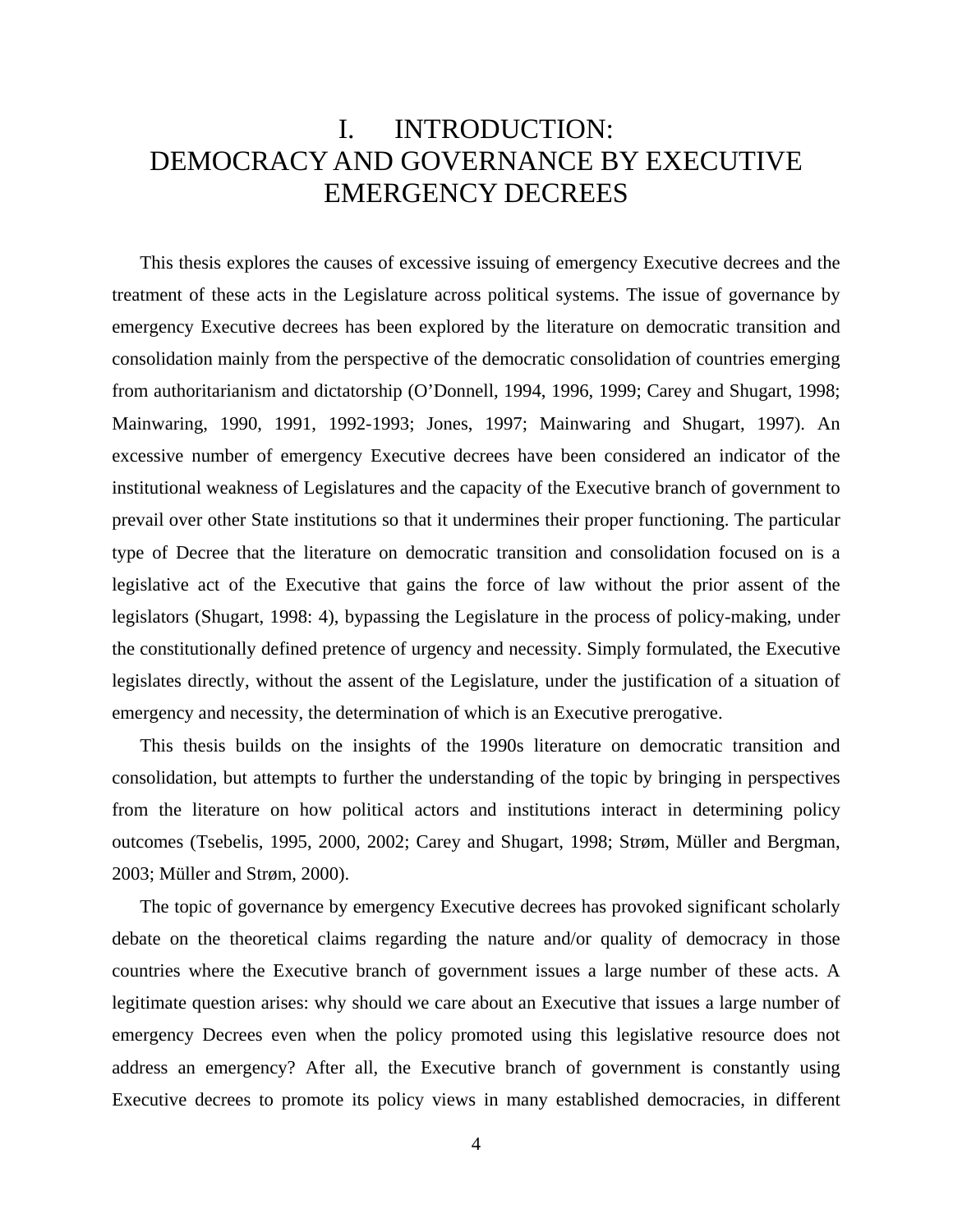political systems exhibiting different configurations of Executive-Legislature relations of power (Carey and Shugart, 1998).

Executive decrees as policy-bargaining resources are of many types, depending on their constitutional definition. The particular type of Decree on which this thesis focuses (the Decree issued under the constitutionally defined pretence of urgency and necessity) is a legislative act issued by the Executive, which bypasses the Legislature in the process of policy-making<sup>1</sup>. As I will show later with the case of Argentina, there are countries where the constitutional provisions define this type of Executive decree as an outright policy-imposition resource, granting the Executive branch of government excessive power when using it, while offering the Legislature a diminished power of amending or rejection.

The Executive decree of urgency and necessity differs from the normal procedure of legislation initiated by the Executive (NPL) in one fundamental aspect. The Decree is a de facto law, and not a simple legislative proposal: it only need be forwarded to the Legislature in order to have legal effect, under the constitutionally defined pretence of necessity and urgency, before it enters the legislative debate. The Executive need not consult the Legislature about its policy options promoted through this type of Decree, as it need not wait for the outcome of legislative deliberations. The Decrees are eventually discussed in the Legislature, but the policy scrutiny takes place ex post, after these unilateral policy acts are in place, generating legal effects for a specific period, sometimes years.

In contrast, a piece of legislation initiated by the Executive through normal procedure (NPL) is not a law as such, but a simple legislative proposal. It requires debate and approval in the Legislature before it can have legal effect, therefore involving a wait for the Executive, policy scrutiny in the Legislature and inter-institutional bargaining.

Precisely this difference explains the scholarly attention given to Executive decrees used in constitutionally defined situations of urgency and necessity (Carey and Shugart, 1998). It had been claimed that the excessive use of these acts represents the usurpation of the Legislatures' legislative prerogatives, which in turn is considered a serious infringement with the principle of separation among the main powers within the State<sup>2</sup>. The ideals of democracy and democratic

<u>.</u>

<sup>&</sup>lt;sup>1</sup> Carey and Shugart (1998) provide a detailed categorization of Executive decrees according to their constitutional definition and their subsequent policy bargaining power.

<sup>&</sup>lt;sup>2</sup> The concern refers to the *excessive use* of decrees, not necessarily to the existence of constitutional provisions granting the Executive decree power of any type, including the Decree of urgency and necessity.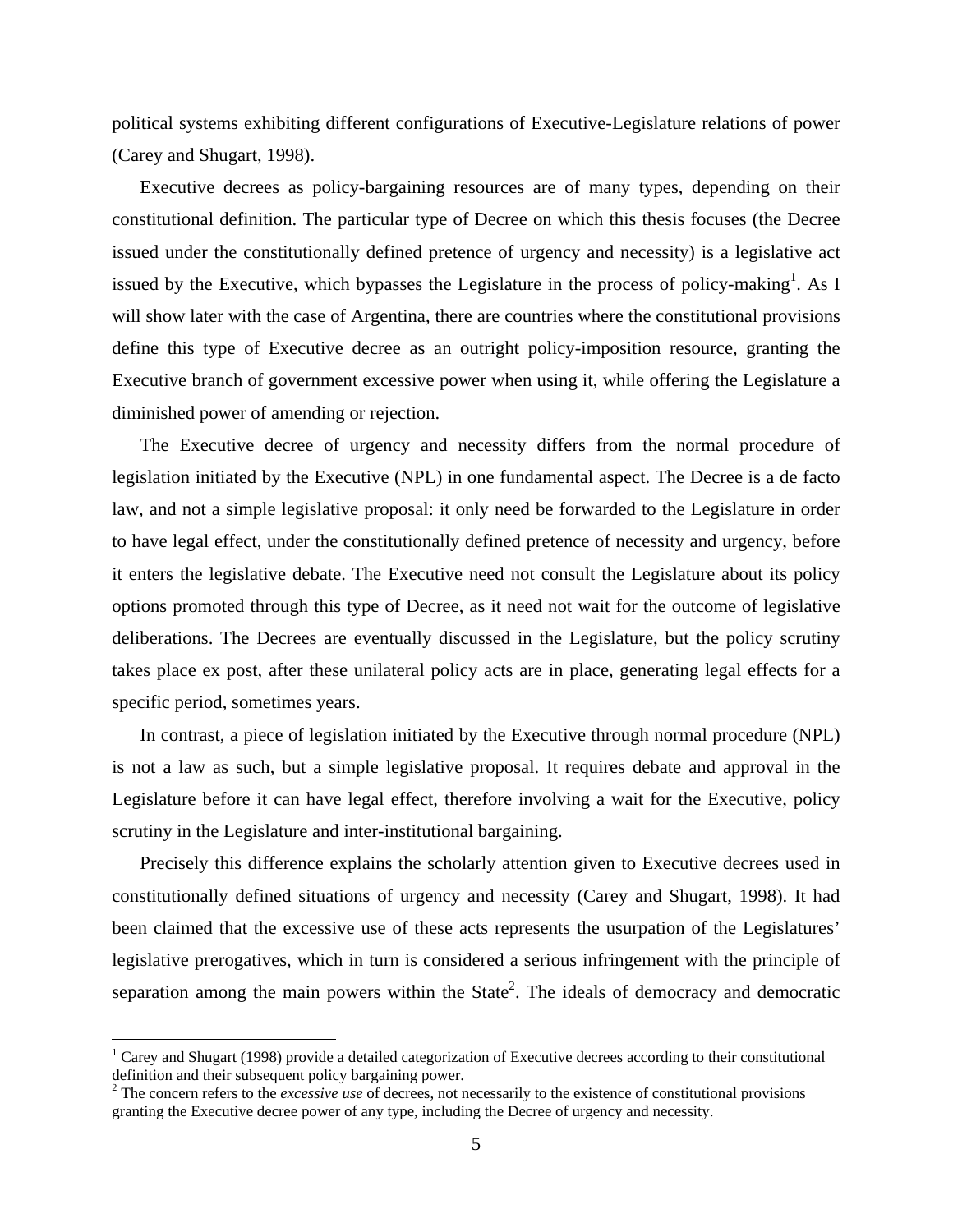representation are called into question when the Executive branch of government ends up legislating extensively above the Parliament or Congress, taking on functions that are the institutional prerogative of other branches of government, through the abusive use of a resource (the decree power) constitutionally defined to be used only in exceptional circumstances.

In some new democracies, the large number of this type of Executive decree had been associated with the practices of the previous undemocratic regimes, and therefore considered antithetical to the ideal of democratic consolidation (O'Donnell, 1994, 1996; Linz and Stepan,  $1996$ <sup>3</sup>. Some attempts to explain causality have emphasized political culture, claiming that an Executive that weakens other State institutions is indicative of a new type of democracy that needs theoretical elaboration (O'Donnell, 1994, 1996). The simple notice of a large number of Executive decrees had led to the strong theoretical claims that Legislatures are rubberstamps for Executive-initiated policy. It had rightly been pointed out that scholars tended to associate governance by Executive decree with capricious usurpation and abuse of authority (Carey and Shugart, 1998: 1).

However, I argue that a large volume of Executive decrees does not necessarily entail the usurpation of the legislative function of the Legislature, as it does not automatically translate into a low Executive accountability to the Legislature. Taking notice of a large number of Executive decrees bypassing the Legislature does not preclude a low success-rate of these acts or at least a high amending rate. A high amending rate and a low success-rate of Executive decrees translates into high Executive accountability to the Legislature even in situations of excessive Decree issuing, as I will argue more extensively in the chapter focusing on conceptual definition.

Furthermore, claiming that Executive rule by emergency Decree is a paramount feature of politics in some new democracies (O'Donnell, 1994, 1996, 1999) implies that most of the legislation in place in these countries is initiated by the Executive branch of government through Executive decrees. That is hardly the case, as I will show later. A large volume of Executive decrees does not prevent these acts making up a low percentage of total Executive-initiated legislation, while the NPL constitutes the majority of Executive legislative initiatives.

Nevertheless, the literature concerned with the excessive use of Executive decrees is a legitimate one. Indeed, the excessive issuing of Executive decrees leads to a policy-making

 $\overline{a}$ 

 $3$  Democratic consolidation is understood to be the capacity of the new democracies to avoid a return to some form of authoritarianism.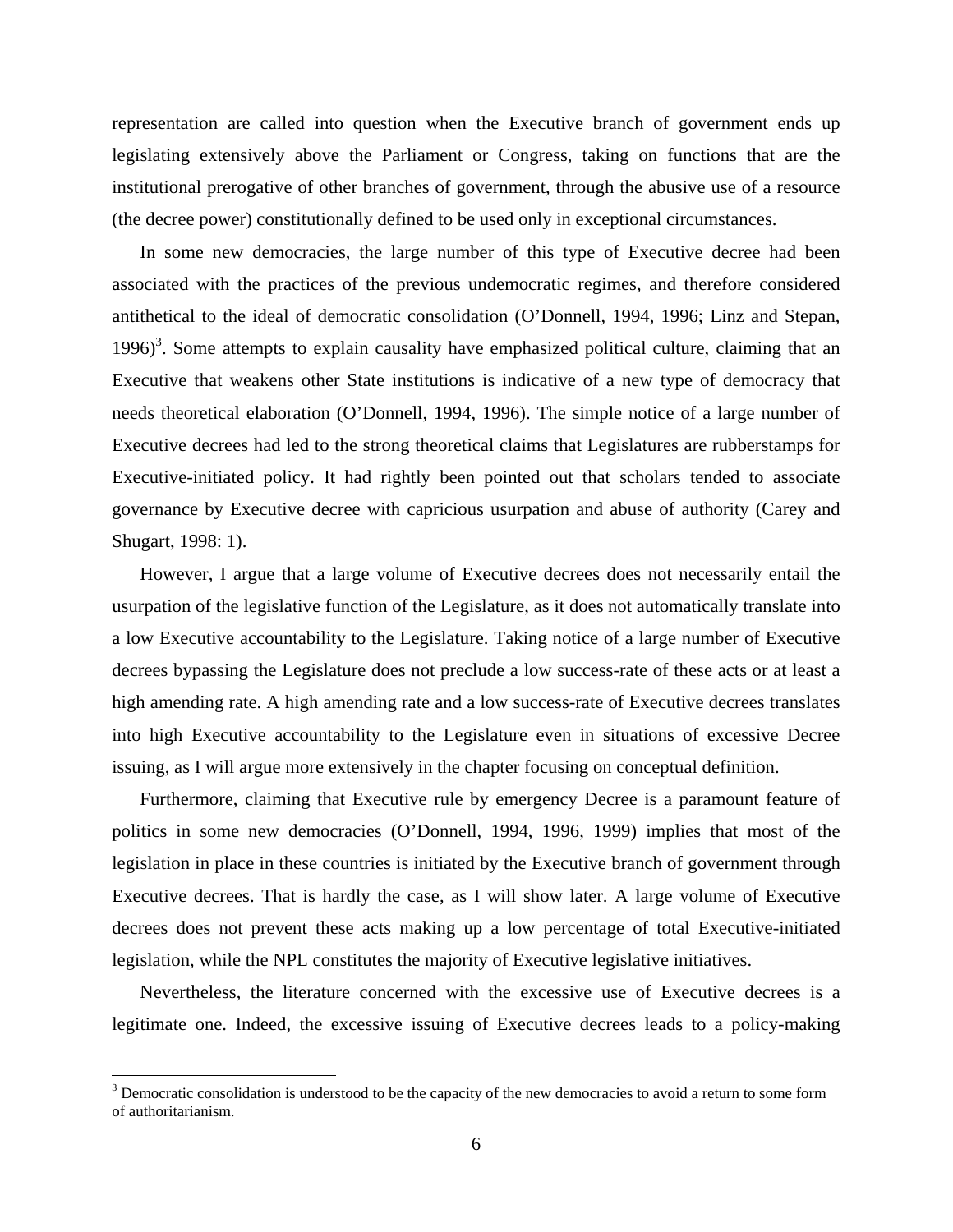process in which Legislatures tend to be bypassed, lowering the quality of democracy in any country, be it a new or an established democracy. Italy experienced a situation where specific legislation had been in place for more than a decade without even being debated and passed in its Parliament, since the Italian Executive re-issued its own Decrees (only with slight formal modifications) every time these Executive acts lapsed in Parliament, after failing a 60 days constitutional deadline for decision (Della Sala and Kreppel, 1998; Della Sala, 1988).

According to the view of the democratic consolidation literature that notes a large number of Executive decrees, Italy would be considered a democracy that confronts the same problem as new democracies in Latin America and Eastern Europe. However, the empirical evidence that I will present later proves that the volume of Executive decrees in Italy is significantly lower than the volume of Executive-initiated NPL. Furthermore, the Executive decrees are amended or rejected in the Italian Parliament, questioning the assumption that a large volume of issued Executive decrees automatically turn the Legislature into a rubber-stamp institution. This is not to say that an excessive number of Executive decrees are without any negative consequences for the nature and/or quality of any democracy. This thesis only cautions against the strong theoretical claims derived by some of the democratic consolidation literature based only on the large number of Executive decrees.

The effects of issuing a large number of Executive decrees are quite deleterious for the quality of democracy in countries such as Argentina and Romania. Many of these acts enriched the political clientele of the head of the Executive power by offering privileged access to state resources through the privatization process (McGuire, 1997); the Executive issued decrees that allowed it to increase its powers beyond the constitutional provisions and some "tailor-made" decrees had been issued specifically in favour of business interest groups connected to the Executive (McGuire, 1999: 252). However, the use of Executive decrees for illegal, corrupt purposes in some new democracies had been possible in the context of a malfunctioning Justice system. The issue of governing through Executive decrees and the problems encountered by the Justice system in many new or established democracies that make possible the use of Executive decrees for corrupt purposes are different research topics.

Given the legitimate scholarly concern with the effects of the Executive-Legislature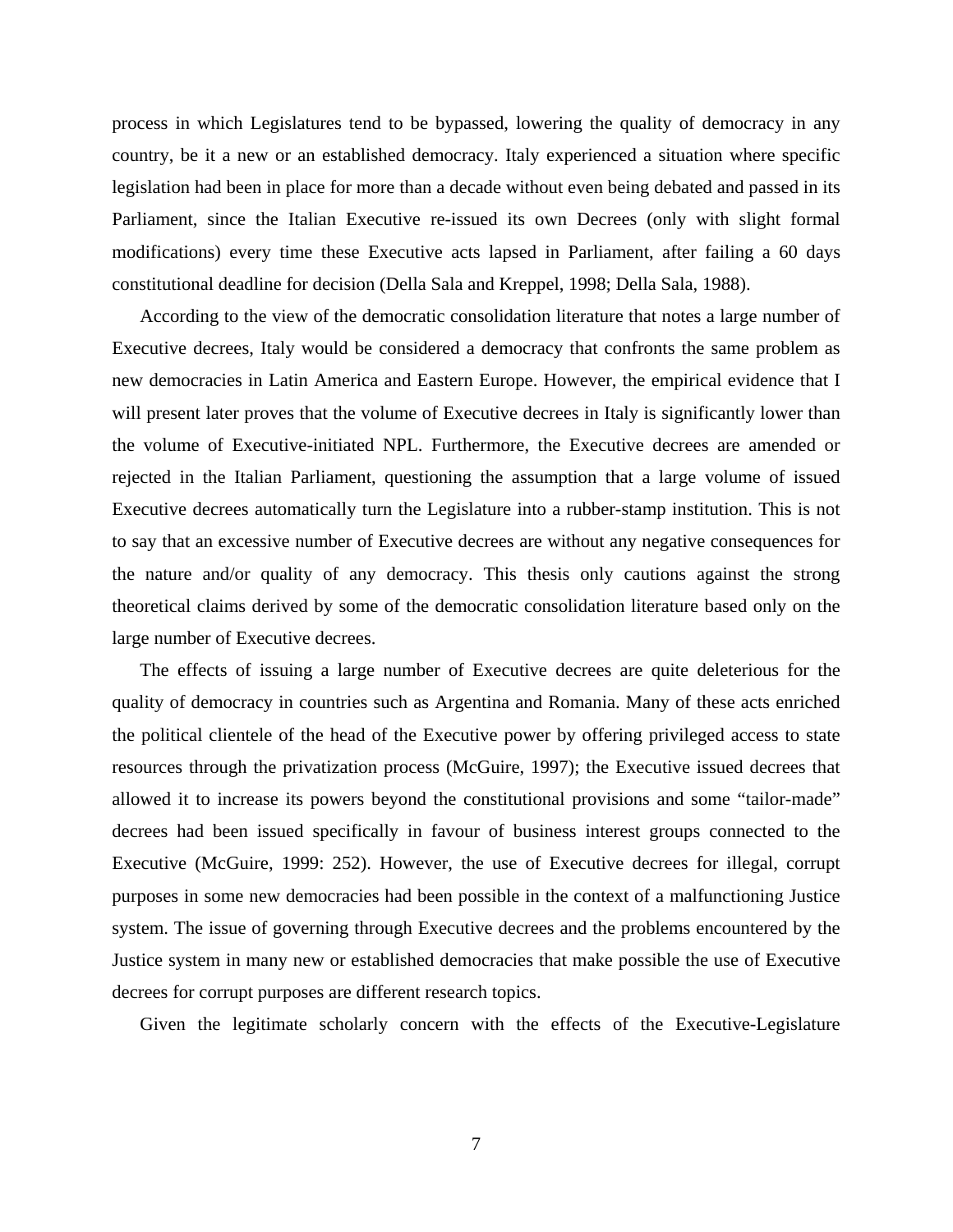configuration of power<sup>4</sup> on the quality and/or the nature of the new democracies, this thesis attempts to further the understanding of the dynamic interaction between the two branches of government in different countries, each with its own institutional setting and party system.

The concern with democratic consolidation or democratic quality is only the larger literature context of which this thesis is part. The specific focus on Executive decrees attempts to compensate for the shortcomings of existing literature, which does not explain the causes of excessive Executive decree issuing, as I will argue more extensively later.

I compare countries that democratized over the last 25 years (Argentina and Romania), to an established democracy (Italy) in order to identify possible similar causal patterns affecting the capacity of their respective Legislatures to hold the Executive to account<sup>5</sup>.

The study cases cover the whole continuum of political systems, ranging from presidential (Argentina), semi-presidential (Romania) to parliamentary (Italy)<sup>6</sup>. Furthermore, their experience with democracy is radically different: Romania had experienced different undemocratic regimes since 1938, emerging out of a 42-year long communist dictatorship in 1989. Argentina's current democratic regime has been in place since 1983, preceded by a military government (1976-1983) and intermittent democratic governments since 1955. Italy is the only case study that has enjoyed an uninterrupted democracy since 1947.

The selection of case studies highlights that the use of Executive decrees is a characteristic of neither of the new democracies across the world, nor specific to presidential regimes, as previously claimed (O'Donnell, 1994, 1996, 1999). This two-fold diversity in the selection of case studies (different political systems and different past experience with democracy) expands the theoretical relevance of this thesis from the field of democracy theory to the field of institutional studies focusing on policy-making across political systems.

 $<sup>5</sup>$  The theoretical relevance of comparing new and established democracies hinges on their potential differences.</sup> Differences in nature lead to a classification of democracies according to democratic types in which the new democracies belong to different categories than established democracies (O'Donnell, 1994, 1996, 1999, 2003), whereas differences in degree lead to a classification of democracies according to the level of democratic quality in which the new democracies belong to the same category as the established democracies, only exhibiting a lower democratic quality (Dahl, 1971; Schmitter and Karl, 1991; Schmitter, 2003; Smulovitz and Perruzotti, 2000).

 4 By configuration of power, I understand not only the formal, *de jure*, constitutional arrangement, but also the informal, *de facto*, dynamic of power that ensues from the interaction between the constitutional arrangements and the actual political system (party system, electoral system, role of judiciary in arbitrating Executive-Legislature disputes).

<sup>&</sup>lt;sup>6</sup> I consider Italy to have a strong parliamentary system, although not one of the Westminster type, given the exclusive dependence of the Cabinet on the Parliament and the election of the Italian President by the Parliament (Woldendorp, Keman and Budge, 2000).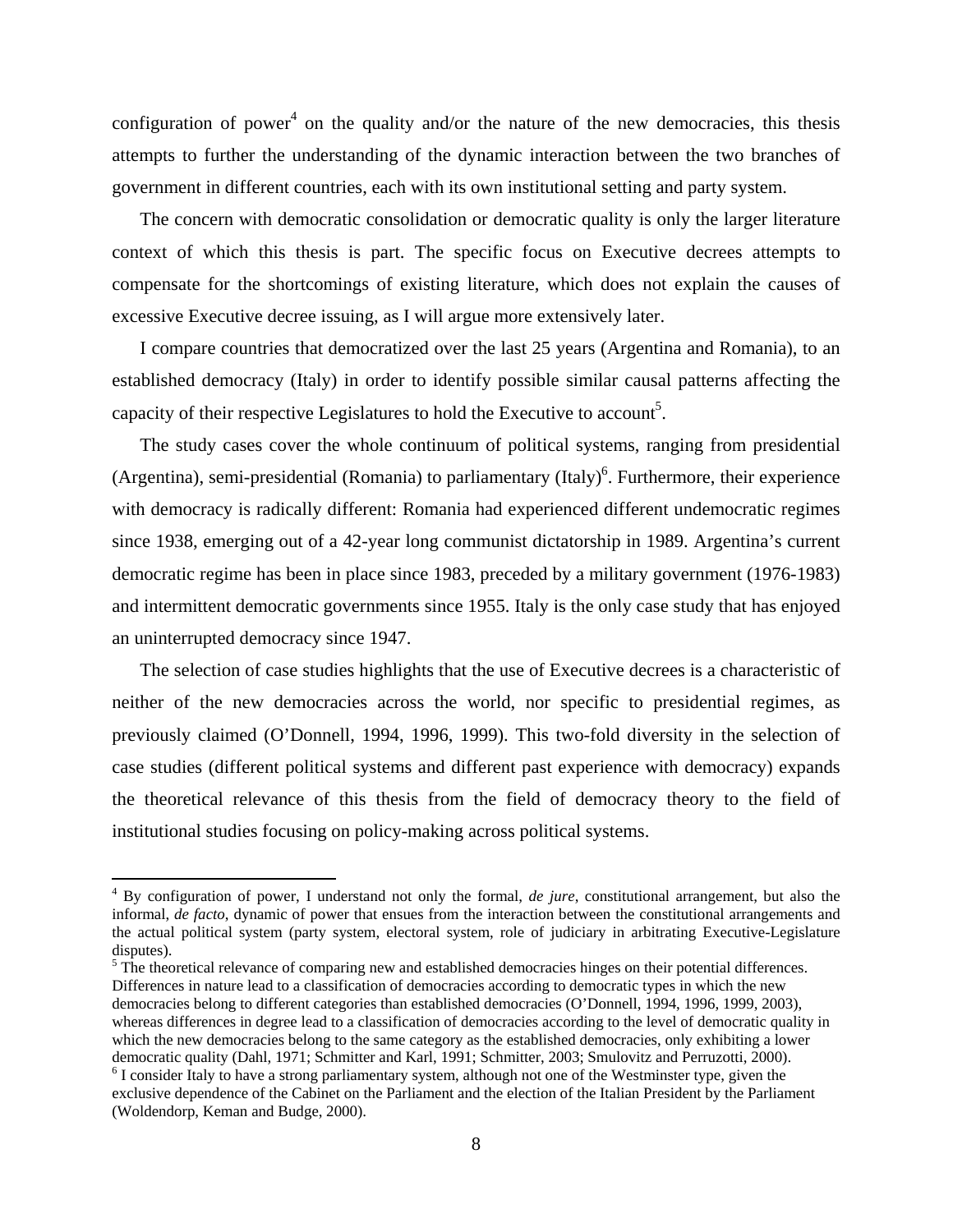As I will explain more extensively in the literature review chapter, the low explanatory power of the democratic transition and consolidation literature from a causal standpoint is the outcome of a low conceptual definition of accountability, the lack of concern with measurement and operationalization of Executive accountability to the Legislature's function of Decree issuing and treatment, the neglect of the dynamic interaction between institutional structures and political actors across time within the same study case and across countries.

This thesis attempts to overcome all these shortcomings: inspired by the important issue raised by the literature on democratic transition and consolidation, but critically regarding its excessive theoretical claims based on a large number of Executive decrees, it attempts to perform a systematic exploration of a complex interaction between institutions and actors across political systems that are fundamentally different in nature, each with its own institutional and partisan configurations, each with its own democratic legacies. This endeavour presents significant theoretical, conceptual and methodological challenges that I will address in the next chapters.

This thesis is structured according to the arguments that it raises in relation to other literature that explored the same topic. Therefore, the next chapter of the thesis will focus on concept formation.

I will conceptualize accountability in a disciplined manner, arguing that it has a specific internal structure that requires a different strategy of conceptualization to the classic ladder of abstraction strategy defined by Sartori (1970) and used by the literature on democratic transition and consolidation to define accountability. Conceptualizing accountability according to its radial structure prevents conceptual stretching. The immediate outcome is the elimination of theoretical confusion and allowing for systematic operationalization across political systems.

In the concept formation chapter I argue that Executive accountability is a legitimate form of political accountability, equal to other forms of political accountability, given the presence of different types of legislative resources that can be used to hold the Executive to account. The process of disciplined conceptualization has important consequences for the operationalization of the concept: the choice of indicators has to be appropriate, in order to eliminate the conceptual confusion surrounding accountability.

I will argue that accountability implies "punishment" on the part of the Agent of accountability imposed upon the Subject of accountability. The capacity of the Legislature to impose some kind of punishment on the Executive, according to its constitutional resources,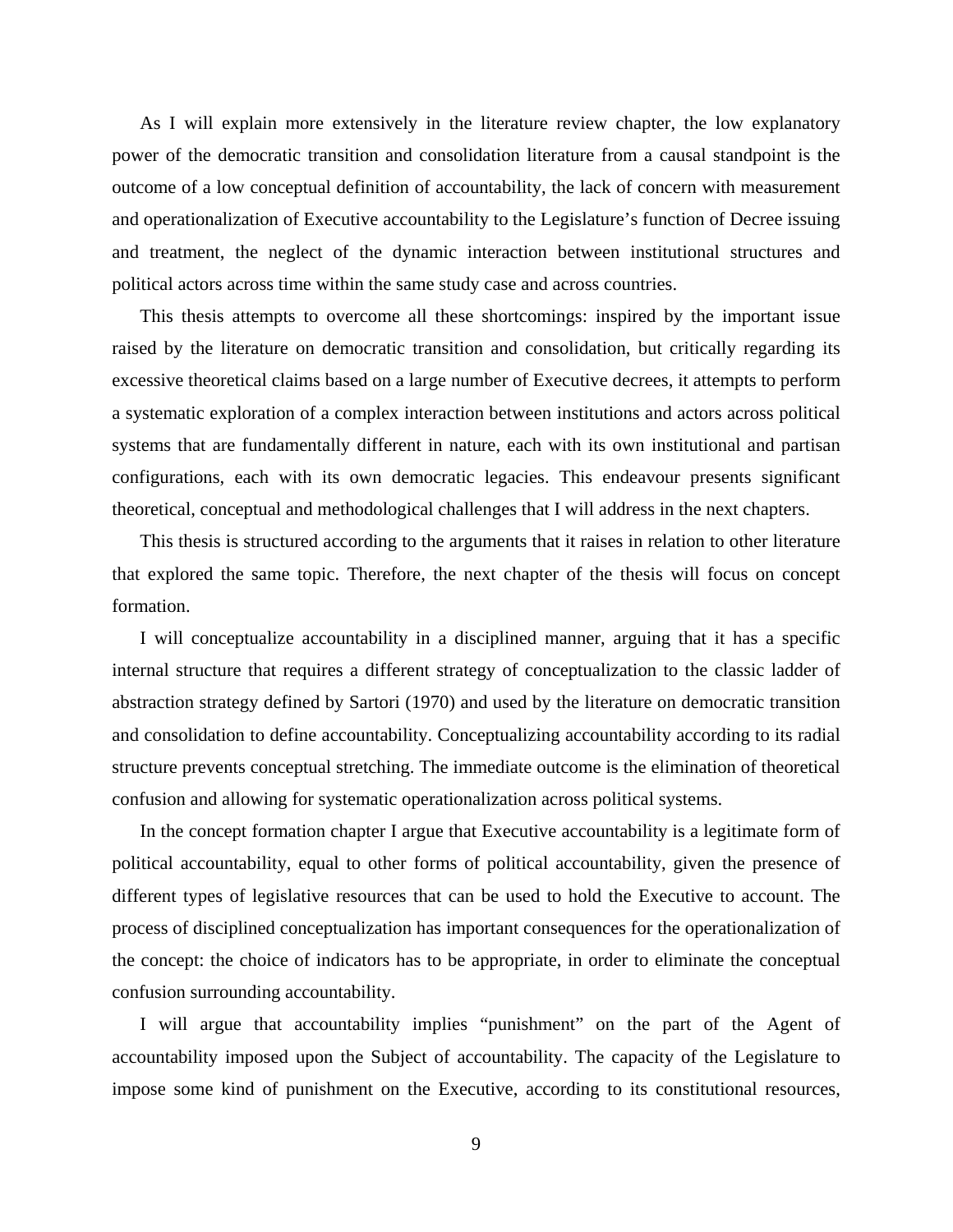must be explained. In the particular case of Decrees, the "punishment" dimension of an act of Executive accountability is the rejection or amending of the Decree.

It should be highlighted here that some literature employing the concept of accountability (O'Donnell, 1994, 1996) did not dedicate much attention to its definition. The immediate consequence had been the choice of an indicator (a large number of Executive decrees) that is not relevant for causality. This had immediate and direct consequences on the theoretical claims according to which the level of Executive accountability is caused by a culture-specific understanding of politics. The incapacity of some of the democratic transition and consolidation literature to analyse Executive-Legislature relations of accountability function of Executive decree issuing and treatment is primarily caused by a flawed conceptualization of accountability. The chapter focusing on conceptual definition will highlight the importance of conceptualization for theory and theoretical claims.

Once I have offered an appropriate conceptualization of accountability and argue for appropriate indicators, I will address the difficult task of explaining two important dimensions of the phenomenon under observation. The first dimension is the cause of an excessive issuing of Decrees. Although this is not a measure of Executive accountability to the Legislature, it is instrumental to understanding why Legislatures have different capacities to reject or amend the Decrees. I will argue that the excessive issuing of Executive decrees is not a matter of democratic or authoritarian political culture, but a matter both of bargaining problems between the Executive and the Legislature and the use of Decrees as bargaining resources. However, the Executive will issue Decrees excessively (more than necessary given its bargaining problems in the Legislature) when the constitutional definition of these acts makes their legislative rejection and amending difficult or impossible.

The second dimension is the success-rate of Executive decrees, namely the legislative rejection and amending rates. This is a measure of Executive accountability to the Legislature, as I will explain more extensively in the chapter dedicated to the conceptualization of accountability. I will argue that the distribution of institutional power between the Legislature and the Executive through the definition of the Executive decree of urgency and necessity largely determines its success-rate. As a logical consequence, the capacity of rejecting or amending Executive decrees (particularly when issued excessively) is not a matter of acquiescence to an Executive dictatorial behaviour, but a matter of formal institutional resources that define the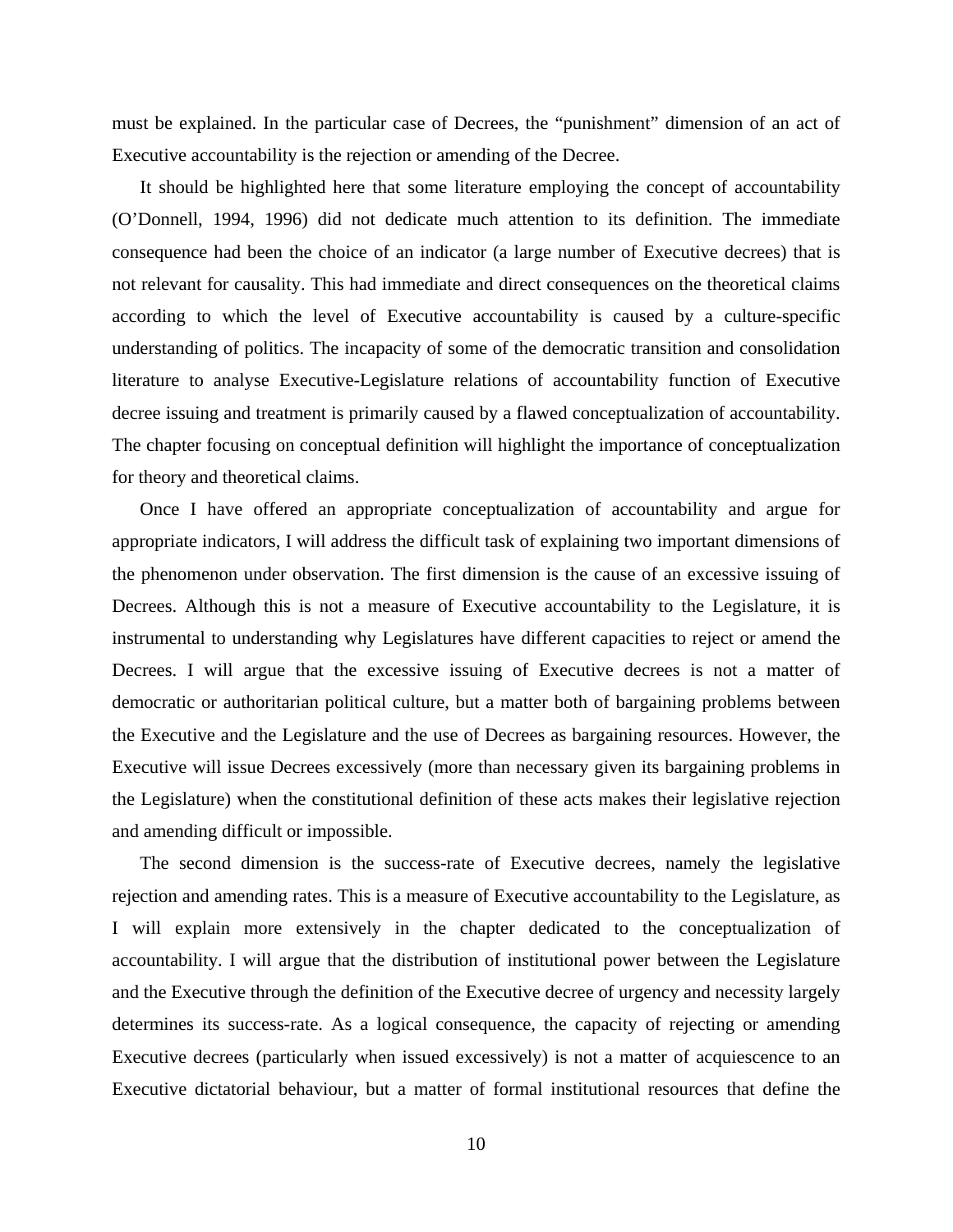legal status of the Executive decrees. More specifically, the capacity of the Legislature to hold the Executive to account by rejecting or amending the Decrees is determined by how the Constitution defines the legal status of the Decree, how it regulates the conditions on which the Executive can issue decrees, how the Decrees can be treated in the Legislature and possible Executive veto power on the decision of the Legislature.

Besides a better conceptualization of accountability, I will argue that the shortcomings of some of the democratic transition and consolidation literature can be overcome through sharing with other strands of literature that provide a more appropriate theoretical framework for understanding the dynamic relation Executive-Legislature across political systems. The concerns that drive each strand of literature that I will review largely determine their conceptual definition, the subsequent methodological options and consequently their explanatory power.

I will highlight my own contribution to the literature on transition and democratization, by linking it to literature on institutions and actors focusing on how political actors make use of their constitutionally allocated resources in order to pursue their policy goals.

I argue that the literature exploring how legislative coalitions form, function and relate to the Executive provides a more appropriate explanation for the issuing of Executive decrees. The literature on partisan veto-players (Tsebelis, 1995, 2000, 2002) is particularly instrumental in understanding how the bargaining problems influence the tendency of the Executive to issue a large volume of Decrees in any kind of political system. The fragmented and polarized legislative coalitions (a large number of partisan veto-players that make impossible the policy negotiation among partners) lead to legislative deadlock, which translates into Executive incapacity to promote legislative initiatives through normal procedure (NPL). The recourse to Executive decree becomes a rational policy promotion strategy.

However, even this literature does not explain why Executives supported by legislative coalitions with a low level of fragmentation and polarization (a low number of partisan vetoplayers) still choose to issue a large number of Decrees, despite the high success-rate of their NPL. I will improve the explanatory power of the partisan veto-players literature by bringing in insights from literature that explains negotiation in different coalition configurations (Peleg, 1981).

The same literature on veto-players (Tsebelis, 1995, 2000, 2002) provides a particularly useful framework for exploring the capacity of Legislatures to amend or reject Executive decrees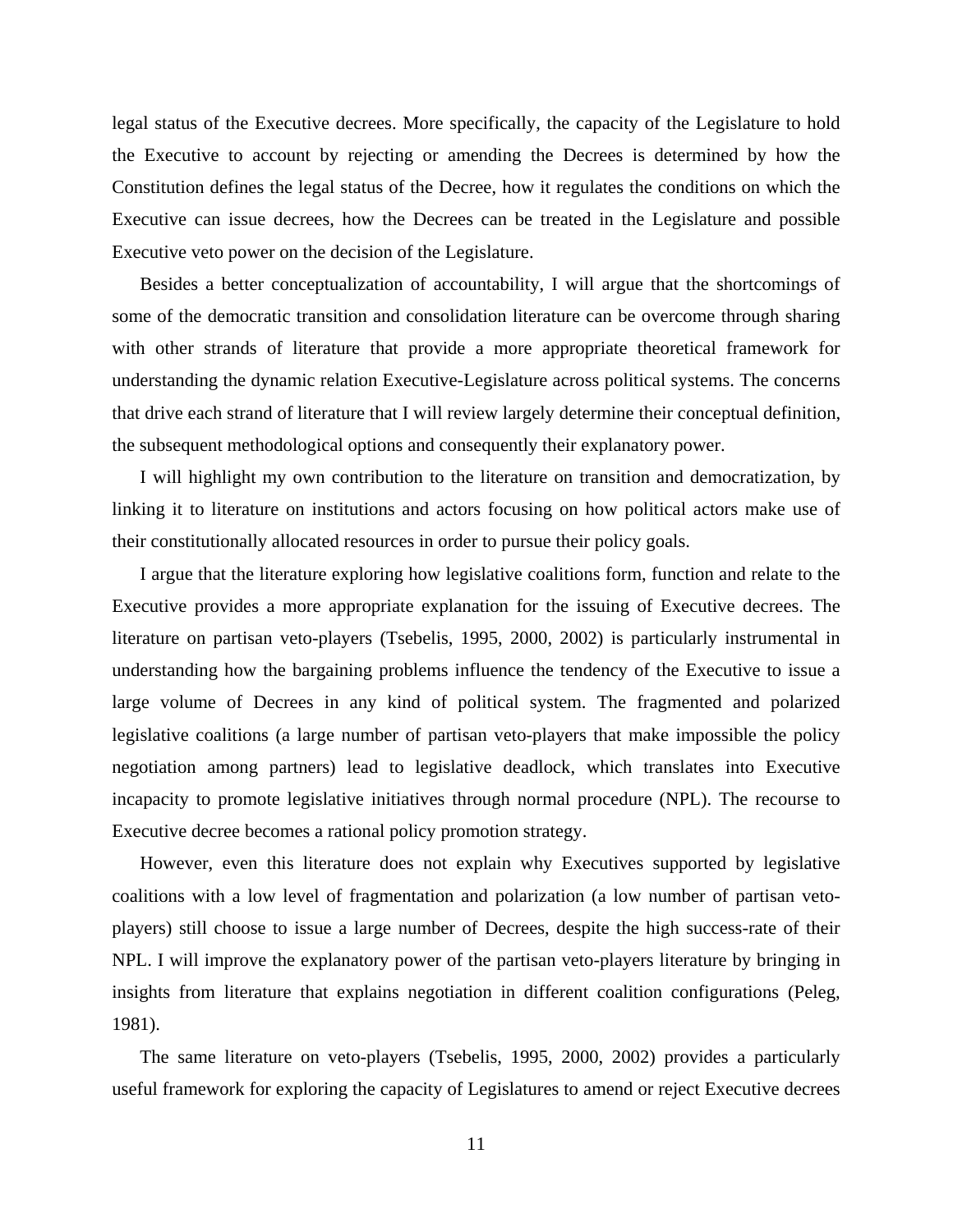by mapping-out the distribution of legislative resources between the Executive and the Legislature. The capacity of Legislatures to reject or at least amend the Executive decrees with their own policy views is determined by their constitutional resources. The Executive accountability to the Legislature measured in terms of success and amending rates of Decrees is exclusively determined by how political parties disperse the institutional veto-player power between the two branches of government through the specific constitutional definition of Decree power. The legal status of the Executive decree, the definition of its treatment in Legislature and the Executive veto power on the decision of Legislature indicate how political parties set-up inter-institutional relations according to their specific interests.

I will then apply the theoretical and methodological contribution of this thesis to each study case. Firstly, I will explain the recourse to Executive decree rather than NPL by describing how the political party systems present in each country leads to specific configurations of legislative coalitions, which in turn generate specific bargaining problems the Executive has to confront. Here I will provide empirical information on the volume of issued Executive decrees and compare it to the volume of Executive-initiated NPL, in order to establish if a country is ruled by Executive decree. Most importantly, I will provide empirical information documenting the trends of this ratio (issued Decrees/issued NPL) across time in each country case. This will indicate with precision if a specific country is indeed ruled by Executive decree or by NPL and will reveal the causes behind Decree issuing across time.

Secondly, I will explain the capacity of Legislatures to hold the Executive to account by rejecting and amending the Decrees showing how the constitutional resources of the two institutions influence their power in dealing with Decrees in each country. As a reference deemed to have theoretical relevance, I will explore the constitutional reforms that took place in the three country cases and their effect on both the tendency of the Executive to issue an excessive number of Decrees and on the success-rate of the Decree (amending and rejection rate). I will compare the indicators of Executive accountability before and after the constitutional reform in order to establish any possible effect.

Thirdly, I will compare the ratio of issued Decrees/issued NPL to the ratio of approved Decrees/approved Executive-initiated NPL. The first ratio reveals the policy-making intentions of the Executive, more precisely the extent of its need to undermine the legislative function of the Legislature through the issuing of Decrees, given the specific bargaining problems that it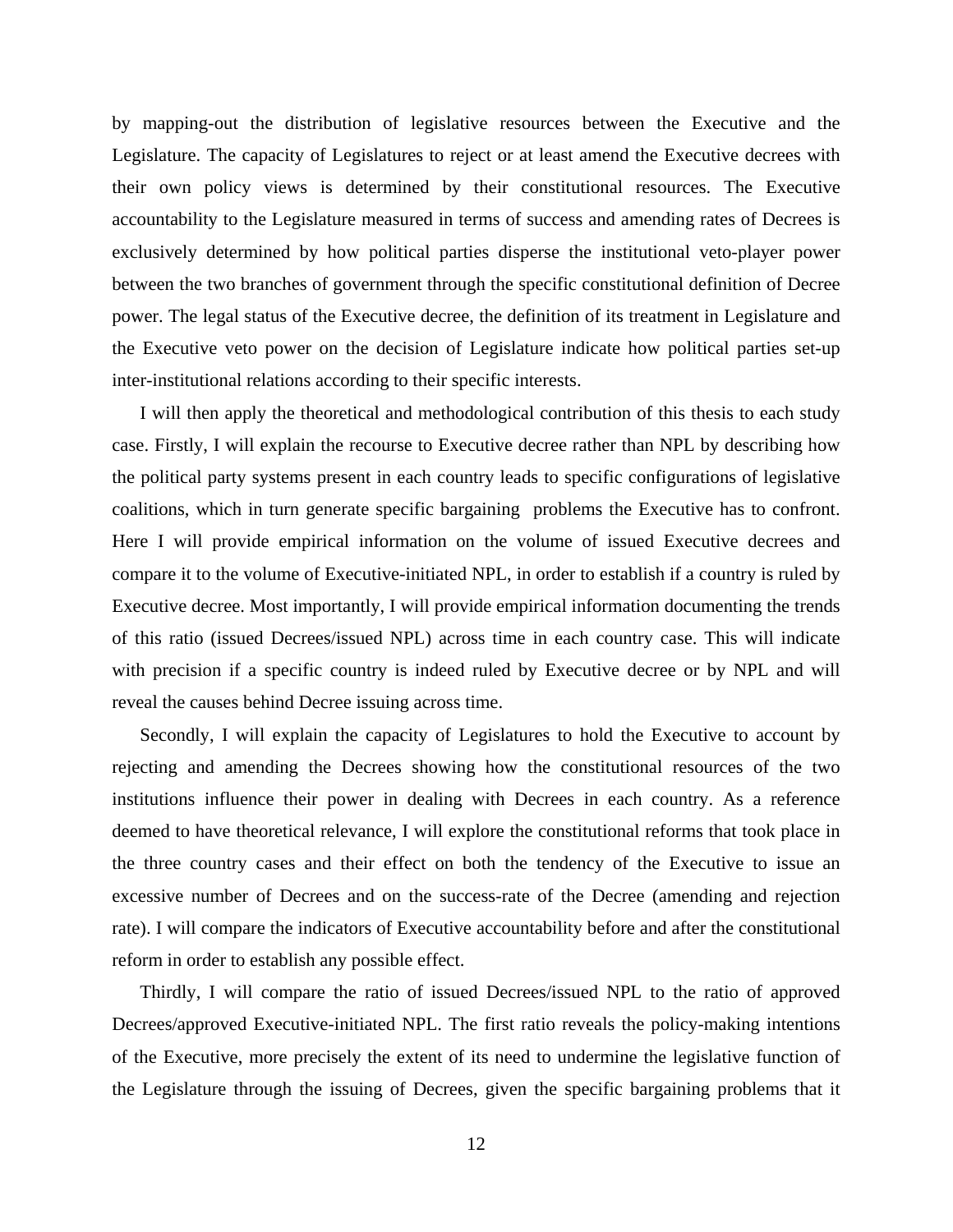confronts in the Legislature. The second ratio is, however, the most appropriate one for establishing the acquiescence of the Legislature to the Executive tendency to rule unaccountable (approved Decrees/approved Executive-initiated NPL).

The conclusion of the thesis is that the issuing of Executive decrees is the outcome of specific bargaining problems the Executive branch of government faces in the Legislature, while the success-rate of Decrees is determined by the constitutional definition of this act and its treatment in the Legislature. However, the excessive issuing of Decrees is explained by the constitutional definition of this legislative resource of the Executive: the stronger the institutional veto-player power of the Executive when issuing Decrees, the more excessive the issuing.

The bargaining problems arise out of the nature of legislative coalitions that form in a specific party system, while the constitutional definition of Executive decree power disperses the institutional veto-player power in favour of either one of the two branches of government, according to how political parties organize the power within the State.

The theoretical significance of these findings highlights that the qualities of any democracy are the result of a specific form of interaction between the formal institutional arrangement of power between the Executive and the Legislature set in the Constitution and the legislative rules of procedure, on the one hand, and the political party system, on the other hand. The political party system determines what type of legislative coalitions form in the Legislature, and more specifically, their level of fragmentation and polarization, as well as the influence of party leaders on the behaviour of legislators. These two elements in turn determine the capacity of the legislators to use the constitutional resources allocated to the Legislature and hold the Executive accountable by rejecting or at least amending the Executive decrees that undermine its primary function.

The interaction between the institutional and party systems and its effects on the process of policy-making are more relevant to the theoretical claims that can be made about democratic institutional functioning than simple observation of recurrent political practices and proposing ad hoc definitions and explanations strictly derived from empirical observation.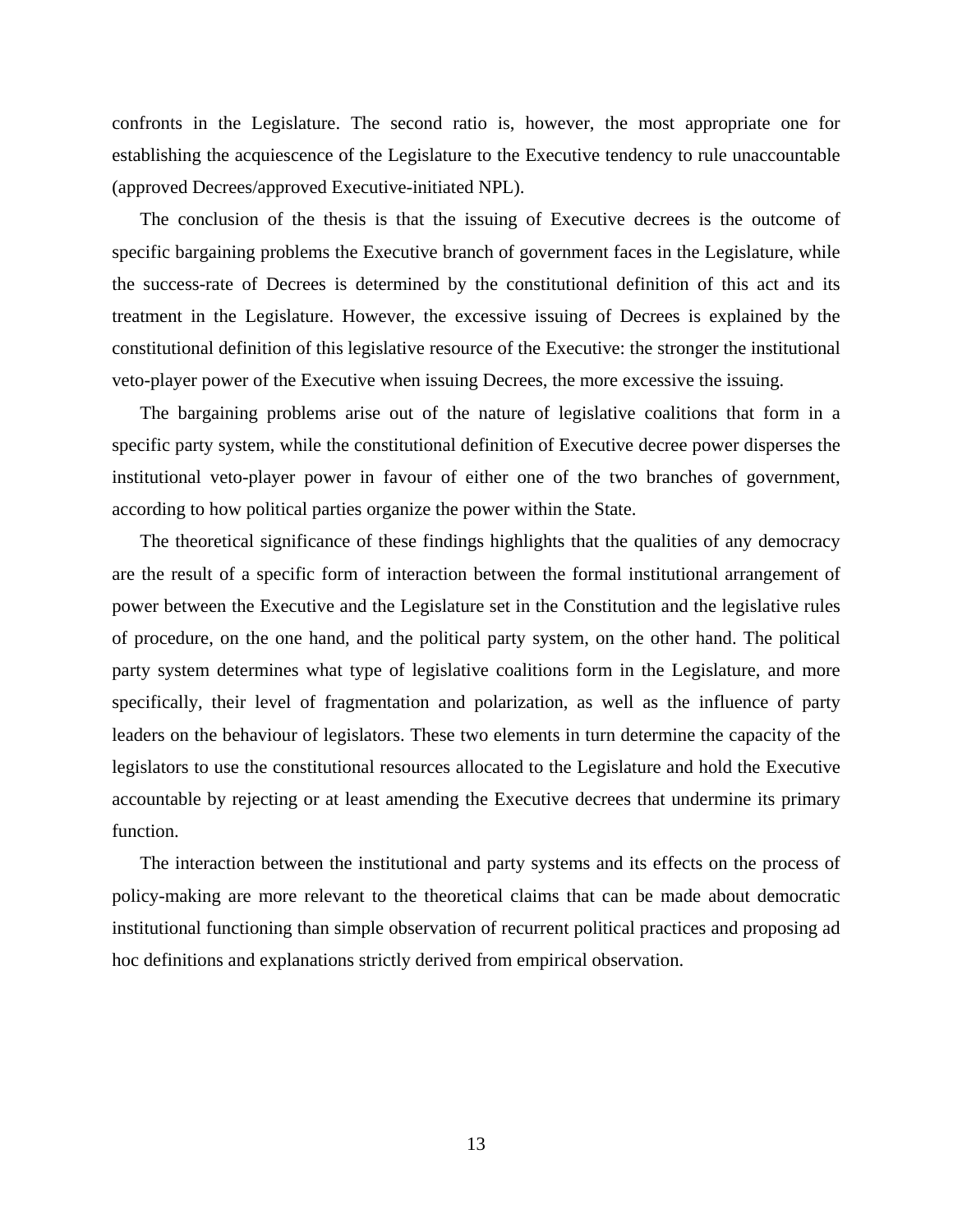# II. THE CONCEPTUAL DEFINITION OF ACCOUNTABILITY

"*If men were angels, no government would be necessary. If angels were to govern men, neither external nor internal controls on government would be necessary. In framing a government which is to be administered by men over men, the great difficulty lies in this: you must first enable the government to control the governed; and in the next place oblige it to control itself*". (James Madison, The Federalist No. 51)

#### 1. Introduction

The literature that I will review in this chapter considers political accountability a relevant marker of any democracy. Given its importance, a political regime hardly meets the criteria of democracy if its rulers cannot be held accountable in the public realm for their political actions (Schmitter and Karl, 1991).

In what follows, I attempt a disciplined exercise in conceptualizing political accountability. The literature on democracy and democratic consolidation in newly democratized countries is fraught with definitions of political accountability based on specific empirical cases, leading to theoretical confusion and drawn-out arguments about what accountability is and what it is not. These arguments serve as a theoretical basis for defining the more sensitive concept of "democracy", all revolving around the presence or absence of systemic accountability of the political power. A regime cannot be considered a democracy if it lacks formally institutionalized and practically functional systems of accountability that would constrain the abuse of political power.

A variety of empirical cases had been used to support one definition of accountability or another. The act of defining itself had mostly been an undisciplined one, through what literature calls "conceptual stretching" (Sartori, 1970; Collier and Mahon 1993), a process of adding conceptual labels to the root concept, only to force it to fit new empirical circumstances.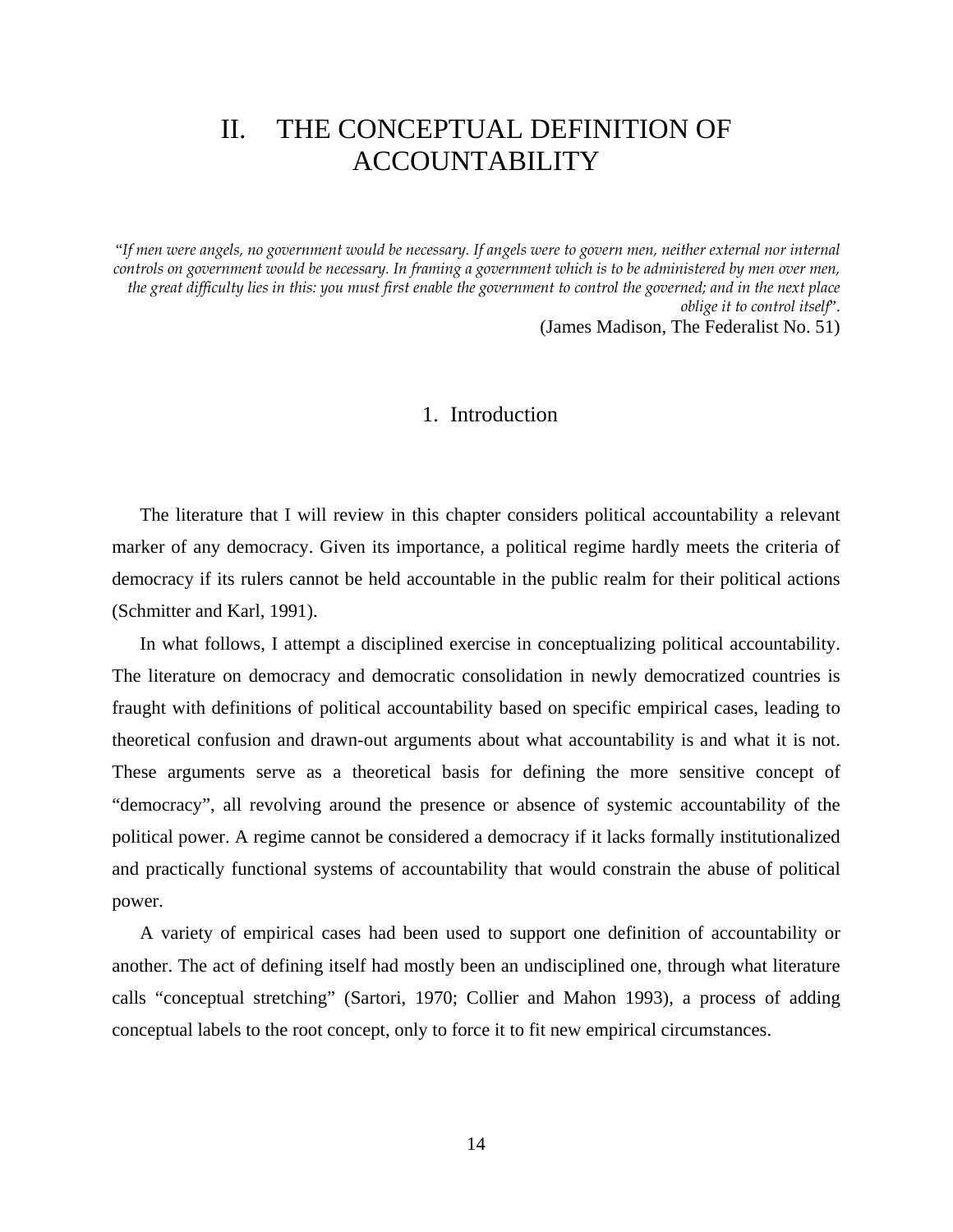Firstly, I offer a tentative definition of political accountability that eliminates the labels specific to conceptual stretching, leaving it until later in this chapter to demonstrate how I came to this definition.

Secondly, I explain the two strategies of conceptualization (the ladder of abstraction model and the radial structure model), highlighting their logic, the differences between them and how useful the two strategies are when conceptualizing accountability.

 Thirdly, I argue that literature using political accountability as a core concept of its theoretical claims on the nature and/or quality of democracy (or the merits of different political systems in sustaining democracy through their inherent capacity to uphold political accountability) has subordinated the concept to specific research concerns<sup>7</sup>. The outcome has been an interchangeable use of meanings associated with political accountability that led to low methodological discipline and theoretical confusion. I will offer a series of examples of conceptual stretching of accountability through labelling, as they had been used in the literature on democratic transition and consolidation. These examples will highlight how the search for definitions to fit new empirical cases has obscured the fact that the concept of political accountability has a radial structure. According to the radial structure conceptualization strategy, instances of a concept that belong to the same category do not share all of its defining attributes (Collier and Mahon, 1993; Lakoff, 1990). More specifically, different acts of political accountability that belong to the same category will not necessarily possess all the theoretically relevant attributes that define the category.

I will also explore the semantic meanings of accountability, in each of its constituting dimensions, in order to show that it has a radial structure. Applying the ladder of abstraction strategy of conceptualization to a concept with a radial structure leads to the selection of inappropriate empirical indicators and therefore to misplaced theoretical claims. The ladder of abstraction model is based on a taxonomic hierarchy of categories that share a theoretically relevant element. When forced on concepts with a radial structure (in which the categories of

 $\overline{a}$ 

<sup>&</sup>lt;sup>7</sup> The literature that has widely used the concept of political accountability focuses on democracy in general, or on its defining features in the newly democratizing countries, in particular. The purpose of the current chapter is not a critique of a long and reputed strand of scholarly work dealing with the faulty lines of democracy in the newly democratizing countries placing political accountability at the core of its theoretical assumptions (Carey and Shugart, 1992; O'Donnell, 1994, 1996, 1999, 2003; Schmitter and Karl, 1991; Schmitter, 2003; Smulovitz and Perruzotti, 2000; Stark and Bruszt, 1998), but rather a review of how this literature has used an under-defined concept to fit its specific research purposes, mainly through conceptual stretching.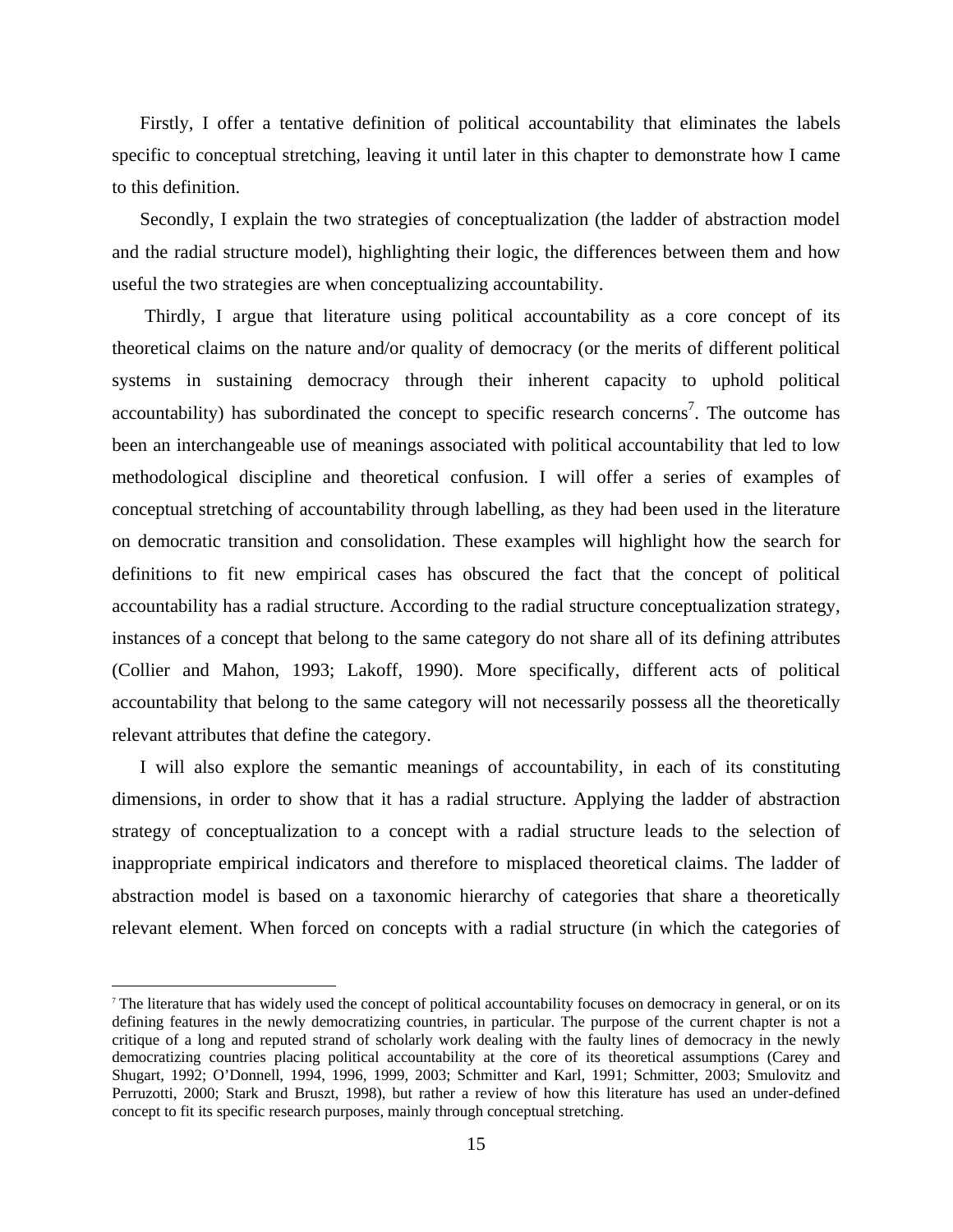objects do not share one single constituting element) the ladder of abstraction inevitably leads to conceptual stretching through label-adding, which is counter-productive on theoretical grounds.

I will conceptualize political accountability according to its internal radial structure, illustrating how I came to the definition offered in the first section of the chapter. I will do so by contrasting the conceptualization of accountability according to the ladder of abstraction model to the conceptualization according to the radial structure model. Such an exercise will support my argument that conceptualizing accountability using the ladder of abstraction conceptualization strategy induces theoretical confusion.

Finally, I will offer a bounded definition of accountability, making it more amenable to empirical measurement by offering indicators that are appropriate to the specific form of accountability this thesis explores: Executive accountability to the Legislature. I will define Executive accountability in the conceptual framework put forth in the first sections of this chapter, showing that political accountability can, and indeed takes place, outside the Principal-Agent framework (Strøm et al., 2003), such as Congress-President relations in presidential systems. I will build on the claim that political accountability takes place as an outcome of an act of delegation of power between a Principal and an Agent (Lupia, 2003: 33-35) by showing that two different Agents can hold each other accountable when acting for the same Principal, who directly entrusted them with power and granted them the necessary legitimacy to make policy on its behalf.

## 2. Defining accountability

Concepts are not simple elements of a theoretical system. They are also data containers possessing analytically discriminating power: the lower the discriminating power, the more empirical facts are misgathered, increasing misinformation and misunderstanding (Sartori, 1970).

Accountability is one of the concepts that generated significant scholarly debate about its origin, meanings and structure. Due to its relative novelty, it is considered an under-explored concept with an evasive meaning, fuzzy boundaries and confusing internal structure (Schedler, 1999). The concept had been employed by scholars who selected some of its defining features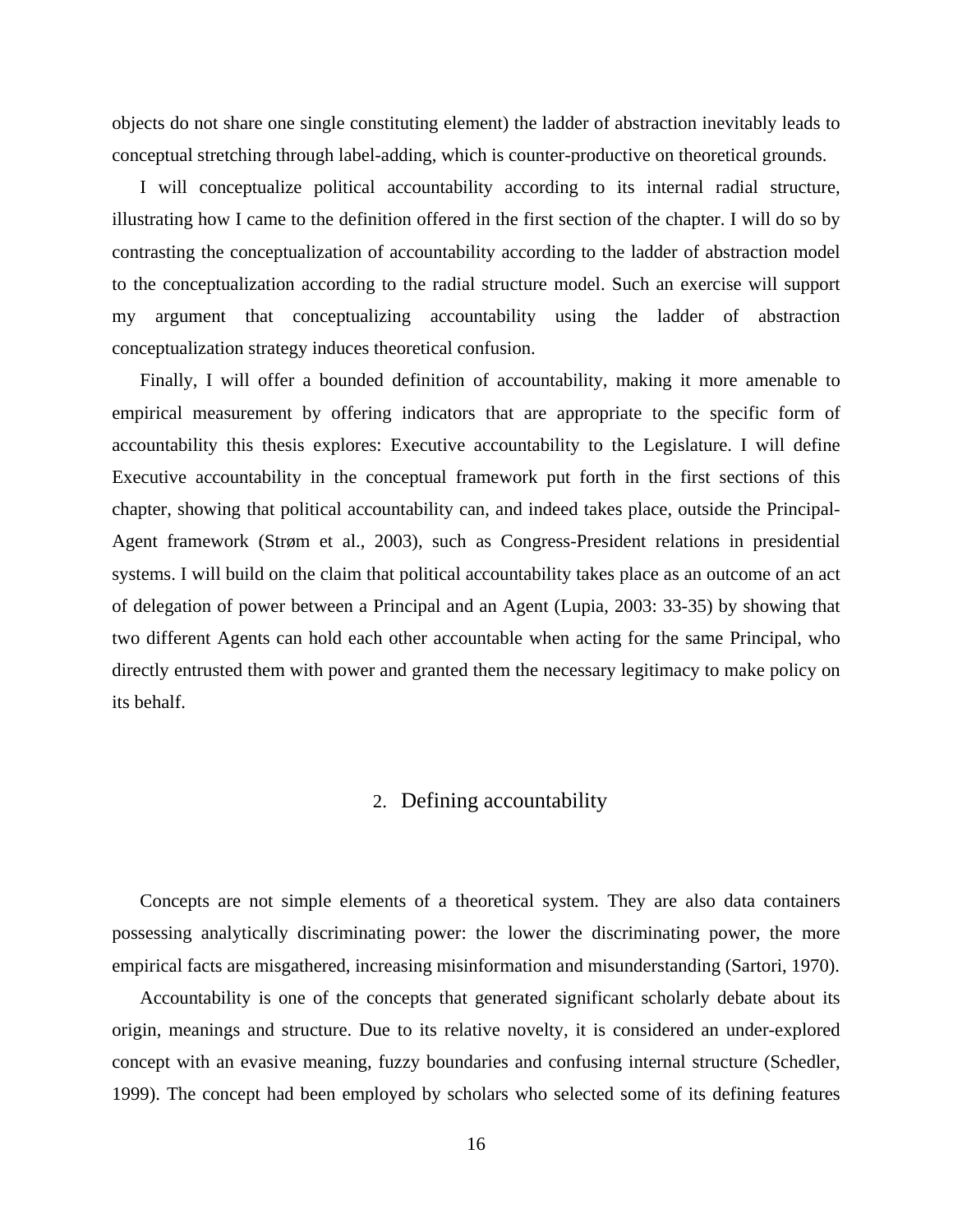while completely disregarding others (O'Donnell, 1994, 1996, 2003; Przeworski, Stokes and Manin, 1999). Accountability, as other cognate concepts such as "corporate social accountability", "communitarian responsiveness" and "individual moral responsibility", has a structure that contains ambiguous, even contradictory, elements (Schmitter, 2003: 3-4). To make matters worse, accountability is a concept that lies at the heart of one of the most widely used definitions of democracy (Schmitter and Karl, 1991).

Such observations highlight the importance of defining the elusive concept of accountability in a systematic and theoretically relevant fashion, which will avoid giving the concept a "low discriminating power" leading to a low capacity to discern among empirical information and interpret it (Sartori, 1970: 1039). Turning accountability into an efficient fact-finding container appears to be a difficult endeavour from the outset of any scholarly effort to apply it to politics.

Next, I will offer a definition of accountability that is the outcome of a disciplined exercise in conceptualization, based on the radial structure of this concept. I will demonstrate how I came to such a definition, stripped of any labels that refer to empirical cases, in the latter sections of this chapter. The merit of this type of disciplined conceptualization is that it eliminates labels reflecting empirical circumstances. This is the reason it can be applied equally to any field of literature dealing with problems of accountability.

> Accountability represents the use of legal, societal and/or political resources for demanding information and explanation (both prospectively and retrospectively) from elected and/or non-elected State officials, to punish the incumbents through legal or non-legal sanctions. When using non-legal sanctions, accountability implies also the capacity to demand the activation of agents of accountability who can impose punishment of a legal nature.

Such a definition is not accompanied by various labels, such as "electoral" accountability, "institutional" accountability, "vertical" or "horizontal" accountability. Any action that corresponds to the afore-mentioned criteria can be considered an act of accountability, without the need for reference to specific circumstances, mechanism of imposition, or stage in the policymaking process when an act of accountability takes place between the Agent of accountability (be it a state institution, a civil society actor or a political party) and the Subject of accountability (be it a political institution, an elected or non-elected state official or any other political actor).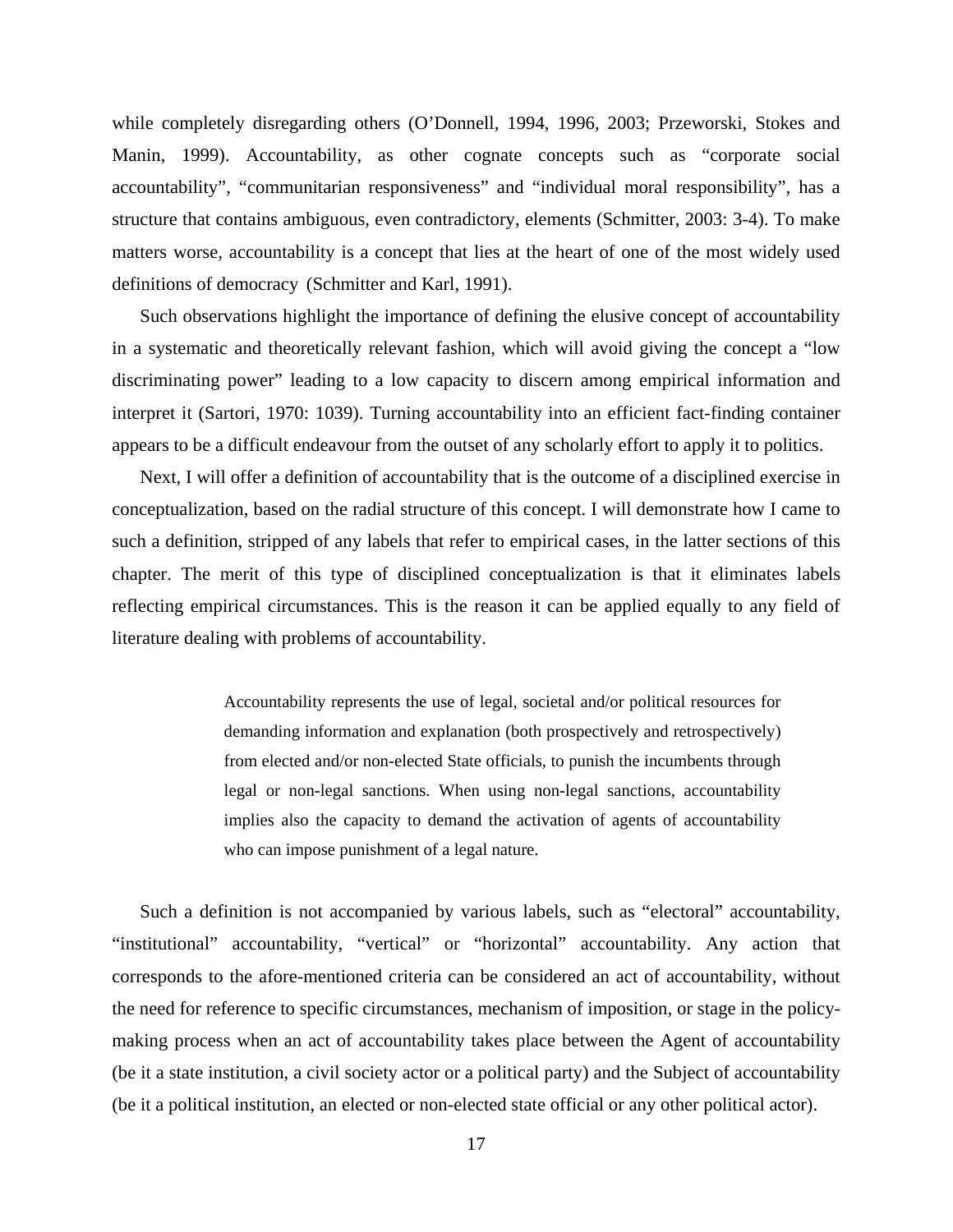Next, I will proceed with a general presentation of the two strategies of conceptualization, the ladder of abstraction and the radial structure, in order to highlight their respective merits and demerits, the differences between them, and which is most useful when defining political accountability.

Sartori's (1970) ladder of abstraction strategy of conceptualization functions on the principle that all instances of a concept contain a unifying element placed at the top of the ladder, at the highest level of extension and lowest of intension (see Table 1 below).

|                                                                                | <b>Categories of the same</b><br>concept organized<br>taxonomic hierarchy | <b>Number of objects</b><br>contained in each category |
|--------------------------------------------------------------------------------|---------------------------------------------------------------------------|--------------------------------------------------------|
| <b>Highest level of abstraction</b><br>(Highest extension/Lowest<br>intension) | $\mathbf{X}$                                                              | 120                                                    |
| High intermediate level of<br>abstraction                                      | $X + A$                                                                   | <b>100</b>                                             |
| <b>Medium level of abstraction</b>                                             | $X + A + B$                                                               | 80                                                     |
| Lower intermediate level of<br>abstraction                                     | $X + A + B + C$                                                           | 60                                                     |
| <b>Lowest level of abstraction</b><br>(Lowest extension/Highest)<br>intension) | $X + A + B + C + D$                                                       | 20                                                     |

**Table 1: conceptualization according to the ladder of abstraction model following the logic of a unifying element present in all instances of the concept.** 

A brief description of the ladder of abstraction model of conceptualization would start with defining the central relationship between the extension (or denotation) and the intension (or connotation) of a concept. The first describes the set of objects to which the concept refers, while the second defines the set of meanings (attributes) that define the category and determine the membership. The researcher can go up and down the ladder of abstraction by adding or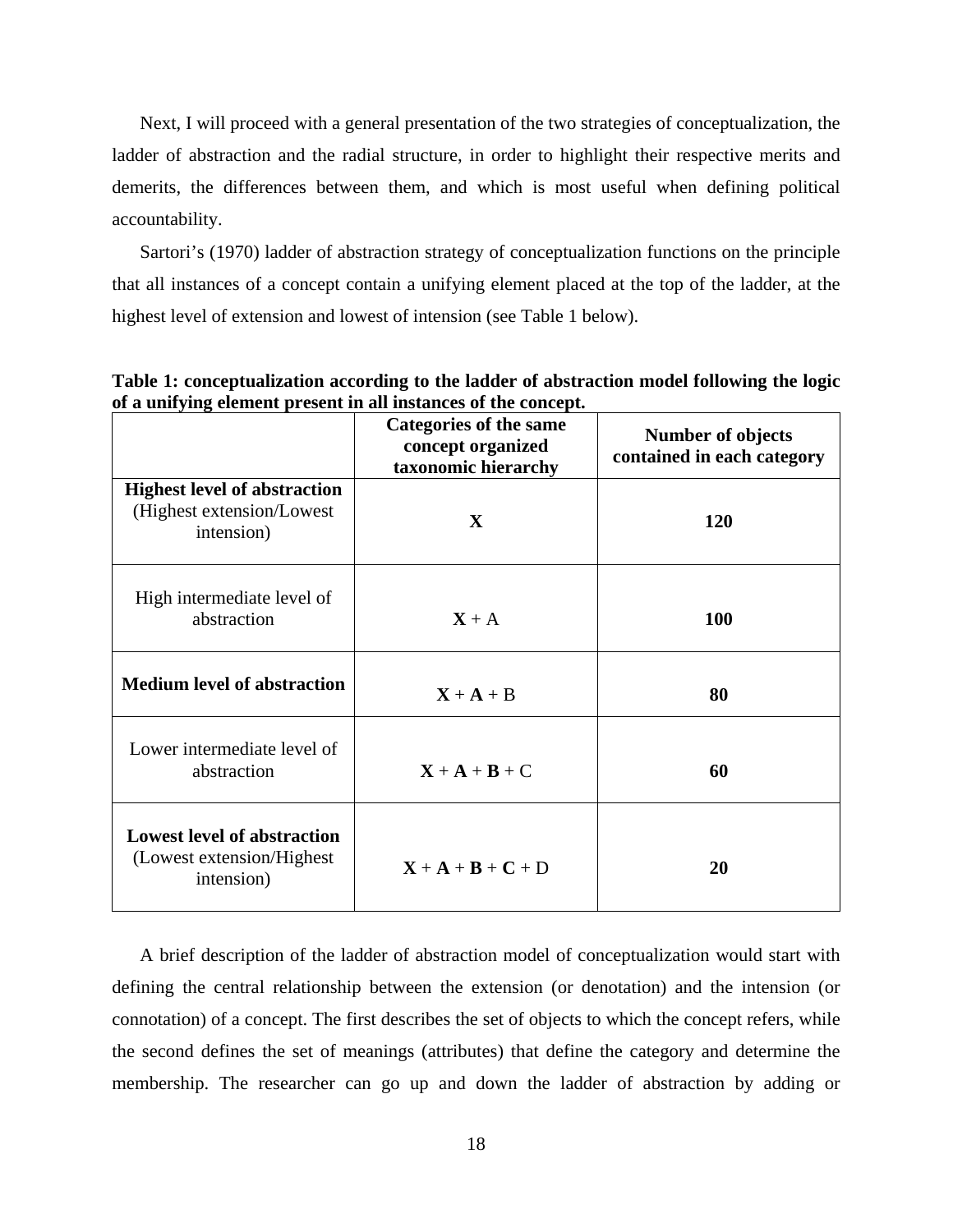subtracting attributes to or from the concept. Subtracting attributes leads to a more general, and therefore more inclusive category (high extension, low intension) that applies to a large number of corresponding objects. The larger the class of objects, the lesser the differences, but those differences that remain are precise (Sartori, 1970: 1041).

One should emphasize that adding or subtracting attributes is not the same as adding labels, specific to conceptual stretching: the same concept, without any additional labels, is defined by a variety of elements, which are present or absent in the subcategories of the concept. Adding labels within the subcategories in the ladder of abstraction can serve specific research purposes, but does not substitute the actual act of going up and down the ladder.

In a taxonomic hierarchy, the categories occupy positions of subordination to each other: the more specific categories (low extension and high intension) are subordinate to the more general categories (high extension and low intension), with their accompanying class of objects being contained in the class of objects of the super-ordinate category. The super-ordinate categories (also called more general) are positioned at the high and more abstract level of the ladder of abstraction, while the subordinate categories are positioned at the lower (less abstract) level of the ladder of abstraction. The super-ordinate categories contain all the subordinate categories. The elements that are chosen when a category is defined are theoretically relevant (X, A, B, etc.) and it follows logically that the objects contained in a specific category belong to it because of possessing the theoretically relevant elements (although the objects might as well possess a multitude of other elements, which are theoretically irrelevant and therefore not mentioned in the taxonomy).

For the purpose of this stage of the chapter, this brief description of the ladder of abstraction suffices. I will conceptualize democracy according to the ladder of abstraction model later in this chapter, as an exercise meant to highlight why the concept of accountability cannot be defined following the same strategy. The difference lies within the structure of the concept: democracy can be conceptualized according to the ladder of abstraction strategy given that its internal structure presents a single unifying element (X) present in all instances of the concept (free and regularly organized elections) (Dahl, 1971; Schmitter and Karl, 1991), while accountability does not possess such an element, given its internal radial structure.

Radial structure concepts help to define categories in which two members will not share all of what may be seen as the defining attributes (see Table 2 below). The overall meaning of a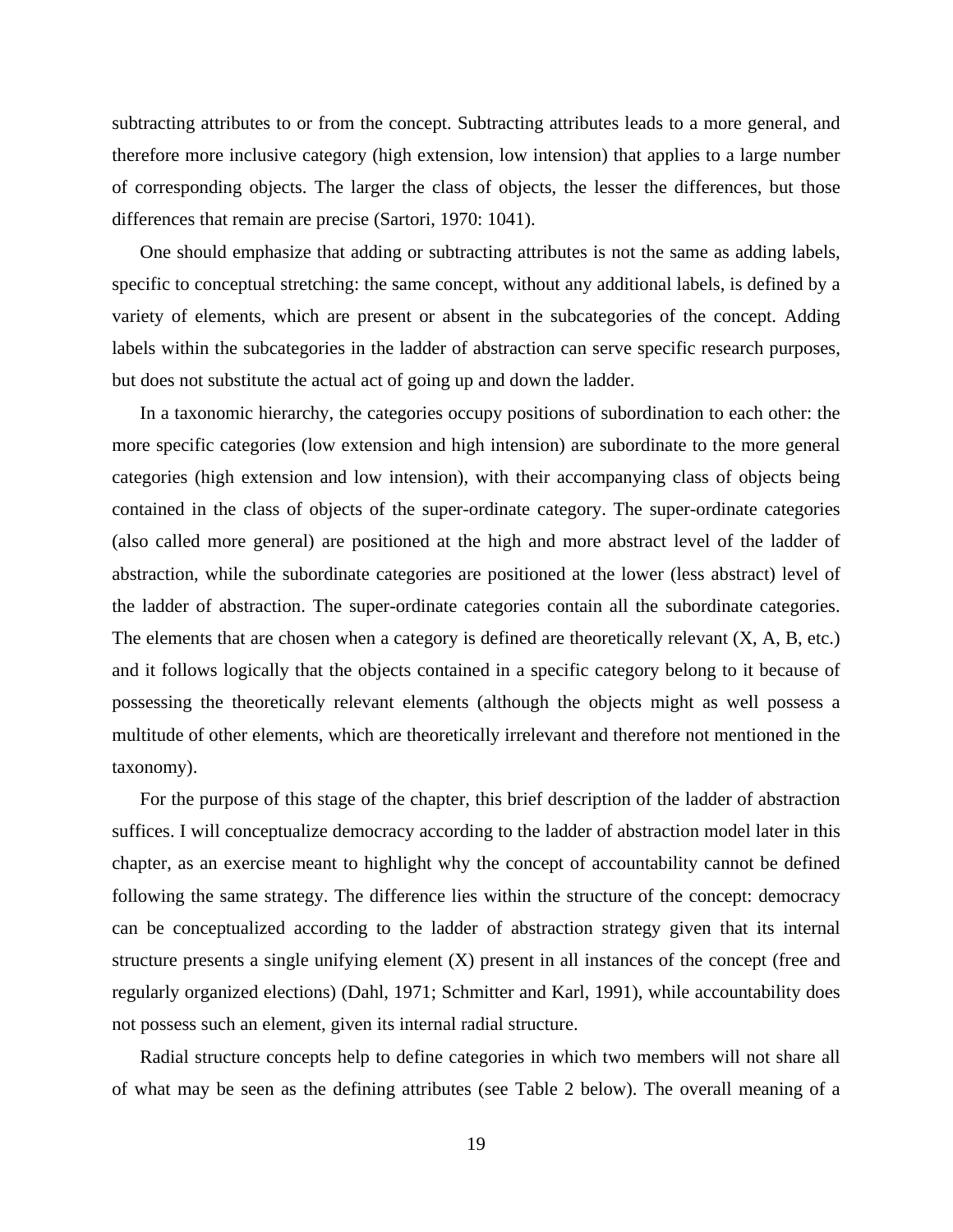category is anchored in a central subcategory, whereas the non-central subcategories do not necessarily share defining attributes with each other, but only with the central subcategory (Collier and Mahon, 1993: 845; Lakkoff, 1990: 91-115; Schedler, 1999: 17).

|                                     | Concept                                    | Number of objects in each<br>category                  |
|-------------------------------------|--------------------------------------------|--------------------------------------------------------|
| <b>Highest level of abstraction</b> | ?)                                         |                                                        |
|                                     | $A+B$                                      | 10 instances                                           |
|                                     | $D + G$                                    | 80 instances                                           |
|                                     | $A + G$                                    | 60 instances                                           |
|                                     | $B+E$                                      | 3 instances                                            |
|                                     | $D+F$                                      | 1 instances                                            |
|                                     | $A+B+C$                                    | 27 instances                                           |
|                                     | $A+C+G$                                    | 83 instances                                           |
|                                     | $B+D+F$                                    | 17 instances                                           |
|                                     | <b>Central subcategory:</b><br>$A+B+C+D+G$ | 40 instances                                           |
| <b>Lowest level of abstraction</b>  | $A + B + C + D + E + F + G$                | Hypothetical instance of a<br>radial structure concept |

**Table 2: radial structure concepts ordered according to the relationship between central/non-central subcategories.** 

The non-central subcategories are formed when the component elements are taken alone or in sets of two or more. The theoretically relevant elements of the non-central categories are contained within the central subcategory (Collier and Mahon, 1993: 848-849).

Furthermore, the central subcategory that contains the largest number of defining features (but not necessarily all possible defining features) shares features with the non-central subcategories, but these non-central subcategories do not necessarily share features with each other. Subcategories D+G and B+F share theoretically relevant elements with the central subcategory A+B+C+D, but do not share any element inter se (see Table 2 above).

The central sub-categories are "central" because they contain the largest number of theoretically relevant elements, and their "sub-category" status is justified by the fact that it does not contain all imaginable features of a hypothetical instance of the concept  $(A + B + \ldots + G)$  as shown at the lowest level of abstraction). Following the same logic, the non-central subcategories are "non-central" because they contain a smaller number of features than the central subcategory.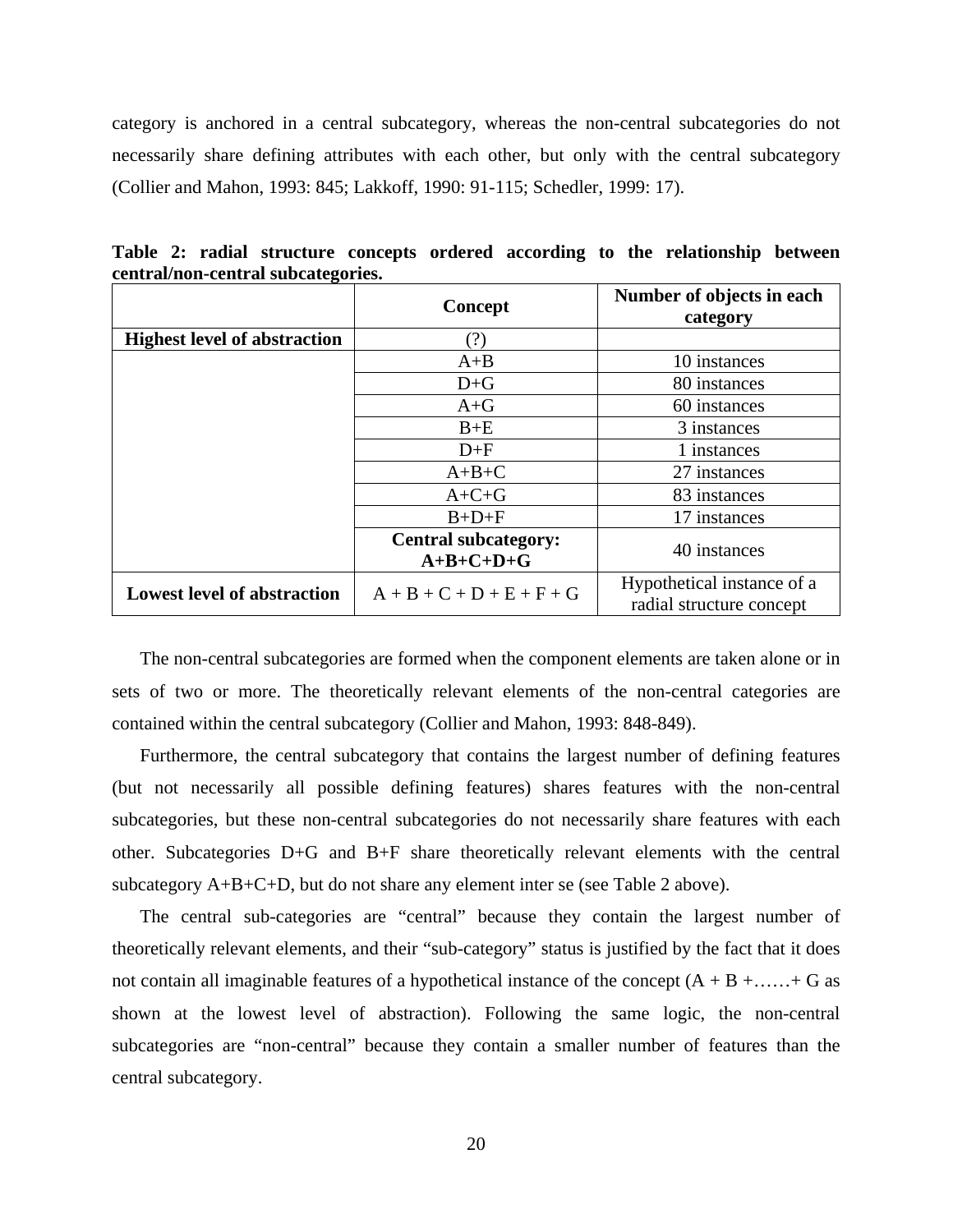I argue that conceptualizing accountability taking into account the radial structure of this concept induces a higher discriminating power, retaining all instances of institutional accountability, while introducing new, equally legitimate instances. One example would be the exposure of a piece of legislation to extensive policy scrutiny and deliberation by political parties in different institutional arenas. Given that political parties represent the link between society and politics, this strategy of conceptualization turns accountability from an institutionally embedded concept into a socially embedded one, linking politics back to society. I will expand on these relevant distinctions between the ladder of abstraction and the radial structure models in the next sections of this chapter.

I will next illustrate how accountability has been subordinated to specific research concerns, without any concern for a disciplined act of conceptualization.

#### 3. The conceptual stretching of accountability

The interest in political accountability has burgeoned since the early 1990s. However, some scholarly work dedicated to rigorous definition and categorization, aiming to explore the concept's boundaries and internal structure (Schedler, 1999), emerged only after a decade of little conceptual discipline.

Literature employed the concept of accountability mainly in order to explore already established topics in social science, only from a new, different perspective (Schmitter, 2003: 3- 4). Elections have more recently been presented as a mechanism of accountability, while formal constitutional relations of power between the Executive and the Legislature are now presented as mechanisms of institutional accountability, and so on. For almost a decade, the usage of the term could be described as being driven by a "make your own" approach, where all authors using the concept of political accountability picked and chose whatever defining element had been deemed necessary for the purpose of their research. The theoretical and empirical concerns of different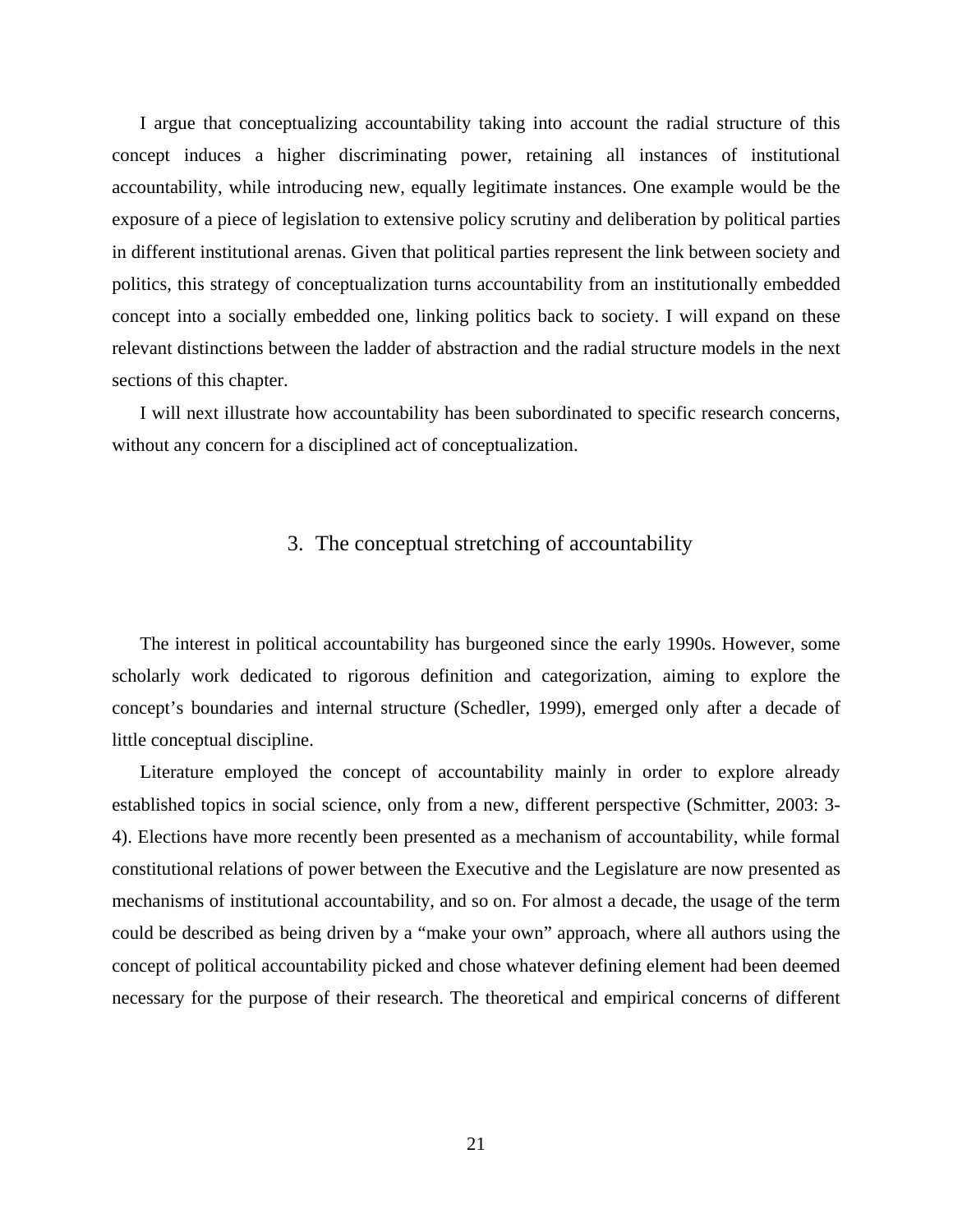strands of literature had been significantly reflected in the meanings that had been associated with accountability $^{8}$ .

The concept polarized the academic attempts to define it almost to the same extent as the concept of democracy, which had elicited significant scholarly attention and disagreement in the context of the literature on democratic transition and consolidation. In a seminal article, Schmitter and Karl (1991: 74) defined "modern representative democracy" as necessarily entailing the capacity to hold the rulers accountable: democracy is "a regime or a system of governance in which rulers are held accountable for their actions in the public realm by citizens, acting indirectly through the competition and cooperation of their representatives". This interpretation of accountability as a qualifier for democracy has not been followed by much elaboration on the actual concept, despite the fact that it seemed to provide a vital link between the State and the society, between the rulers and the citizens.

More recently, Schmitter (2003) attempted to develop a model for measuring the level of accountability in a given polity, which would be equally applicable to old and new democracies. This model switches from the spatial dimension of accountability (at what points in the institutional structure linking the State to society does an act of accountability occur) to a temporal dimension (at what moment in the process of policy-making actors contend and hold each other accountable). From this perspective, accountability among citizens, representatives and rulers (most probably those holding Executive positions) should be conceived as ex ante, ex post and between the two, when the actual decisions are debated and decided upon, each act of accountability having its own mechanism of activation depending on the moment when it occurs and the actors that brings together (Schmitter, 2003: 19-20).

1

<sup>&</sup>lt;sup>8</sup> I intentionally used the phrasing "meanings associated" in order to highlight that actual strategies of conceptualizing accountability had been mostly neglected.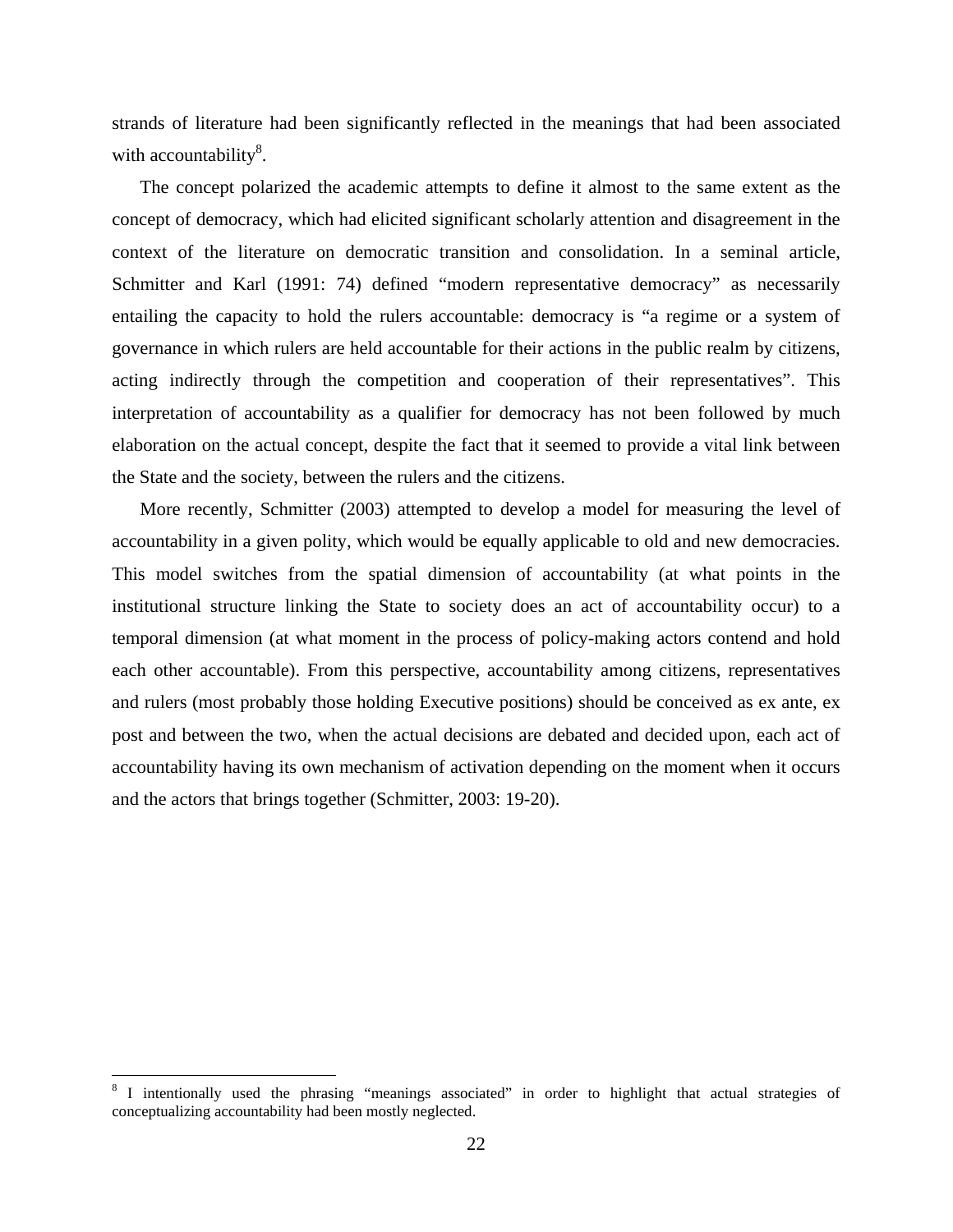As I have mentioned earlier, the already established concerns of scholars drive their efforts to conceptualize accountability. Schmitter (2003) develops his model of measuring the degree of accountability in a polity with the aim of measuring the quality of democracy (QoD): the higher the level of accountability, the better the quality of democracy. This new approach to democracy, focusing on quality rather than consolidation, indicates that after more or less all new democracies survived and some are faring surprisingly well, the need to capture and explain the problems they confront switched in the 1980s and early 1990s from concern with the consolidation of democracy (CoD), in the late 1990s and early 2000s to concern with the quality of democracy (QoD).

This model offers a definition of accountability and proposes a way of measuring the quality of democracy (QoD) as a function of the degree of systemic accountability (DoA) imposed on political actors and institutions. Measuring QoD as a function of DoA would lead to categorizing democracies across the world according to differences in degree and not in type.

In other influential articles and driven by his scholarly interest in exploring the functioning of the new democracies, O'Donnell (1994, 1996) claimed that political accountability is nothing less than the most important marker for the nature of a democratic regime: different types of democracies manifest different levels of capacity on the part of political institutions and citizenry to hold the rulers accountable. O'Donnell's concern has been to categorize democracies across the world according to differences in type, and not in degree.

O'Donnell claimed that low accountability of the Executive power is a permanent feature of an under-theorized type of democracy, which he called "delegative", based on political culture and plebiscitary politics. The attempts to categorize democracies across the world made a major contribution to the understanding of how mechanisms of accountability work, or should work, and their shortcomings in the new democracies. These attempts to theorize a new type of democracy had been more successful in offering the first serious attempt to conceptualize accountability across spatial dimensions (vertical vs.. horizontal accountability, as I will show latter), rather than by separating the new democracies (delegative) from established ones (liberal) as a function of causally relevant cultural factors.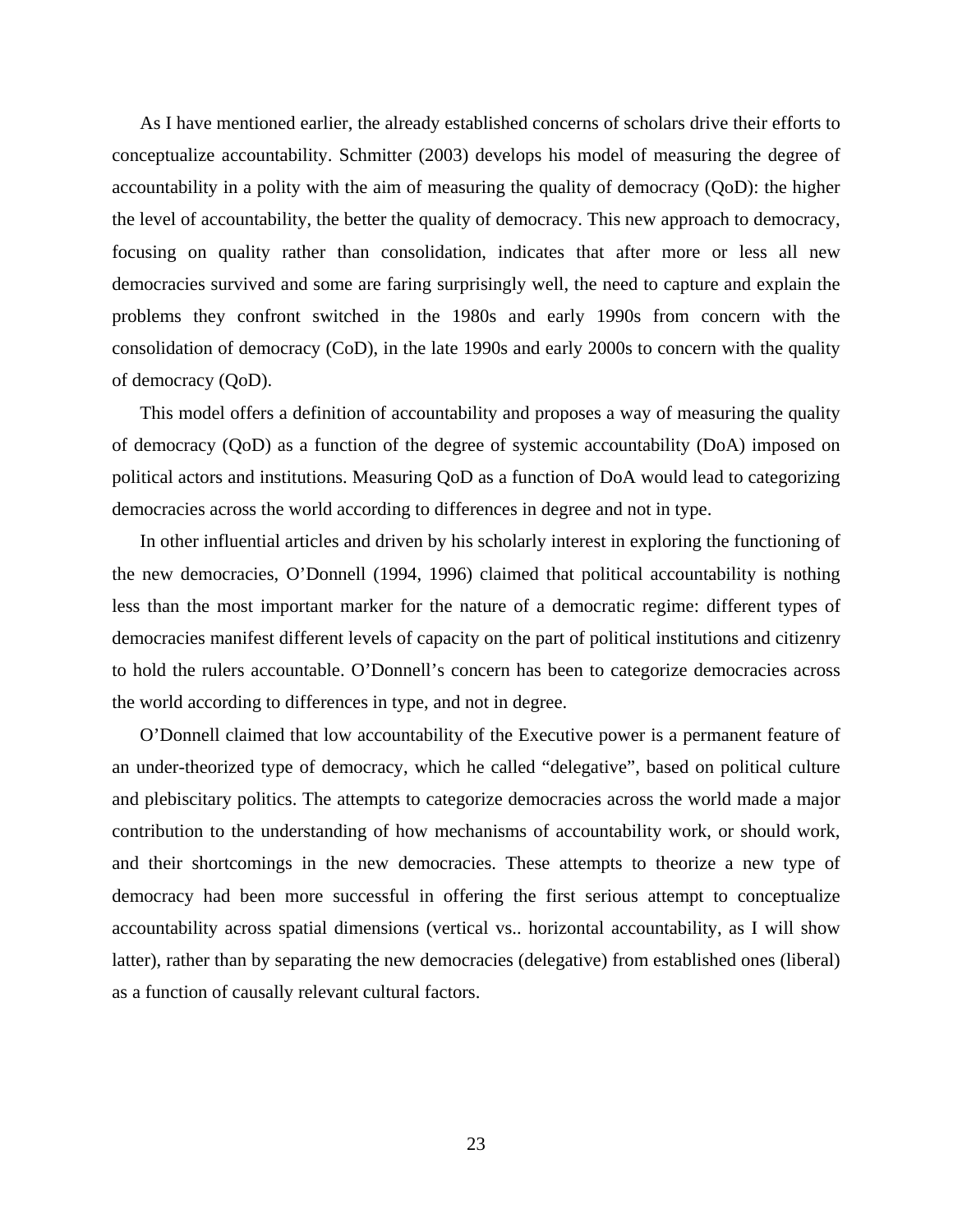In an illustration of the interchangeable use of the meanings of accountability, Carey and Shugart (1992: 34, 44) refer to the concept either as a feature of non-elitist decision-making process, or as the "degree and means by which elected policy-makers are responsible to citizens". In the same literature, accountability had been related to retrospective voting, with presidential regimes exhibiting a higher level of political accountability given the citizens' opportunity to replace the Executive power when voting (Carey and Shugart, 1992: 49 fn, 90- 91). In this context, accountability had been used together with the voters' capacity to identify possible post-electoral governments, mutual checks and the Presidents' role as arbiters of politics in order to highlight the advantages of a presidential regime over a parliamentary system.

Therefore, authors with specific research concerns (in the latter case comparing presidential to parliamentary systems in terms of their capacity to uphold accountability and sustain democracy) subordinate an under-explored concept, whose weakly defined features have been used interchangeably, to the purpose of their scholarly work.

To conclude this section, a few legitimate questions ought to be asked. What is political accountability after all? How does political accountability function across time, space and regime types? Who are the actors involved in activating the mechanisms of accountability, be they institutional or societal? It appears that what is missing for offering a sound answer to these questions is a more serious effort to conceptualize accountability.

I will next offer some examples of conceptual stretching through adding labels to the root definition of accountability. I will do so by critically reviewing the scholarly work that dedicated some effort towards a disciplined conceptualization of accountability. Despite its obvious conceptual shortcomings, this work bettered our understanding of what political accountability is and how it functions and I find it useful for this chapter.

#### 3.a. Labelling accountability as *vertical* and *horizontal*

Guillermo O'Donnell (1994, 1996) has formulated a seminal distinction, highly instrumental in ordering the action of different agents of accountability, between two main types: vertical and horizontal. Each of these two labels defines a spatial dimension: accountability between State institutions and society (vertical) and accountability among state institutions (horizontal).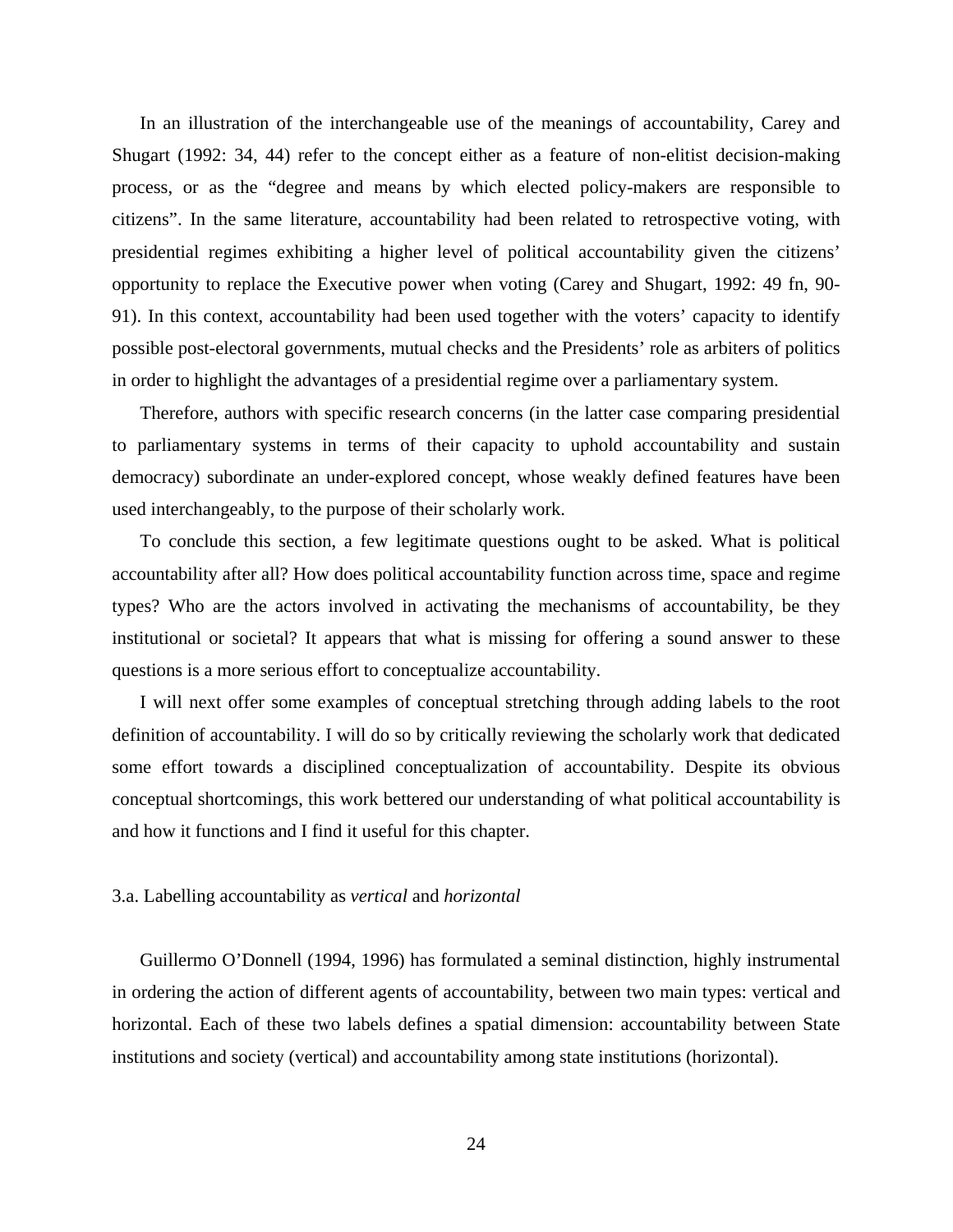Vertical accountability (VA) implies that citizens hold elected officials accountable at the ballot box. It had been assumed to be the only type of accountability that functions in the new democracies. Horizontal accountability (HA) had been defined as taking place across a network of autonomous powers that can investigate and eventually punish wrongdoings of other state offices. It is presumably weak or outright inexistent in the new democracies, where the Executive power undermines the legitimacy and proper functioning of other state institutions in an effort to rule without institutional constraints.

However, this spatial definition of accountability evolved throughout the 1990s. Initially, accountability had a low conceptual definition: a procedure through which representatives are held responsible for their actions by the public (O'Donnell, 1994). As I have showed, it had been defined as running both vertically and horizontally. Two years latter HA had been described (but not necessarily conceptualized) somewhat more extensively (O'Donnell, 1996). Formal institutions have well-defined and legally established boundaries that delimit the exercise of their authority. Any trespassing of these boundaries is punished by other state institutions charged with redressing wrongdoings, abuses of power and/or state corruption.

The network of institutional boundaries and accountabilities [sic] (O'Donnell, 1996: 44) plays an important part of the institutionalization of democracy. As long as the institutionalization of horizontal accountability was defined as weak, the liberal nature of the new democracies was called into question.

The simple definition of accountability and the mere description of the faulty functioning of state institutions of accountability in the new democracies left a plethora of questions unanswered: What are the actual causes of institutional weakness and the ensuing low horizontal accountability? Which are the institutions of horizontal accountability and how do they relate to each other since they are part of an interdependent network? Do actors such as political parties play any role in the process of activating horizontal accountability? Is civil society reacting to the apparent incapacity of a state institution to uphold it?

It should be emphasized that this literature did not direct a significant effort into conceptualizing accountability beyond the purpose of defining "delegative" democracy (O'Donnell, 1994, 1996). This literature made some strong assertions about the significance of a low accountability in the new democracies, without coupling them with an equally strong conceptual definition.

25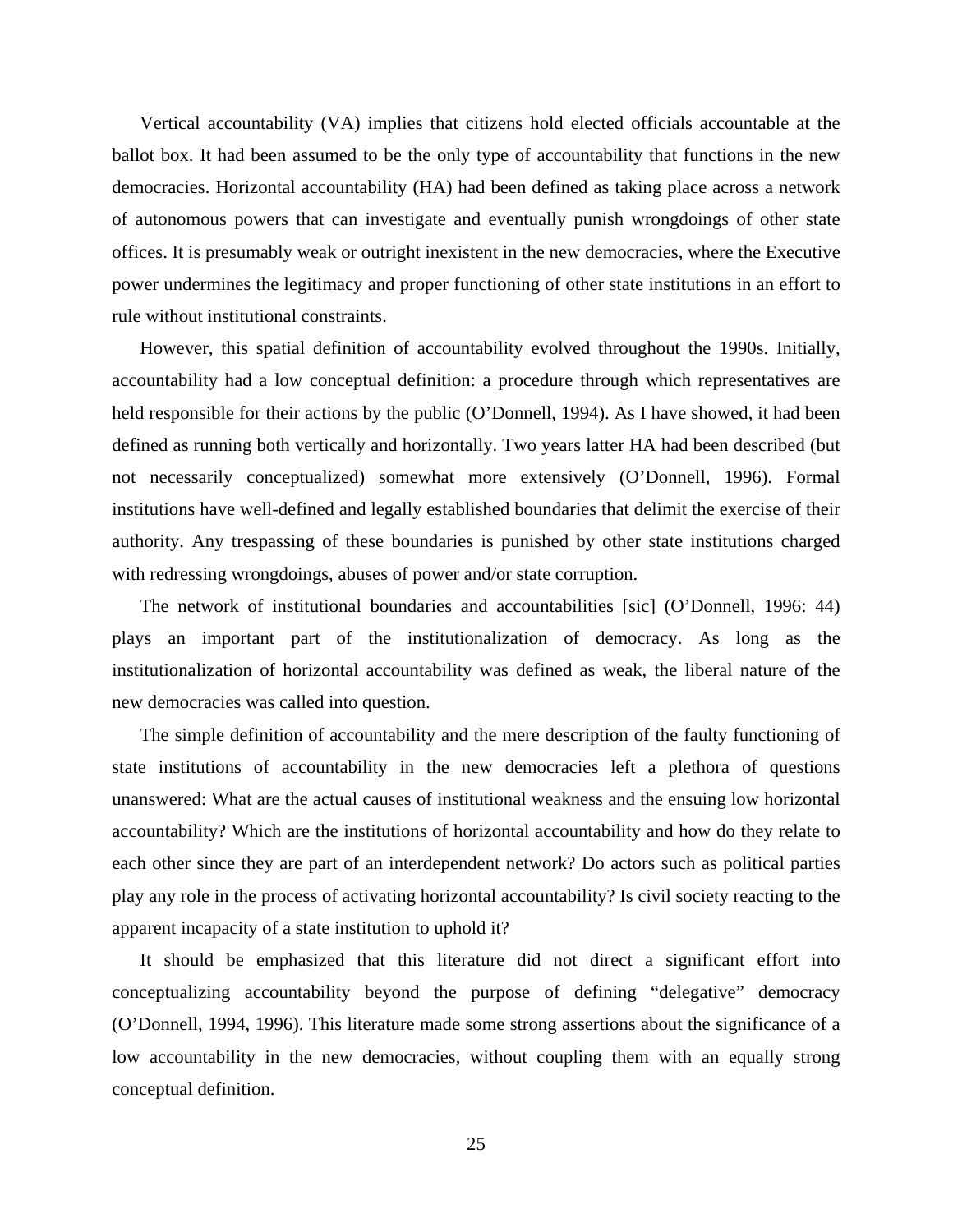The hasty conceptualization of accountability, mainly in legal/institutional terms, opened the door to criticism. An entire process of conceptual stretching ensued, matched in the literature only by the well-known conceptual stretching of democracy that aimed to catalogue democracies according to types: "delegative", "illiberal", "populist", "corporatist", "electoral" and many other labels (O'Donnell, 1994, 1996; Schmitter and Karl, 1992; Zakaria, 2003; etc.)<sup>9</sup>.

The process of conceptual stretching continued in the literature through the constant labelling of various instances of accountability, piggy-backing on the critiques of the spatial description of accountability and the theoretical assertions about the nature of the new democracies.

The initial labels (vertical and horizontal), the under-conceptualization of accountability and its subordination to specific research concerns are most responsible for the conceptual stretching and the scholarly difficulty in coming to terms with the ambiguities of accountability.

3.b. Societal accountability

 $\overline{a}$ 

The first indirectly to admit the conceptual stretching through the adding of labels had been O'Donnell himself: "my interest in what I labelled [sic] << horizontal accountability >> stems from its absence" (1999: 29).

In search for a better definition, horizontal accountability had been assumed to imply "the existence of state agencies that are legally enabled and empowered, and factually willing and able, to take actions that span from routine oversight to criminal sanctions or impeachment in relation to actions or omissions by other agents or agencies of the state that may be qualified as unlawful" (O'Donnell, 1999: 38). The same claim had been put forth once more, that horizontal accountability is inexistent in the new democracies, where vertical accountability is the only functioning form of accountability.

These vague definitions of vertical accountability and horizontal accountability, as well as the accompanying strong theoretical assertions, have been challenged from different directions each with its own label.

As initially defined by O'Donnell (1994), vertical accountability refers to the society aiming to hold the rulers accountable through elections. This spatial metaphor describes the asymmetric relationship between unequals: "above" equals resources of power, while "below" equals

 $9^9$  For a full list of labels attached to the concept of democracy, see Collier and Levitsky (1997).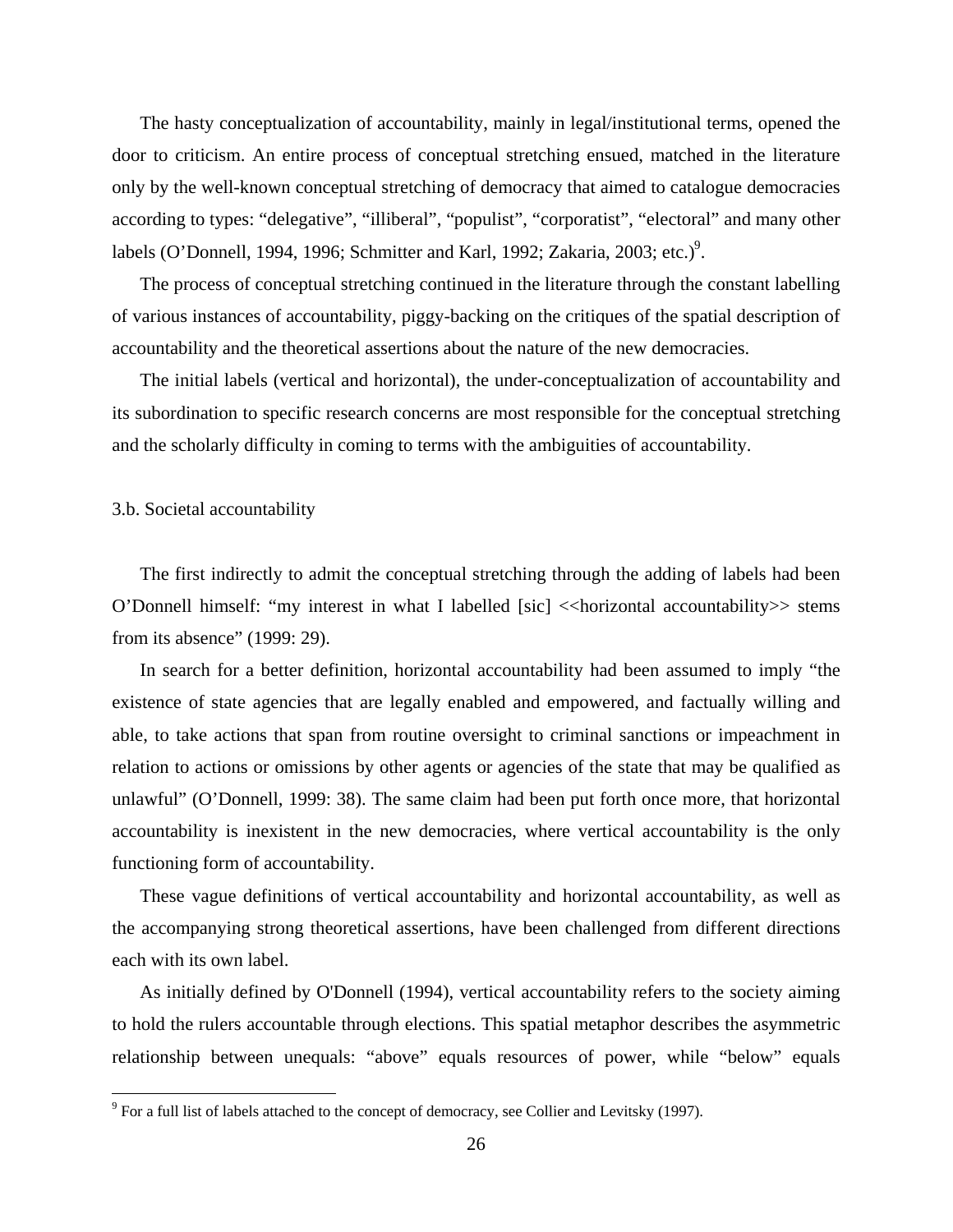powerlessness (Schedler, 1999: 23). However, it remains mute with regard to the direction in which vertical accountability comes into action, from top down or bottom up. In the realm of politics, the less powerful actor, the society as agent of accountability, attempts to hold accountable the more powerful actor, the Executive power, as subject of accountability, first and foremost through elections.

Given the mentioned disparity in resources available to the weaker actor (society as agent of accountability) Przeworski, Stokes and Manin (1999) question the efficiency of elections as a mechanism of holding politicians accountable. From this perspective, one cannot know if elections enforce prospective or retrospective controls, and therefore it could be reasonably inferred that voters cannot force the governments to act responsibly. As long as the voters can vote only once every few years, politicians know that most of their decisions will not be controlled by the public. Furthermore, shortages of information prevent voters from evaluating the government performance and decisions.

Along the same lines, challenging the alleged efficiency of vertical accountability described strictly in electoral terms, some authors pointed at the vibrant civil societies present in some new democracies and their successful attempts to hold the rulers accountable through demonstrations leading to resignations, impeachment and/or prosecution of elected or non-elected state officials (Smulovitz and Peruzzotti, 2000).

The implication is that vertical accountability is not the only form of accountability that functions in the new democracies: the incapacity of state institutions of horizontal accountability to hold the rulers accountable is not rooted in an understanding of politics based on a culture of strong, providential leaders. There is obviously something wrong with institutions and/or actors if the society itself does mobilize against the abuses of state power.

Societal accountability had been defined as part of vertical accountability, equally important to elections (Smulovitz and Peruzzotti, 2000: 153). A new label had been added to the concept in a spiralling scholarly debate that led to exactly what Sartori (1970) and LaPalombara (1968) warned against long ago: the stretching of the concept to fit new empirical circumstances.

Societal accountability had been later linked to horizontal accountability mechanisms in an interaction that challenges the attempts to theorize new democracies simply on the absence of the latter (Smulovitz and Peruzzotti, 2003: 310-315): it exposes and denounces wrongdoings of state officials that would otherwise go unnoticed and unpunished, imposes symbolic sanctions on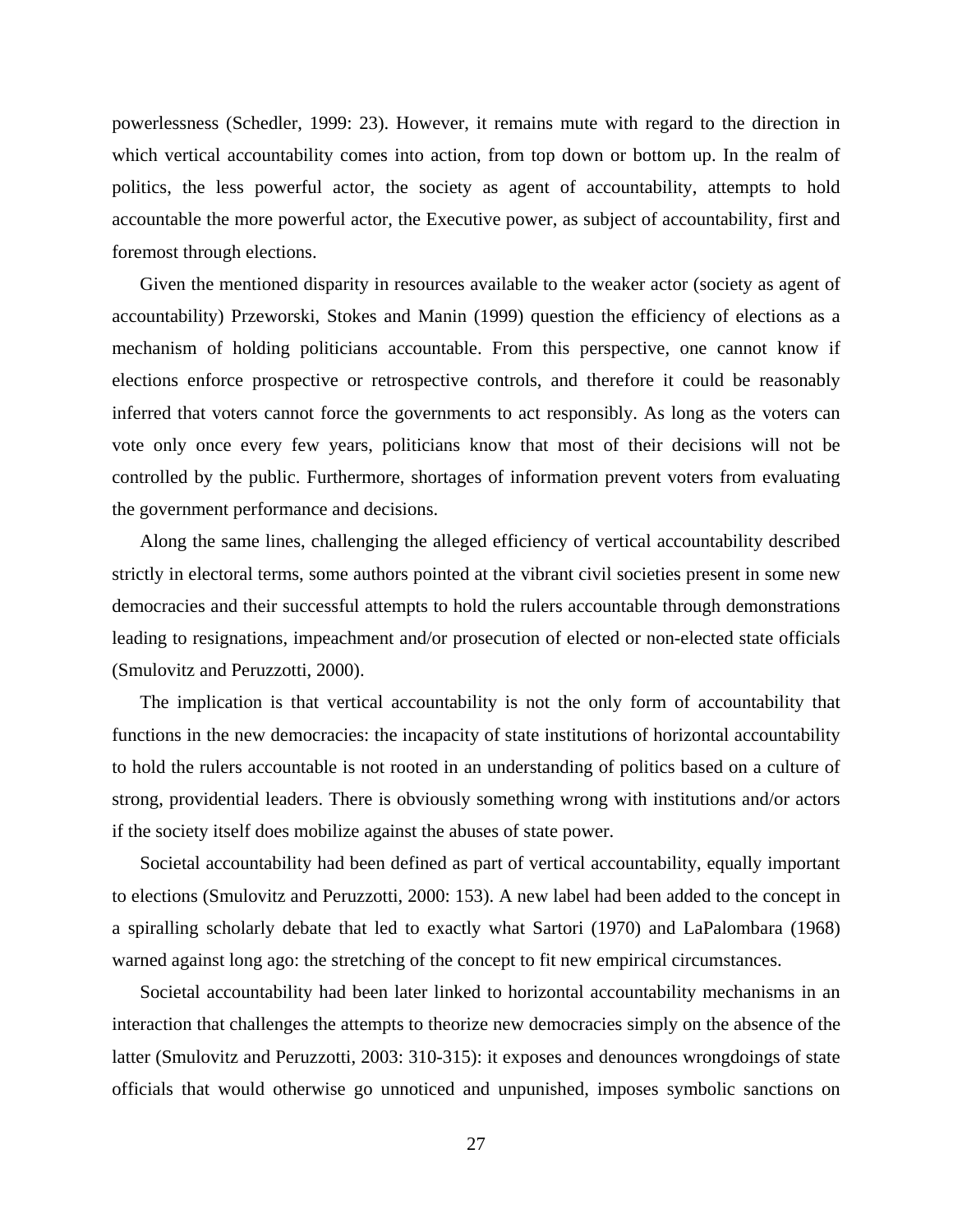public officials and institutions, establishes parallel "societal watchdog" organizations that monitor the performance of specific public agencies and offices and, most importantly, activates the institutions of horizontal accountability by incurring reputation costs on elected and nonelected state officials through social mobilization and media denunciation.

#### 3.c. Horizontal balance accountability and mandated horizontal accountability

O'Donnell (2003: 34-54) himself admitted later that horizontal accountability institutions are of different types and function in different ways, attempting to improve his initial definition of accountability. Institutions of accountability may come into play in two directions: one attempting to prevent and/or redress unlawful encroachment by one state agency upon the proper authority of another, the other punishing unlawful advantages (corruption) that public officials obtain for themselves and/or their associates (O'Donnell, 2003: 34).

According to these two directions, different types of agents of accountability become activated, each defined by the same stretching of the concept to fit new empirical instances through the addition of new labels to the old, ambiguous horizontal accountability.

Horizontal balance accountability: the agents of accountability who become activated when power encroachments occur are the main state institutions (Executive, Legislative and Judiciary). They act towards horizontal balance accountability when any of them transgresses the constitutionally ascribed boundaries of others, encroaching on its jurisdiction (O'Donnell, 2003: 44, italics added). They react by attempting to redress such unlawful transgressions. However, horizontal balance accountability institutions have some limitations in imposing accountability (O'Donnell, 2003: 45): they respond rather reactively and consequently intermittently, their action towards redressing the institutional transgressions generates highly visible and costly conflicts among supreme state institutions (these costs are even higher when the conflict occurs between state institutions with electoral legitimacy, such as a directly elected President and the Legislature), the actors in these conflicts are perceived as being motivated by partisan reasons.

Mandated horizontal accountability: the second type of agents that act towards redressing or punishing abuses of power are the mandated horizontal accountability institutions, such as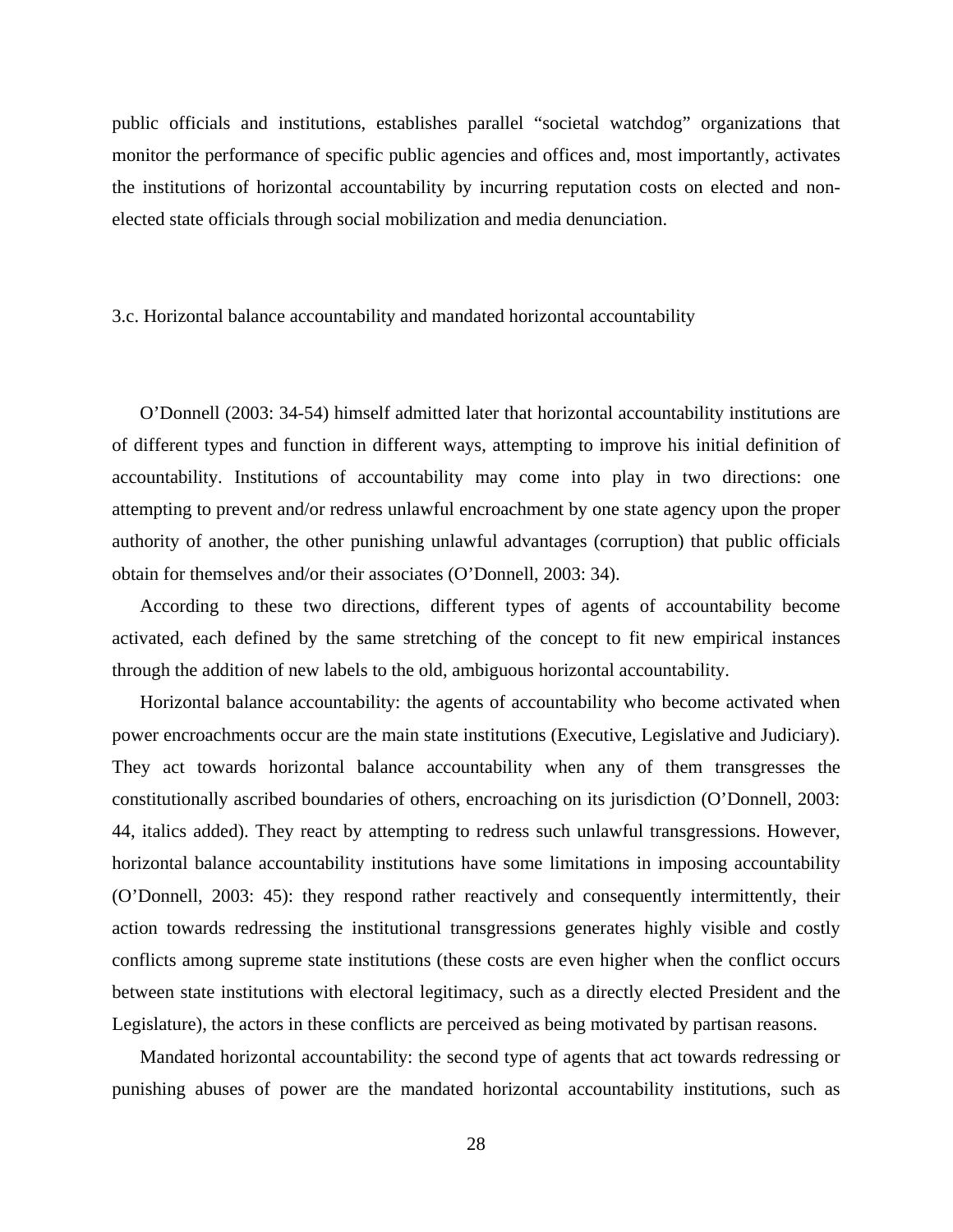ombudsmen, accounting offices, controllers, Conseils d'Etat, Fiscalias, Courts of Accounts, etc. The establishment of such agents of accountability had been the outcome of the shortcomings in the functioning of horizontal balance accountability mentioned above (O'Donnell, 2003: 45). Mandated horizontal accountability institutions are proactive and continuous in their activity. These bodies are legally assigned to scrutinize, prevent, discourage, and promote the sanctioning of, or even directly sanction, the actions or omissions of other state agencies that are presumed unlawful (O'Donnell, 2003: 45).

The emergence of horizontal balance accountability (in the first place) and mandated horizontal accountability mechanisms (in the second place) had been the outcome of the shortcomings of elections as a vertical accountability mechanism (O'Donnell, 2003: 49).

Even labelled balance and mandate, O'Donnell's conceptual definition of horizontal accountability has a strong legal connotation, implying relations among state institutions, aiming to redress illegalities, be they trespassing of institutional prerogatives or outright corruption. It simply remains mute regarding the representational dimensions of accountability, given that some state institutions perform different accountability functions simultaneously. Legislatures not only punish the trespassing of the Executive power into their prerogatives when the latter takes on legislative functions in the form of issuing laws by Executive decrees, but they also expose the policy initiatives of the Executive to greater institutional scrutiny, in the name of the popular mandate received at elections. This act of policy scrutiny occurs equally in presidential systems, where both the Legislature and the President have direct electoral legitimacy and have been entrusted to make public policy, and parliamentary systems, where the Executive is rooted in the Legislature. In the latter systems, the Executive exercises its policy-making functions after receiving its mandate from the Legislature, but remaining under its close policy control.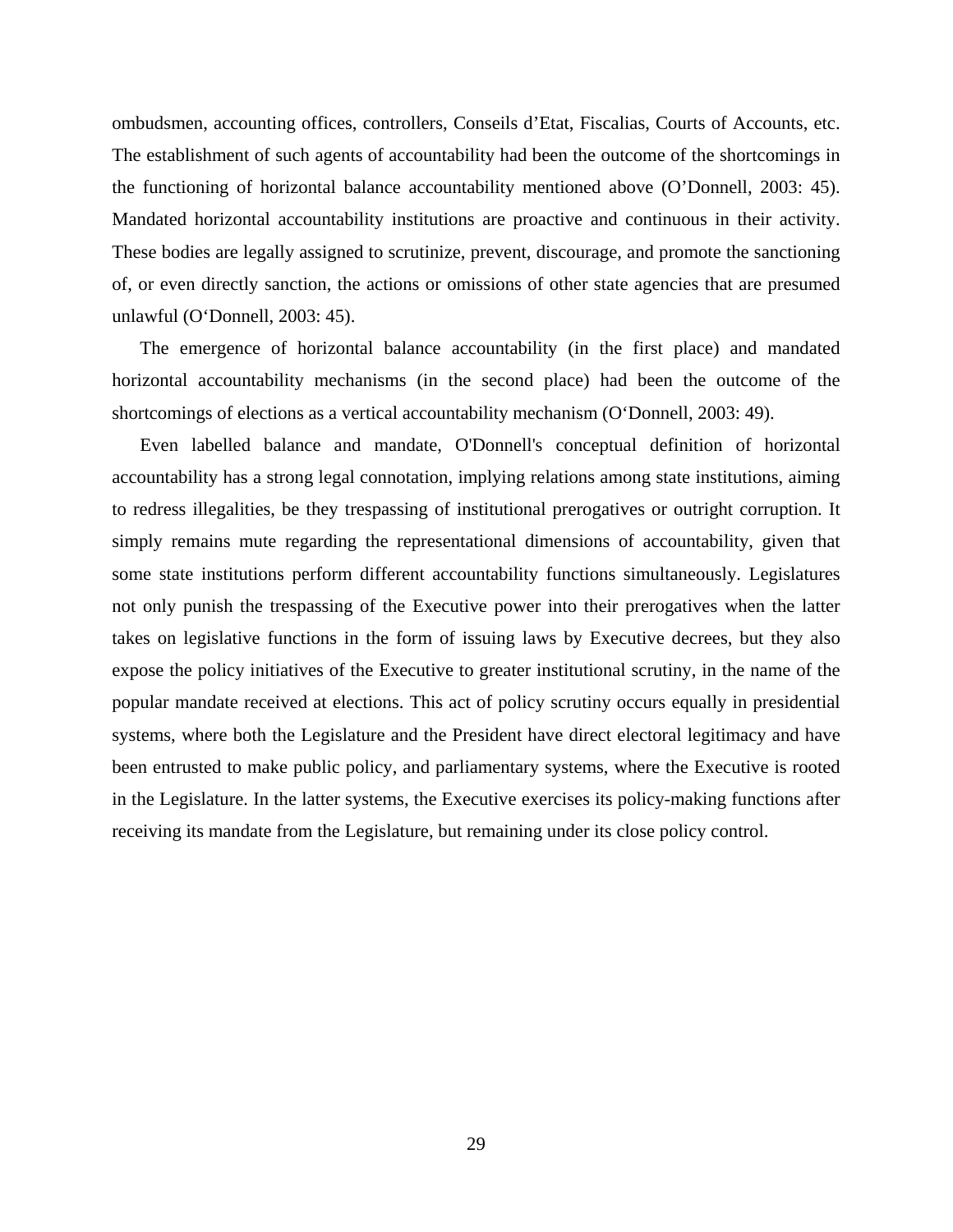#### 3.d. Extended accountability

The incapacity of horizontal accountability (be it balance or mandated) and vertical accountability mechanisms (be they electoral or societal) to cover instances of policy-making accountability led to the extension of the concept by adding another label: extended accountability (Stark and Bruszt, 1998: 188-189).

Extended accountability captures the representational aspects of the process of policymaking: it represents "the embeddedness of the decision-making centre into a network of autonomous political institutions that limit the arbitrariness of the incumbents" (Stark and Bruszt, 1998: 188). In O'Donnell's horizontal definition of accountability, state institutions check on each other to prevent power encroachments and illegalities. Extended accountability has obvious affinities to O'Donnell's conceptualization, but at the same time it captures the action of state institutions that aim not only at keeping other state institutions within the framework of legality, but also aim to "expose policies to greater institutional scrutiny" (Stark and Bruszt, 1998: 189), reducing the arbitrariness of decision-making, and insuring the representation of a wide spectrum of societal interests in the process of policy-making, in a timeframe that extends beyond and between electoral cycles. Strengthening the connection between State and society in the process of policy-making, an act of extended accountability can be exercised not only among State institutions, such as Legislatures, Executives or Judiciaries, but also by organized societal actors in relation to State institutions. Therefore, Bruszt and Stark (1998) equate accountability with actions aiming at forcing elected officials to take into account in the exercise of government a broad spectrum of societal interests, basically demanding that they should govern for those who elected them, and not for the private interest groups that lobby the government. These actions take place through continuous dialogue and interaction between State and society, as well as among State institutions. From this particular perspective, a Legislature (or the political parties that are present in a Legislature) that exposes the Executive policy to greater institutional scrutiny, amending them with its own policy views, exercises extended accountability.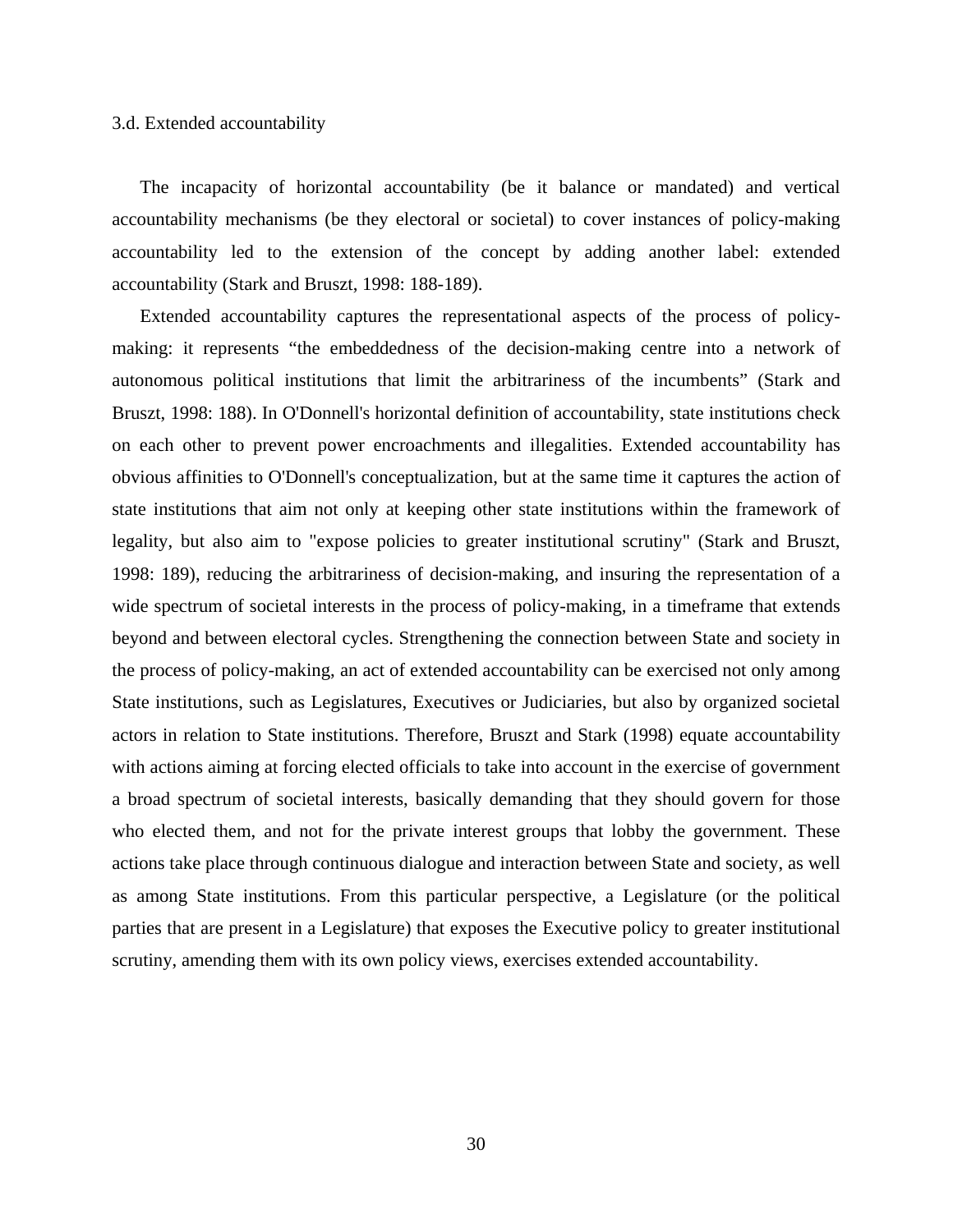#### 3.e. Oblique accountability

Along the same reasoning of bringing into the picture non-state actors, Schmitter (1999: 61- 62, fn 4) adds another label to the concept by defining oblique accountability, which describes actions of non-state or semi-state actors aiming to hold rulers accountable not just for trespassing the prerogatives of other state institutions, but also for their misdeeds. These actors need the support of citizens for their oblique accountability actions and they use their peculiar position between the State and society to garner that support. It follows quite logically that political parties, organizations that are partly state actors, partly societal actors, occupy such an oblique position between the State institutions ordered horizontally at the higher State level enjoying plenty of power resources, and individuals positioned on the lower societal level, acting in scarcity of power resources. One can reasonably argue that there is not much difference between oblique accountability and extended accountability as described earlier, in that both define an act of accountability taking place not only among state institutions aiming to punish illegalities, but also between the State and society via organized actors (such as political parties, or labour unions) aiming to influence the process of policy-making from their uniquely oblique position between State and society.

To sum up this subsection, one is left wanting for a clear and exhaustive conceptualization of political accountability. It might well turn out that all labels (horizontal balance, mandated horizontal, vertical, societal, extended and oblique) added to the concept to fit new empirical instances do define a legitimate act of accountability. But which one does its job better and why? How is the disciplined researcher supposed to treat combinations of the above labels? Could some of these labels define acts of accountability that are more legitimate than others? I argue that one cannot find an answer to these questions unless engaging in a disciplined act of conceptualizing, by offering not only a proper definition but also a systematic and exhaustive categorization of various instances of political accountability, highlighting commonalities and differences, as a function of theoretically relevant criteria.

Given that concept formation should be prior to quantification (Sartori, 1970: 1038), some of the attempts to quantify accountability that I reviewed above, either in dichotomous terms (O'Donnell, 1994, 1996, 1999, 2003) or in more fuzzy terms ordered in a temporal space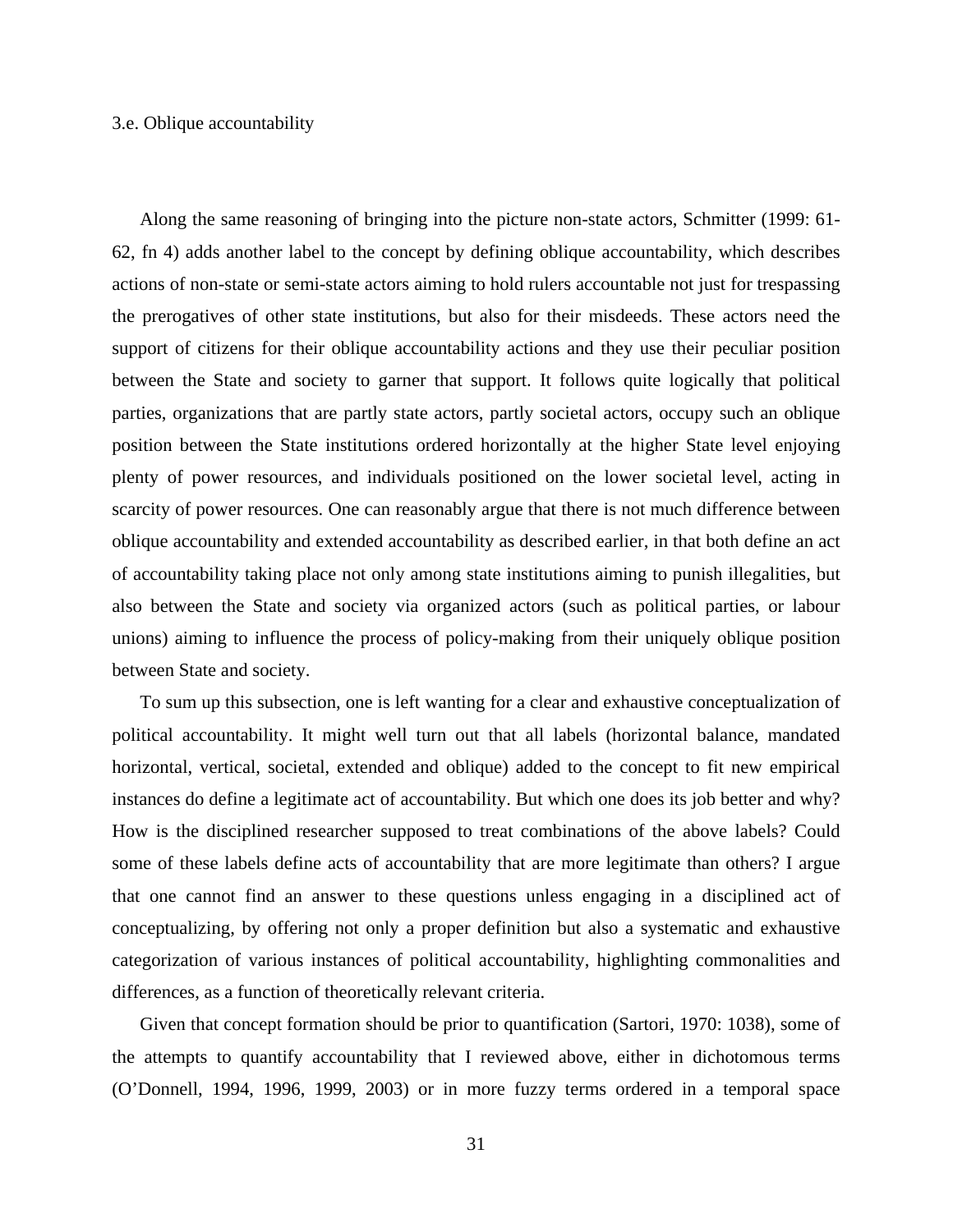(Schmitter, 2003) might end up only enhancing the confusion surrounding the under-defined and under-explored concept of political accountability.

When one would expediently attempt to solve his or her own research problems and plunge head on into Executive-Legislature relations of accountability, using the above labels as a simple check-list, without any taxonomical backing, one would most likely commit the same mistake eloquently captured and explained by LaPalombara (1968: 66) and Sartori (1970: 1039): embark on an "indiscriminate fishing expedition for data", with an inadequate fishing net of their own making.

The outcome would probably be a substantial contribution to a "growing potpourri of disparate, non-cumulative and – in the aggregate – misleading morass of information" (Sartori, 1970: 1039) on various instances of accountability.

A disciplined use of terms and comparisons employing various models of conceptualizing (either a classic ladder of abstraction as proposed by Sartori, 1970; or the more recent model of radial categories, as proposed by Collier and Mahon, 1993) can turn an imperfect fishing net of one's own make into an efficient fact-finding container, capable of gathering the most relevant empirical information, therefore increasing the clarity of scholarly dialogue. This is precisely what the chapter is attempting to contribute to, proposing a conceptualization of accountability that goes beyond the simple reflex of label adding. In what follows, I only sketch the basic logic beyond disciplined conceptualization building on the insights of previous scholarly work (Sartori, 1970; Schedler, 1999; Schmitter, 2003, Collier and Mahon, 1993).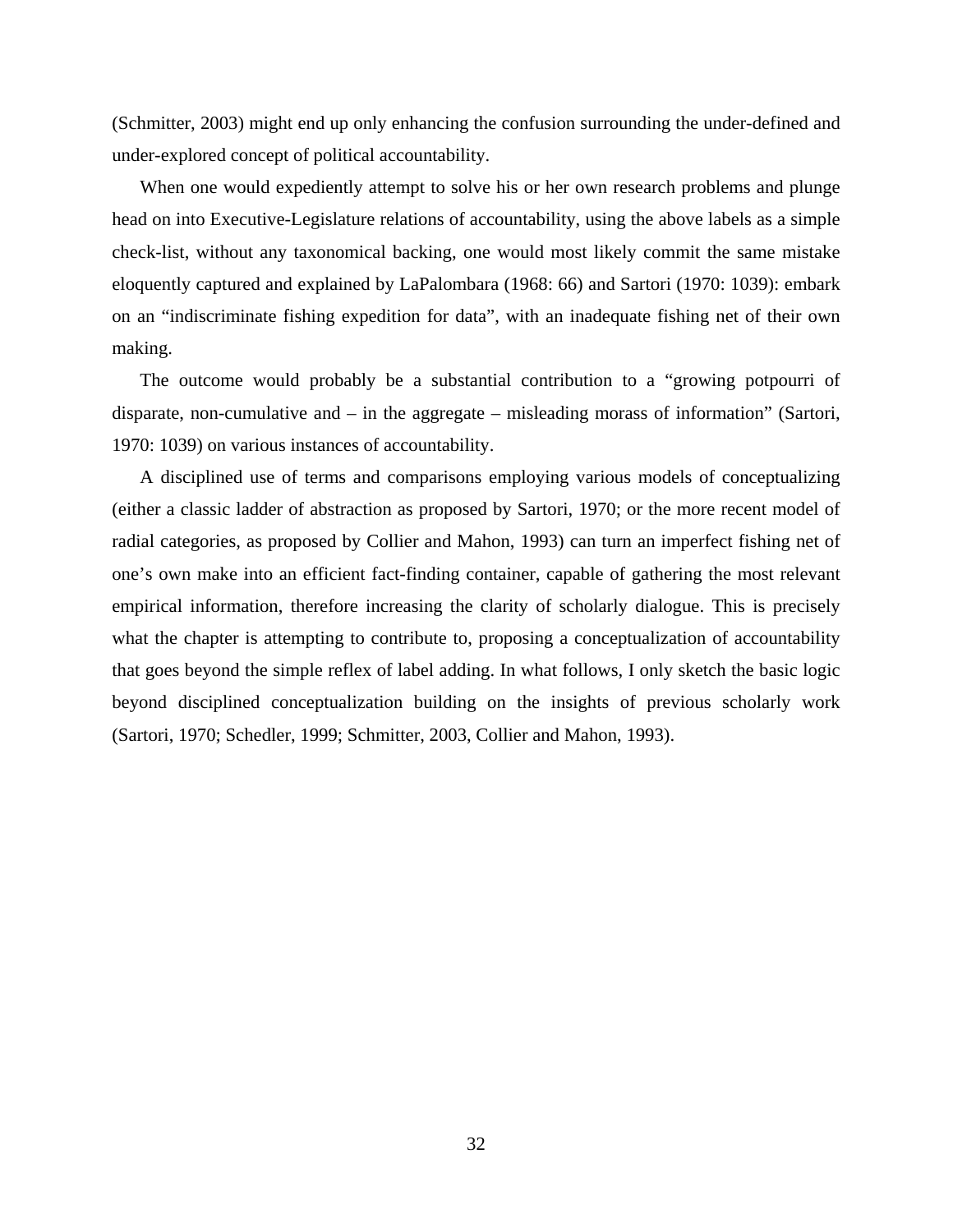#### 4. Accountability: semantic meanings

Before sifting through empirical information assumed to represent an instance of an act of political accountability, the meaning and structure of the actual word "accountability" require further exploration. The literature attempted to define the meaning of accountability, explore its boundaries and internal structure (Schedler, 1999). This literature eloquently highlighted what instances of accountability could legitimately be considered full acts of political accountability, under what conditions accountability becomes possible, which are its agents and subjects, if accountability necessarily implies legally ascribed powers of oversight and punishment. In what follows, I will review the effort to conceptualize political accountability by exploring its meanings and structure. I will extensively draw on Schedler (1999: 13-28).

A reconstruction of the meaning of accountability highlights two basic connotations. The first is answerability, the obligation of public officials to inform about and to explain what they are doing.

The second is enforcement, the capacity of agents of accountability to impose sanctions on the subjects of accountability. The answerability dimension of accountability implies a certain obligation on the part of accountable actors to answer questions and inquiries coming from those who can hold them accountable, be they the public, or various agencies of accountability. They have to inform about, give account for, and/or explain their actions and decisions.

Particularly useful in highlighting this meaningful dimension of the concept, the metaphor put forth by Stark and Bruszt (1998: 192-196) captures its semantic ambivalence, evoking both narrative accounts and bookkeeping: politicians open accounts with the public, asking voters for credit and giving account of their actions in order to continue to benefit from public support: "put your credit on my account…credit me, invest in me, authorize me to act on your account".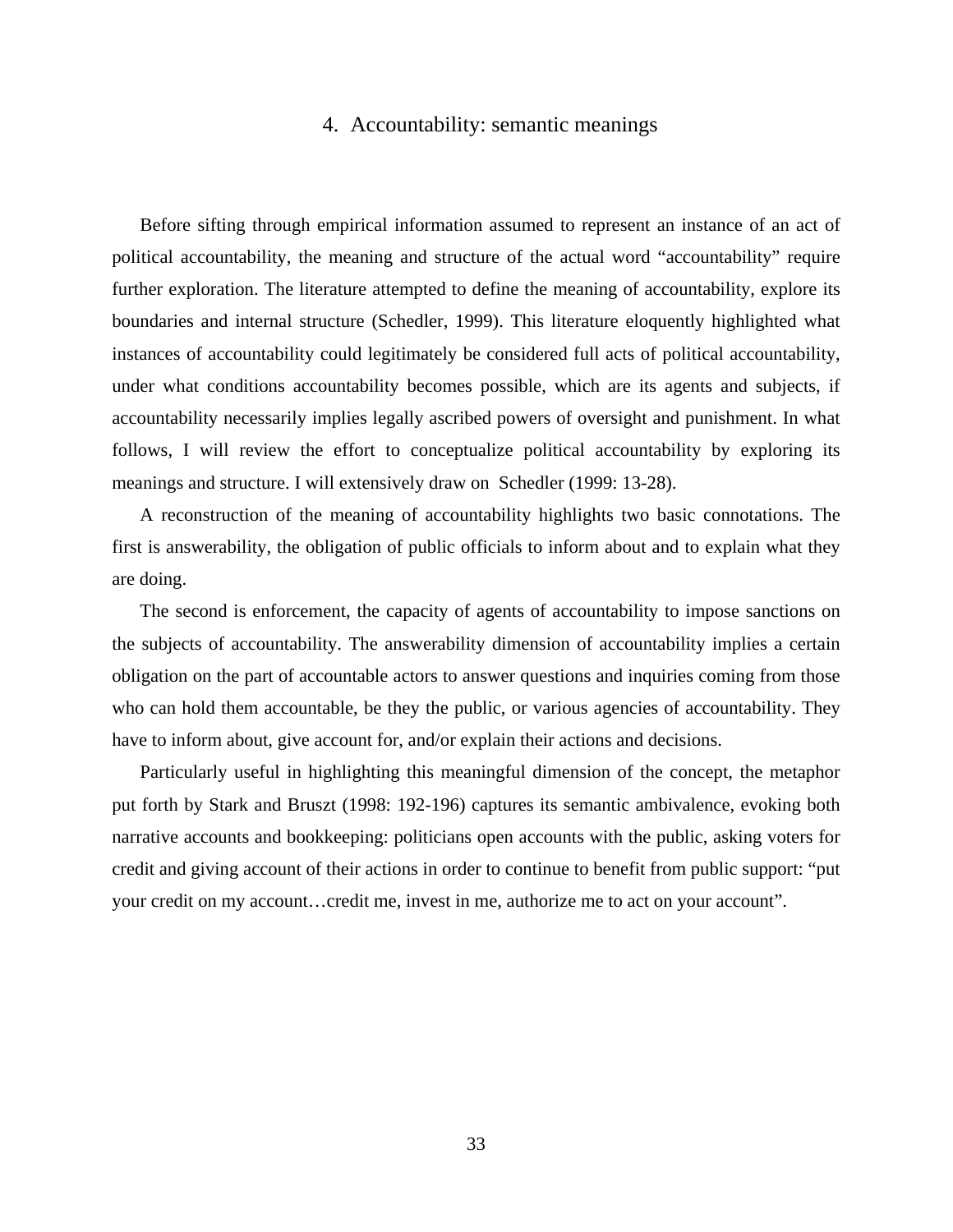Also, specialized agencies within the state demand that accountable actors have to inform about (in the form of reliable facts) and explain (with valid reasons) their decisions. In this sense, the right to receive information on the part of the agent of accountability, and the obligation to release it, on the part of the subject of accountability, the right to receive an explanation, and the duty to justify one's conduct, are ways of exercising accountability distinct from, and equally important to, the account the politicians give to the electorate. These observations help to highlight that accountability is both retrospective and prospective, politicians having to give account not only for what they have done, but also for future actions (Schedler, 1999: 15, 27 footnote 6).

The enforcement dimension implies the capacity of agents of accountability to impose sanctions on the subjects of accountability, the power holders, who have gone beyond their constitutionally assigned powers, committed illegalities whilst in office, or failed to perform according to initial promises and voter's expectations.

The enforcement dimension complements the answerability dimension of accountability (with its two variants, information and explanation). The right to receive information and explanation, and the obligation to respond to such demands, purportedly aim at overseeing, checking and/or establishing wrongdoings, constituting the ground for a decision regarding potential punishment and/or redress. The subjects of accountability have to bear the consequences of their actions, including potential sanctions (O'Donnell, 1994: 61).

The issue of sanctions has elicited significant discussion. Are there any forms of accountability which function in the absence of sanctions? Is the capacity to punish an integral part of political accountability? In other words, can we speak of a legitimate act of accountability in the absence of sanctions? And what can be considered a sanction and what cannot? I adopt the position of authors who emphasize that capacity to punish is an integral part of political accountability (O'Donnell, 2003; Schmitter, 1999; Maraval, 1999), as long as the perceived availability of sanctions constitutes the fundament of credible and effective action on the part of the agents of accountability. But as Schedler (1999: 16) rightly points out, the capacity to punish goes beyond legal punishment (italic added). In realm of politics, removal from office as outcome of public exposure of conduct that is considered inappropriate (although not necessarily illegal) constitutes a severe form of punishment.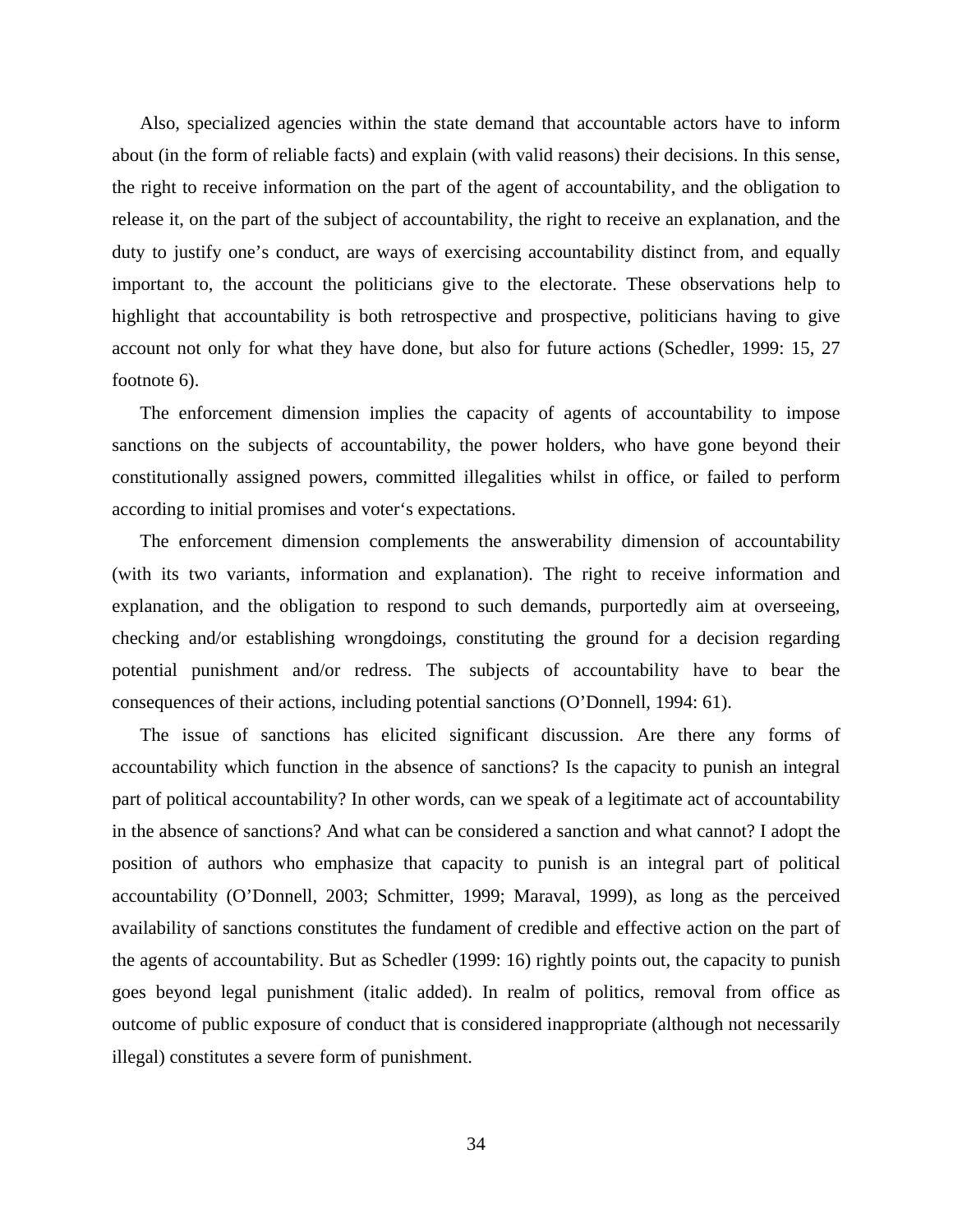Also, in the realm of institutional accountability a Legislature that alters the acts of the Executive power with policy-oriented amendments does not impose punishment of legal nature, although it acts according to constitutional provisions. It holds the Executive accountable for its policy-making acts in the name of the popular mandate obtained at elections.

Therefore, I use the concept of accountability as not necessarily requiring legally ascribed power to sanction, just as it does not require legalized authority to oversee. Sanctions can be of legal nature (such as prosecution of public officials carried out by the specialized agencies within the state) or of non-legal nature (such as removal from office or amending of Executive acts in the Legislature).

To summarize, accountability has two major dimensions, each with its own sub-dimensions. Answerability implies demanding and receiving information, prospectively or retrospectively, but also demanding and receiving explanation, prospectively or retrospectively. Punishment implies power to punish that is legally ascribed, leading to sanctions of a legal nature (i.e., prosecution as an outcome of legal investigation), but also to sanctions of non-legal nature (i.e., amending of Executive policy acts in the Legislature). Furthermore, punishment implies power to punish that is not legally ascribed, leading to sanctions of non-legal nature (i.e. voting against the incumbents), or demanding the activation of agents that impose punishment of legal nature (i.e., civil society oversight and action against malfeasant state officials).

The agents of accountability are all State institutions and all actors (individuals, civil society organizations, labour unions or political parties) that attempt to hold accountable the subjects of political accountability (other State institutions, elected or non-elected state officials at national or sub-national level). As Schmitter (2003: 5) rightly points out, most acts of accountability (although not all of them) play out between organizations.

Accountability can be missing one of its dimensions and still represent a full instance of the concept, as long as the agents of accountability attempt to keep the subjects of accountability under control, ultimately through the threat of punishment of a legal or non-legal nature (Schedler, 1999: 17).

It can reasonably be expected that accountability can be imposed in various ways, according to the capacity of the agents to enforce punishment. The agents of accountability range from state institutions to civil society, and the ways of attempting to impose accountability range from electoral to checks and balances, from civil society actions to actions of the agencies of oversight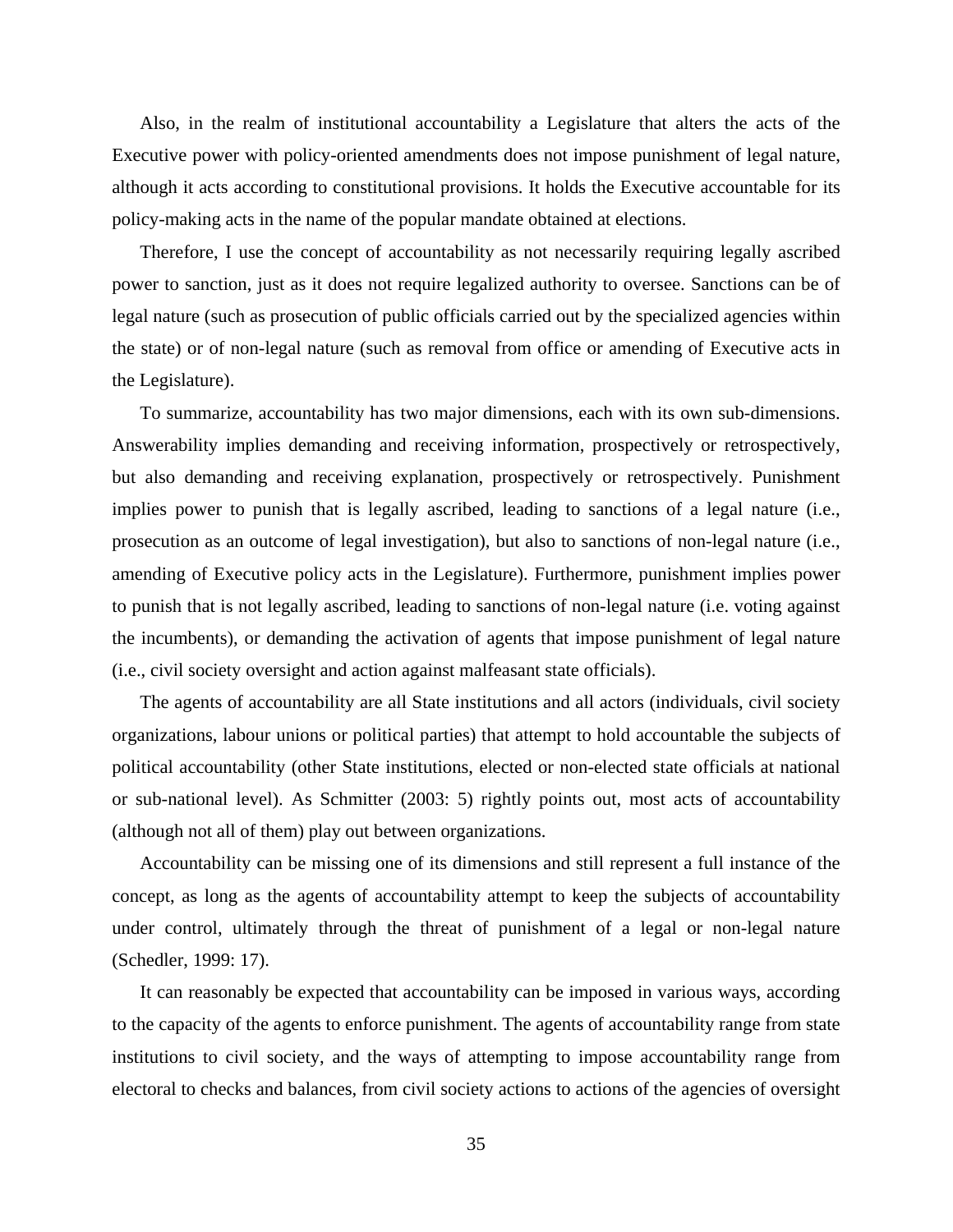and control, cutting across the boundaries between the state and society.

Some agents, such as the agencies of oversight and control, can uphold the law themselves. This grants them greater capacity than civil society to control and redress wrongdoing through punishment. It should not be neglected however, that civil society actions demanding punishment can either activate agencies of oversight and control, or lead to outright resignations, acts that represent a punishment in itself in the realm of politics (Schedler, 1999: 16-17).

Some agents of accountability act only through the imposition of non-legal punishment, such as demonstrators successfully demanding the resignation of an elected official. Others, such as labour unions, act towards imposing accountability on the Executive power by attempting to make it take into account a diversity of societal interests. Still, some agents of accountability, such as anti-corruption bodies, employ both dimensions of accountability, being legally able to demand information and/or explanation as well as to impose punishment of a legal nature acting in accordance with legally ascribed prerogatives, if necessary.

The radial structure of accountability is based on the different types of punishment that agents of accountability can impose on the subjects of accountability (power to punish legally or non-legally ascribed, sanctions of legal or non-legal nature), as well as on the different types of answerability relations established between the agents and the subjects of accountability (prospective or retrospective demands for information and/or explanations). Equally legitimate acts of accountability may possess one of these theoretically relevant elements, but not the others, while no single elements of those enumerated above is found in all instances of the concept.

As I have mentioned earlier, punishment is the only theoretical element in the absence of which one cannot define an act of political accountability. It could be reasonably inferred that punishment would play the same role in categorizing accountability as free elections does for categorizing democracy: namely, to be the single unifying element that is found in all instances of the concept, therefore ordering the categories taxonomically. However, as I have shown, punishment is of different types, some of which may be present in one instance of the concept but not in others, which will exhibit a different type of punishment.

Defining accountability as a radial concept avoids conceptual stretching, while providing for an effective operational tool. Furthermore, it highlights the important fact that various categories of accountability do not constitute diminished subtypes of the concept, but full instances of the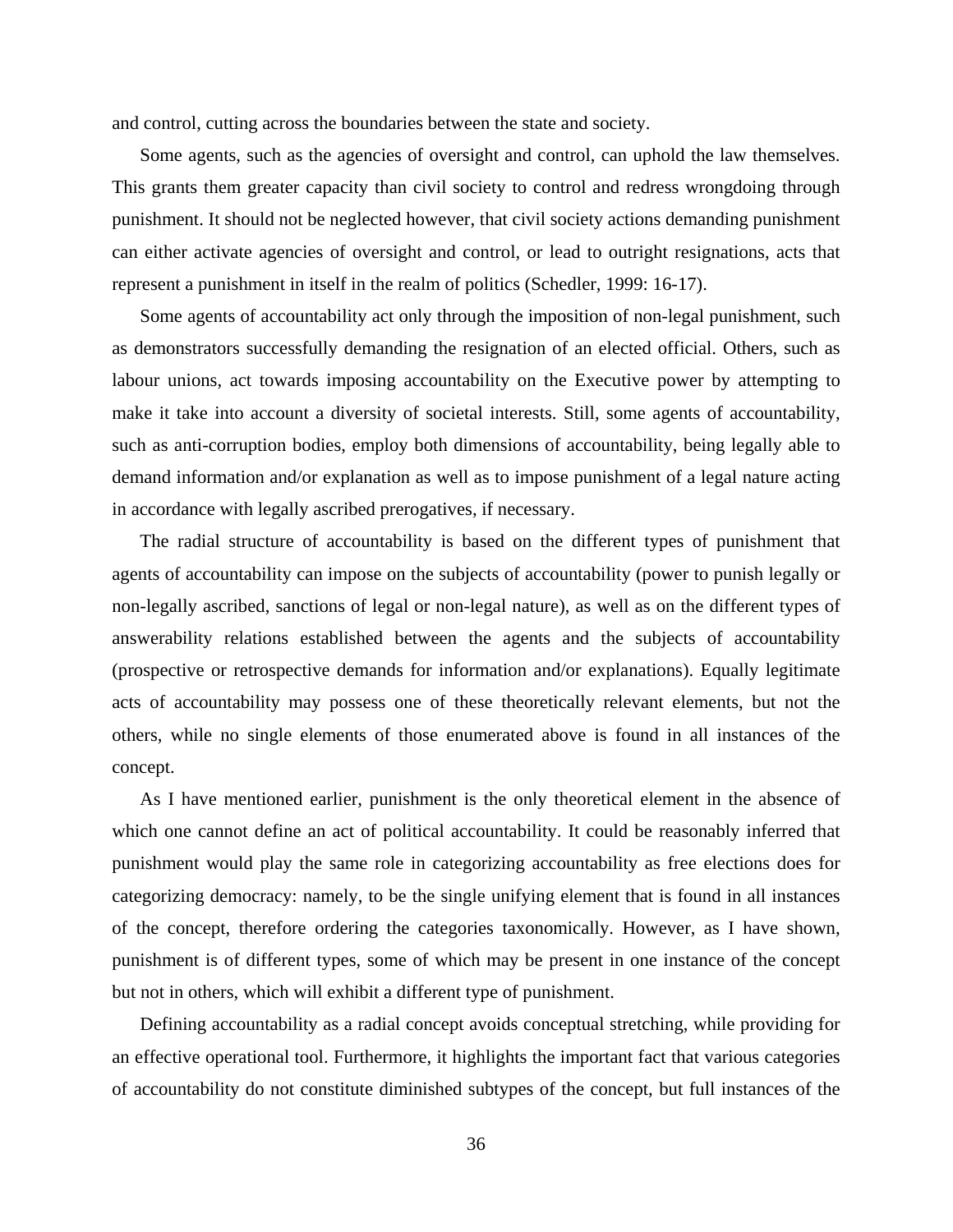concept grouped in non-central subcategories positioned around the central subcategory, in a radial structure, as I will show later.

Collier and Levitsky (1997: 437 - 442) define a diminished subtype as being an incomplete form of a concept, one that identifies attributes of the root definition which are missing, increasing conceptual differentiation and therefore referring to a different set of cases to the root definition. Diminished subtypes are not full instances of the root definition of the concept and can only serve to make modest claims about it. In that sense, they are defined only by some of the attributes present in the root definition of the concept, while missing others. In the diminished subtype strategy of categorization, the full attributes that make for a full instance of the concept are found only in the root definition of it. This is not the case with accountability defined as a radial concept, as I will show later<sup>10</sup>.

I have critically reviewed all these interpretations on the meaning and structure of the concept of accountability in order to show that accountability is a concept with a radial structure, therefore when one of its dimensions or sub-dimensions is missing it can still be considered a full instance of the concept, and not a diminished form of it.

The disciplined exploration of the meaning and structure of political "accountability", supported by critical reasoning, revealed its defining features and the relationships among them. Critiques can certainly still be raised against these findings (Schmitter, 2003: 5): "information can be selective and skewed (…), explanations can be deflected to other actors (<<The IMF made me to do it>>), sanctions are rarely applied and can simply be ignored (<<Who are you to question and threaten my...?>>)".

I argue that "the caveats, loose linkages and role reversals" (Schmitter, 2003: 5) present in the complicated network of citizens, rulers and various competitive representatives involving responsibilities and sanctions do make the product (accountability) almost always contested, but should not deter the conscious thinker (C. Wright Mills, 1959: 27, quoted in Sartori, 1970: 1033) from a disciplined inquiry into its functioning.

 $\overline{a}$ 

 $^{10}$  For a detailed definition of radial categorization see Lakoff (1990) but also Collier and Mahon (1993).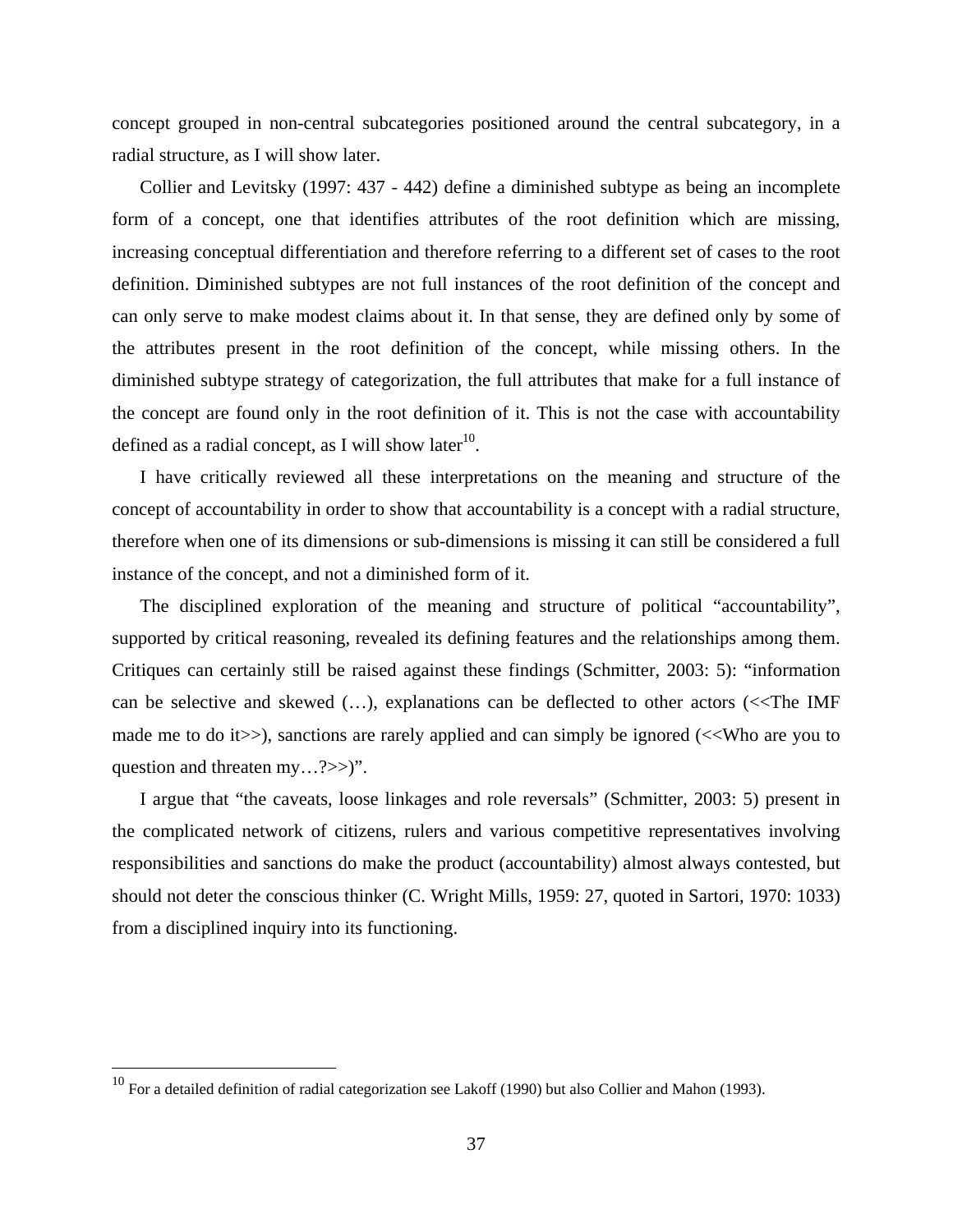The limitations posed by the complicated network of State-society relations present in a variety of acts of political accountability should not transform a conscious thinker into what Sartori (1970: 1033) calls an overconscious thinker, one who refuses to discuss heat unless he is given a thermometer. Realizing the limitations of not having clear-cut relations of political accountability, or simple, linear and self-exhausting acts of accountability (Schedler, 1999) to focus on and analyse, the conscious thinker can still say a great deal about the object of his or her inquiry by "steering the middle course between crude logical mishandling on the one hand, and logical perfectionism (and paralysis) on the other hand" (Sartori, 1970: 1033).

Information might be selective and skewed, explanations might be, and indeed are deflected sometimes to other actors, sanctions are sometimes ignored, but what does this tell us, other than that political accountability is as fuzzy and as complicated as many other concepts in social science? In this context, the value of the observation that "the product" is contested becomes questionable.

Furthermore, is information always selective and skewed, does it have to be taken for granted by those actors holding rulers accountable, does it stay skewed forever or does the plain truth eventually emerge, at least with electoral, if not legal consequences for the wrongdoers? Are explanations, all explanations, always deflected to other actors? And if so, how credible is the deflection? Are all types of sanctions always ignored and rarely applied?

The admittedly rhetorical nature of these questions points to two further observations. One is that the obvious "no" answer to all of them demonstrates how useful it can turn out to be going beyond observable empirics, and looking into the actual logic of the mechanisms of accountability. The other observation, stemming from the first, is that explaining the logic of "recursive cycles of mutual accountability" (Schedler, 1999) suffices for the purpose of scientific explanation and supersedes the need to explain the success or failure of every occurrence of an act of accountability, for reasons of skewed information, deflection of explanations and avoidance of sanctions. Research discipline requires the explanation of what happens and how it happens (by which I mean the identification, systematic definition and classification of circumstances and causes), in order to reveal the reasons behind non-occurrence, which becomes irrelevant in itself.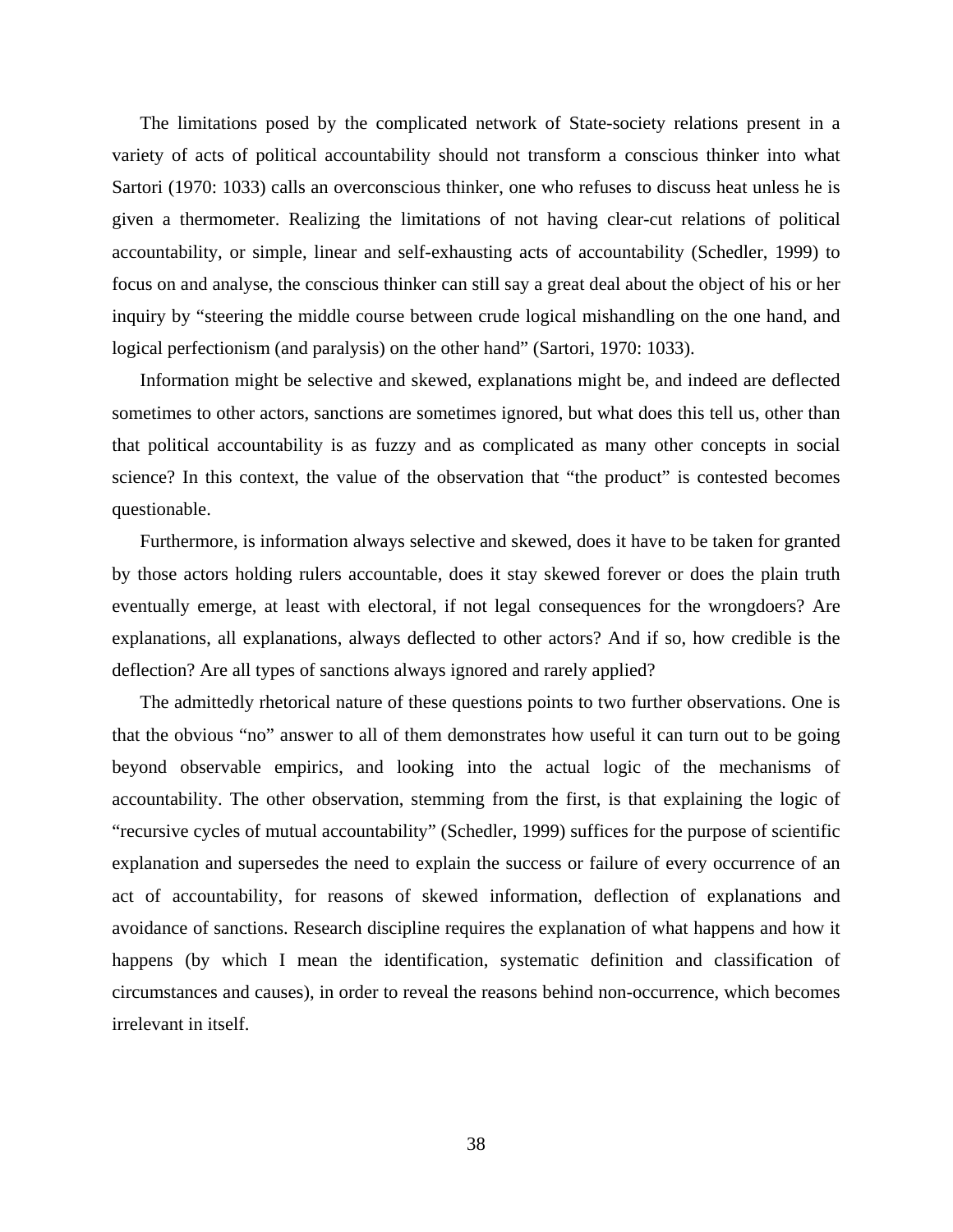#### 5. Conceptualizing accountability according to its radial structure

I will next illustrate how political accountability can be conceptualized according to the radial structure model. For comparative purposes, I will also conceptualize "democracy" according to Sartori's (1970) classic ladder of abstraction model.

|                                                                                | <b>Democracy</b>                            | <b>Number of objects</b> |
|--------------------------------------------------------------------------------|---------------------------------------------|--------------------------|
| <b>Higher level of abstraction</b><br>(Highest extension/Lowest)<br>intension) | Elections (all democracies in<br>the world) | 120 countries            |
| High intermediate level of<br>abstraction                                      | Elections $+$ A                             | 100 countries            |
| <b>Medium level of abstraction</b>                                             | Elections $+$ A $+$ B                       | 80 countries             |
| Lower intermediate level of<br>abstraction                                     | Elections + $A + B + C$                     | 60 countries             |
| Lower intermediate level of<br>abstraction                                     | Elections + $A + B + C + D$                 | 40 countries             |
| <b>Lowest level of abstraction</b><br>(Lowest extension/Highest)<br>intension) | Elections + $A + B + C + D +$<br>Ε          | 20 countries             |

**Table 3: democracy conceptualized according to the ladder of abstraction model: A, B, C…..E = theoretically relevant elements that better the quality of a democracy.** 

Elections are the most basic element of any type of democracy, present even in those possessing a low democratic quality. At the highest level of abstraction in Table 3 above, where the intension is lowest (only one defining attribute), the category contains the largest number of objects. Hypothetically, Table 3 above shows that 120 countries in the world can be considered democracies according to the theoretically relevant minimal criteria of having free, fair and regularly organized elections.

Going down the ladder of abstraction is accompanied by adding elements other than elections that define a democracy, increasing its quality, such as various liberal rights, socio-economic inclusion, etc. This leads to a higher intension and lower extension, more defining elements, harder to meet for a large number of countries, therefore decreasing the number of objects in each subordinate category. The super-ordinate categories contain less specific elements and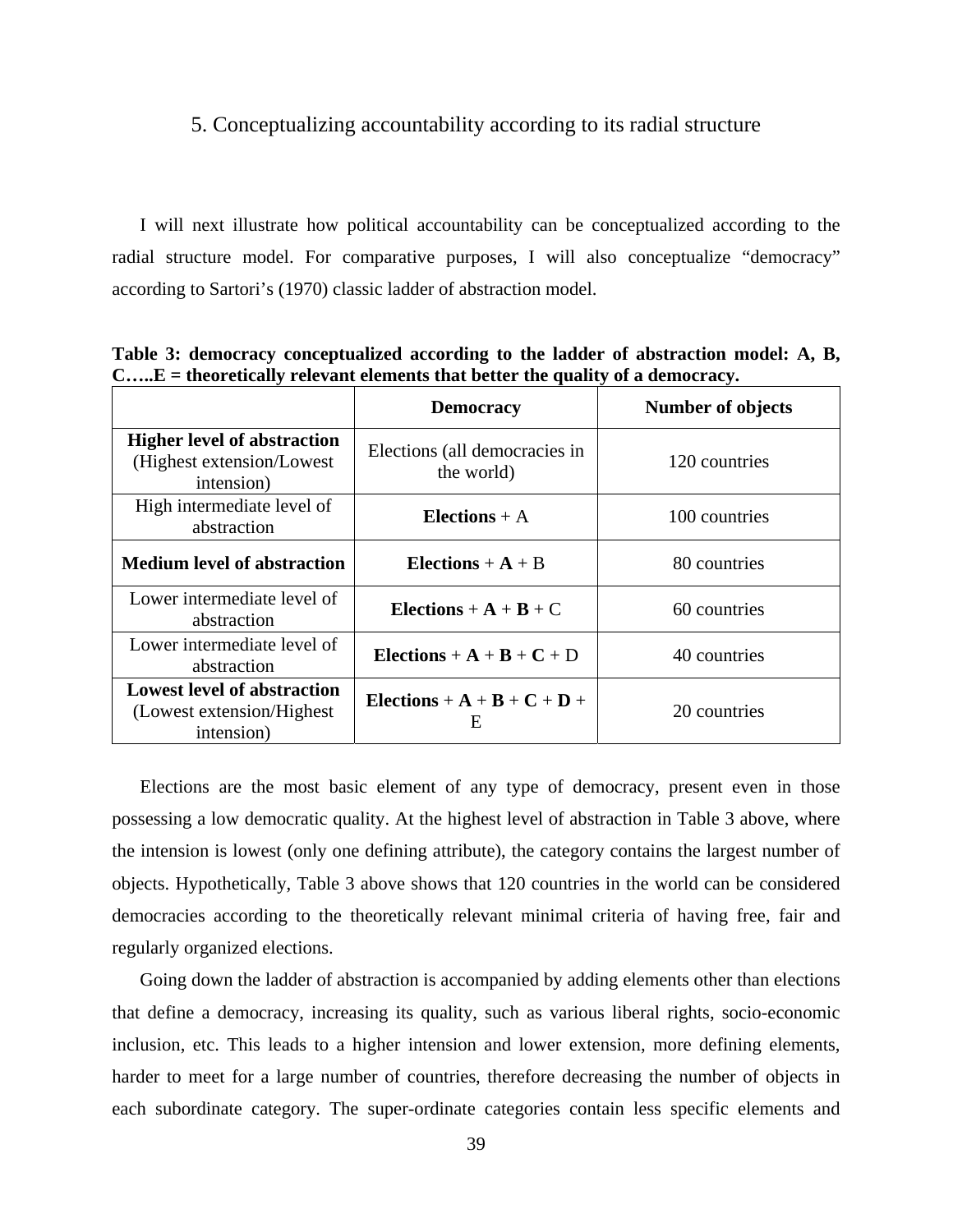therefore cover more cases, given their greater extension and lower intension.

I emphasize one defining characteristic of this model once again: the subordinate categories are contained within the super-ordinate ones because they possess all of the defining features of the next super-ordinate category, plus other features deemed to have theoretical relevance, in a process of increasing the intension, becoming increasingly specific and therefore covering less and less cases. According to this logic, the 20 countries found at the lowest level of abstraction are also found in all the next super-ordinate categories, up to the highest level of abstraction. The same goes true for all countries at each subordinate level: they are found in all the next superordinate levels.

An important observation ought to be made: the categories found along the ladder of abstraction are arranged in a taxonomic hierarchy, having clearly defined boundaries, separating them from each other, and most importantly, one defining element (elections) possessed by all categories and each member, of each category. This common element makes all the objects of each category democracies in the first place, while organizing the conceptual categories in a taxonomic hierarchy by being present in all instances of a democracy.

The taxonomic hierarchy, the trade-mark of Sartori's strategy of conceptualization, is characterized by clearly defined boundaries between categories. Also, the common element that organizes the hierarchy among categories allows for normative comparisons among them. Conceptual stretching through adding labels is different to the exercise of ascending and descending the ladder adding or subtracting theoretically relevant elements in order to form categories. Conceptual stretching occurs within each category, when authors with specific theoretical concerns label categories to fit their research purposes. They stretch the concept to fit specific empirical circumstances. A hypothetical example in that sense is Elections+ $A+B+C$ being labelled "corporatist" democracy if B represents the legalization of labour unions and C represents the existence of corporatist arrangements among major economic actors. However, not all concepts are amenable to the ladder of abstraction strategy of conceptualizing. I will exemplify why accountability cannot be conceptualized according to Sartori's ladder of abstraction and show how the radial model is more appropriate in this particular case.

I will firstly recapitulate the theoretically relevant elements of accountability. They are answerability and punishment. The first implies demanding and receiving information, prospectively or retrospectively, demanding and receiving explanation, prospectively or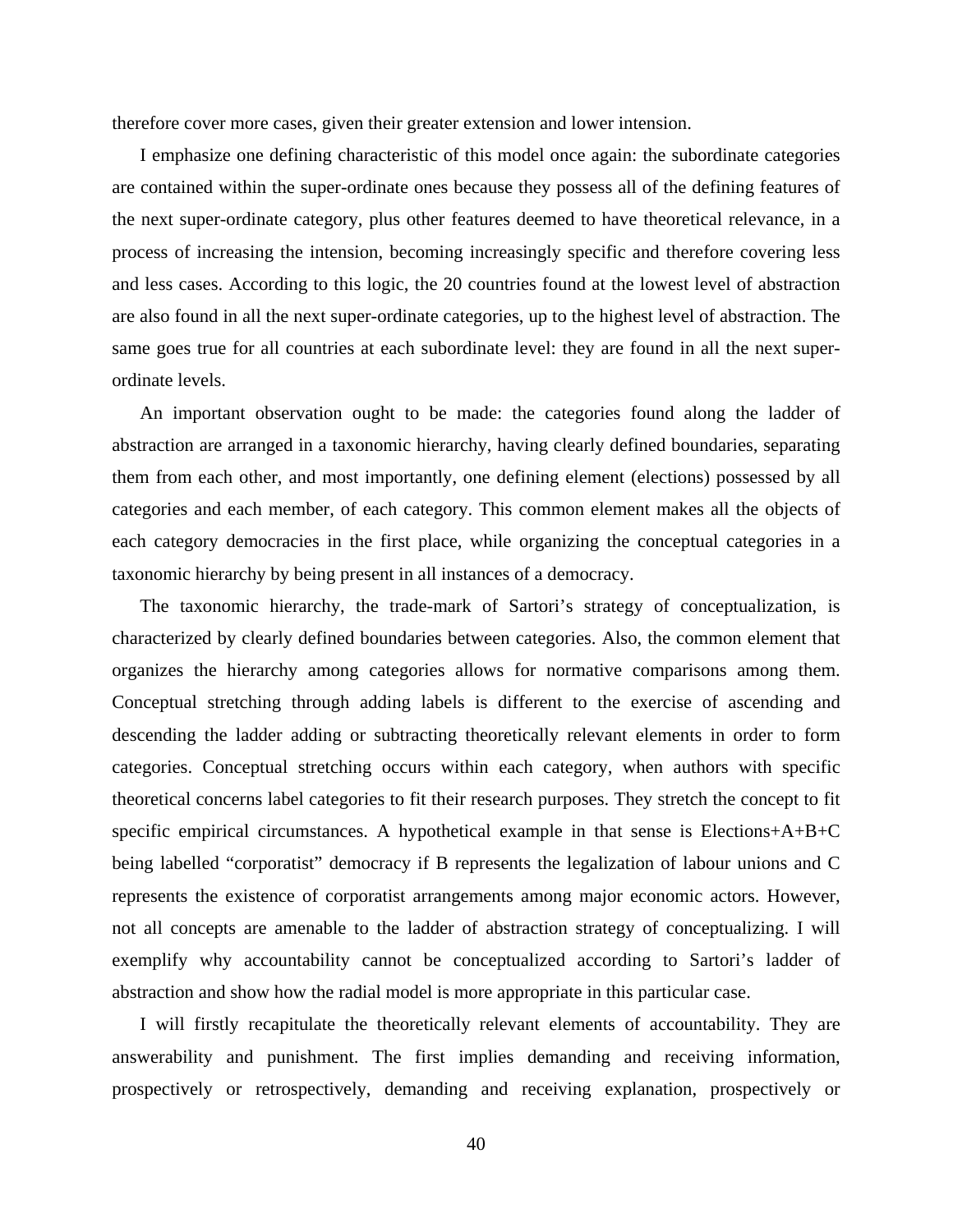retrospectively. The second implies the existence of power to punish that is legally ascribed leading to sanctions of a legal nature (i.e., prosecution as outcome of legal investigation) or sanctions of a non-legal nature (i.e., amending of Executive policy acts in the Legislature), as well as the power to punish not ascribed legally, leading to sanctions of non-legal nature (i.e., voting against the incumbents) or the demanding of activation of agents that impose punishment of legal nature (i.e., civil society oversight and action against wrongdoings of state officials). I will secondly reorder these elements of accountability in a different way: information prospectively (A), information retrospectively (B), explanation prospectively (C), explanation retrospectively (D), legally ascribed power to impose sanctions of legal nature (E), legally ascribed power to impose sanctions of non-legal nature (F), non-legally ascribed power to impose sanctions of non-legal nature (G), non-legally ascribed power to activate the agents that can punish legally (H). The presence of all these elements in a single act of political accountability would make it an ideal instance of the concept, rarely met in reality, if ever. It would place such an ideal act of political accountability at the lowest level of abstraction on Sartori's (1970) ladder model. The largest number possible of defining features would give it a high intension and low extension on a classic ladder model. I will next graft the ladder model operating with hypothetical instances of accountability with actual, real world instances of accountability (see the Table 4 below).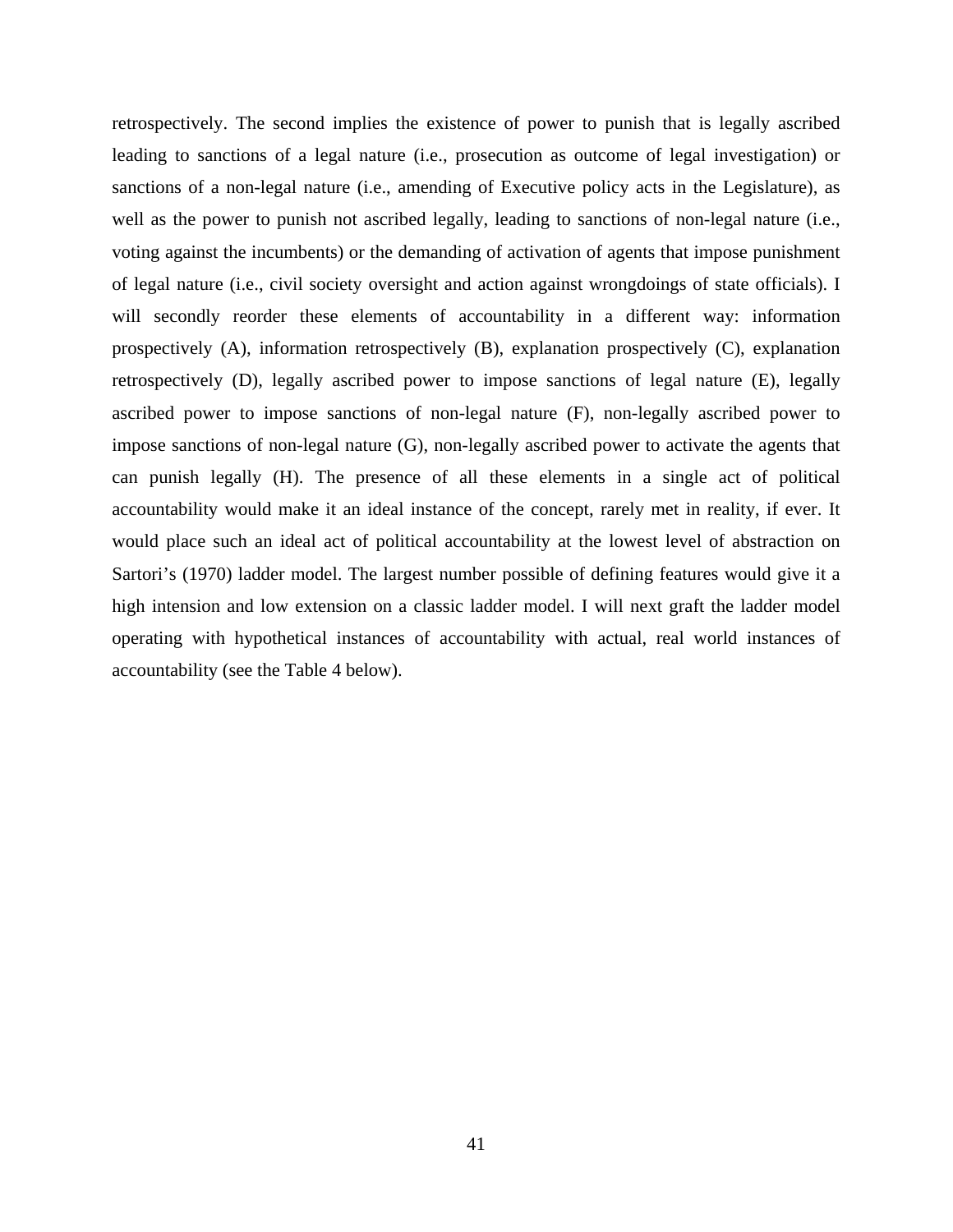|                                    | <b>Accountability</b>                     | <b>Number of objects</b> |
|------------------------------------|-------------------------------------------|--------------------------|
| <b>Highest level of</b>            | (?)                                       |                          |
| abstraction                        |                                           |                          |
|                                    | $A + B$                                   | 10 instances             |
|                                    | Societal Accountability:                  |                          |
|                                    | $D + G$                                   |                          |
|                                    | Societal Accountability:                  | 80 instances             |
|                                    | $A + G$                                   |                          |
|                                    | Mandated Horizontal Accountability:       | 60 instances             |
|                                    | $B+E$                                     |                          |
|                                    | Mandated Horizontal Accountability:       | 3 instances              |
|                                    | $D+F$                                     |                          |
|                                    | $A+B+C$                                   | 1 instance               |
|                                    | <b>Extended Accountability:</b>           | 83 instances             |
|                                    | $A+C+G$                                   |                          |
|                                    | <b>Extended Accountability:</b>           | 17 instances             |
|                                    | $B+D+F$                                   |                          |
|                                    | <b>Electoral Vertical Accountability:</b> | 40 instances             |
|                                    | $A+B+C+D+G$                               |                          |
| <b>Lowest level of abstraction</b> | $A + B + C + D + E + F + G$               | Hypothetical instance    |

**Table 4: accountability conceptualized according to the ladder of abstraction model:** 

The combination of features in bold letters represents actual real world occurrences of accountability as described earlier in the chapter, whereas the combination of features in nonbold letters represents hypothetical occurrences, which might as well not exist in the real world. However, these hypothetical occurrences reflect the logic of the classic ladder of abstraction. According to Sartori (1970), the less attributes define a category of instances, the more superordinate that category is. According to the same logic exemplified earlier with the concept of democracy, the subordinate categories (lower extension and higher intension) should be contained within the super-ordinate categories.

I will next explain the four examples of accountability as shown in Table 4 above. Electoral Vertical Accountability implies that voters hold political actors accountable at the ballot box. It necessarily requires the demanding of information prospectively and retrospectively (A+B), the demanding of explanation both prospectively and retrospectively (C+D), as well as capacity to punish the power holders through non-legally ascribed power to impose sanctions of a non-legal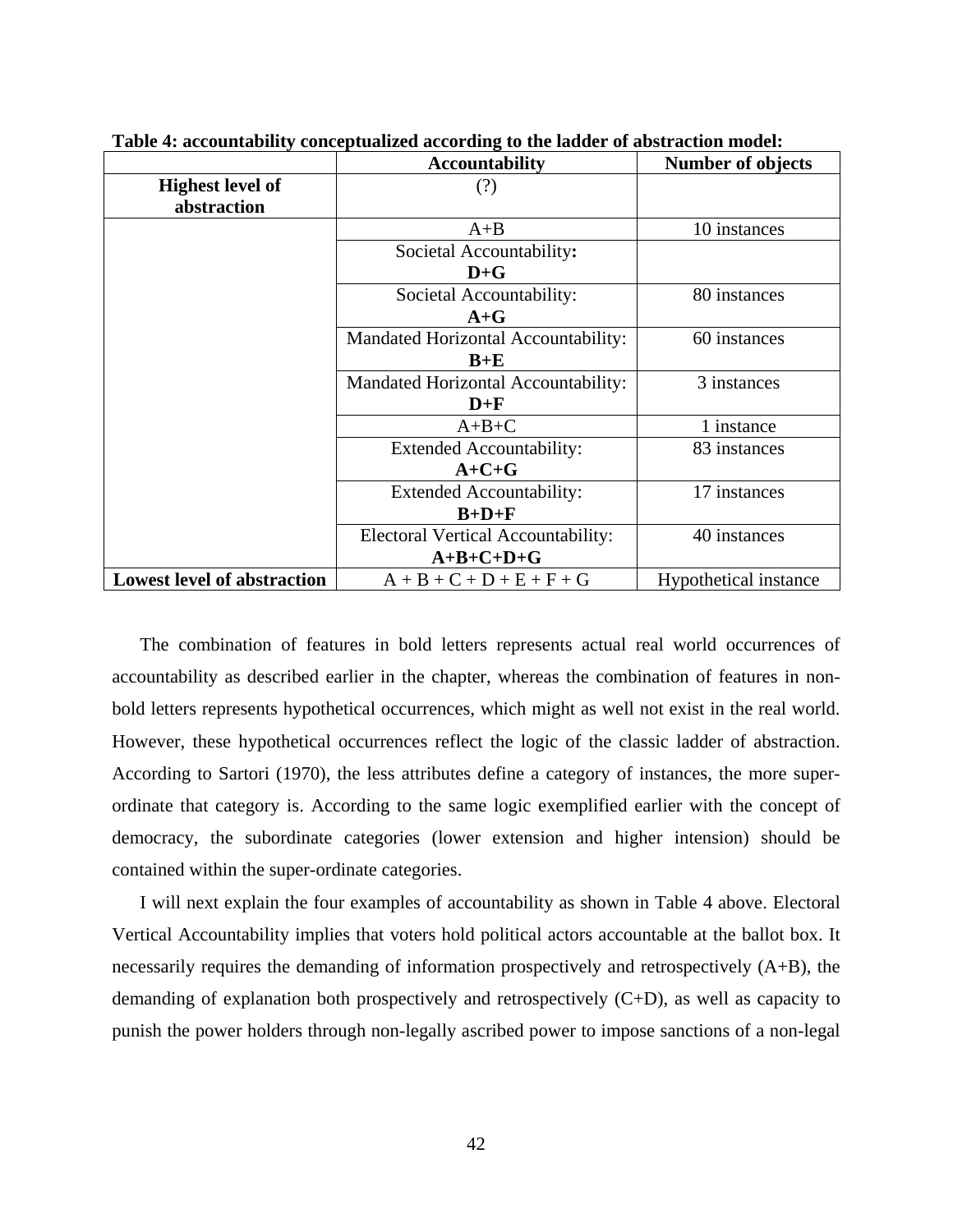nature (G) when casting the ballot<sup>11</sup>. According to the above classification, the table above shows Electoral Vertical Accountability as a combination of **A+B+C+D+G.**

Societal Accountability implies individuals or civil society organizations holding accountable the political actors or institutions. Societal accountability necessarily requires the demanding of information prospectively (A), in the case of civil society lobby groups, or explanation retrospectively (D), in the case of civil society human rights watchdogs, as well as the imposition of punishment through sanctions of a non-legal nature (G), such as reputation costs or demanding the activation of state agents of accountability which can impose punishment of a legal nature. It already appears clearly that different acts of societal accountability possess different theoretically relevant elements, given the radial structure of the concept of accountability. According to the classification in the above table, Societal Accountability is shown as a combination of either **D+G** or **A+G**.

Mandated Horizontal Accountability implies institutions that are legally assigned to oversee, prevent, discourage, promote the sanctioning of, or even directly sanction, the actions or omissions of other state agencies that are presumed unlawful, at national or sub-national levels necessarily require the demanding of information retrospectively (B) and the imposition of sanctions of legal nature (E), in the case of institutions that can uphold the law themselves, such as the Courts of Accounts. However, some the mandated horizontal accountability institutions, such as the Ombudsperson, act by demanding explanation retrospectively (D) and administering punishment of non-legal nature (F). As with the case of Societal Accountability, different acts of Mandated Horizontal Accountability possess different theoretically relevant elements, given the radial structure of the concept of accountability. Mandated Horizontal Accountability is shown in the table above as either **B+E** or **D+F**.

Extended Accountability implies institutions and civil society actors that expose policies to greater institutional scrutiny, reducing the arbitrariness of decision-making, and insuring the

 $\overline{a}$ 

<sup>&</sup>lt;sup>11</sup> As I have already mentioned, Przeworski, Stokes and Manin (1999) raised objections about the capacity of elections to impose punishment, as well as the difficulty of establishing if individual voting is prospective (on the basis of electoral promises) or retrospective (on the basis of previous government performance). However, the free and regularly organized elections had been for a long period of time the only mechanism of accountability in many newly established democracies, where the newly founded democratic institutions had been weak and exhibited serious malfunctioning even after the collapse of their respective undemocratic regimes. Furthermore, free, fair and regularly organized elections are considered minimal criteria of any democracy and constitute the major theoretical element of the theory of democratic transition and consolidation (O'Donnell, Schmitter and Whitehead, 1986; Schmitter and Karl, 1991) as well as the more classical work dedicated to the study of democracy (Schumpeter, 1954; Dahl, 1971).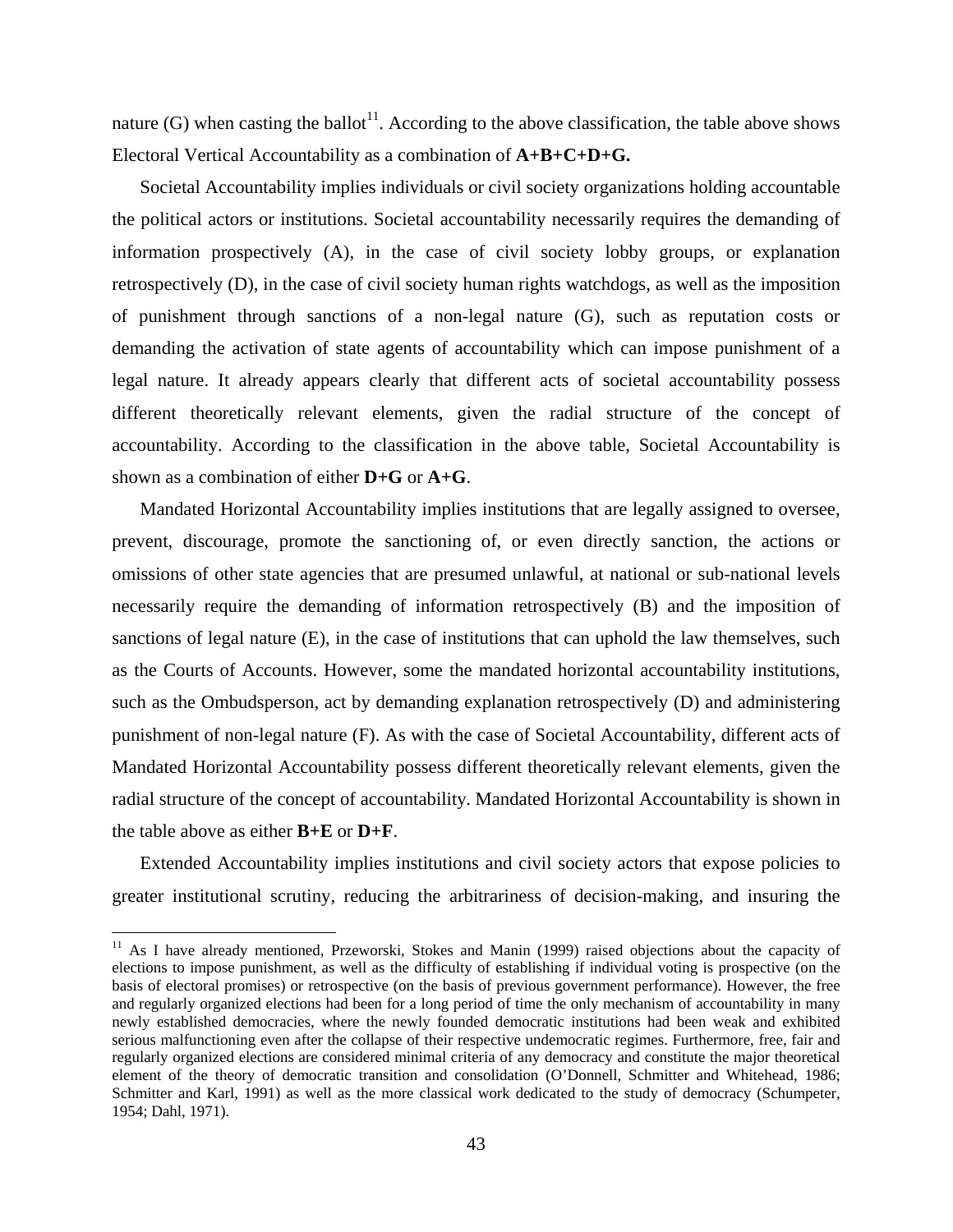representation of a wide spectrum of societal interests in the process of policy-making. It necessarily requires information and explanation prospectively and retrospectively (A, B, C, D), as well as punishment of non-legal nature (F). A Legislature that amends the policy acts of the Executive exercises an act of Extended Accountability by demanding information and an explanation retrospectively (B+D) and imposing punishment of non-legal nature (F) with the aim of including a large spectrum of societal interests in a specific policy act. However, an NGO promoting the specific interests of a civil society group will hold the Executive accountable for a piece of legislation that influences its interests by demanding information and explanation prospectively about the intentions of the Executive  $(A+C)$ , as well as by making use of its nonlegally ascribed power of imposing sanctions of non-legal nature when amending the Executive act with its own policy views (G). Therefore, Extended Accountability is shown in the above table as either **A+C+G** or **B+D+F**.

It becomes obvious that the ladder of abstraction strategy of conceptualization leads to conceptual stretching when attempting to define accountability. Firstly, the super-ordinate categories do not contain the instances of accountability in the subordinate categories. Secondly, there are no clearly separated categories (as in the case of democracy on the ladder of abstraction) given the absence of a single theoretically relevant element shared by all categories. Categories of accountability in bold letters become problematic once ordered on a classic ladder of abstraction. Thirdly, the central subcategory (Electoral Vertical Accountability) that contains the largest number of defining features (but not necessarily all possible defining features), shares features with the non-central subcategories, but these non-central subcategories do not necessarily share features with each other, as in the case of ladder of abstraction. As it comes out quite clearly, the central sub-category is "central" because it contains the largest number of defining features of an act of accountability, and its "sub-category" status is justified by the fact that it does not contain all possibly imaginable features of a hypothetical act of accountability (A + B +……+ G, as shown at the lowest level of abstraction in the table above). Following the same logic, the non-central subcategories are "non-central" because they contain a smaller number of features than the central subcategory. The definition of accountability employing the ladder of abstraction model inevitably leads to conceptual stretching through labelling. Another outcome of the ladder of abstraction strategy is the excessive weight it placed on instances in which an act of accountability took place between institutional actors, adding labels to new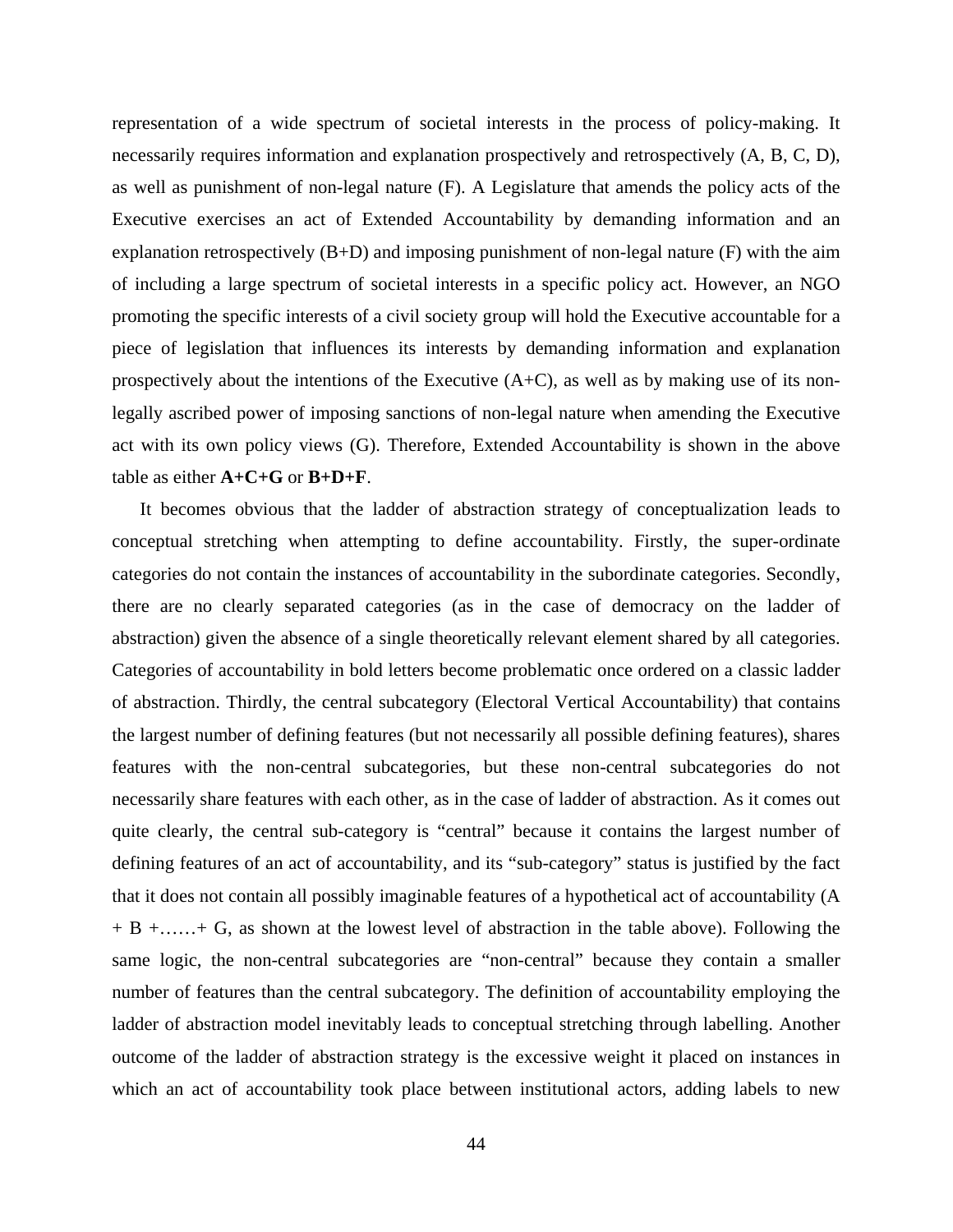instances described ad hoc from a large volume of empirical information (O'Donnell, 1994, 1996, 1999, 2003; Schmitter, 1999; Smulovitz and Peruzzotti, 2000; Stark and Bruszt, 1998). In some of this literature (O'Donnell, 2003), an almost exclusive emphasis had been placed on control and visible punishment of a legal nature. As I have demonstrated, the radial structure of the concept of accountability requires a different strategy of conceptualization. I will now present the conceptualization of accountability according to the radial structure model, in order to make it more obvious why this model is more appropriate than the ladder of abstraction in the case of this particular concept (see Table 5 below).

| Ideal act of accountability                                                 | $\mathbf{A}$    | B        | $\mathbf C$ | D              | E | $\mathbf{F}$ | G |
|-----------------------------------------------------------------------------|-----------------|----------|-------------|----------------|---|--------------|---|
| <b>Societal Accountability</b>                                              |                 |          |             | D              |   |              | G |
| <b>Societal Accountability</b>                                              | $\mathbf{A}$    |          |             | $\overline{a}$ |   |              | G |
| <b>Mandated Horizontal</b><br><b>Accountability</b>                         |                 | B        |             |                | E |              |   |
| <b>Mandated Horizontal</b><br><b>Accountability</b>                         |                 |          |             | D              |   | $\mathbf{F}$ |   |
| <b>Extended Accountability</b>                                              | $\mathbf{A}$    |          | $\mathbf C$ |                |   |              | G |
| <b>Extended Accountability</b>                                              | $\qquad \qquad$ | B        |             | D              |   | $\mathbf{F}$ |   |
| <b>Electoral Vertical</b><br><b>Accountability</b><br>(Central subcategory) | $\mathbf{A}$    | $\bf{B}$ | $\mathbf C$ | D              |   |              | G |

**Table 5: accountability conceptualized according to the radial structure model** 

As explained earlier, the radial structure of accountability is based on the different types of punishment (legal or non-legal, each with its own mechanism of imposition), on different types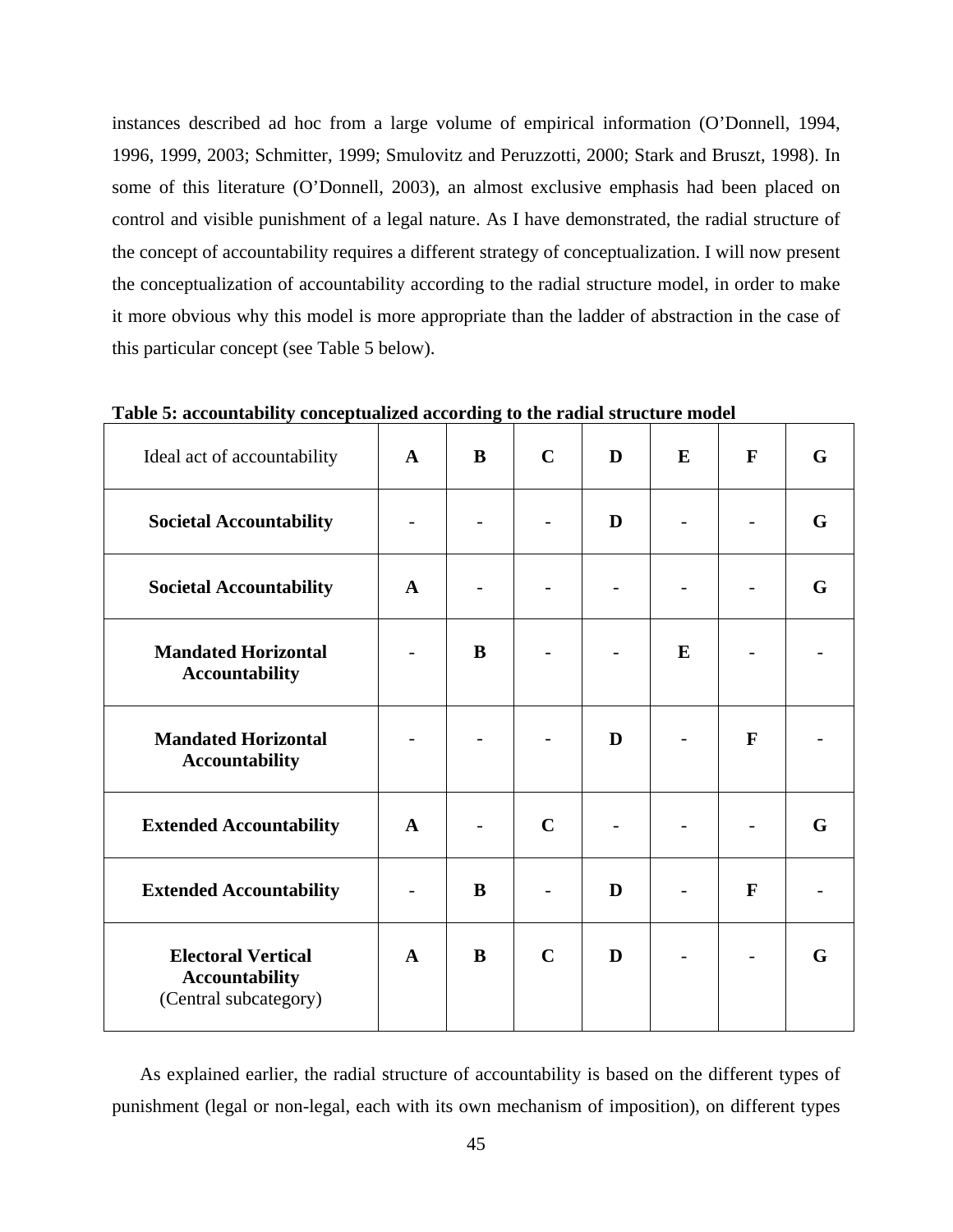of answerability relations established between the agents and the subjects of accountability as well as on different types of resources engaged.

Different combinations of these elements (type of punishment, resources engaged and mechanism of imposition) constitute equally legitimate acts of accountability, generating categories that do not necessarily share one common constituting element.

Table 5 above reflects the category types specific to radial structure concepts: all the subcategories share elements in common with the central subcategory, although the central subcategory itself does not possess all elements that would constitute an ideal act of accountability. The subcategories themselves may or may not share elements.

### 6. A bounded definition of accountability and its operationalization

As already mentioned, different forms of accountability have recourse to different resources and mechanisms of enforcement (Schedler, 1999: 22-23). When various agents hold accountable the subjects of accountability, they often cross the borders between the State and society, in an interaction that oppose actors who engage different resources. The kind of resources the Agents of accountability can make use of in the act of holding the Subjects accountable define their position and influence their chance of success.

I focus my research on a particular form of accountability, namely Executive accountability in relation to the Legislature, given the importance of the former in insuring the representation of societal interests into the act of policy-making (Woldendorp, Keman and Budge, 2000). Out of all the weaknesses of the new democracies, the elimination of Legislatures from the process of policy-making is considered the least propitious result for democratic consolidation and most favourable for the prevalence of private interests in the process of policy-making.

Given the afore-mentioned concern with the issue of representation of societal interests and its effects on the level of accountability, I place Executive accountability in the framework of extended accountability as defined by Stark and Bruszt (1998), presented earlier as a full instance of an act of political accountability.

From the perspective of accountability, the Executive branch of government is the Subject of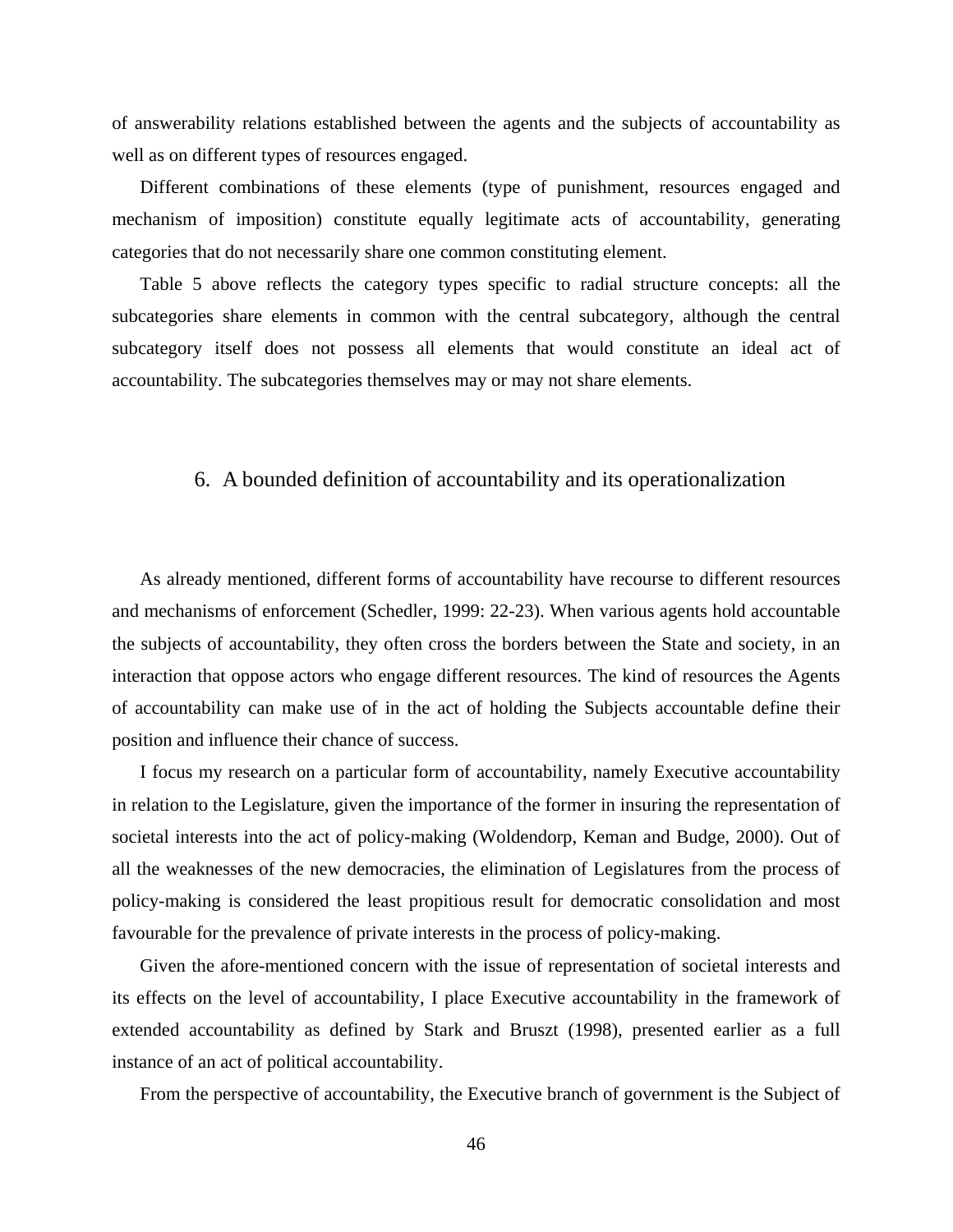accountability, while the Legislature is the Agent of accountability, as defined earlier in this chapter. The action of the Legislature to hold the Executive to account encompasses both dimensions of accountability defined by Schedler (1999, 12-15): answerability and punishment.

Executive answerability to the Legislature takes place through oversight and investigation: the Legislature can demand information from the Executive aiming to oversee and/or investigate Executive activity, both prospectively and retrospectively; the Legislature can demand explanation from the Executive aiming to oversee and/or investigate the Executive activity, both prospectively and retrospectively.

In the process of oversight and investigation, the Legislature can make use of a variety of constitutional resources to hold the Executive to account (Palanza, 2005): written inquiries, interpellation of members of the Executive, constitutional obligation of regular visits to the Legislature by the head of the Executive, summoning Executive members to appear in legislative committees, ex post controls of budget implementation, special committees to investigate aspects of the Executive activity.

The Legislature punishes the Executive through extended accountability actions and/or demand for activation of agents of mandated horizontal accountability: the Legislature has the legally ascribed power to punish the Executive by imposing sanctions of non-legal nature aiming to hold the Executive to account and/or keep the Executive within the limits of legality.

Some extended Executive accountability resources available to the Legislature in relation to the Executive are: the motion of censorship against the Executive (constitutional procedure demanding the resignation of the Executive as an outcome of poor performance on a specific policy issue), the simple motion against the Executive (constitutional procedure demanding the change on a specific issue of policy), or rejecting or amending the legislative proposals of the Executive with policy-oriented amendments.

Some sanctions that are used by the Legislature to hold the Executive to account by keeping it within the limits of legality are the impeachment of the head of the Executive, removal from office of a member of the Executive as outcome of legislative investigation and/or interpellation, without referral to agents of mandated horizontal accountability.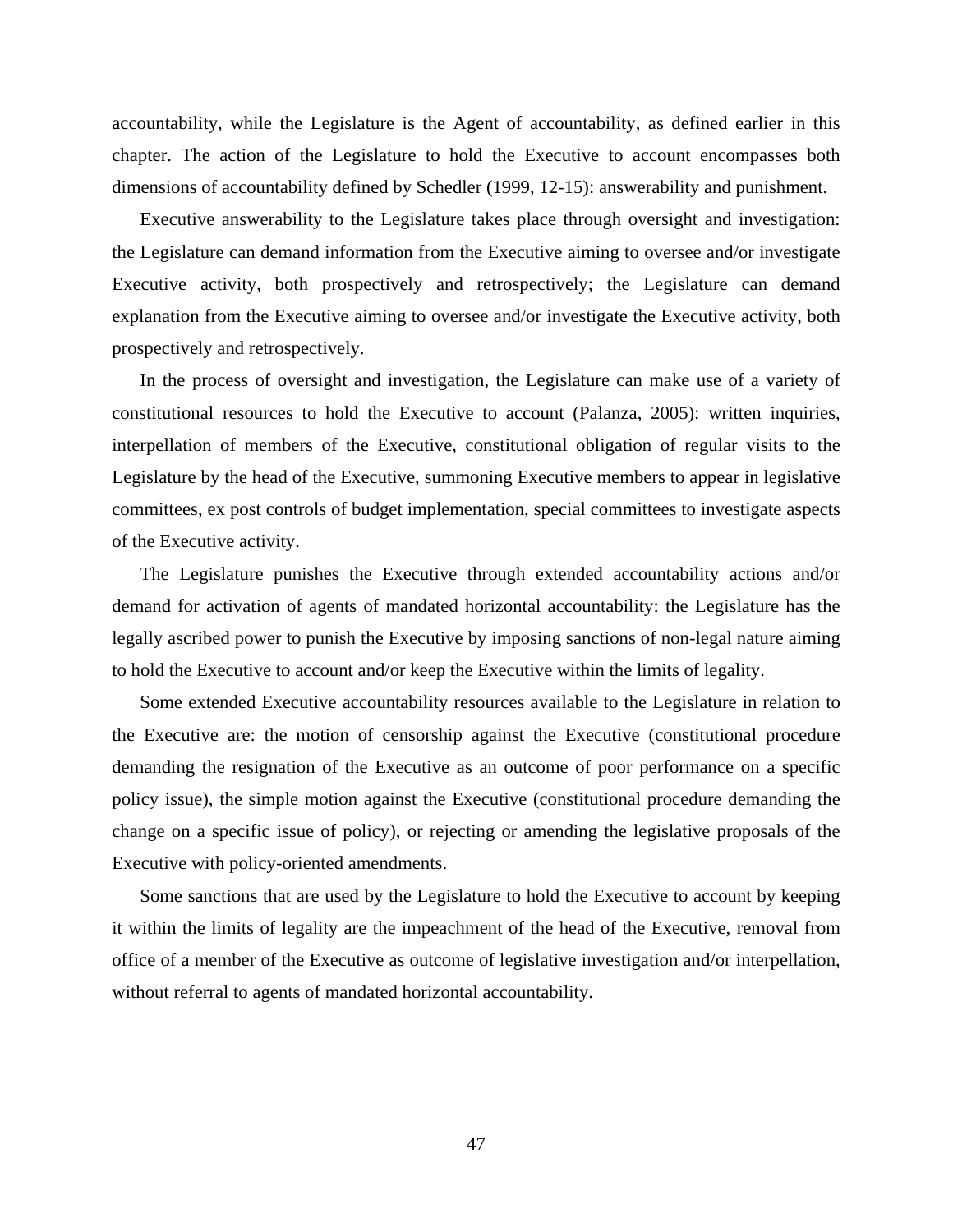The Legislature also has the legally ascribed power of demanding the activation of horizontal balance accountability Agents that impose punishment of a legal nature aiming to keep the Executive within the framework of legality. Some sanctions that are used by the Legislature in order to hold the Executive to account through the activation of horizontal balance accountability Agents are: the forwarding Executive acts to the Constitutional Court on grounds of unconstitutionality, forwarding resolutions of investigative committees on the actions of the Executive members to the Agents of mandated horizontal accountability legally to punish wrongdoings, suspending the parliamentary immunity of members of the Executive who are also members of the Legislature (in parliamentary or semi-parliamentary systems) and deferring them to the Agents of mandated horizontal accountability in charge with further investigation and legal punishment.

I therefore define Executive accountability in relation to the Legislature as being the capacity of the latter successfully to use its constitutional resources to demand information and explanation from the Executive, both prospectively and retrospectively, while being able and willing to use its legally ascribed power to punish the Executive through non-legal sanctions aiming to impose extended Executive accountability through policy scrutiny and amendments and/or keep the Executive within the limits of legality, either through its own direct non-legal punishment or by demanding the activation of Agents of mandated horizontal accountability who can impose legal punishment.

An important issue needs clarification here. This thesis compares three countries that have substantially different political systems: Italy has a parliamentary system, Argentina has a federal presidential system, while Romania has a semi-parliamentary political system. How is accountability conceptualized across political systems? I will attempt to answer this question next.

The contemporary policy-making process involves acts of delegation of policy-making authority, all the way from voters to the civil servants, in which "those authorized to make political decisions conditionally designate others to make such decisions in their name and place" (Strøm et al., 2003: 19). The importance of this observation cannot be overemphasized, since it holds true in any political system, presidential or parliamentary. Voters delegate to politicians, either legislators or elected Presidents, while legislators delegate to cabinets and Presidents delegate to Executive agencies (see Table 6 below).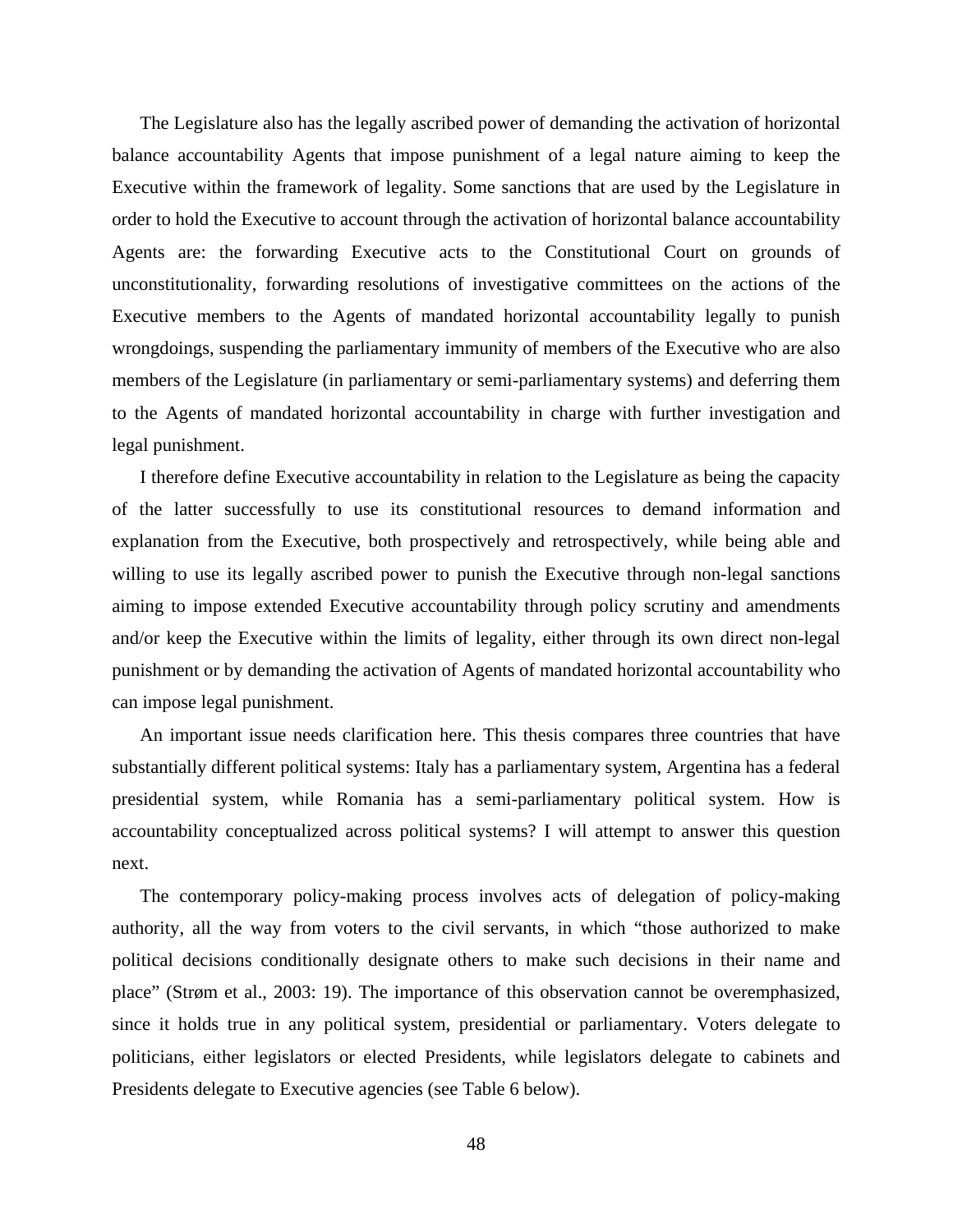| <b>Principal</b>               | Agent                                                                          |
|--------------------------------|--------------------------------------------------------------------------------|
| Voter                          | A member of Parliament and/or a party<br>(depending on the ballot list system) |
| Members of Parliament, Parties | The government                                                                 |
| Government                     | <b>Cabinet Ministers</b>                                                       |
| <b>Cabinet Ministers</b>       | Civil Service                                                                  |
| Civil Service directors        | Civil Service employees                                                        |

**Table 6: chain of delegation of power from Principals to Agents.** 

*\* Source: Lupia (2003): 34.* 

However, any delegation of policy-making authority is accompanied by various mechanisms of accountability, through which the Principals hold their Agents accountable, so that the power entrusted to them will not be abused. The policy-making process exhibits both components (delegation and accountability) in parliamentary systems, while exhibiting only the accountability component in presidential systems, as shown in figures a) and b) below based on Strøm, Müller and Bergman (2003).

### **Delegation and accountability under Parliamentary and Presidential Government: a) single-chain delegation model of a parliamentary system**:

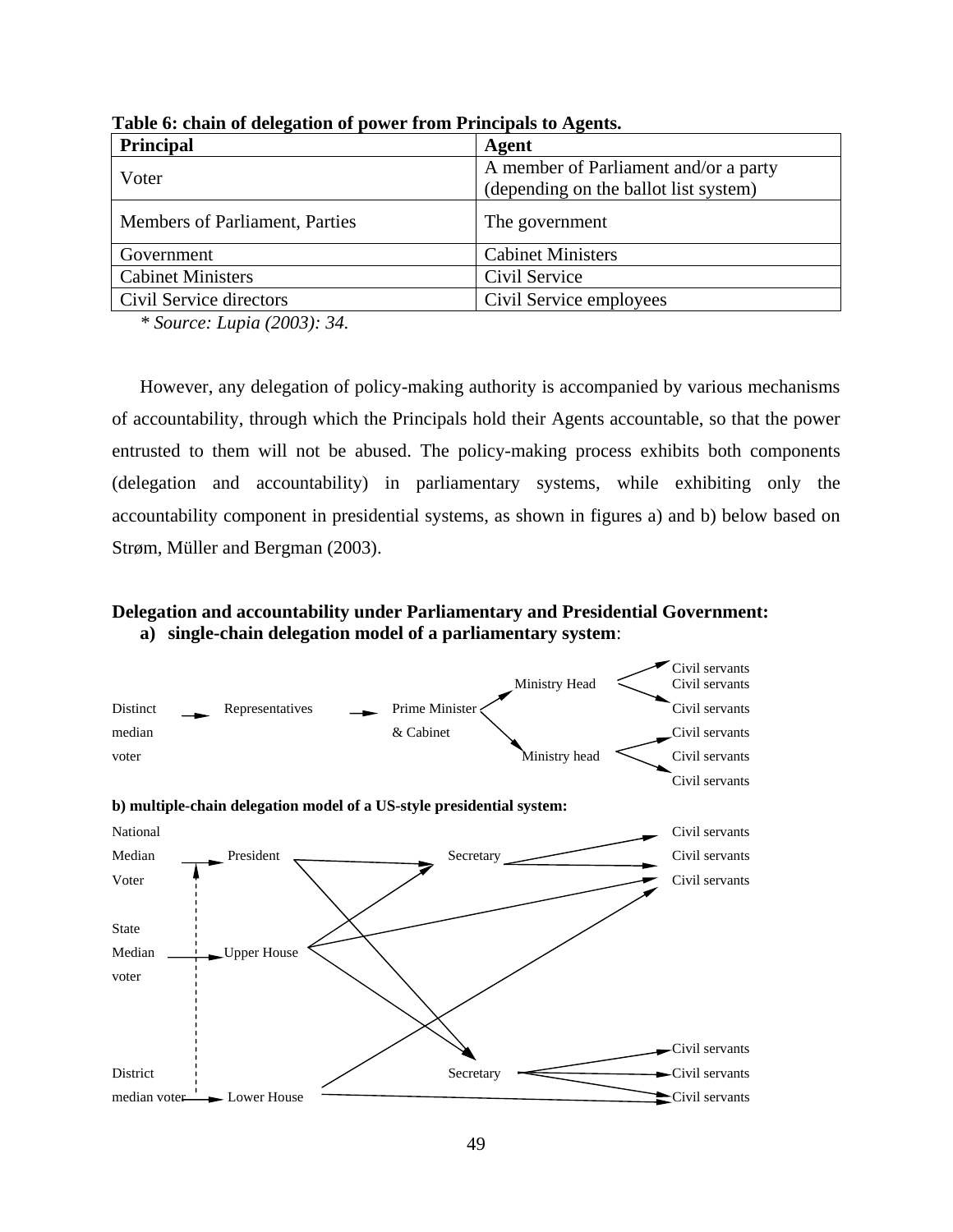In presidential systems, voters elect both the Members of Congress and the Presidents, delegating policy-making power and holding both accountable through regularly held free and fair elections. However, legislators do not delegate policy-making power to Presidents on a constant regular basis, unless circumstances out of the ordinary require it. Even in such circumstances, delegation of legislative functions occurs only for clearly defined periods of time and on specifically mentioned policy-issues. I will deal more extensively with this apparent contradiction (accountability without delegation represented by the dotted arrow in figure **(b)** above) later in this subsection.

Executive accountability to the Legislature can be understood as an institutional control function (the Legislature has the constitutionally granted power to withdraw its support for the Executive leading to Cabinet removal in parliamentary systems), but also as a policy-making function (the Legislature has the constitutionally granted power to expose the Executive legislative proposals to policy scrutiny). Both presidential and parliamentary systems exhibit the same functions of accountability: institutional control and policy-making, only with different intensities and different mechanisms of imposition.

In presidential systems, the institutional control function allowing the Legislature to remove the Executive is reduced to a substantially diminished form: the impeachment procedure. The policy-making function however is correspondingly enhanced, through the increased policy scrutiny for the Presidential legislative initiatives sent to the Legislature for consideration and approval.

In parliamentary systems, the institutional control function is substantially stronger, since the Parliament has a variety of resources to remove an Executive that is made of its own members and is entirely dependent on its support. The policy-control function is correspondingly weaker than in presidential regimes, given the origin of the Executive in the Parliament. It is assumed that a Parliament supporting an Executive has no incentives to amend the latter's policies to the same extent as Congresses in presidential regimes, since the Parliament itself delegated the Executive the implementation of the program of the supporting legislative coalition. That is not to say amendment or rejection of Executive policy initiatives are absent from parliamentary systems. To the contrary, the Executive is held accountable by Parliament with varying degrees of success, according to the legislative resources granted to the latter by the Constitution.

It had been emphasized that the longer and more linear the chain of accountability, the higher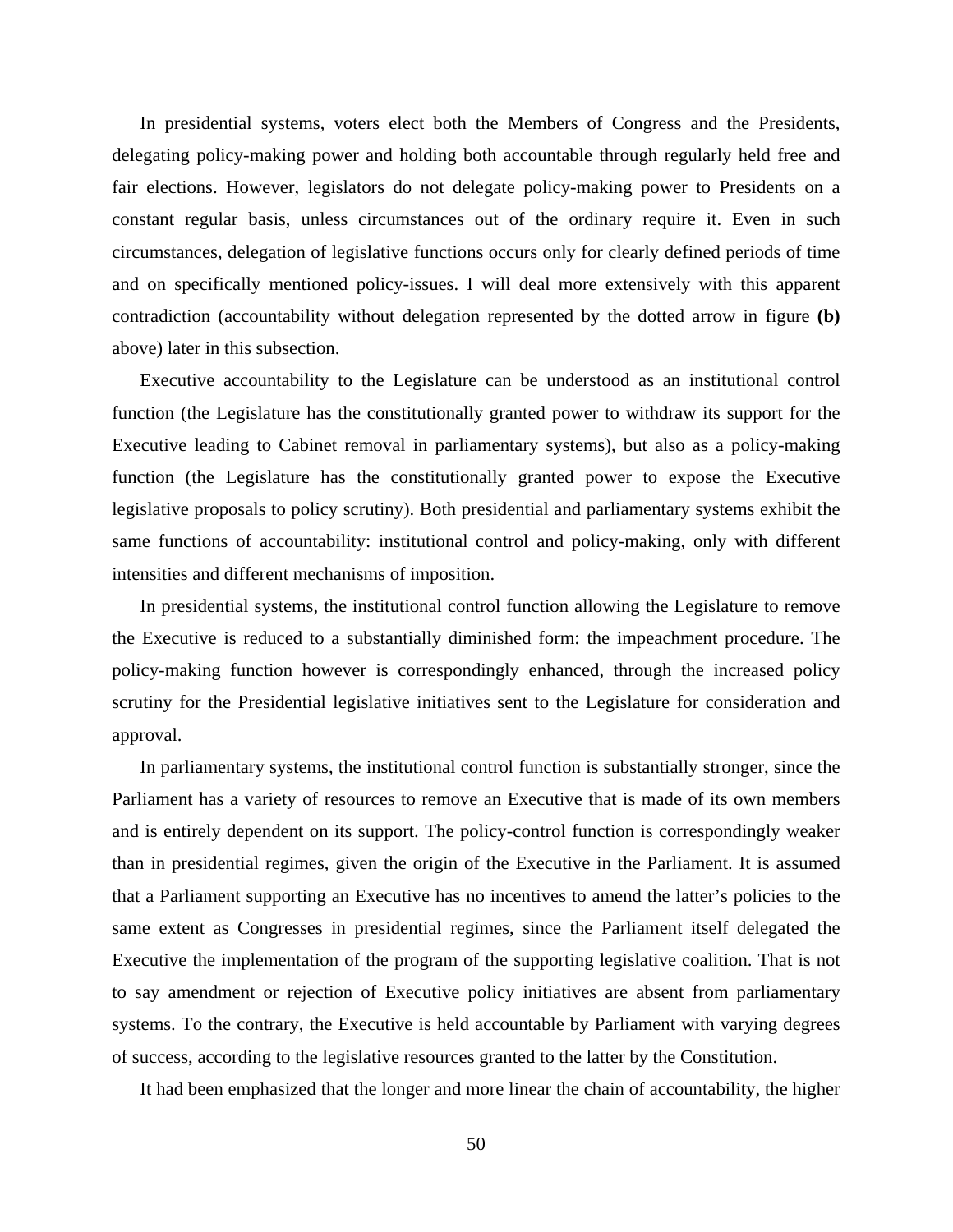the risk of agency loss on the part of Principals (Lupia, 2003). Agency loss is the difference between the actual consequences of delegation and what the consequences would have been had the Agent been "perfect". Here perfect is understood a hypothetical Agent who does what the Principal would have done if the Principal had unlimited information and resources to do the job herself (Lupia, 2003: 35). Agency loss describes the consequences of delegation from the Principal's perspective.

However, how can Executive accountability to the Legislature be conceptualized outside the Principal – Agent framework? It can be argued that in presidential systems the Congress cannot hold the President accountable since it cannot act as a Principal in relation to its Agent given its diminished capacity to remove the President.

I argue that in presidential systems both the President and the Congress are Agents of the electorate, who equally entrusted them with policy-making powers. They can try to hold each other accountable in the system-specific framework of checks and balances. The policy-making function of accountability makes it possible that two agents (Congress and President) can hold each other accountable when acting in the name of their common Principal, the electorate. Therefore, although the Legislature is not the principal of the Executive in presidential systems, it still has a democratic mandate from voters to hold the Executive to account, only in a different manner than in the parliamentary systems.

Executive accountability outside the Principal – Agent framework is made possible by political parties, which provide the link between the Executive and the Legislature. They play a fundamental function in making delegation and accountability work within or without the Principal – Agent framework (Müller and Strøm, 2000). While political parties influence all stages of delegation and accountability in a linear chain in parliamentary democracies (see figure (a) above), in presidential democracies they link the Executive and the Legislature through the mechanism of checks and balances, of overlapping functions, which compensates for the substantially diminished institutional control function of accountability by a strengthened policymaking function of accountability. Therefore, it is expected that a Congress will attempt to subject the presidential legislative proposals to closer policy scrutiny than would a Parliament.

It appears that differences across political systems are epiphenomenal as far as delegation and accountability are concerned. Both systems display the same functions of accountability, with a difference in degree and the accompanying mechanisms of imposition. Furthermore,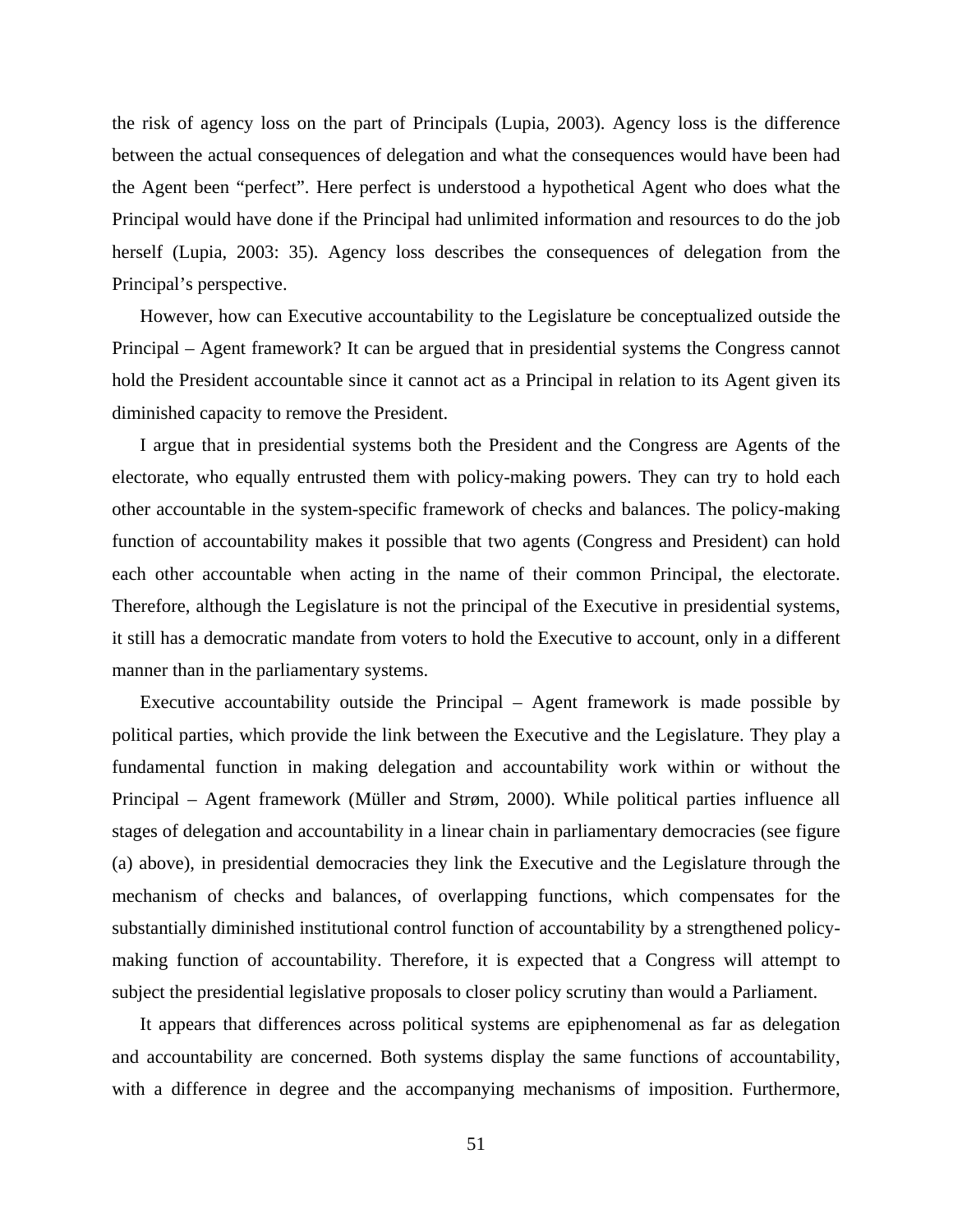political parties perform the accountability function in both presidential and parliamentary systems, only in different ways. They structure the Executive-Legislature arena in different ways, according to the constraints imposed by the constitutional design, but with the ultimate purpose of reaching policy-making decisions (Strøm, 2003: 69).

### 7. Measuring the Executive accountability function of emergency Decrees

I will next propose a specific strategy of operationalizing Executive accountability based on the general and bounded definitions offered earlier, while introducing the dataset of empirical information supporting this thesis.

I will firstly attempt to establish if the Executive indeed governs by Decree rather than simple legislative proposals sent to the Legislature through the normal procedure (NPL). The indicator is the volume of Executive decrees compared to the volume of Executive-initiated NPL. The ratio between these two legislative instruments will reveal the intentions of the Executive in undermining the legislative function of the Legislature. This is a simple intermediary measure, which does not reveal any causal factor in itself. It captures a simple picture: opting between two policy-promotion strategies in relation to the Legislature (the Executive decree and the NPL, each one with its own constitutional definition) the Executive will choose the one which provides the most efficient solution for its bargaining problems in the Legislature.

This ratio is instrumental in establishing two relevant aspects of governance through Emergency decrees. The first is the volume of Decrees compared to the volume of NPL for the whole period under observation in each country case, indicating if a country is indeed ruled by Decree or not. The second is the trend of Decree issuing. If the ratio is increasingly in favour of Emergency decrees, then this will indicate that this particular legislative resource is preferred by the Executive, providing an incentive to explore the causes of such preference.

Secondly, I establish the rejection and amending rates of Executive decrees in the Legislature. The lower the amending and rejection rates, the lower the Executive accountability. I will also attempt to identify the factors that influence the capacity of Legislatures to reject and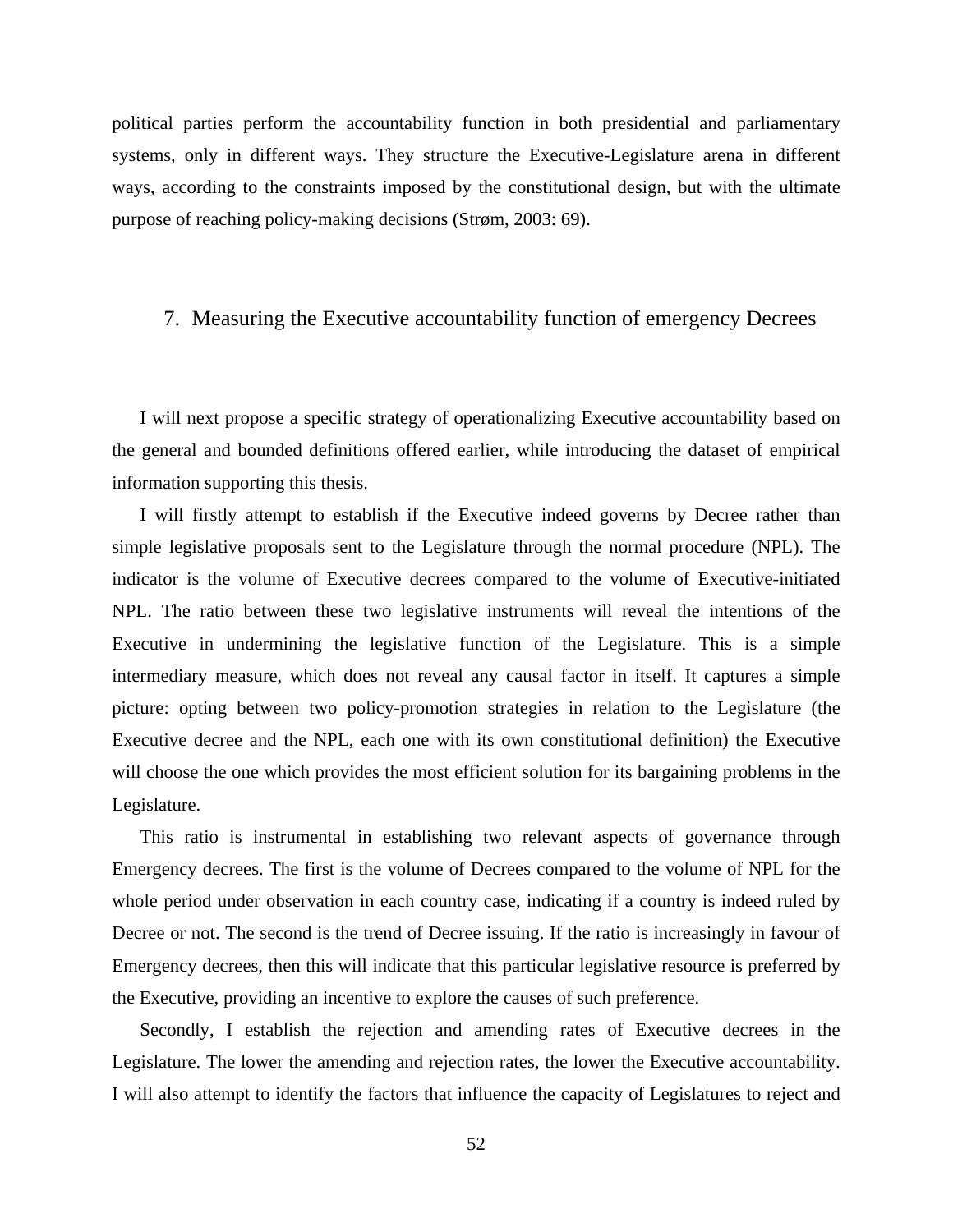amend the Decrees. This is the only measure of accountability in the thesis, given that it entails punishment through rejection and amending of Decrees, as I have already argued. An Executive that issues a large volume of Executive decrees (even larger than the volume of NPL) still rules accountable to the Legislature as long as these acts are rejected or amended. The need to issue a large volume of Decrees has a different cause than the capacity of the Legislature to reject or amend the Decrees. From this perspective, a large volume of Decrees accompanied by low rejection and amending rates indicates a low level of Executive accountability.

Thirdly, I compare the ratio of issued Decrees and issued Executive-initiated NPL to the ratio of successful Decrees and successful Executive-initiated NPL, revealing the level of the Legislature's acquiescence to the undermining of its legislative function. The ratio of issued Decrees/issued NPL reveals the intentions of the Executive to undermine the legislative function of the Legislature. The ratio of successful Decrees/successful NPL reveals the capacity of the Executive to rule though unaccountable to the Legislature. From this perspective, any difference between the two ratios indicates the role of the institutional structure in setting the capacity of Legislatures to hold the Executive to account.

This series of theoretically relevant comparisons is possible due to the dataset of empirical information collected during field research missions to Bucharest (September 2006 – November 2006), Rome (November 2006 – January 2007) and Buenos Aires (March 2007 – May 2007), at the Libraries of the Romanian Chamber of Deputies and the Italian Chamber of Deputies, as well as at the Information Department of the Argentine Congress (Dirección de Información Parlamentaria, or DIP). The information from the databases of the Legislatures of the three country cases is available in electronic format. The Italian case study is based on information available in the database of the Chamber of Deputies at www.camera.it, of the Senate at www.senato.it and the Parliament as an institution at www.parlamento.it. The Romanian case study is based on information available in the database of the Romanian Chamber of Deputies at http://www.cdep.ro/pls/dic/legis\_acte\_parlam. Both in the case of Italy and Romania, I had to combine the primary empirical information with information from secondary sources, given the difficulties of obtaining the whole set of relevant information that would allow for theoretically relevant comparisons.

The Italian databases contain information regarding the legislative production of the Executive for each Executive coalition since 1983. The legislative production of the Executive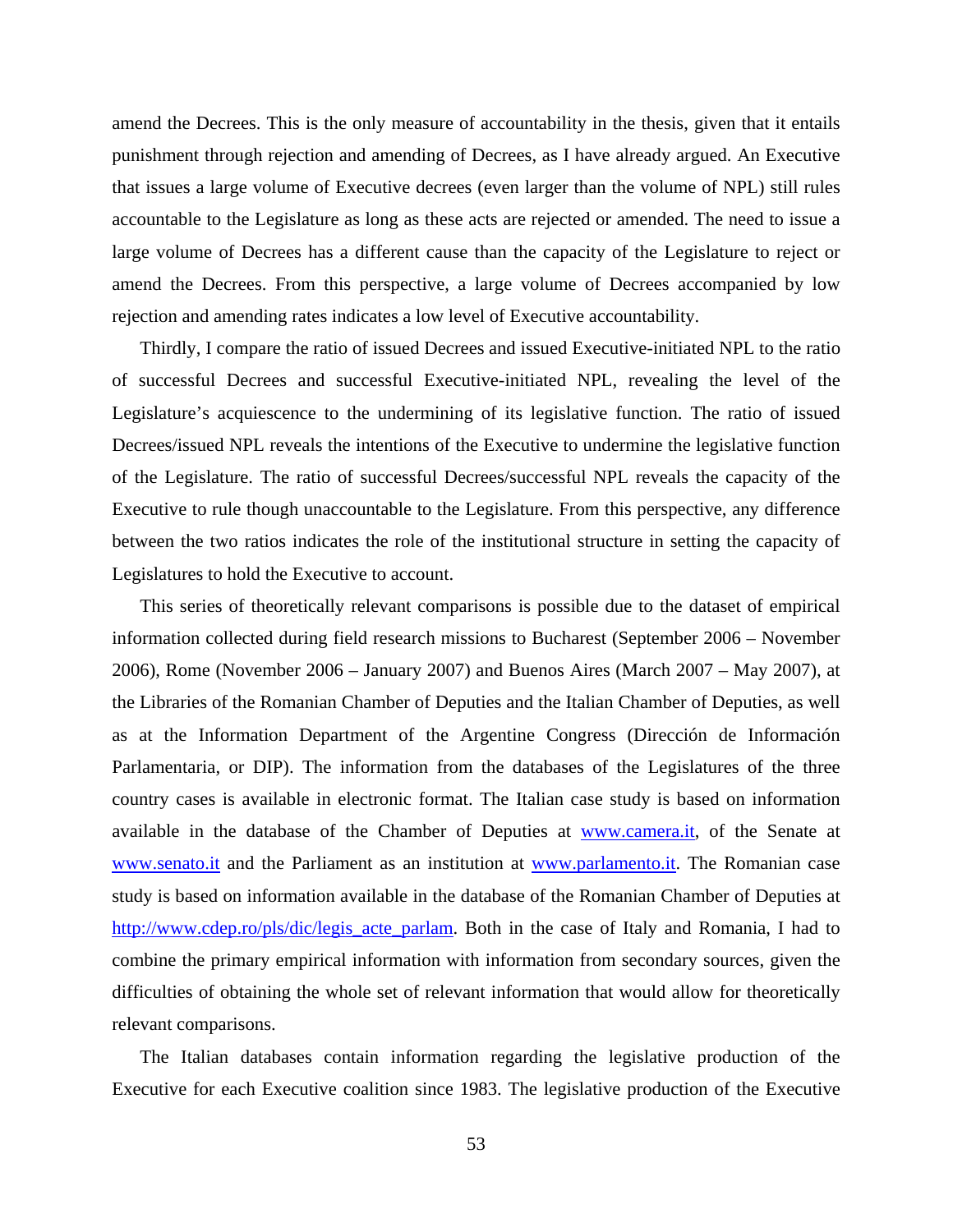during the period of 1947-1983 is not included in the database. The information on this period is found only in a small compiled book in the Library of the Italian Chamber of Deputies, edited by the printing office of the Chamber: Le legislature repubblicane nelle statistiche parlamentari (my own translation: Legislative statistics of the Republic's Legislatures). The book also contains information on the amending rate of DL and NPL. However, the information on NPL is organized only for each Parliament, while the information on DL is organized for each Executive (Cabinet), preventing a correlation between the volume and success-rate of the two types of legislative proposals for each Executive coalition. As I will explain more extensively later, this shortcoming in the empirical information has implications for the operationalization of Executive accountability to the Legislature.

The empirical information for the Romanian study case does not contain information regarding the Executive-initiated NPL for one unit of analysis (Cabinet) between 1992 and 1996. The available empirical information shows only the number of successful Executive-initiated NPL, but not the total number of issued NPL. This shortcoming is due to the low institutional capacity of the Romanian Parliament in the early 1990s as well as to the relocation of the institution and its Departments (including the Archive and the Library) to new premises. I will explain the consequences of this shortcoming in the country case chapter.

The empirical information for Argentina was collected during a field research trip to Buenos Aires between March and May 2007. It had been provided by the Dirección de Información Parlamentaria (DIP) of the Argentine Chamber of Deputies in the form of two separate documents, Trabajo Especial 282 of 9 April 2007 and Trabajo Especial 304 of 16 April 2007, as outcome of a formal written request. The reason for making a request of the specialized Department of the Argentine Chamber of Deputies to provide the information is the complicated electronic database on legislation, the different legal status of different acts and the subsequent classification of these acts. Despite some inaccuracies (acknowledged by the DIP) due to the organization of the congressional legislative database, the information comes close enough to previous empirical information from secondary sources to warrant relevant scholarly claims. The information had been further checked against detailed lists of DNU and NPL initiated by the President and provided by the DIP for each year after 1983 until 2006. The interpretation of the empirical information benefited greatly from extensive personal discussions with Prof. Ana-Maria Mustapic of Torcuato di Tella University, Prof. Delia Fereirra Rubio of Universidad de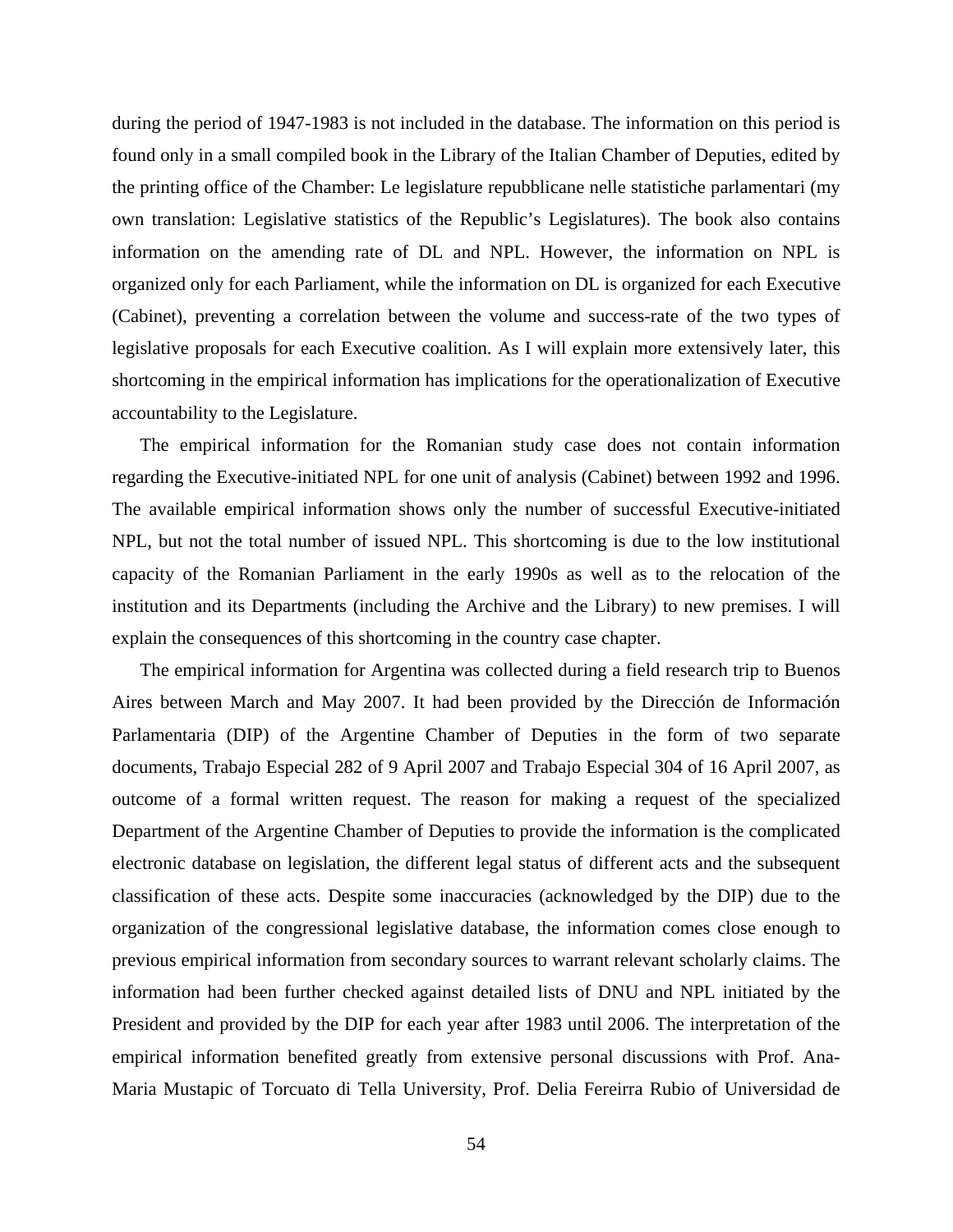CEMA and director of the Center for Studies in Applied Public Policies in Buenos Aires and Alejandro Bonvechi of Torcuato di Tella University. The Information Department of the Argentine Chamber of Deputies responds to written requests only after the researcher requesting information produces documentary evidence of being associated with a local university. My request had benefited from the support of the legislative research group of Torcuato di Tela University.

This dataset is unique in the sense that no other literature uses information to compare the volume of Executive decrees to the volume of NPL in order to establish the extent of governance by Emergency decree. Existing literature only took notice of a large number of Executive decrees in Argentina and Italy (Rubio Ferreira and Goretti, 1995; Rubio Ferreira and Goretti, 2000; Di Porto, 2006). The case of Argentina also attracts constant media attention, but all arguments are built around information documenting the number of Emergency decrees $^{12}$ . As I have already mentioned, this is not an indicator for measuring the tendency of the Executive to bypass the Legislature and can help to make only modest theoretical claims about this trend.

The literature exploring Executive-Legislature relations in Romania focused on how legislative coalitions have functioned (Radu, 2000) or the impact of reformist parties on the political and economic reforms in the aftermath of communism (Pavel and Huiu, 2003).

Even the most extensive work dedicated to the study of governance by Emergency decrees and the effects on democratic consolidation and/or quality (Carey and Shugart, 1998) is built on the assumption that the large number of such Decrees is enough in itself to warrant theoretical claims. The immediate consequence is an operationalization of accountability that does not focus on other legislative resources (therefore preventing a disciplined comparison among different Executive legislative resources that might be instrumental in establishing causality) or the rejection and amending rates of Decrees in Legislature (therefore preventing an accurate measure of the level of Executive accountability).

I have collected and interpreted information regarding the volume of issued Decrees and NPL sent to both legislative chambers in all three study cases. The influence of the legislative chambers is different across country cases: the Chamber of Deputies and the Senate have equal

1

<sup>12</sup> Laura Capriata, 'Kirchner firma por año más decretos que Menem', *La Nación*, 14 de junio 2006 http://www.lanacion.com.ar/814460; Laura Capriata, 'Kirchner firmó un decreto cada cinco días de gestión', *La Nación*, Lunes 13 de junio de 2005 http://www.lanacion.com.ar/politica/nota.asp?nota\_id=712521; Laura Capriata, 'También este año, Kirchner firmó más decretos que leyes', *La Nación*, Lunes 3 de julio de 2006 http://www.lanacion.com.ar/820121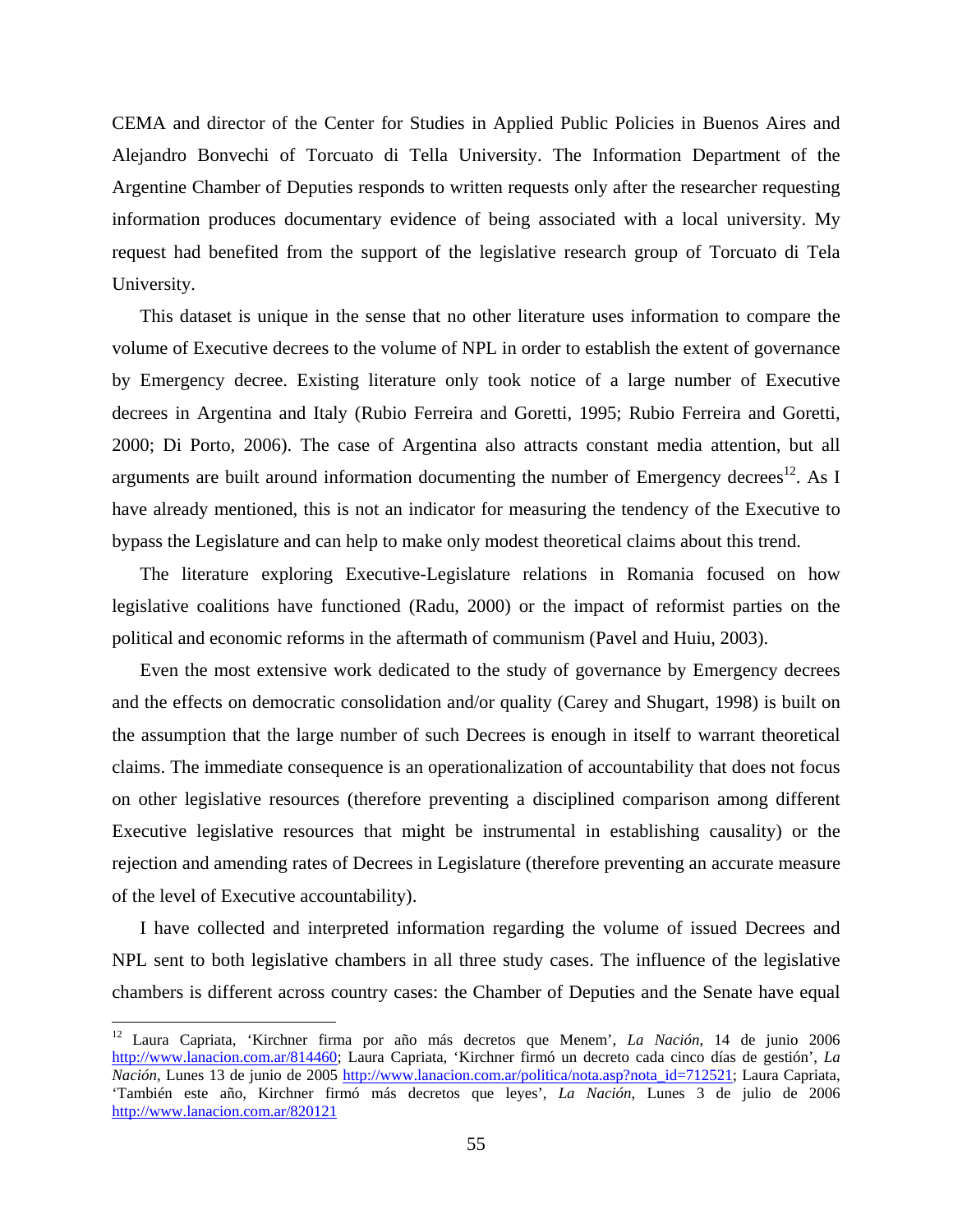weight in Romania and Italy, while one chamber has advantages over the other in Argentina (the chamber where a piece of legislation is initiated by either the President or an individual legislator has stronger power over the final decision on that particular piece of legislation). This methodological choice will allow for tentative conclusions regarding governance by Decree and the level of Executive accountability across political systems.

Choosing to compare the volume and treatment of legislation initiated by Executive only in Senate would have overlooked a large volume of legislation in Italy and Romania, where the Executive sends its proposals firstly to the Chamber of Deputies. Choosing to compare the volume and treatment of legislation initiated by the Executive only in the Chamber of Deputies would have failed to accounted for an important volume of legislation in the case of Argentina, where the President sends policy proposals firstly to the chamber where it has a stronger majority given its formal advantages in the case of disagreements between the two chambers of the Congress.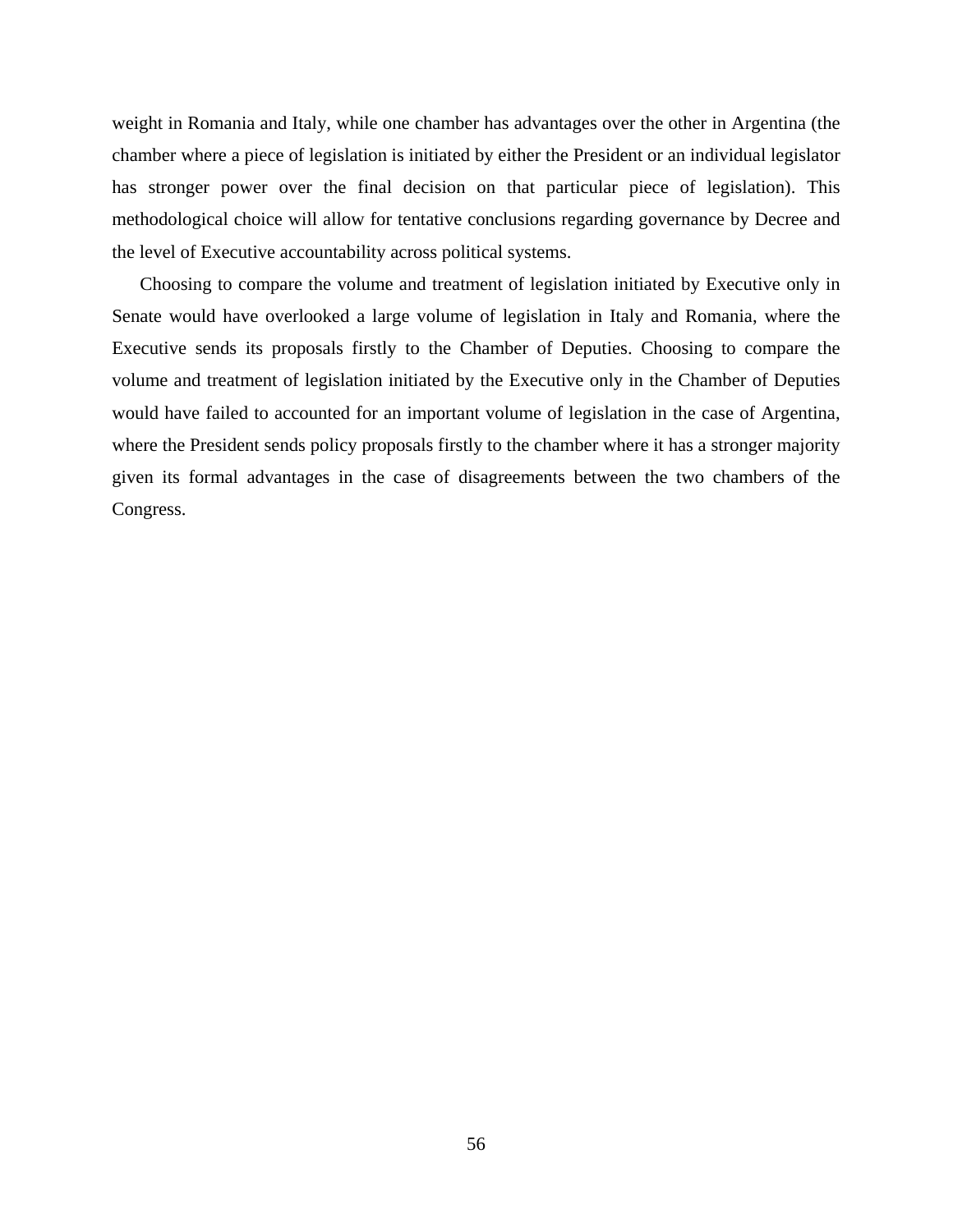# III. EMPIRICAL RESEARCH PUZZLES AND PROBLEMS OF COMPARATIBILITY ACROSS POLITICAL SYSTEMS

In this chapter, I will present the research puzzles based on empirical information from the three study cases, as well as problems of comparability across political systems. The empirical information this thesis is based on highlights the shortcomings of existing literature focusing on emergency Executive decrees and its theoretical assumptions. As I have briefly mentioned in the Introduction to this thesis, some literature attempted to explain the issuing of Decrees through political culture, while other literature explored the role of institutions and political parties as causal factors.

The democratic transition and consolidation literature explaining causality through political culture (O'Donnell, 1994, 1996, 1999) assumes governance by emergency decree is a paramount feature of a new type of democracy. That is hardly the case, as empirical information in Table 1 below indicates.

**Table 1: Volume of Decrees and NPL according to the success-rate of NPL across country cases.** 

| Country cases         | I. Decrees issued | II.NPL issued           |
|-----------------------|-------------------|-------------------------|
| Italy $1947 - 2006$   | $18\% (2,879)$    | $82\%$ (13,278)         |
| Argentina 1983 - 2006 | $23\%$ (699)      | $77\%$ (2,331)          |
| Romania 1992 – 2007   | 48\% $(1,874)$    | 52\% $(2,023)$ (aprox.) |

None of the study cases is ruled by emergency Executive decree, despite the high number of these acts. The emergency decree constitutes a low volume of total Executive-initiated legislation in Italy and Argentina (18% and 23% respectively), while the Romanian case study exhibits a significantly higher volume (48%), offering a relevant contrasting case that can be instrumental in revealing causality. Despite the high number of emergency Decrees, the volume of Decrees in the total body of Executive-initiated legislation is low in Italy, relatively low in Argentina and high in Romania compared to the other study cases.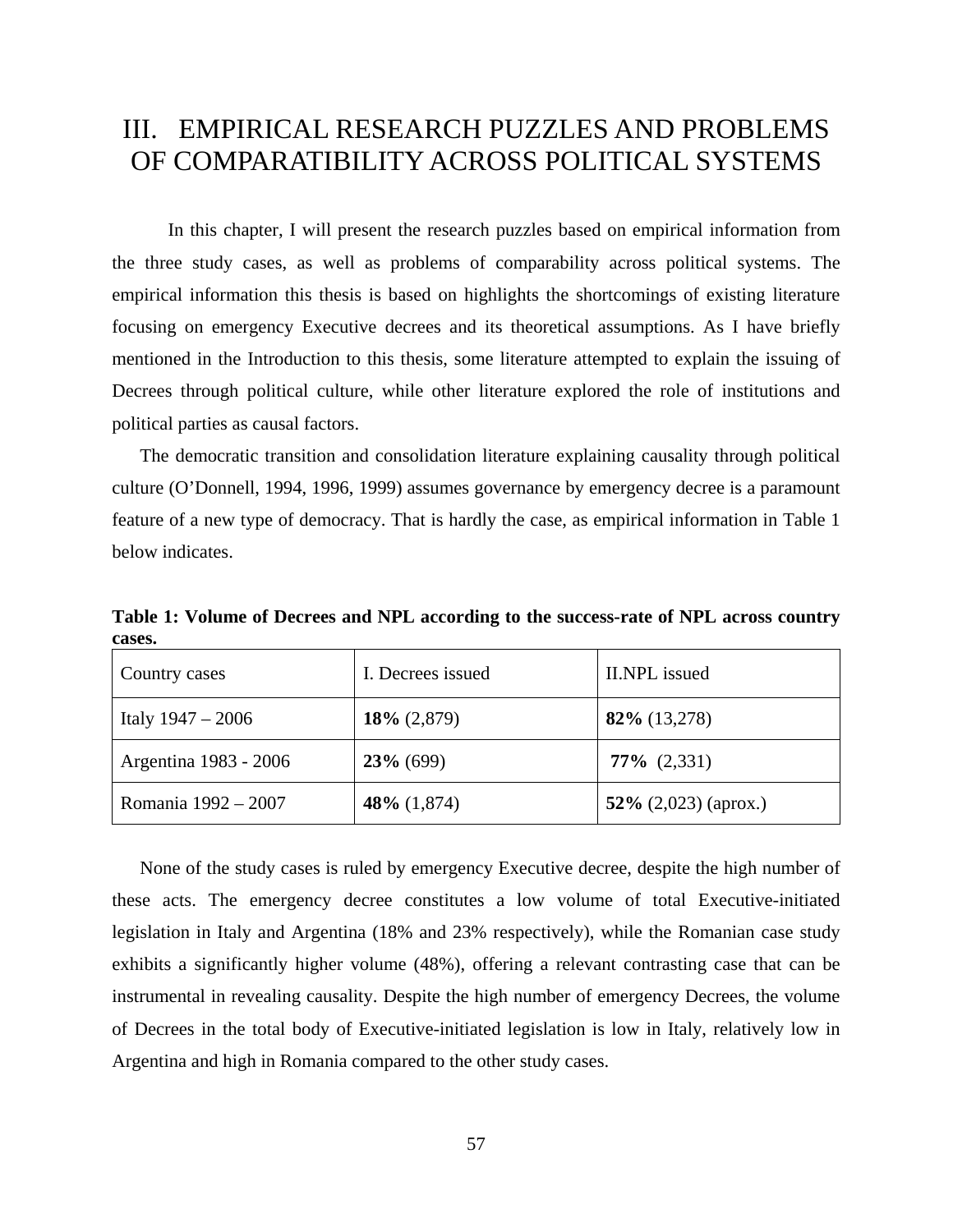The same literature assumes that governance by emergency Executive decree is a constant practice of a new type of democracy, labelled "delegative", as I will explain more extensively in the next chapter of literature review. However, empirical information from Argentina and Romania contradicts this assumption. This literature cannot explain the low number of Executive decrees issued by one of the least democratic Executives that governed Romania between 1992 and 1996, at a time when the country hardly qualified as a democracy, save for the reasonably free and regularly organized elections, as shown in Table 2 below.

**Table 2: Comparison of OUG and NPL issuing for two Romanian Executives with different democratic credentials.** 

| Executive                                                       | I. OUG issued  | II. NPL issued                        | <b>III. NPL Success</b> |
|-----------------------------------------------------------------|----------------|---------------------------------------|-------------------------|
| <b>VACAROIU</b><br>19.11.1992 -<br>11.12.1996                   | Aprox. 5% (19) | $95\%$ aprox.<br>(Info not available) | (369)                   |
| <b>CIORBEA</b><br><b>VASILE</b><br><b>ISARESCU</b><br>1996-2000 | 61% (668)      | 39% (435)                             | 85% (369)               |

It also cannot explain why an Executive with impeccable democratic credentials, as the one that governed Romania between 1996 and 2000 (headed by three Prime Ministers), which initiated the first far reaching political and economic reforms, issued the largest volume of Decrees in the post-communist history of the country, far surpassing the less democratic one that preceded it, as Table 2 above indicates.

The same culturalist perspective on the topic cannot explain why President Raul Alfonsin of Argentina (1983 – 1989) issued significantly less Executive decrees than all other Argentine Presidents that succeeded him (as shown in Table 3 below), although all of them had enjoyed the same constitutional Decree power.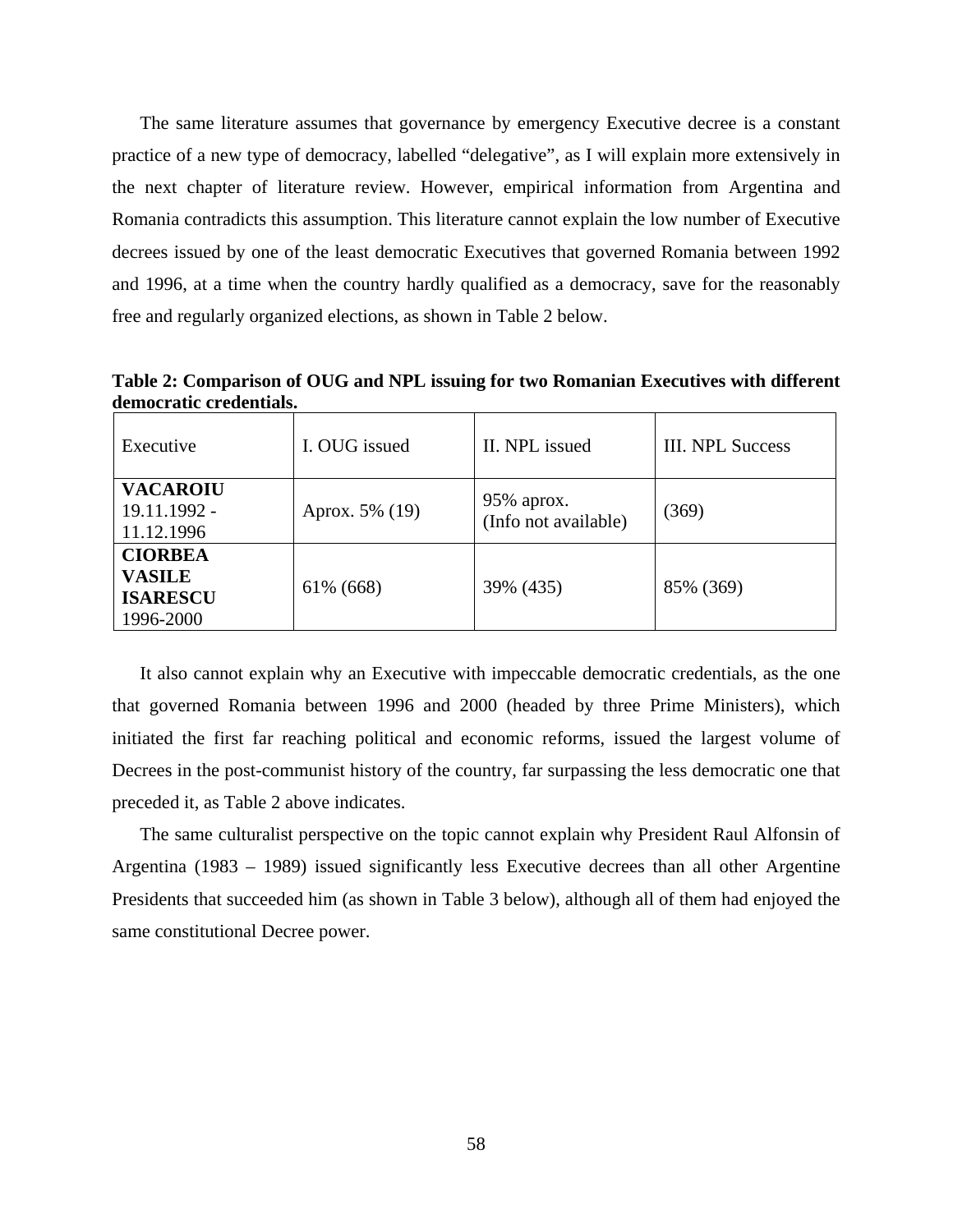| Presidency           | I. DNU issued | II. NPL issued |
|----------------------|---------------|----------------|
| Alfonsin 1983-1989   | $2\%$ (11)    | $98\%$ (590)   |
| Menem 1989-1999      | $18\%$ (248)  | 82% (1170)     |
| De la Rua 1999-2001  | $24\%$ (52)   | $76\%$ (166)   |
| Saá 1 week Dec. 2001 | $60\%$ (6)    | $40\%$ (4)     |
| Duhalde 2002-2003    | $54\%$ (151)  | 46\% $(127)$   |
| Kirchner 2003-2006   | $46\% (231)$  | $54\%$ (274)   |
| Total 1983-2006      | $23\%$ (699)  | $77\%$ (2331)  |

**Table 3: Issuing of emergency Executive decrees (DNU) and NPL in Argentina since 1983.** 

Table 3 above also reveals that the issuing of emergency Executive decrees in Argentina exhibits a fluctuating trend, growing from 2% of the total Executive-initiated legislation under President Alfonsin, to 18% under President Menem, 24% under President de la Rua, reaching a peak of 60% during the economic crash of 2001-2002 under President Saá, and then decreasing to 54% under President Duhalde and 46% under president Kirchner. This fluctuation is puzzling in a country where the issuing of emergency Executive decrees is allegedly supported by a culture-specific understanding of politics. The maximum that the culturalist perspective on the topic can explain here is that President Alfonsin is more democratic than the other Presidents of Argentina, while the fluctuation in the level of issuing remains unexplained from a causal standpoint.

The literature explaining the issuing of emergency Executive decrees through bargaining problems caused by legislative fragmentation and polarization (Mainwaring, 1990, 1991, 1992- 1993; Mainwaring and Shugart, 1997) requires the exploration of the success-rate of Executiveinitiated NPL and its correlation to the tendency of the Executive to issue emergency Decrees given its manifest bargaining problems: the lower the success-rate of former, the higher the issuing of the latter.

According to the expectations of this literature, Romania should exhibit the lowest volume of Decree issuing (given the high 94% NPL success-rate), while Argentina should exhibit the highest (given the low 62% NPL success-rate). That is hardly the case as Table 4 below indicates so the assumptions of the existing literature need further improvement.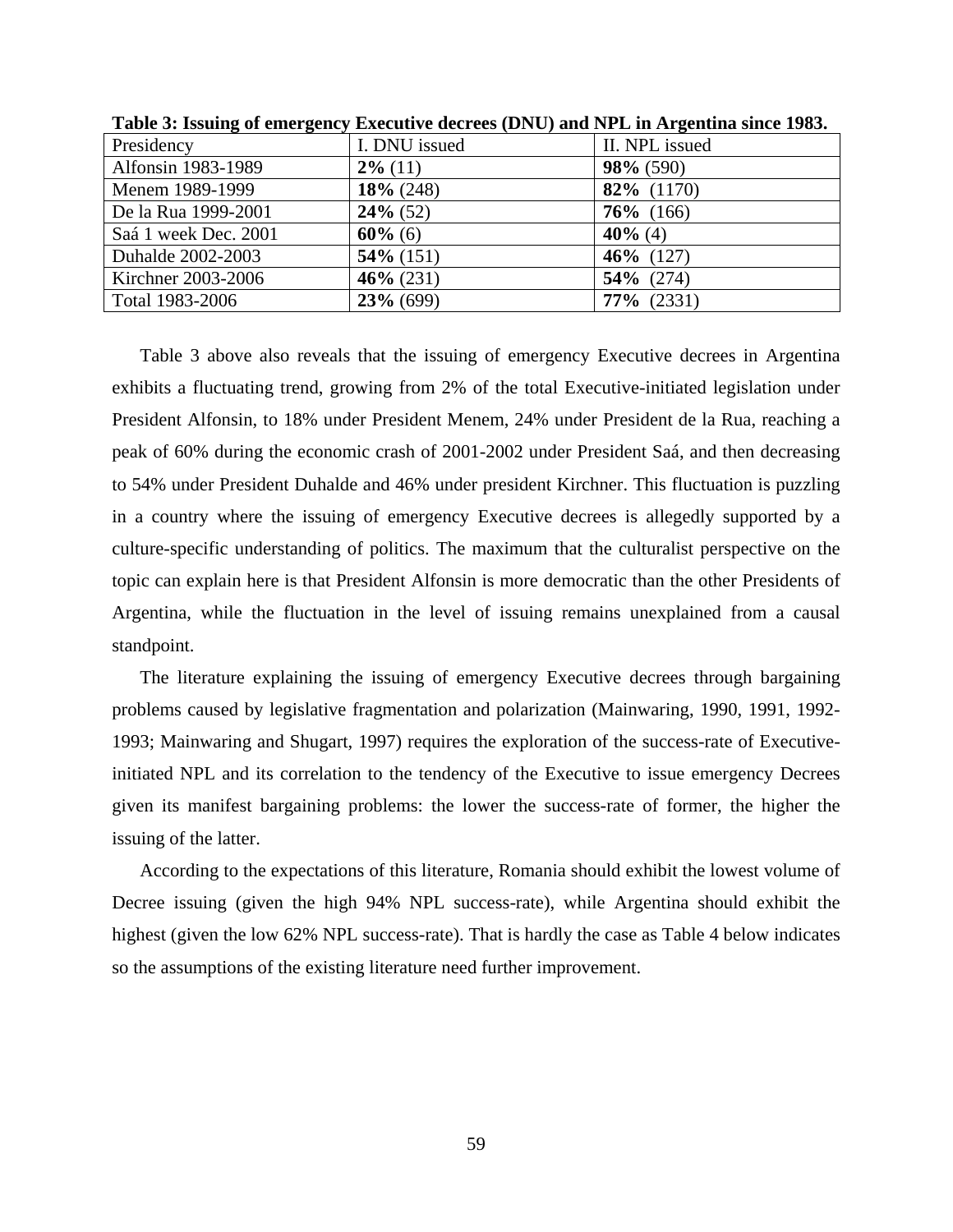| Country cases            | I. Decrees issued | <b>II.NPL</b> issued    | <b>III.NPL</b> success-rate |
|--------------------------|-------------------|-------------------------|-----------------------------|
| Italy $1947 - 2006$      | $18\% (2,879)$    | 82% (13,278)            | $83\%$ (11,068)             |
| Argentina 1983 -<br>2006 | $23\%$ (699)      | $77\%$ $(2,331)$        | $62\%$ (1,435)              |
| Romania 1992 -<br>2007   | 48\% $(1,874)$    | 52\% $(2,023)$ (aprox.) | $94\%$ (1,893)              |

**Table 4: NPL success-rate and volume of Decree issuing across country cases.** 

Another empirical puzzle from Italy and Romania contradicts the assumption that a large volume of Decree issuing is caused by the low success-rate of Executive-initiated NPL, given the specific bargaining problems the Executive faces in the Legislature. Table 5 below presents information on the legislative production of three Cabinets, two from Italy and one from Romania, which issued a large volume of emergency Executive decrees despite the high NPL success-rate.

**Table 5: Italian and Romanian Cabinets with a high NPL success-rate that still issue a large volume of emergency Executive decrees.** 

| I. Decrees issued | II.NPL issued | III.NPL success-rate |
|-------------------|---------------|----------------------|
| $37\%$ (187)      | $63\%$ (324)  | $97\%$ (317)         |
| $56\%$ (42)       | $44\%$ (34)   | $97\%$ (33)          |
|                   |               | $95\% (725)$         |
|                   | $47\%$ (680)  | $53\%$ (767)         |

As Column III in Table 5 above indicates, almost all Executive-initiated NPL had been approved in the Legislature for these three units of analysis. Despite their manifest capacity to pass their legislative proposals, these three Cabinets issued a high volume of their legislative production through emergency Executive decrees, as shown in Column I of Table 5 above.

According to the assumptions of the democratic transition and consolidation literature that explains Decree issuing through political culture, these three Executives qualify as outright "dictatorial", given that they bypassed the Legislature, undermining its legislative function through the issuing of a large volume of emergency Decrees, although they did not confront significant legislative opposition to their initiatives promoted through NPL.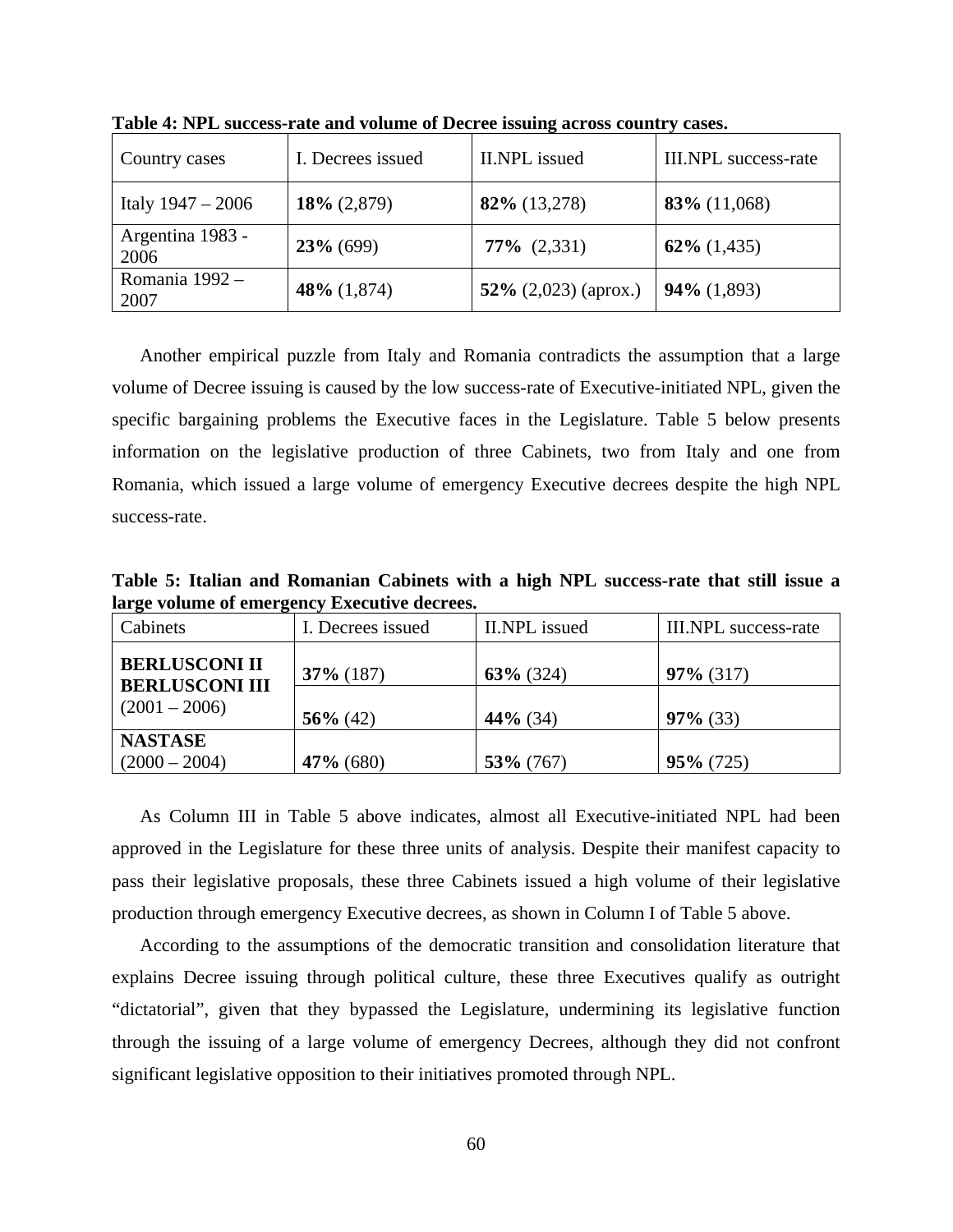I will explain the structure and functioning of these three Cabinets in the respective country chapters. For the time being, it suffices to note that the Berlusconi Cabinets in Italy and the Nastase Cabinet in Romania are based on solid parliamentary majorities, exhibiting a low degree of fragmentation and polarization when compared to other Cabinets in these two countries. I will show later how this type of coalition structure influences its legislative behaviour making the issuing of emergency Decrees a rational cost-efficient policy promotion strategy.

I will next present two empirical puzzles that have not been explored in any literature before. Both of these puzzles imply the "punishment" dimension of accountability (success-rate of Decrees), as I have argued in the previous chapter focusing on conceptual definition. The neglect of this dimension of accountability has prevented existing literature from making stronger causal claims that would explain all the already presented puzzles. The first puzzle compares the success-rate of Decrees to the success-rate of Executive-initiated NPL in Argentina. As Table 6 below indicates, the difference between the success-rates of these two legislative resources of the Executive is striking.

**Table 6: comparative success-rate of emergency Decrees and presidential NPL in Argentina between 1982 and 2006.** 

| Presidency          | I. DNU issued | II.DNU success |               | III. NPL issued   IV. NPL success |
|---------------------|---------------|----------------|---------------|-----------------------------------|
| Alfonsin 1983-1989  | (11)          | 100\% $(11)$   | $98\%$ (590)  | $68\%$ (401)                      |
| Menem 1989-1999     | (248)         | $99\% (246)$   | 82% (1170)    | $59\%$ (693)                      |
| De la Rúa 1999-2001 | (52)          | $94\% (49)$    | $76\%$ (166)  | $69\%$ (114)                      |
| Saá 1 week Dec.     | (6)           | $100\%$ (6)    | 40% (4)       | $0\%$ (0)                         |
| 2001                |               |                |               |                                   |
| Duhalde 2002-2003   | (151)         | $99\% (150)$   | 46\% $(127)$  | $57\%$ (72)                       |
| Kirchner 2003-2006  | (231)         | $100\%$ (231)  | $54\%$ (274)  | $57\%$ (155)                      |
| Total 1983-2006     | (699)         | $99\% (693)$   | $77\%$ (2331) | $62\%$ (1435)                     |

The success-rate of emergency Decrees in Argentina is 99% for the whole period under observation (as shown in Column II of Table 6 above), compared to the 62% success-rate of presidential NPL (as shown in Column IV of Table 6 above). Equally puzzling is the significant difference present for each presidential mandate. This indicates that the Argentine Congress is active in rejecting presidential NPL but almost unable to hold the President to account for legislation promoted through emergency Decree. The significant difference between the success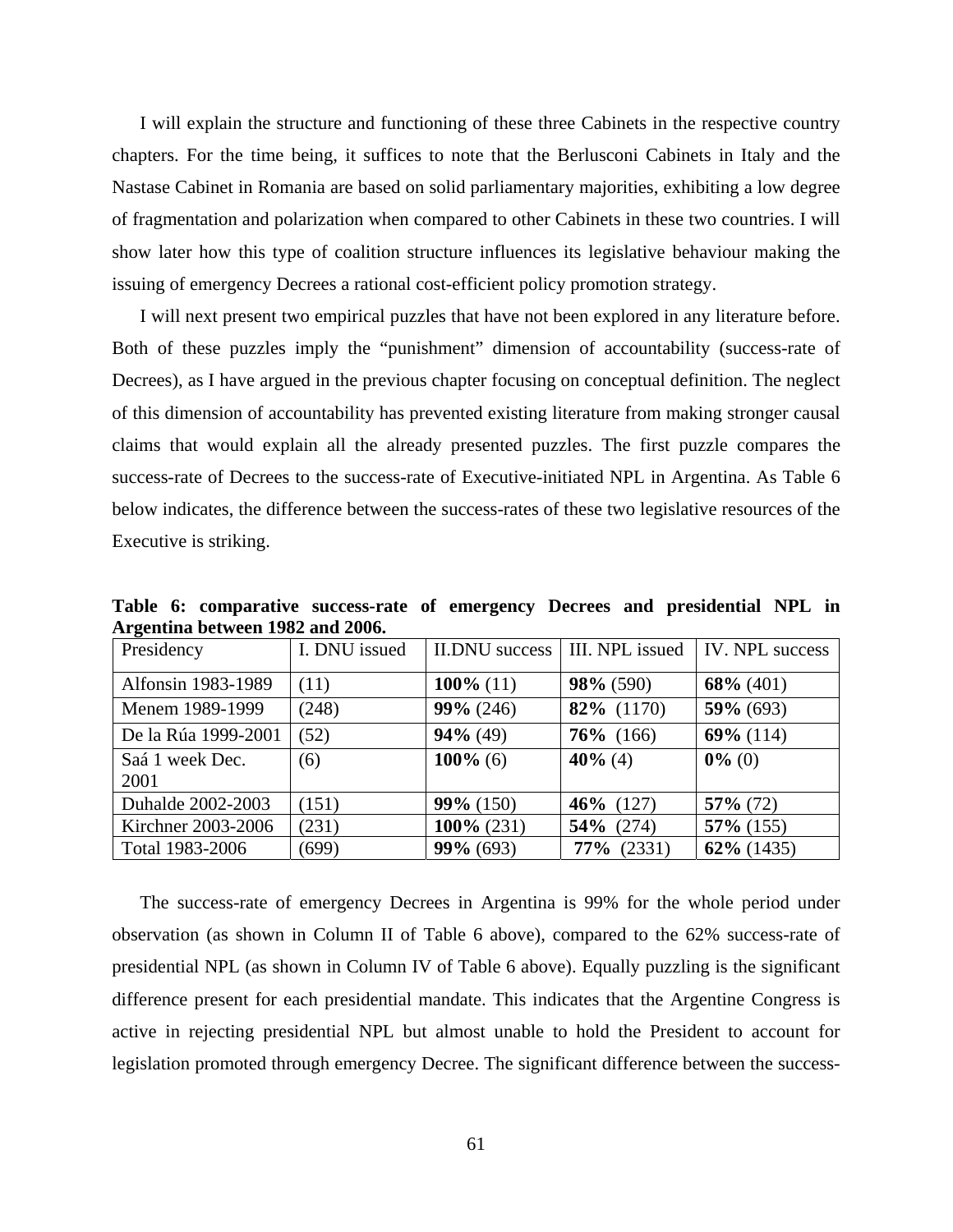rate of the two legislative resources of the Argentine President can explain the preference for the emergency Decree, as I will more show in more detail in the respective country chapter.

The second empirical puzzle not explored in the existing literature compares the ratio of issued Decrees/issued NPL to the ratio of approved Decrees/approved NPL. The difference between these two ratios indicates with precision the role of institutional structures in setting the capacity of Legislatures to hold accountable the Executive branch of government for legislation promoted through the abusive issuing of emergency Decrees. The first ratio reveals the intentions of the Executive, while the second reveals the capacity of the Legislature to hold the Executive to account for policy promoted through Decrees. Table 7 below provides a strong incentive to further explore the institutional structure present in each country case. It is puzzling to see that Italy ends up with a lower volume of approved Decrees than the volume of Decrees issued by its Executive, Argentina exhibits a higher volume of approved Decrees than the volume of Decrees issued by its Executive, while the difference between the two ratios is almost inexistent in Romania.

| Country cases         | I. DL issued/NPL issued                   | II. Approved DL/Approved<br><b>NPL</b> |
|-----------------------|-------------------------------------------|----------------------------------------|
| Italy $(1947 - 2006)$ | DL: $18\%$ (2879)<br>NPL: 82% (13278)     | DL: $13\%$ (1650)<br>NPL: 87% (11068)  |
| Argentina $(1983 -$   | <b>DNU</b> : $23% (699)$                  | <b>DNU:33%</b> (693)                   |
| 2006)                 | NPL: 77% (2331)<br><b>OUG: 48%</b> (1874) | NPL: 67% (1435)<br>$OUG: 46\% (1636)$  |
| Romania (1992 – 2007) | NPL: 52% (2023)                           | NPL: 54% (1893)                        |

**Table 7: level of legislative acquiescence to the governance through emergency Decree.** 

The Argentine case is particularly puzzling: the country ends up being ruled by Decree to a higher extent than the initial Executive intentions. I will explain this important finding in the country case chapter.

To sum up, finding an answer to these empirical puzzles is a difficult research endeavour, particularly when comparing country cases that have radically different political systems and experience with democracy. Argentina has a presidential system, a bicameral system with differentiated functions between the two Chambers, a two party system organized federally, with a strong influence of provincial party leaders on the legislative behaviour of the Members of Congress. Italy has a parliamentary system, a bicameral Parliament with no functional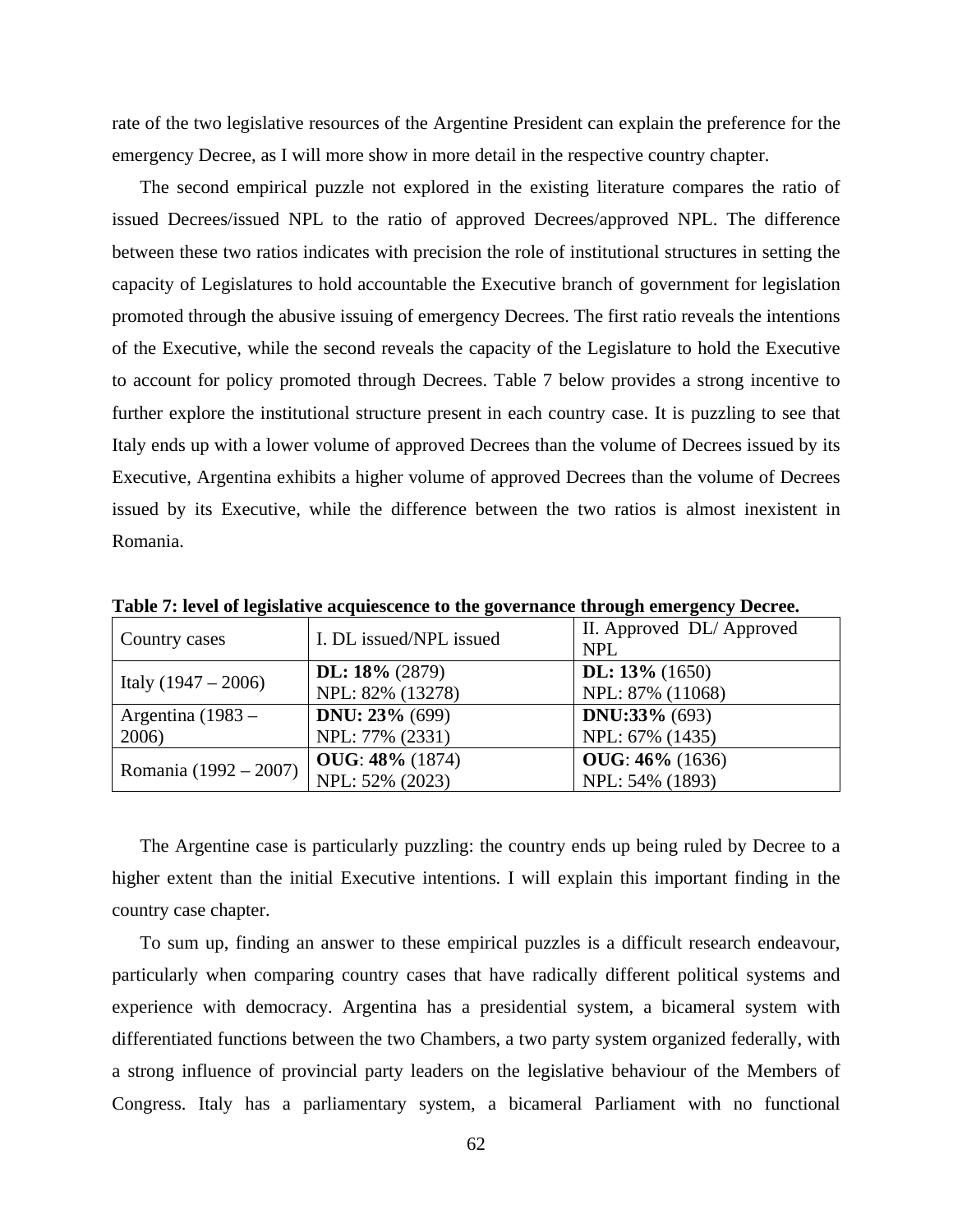differentiations between the two Chambers, a multi-party system characterized by fragmentation and polarization. Romania has a semi-parliamentary system, a bicameral Parliament with no functional differentiations between the two Chambers, a partisan establishment characterized by fragmentation and polarization and an inchoate party system that changed significantly across the years.

As I have shown with the empirical research puzzles, the emergency Executive decrees are issued equally by Executives based on fragmented and polarized legislative coalitions and Executives based on solid legislative majorities, with a low degree of fragmentation and polarization. What is the lowest common denominator across political systems that allows for comparison between different types of legislative coalitions? What is the most appropriate model of defining coalitional functioning that would most precisely explain the cause of Decree issuing? Furthermore, how can presidential mandates (which are not dependent on legislative support) be compared to Cabinet mandates (which can be removed from power at any time by the Parliament)?

Equally important, how can Decrees and Executive-initiated NPL be compared? What are the legal features of Decrees and Executive-initiated NPL (the two constitutional resources the Executive can use to promote its policy views in relation to the Legislature) that should be accounted for when comparing their respective success-rates? The legal characteristics of the two legislative resources of the Executive should have theoretical relevance. They should also allow for comparison among different political systems, regardless of their country specific constitutional definition.

I will next review the literature that explored the topic from different theoretical perspectives. I will also attempt to answer questions regarding the comparability of the three study cases.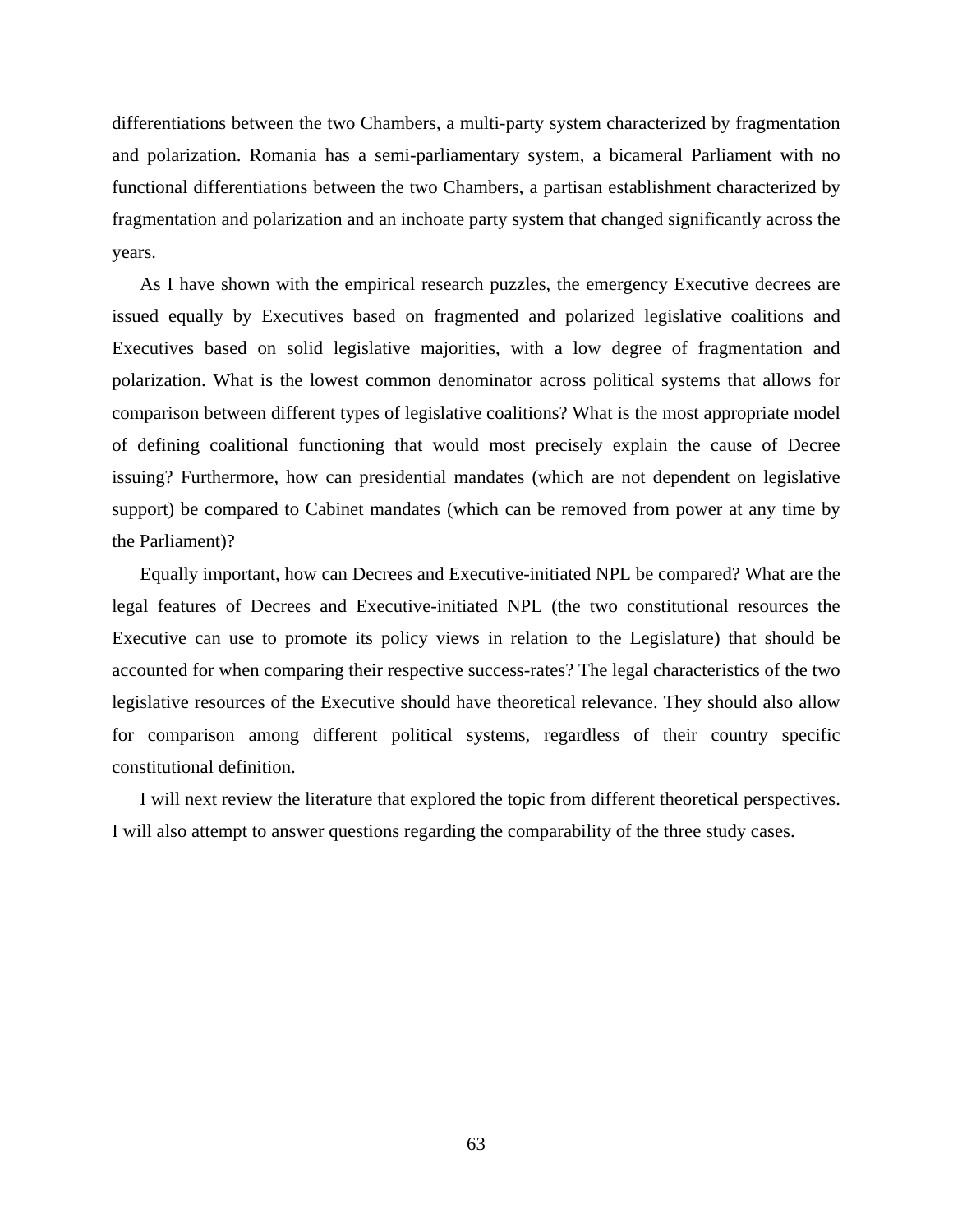# IV. LITERATURE REVIEW: SPECIFIC RESEARCH CONCERNS AND THEORETICAL CLAIMS REGARDING EXECUTIVE ACCOUNTABILITY

### 1. Introduction

This thesis compares newly democratized countries (Argentina and Romania), to an established democracy (Italy), but relates the findings to the claims of the literature on democratic transition and consolidation regarding the theoretical significance of excessive issuing of Executive decrees. This comparison across different political systems requires the combination of three main strands of literature, each with its own variations and shortcomings. Next, I will briefly describe each of these three literature strands.

The first is the democratic transition and consolidation literature (O'Donnell, 1994, 1996, 1999; Panizza, 2000; Peruzzotti, 2001; Oxhorn and Ducatenzeiler, 1998; Jones, 1997). It had been the first to sound the alarm over the informal prevalence of the Executive over the Legislature in the new democracies, highlighting the resemblance of this phenomenon to the practices of the authoritarian regimes whence the new democracies emerged.

However, authors within this strand of literature have diverging views about the significance of the Executive prevalence over the Legislature: some claim that a large number of Executive decrees are caused by a specific understanding of politics, which is based on political culture. The countries where the Executive branch of government undermines the proper functioning of other institutions qualify as democracies, but they belong to a different category than the Western liberal democracies (O'Donnell, 1994, 1996, 1999).

 Others authors argue that the very same indicator (large number of Executive decrees) is not a marker for a new type of democracy, since extensive Decree issuing has not been a constant practice throughout the decades, particularly in Latin America (Panizza, 2000; Peruzzotti, 2001; Oxhorn and Ducatenzeiler, 1998; Jones, 1997).

The second strand of literature is part of the transition and democratization tradition, but goes further than noticing the peculiar institutional dynamic and/or the high number of Executive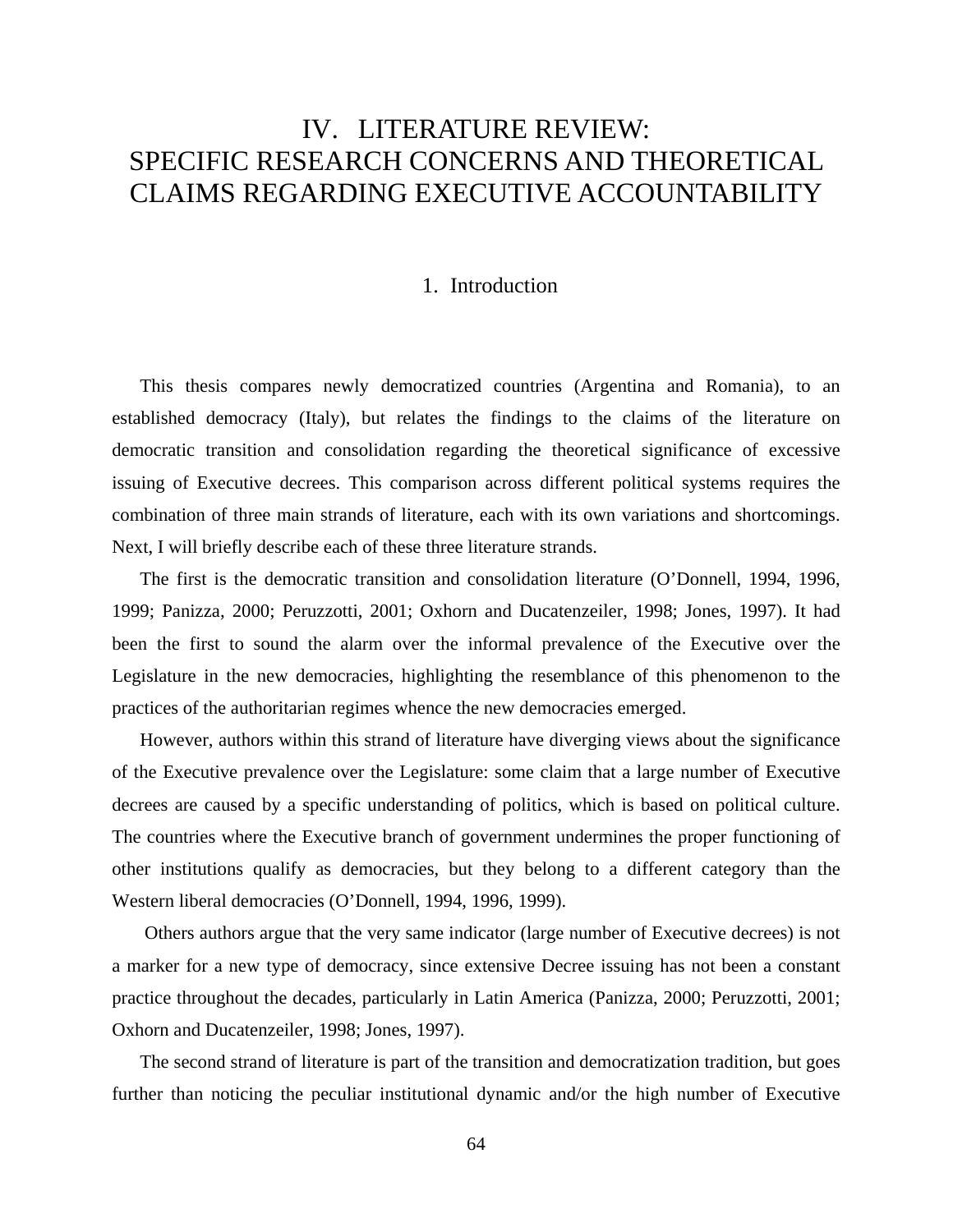decrees, attempting to establish some form of causality (Philip, 2003; Weffort, 1998). This literature had been developed mainly within the framework of institutionalism (Elster and Holmes, 1992; Steinmo, Thelen and Longstreth, 1992), placing causal explanatory power on the formal configurations of state institutions: the Executive prevails over the Legislature simply because it holds significant constitutional powers that enable it to do so. Furthermore, in some countries these institutional resources are identical to those in place under the undemocratic regimes that preceded the emergence of democracy.

The explanatory power of this literature is increased by linking institutions to political actors, such as party systems and legislative coalitions (Mainwaring, 1990, 1991, 1992-1993; Mainwaring and Shugart, 1997; Stark and Bruszt, 1998). Furthermore, this literature attempts to explain causality: Executives who confront bargaining problems in the Legislature will always tend to bypass them in order to promote their policy views. In the case of Latin America, Presidents who have constitutional powers that enable them to bypass the Congress will make use of them if the fragmented and polarized legislative coalitions are not capable of insuring stable legislative support for their policy promoted by NPL. This literature refrains from making any theoretical assertions about the nature of some new democracies on the simple notice of Executive prevalence over the Legislature. Its findings highlight the important role of formal political institutions and political parties in influencing the dynamic Executive-Legislature relation. Some applications of this literature to specific institutional and partisan settings furthered the understanding of the causes that encourage an Executive to promote its policies by an excessive recourse to Decrees (Llanos, 2002; Mustapic and Goretti, 1991; Mustapic and Goretti, 1993; Mustapic and Ferreti, 1995; Palanza, 2005).

The third strand of literature can broadly be summed up as also linking formal institutions and political actors, but commanding higher discriminatory power by employing a strong conceptual elaboration (Strøm, Müller and Bergman, 2003; Müller and Strøm, 2000). It also elaborately explains how the mechanisms of interaction between institutions and political actors influence policy outcomes. Although its focus is on European parliamentary systems, its conclusions can be applied to presidential systems as well, as I will show later.

This advantage is due to two factors: the parsimonious conceptual elaboration linking accountability to delegation of policy power in the framework of Principal-Agent model (as I have explained in the chapter focusing on conceptual definition) and the linkage with a strand of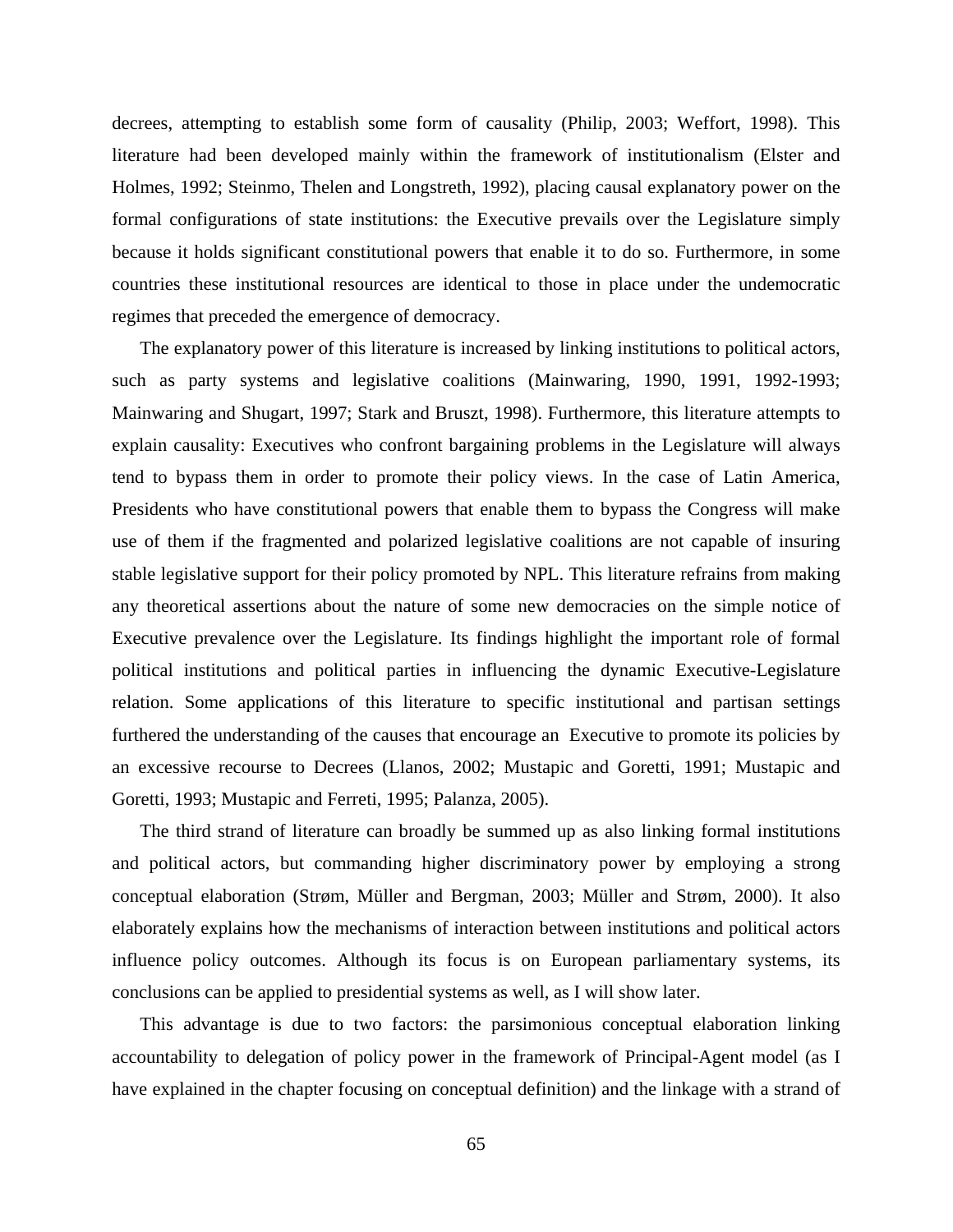rational choice institutionalism that explains the behaviour of political actors when deciding on policy outcomes (Tsebelis, 1995, 2000, 2002; Deering and Maltzman, 1999). The major concern of this literature is the variation of policy outcomes within the same institutional configuration of power.

Within this third strand of literature, but coming from the perspective of the transition and democratization literature, Carey and Shugart (1998) apply the logic of interaction between institutions and actors in order to explain why Legislatures prefer to grant Decree power to Executives when designing the Constitution, although the Decree power can be used by the Executive to undermine the legislative function of the Legislature.

The major difference between the literature on democratic transition and consolidation (focusing on the new democracies) and the literature dealing with policy outcomes (focusing on the established democracies) is the significance associated with the dynamic relation between the Executive and the Legislature. The democratic transition and consolidation literature is concerned with how the relation between the Executive and the Legislature affects the consolidation of democracy. The literature focusing on consolidated democracies explains how the interaction between the Executive and the Legislature affects the policy outcomes. The excessive issuing of Executive decrees is treated accordingly.

The first strand of literature associates the excessive use of decrees with a low level of democratic consolidation. Some of this literature (O'Donnell, 1994, 1996, 1999) does not explore the causes that lead to excessive Decree use or the treatment of Decrees in Legislature. It only assumes this practice is based on political culture. A variant of this literature goes further than noticing the large number of Decrees and explains causality through the interaction between institutional resources and political parties as legislative coalitions, rather than political culture (Mainwaring, 1990, 1991, 1992-1993; Mainwaring and Shugart, 1997; Stark and Bruszt, 1998).

The second strand of literature, which focuses on established democracies, is not concerned with Executive decree issuing per se, but explores the process of policy-making in the framework of delegation and accountability between the Legislature and the Executive. This is an appropriate conceptual framework for exploring the causes of an excessive issuing of Decrees. It explains systematically how the constitutionally granted decree power influences the Executive-Legislature relations across political systems in a variety of partisan legislative configurations.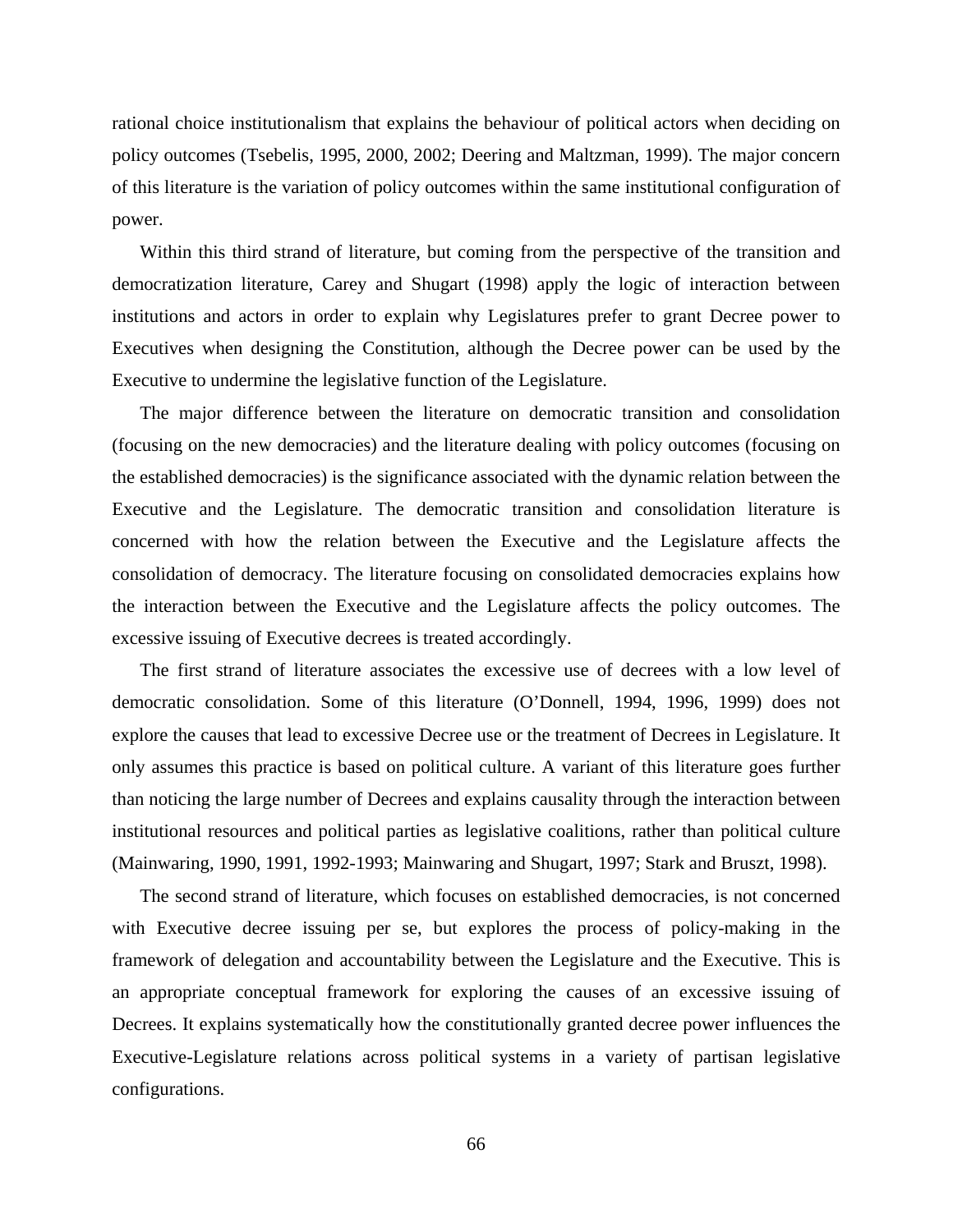I will next attempt to highlight the respective shortcomings of each one of the above strands of literature and show how they furthered our understanding of the dynamic relation between Executive and the Legislature. I will finally explain how and why this thesis is driven by the concerns of the literature on democratic transition and consolidation, but developed in the analytical framework of the literature explaining policy outcomes, as well as all the theoretical implications that derive from this positioning in the context of existing literature.

### 2. Democratic transition and consolidation literature: the role of political culture

The literature dealing with the democratic development of countries emerging from authoritarianism took notice of the prevalence of the Executive branch of government over Legislature through the issuing of a large number of emergency Executive decrees in some of the new democracies, particularly the Latin American ones.

In this literature, the large number of Decrees is indicative of a manifest institutional weakness of the Legislature and a constant attempt of the Executive to undermine its proper functioning (O'Donnell, 1994, 1996, 1999, 2003). This literature is mostly concerned with the consolidation of democracy, and not necessarily with the process of policy-making. The Executive decrees are considered an indicator of a low Horizontal Balance Accountability (HBA) as defined in the previous chapter (O'Donnell, 2003), representing an infringement with the principle of power separation within the State, since the Executives invade the institutional prerogatives of Legislatures when legislating directly through the use of Decree.

The most serious shortcoming of this strand of literature is the theoretical conclusion that it draws using the concept of accountability through conceptual stretching (as I have argued in the chapter focusing on concept formation): the prevalence of the Executive branch of government over the Legislature is caused by political culture and is the major feature of a new type of democracy in itself, labelled "delegative" (O'Donnell, 1994, 1996, 1999, 2003).

This literature attempted to define a new theory of democracy, comprehensive in nature, which would systematically explain the functioning of a "delegative" democracy. The backbone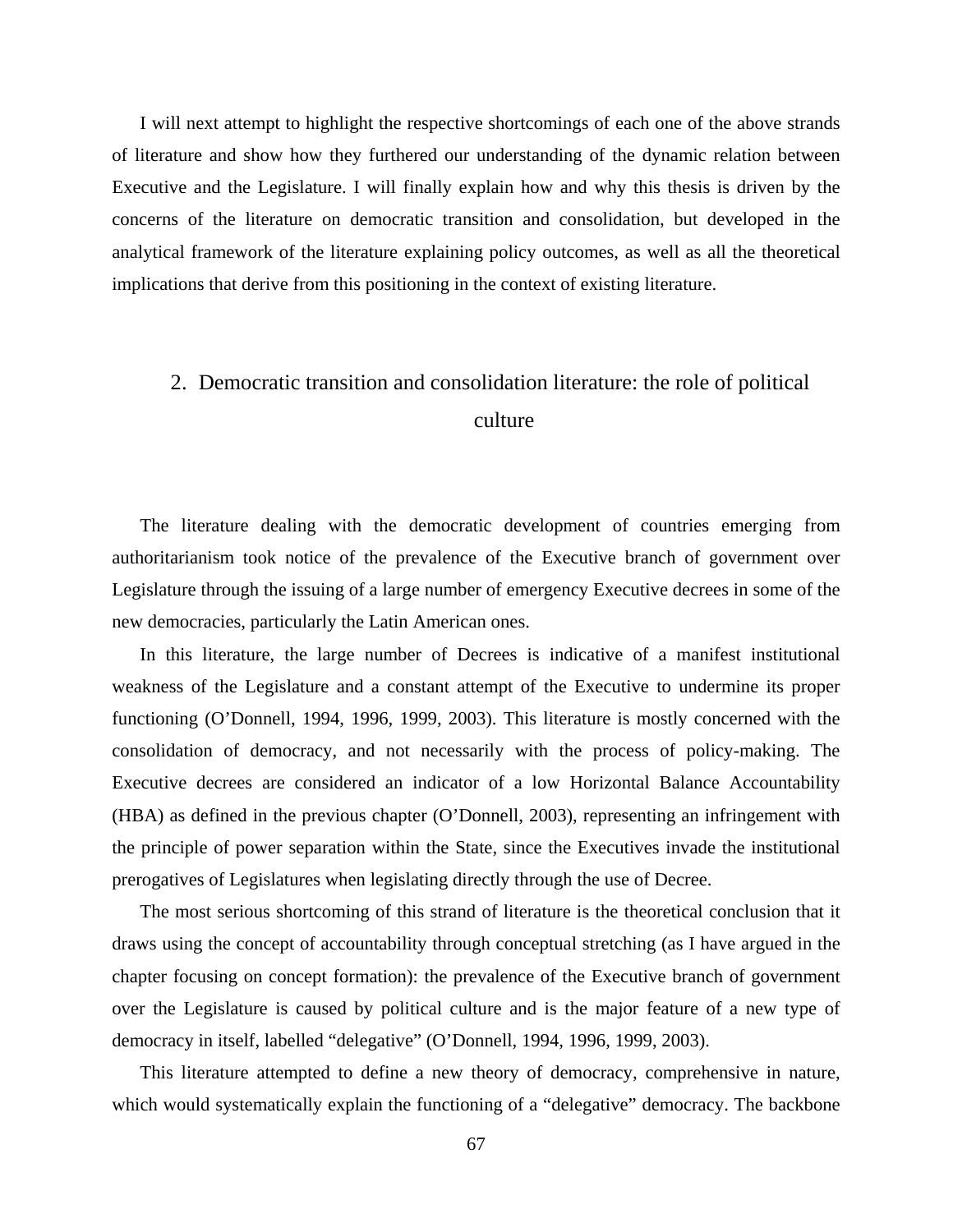of its argument is that existing democratic theories focus entirely on subtypes of representative democracy, while some new democracies have different characteristics than the liberal democratic regimes of the Western hemisphere.

In a "delegative" democracy, whoever wins the elections can govern as he or she sees fit, the holder of the Executive office (i.e., presidential office) being the embodiment of the nation. From this perspective, the involvement of society in politics is minimal. It is reduced to the act of casting the ballot in regularly held elections. Beyond this symbolic act of delegation of power, the society is expected to become a passive but cheering audience for the Executive branch of government, i.e., Presidents across Latin America. Once in office, the presidential agenda need not bear any resemblance to electoral promises. The public allegedly gives a blank cheque to the President to bypass democratic institutions, such as Courts and Legislatures, if they attempt to constrain the presidential political action.

This literature implies that voters perceive this state of affairs as normal and adopt it as common practice, based on the assumption that the relation between individuals and politics, particularly focusing on the President, is characterized by "delegation" of power and authority. An important point ought to be emphasized here: according to this literature, the "delegation" of power is the only way of conceiving the political life that can be developed by the populace of newly democratized country, given its social and political legacies.

This perspective bears a strong cultural connotation<sup>13</sup>. The concept of delegative democracy is applied to society as a whole, attempting to capture and describe a collective behaviour, allegedly generated by political culture, and not by the rational behaviour of individuals who make political choices according to their personal interests.

In order to support its theoretical claims, this literature refers to practices and conceptions about the proper exercise of political power in Latin America, which lead in the direction of "delegative", not liberal, representative democracy. These practices and conceptions are allegedly based on a culture of hierarchy and providential exercise of authority, where strong and populist politicians portray themselves (and are perceived as such by public) as the saviours of the country (salvadores de la patria), the only ones capable of solving its problems. Once elected,

 $\overline{a}$ 

 $13$  I will use the concept of political culture as a set of "attitudes toward the political system and its various parts, and attitudes toward the role of the self in the system." (Almond and Verba, 1963). This set of attitudes influences the ways in which political elites make decisions, as well as the relation of the ordinary citizen to the government and to his or her fellow citizens.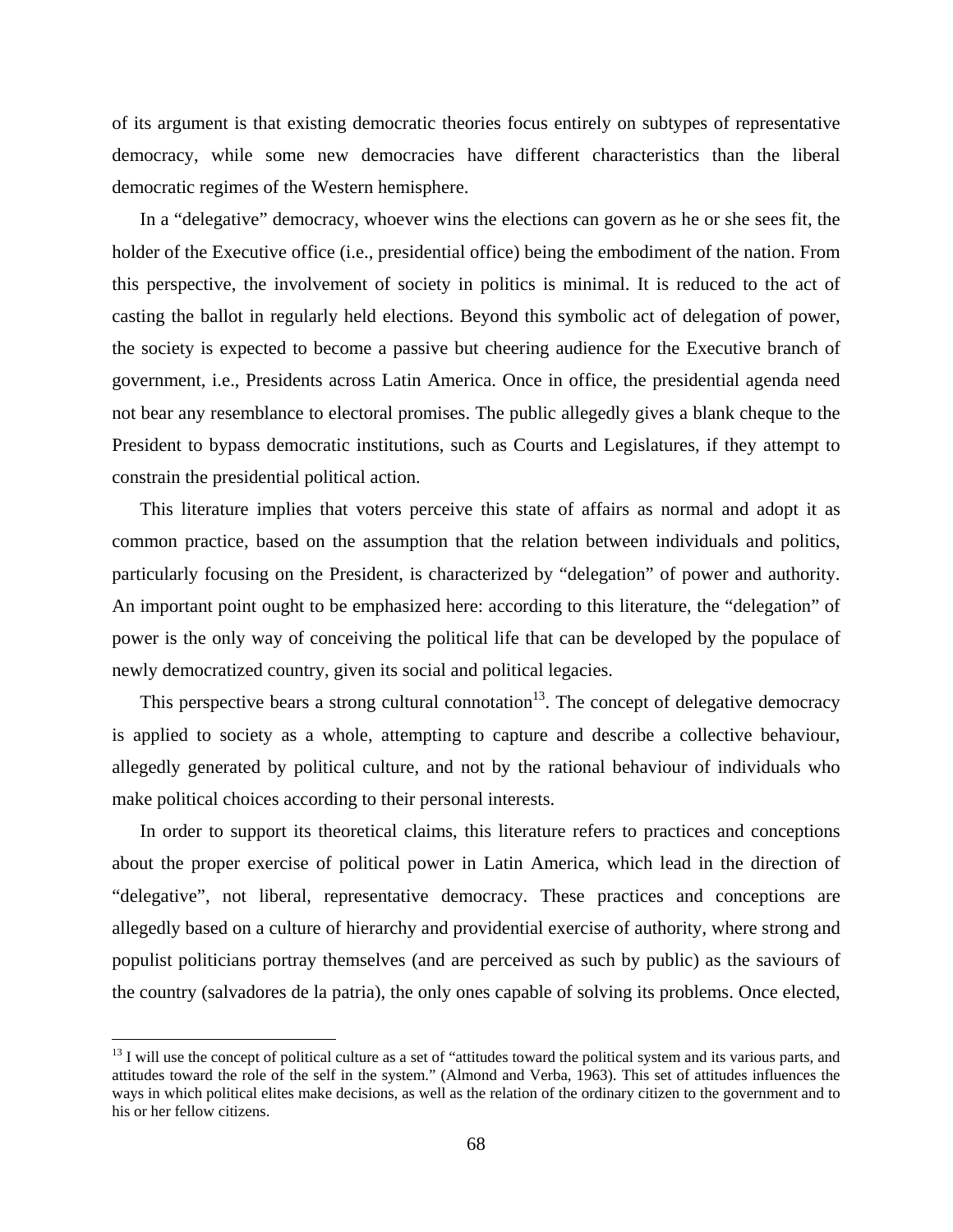the populist leaders of Latin America have always ruled in complete separation from society, in an unconstrained manner, as long as the public trusted them with power and authority, while considering this leadership style as entirely legitimate.

This perspective on Latin American politics goes along the same lines as the existing literature on the unique authoritarian culture of the region. This culture is allegedly based on elitism (people are not born equal and only elites should rule), authoritarianism (an overwhelmingly predominant Executive power stemming from a tradition of strong leaders) and patrimonialism (a system of mutual obligations and exchange of favours that breeds particularism and corruption) (Wiarda and Kline, 1990).

The Executive power relentlessly attempts to undermine whatever horizontal accountability does exist, in its effort to rule unconstrained. The Congress is bypassed with Executive decrees, and the Courts of Justice are manipulated for political and personal purposes. The Executive weakens other State institutions and is not accountable to any of them; it invades their legal authority and diminishes their prestige. Once deprived of real power and responsibility, institutions will act in ways that seem to confirm the reasons adduced for this deprivation: particularism becomes even more rampant in Congress and political parties, the Courts fail to administer justice, and agencies of control are eliminated or reduced to passivity. Legislatures cease to translate individual preferences into public policies, while the failure of the Court system leads to outright illegalities in the administration of justice (O'Donnell, 1994, 1996).

The model of "delegative" democracy leaves unanswered a few important questions. What is the significance of a large number of Decrees, if not compared to the volume of Executiveinitiated NPL? Can we consider a large volume of issued Decrees that are highly amended or rejected in Legislature an indicator of low Executive accountability? What is more appropriate for making theoretical claims about the significance of Executive accountability: a large volume of issued Decrees that are highly amended and rejected or a significantly lower volume of issued Decrees that have a high success-rate and no amendments at all?

What is needed here is a more meaningful way of interpreting governance by Executive decree. In order to establish if a country is indeed ruled by Decree and approximate the policymaking intentions of the Executive one needs to establish the volume of Executive decrees compared to normal procedure legislative initiatives (NPL). It becomes irrelevant if an Executive issued a large number of Emergency decrees if it also initiated significantly more legislative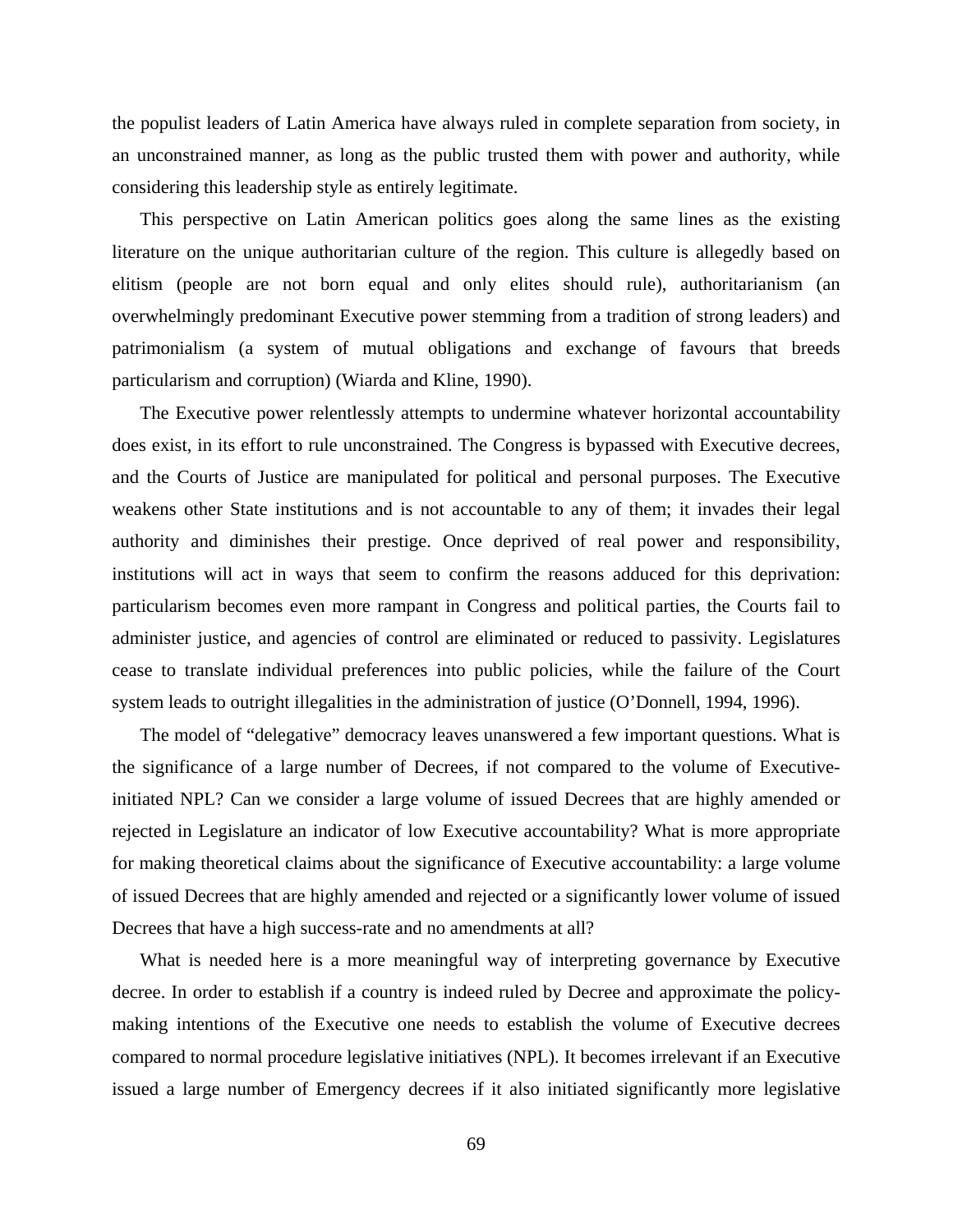proposals through normal procedure (NPL).

This particular strand of literature on democratic transition and consolidation does capture and accurately describe an institutional behaviour emergent in different political systems and in countries that have different past experiences with democracy: an attempt of the Executive branch of government to prevail over the Legislature in the process of policy-making through issuing a large number of Executive decrees under the pretence of extraordinary circumstances.

### 3. A different literature approach: the role of political structure

The democratic transition and consolidation literature offers an improved understanding of Executives prevailing over the Legislatures, particularly through the use of Executive decrees. Mainwaring (1990, 1991, 1992-1993) has identified all the conditions that lead to a tendency of the Executive (Latin American Presidents in particular) to bypass the Legislatures (Congresses in Latin America).

The "democratic consolidation" literature, as well as the grand theoretical debate of "presidential vs.. parliamentary" regimes and their respective capacity to uphold democracy, diverted the scholarly attention from already existing analyses of the institutional and political determinants of Executive accountability in relation to the Legislature in new democracies.

Presidential regimes lead to conflict and instability only in the presence of fragmented Legislatures, not necessarily because of their conflict prone nature (Mainwaring 1990, 1991, 1992-1993). The partisan congressional fragmentation is the outcome of multiparty democracy and proportional representation electoral system. Latin American presidents having strong constitutional powers will tend to bypass the Congress if faced with fragmented legislative coalitions, undisciplined or polarized political parties. The President can prevail over the Congress particularly when granted constitutional veto power on the decisions of the Congress. The exploration of the Brazilian political system is revealing in this sense (Mainwaring, 1991, 1992-1993).

Following the argument elaborated by Mainwaring (1990, 1991, 1992-1993), a number of authors improved our understanding of Executive-Legislature relations and the capacity of the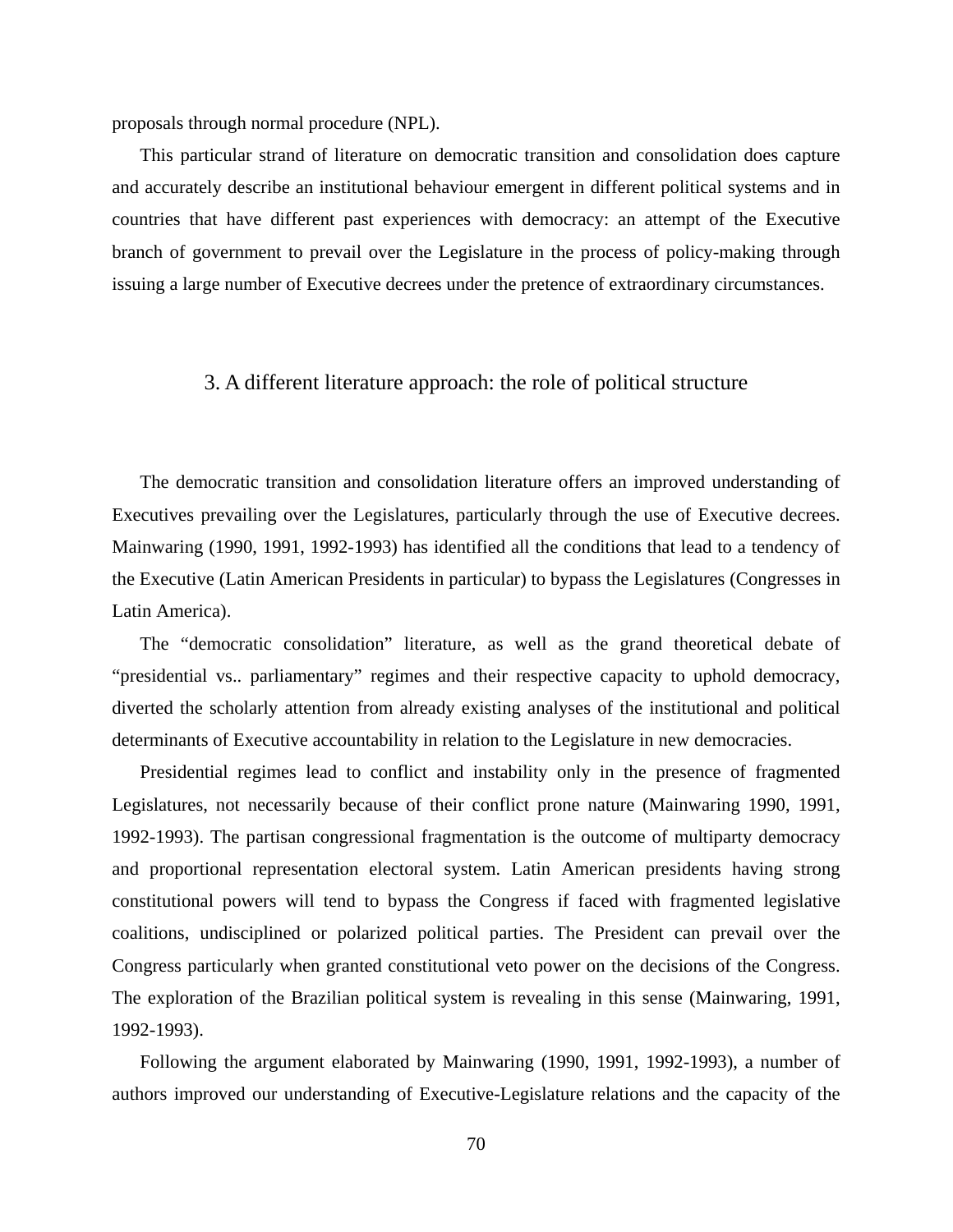latter to hold accountable the former.

Jones et al. (2000, 2002) explain the low level of Executive accountability in Argentina by showing why the Argentine Congress is a weak institution in relation to the President: it has poor constitutional resources, while the legislators have low incentives to invest in it as an institution, because their careers are under the control of local political party bosses, who are the gatekeepers of the closed PR electoral lists. The immediate outcome of this partisan control is short congressional careers, which do not provide any incentive to strengthen the Argentine Congress in its specific interaction with the President.

However, this literature provides a static view of Executive-Legislature relations. It does not take into account the attempts of the Argentine members of the Congress to change the policies of the President. Despite the poor institutional resources and the control of party leaders over legislators' careers, the Argentine Congress does attempt to hold the President to account, albeit with varying degrees of success (Llanos, 2001).

Improving the above explanation, Bruszt (2000: 212-213) shows that across-time variation in the level of Executive accountability to the Parliament in the Czech Republic had been determined by the polarization of the governing coalition, the bargaining power of the major Executive coalition partner, the cohesion of the legislative opposition, institutional design and popularity of the incumbent Executive. The Czech Executive headed by Vaclav Klaus ruled in a manner more accountable to the Parliament in the first part of the 1990s, than in the second part of the decade.

During his first mandate, Klaus' party had a small number of seats in the Legislature, giving it a low bargaining power in relation to its coalition partners, in a polarized Executive coalition. Adding to the incentives to compromise and leading to more Executive accountability, the upper house of the Legislature had veto power on legislation, a resource which could be easily used against the Executive by the united opposition and/or potentially resentful coalition partners.

After the separation of the Czech and Slovak Republics, the incumbent Executive was less accountable, given its increased popularity due to success in implementing economic reforms, the absence of an upper house of the Czech Parliament that would have ensured a diverse societal representation, and a very fragmented opposition in the Legislature.

These examples from a new Eastern European democracy explain the variation in the level of Executive accountability to the Legislature as the outcome of a specific interaction between the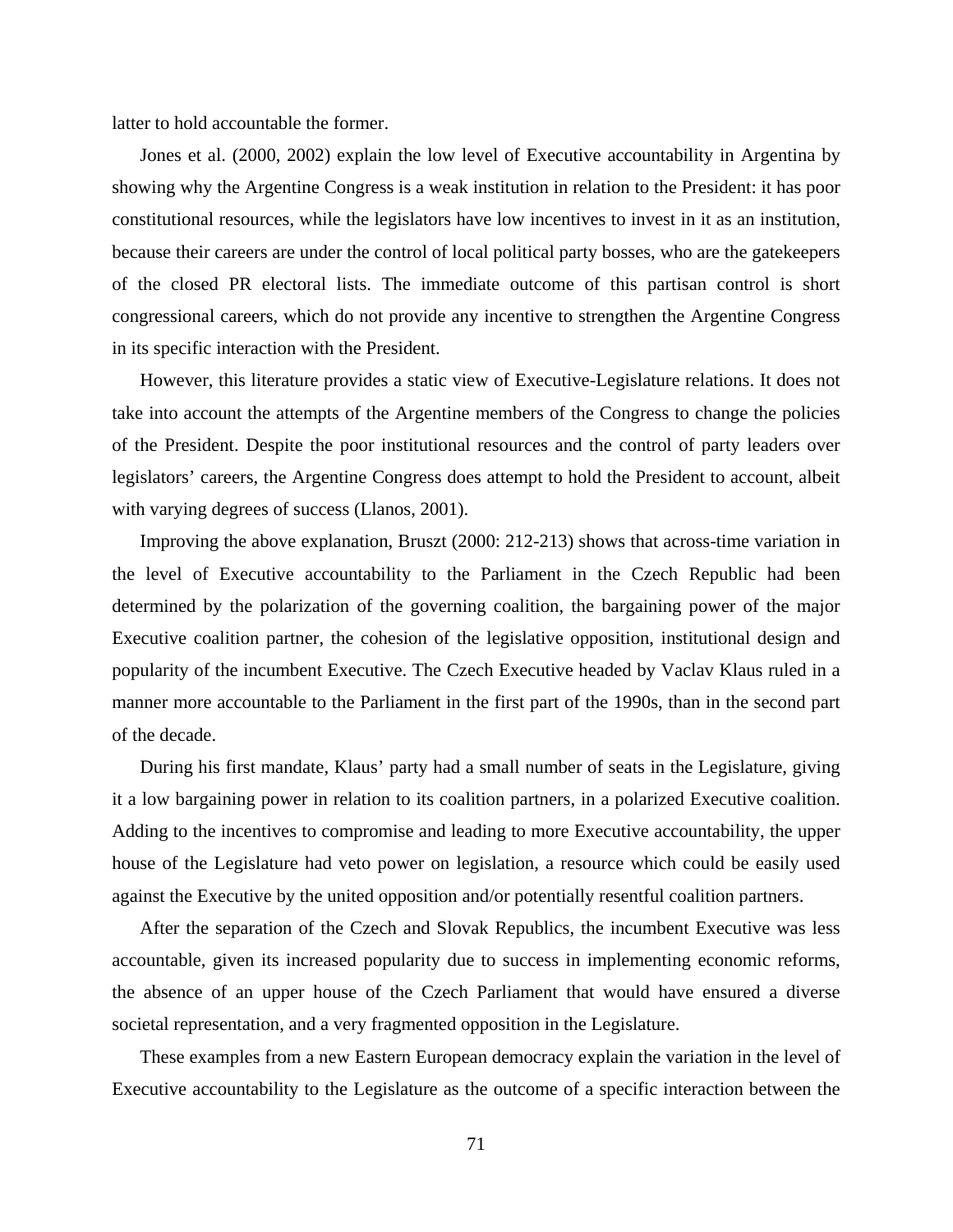political parties and the institutional system.

With a similar approach, scholars working on Latin America (Carey and Shugart, 1998) in particular those working on Argentina (Rubbio Fereirra and Goretti, 1998; Mustapic, 2002; Llanos, 2001) were the first to focus on the use of Decrees and their treatment in the Legislature as a measure of Executive accountability.

The potential for deadlock between the Executive and the Legislature is high, given the divided government (the electoral system leads to problematic configurations of power in the Congress, making it very difficult to obtain a majority), the complicated institutional design (many veto gates at the level of congressional Committees, the necessity of a quorum to pass legislation), the political party system (highly decentralized with a significant control of local party leaders over legislators' careers, frequent internal party realignments, strong ideological identity). The Executive tends to overcome the legislative deadlock through excessive issuing of Decrees, particularly in times of economic crisis, when swift action is required to bring the situation back under control. As soon as the crisis had been overcome, in some countries legislators acting in allegiance to strong ideological party identity opposed the Executive when its policies ran counter to the partisan policy preferences.

### 4. Accountability across political systems: a model of comparison

Comparing countries with different political and partisan systems, as well as with different experiences with democracy, poses theoretical and methodological difficulties. I will next review that literature that addressed these difficulties.

In their extensive study of established parliamentary democracies, Strøm, Müller and Bergman (2003) developed a conceptual and theoretical framework of accountability that surmounts the difficulties of existing literature in systematically capturing and explaining the complex interaction between Executive and the Legislature according to the capacity of the latter to hold accountable the former. I argue that this theoretical framework can be extended to cover presidential regimes as well, through crossbreeding with rational choice models explaining how the behaviour of partisan and institutional veto-players influences the interaction between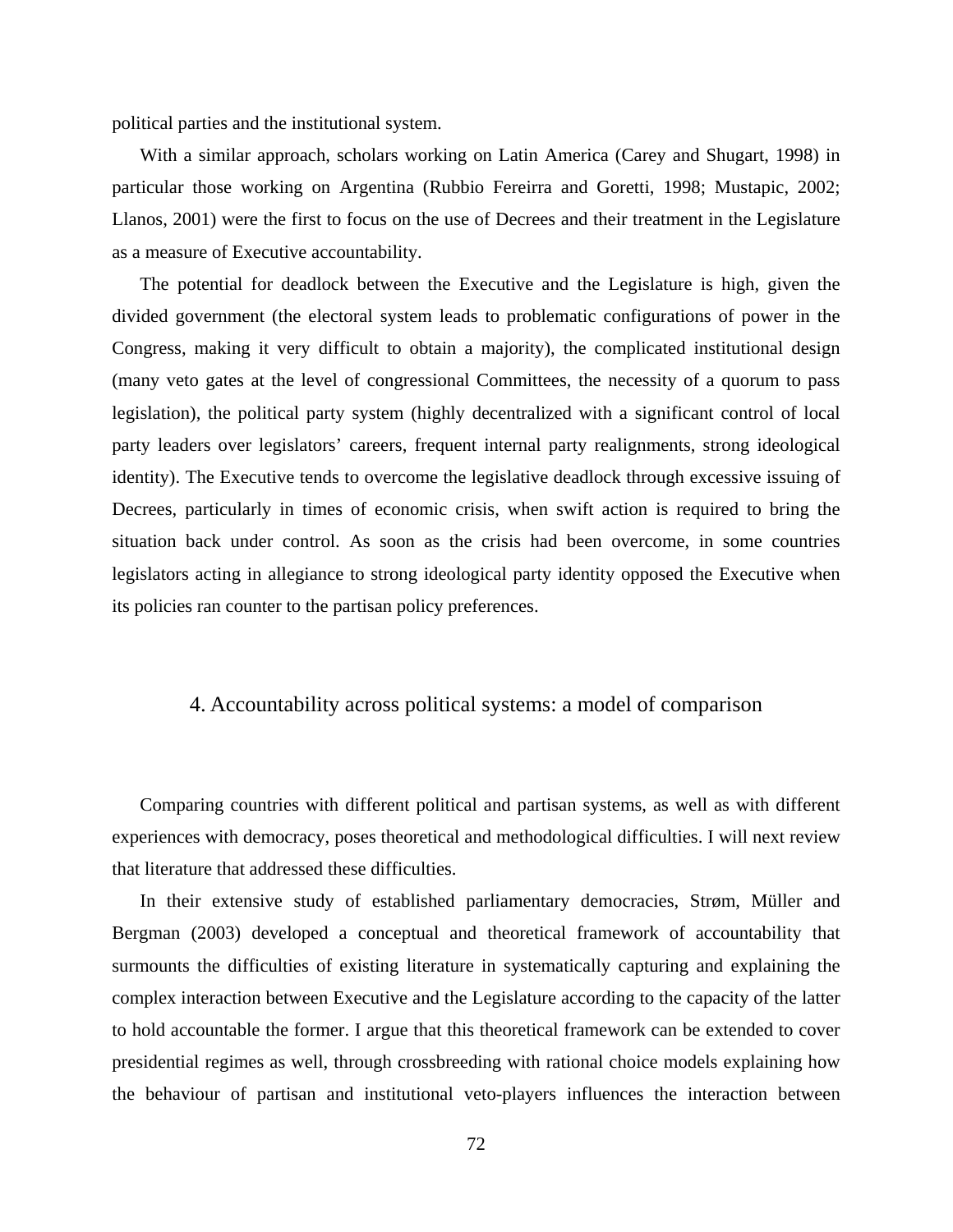Executive and the Legislature as well as the influence on the process of policy-making (Tsebelis, 1995, 2000, 2002).

The combination of different strands of literature is not a novelty. The need to combine different approaches in order to overcome shortcomings is emphasized by Heritier (1998: 35) and Thelen (1999), while Elster (1979) offers a two-filter model as an analytical tool that links rational choice theory and institutional analysis: in the first instance the structural constraints, such as political institutions, reduce the universe of possible decision alternatives available to a political actor to a "feasible set", while in the second instance the actor chooses one alternative from the feasible set. This simple model highlights how state activities and structures offer specific elements of rationality for the political agent (Hall, 1997; Heritier, 1998: 35).

According to the institutional veto-player model, the Executive has available two constitutional resources to promote its policy views in Legislature: the Decree issued under the pretence of urgency and necessity and legislative proposals forwarded to the Legislature through normal procedure (NPL). As I will show later, the Executive will choose the resource which offers a higher prospect of success if it confronts bargaining problems in the Legislature.

 The merits of parliamentary government had been explored from three different perspectives motivated by three substantive concerns (Strøm, et al, 2003: 15): regime stability, policy outputs and their fit to citizen preferences, as well as the dynamic of the process of governance. Strøm et al (2003) can be located within the framework of parliamentary vs. presidential debate as being concerned with the dynamic of the process of governance, rather than regime stability or policy outputs and their fit to citizens' preferences.

The first approach rigidly separates the parliamentary systems from the presidential systems as a function of their formal/legal features in order to compare their respective merits in upholding the stability of democracy. The second approach maintains the same formal/legal rigid distinction, but adds subtypes of presidential and parliamentary systems in order to differentiate within each category.

The third approach however stands out compared with the first two, in that established formal/legal distinctions between parliamentary and presidential regimes are less consequential than other differences (Strøm, 2003: 15), as I will show.

The most representative author for the first approach is Juan Linz (1994), who argued that the rigidity of the presidential and congressional terms in presidential regimes makes it impossible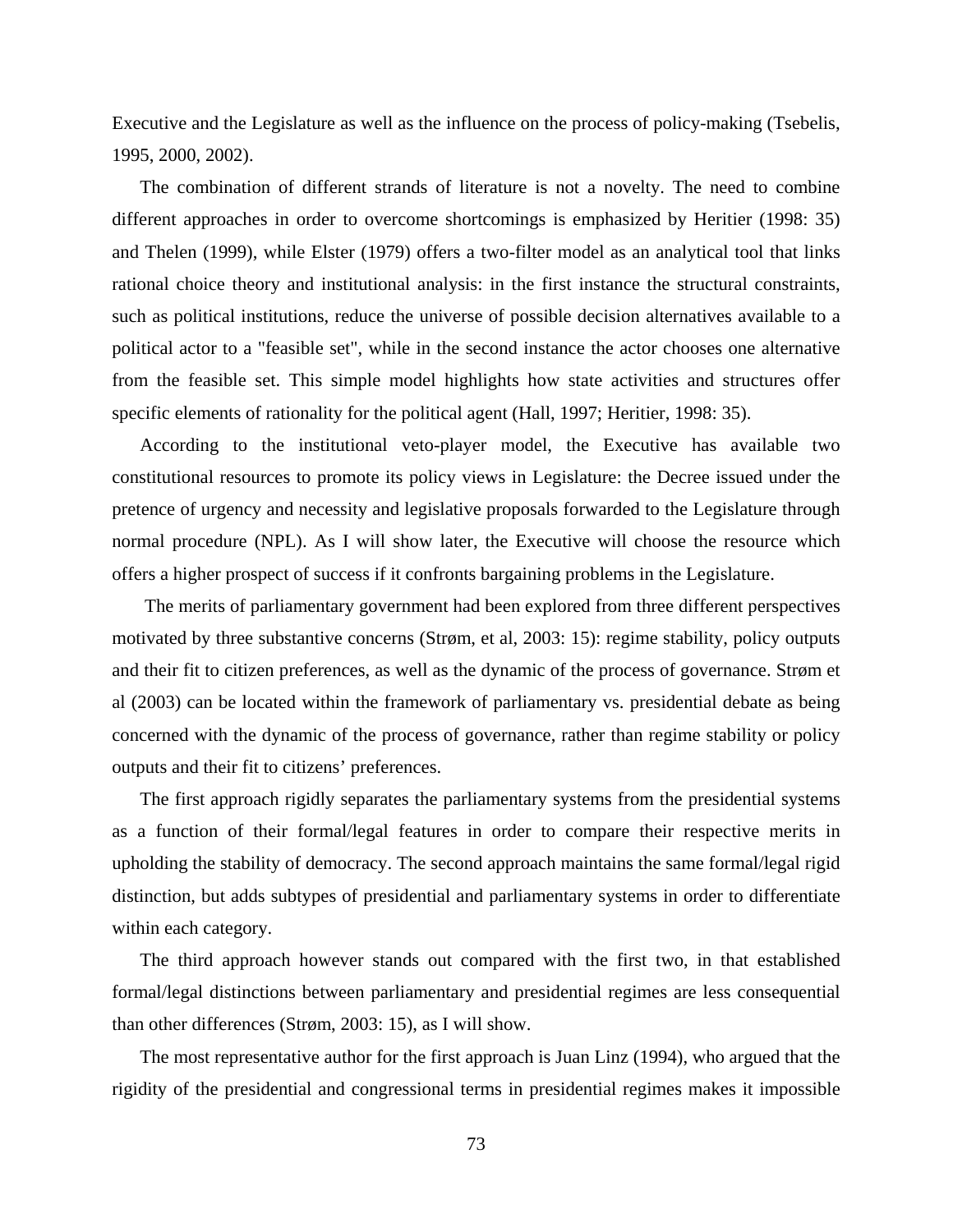for citizens (Principals) to change their Agents (President and Congress) even under conditions of deadlock, divided government, or any kind of crisis of governability. This situation had been considered as having a high potential for democratic breakdown. The merits of parliamentary regimes reside in the constitutional provision enabling the Legislature to remove the Executive power once it lost the support of the parliamentary majority.

Various authors writing from this perspective gave credit to either one of the two systems. The regime survival rate among proportional representation parliamentary democracies is significantly higher than in presidential regimes (Colomer, 2001: 213), while other studies argued that presidential regimes provide timely and efficient governance (Shugart and Carey, 1992; Mainwaring and Shugart, 1997).

While the concern with regime stability had its particular relevance for the new democracies, the concern with policy outcomes and their fit to citizens' interests came from advanced industrial democracies which perceive the regime instability as a less serious threat (Strøm, 2003: 16). Scholars writing from this perspective focus on those dimensions that transcend the presidential-parliamentary distinction, such as proportional representation and majority representation. Powell (2000) shows that proportional representation allows for the formation of governments that are closer to the median citizen's preferences. Within his classification, the US presidential regime is classified as "mixed" because of the combined effects of a single member plurality electoral system, low party discipline, and separation of powers institutions.

Lijphart (1995, 1999) argued that what he called "consensus" democracies (parliamentary government and proportional representation elections) are almost equal to majority systems (presidential systems and parliamentary systems with majority elections) in terms of macroeconomic performance, but clearly outperform the latter in terms representation of minority groups or income equality.

This emphasis on the combination of regime type and political party system represents a step forward in crossing the formal/legal boundaries among regime types, while attempting comparison. It becomes obvious that some types of presidential regimes are closer to some types of parliamentary regimes, a function of specific elements other than formal constitutional provisions, such as electoral system, party system, party discipline or coalition types.

The third major focus in the contemporary debate over presidential and parliamentary systems looks at the process of governance and the dynamic of the actual process of policy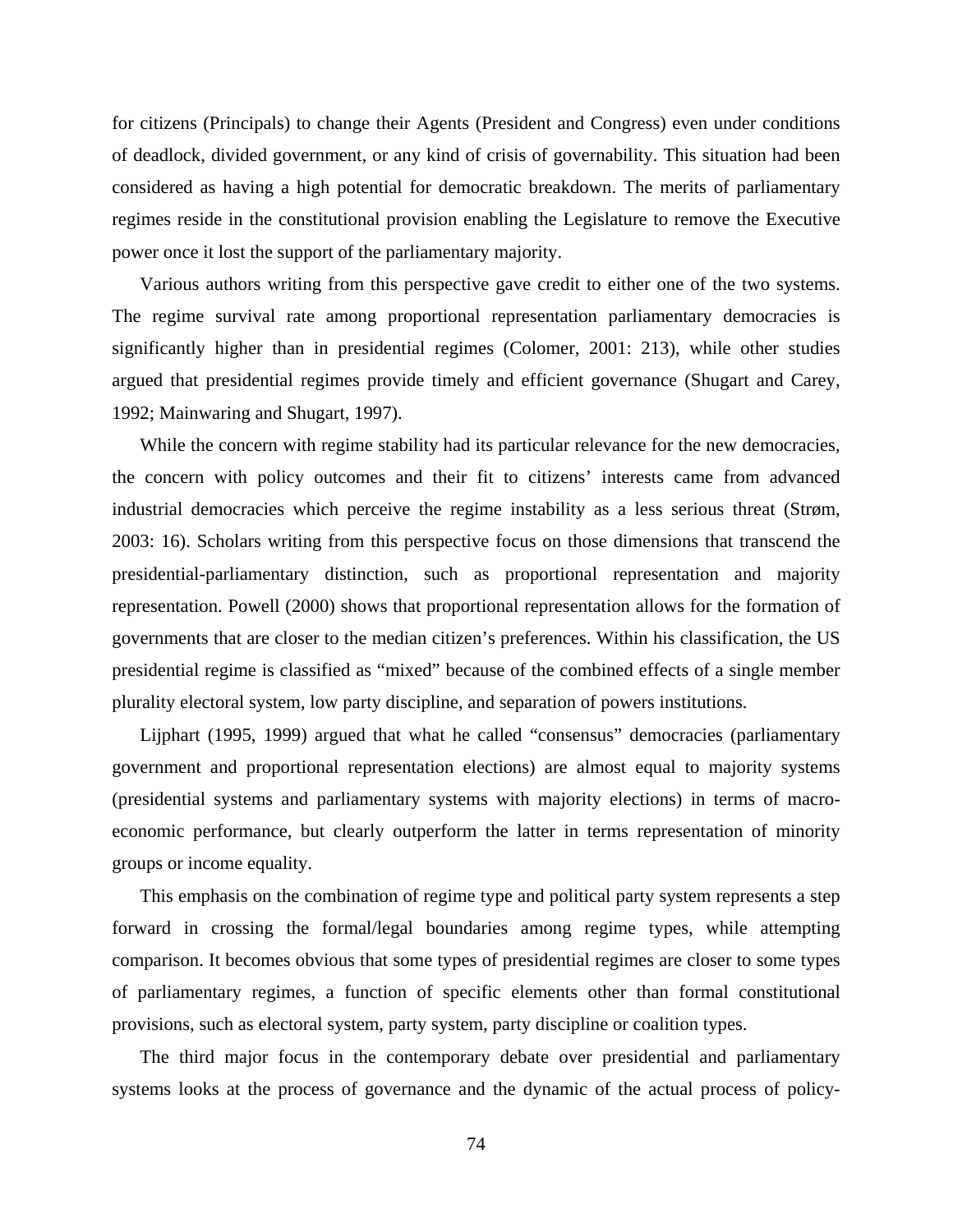making, not necessarily at the policy outcomes. The major questions are how decisions are made, what factors influence the policy-making negotiation and how these factors affect the level of Executive accountability in relation to the Legislature. Strøm et al (2003) develop their model of delegation and accountability within this strand of literature.

Moe and Caldwell (1994) show that parliamentary systems outperform presidential ones with regard to policy efficiency, in that legislators have incentives to respond to the demands of interest groups. In presidential systems, the demands of the interest groups are dealt with by governmental agencies. The interest groups prefer to insulate the government agencies from democratic control by lobbying for the overregulation of these agencies, therefore rendering them inefficient. In contrast, Westminster-type parliamentary democracies prevent such encroachments by efficient action of any new parliamentary majority which can annul the existing regulations. Moe and Caldwell (1994) focus only on US-type presidential regimes and Westminster-type parliamentary regimes, but this literature does concede that coalitional parliamentary systems have strong similarities to presidential ones. This indicates that the transgression of boundaries between presidential and parliamentary regimes is a feasible option for comparison purposes, as long as they are compared according to the functions they perform and the mechanisms of performance.

Weaver and Rockman (1993) attempt to explain the act of governance and efficiency of policy-making process by three major factors: formal constitutional provisions (presidential vs. parliamentary), regime and government type (multiparty coalitions versus alternating singleparty government versus dominant-party government), and institutional features such as federalism, bicameralism, judicial review and non-institutional features, such as political culture. Their conclusion is that, "the effects of specific institutional arrangements are neither uniform, nor unidirectional" (Weaver and Rockman, 1993: 454).

Along the same line of reasoning, Eaton (2000) looks at the effects of veto-players, the visibility of policy negotiations, the accountability of individual office holders, interest group strategies and delegation to bureaucrats, concluding that the differences between presidential and parliamentary regimes "tend to wash out" (Eaton, 2000: 371) when variation within each regime type is considered.

Tsebelis (1995, 2000, 2002) provides the most simple and parsimonious theoretical framework allowing for comparison among different political regimes, presidential or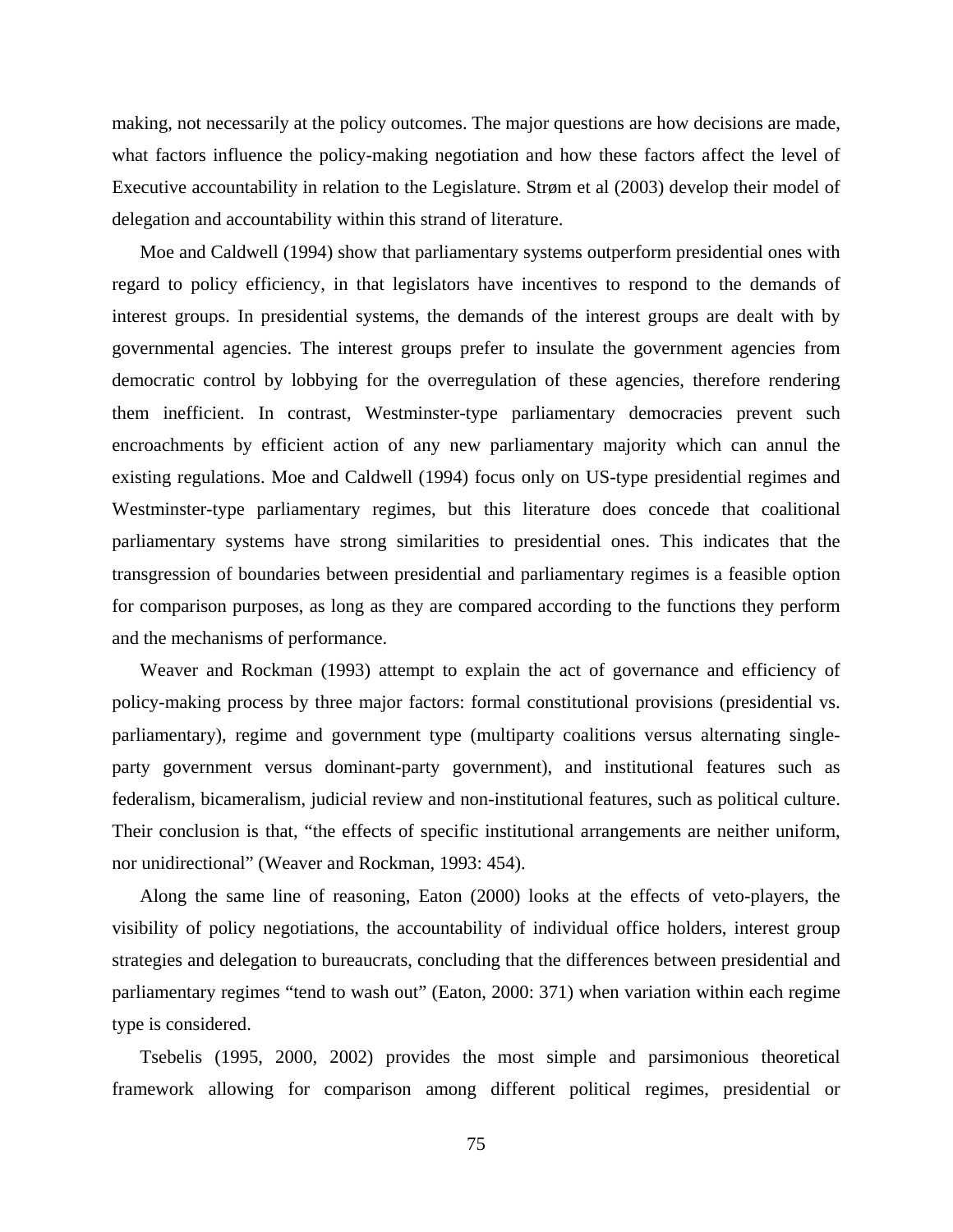parliamentary of any type. He argues that the main explanatory factor determining the dynamic of policy-making and the Executive-Legislature relations is the number of veto-players: presidential regimes tend to have more veto-players than parliamentary ones, while the formal distinction presidential-parliamentary becomes epiphenomenal (Strøm et al., 2003: 18). The conclusion is that systems with few and ideologically homogenous veto-players are more conducive to policy change, whereas those with more and ideologically heterogeneous vetoplayers are more prone to deadlock and tension.

To sum up, comparing across political systems is a feasible research strategy as long as one distances from the traditional debate on the merits of parliamentary vs. presidential regimes. I had shown that the initial focus of this debate, namely regime stability, is of no use when attempting to evaluate relations of accountability between the Executive and the Legislature in the process of policy-making. I had also shown that once the focus of research is on policy outputs, it comes closer to the purpose of this thesis, namely comparing across regime types by introducing subtypes and diminishing the presidential-parliamentary differences.

Retaining the regime subtypes, but changing the research focus to the process of policymaking itself, which implies both institutional structures and political actors, the differences between presidential and parliamentary systems become epiphenomenal, thus allowing for comparison across regime types as afunction of their respective capacity to uphold the principle of accountability in the process of policy-making.

By briefly reviewing Tsebelis (1995, 2000, 2002), I have already shown the importance of finding the lowest common causal denominator across regime types: the number and nature of veto-players.

I will next show that relations of accountability require a similar logic of analysis, placing explanatory emphasis on the dynamic interaction between political actors and institutional structures. However, what is needed is a theoretical framework that would systematically explain the dynamic of accountability relations across political systems.

I will address this research problem in the next subsection by reviewing the model put forth by Strøm et al. (2003), in order to explain relations of accountability in parliamentary regimes. As I have already mentioned, I will extend the finding of this particular model to presidential regimes following the logic of Tsebelis (1995, 2000, and 2002).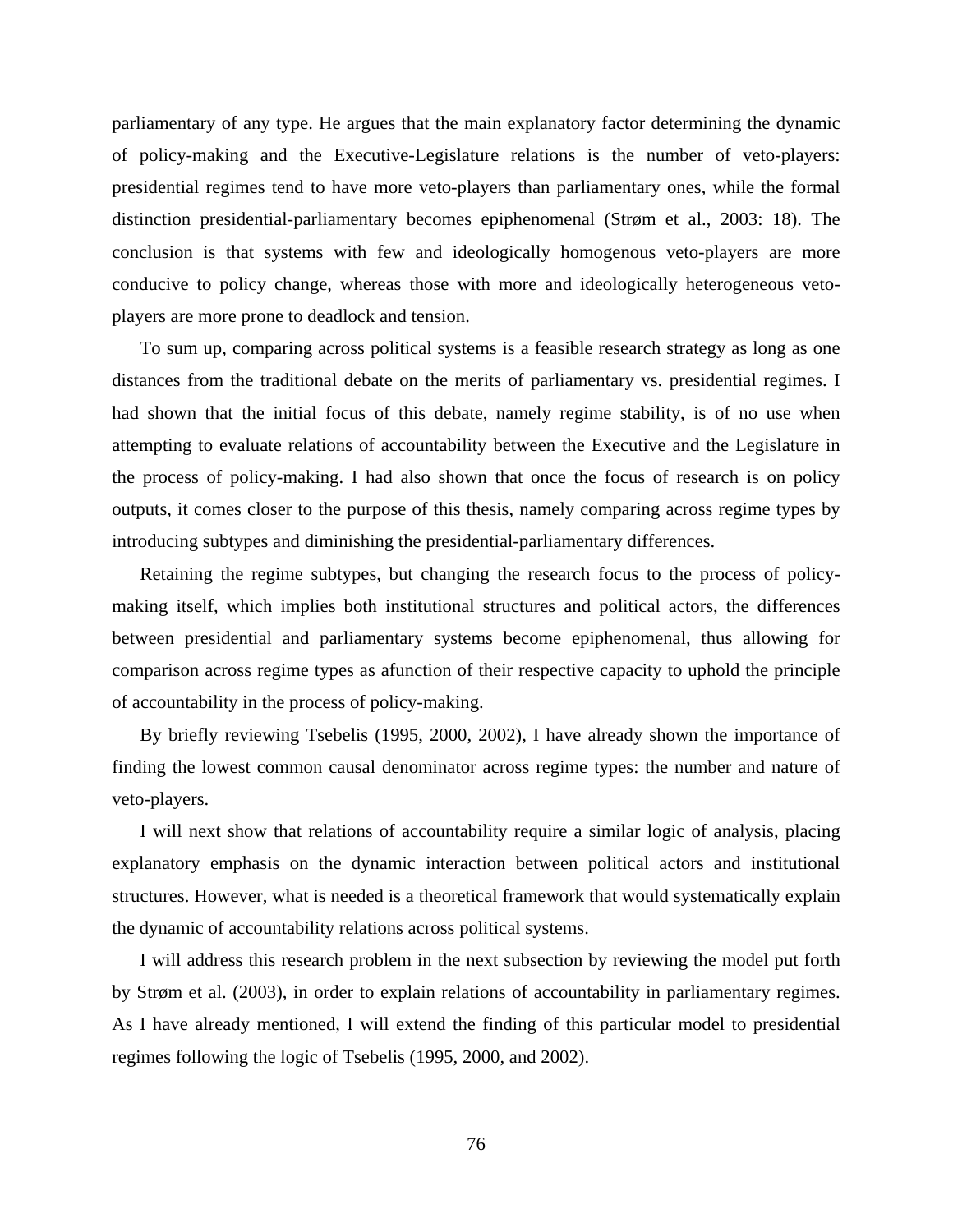### 5. The influence of partisan and institutional veto-players on the Executive accountability

As I have explained in the previous chapter focusing on the conceptualization of accountability, the Congress has a democratic mandate from voters to hold the President to account (although the Congress is not the Principal of the President), only in a different manner than in the parliamentary systems. The differences across systems are epiphenomenal as far as delegation and accountability are concerned. Both systems display the same functions of accountability, with a difference in degree and the accompanying mechanisms of imposition. Furthermore, in both presidential and parliamentary systems political parties perform the same function, only in different ways. They structure the Executive-Legislature arena in different ways, according to the constraints imposed by the constitutional design, but with the ultimate purpose of reaching policy decisions (Strøm, 2003: 69).

Out of two types of Executive accountability (ex ante and ex post), the weakness of the latter lies with the political parties (Strøm, 2003: 73). If the partisan legislative coalitions are supportive of the Executive, the outcome is low ex post accountability. This relationship is stronger in countries with parliamentary systems, since the legislative majority has no incentives to undermine its own cabinet.

However, when the partisan coalitions supporting the Executive are fragmented and polarized, indiscipline and coalition bickering can lead to very unstable legislative support. The same kind of low Executive accountability emerges equally in strong and supportive coalitions (such as a coalition with two ideologically close parties, where one senior partner has strong bargaining power over one junior partner) and in weak, fragmented and unstable coalitions (such as a coalition with five ideologically polarized parties, where none of the partners has any bargaining power over the others).

Inter-coalitional bargaining logic is highly instrumental in understanding the congressional support for the Argentine president Carlos Menem in the mid 1990s, when his own party held more than 50% of the seats on the Argentine Congress. The president's own party had a long history of factionalism. Various partisan factions behaved differently and adopted different bargaining strategies in exchange for their legislative support, according to strong local party leaders' interests.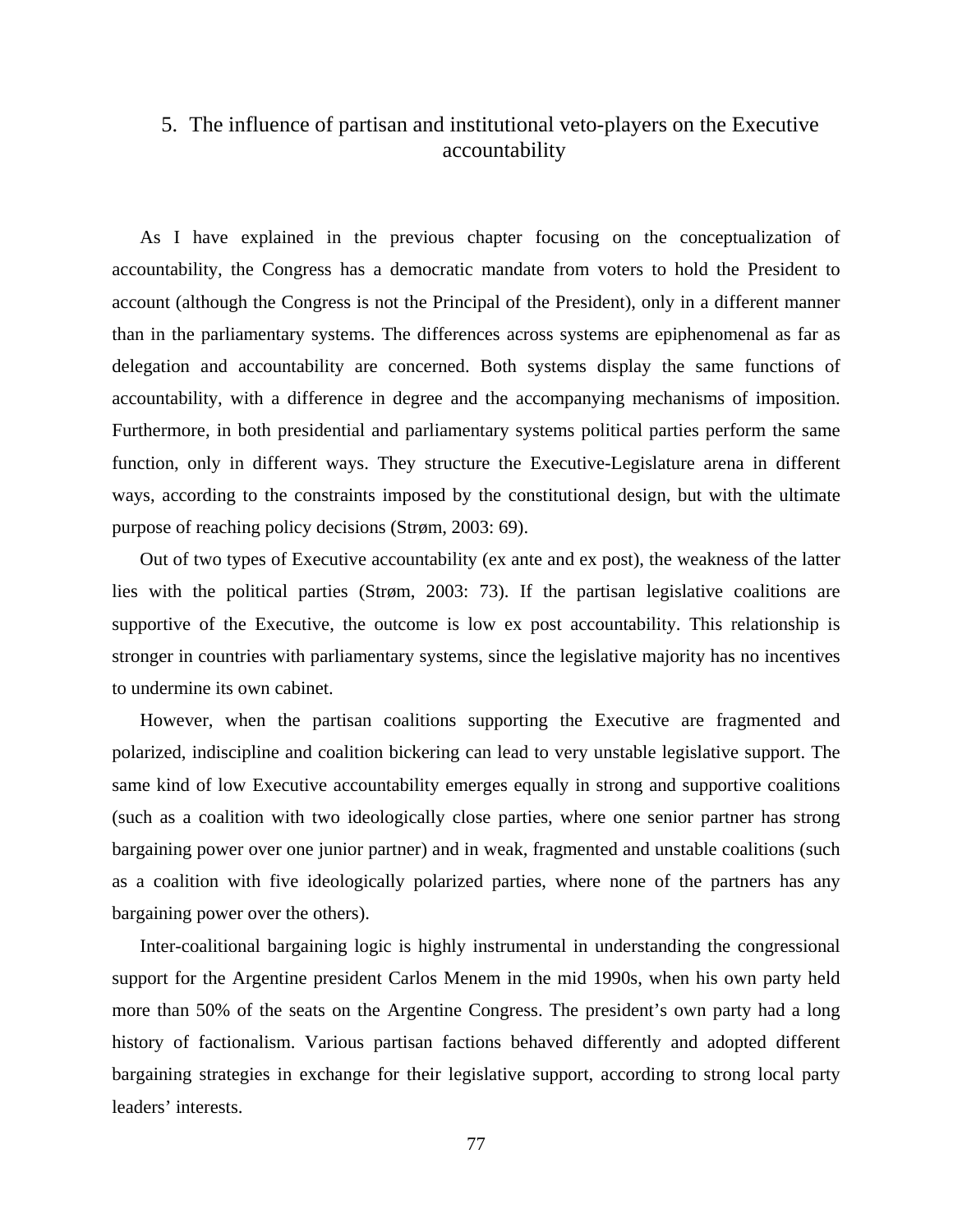Political parties appear to be pivotal in influencing the dynamic of delegation and accountability. Their ability to capture and disperse the policy agenda is considered an indicator of their cohesiveness (Strøm et al., 2003: 651), which is influenced by the institutional system and type of party system. The stronger the cohesiveness of the political parties, the stronger their capacity to activate the accountability mechanisms (Strøm et al., 2003: 652). Given that citizens are directly voting for political parties and entrust them with control the Executive, the stronger the disconnection of parties from society, the weaker their cohesiveness and capacity to hold the Executive to account.

Political parties have many facets that contribute to their effectiveness as instruments of citizen's control over the policy-making process and other state institutions, such as the Executive. Strøm et al. (2003: 654) built on V.O. Key's (1964) conception of party features (party in the electorate, the party organization, and the party in government) and proposed to measure the cohesiveness of the party system by measuring each one of these three features. They are considered mutually interdependent aspects of modern political parties.

Therefore, measuring the cohesiveness of the political party system will also offer an accurate measure for the level of accountability: electoral party strength, organizational party strength, party in government strength. The lower the scores in these three dimensions, the weaker the cohesiveness of political parties, the lower the accountability of the Executive in relation to the Legislature.

One further clarification ought to be made. The third feature, namely party in government, is specific of parliamentary democracies. This is explained by the exclusive concern with this type of system (Strøm et al., 2003).

However, I argue that in presidential systems in which the Congress has a high level of partisan fragmentation the logic of party government holds equally as in parliamentary democracies. The President has to ensure the support of the Congress for his or her policymaking initiatives: the more homogeneous the congressional coalition supporting the President (less parties and lower polarization), the more likely the support for the President's policy initiatives, after eventual policy negotiation. The only major difference is the incapacity of the congressional coalitions to remove the President from power. As far as policy decisions are concerned, the logic of legislative coalitions in multiparty presidential systems is the same as the logic of party government in parliamentary democracies.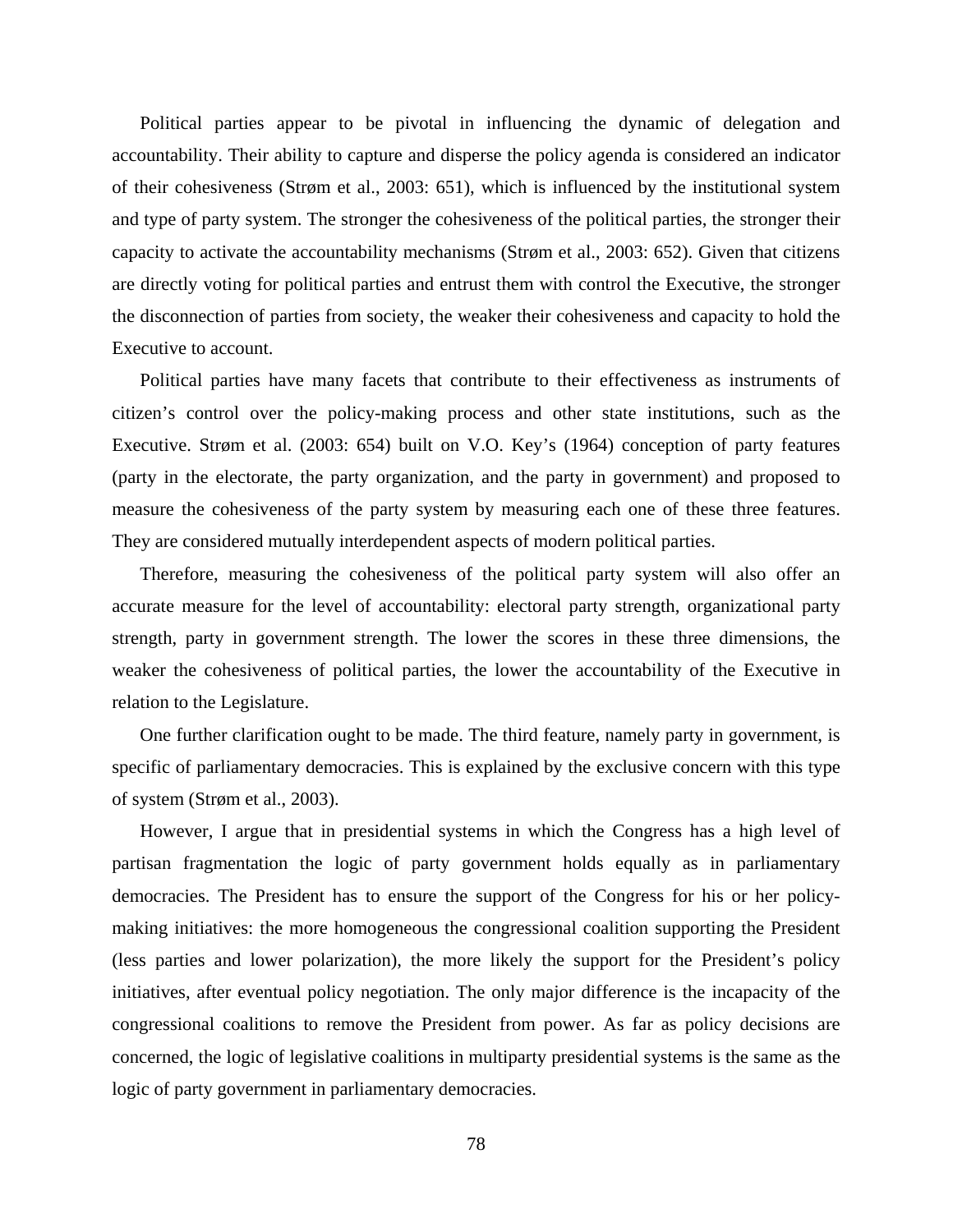Thus far I have reviewed the literature dealing with Executive-Legislature relations and showed that focusing on how decision-making mechanisms affect inter-branch relations, and therefore policy outputs, is more instrumental in evaluating Executive accountability function of Executive decrees than any other perspective (regime stability or policy quality). Within this strand of literature, I had shown that political parties, electoral systems and formal constitutional arrangements are the most decisive factors influencing how the decision-making mechanisms function and therefore how the policy decisions are made.

Furthermore, I had shown how Strøm et al. (2003) soundly explain the dynamic of the interaction of these three decisive factors when exploring relations of accountability in parliamentary systems. I had complemented their argument by showing that the same interaction seems to be present in presidential systems as well.

One question might legitimately arise: how does this interaction play out in presidential systems? Do parties, electoral systems and constitutional arrangements interact differently outside a universe of case studies exclusively made of parliamentary democracies? The only factor out of all the three identified that is truly different in presidential systems is the third one, namely the formal constitutional arrangements defining the inter-institutional relations. The main question is then if this difference is influential enough to alter the interaction found in parliamentary systems.

The veto-player model provides a sound answer to the above question, explaining how political parties, electoral systems and formal constitutional arrangements interact with each other across political systems in determining how decisions are reached (Tsebelis, 1995, 2000, 2002). The model allows for comparison across political systems in order to account for the features that are conducive to policy change. This concern with policy outcomes has a particular methodological relevance, as I will show later. Focusing on policy outcomes that exhibit variation across political systems but also within the same political system can be highly instrumental in establishing causality regardless of the nature of the political system. Although this literature explores "the capacity to produce policy change" (Tsebelis, 1995: 289), it might as well be renamed capacity to reach policy decisions, as long as mutually agreed decisions among political actors are the base of any policy change.

Veto-players are defined as "individual or collective actors whose agreement (by majority rule for collective actors) is required for a change of status quo". Two veto-player categories are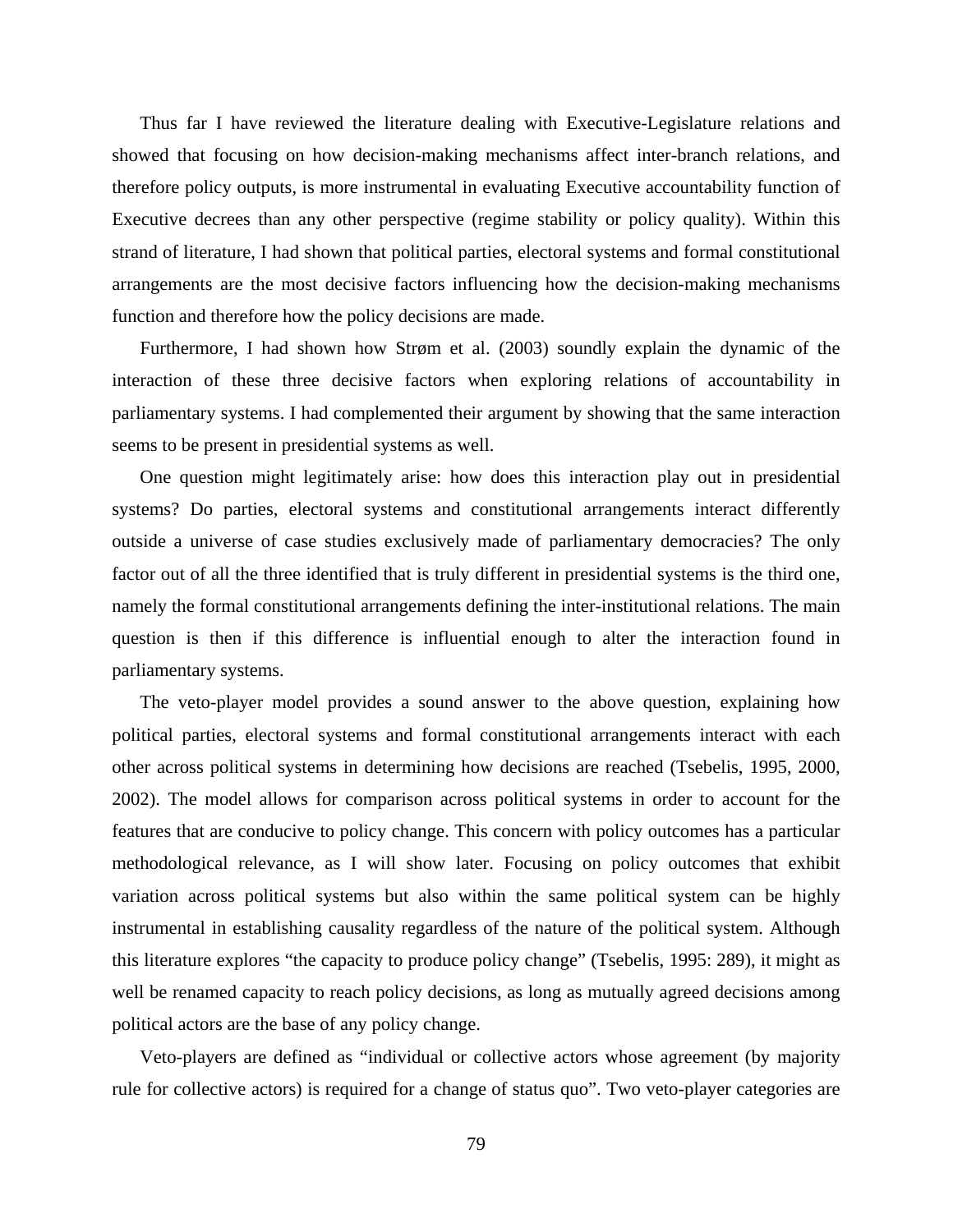identified: institutional and partisan veto-players (Tsebelis, 1995: 289). Institutions (Congress, President) act as veto-players only in presidential regimes, while partisan veto-players are present "at least" in parliamentary systems.

I will supplement these findings by showing that institutional veto-players are also present in parliamentary systems (Parliament, Cabinet), only functioning differently than in presidential systems, while partisan veto-players follow the same logic of action in multiparty presidential systems as in parliamentary systems. As far as partisan veto-players are concerned, Westminstertype systems, dominant party systems and single party minority governments have only one veto-player, while coalitions in parliamentary systems, presidential or federal systems have multiple partisan veto-players.

The main argument is that the potential for reaching decisions decreases with the number of veto-players, their lack of congruence (dissimilarity of policy positions among veto-players), the cohesion of veto-players (similarity of policy positions among the units of each veto-player).

The focus of this thesis on Executive accountability in relation to the Legislature's function of issuing and treatment of Executive decrees is highly amenable to the model of institutional and partisan veto-players. Executive decrees are policy-making instruments that reflect particular inter-branch institutional configurations of power and the capacity of legislative coalitions defined in terms of partisan veto-players to use the inter-branch configurations of power in order to influence the policy-making process.

Exploring the interaction among partisan veto-players and their bargaining strategies as part of legislative coalitions that support or oppose the policy initiatives of the Executive can provide the formal model for understanding why the Executive issues Decrees when confronted with weak (fragmented and polarized) legislative coalitions, but also when confronted with strong (low number of parties that are ideologically cohesive) legislative coalitions.

Furthermore, the logic of the institutional veto-player model requires the exploration of the constitutional provisions allocated to the Executive and to the Legislature, defining under what conditions Decrees can be issued, the decision-making power of the Legislature on the Executive decrees and the veto power of the Executive on the decision of the Legislature, explaining the level of Executive accountability to the Legislature (amending and rejection rates of Decrees).

It becomes important to highlight that political parties relate to the Executive from the legislative benches only as part of coalitions formed according to ideological proximities and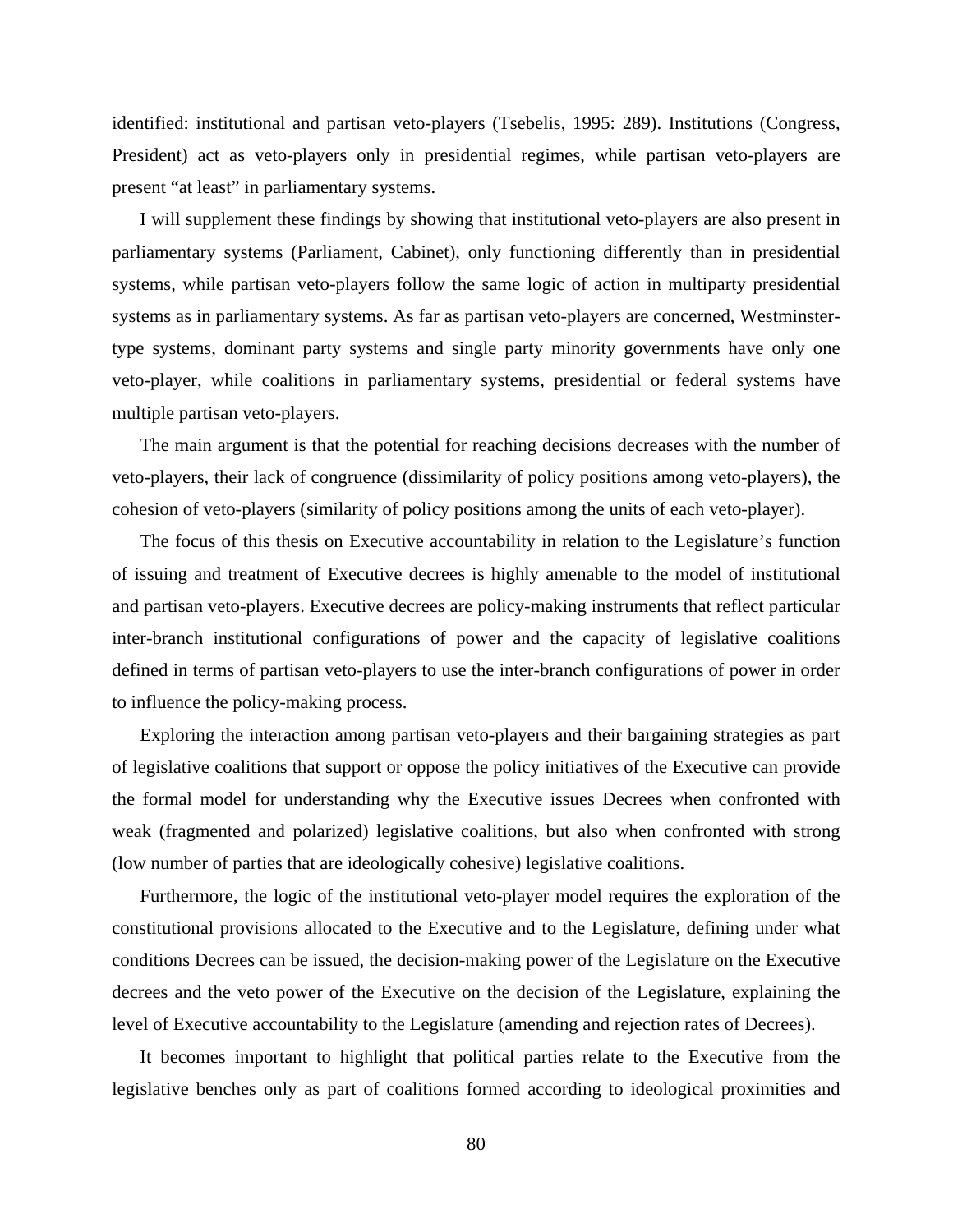available options based on the number of coalition partners (De Swaan and Mokken, 1980: 199; Riker, 1962). The coalitional dynamic determines how the coalition partners will make use of the resources granted to the Legislature by the Constitution or set out in the parliamentary rules of procedure. I will explain later the legislative coalition types that are theoretically relevant for the purpose of this thesis.

It had been claimed that a low ex post Executive accountability is the outcome of legislative coalitions of parties that are supportive of the Executive (Strøm, 2003: 73). This relationship holds even stronger in parliamentary regimes, since the parliamentary majorities have no incentives to undermine their own cabinet by using specific legislative resources (motions of censorship, amending or rejection of Executive legislative initiatives, etc.).

However, I argue that when the political party coalitions supporting the Executive are fragmented and polarized, indiscipline and coalition bickering can lead to very unstable support, and legislative deadlock. "Supportive" or "unsupportive" coalitions appear to be a matter of inter-coalitional bargaining, and not necessarily of similar political identity to the Executive. Political identity convergence between the legislative majority and the Executive can indeed facilitate an increased cooperation between the two branches of government but does not guarantee it.14 This holds even stronger in multiparty democracies with the PR electoral system, either presidential or parliamentary, where the partisan fragmentation rarely leads to stable legislative support.

I place the argument of this thesis within the partisan and institutional veto-player model explaining how policy decisions are made. The formal institutional configuration of power (set in the Constitution and parliamentary rules of procedure) and the informal partisan configuration of power (provided by the types of legislative coalitions generated by specific party systems) interact with each other and determine how decisions are reached (Tsebelis, 1995, 2000, 2002).

In the context of this thesis, partisan veto-players are the political parties that form the legislative coalitions supporting the Executive. The behaviour of each coalition partner is conditioned by its importance in the coalition and by the coalition structure itself. According to the assumptions of the veto-player model, the more fragmented and polarized a legislative coalition (high number of veto-players), the more difficult it is to reach a policy decision.

 $\overline{a}$ 

<sup>&</sup>lt;sup>14</sup> The Executive instability in Italy due intra-coalitional bargaining in a fragmented and polarized Legislature is thoroughly explored by Mershon (2002) and Cotta and Verzichelli (1996).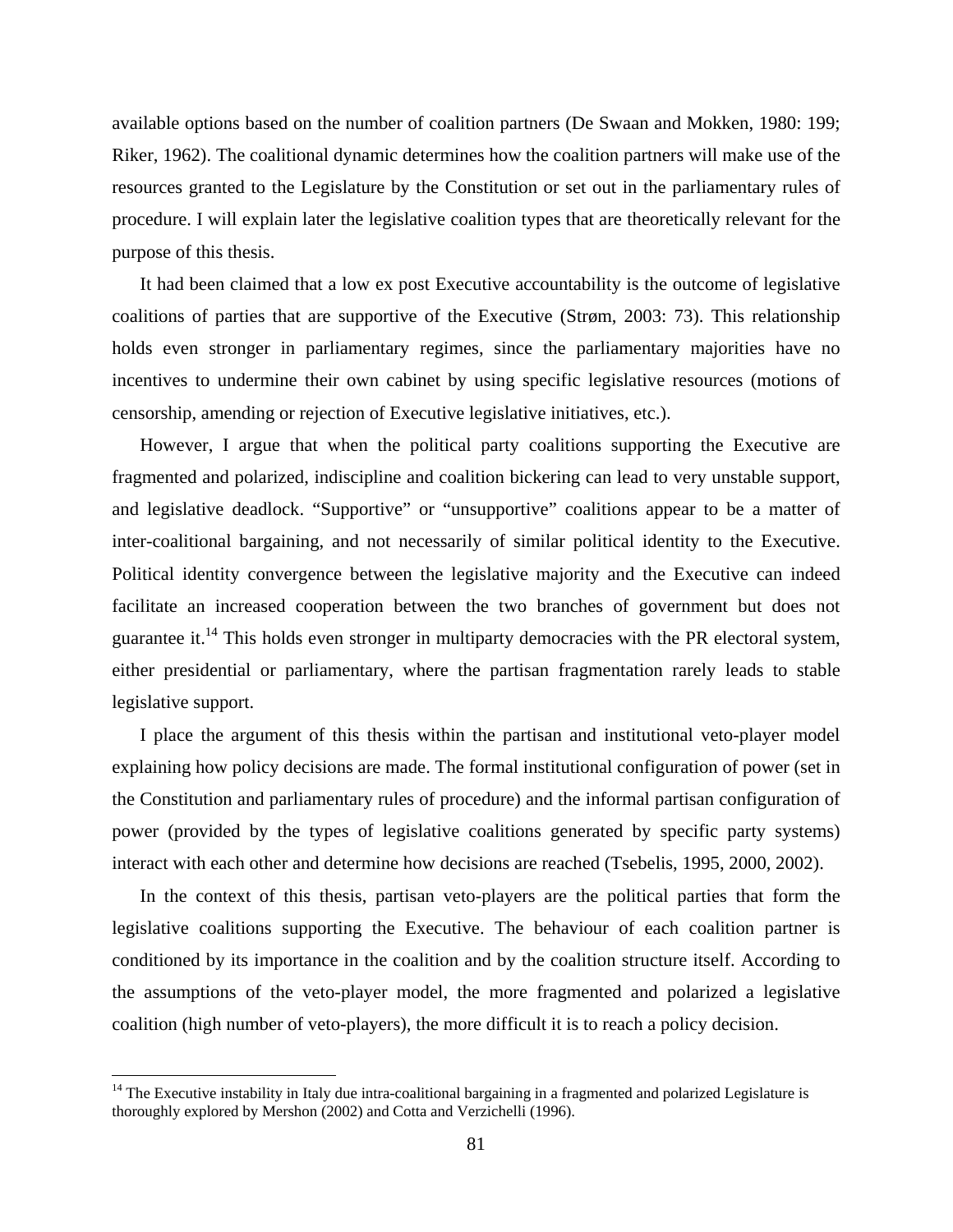I argue that governance by Decree is a rational policy promotion strategy of the Executive branch of government when the configuration of partisan veto-players in the Legislature leads to legislative coalitions that are either incapable of holding the Executive to account (fragmented and polarized) or simply unwilling to do so (based on the solid majority of one partner in the presence of ideologically close or ideologically disinterested partners). Three types of legislative coalitions can be formed according to the partisan veto-player model:

- **TYPE 1**: "Weak" coalitions exhibiting a high number of veto-players (i.e., fragmented and polarized coalitions with many parties that are ideologically distant from each other and no major coalition partner).
	- o This type of coalition cannot reach negotiated policy decisions, given its structure. The immediate outcome is legislative deadlock and the tendency of the Executive to overcome it by promoting its policy views by Decrees.
- **TYPE 2**: "Dictatorial" coalitions exhibiting a low number of veto-players (i.e., low fragmentation and polarization with a small number of parties, in which one major coalition partner can impose its policy views on the junior partners) (Peleg, 1981).
	- o This type of coalition does not have to negotiate policy decisions, given its structure. The immediate outcome is a "dictatorial" Executive promoting policy by Decree since it has no accountability constraints from the more junior partners on negotiation.
- **TYPE 3**: "Balanced" coalitions exhibiting a moderate number of veto-players (i.e., moderate fragmentation and polarization coalitions with an average number of parties and a major coalition partner that cannot impose its views upon the junior partners).
	- o This type of coalition must negotiate policy decisions and its structure allows it to successfully conclude negotiations. The immediate outcome is an Executive promoting legislation through normal procedure legislative proposals rather than Decrees.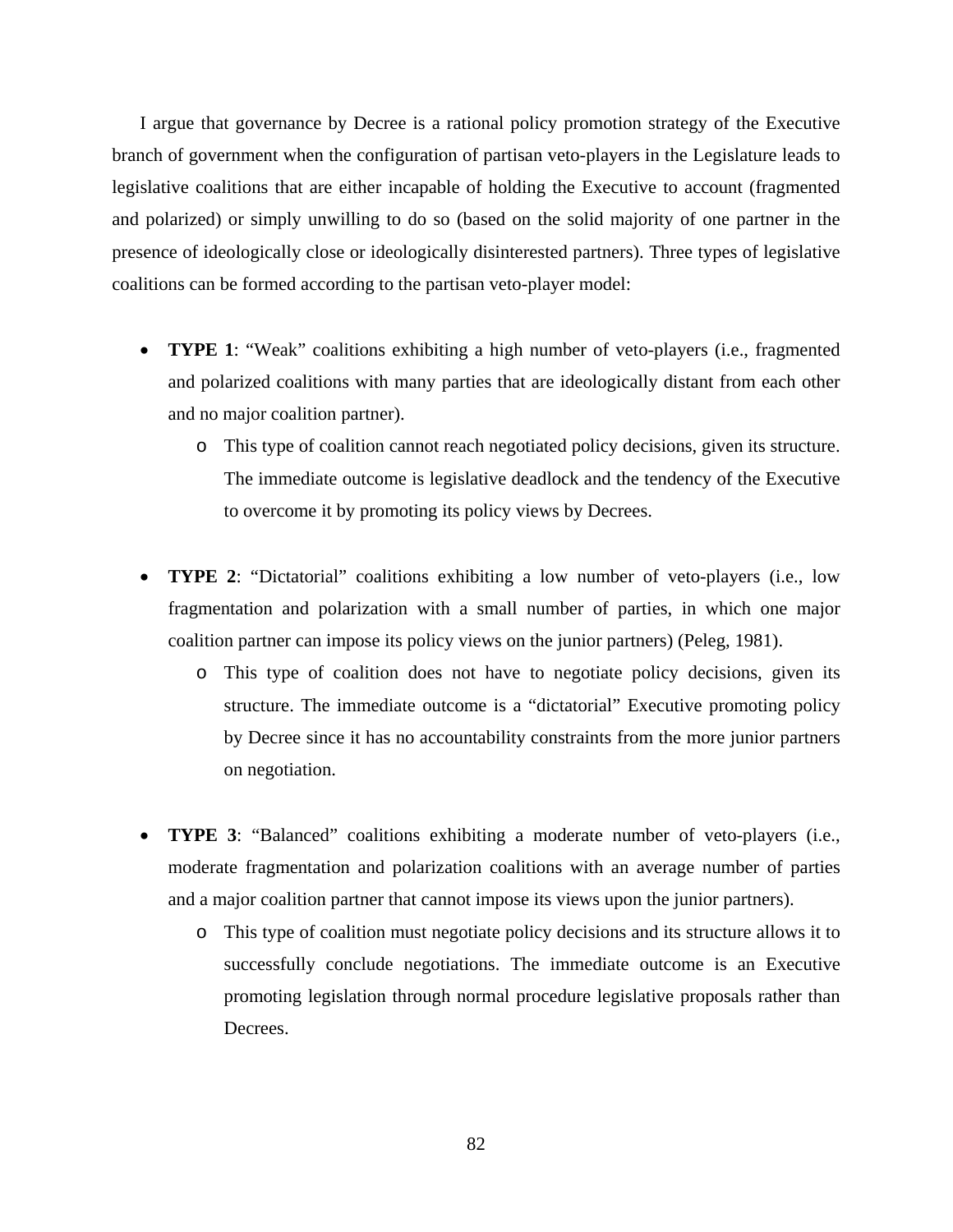In the context of this thesis, the term "institutional veto-players" refers to the policy-powers of each one of the two branches of government to propose and control the policy agenda<sup>15</sup>. The branch that can institutionally veto the other's policy views (and therefore evade any attempt to negotiate policy) will prevail in case of divergence.

The whole debate about strong-weak Presidents (or Executives for that matter) becomes irrelevant (Frye, 1999). The only powers of the Executive branch relevant for the veto-player model are the policy-making ones. Presidents considered "strong" because of their non-policy powers (controlling the armed forces, dissolving the Legislature in extraordinary circumstances, asking for referendums, declaring states of emergency, appointing or dismissing the government, etc.), might as well be considered weak in terms of proposing and controlling the policy agenda (Tsebelis, 1995: 306).

I further argue that governance by Decree becomes a successful policy promotion strategy (high rate of success and low/inexistent amending rate) when the configuration of institutional veto power between the Executive and the Legislature favours the former. The stronger the institutional veto power of the Executive, the higher the success-rate and lower the amending rate of the Decree. The stronger the institutional veto-player power of the Legislature, the higher the amending and rejection rates of Decrees.

Two legal features determine the configuration of institutional veto power in favour of one or the other branch of government across political systems as far as the Decree is concerned (and therefore its success and amending rates):

1. its legal status:

1

- o the Decree can be a special legislative proposal that requires compulsory debate and decision in the Legislature (strong institutional veto-power in favour of Legislature).
- o the Decree can be a de facto law issued by the Executive that does not require debate and decision in the Legislature (strong institutional veto-power in favour of the Executive). This situation is encountered when the Constitution does not

<sup>&</sup>lt;sup>15</sup> I introduce this finer-grained distinction between *proposing* the policy agenda and actually *controlling* it in order to capture the *varying degrees* of Executive involvement in the legislative process; i.e., the Italian Executive has the power to propose any policy issue it deems necessary in its joint meetings with the heads of the parliamentary groups when the policy agenda is decided, but the formal configuration of this joint agenda-setting body allows it little room for manoeuvre in influencing the final decisions of what stays on the agenda and in what form.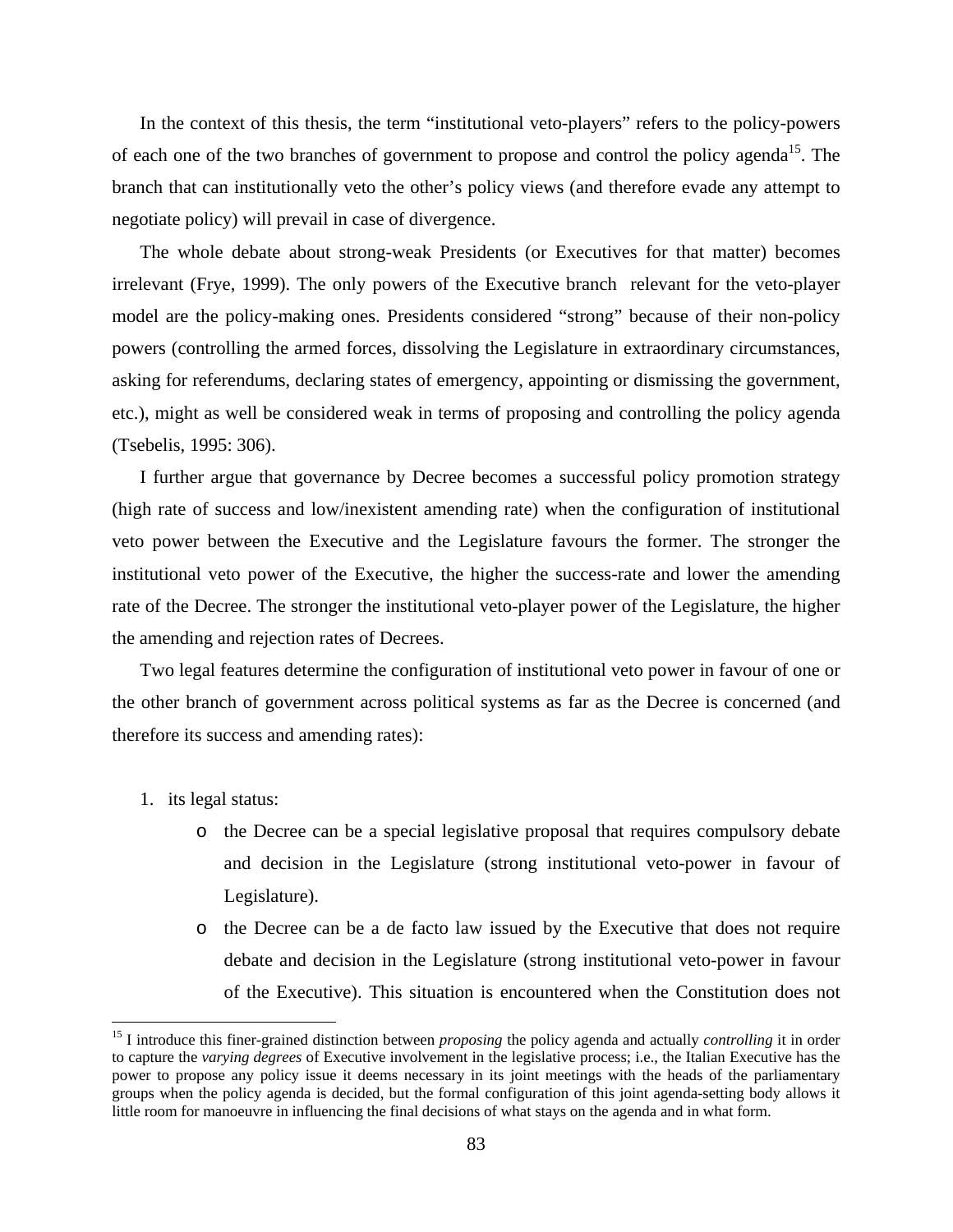clearly specify the legal status of the Decree, combined with a favourable interpretation on the part of the Justice system that endorses the constitutional limbo.

- 2. the conditions under which a Decree can be amended in the Legislature:
	- o tacit rejection: the Decree lapses (although it generates legal effects for a limited period) if the Legislature does not discuss and decide on it within a constitutionally defined deadline (strong institutional veto-power in favour of Legislature).
	- o tacit approval: the Decree automatically becomes law if not discussed and decided on within a constitutionally defined deadline (strong institutional veto-power in favour of Executive).
	- $\circ$  the strength of Executive veto on the decision of the Legislature<sup>16</sup>:
		- the Executive can/cannot veto the decision of the Legislature on a Decree.
		- the Executive veto is easy/difficult to override.

The above legal features that define a Decree combine differently in different institutional systems, setting the strength of Executive power when using this constitutional resource (and therefore the level of Executive accountability to the Legislature's function of Decree success and amending rates).

From this perspective, I argue that governance by Decree becomes not only a rational policy promotion strategy, but also a successful one, when the configuration of institutional veto power between the Executive and the Legislature favours the former. If the formal configuration of power grants the Executive total agenda-setting powers allowing it unilaterally to prevail in the policy-making process through the use of  $D$ ecrees<sup>17</sup>, then the coalition types described above are

 $\overline{a}$ 

<sup>&</sup>lt;sup>16</sup> The strength of the Executive veto on the decision of the Legislature varies from country to country. The Executive can veto the decisions of Legislatures in some countries, whereas it cannot in other countries. The veto of the Executive in a certain country can be easily overridden by the Legislature, whereas the veto power of the Executive in another country is very difficult to override. The capacity of the Legislature to override the Executive veto is given by the constitutional requirements regarding the number of votes necessary for such action: some Constitutions require a low (easy to assemble) number of legislative votes, other Constitutions require a high number of votes (such as  $2/3$  majorities), very difficult to achieve particularly when the electoral system produces highly fragmented Legislatures with a high level of ideological polarization.

 $17$  This would be a situation where the Constitution defines the Executive decree as not requiring a decision in the Legislature to act as a full law and to be treated as such by the Court system of the country, while being extremely difficult (or outright impossible) to reject or amend in Legislature.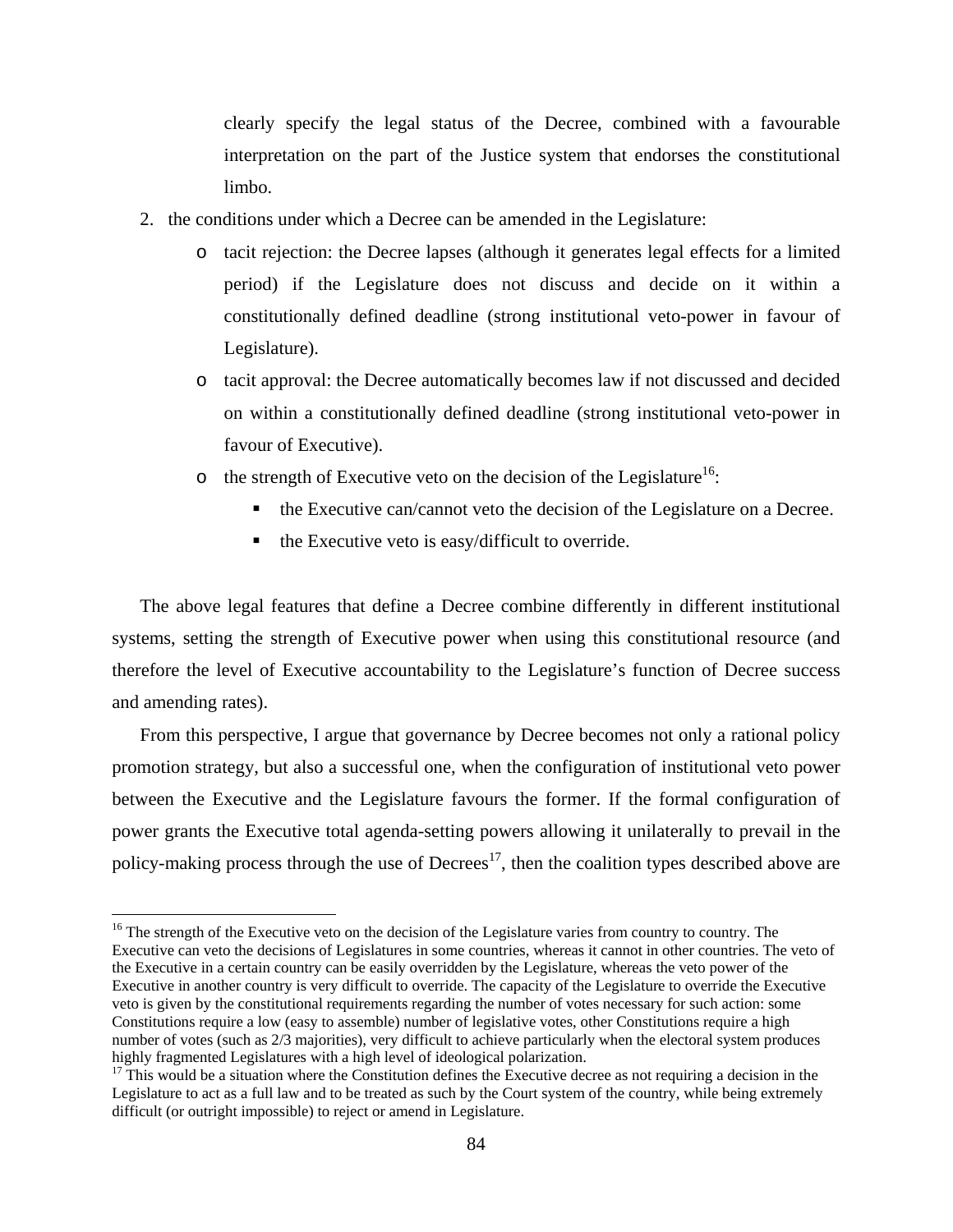relevant only in explaining the need to issue Decrees, but not in explaining the excessive issuing of Decrees (made necessary by the bargaining problems the Executive confronts in Legislature). The stronger the institutional veto-player power of the Executive when using Decrees, the more likely the Executive will issue Decrees excessively, namely more Decrees than necessary given the specific bargaining problems.

The bargaining problems confronted by Executive in the Legislature lead to different legislative strategies of the former and the subsequent choice of resources used to promote its policy views. Confronted with a fragmented and polarized Parliament, the Italian Consiglio dei Ministri issued an increasingly high number of Decreti Legge (DL) throughout the decades since December 1947, given the increasing difficulty of passing legislative proposals through normal procedure (NPL). Despite the increasingly high rate of issuing, the Italian DL are frequently rejected and amended, given the ample institutional veto-powers the Italian Parliament has in relation to the Executive, as far as DL are concerned (it might not be necessarily true for other types of Executive-Legislature interactions in Italy).

The same bargaining problem the Executive faces in the Legislature emerges equally in Argentina and Romania, as I will show later. The recourse to Decrees and their subsequent treatment in the Legislature sets the level of Executive accountability according to the institutional veto-player resources attributed to each branch of government. As I will show later, the Argentine and Romanian Executives solve their bargaining problems in relation to the Legislatures by using the same agenda-setting resource (the Decree) but with different outcomes to the Italian Executive, given their different institutional veto-player powers.

The branch that has more institutional veto powers on the other's legislative proposals is likely to see its policy views prevailing in case of divergence. This should not preclude the possibility of intense policy bargaining between the Executive and the Legislature.

The veto-player structures (partisan and institutional) provide a good understanding of how political parties and formal constitutional arrangements interact with each other across political systems in determining how decisions are taken. Mapping out Executive-Legislative relations as a function of partisan and institutional veto-players allows for comparison across regimes types, while highlighting the importance of the dynamic interaction between institutional and partisan policy-making structures for the problems confronted by the new democracies (Tsebelis, 1995).

The partisan and institutional veto-players model provides the lowest common denominator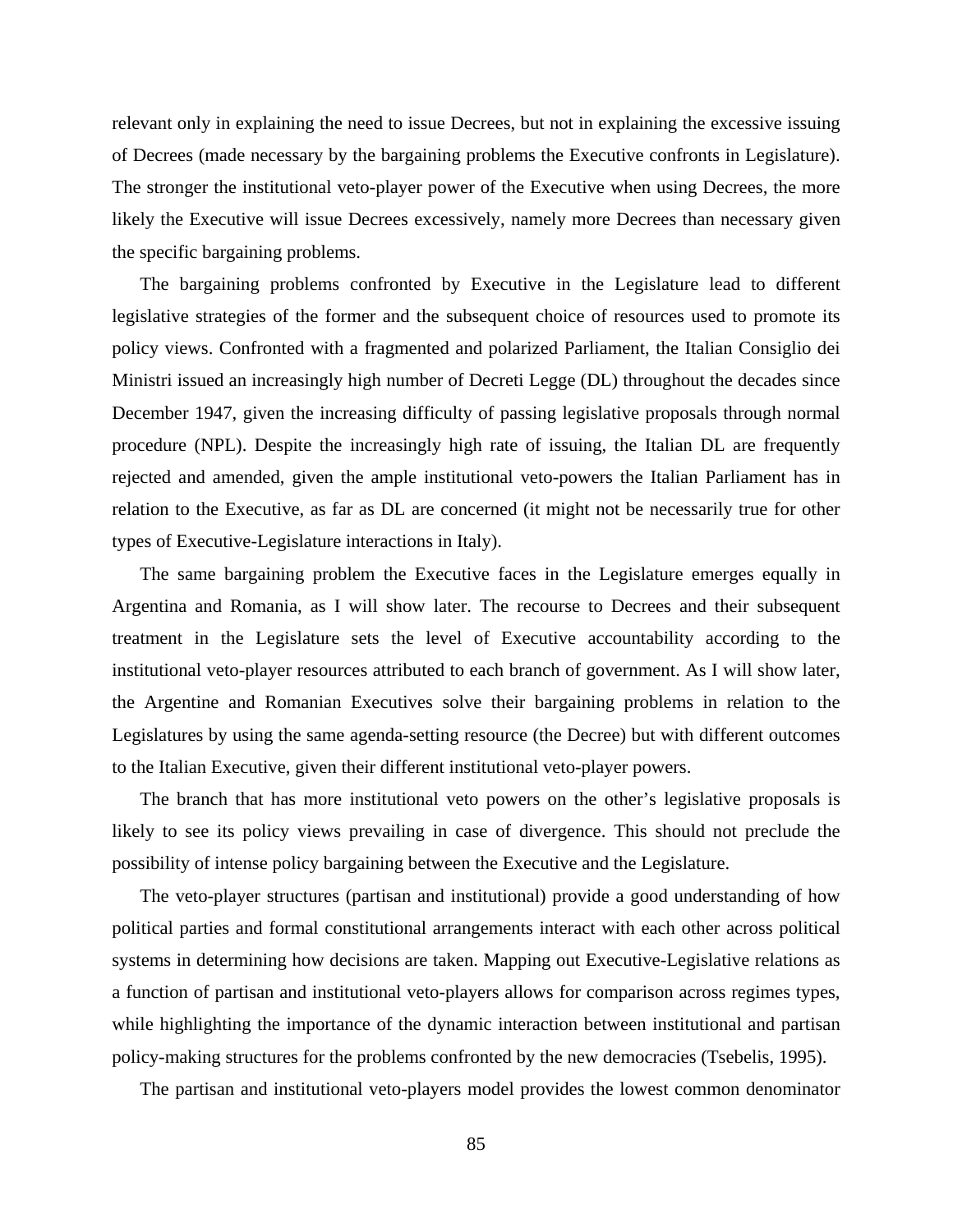across political systems, since any legislative coalition can be defined according to its structure and its capacity to reach decisions (with or without negotiation), while any formal institutional configuration of power can be defined according to how it distributes power resources between the Executive and the Legislature through the definition of the Decree and the conditions of its legislative treatment.

In what follows, I will explore the causes of Executive decree issuing and the level of Executive accountability to the Legislature's function of Decree rejection and amending rates in each country case. I will also compare country cases in the last section of the next chapter.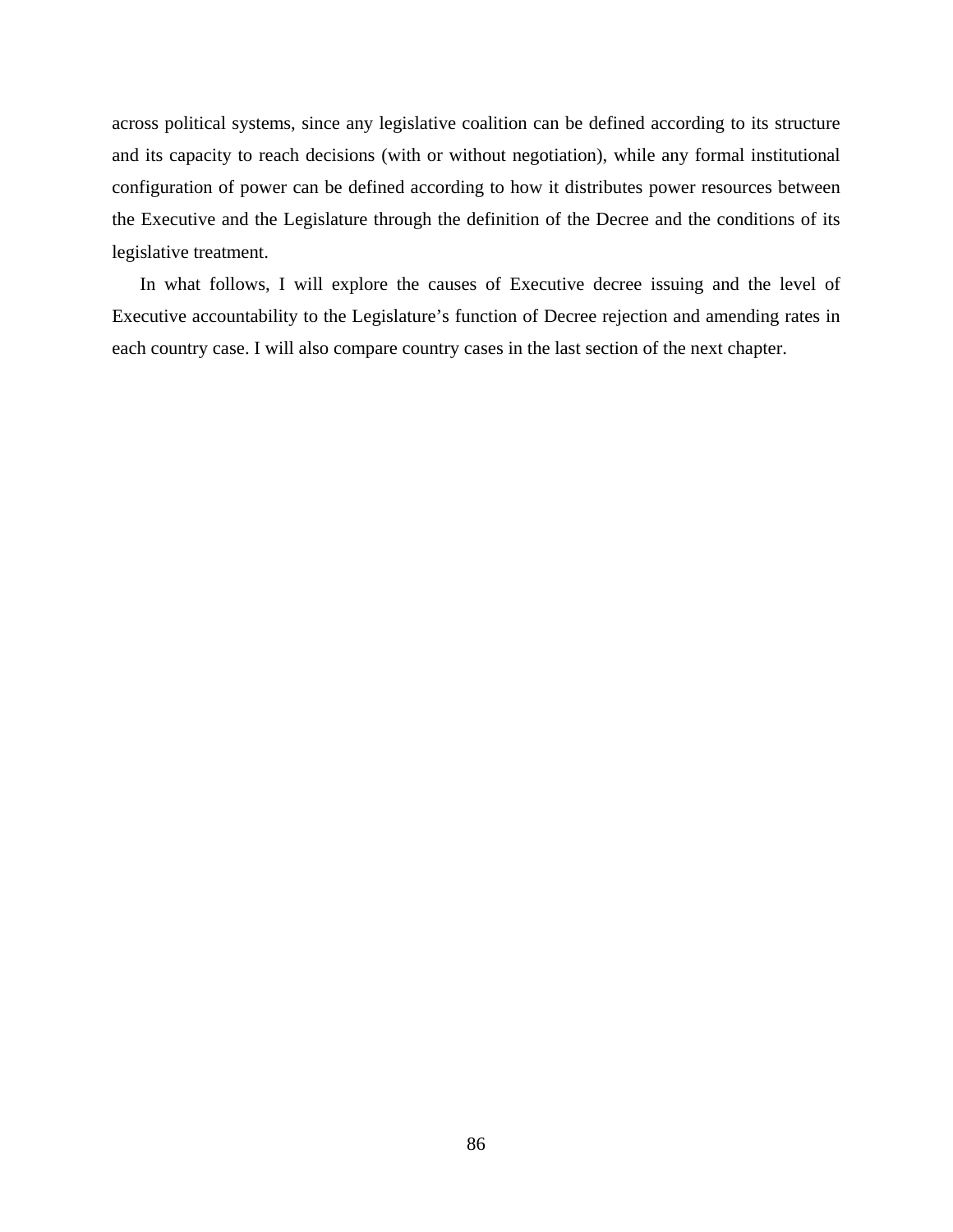# V. THE EMPIRICAL EXPLORATION OF COUNTRY CASES: EXECUTIVE DECREES AND ACCOUNTABILITY ACROSS POLITICAL SYSTEMS

## Italy: high Decree issuing and high Executive accountability

*Motto: "Regarding the conditions that can lead to an Executive constantly issuing decrees… There are mainly two instances. The first instance is a strong, authoritarian Executive, which defies the opposition. The second instance is a weak Executive, which constantly has to confront not only the opposition, but also its own internal dissent, an Executive which issues decrees in an attempt to hold together the majority that supports it, or should support it; otherwise the internal contradictions would explode".* 

Italian MP Machiavelli, *Atti*, VI Legislatura, p. 4419, quoted in Cazzola (1975: 13).

### 1. Introduction

This chapter is organized as follows: the first section explores the influence of legislative coalitions supporting or opposing the policy initiatives of the Italian Executive on the propensity of the latter to issue Decreti Legge (or DL, the Italian name of the Executive Decree exercised based on constitutional decree authority). I argue that the internal divisions of the Italian parties, as well as the high fragmentation and polarization of the party system, create the need for the Executive to overcome the ensuing legislative instability by issuing DL.

The second section will present the formal legal status of the DL in Italy before and after the constitutional reform of 1996 and its effect on the success-rate of the DL. I argue that the constitutional definition of the DL strictly in favour of the Parliament turns it into a weak, easy to repeal, agenda-setting power of the Italian Executive. The DL is a simple legislative proposal, with immediate legal effect under the pretence of exceptional circumstances, which nevertheless becomes invalid if the Parliament does not decide on it within a 60 days constitutional deadline (rule of tacit rejection).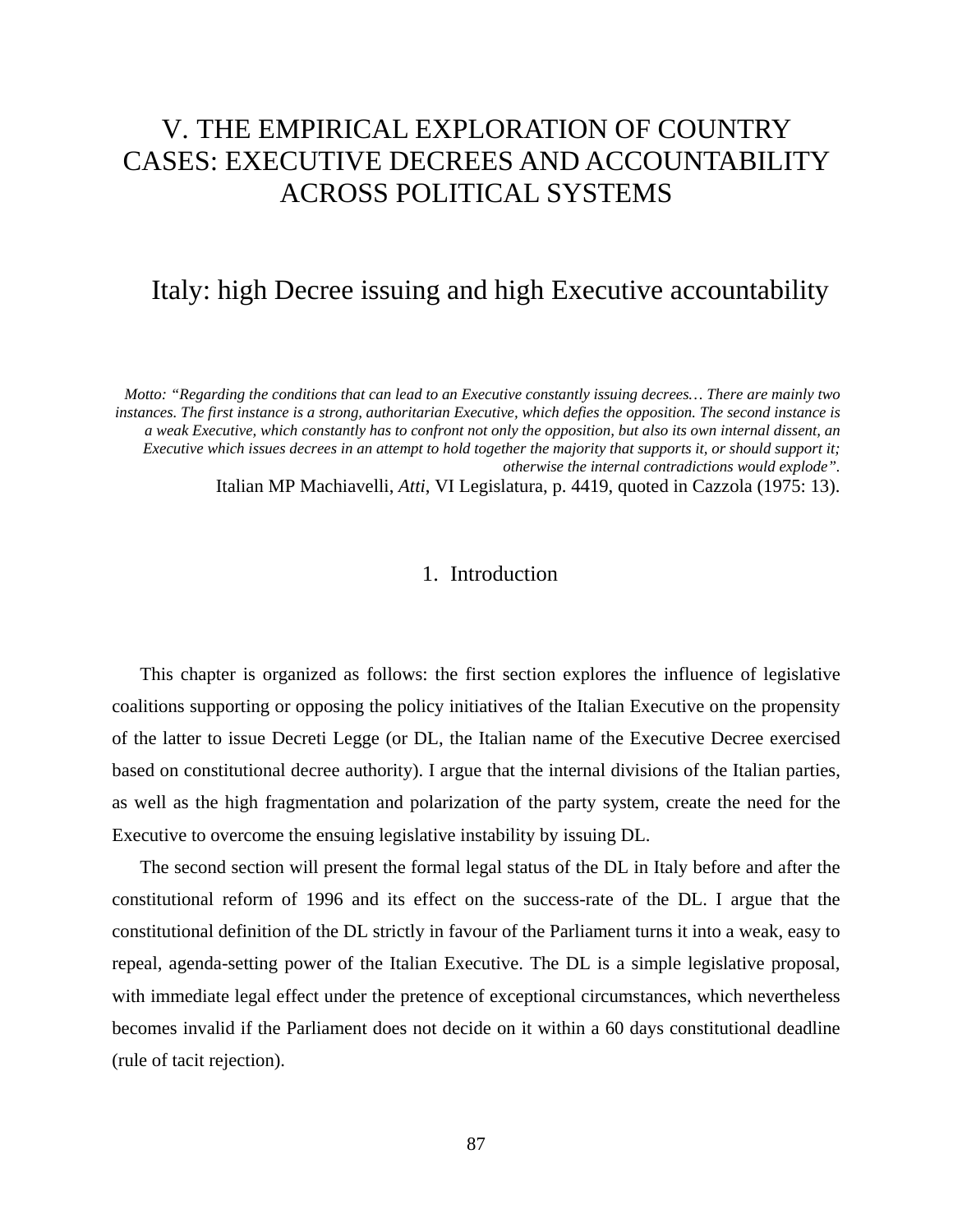The third section offers some tentative conclusions about the dynamic relation between the Italian Parliament and the Executive. I argue that the latter is accountable to the former even when excessively issuing DL because the Italian political parties shaped and dispersed the institutional veto power in such a way as to ensure firm control on the policy initiatives of the Executive, despite being part of a fragmented and polarized party system.

The words of Italian MP Machiavelli quoted in the opening of this chapter accurately reflect the incapacity of the Italian political system to produce legislative coalitions that would ensure stability and efficiency in the process of policy-making by reaching decisions after negotiation and compromise.

The vast majority of all Italian coalitions since 1948 until 1993 had been highly fragmented and polarized, providing weak legislative support for the Executive, translating into the latter's incapacity to pass legislative initiatives sent to Parliament through normal procedure (NPL) in a timely fashion and the ensuing recourse to DL in order to compensate for this incapacity. The only less fragmented and less polarized (therefore more stable) coalitions emerge after the electoral reform of the 1990s, on the centre-right part of the Italian political spectrum, as I will show later. Even these issue a large number of DL, simply because they have the capacity to pass any piece of legislation through the Parliament, representing what MP Machiavelli is referring to in the above quote as "authoritarian" Executive. Therefore, the Italian political system generates either Type 1 (weak) or Type 2 ("dictatorial") legislative coalitions supporting the Executive, according to the classification presented in the literature review.

The major Italian political parties traditionally had significant internal divisions<sup>18</sup>. Some ideologically motivated factions centred on different leaders from the same party and did not follow the official party policy line (the case of the major parties), while some power-oriented factions attempted to align their policy positions with those of the Executive if motivated to join it (the case of smaller political parties).

Furthermore, the Italian proportional representation electoral system had constantly led to a large number of parties in Parliament until 1993. The political parties present in Parliament represented a wide range of ideological identities: from extreme left to extreme right, a divided centre and versatile centre-right and centre-left political parties. The outcome had been a

1

 $18$  For a detailed presentation and analysis of the internal divisions of Italian political parties see Cotta (1979), Cotta and Verzichelli (1996), Farneti (1983, 1985) and Sartori (1982).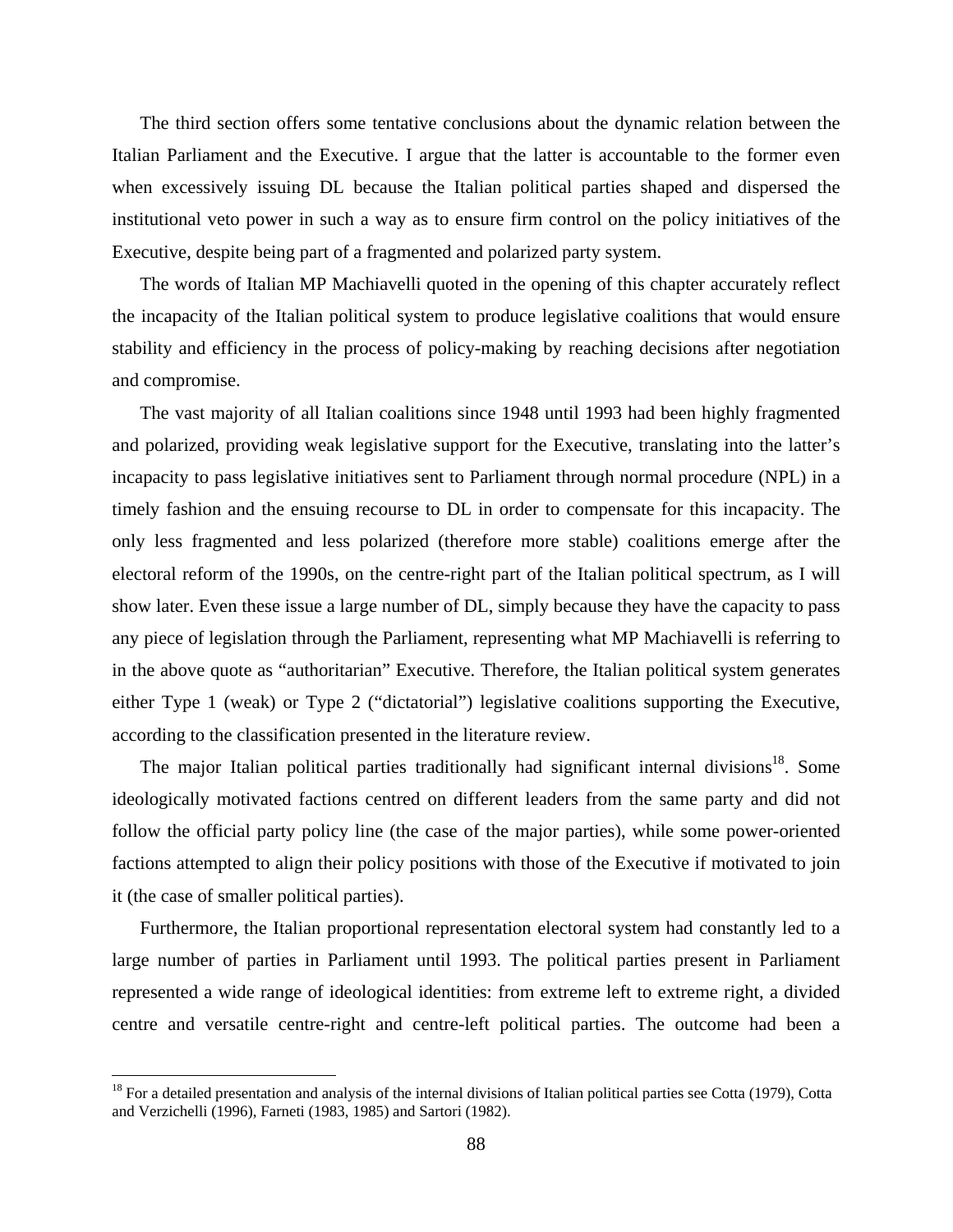constant legislative instability which made the recourse to DL a rational strategy of the Italian Executive, in a constant attempt to overcome the incapacity of the partisan veto-player structure of accountability to reach policy decisions after negotiation and compromise.

The institutional veto-player structure of Italy favours the Parliament: the powers of the Executive are weak when dealing with a negative legislative response to a DL. In case the DL is rejected, the Executive cannot veto the rejection of the Parliament. However, the 1947 Constitution does not mention any provisions in case the legislative coalitions choose the costefficient strategy of tacit rejection and allow the DL to lapse by ignoring it. The Italian Executive speculated on this constitutional loophole throughout the decades and increasingly re-issued the lapsed DL, only with slight formal changes, in an attempt to compensate for its weak institutional veto-player powers, as a surrogate form of veto power, as I will explain later.

The direct effect of an institutional veto power in favour of the Parliament is a high Executive accountability: low success-rate and high amending rate of DL, despite the gradual trend of increased DL issuing since 1948. The trend to rule by DL increases significantly over time despite the constitutional reform of 1996. This indicates that the interaction between the institutional and partisan structures of accountability induces a legislative practice highly detrimental to the quality of democracy, by attempting to promote policy without exposing it to parliamentary scrutiny.

Therefore, the Italian political system exhibits the structural features that have the potential to lead to a low Executive accountability. However, the systemic trend towards low Executive accountability is counterbalanced by the formal configuration of the Executive-Legislative relations in so far as DL is concerned, granting almost total agenda-setting power to the Parliament through effective mechanisms of institutional control over the Executive.

The empirical information in this chapter contains data for legislation initiated by the Italian Executive through DL as well as through normal procedure (NPL) in both the Chamber of Deputies and the Senate for the reasons explained earlier in the thesis.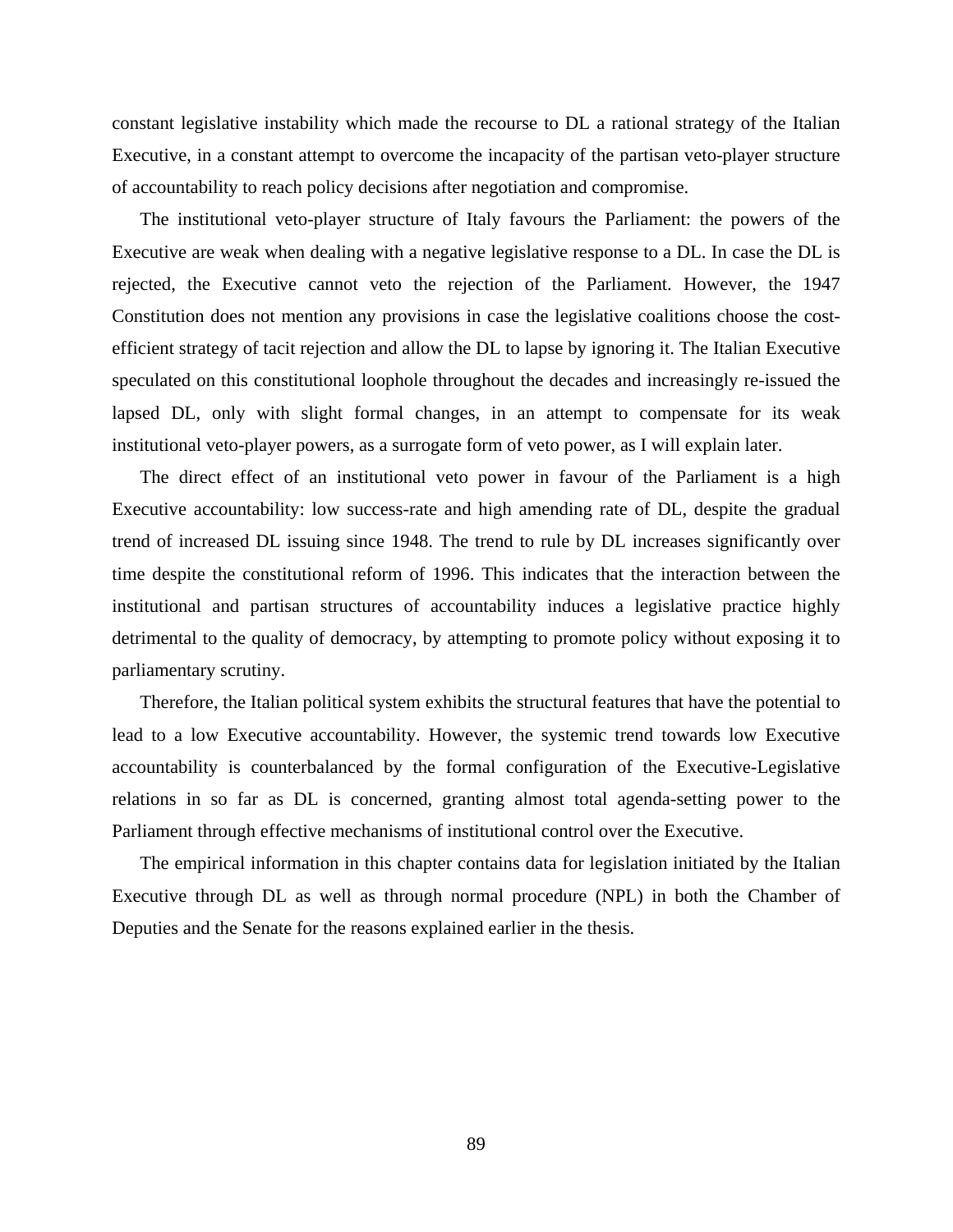### 2. Legislative fragmentation and the partisan veto-player structure of accountability

The Italian Executive rarely enjoyed solid parliamentary support between 1948 and 1993. Most of the legislative coalitions supporting the Executive had been oversized, fraught with intra-partisan and inter-partisan divisions, made up of political parties weary of electoral loss, always ready to desert the coalition if their political fortunes required them to do so.

The Italian coalitional politics since 1948 had been highly determined by the polarized multiparty system present in this country (Cotta and Verzichelli, 1996: 1-2). Seven parties of relatively stable weight had been the main actors of a game of forming and dissolving Cabinets in a constant search for a coalitional formula that would ensure a stable and efficient goverment: PC (Partito Comunista), PS (Partito Socialista), PSD (Partito Social Democratico), PR (Partito Republicano), DC (Democrazia Cristiana), PL (Partito Liberale) and MS (Movimento Sociale).

The high fragmentation of the party system had been accompanied by an equally high political polarization along the pro-system/anti-system or communist/anti-communist divide, making it virtually impossible to assemble a governing coalition that would last in power long enough to ensure an efficient policy-making process.

The major purpose of all governing coalitions assembled around Democrazia Cristiana (DC) since 1948 had been the relegation of the Communist Party (PC) to a permanent opposition status, given its anti-system programmatic orientation. In this act of fine coalitional balancing, the DC had attempted various coalitional formulae, bringing together parties that were ideologically opposed to each other, while fearful of electoral loss due to being part of the governing coalition.

Except for the elections of 1948, DC itself never won a majority of votes that would have enabled it to govern on its own (Cotta and Verzichelli, 1996: 4). Caught between its own need to govern the country as the major party in government while keeping the Communist Party (PC) out of power, and the need of its smaller allies to mitigate electoral loss by distancing themselves from the governing coalition of which they formed part, DC had always had to build an oversized governing coalition, but also maintain the coalition long enough and ensure its proper functioning. The long string of cabinet resignations and re-negotiations among parties attempting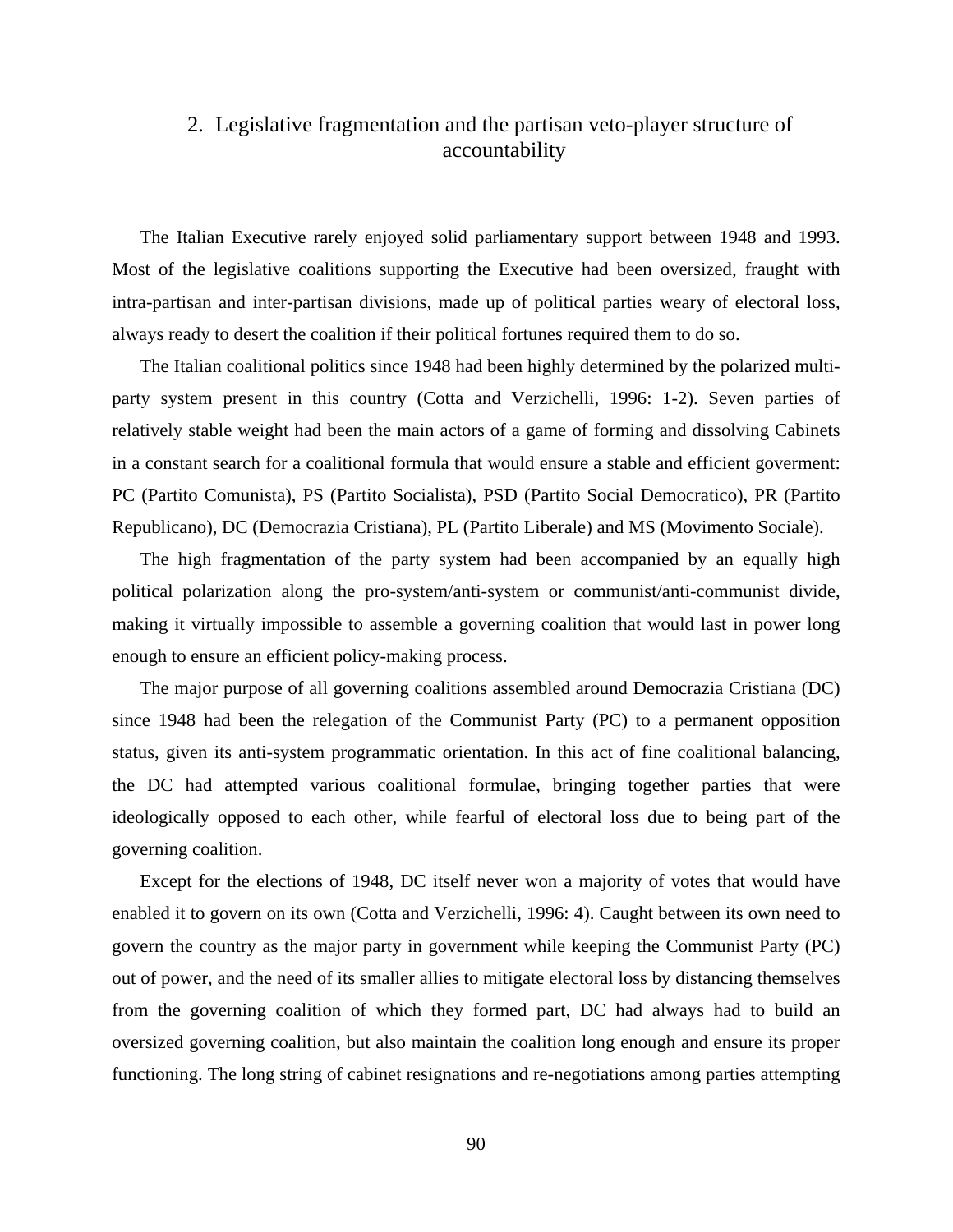to form new Cabinets without calling elections testifies for the failures of DC to assemble and maintain governing coalitions.

The explanation for this failure rests with the heterogeneous nature of the DC-centred coalitions: cabinets brought together either socialist/bourgeois coalitions, or clerical/anti-clerical coalitions (Cotta and Verzichelli, 1996: 4) with the obvious outcome of intra-coalitional bickering and eventual break-up (see diagram below for ideological positioning of the Italian political parties).



The first factor contributing to coalitional instability had been the competition imposed on the centre-left and centre-right parties by the extreme PC and neo-fascist MS: the socialist PS, the social democratic PSD and the left-republican PR had always competed with each other for the limited political space between the Christian Democratic DC and the PC, while being fearful of electoral loss to the latter.

On the other side of the ideological divide, the right-liberal PL had always attempted to protect itself from losing votes to the extreme right MS. Therefore, both the centre-left and the centre-right attempted to impose policies closer to their ideological preference whenever in government, while opposing the policies promoted by the other coalition members.

The second factor increasing the instability is the internal factionalism of DC itself, which had two large political wings, one more right/clerical-oriented, the other more left but still bourgeois-oriented. Each one of these wings came under the pressure of the other when in the government if it distanced itself from the political identity of DC when making policy concessions to the coalition allies.

The third factor contributing to coalition instability is the interaction between the first and the second: DC factions attempted to ally themselves with the part of the political spectrum they were closest to outside DC. The other parties also had different factions leading to internal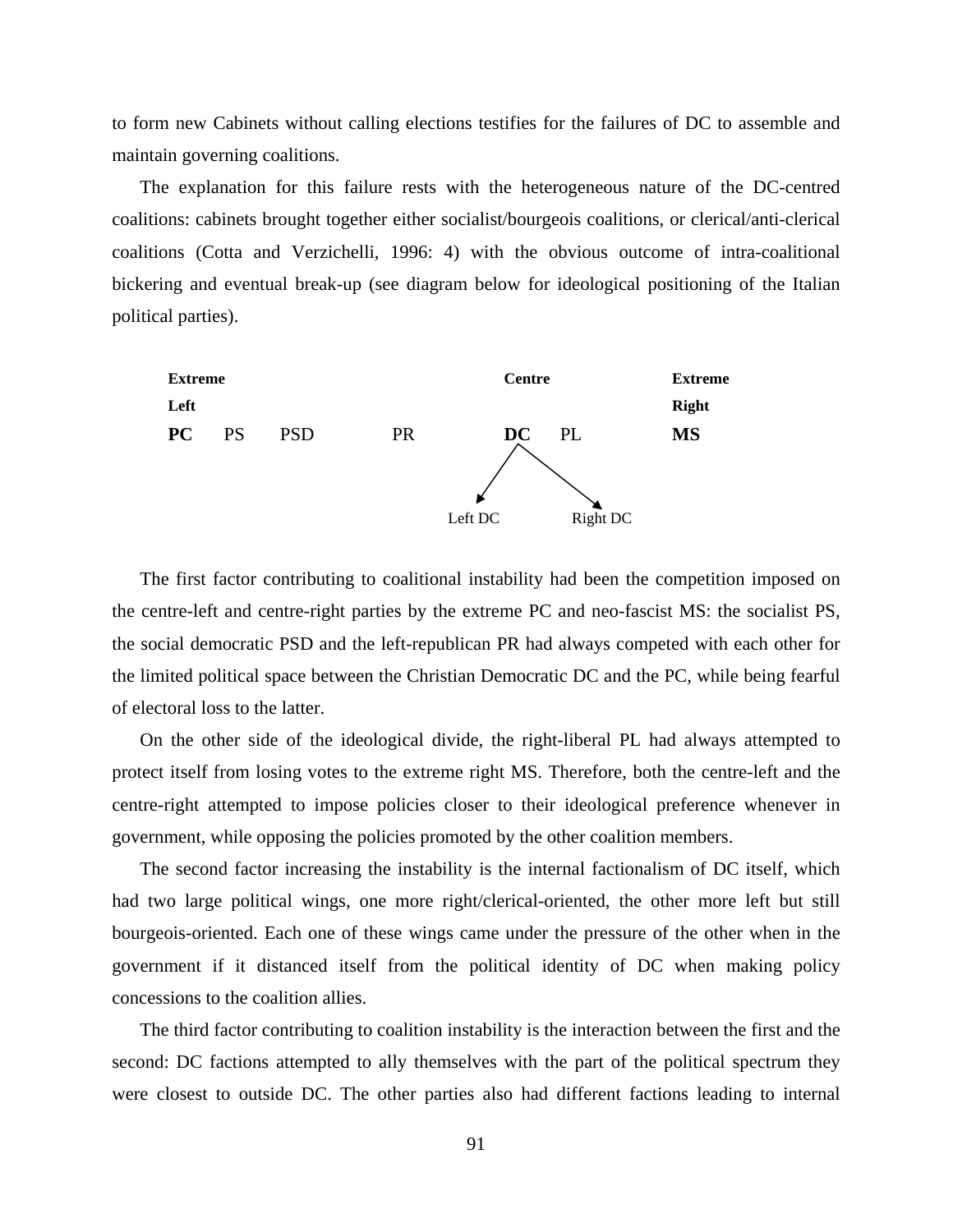dissent and coalition instability. PS had been divided on the question of collaborating with DC, PSD had the same internal divisions as PS but to less severe extent, while only the smaller PR and PL were more internally cohesive.

The major outcome of this coalitional bargaining among polarized political parties is a complicated political game in which a number of short term political cycles emerge, each characterized by one specific coalition formula (see Table 1 below): Centrism, Centre-left, National solidarity (the only attempt to involve the communists in the act of governing) and the Pentapartito.

**Table 1: Phases and sub-phases of coalition government in Italy before the electoral reforms of early 1990s (source: Cotta and Verzichelli, 1996: 35)** 

| Phases                 | Years         | $m_{\rm H}$ of early 1990s (bource, come and vermentally 1990, eet<br>Parties | Cabinets | Sub-phases and Prime-Ministers                                                                                                                                                                                                             |
|------------------------|---------------|-------------------------------------------------------------------------------|----------|--------------------------------------------------------------------------------------------------------------------------------------------------------------------------------------------------------------------------------------------|
| Centrism               | 1948-<br>1960 | DC-PLI-<br><b>PSD-PR</b>                                                      | 13       | Preparation: Gasperi<br>Central period: Gasperi V, VI, VII<br>Crisis: Gasperi VIII, Pella I, Fanfani I<br>New stabilization: Scelba I, Segni I<br>Final crisis: Zoli I, Fanfani II, Segni II,<br>Tambroni I                                |
| Centre-left            | 1960-<br>1975 | DC-PS-PSD-<br><b>PR</b>                                                       | 17       | Preparation: Fanfani III, IV, Leone I<br>Central period: Moro I, II, III<br>Crisis: Leone II, Rumor I, II, III<br>New stabilization: Colombo<br>Attempts to change: Andreotti I, II<br>Decline and final crisis: Rumor IV, V<br>Moro IV, V |
| National<br>solidarity | 1976-<br>1979 | DC-PC-PS-<br>PSD-PR-PL                                                        | 3        | Preparation and central period:<br>Andreotti III, IV<br>Crisis: Andreotti V                                                                                                                                                                |
| Pentapartito           | 1980-<br>1992 | DC-PS-PSD-<br>PR-PL                                                           | 14       | Preparation: Cossiga, Forlani<br>Central period: Spadolini, Fanfani V,<br>Craxi<br>Crisis and re-negotiation: Craxi, Fanfani,<br>Goria, De Mita<br>New stabilization: Andreotti<br>Final crisis: Amato                                     |

The major difference among these coalitional phases, with the exception of the National solidarity phase, had been the inclusion or exclusion of one of the smaller parties, which generated severe instability by entering and deserting the coalition, or by staying in the coalition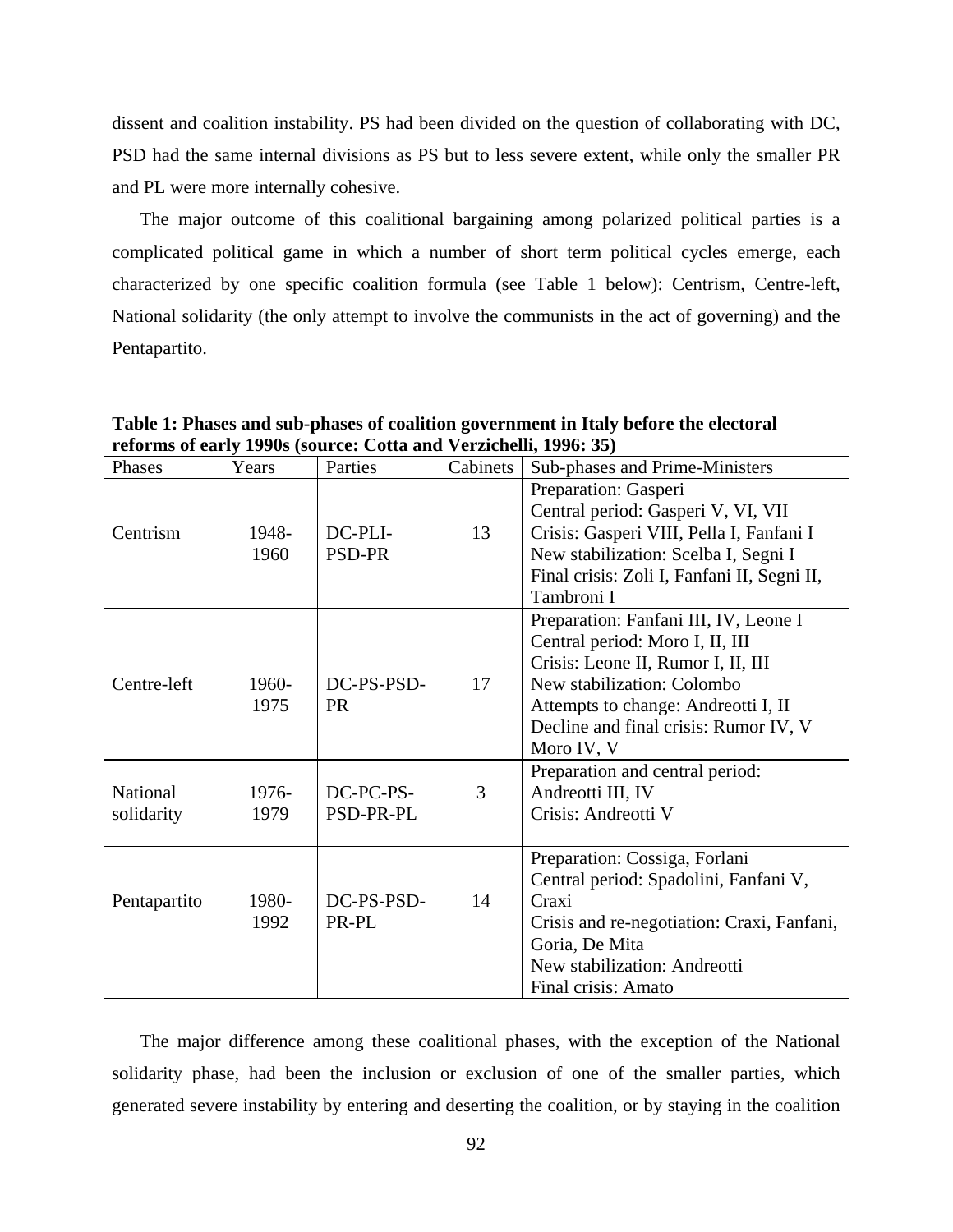but opposing the policies of the senior partner, particularly during the Centre-left phase and the Pentapartito phase.

Before explaining the dynamics of coalition formation, functioning and breakdown, it is useful to distinguish between a coalitional formula, a coalitional phase and a coalitional subphase (Cotta and Verzichelli, 1996: 4-5).

A coalitional formula consisted of a certain partisan composition of the Government and the accompanying policy platforms, as well as the specific distribution of government posts according to the electoral weight of each party.

A coalitional phase lasted a long period and it had been characterized by the continuous attempt of the political actors occupying positions in the Executive to make the coalition formula function; building and rebuilding Cabinets that would fit the policy position of all partners and their claims for government positions.

Each coalitional phase experienced more or less three sub-phases. The preparatory sub-phase involved the experimentation with the new coalition formula, but without the full engagement of all political parties. The central sub-phase of each cycle implied more lasting Cabinets with all parties acting as full members of the coalition, while the 'decline' sub-phase had been characterized by increased instability, shorter-lived Cabinets and the disengagement of some coalition partners. Each phase, except that of National solidarity, experienced a sub-phase of crisis followed by a sub-phase of relative stabilization. The National solidarity phase does not exhibit the same sub-phase evolution given its high polarization due to the presence of the PC in the legislative coalitions supporting the Executive and the impossibility to renegotiate the coalitional formula (for a list of formulae, phases and sub-phases of Italian politics see Table 1 above).

The Italian polarized multi-partism itself had been the outcome of the PR electoral system in place from 1948 until 1993, which provided no serious incentive for electoral coalitions, leading to a large number of parties in Parliament.

Another feature of the Italian political system that compounded the problems of polarized multi-partism had been the full bicameralism. There is no functional difference between the two Parliament chambers, which might well have different majorities, leading to the possibility that legislation passed in one chamber can be rejected in the other. This institutional configuration had been an incentive for building larger rather than smaller government coalitions in order to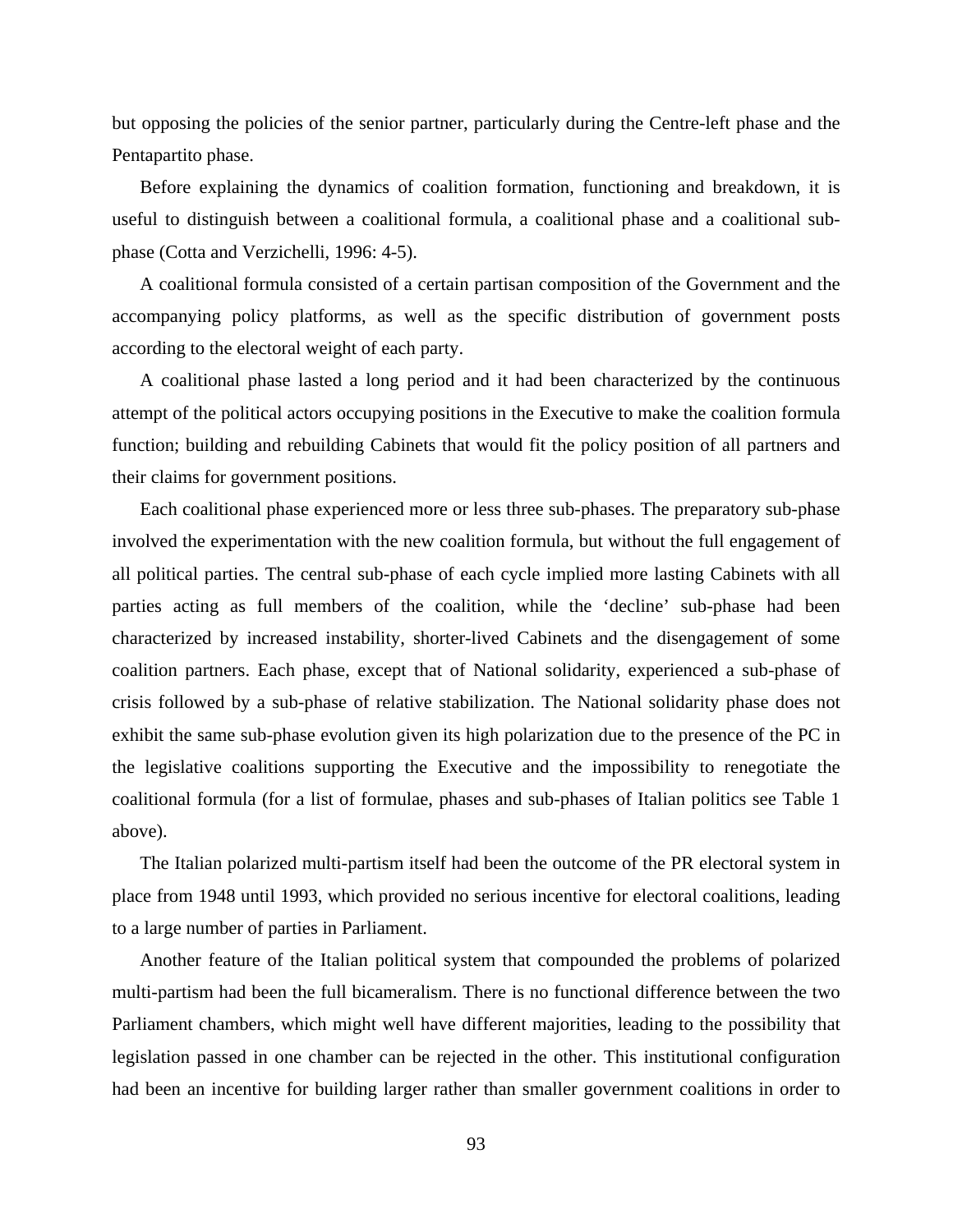ensure parliamentary support, therefore increasing the possibility that the coalition will be fragmented and polarized.

The change in the electoral system that occurred in 1993 with the introduction of a 75% plurality representation and 25% proportional representation did not necessarily reduce the perils of fragmentation and polarization. The parties formed oversized electoral coalitions, but engaged in similar coalitional behaviour after elections: some parties of the same electoral coalition formed different parliamentary groups once in Parliament, while other parties of the winning coalition opted out of the government formula.

Therefore, although the electoral competition became more "polarized" between two major camps along the left-right divide and the voters had a better defined electoral choice after 1993, the winning electoral coalitions did not necessarily form stable governing coalitions once in power. The reason is the same problem of fragmentation and polarization inside the same part of the political spectrum once the parties occupy their legislative benches: they organize and behave as individual partisan entities, sometimes in disregard to the electoral coalition logic that ensured their election to Parliament.

However, a difference does emerge after the landmark changes of 1993: the Centre-right coalitions, built around Forza Italia (FI), are significantly less polarized and fragmented than the centre-left coalitions, built around Democratici di Sinistra (DS), an ample left-oriented coalition. The latter ones still exhibited higher fragmentation and polarization because of the many factions inside the leftist parties and the presence of the highly ideological PC communist party.

This has important implications for the theoretical assumptions of this thesis, as I will show later in greater detail: it is the first time in Italian politics that Type 2 "dictatorial" coalitions emerge after 1993. The Italian centre-right coalitions have a low degree of polarization and fragmentation and a high capacity to put through the Parliament most of the legislation that they initiate. I will elaborate on this aspect later in this chapter.

The legislative instability that ensued in a highly fragmented and ideologically polarized party system translated first and foremost into a decreasing success-rate of Executive-initiated NPL. This expectation is confirmed by empirical information (see Table 2 below).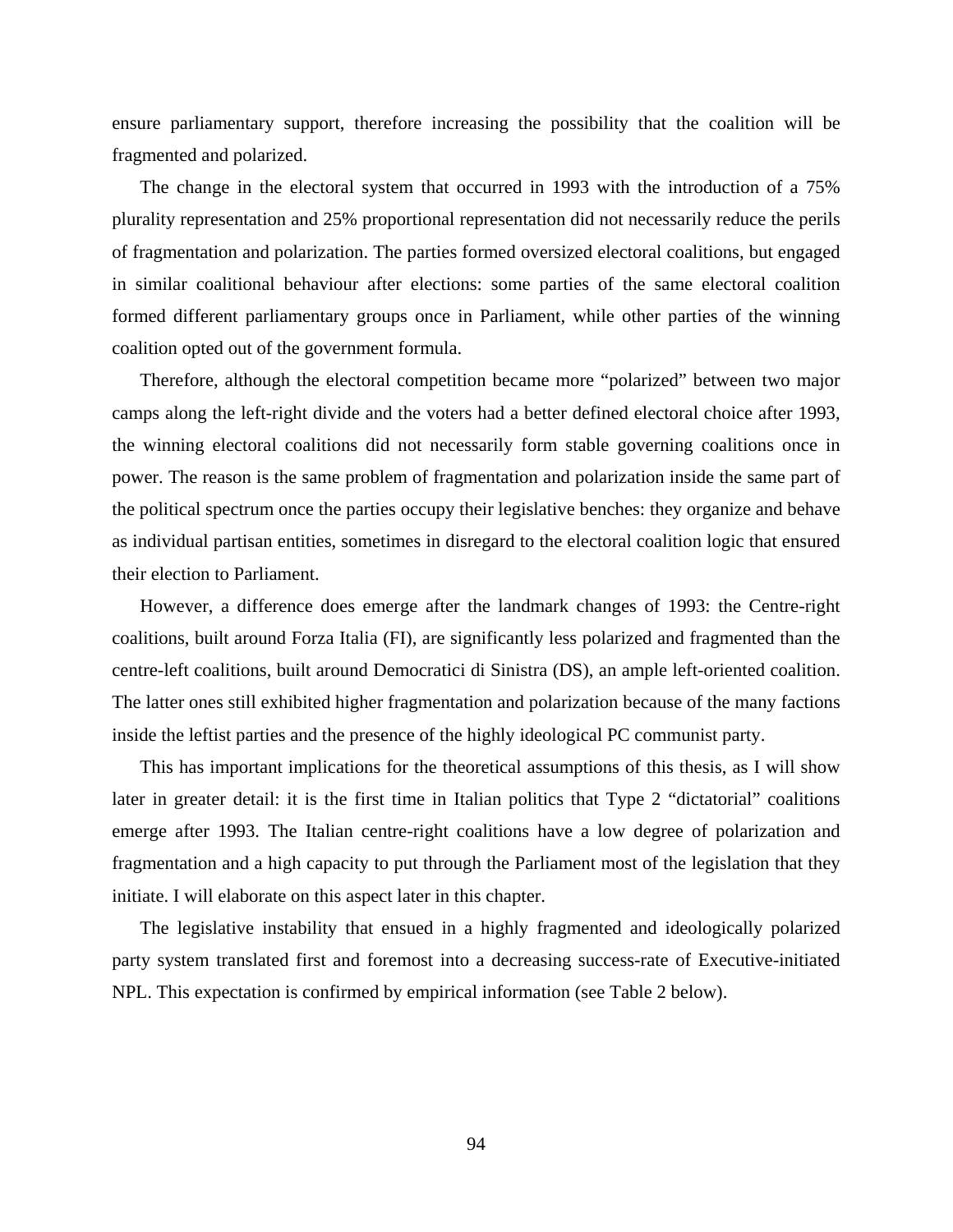|              | П.            | III.               |
|--------------|---------------|--------------------|
| DL issued    | NPL issued    | <b>NPL</b> success |
| $3\%$ (105)  | $97\%$ (4292) | $90\%$ (3894)      |
| $7\%$ (310)  | $93\%$ (4310) | 86% (3744)         |
| $19\%$ (185) | $81\%$ (831)  | $77\%$ (644)       |
| 30% (1068)   | $70\% (2573)$ | 69% (1786)         |
| $75\%$ (810) | $25\% (273)$  | $58\%$ (161)       |
| $29\%$ (401) | $71\%$ (999)  | 84% (839)          |
| 18% (2879)   | 82% (13278)   | 83% (11068)        |
|              |               |                    |

**Table 2: The volume of DL and the volume and success-rate of NPL in Italy 1948 – 2006.** 

Column I in the Table 1 above indicates the number of DL issued by each Italian Cabinet since 1948, as well as the percentage volume of DL in the total volume of Executive-initiated legislation. Column II indicates the same measure, only for Executive-initiated NPL. Column III indicates the success-rate of Executive-initiated NPL.

The information in Table 2 reveals a few important empirical findings. Firstly, Italy is not a country ruled by DL, as some of the democracy literature reviewed in the previous chapter on literature and theoretical review would predict by taking notice of a high number of these acts (O'Donnell, 1994, 1996, 1999, 2003). Despite the obvious trend of increased DL issuing throughout the decades (see Column I in Table 2 above), the volume of DL compared to the volume of Executive-initiated NPL for the whole period under observation is only 18% (compare row Total for Column I and Column II in Table 2 above).

Secondly and as expected, there seems to be a correlation between the success-rate of NPL and the tendency of the Italian Executive to issue DL. The Italian Executive had experienced increased difficulty in passing NPL in Parliament: the success-rate of NPL drops constantly from 90% approval rate during the Centrist phase of Italian politics to a low 58% approval rate during the Transition phase (see Column III in Table 2 above). The lower the NPL success-rate, the higher the volume of DL issuing (see the inverse correlation between Column III and Column I in Table 2 above). The phase of Transitional politics (1993-1996) reaches a peak of DL issuing: the Italian Executive issues 75% of its legislative initiatives by DL and only 25% by NPL. However, 1993-1996 was a period of exceptional politics, marked by a major change in the party system and a national anti-corruption campaign that led to the arrest of important political figures. Most of the cabinets of this period are "technical" (non-political), as I will show later.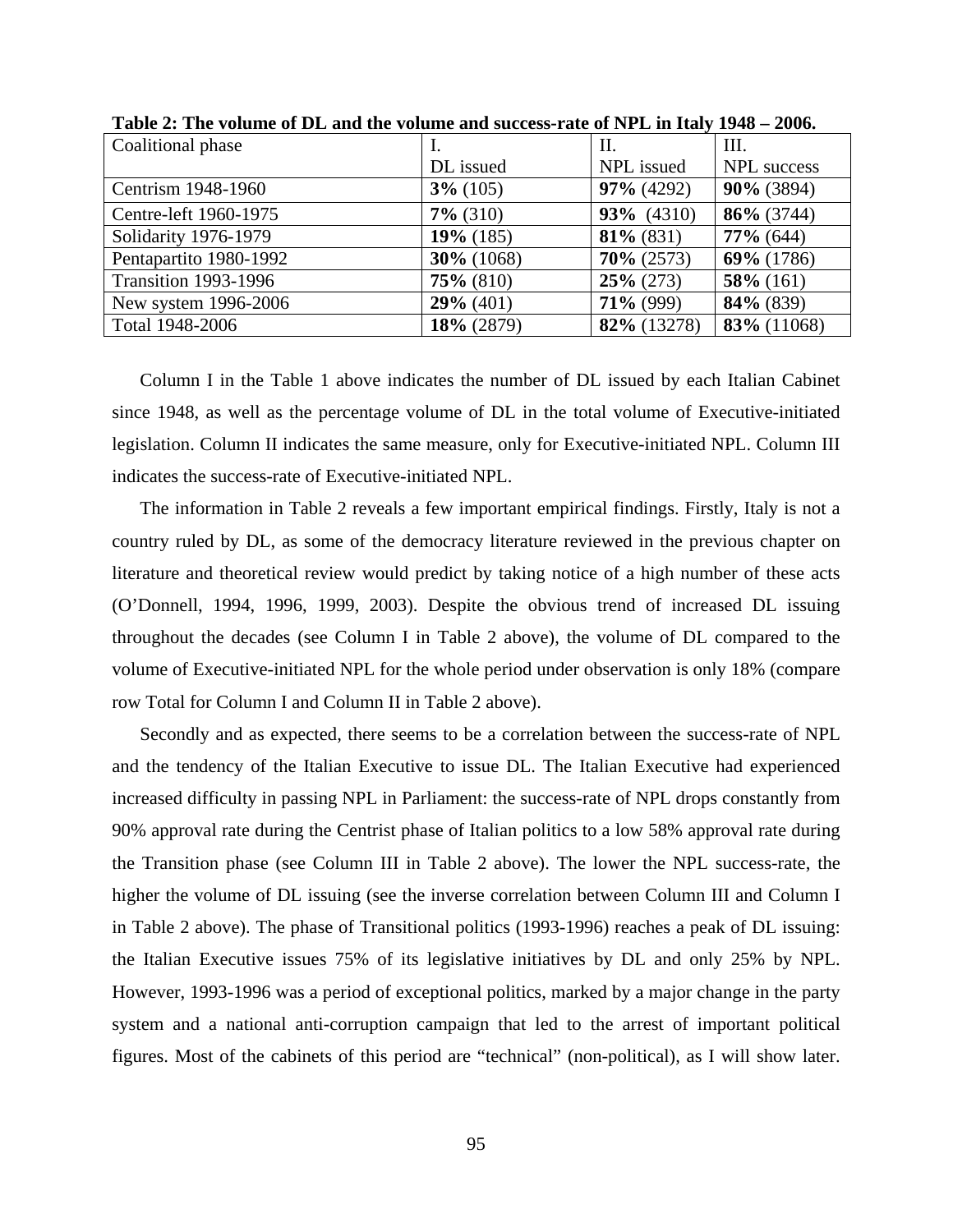The overall trend indicates a correlation between the success-rate of NPL and the tendency to issue DL. I will test this assumption later through a series of two-tailed Pearson correlations.

I will explore the functioning of legislative coalitions for each major phase of Italian politics as defined earlier in order to show why testing for possible correlations between the success-rate of NPL and the issuing rate of DL can strengthen the theoretical argument of the thesis.

#### 2.a. Coalitional phases, legislative instability and the issuing of Emergency decrees

The Centrist phase of Italian politics (1948-1960), characterized by more coalition stability, exhibits a significantly smaller volume of DL compared to Executive-initiated NPL than the rest of coalitional phases. The stability is explained by a more clearly defined profile of the Christian democratic DC as a centrist party: its major factions did not begin to develop different legislative strategies as long as the coalitional formula had been functional. The success-rate of NPL is 90%, as shown in row Total Column II in Table 3 below.

| Cabinets: Centrism (1948-<br>1960) | I. DL issued       |  | II. NPL issued            | III. NPL success          |  |
|------------------------------------|--------------------|--|---------------------------|---------------------------|--|
| 1. De Gasperi V                    | (7)                |  |                           |                           |  |
| 2. De Gasperi VI                   | 2%<br>(6)          |  | 98% (2149)                | 93% (1996)                |  |
| 3. De Gasperi VII                  | (16)               |  |                           |                           |  |
| 4. De Gasperi VIII                 |                    |  |                           |                           |  |
| 5. Pella I                         | (5)                |  |                           |                           |  |
| 6. Fanfani I                       | 4%<br>(18)<br>(29) |  | $96\%$ (1564)             | 92% (1439)                |  |
| 7. Scelba                          |                    |  |                           |                           |  |
| 8. Segni                           |                    |  |                           |                           |  |
| 9. Zoli                            | (9)                |  |                           |                           |  |
| 10. Fanfani II                     | (5)<br>3%<br>(5)   |  | $97\% (579)$              | <b>79%</b> (459) (aprox.) |  |
| 11. Segni $II$                     |                    |  |                           |                           |  |
| 12. Tambroni                       | (5)                |  | $\left($ aprox. $\right)$ |                           |  |
| Total Centrism (1948-1960)         | $3\%$ (105)        |  | $97\%$ (4292)             | 90% (3894)                |  |

**Table 3: DL issuing, NPL issuing and NPL success-rate during Centrism.** 

Despite the low rate of DL issuing (3% for the whole Centrist phase), the correlation between the success-rate of Executive-initiated NPL and the tendency to issue DL is already visible (compare the inverse correlation between Column III and Column I in Table 3 above). Research constraints prevented the collection of information on the success-rate of NPL for each coalition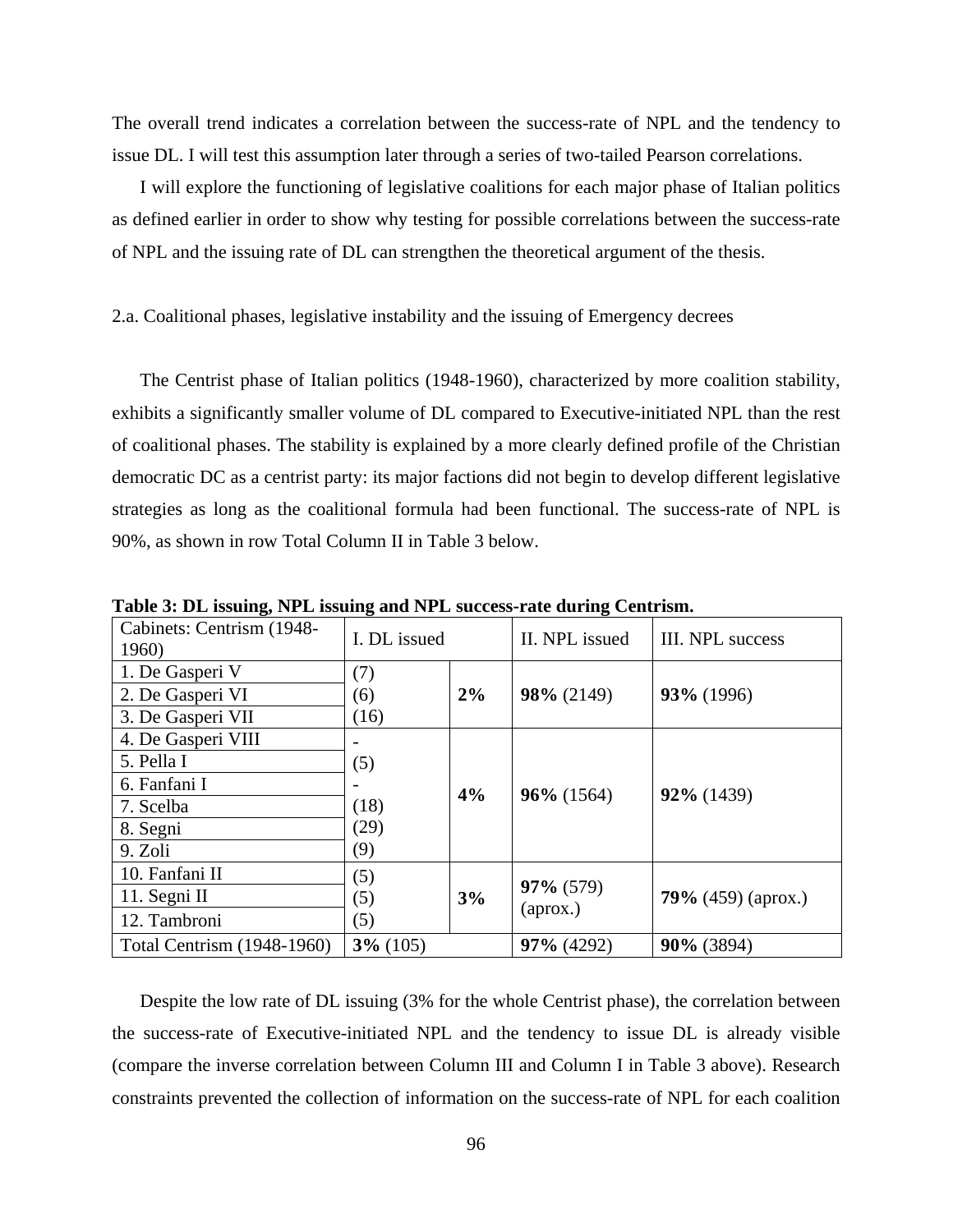(Cabinet) of this particular phase of partisan politics, as I have explained in the section dedicated to operationalization of accountability in Chapter II. This reduces the number of units of analysis from 12 (number of Cabinets in place during the Centrist phase) to only 3 (periods for which the success-rate of NPL can be correlated to the volume of DL issuing). Despite this empirical research constraint, the correlation between the Executive incapacity to promote its policy views through NPL and its tendency to rule by DL is shown in Column I and Column III in Table 3 above. The NPL success-rate drops from 93% to 79% by the end of this coalitional phase, while the volume of DL issuing increases from 2% to 4% from the first to the  $9<sup>th</sup>$  Cabinet of the phase (from De Gasperi V to Zoli in Table 3 above).

The Centrist period of Italian politics exhibits longer tenures in power of Executive coalitions, given the lower ideological polarization and the subsequently low number of partisan veto-players in Parliament supporting the Executive. However, the first picture presented by the first period of coalitional politics is indicative of a structural tendency to govern by DL caused by the difficulty encountered by the coalition partners in reaching negotiated decisions. The difficulty of governing in a heterogeneous coalition formula had become manifest from within the DC itself: the Zoli Cabinet (1958) lost its legislative support before elections and had been asked to stay in power until a new Parliament had been elected (Cotta and Verzichelli, 1996: 22). The difficulty of reaching negotiated policy decisions grew exponentially during the next coalitional phase, when the DC intra-party conflicts became manifest.

Generally, the Executive attempted to escape policy scrutiny in Parliament, as long as the controversial policies were expected to face parliamentary opposition even from within the benches of the parliamentary groups that supported the Cabinet.

As I have argued earlier, the relevance of governance by DL resides in the volume compared to the volume of Executive-initiated NPL and in the actual trend (volume increasing over time), and not necessarily in the number of DL as such. It becomes irrelevant that the actual number of DL is significantly lower during the Centrist phase compared to later coalitional phases. The structural cause inducing a systemic propensity towards a low executive accountability is the partisan veto-player structure of the legislative coalitions, present since 1947 and generating effects which will become increasingly obvious across the decades, as I will show further.

The next coalitional period (1960-1975), the Centre-Left already exhibited a higher degree of instability, after the "opening" of the more socially oriented factions of DC towards the Italian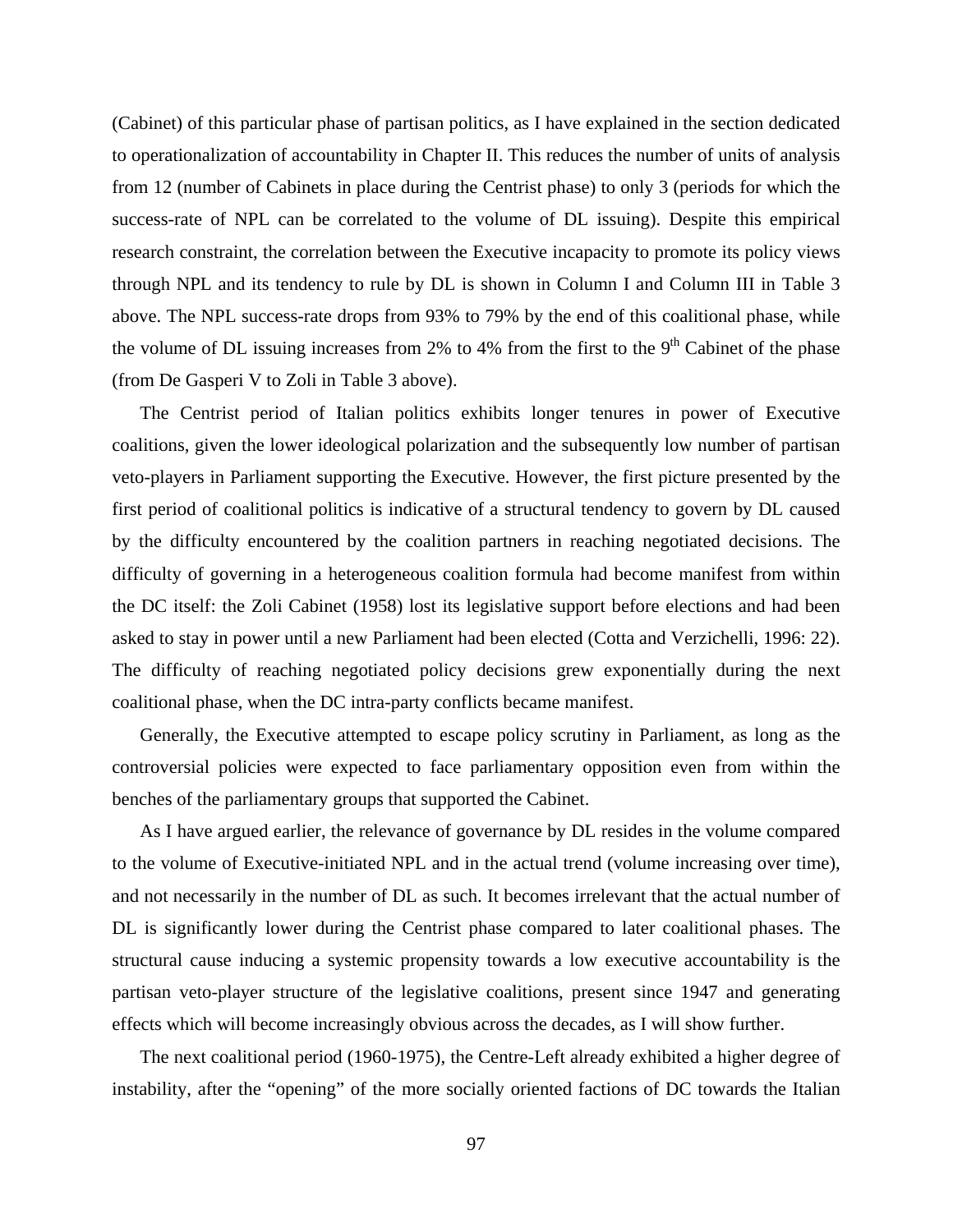left. Another factor that facilitated the aperture for the left and the emergency of this new phase of coalitional politics had been the gradual move of the socialist PS from the left of the political spectrum towards the centre and its increasingly moderate political discourse. The socialist PS and the social democratic PSD had been invited to take part in the Cabinet and support it from Parliament.

The accompanying noticeable trend of diminishingly successful NPL is indicative of the difficulties encountered when the much needed policy negotiation could not be concluded because of the high number of partisan veto-players, given the fragmentation and polarization of the legislative coalition. The "opening" to the left of the DC-centred Executive had been motivated by the need to find a coalition formula that would mitigate the instability induced by the DC internal factionalism. Despite the goodwill pledges, it did not reach the intended outcome and the invitation of an increasing number of parties to join the legislative coalition and join the Executive had led to an actual increase in its level of fragmentation and polarization.

The same research constraints mentioned earlier prevented the collection of information regarding the success-rate of NPL for each coalition (Cabinet) of this particular phase of partisan politics. This reduced the number of units of analysis from 17 (number of Cabinets in place during the Centre-Left phase) to only 4 (periods for which the success-rate of NPL can be correlated to the volume of DL issuing). Despite this empirical research constraint, the correlation between the Executive incapacity to promote its policy views through NPL and its tendency to rule by DL is shown in Column I and Column III in Table 4 below. The NPL success-rate drops from 97% to 83% by the end of this coalitional phase, while the volume of DL issuing increases accordingly from 2% to 10% from the first to the  $17<sup>th</sup>$  Cabinet of the phase (from Fanfani III to Moro V in Table 4 below).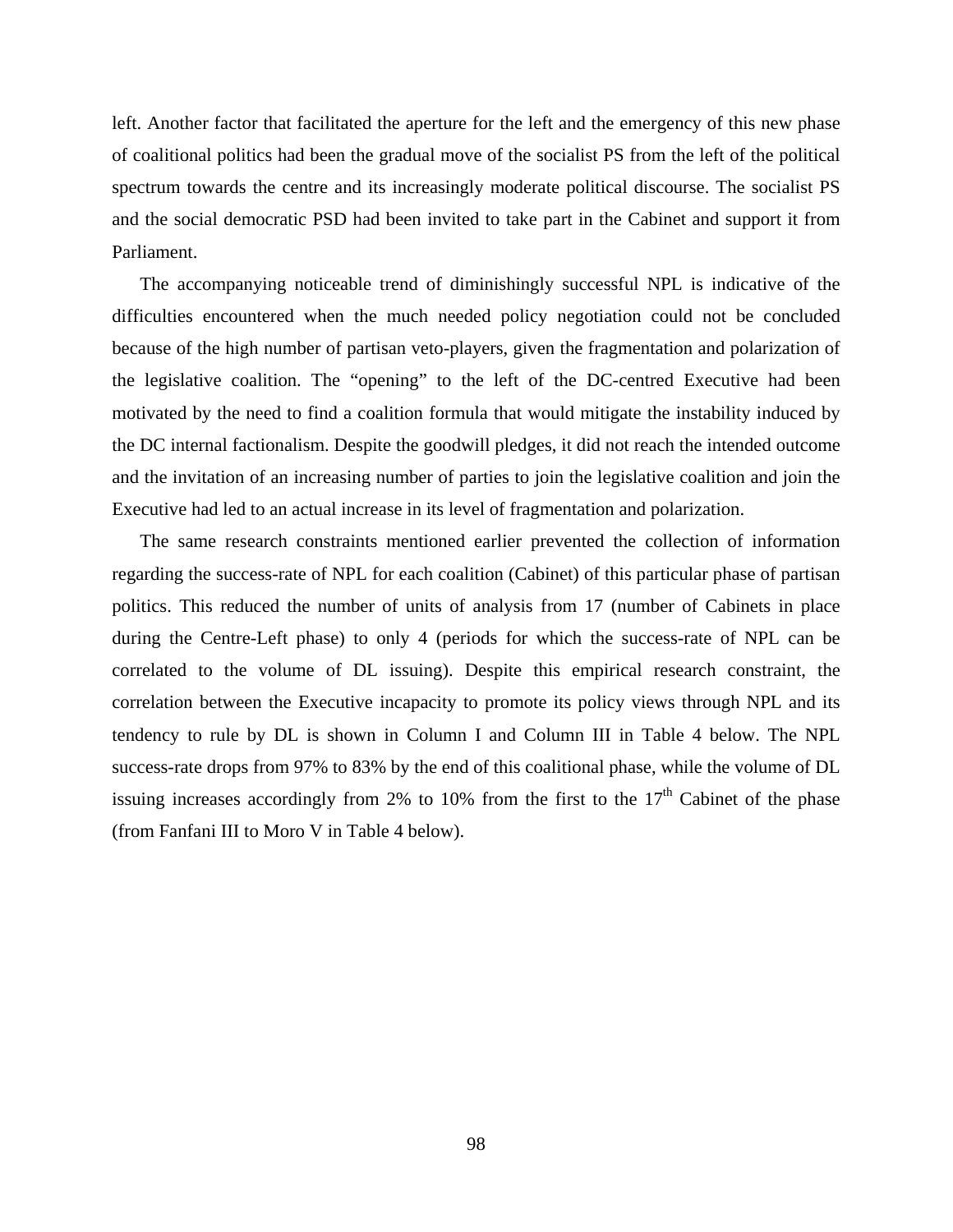| Cabinets Centre-left (1960-<br>1975) | I. DL issued |    | II. NPL issued | III. NPL success     |  |
|--------------------------------------|--------------|----|----------------|----------------------|--|
| 1. Fanfani III<br>(10)               |              |    | $98\%(904)$    | 97% $(881)$ (aprox.) |  |
| 2. Fanfani IV                        | (4)          | 2% | (aprox.)       |                      |  |
| 3. Leone I                           | (4)          |    |                |                      |  |
| 4. Moro I                            | (9)          |    | $94\% (1442)$  | $87\% (1259)$        |  |
| 5. Moro II                           | (26)         | 6% |                |                      |  |
| 6. Moro III                          | (55)         |    |                |                      |  |
| 7. Leone II                          | (6)          |    |                |                      |  |
| 8. Rumor I                           | (11)         |    |                |                      |  |
| 9. Rumor II                          | (11)         |    |                |                      |  |
| 10. Rumor III<br>(11)                |              | 8% | $92\%(831)$    | $80\% (663)$         |  |
| 11. Colombo                          | (29)         |    |                |                      |  |
| 12. Andreotti I                      | (2)          |    |                |                      |  |
| 13. Andreotti II                     | (25)         |    |                |                      |  |
| 14. Rumor IV<br>(24)                 |              |    |                | $83\%(941)$          |  |
| 15. Rumor V                          | (24)         |    | $90\% (1133)$  |                      |  |
| 16. Moro IV                          | (33)         |    |                |                      |  |
| 17. Moro V                           | (26)         |    |                |                      |  |
| Total Centre-left (1960-             | $7\%$ (310)  |    | $93\% (4310)$  | $86\% (3744)$        |  |
| 1975)                                |              |    |                |                      |  |

**Table 4: DL issuing, NPL issuing and NPL success-rate for Centre-Left phase (1960-1975).** 

The increased fragmentation and polarization brought about by the presence of leftist parties in the coalition supporting the Executive has increased throughout the years from 1960 until 1975. The crises breaking down Cabinets were most often extra-parliamentary. The Fanfani and Moro Cabinets lost their legislative support before elections and had been asked to stay in power until a new Parliament would be elected (Cotta and Verzichelli, 1996: 22).

The government composition had been difficult to agree on and it emerged only after a number of bargaining attempts lasting for a long period, sometimes months, while a minority cabinet was put in place. The role of such a Cabinet was transitional, while its sole purpose was to ensure the governing of the country and prepare the agreement for a new coalition. Such a transitional cabinet (which often has only one party) had been the base of the future cabinet containing all coalition partners. Examples of such transitional cabinets during the Centre-Left phase of Italian politics are Fanfani III (DC), Fanfani IV (DC-PR-PSD), Leone I (DC), Leone II (DC) and Rumor II (DC) (see Tables 1 and 3 on pages 89 and 93 earlier). The leaders continued to negotiate while these minority cabinets were in place. If no agreement was reached, then weak cabinets with unstable parliamentary support could drag on for many months in a political crisis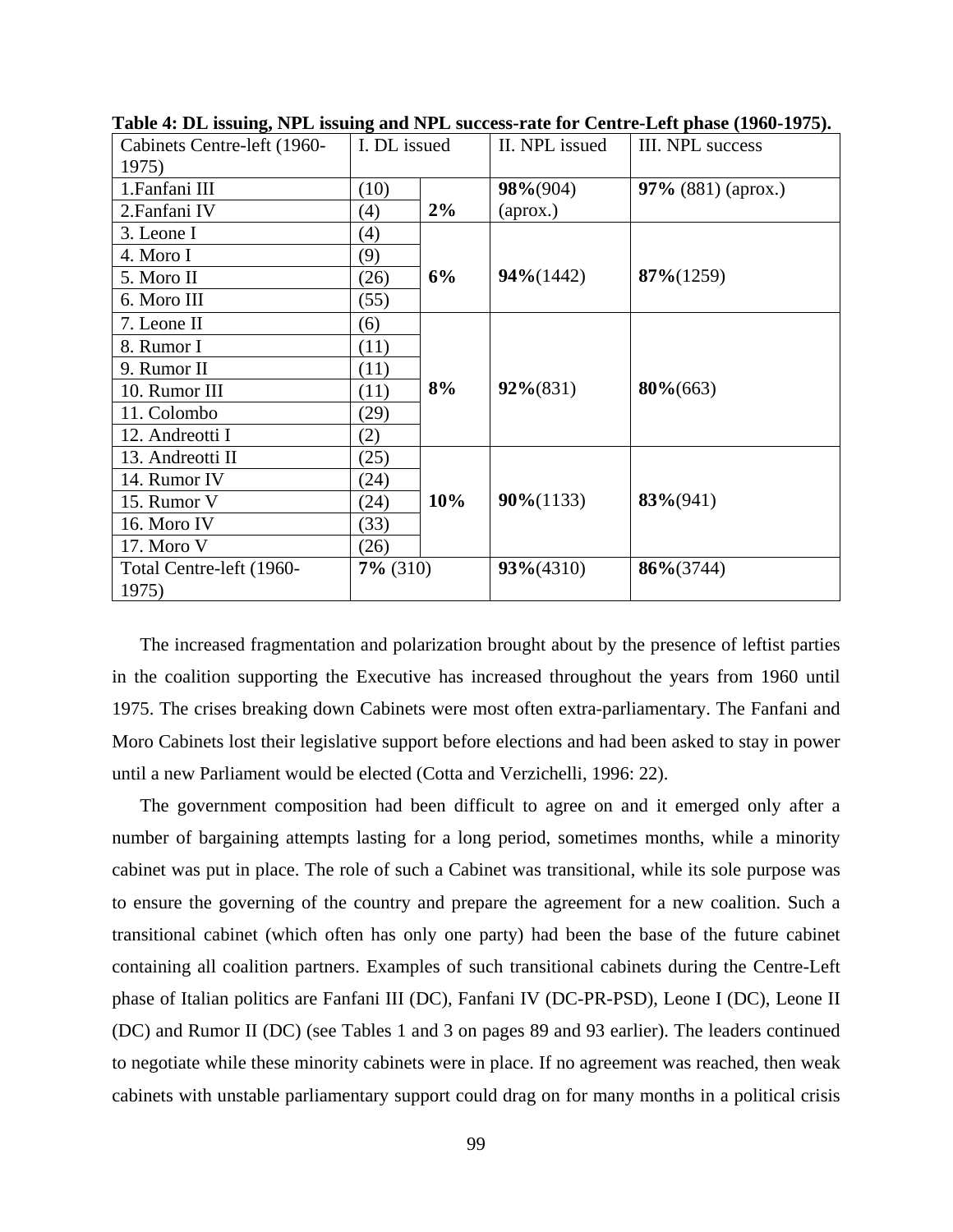called "crisi al buio", literally meaning "crisis in the dark". The Moro V Cabinet is an example of "crisi al buio", being asked to govern only until the next formula would be in place. Given the failure of this phase of coalitional politics, the Moro V Cabinet ensured the transition to the next phase of coalitional politics: National Solidarity.

Continuing the trend of coalitional instability induced by the highly fragmented and polarized partisan structure of accountability, the National Solidarity coalitional period (1976-1979) exhibits a stronger tendency for unaccountable Executive rule through the issuing of an increased volume of DL compared to the Executive-initiated NPL.

This is the period during which Italy was governed by the most heterogeneous Executive coalition before the collapse of its party system in the early 1990s. In an attempt to keep the country under control in times of resurgent terrorist activities, as well as contain the radicalization of the Italian communists, the DC accepted to govern together with an anti-system party, turning policy-making into a difficult negotiation game. The National Solidarity legislative coalition supporting the Executive contained the PC, besides the other leftist parties (the socialist PS and the social-democratic PSD) (Cotta and Verzichelli, 1996: 38-39), increasing the legislative instability and the tendency of the Executive to issue DL in order to compensate for the incapacity of coalition partner to negotiate policy.

| <b>Cabinets National</b>                          | I. DL issued | II. NPL issued | <b>III. NPL success</b> |
|---------------------------------------------------|--------------|----------------|-------------------------|
| solidarity (1976-1979)                            |              |                |                         |
| 30. Andreotti III                                 | (87)         | Not available  | Not available           |
| 31. Andreotti IV                                  | (50)         | Not available  | Not available           |
| 32. Andreotti V                                   | (48)         | Not available  | Not available           |
| <b>Total National solidarity</b><br>$(1976-1979)$ | $18\%$ (185) | $82\%$ (831)   | $77\%$ (644)            |

**Table 5: National solidarity period of 1976-1979: NPL success-rate and DL issuing.** 

The approval rate of NPL drops from 90% (during the Centrist phase) and 86% (during the Centre-Left phase) to 77% during the National Solidarity phase (see row Total for Column III in Table 5 above). The volume of DL compared to the volume of NPL increases spectacularly, from 3% under Centrism and 7% under Centre-Left to a high of 18% under National Solidarity (see row Total for Column I in Table 5 above).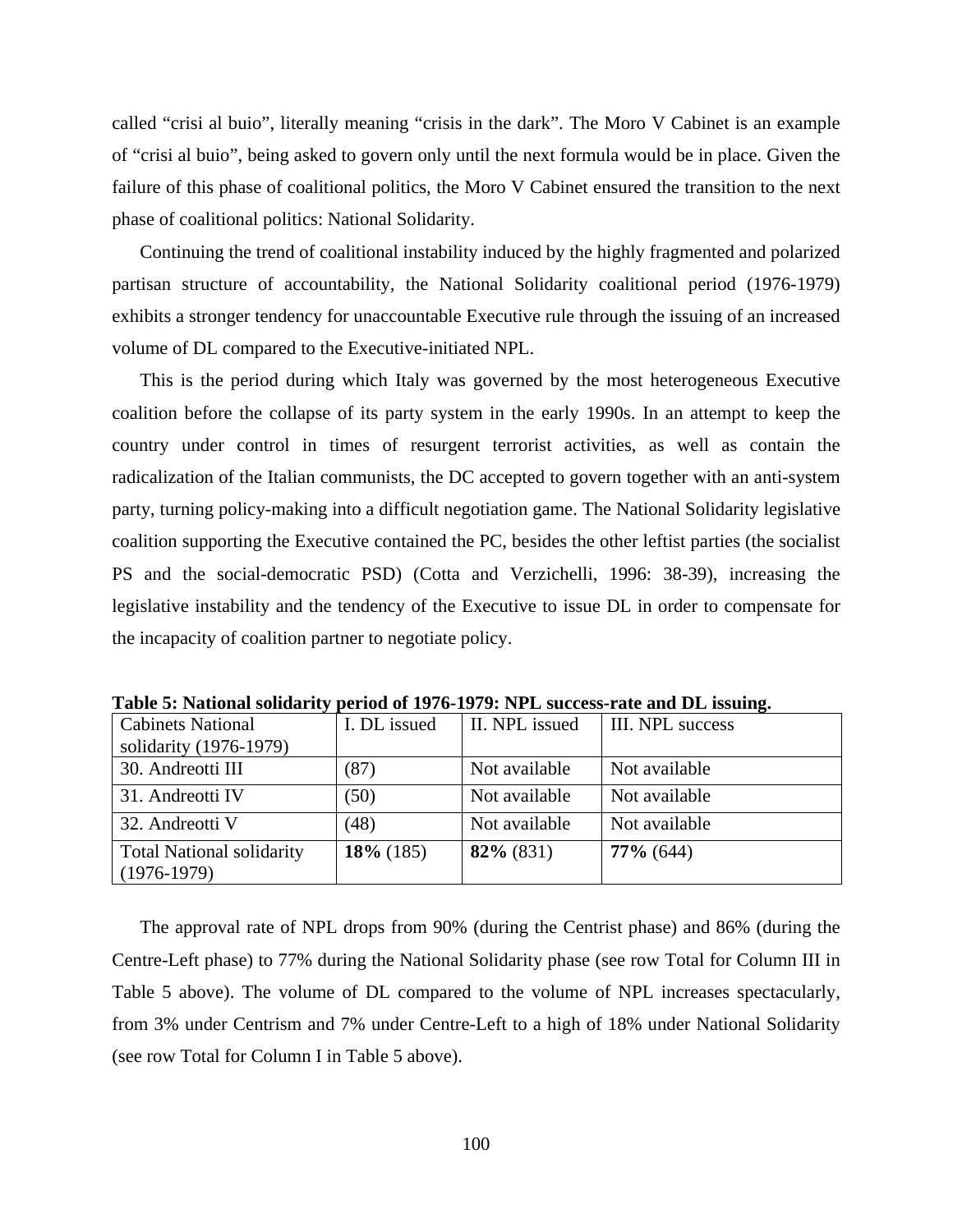The National solidarity phase represents a significant political compromise of the Italian political class and its party system, given their incapacity to assemble functional legislative coalitions that would ensure stable support for Executive first and foremost through the negotiation and passage of Executive-initiated NPL. This phase was short-lived compared to the previous ones, lasting only three years, given the unstable legislative support offered by the PC, whose party representatives did not join the Executive themselves, but supported it from Parliament after a formal agreement. The last cabinet of Andreotti V had been asked to stay in power after losing its legislative support until the next phase of Pentapartito.

The next coalitional period, the Pentapartito (1980-1992), reflects even more strongly the systemic tendency towards a high volume of DL issuing. The legislative coalition supporting the Executive had been made up of the Christian democratic DC, the socialist PS, the Republican PR, the social democratic PSD and the liberal PL, a formula that searched without success for governance stability by including all the non-extremist political parties who pledged to stay together without deserting the coalition in order to govern the country efficiently. Despite the goodwill pledges, the Italian political establishment found its ultimate failure in building negotiation and consensus with the Pentapartito period. On a background of decreasing DC electoral fortunes and an increasingly assertive socialist party (PS), the coalitional instability grew stronger than ever before. The country confronted a prolonged economic crisis and a resurgence of organized crime activities pervading State structures and targeting State officials.

The renegotiation of the cabinet structure in order to avoid calling early elections became more difficult when the inter-partisan polarization of the coalition increased under the Pentapartito phase. The number of Executives brought down by inter-party conflicts increased (Figura, 2000). The Spadolini I Executive (1981-1982) had been dismissed after the socialist ministers left the Coalition because the legislative majority supporting it in the Chamber rejected a DL on taxing oil products. The Craxi I (1983-1986) and Craxi II (1986-1987) cabinets fell because of policy disagreements between the junior coalition partners the socialist PS and the left-republican PR, as well as the incapacity to reach an agreement between the socialists PS and the senior coalition partner the Christian Democratic DC regarding the individual who should occupy the position of Prime Minister, the socialist Craxi or the Christian Democrat De Mita (Figura, 2000).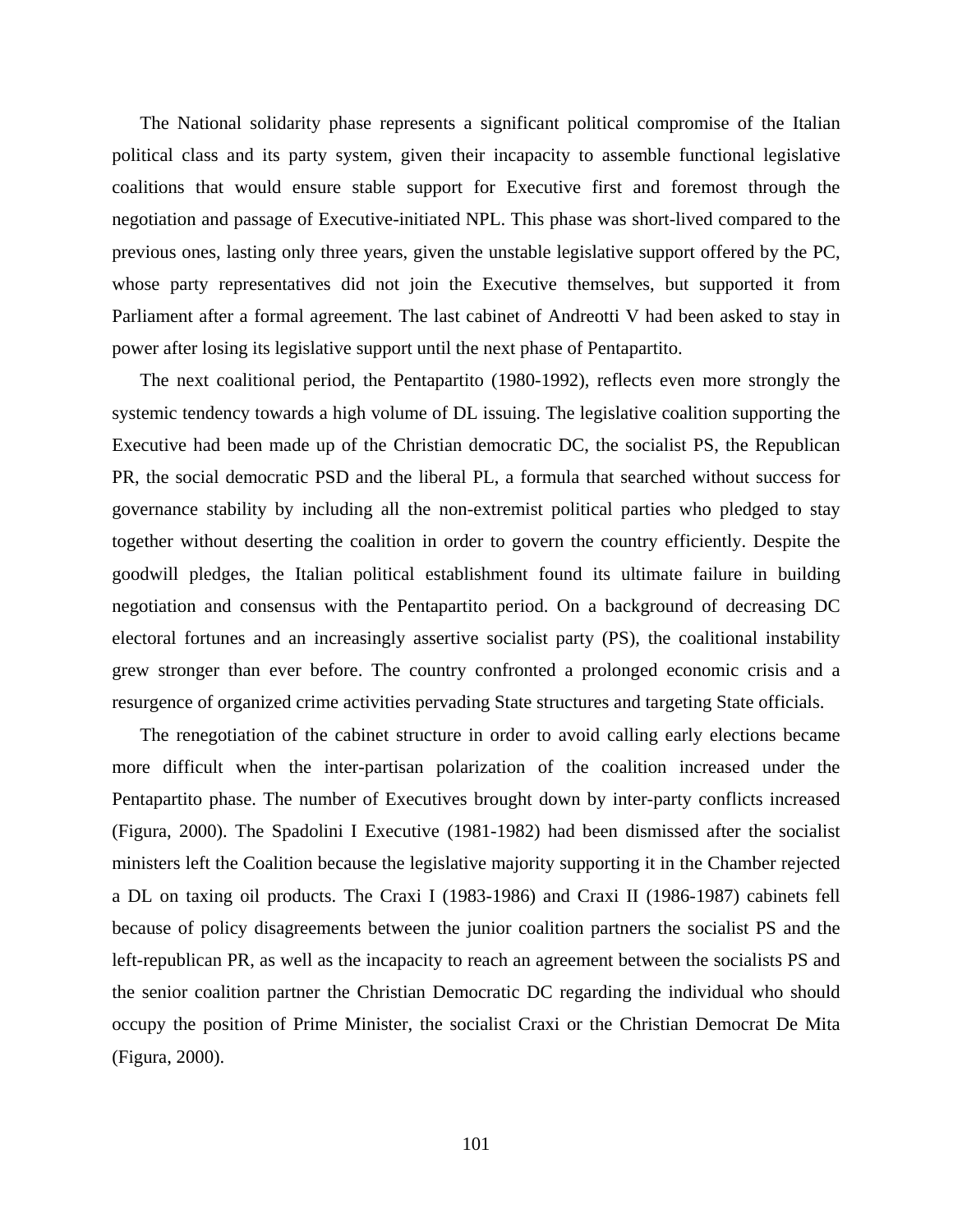The Fanfani V (1982-1983) cabinet collapsed after the socialist PS abandoned the majority. Early elections had been called after no agreement had been reached to form a new government. The Goria I cabinet (1987-1988) had been dismissed as the outcome of a dispute between the senior coalition partner Christian Democratic DC and the junior coalition partner the socialist PS on maintaining the functioning of a nuclear power plant, while the De Mita I Executive (1988- 1989) had been dismissed simply because the participants at the Congress of the socialist PS had engaged in strong rhetoric against their own governing partner, the Christian Democratic DC.

The failure of the coalition formula is accurately reflected in the dynamic of NPL successrate (see Column III in Table 6 below) and DL issuing (see Column I in Table 6 below):

| Cabinets Pentapartito (1980-1992) | I. DL issued  | II. NPL issued | III. NPL success |
|-----------------------------------|---------------|----------------|------------------|
| 1. Cossiga I                      | $13\%$ (45)   | $87\%$ (326)   | $77\%$ (254)     |
| 2. Cossiga II                     | $15\%$ (18)   | $85\%$ (104)   | $75\%$ (78)      |
| 3. Forlani                        | $32\%$ (54)   | $68\%$ (120)   | $68\%$ (82)      |
| 4. Spadolini I                    | $31\%$ (91)   | $69\% (208)$   | $63\%$ (133)     |
| 5. Spadolini II                   | $28\%$ (15)   | $72\%$ (40)    | $37,5\%$ (15)    |
| 6. Fanfani V                      | $38\% (25)$   | $62\%$ (41)    | $56\% (23)$      |
| 7. Craxi I                        | $21\%$ (176)  | $79\%$ (680)   | $73\% (502)$     |
| 8. Craxi II                       | $46\%$ (69)   | $54\%$ (81)    | $11\%$ (9)       |
| 9. Fanfani VI                     | $98.4\%$ (60) | 1.6% (1)       | $0\%$ (0)        |
| 10. Goria I                       | $26\%$ (76)   | $74\%$ (218)   | $90\%$ (198)     |
| 11. De Mita I                     | $36\%$ (122)  | $64\% (221)$   | $76\% (170)$     |
| 12. Andreotti VI                  | $33\%$ (128)  | $67\%$ (264)   | 68% (180)        |
| 13. Andreotti VII                 | $45\%$ (84)   | $55\%$ (105)   | $46\%$ (49)      |
| 14. Amato I                       | $42\%$ (114)  | $58\%$ (164)   | $56\%$ (93)      |
| <b>Total Pentapartito</b>         | $30\%$ (1068) | $70\%$ (2573)  | 69% (1786)       |

**Table 6: DL and NPL issuing and success-rate Pentapartito period (1980-1992).** 

The partisan veto-player structure reaches its most devastating effects for the legislative process during the Pentapartito: the Executive has no other option for promoting legislation but the recourse to DL. The volume of DL compared to NPL increases spectacularly from 13% under the first cabinet of the period (see Column I for the Cossiga I Cabinet in Table 6 above) to a high 45% under the Andreotti VII cabinet. The success-rate of Executive-initiated NPL fluctuates, with a high of 90% under the Goria I cabinet, and a low of 11% under the Craxi II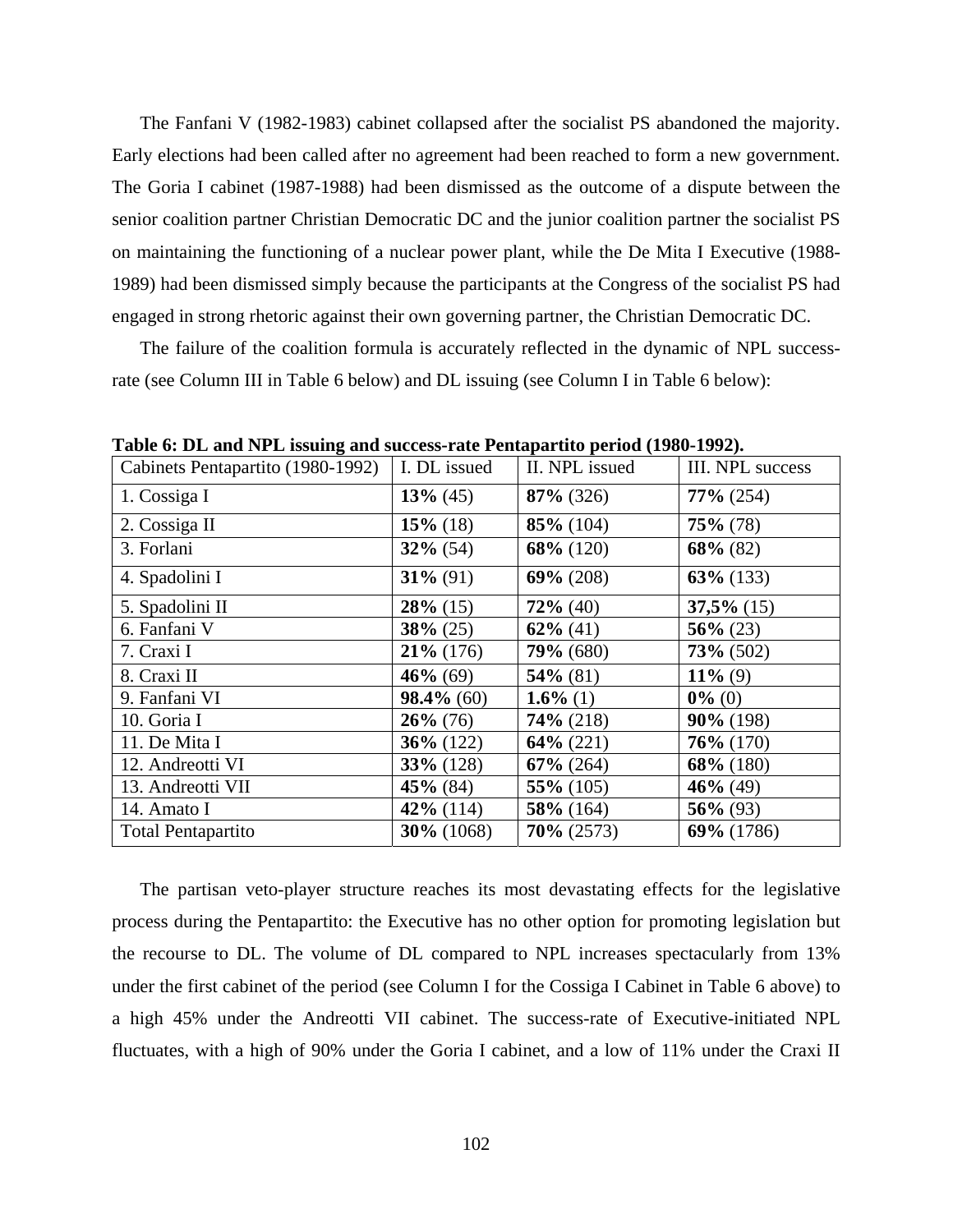cabinet. Most importantly, the total of DL issuing is 30% under the Pentapartito, the highest issuing rate since 1948 (see Column I in last row Total Pentapartito in Table 6 above).

The next two coalitional phases of Italian legislative politics, namely the transition period (1993-1996) and the new party and political system (1996-2006), provide a good opportunity to compare legislative trends in order to identify the causal factors behind the tendency of the Executive to issue DL.

The Transition period (see Table 7 below) heralds the highest volume of DL issuing in Italy, after almost half a century of unsuccessful attempts to overcome the fragmentation and polarization of the party system.

| Cabinets Transitional phase (1993- | I. DL issued | II. NPL issued | <b>III.</b> NPL success |
|------------------------------------|--------------|----------------|-------------------------|
| 1996)                              |              |                |                         |
| 47. Ciampi                         | $85\%$ (311) | $15\%$ (58)    | $31\%$ (18)             |
| 48. Berlusconi I                   | $53\%$ (163) | $47\%$ (143)   | $76\%$ (109)            |
| 49. Dini                           | $83\%$ (336) | $17\%$ (72)    | $47\%$ (34)             |
| Total transitional phase           | $75\%$ (810) | $25\%$ (273)   | $58\%$ (161)            |

**Table 7: The issuing of DL and its treatment during the Transition period.** 

The Italian party system collapsed in the early 1990s under criminal investigations revealing large corruption schemes involving almost all leaders of all political parties. The impossibility to assemble political cabinets imposed "technical" Executives, whose primary function had been the governing of the country while the new party system was in the making. The only attempt to form a political cabinet, the Berlusconi I Executive, did not last: it collapsed because of a typical inter-partisan conflict in the Executive coalition (Cotta and Verzichelli, 1996: 25). The junior partner Lega Nord abandoned the coalition given its high veto-player potential because of the slow progress towards the administrative devolution of the country, but also because of intra-Cabinet dissension about the pension reforms (Figura, 2000: 235).

The technical cabinets of Ciampi and Dini initiated most of their legislation by DL. The technical cabinets presented the Parliament with a disproportionately larger number of DL compared to NPL (see Table 7 above). Even the political cabinet of Berlusconi I initiated most of its policy by DL, given the political instability.

This period of Italian politics has similarities to the emergency situations found in many new democracies, where newly established political institutions and unstructured party systems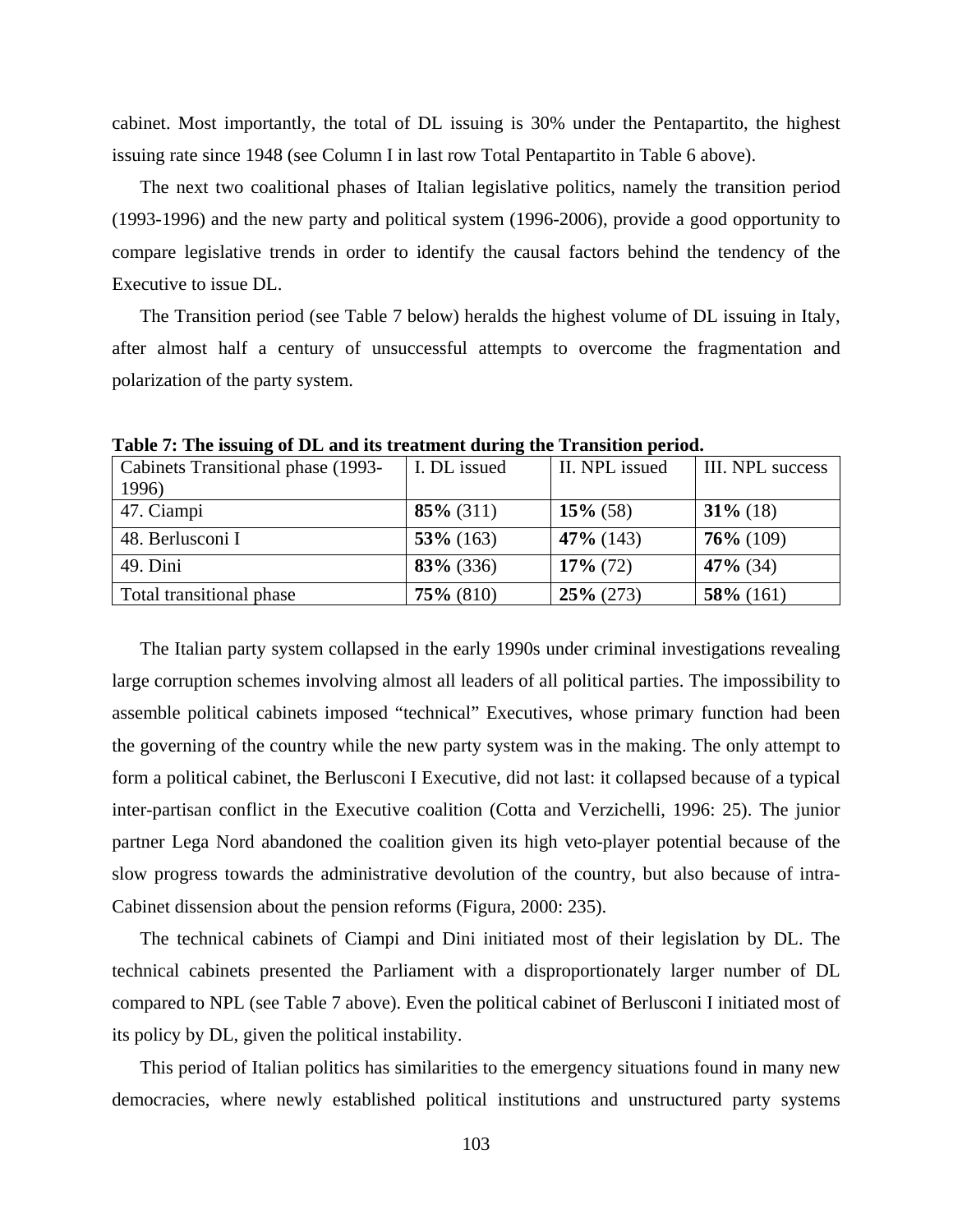struggle to tackle financial collapses, military uprisings or civilian unrest. The primary function of these Executives had been the overcoming of the crisis, by all means, including turning the Legislature into a rubberstamp institution by taking over legislative functions in the form of governance by Decrees based on constitutionally granted prerogatives.

The major relevance of this period of Italian politics rests with the manifold crises that it experienced and the non-political nature of governance by DL. Now it is not the number of partisan veto-players that provokes the Executive to rule by DL rather than NPL, but the need to keep the situation under control without wasting precious time in parliamentary debates and scrutiny.

Turning now to the new electoral and party system in place in Italy after 1996, it noticeably exhibits the same tendency of the Executive to rule by DL as before 1993, despite the constitutional reform of 1996 attempting to prevent the re-issuing of Decrees (see Table 8 below).

| Cabinets New system (1996-2006)                |                                      | I. DL issued | II. NPL issued | III. NPL success |
|------------------------------------------------|--------------------------------------|--------------|----------------|------------------|
| 50. Prodi I<br>51. D'Alema I<br>52. D'Alema II | $13th$ Parliament<br>$(1996 - 2001)$ | $28\%$ (198) | $72\%$ (519)   | $83\%$ (428)     |
|                                                |                                      | $26\%$ (42)  | $74\%$ (122)   | $71\%$ (87)      |
|                                                |                                      | $31\%$ (15)  | $69\%$ (34)    | $55\%$ (19)      |
| 53. Amato II                                   |                                      | $47\%$ (44)  | $53\%$ (50)    | $38\%$ (19)      |
| 54. Berlusconi II                              | 14 <sup>th</sup> Parliament          | $37\%$ (187) | $63\%$ (324)   | $97\%$ (317)     |
| 55. Berlusconi<br>Ш                            | $(2001 - 2006)$                      | $56\%$ (42)  | $44\%$ (34)    | $97\%$ (33)      |
| Total new system                               |                                      | $32\%$ (548) | $68\%$ (1118)  | $81\%$ (914)     |

**Table 8: DL and NPL issuing and NPL success-rate New political system (1996-2006).** 

Table 8 above reveals two important trends. Firstly, the centre-left Cabinets (Prodi I, D'Alema I, D'Alema II and Amato II) continue to encounter a low success-rate of their respective NPL sent to the Parliament: it drops from 83% to 38% (see Column III in Table 7 above). The DL issuing increases accordingly: from 28% of the total initiated legislation to 47% (see Column I in Table 8 above for the first four Cabinets).

The new political and party system in place after 1996 until 2006 (the last year for which empirical information is accounted for in this thesis) still exhibits a high polarization of the centre-left coalitions with the countless factions of the Communist party and the various strands of socialists and social democrats: four leftist Cabinets governed Italy during the 13<sup>th</sup> Parliament,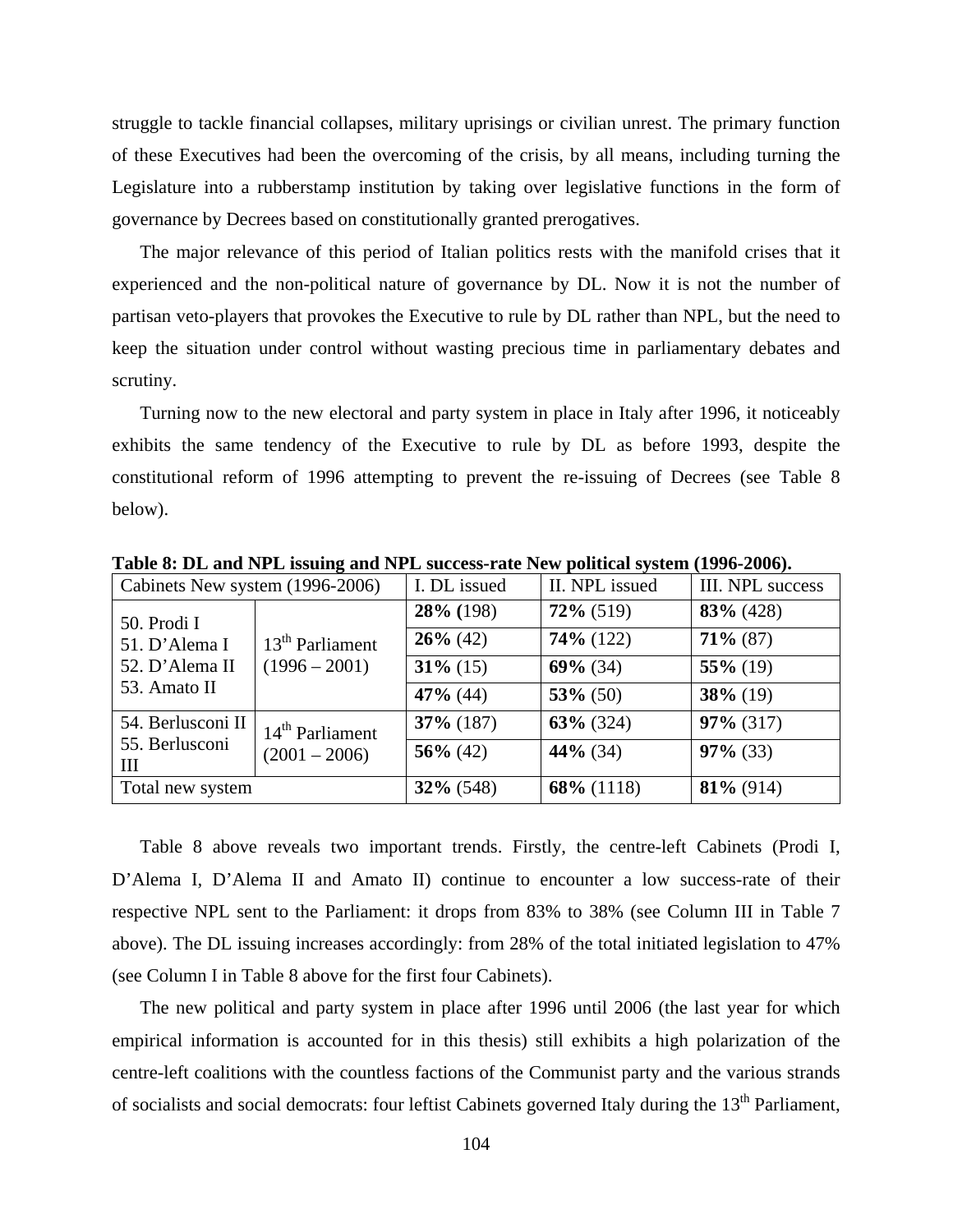from  $18<sup>th</sup>$  May 1996 until  $11<sup>th</sup>$  June 2001, rotating in power without calling elections after interpartisan negotiations following the same pattern as between  $1948$  and  $1993^{19}$ .

The Prodi I, D'Alema I, D'Alema II and Amato II Cabinets had been based on the broad leftist alliance of L'Ulivo, comprised of not less than 9 political parties of varying leftist orientations. In a constant attempt to hold the Executive in power L'Ulivo gradually allied itself with the communist PDC (Partito Demo-Communista) and the Christian democratic splinter UDR (Unione Democratica per la Reppublica) leading to the D'Alema I Executive. The second expansion of the coalition occurred when the Christian democratic splinters of DEMO and UDEUR joined the Executive leading to the formation of the D'Alema II Executive. The number of Executive partners went even higher under the Amato II Executive with the social democratic SDI joining the Executive. The coalition fragmentation and polarization was as high as before 1993, with Communists, Christian Democrats, Greens, Socialists and Social democrats attempting to govern together. The Cabinet changed each year between 1996 and 2001 at a rate that is similar to those of traditional Italian politics of 1948-1993.

Secondly, coalitions of a "dictatorial"-type emerge clearly after 1996, given that the new electoral system and the political party system reforms led to more cohesive centre-right coalitions, with a significantly lower degree of fragmentation and polarization, therefore a significantly low number of partisan veto-players.

The new Italian centre-right, built around Forza Italia, the political party presided over by Silvio Berlusconi, did not confront the same political circumstances the DC confronted for almost 50 years. The latter had to build oversized coalitions to prevent the rise to power of the Communist party under the political constraints of the Cold War. DC always had to make policy concessions, often not being capable of reaching any agreement with its coalition partners over policy sensitive issues. The new Italian centre-right does not have to organize oversized coalitions to support the Executive, therefore reducing the number of coalition partners to the political parties that it really is closest to in ideological and policy terms.

The cabinets of Berlusconi II and III have a success-rate of 97% of their NPL, while still issuing a high number of DL compared to NPL. These two Cabinets initiated their legislation 37% and 56% through DL (see Table 8 on page 101 earlier). These are Executives that MP Machiavelli quoted in the opening of the chapter refers to as "strong, authoritarian Executive",

 $\overline{a}$ 

 $19$  Information from the official website of the Italian Executive www.governo.it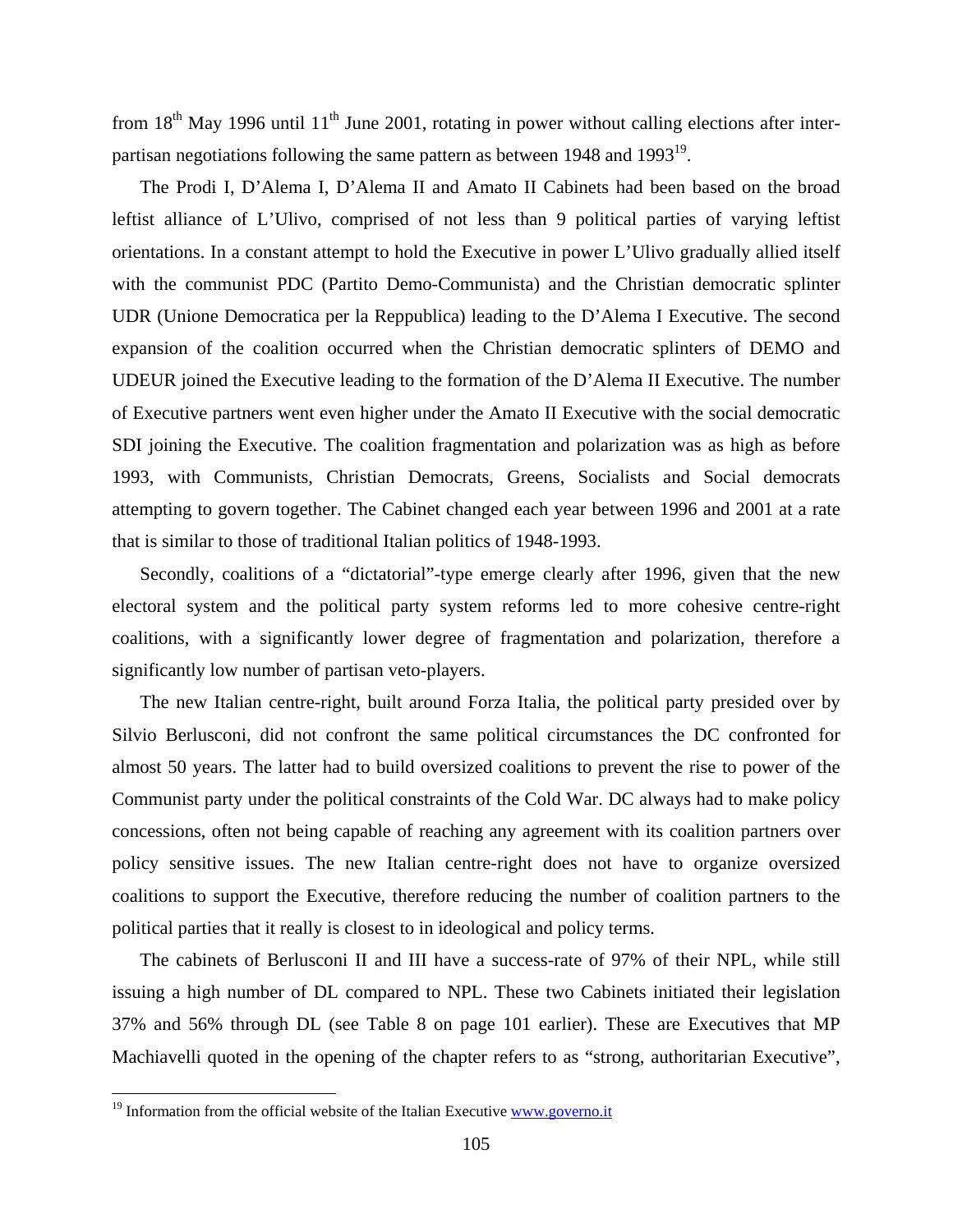which can easily pass most of their legislative initiatives through Parliament, as proven by the high approval rate of their NPL (97% for both Berlusconi cabinets).

The cohesion of the new centre-right political Cabinets is proven by their duration in power for almost 5 years (the Berlusconi II and III Cabinets governed Italy between 11.06.2001 and  $17.05.2006<sup>20</sup>$ . Both Berlusconi II and III Cabinets had been based on the ideologically close Cassa delle Liberta political alliance initially comprised of only four ideologically close centreright political parties (Forza Italia, Aleanza Nazionale, Lega Nord and Unione Demo-Christiana). The Berlusconi II Cabinet lasted in power in this coalitional formula for four years (June 11, 2001 – April 23, 2005), the longest surviving Italian Executive in the post-World War II history of the country. The Berlusconi III Cabinet expanded the political alliance Cassa delle Liberta to include two more political parties, without disintegrating before elections. The ideological cohesion of these Cabinets ensured their capacity to pass any type of legislation through Parliament without having to negotiate with the Opposition.

The same holds true for the Berlusconi I cabinet, which initiated most of its legislation by DL (53%) (see Table 7 on page 100 earlier). The only difference between the Cabinets Berlusconi I, II and III is that the first one had governed Italy under extreme political circumstances during times of political transition, which strengthened its tendency to issue DL proportionately higher than necessary, given not only its Type 2 "dictatorial" nature, but also the political circumstances it had to confront.

However, all centre-right Cabinets continue to issue a disproportionately large number of DL even after the political transition had finished and even when their NPL has a high success-rate. This is explained by the nature of the coalitions, which could guarantee the success of any type of legislative initiative and choose to issue a large number of DL simply because this act has immediate legal effect and is more expedient than the NPL. Having to choose between a legislative proposal with immediate legal effect and a high probability of success in the Parliament (DL) and a legislative proposal without immediate legal effect and the same high probability of success in the Parliament (NPL), the "dictatorial" coalitions will choose the first option for its obvious advantages.

Italy clearly had in place a party system that led to coalitions with a high number of vetoplayers that prevented the Executive from passing NPL between 1947 and 1996. Its coalitional

 $20$  Information from the official website of the Italian Executive www.governo.it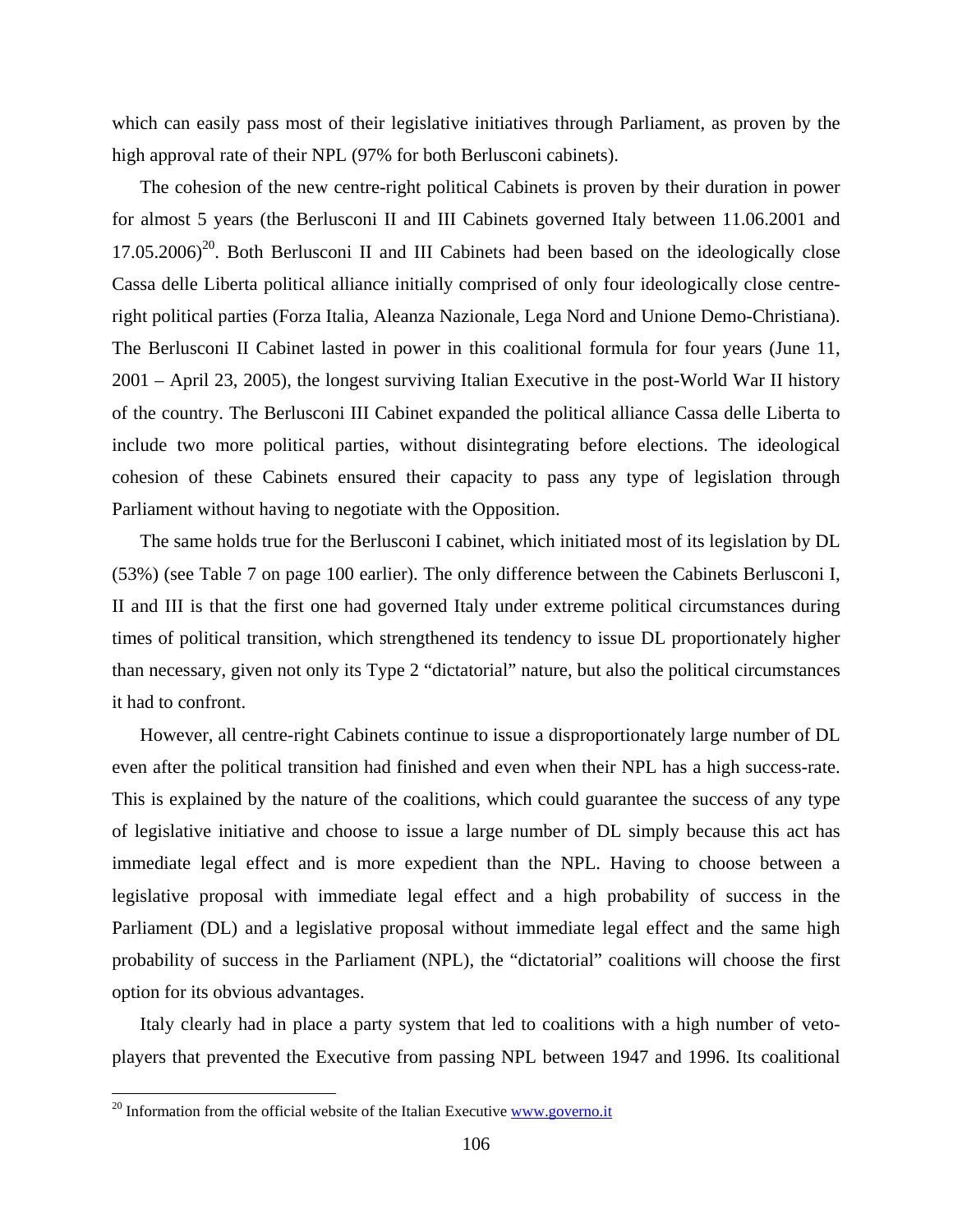dynamic evolved according to the phases and sub-phases explained earlier. However, the Berlusconi I, II and III cabinets had a lower number of partisan veto-players and consequently had been more adept at passing legislation through NPL as proven by the high success-rate shown in Table 8 above. The Berlusconi Cabinets become deviant cases from the argument of the thesis: the lower the success-rate of NPL the higher the DL issuing. They issue DL even when the success-rate of their NPL is high.

I will next run three two-tailed Pearson correlations to check for the assumed inverse negative relation between the NPL success-rate and the tendency of the Executive to issue DL. It is expected that the strongest correlation is found for the 1947-1993 period of coalitional politics, when Italy had been governed by weak Executives, exhibiting a high number of partisan vetoplayers that prevented the conclusion of negotiated policy compromises.

When looking at the whole period under observation (1948-2006) the correlation mentioned above is .656 as shown below.

|                     |                 |              | decreespresentedP        |
|---------------------|-----------------|--------------|--------------------------|
|                     |                 | success_rate | erc                      |
| success_rate        | Pearson         | 1            | $-0.656$ <sup>**</sup> ) |
|                     | Correlation     |              |                          |
|                     | Sig. (2-tailed) |              | ,000                     |
|                     | N               | 33           | 33                       |
| decreespresentedPer | Pearson         |              | 1                        |
| C                   | Correlation     | $-,656$ (**) |                          |
|                     | Sig. (2-tailed) | ,000         |                          |
|                     | N               | 33           | 33                       |
|                     |                 |              |                          |

Correlation between NPL success-rate and volume of DL issuing in Italy, 1947-2006.

\*\* Correlation is significant at the 0.01 level (2-tailed).

The above sample contains 33 units of analysis, including the Cabinets of the Transition phase (which seem to deviate from this argument given the exceptional nature of this phase) and the centre-right Cabinets of the new political system (which seem to deviate from this argument given their nature explained earlier). The initial correlation is expected to become stronger once the units of analysis (Cabinets) of the Transition phase are excluded, considered statistically irrelevant, for reasons explained above. For the purpose of this argument and in order to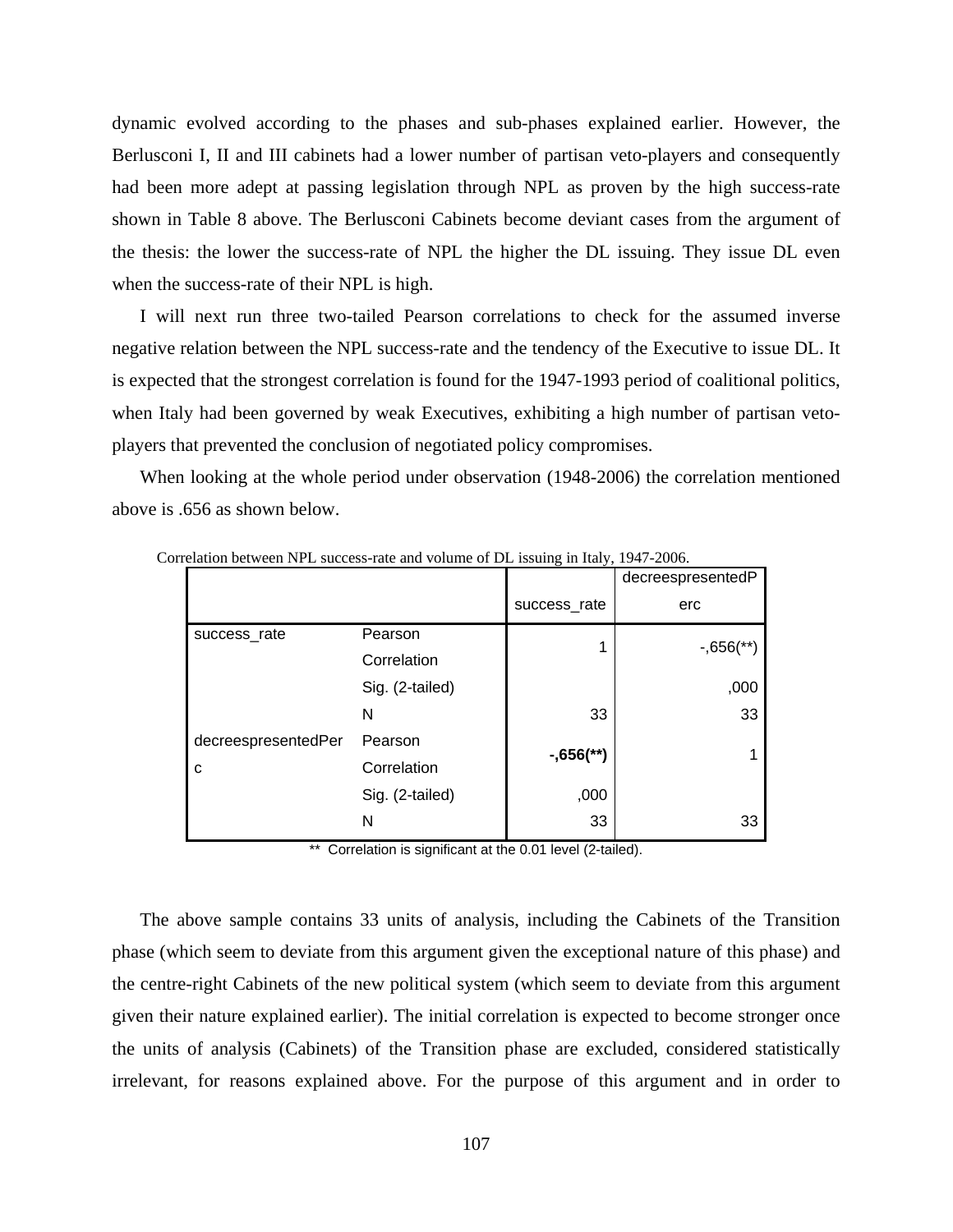highlight an increasing correlation, I will next eliminate only the Transition phase Cabinets and maintain in the sample the centre-right Cabinets of the new political system. The correlation between the low success-rate of Executive-initiated NPL and the tendency to issue DL increases to .769, as further shown below.

|                      |                 |              | decreespresented       |
|----------------------|-----------------|--------------|------------------------|
|                      |                 | success_rate | Perc                   |
| success_rate         | Pearson         | 1            | $-769$ <sup>**</sup> ) |
|                      | Correlation     |              |                        |
|                      | Sig. (2-tailed) |              | ,000                   |
|                      | N               | 30           | 30                     |
| decreespresentedPerc | Pearson         |              | 1                      |
|                      | Correlation     | $-769$ (**)  |                        |
|                      | Sig. (2-tailed) | ,000         |                        |
|                      | N               | 30           | 30                     |

|  |  |  |  | Correlation between NPL success-rate and volume of DL issuing without the Transition Phase. |  |  |  |  |  |  |  |  |  |
|--|--|--|--|---------------------------------------------------------------------------------------------|--|--|--|--|--|--|--|--|--|
|--|--|--|--|---------------------------------------------------------------------------------------------|--|--|--|--|--|--|--|--|--|

\*\* Correlation is significant at the 0.01 level (2-tailed).

However, the units of analysis used for the correlation above still contain the "dictatorial" Executives of Berlusconi I, II and III, which are not statistically relevant, as I explained above. Once these Executives are excluded from the sample of units of analysis, the correlation between the low success-rate of Executive-initiated NPL and the Executive tendency to rule by DL further increases to a high of .801, as shown below.

| Correlation between NPL success-rate and volume of DL issuing without the Transition, Berlusconi I. II and III. |  |                   |  |
|-----------------------------------------------------------------------------------------------------------------|--|-------------------|--|
|                                                                                                                 |  | doorooonrooonta L |  |

|                      |                 |              | decreespresente         |
|----------------------|-----------------|--------------|-------------------------|
|                      |                 | success_rate | dPerc                   |
| success_rate         | Pearson         | 1            | $-,801$ <sup>**</sup> ) |
|                      | Correlation     |              |                         |
|                      | Sig. (2-tailed) |              | ,000                    |
|                      | N               | 27           | 27                      |
| decreespresentedPerc | Pearson         |              |                         |
|                      | Correlation     | $-,801$ (**) |                         |
|                      | Sig. (2-tailed) | ,000         |                         |
|                      | N               | 27           | 27                      |

\*\* Correlation is significant at the 0.01 level (2-tailed).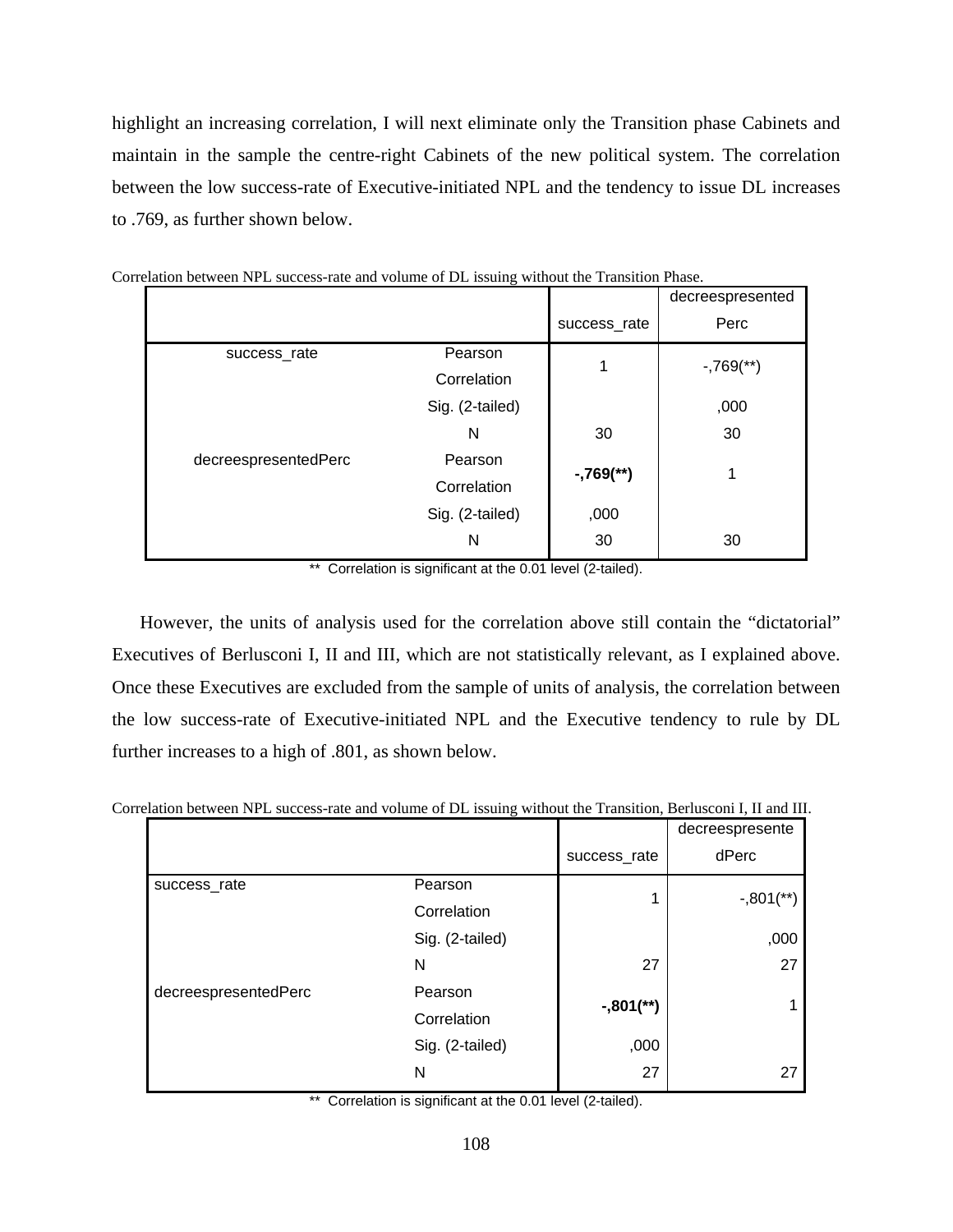Thus far I have revealed a strong negative correlation between the incapacity of the Italian Executive to pass NPL in the Parliament and its tendency to issue DL. The coalition types generated by the Italian party system make the recourse to DL a rational option. For reasons explained above, the Italian legislative coalitions were either weak (fragmented and polarized until 1993) or strong (low fragmentation and low polarization after 1996, only on the centre-right of the political spectrum).

The weak type of legislative coalition is not able to offer the Executive stable legislative support by providing a negotiation base that would ensure the passage of NPL. The key to understanding this incapacity is the two-fold Executive-Legislature relationship: the relation among the legislative parties that support the Executive and the relationship between the Executive and the legislative Opposition.

The parties that support the Executive cannot agree on policy decisions given the oversized Executive coalition leading to a high number of partisan veto-players and the consequent coalitional behaviour explained above. The only feasible solution remains the negotiation between the Executive and the Opposition, which is virtually impossible, given the presence of the Communist party and its increasing electoral prominence throughout the decades. The increasing electoral strength of the Communist party translated into higher and higher incapacity of the DC-centred Executive to negotiate policy with the Opposition, beside its manifest incapacity to reach policy agreements inside the governing coalition. The recourse to DL ensued as the only solution for promoting policy that would otherwise be blocked by legislative deadlock. This is not to say that policy negotiation had been entirely impossible. However, the compromises that had been reached translated into highly amended Executive-initiated legislation.

The strong type of legislative coalition ("dictatorial") emerging on the centre-right of Italian politics after 1996 does not have any incentive to govern by NPL, since it can reach policy decisions easily, given its lower fragmentation and polarization. It need not negotiate the passage of policy measures through the Parliament with the legislative Opposition either. The recourse to DL proves a very cost-efficient solution for promoting policy.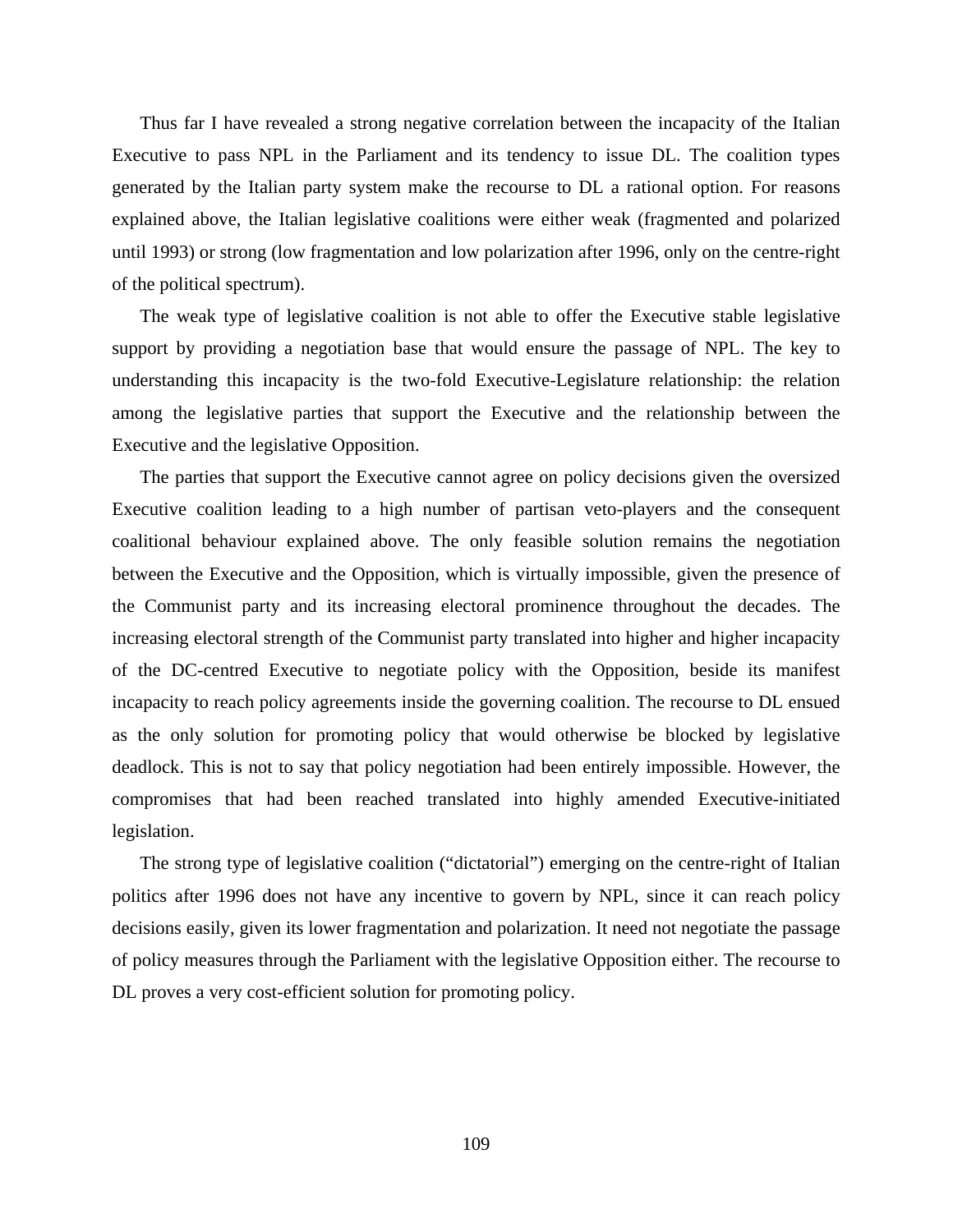### 3. Institutional veto-player power: the legal status of DL

In this chapter, I will explore the capacity of the Italian Parliament to hold the Executive to account by rejecting or at least amending the DL, since this legislative resource attempts to promote policy by evading legislative scrutiny. It is expected that the DL should be rejected or amended extensively, particularly when the Legislature is active in opposing other types of Executive legislative resources, such as the NPL.

| Coalitional phase | Ι.         | П.          | III.      | IV.        | V.          |
|-------------------|------------|-------------|-----------|------------|-------------|
|                   | DL issued  | DL. success | DL amend. | NPL issued | NPL success |
| Centrism 1948-    | 3%         | 97%         | 53%       | 97%        | 90%         |
| 1960              | (105)      | (102)       | (54)      | (4292)     | (3894)      |
| Centre-left 1960- | 7%         | 92%         | 60%       | 93%        | 86%         |
| 1975              | (310)      | (286)       | (172)     | (4310)     | (3744)      |
| Solidarity 1976-  | 19%        | 72%         | 73%       | 81%        | $77\%$      |
| 1979              | (185)      | (134)       | (98)      | (831)      | (644)       |
| Pentapartito1980- | 30%        | 52%         | 82%       | 70%        | 69%         |
| 1992              | (1068)     | (564)       | (468)     | (2573)     | (1786)      |
| Transition 1993-  | <b>75%</b> | 28%         | 78%       | 25%        | 58%         |
| 1996              | (810)      | (231)       | (180)     | (273)      | (161)       |
| New system1996-   | 29%        | 83%         | 88%       | 71%        | 84%         |
| 2006              | (401)      | (333)       | (296)     | (999)      | (839)       |
| Total 1948-2006   | 18%        | 57%         | $77\%$    | 82%        | 83%         |
|                   | (2879)     | (1650)      | (1268)    | (13278)    | (11068)     |

**Table 9: DL and NPL success and amending rates between 1948 and 2006.** 

The theoretical expectation is confirmed by empirical information: the success-rate of the Italian DL has been decreasing, while the amending rate has been increasing, as shown in Table 9 above. The success-rate of DL in Italy between 1948 and 2006 is 57% and the amending rate is 77% (see row Total in Columns II and III in Table 9 above). Overall, the DL has a low successrate and a high amending rate, which proves that the Italian Executive was accountable to the Parliament, despite the increasing volume of DL issuing in the years since 1948.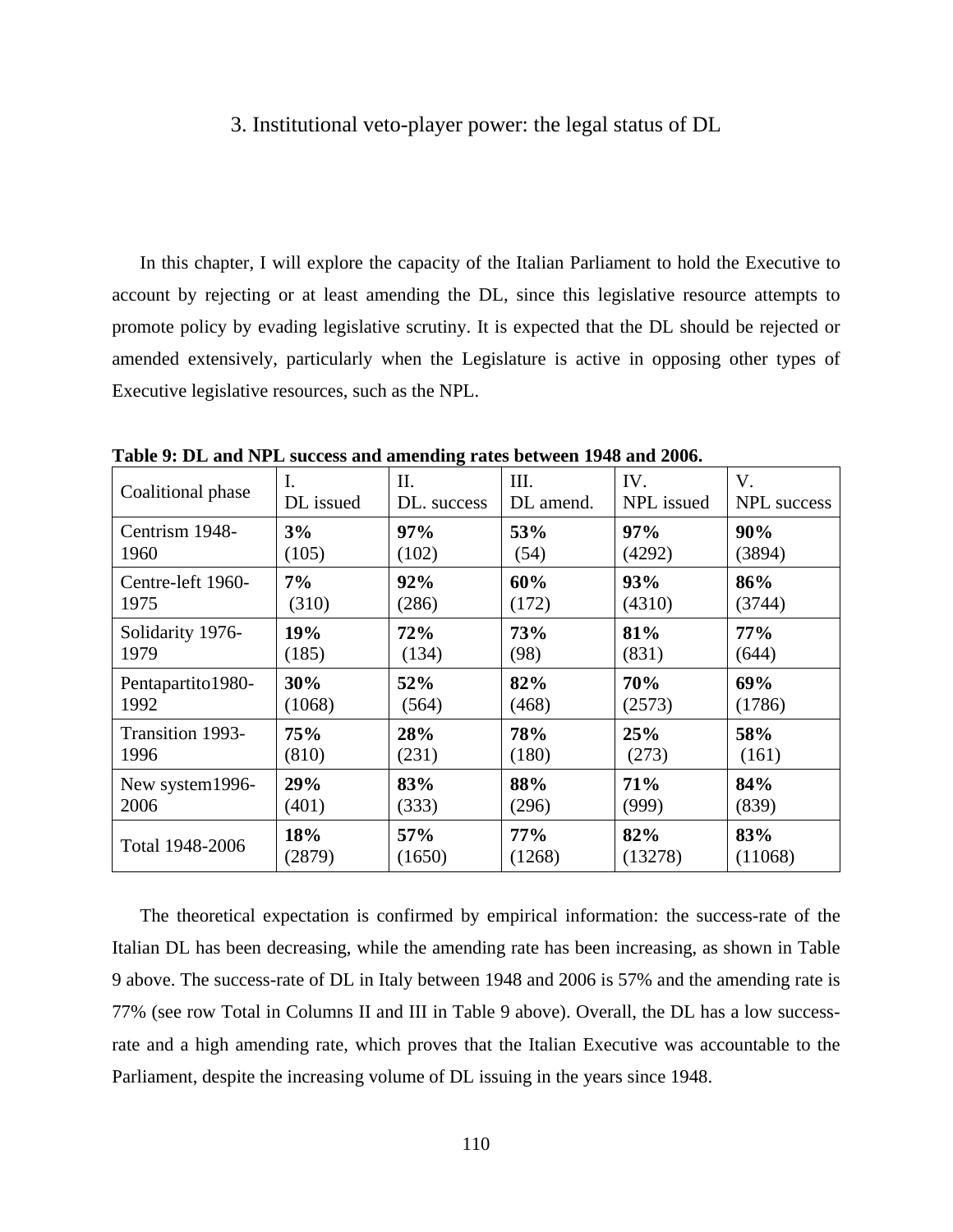However, the relevant empirical finding in Table 9 above is the trend of a decreasing success-rate of DL from the Centrist phase to the Transition phase (see Column II DL successrate in Table 9 above). It decreased spectacularly from 97% success-rate (Centrism) to a very low 28% success-rate (Transition period). Inversely, the DL amending rate increased from 53% under Centrism to around 80% under Pentapartito and the Transition phases (see Column III in Table 9 above). The trend is that of a very strong Executive accountability to the Parliament: the higher the DL issuing, the lower the success-rate and higher the amending rate.

According to the institutional veto-player model explained in the literature review and theoretical chapter, the success-rate of DL is determined by the combination between its legal status (full law or simple legislative proposal) and the rules governing its treatment in the Legislature (tacit rejection, tacit approval and the strength of the Executive veto power on the decision of the Legislature).

The Italian DL is regulated primarily by the Constitution of December 1947. Emerging from the Second World War, the Italian political establishment designed the Constitution attempting to prevent a new dictatorship by putting in place institutional mechanisms that would make it difficult for the Executive to bypass the Parliament, without denying the latter the possibility to react in circumstances of crisis and instability (Della Sala and Kreppel, 1998: 177). Article 77 of the 1948 Constitution reflects these concerns by granting the Executive the power to issue DL which come into effect immediately, but expire after 60 days if not discussed and decided on in the Parliament.

The second set of legal provisions regulating the legislative decision process on DL is made of parliamentary rules of procedure granting the Executive very low resources in controlling the legislative agenda. Although these rules of procedure had been reformed throughout the decades attempting to relieve the tension of legislative deadlock by allowing the Executive some influence when the legislative content and timetable were discussed, the effect on the governance by DL has been mostly insignificant<sup>21</sup>.

The most important feature of the DL in the Italian system is its legal status of legislative proposal. The legal status is the major element dispersing the institutional veto-player power in favour of either one of the two branches of government, by exposing the Executive legislative

1

 $21$  For a comprehensive review of the reforms and revisions of the parliamentary rules of procedure in Italy, see (Della Sala and Kreppel, 1998: 177-178), Kreppel (1997: 332), Hine and Finocchi (1991: 79-86).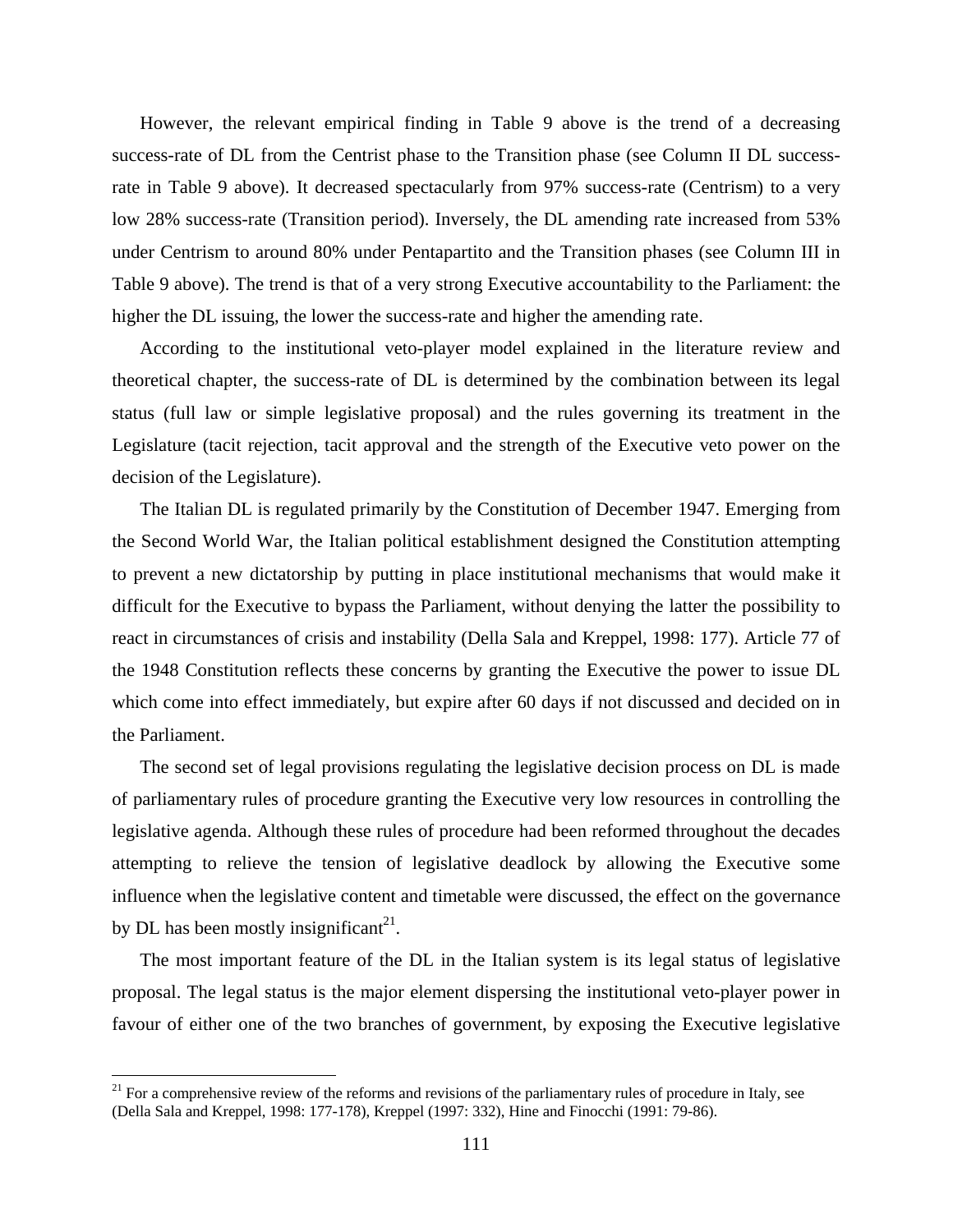initiatives to compulsory or non-compulsory policy scrutiny in the Legislature before they can become full law.

The Italian DL must be approved in the Parliament before it becomes full law. It is a special legislative proposal with immediate legal effect under the pretence of special circumstances, but requires decision in the Parliament before it is endorsed as law.

The immediate consequence of this legal status is that the Italian Parliament discusses and decides on the Executive DL after it is compulsorily forwarded to its attention. The Executive does not have any veto power on the decision of the Parliament. Most often, the Parliament ignores the DL, particularly if they promote sensitive policies, as a very cost efficient manner of dealing with them, leading to tacit rejection after the passing of the 60 days constitutional deadline.

The legal status of special legislative proposal for the DL and the rule of tacit rejection, combined with the inexistence of veto power on the part of the Executive, sets the most important parameters of institutional veto-player model of accountability, by granting the Parliament almost total power when it comes about DL (this might not be the case with other legislative resources and it certainly does not imply that the Italian Parliament is a locus of fervent policy-making). $^{22}$ 

The clear definition of DL (a special legislative proposal) and the existence of the tight regulation regarding its treatment (the rule of tacit approval through the 60 days constitutional deadline) ensure that it is turned into a weak institutional resource of the Executive. The institutional veto-player power strongly in favour of the Italian Parliament explains the high level of Executive accountability to the Parliament: the higher the DL issuing, the lower the successrate and higher the amending rate. It also explains the high Executive accountability even during the Transition phase of Italian politics, despite the very high volume of DL issuing (see Table 10 below).

 $22$  The unstable nature of legislative coalitions leads to an avoidance of the initiation and passage of important legislation, with a tendency to initiate legislative proposals that once approved are called "leggine", an euphemism for legislation of narrow policy importance (DiPalma, 1977).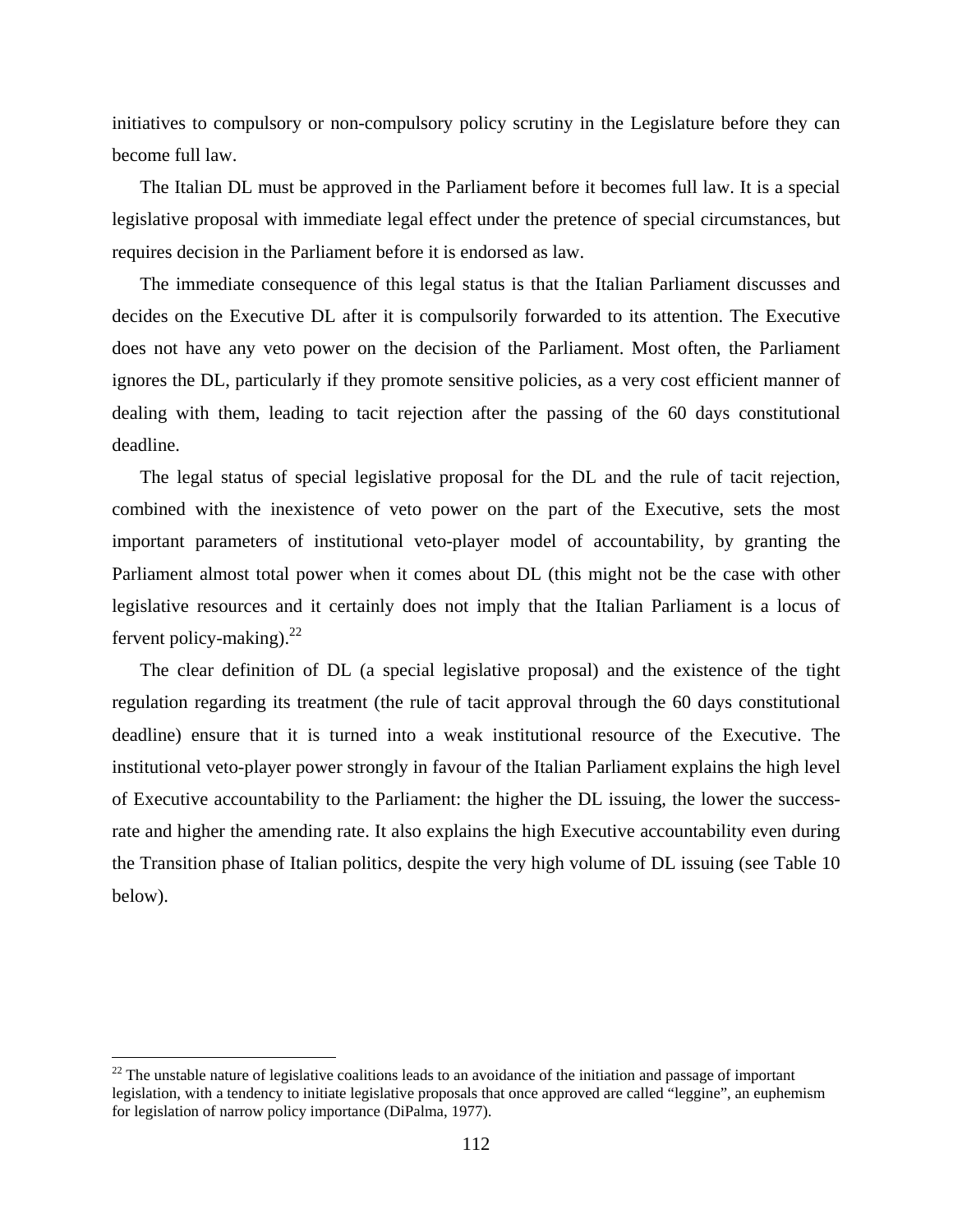| Coalitional phase       | I.DL issued  | II.DL.<br>success | <b>III.DL</b><br>amend. | <b>IV.NPL</b><br>issued | V.NPL<br>success |
|-------------------------|--------------|-------------------|-------------------------|-------------------------|------------------|
| Transition<br>1993-1996 | $75\%$ (810) | $28\%$ (231)      | $78\%$ (180)            | $25\%$ (273)            | $58\%$ (161)     |

**Table 10: DL and NPL success and amending rates for Transition phase (1993-1996)** 

The Transition phase is the only one when Italy is governed by technical Cabinets mainly by DL, in extraordinary political circumstances, as explained in the previous section exploring the functioning of the partisan veto-players. The Executive initiated 75% of its policies through DL and only 25% through NPL (Columns I and IV in Table 10 above). However, the level of Executive accountability to the Parliament is still high, given the low DL success-rate (28% in Column II in Table 10 above) and the high DL amending rate (78% in Column III in Table 11 above).

#### 3.a. The Constitutional reform of October 1996

The Italian Constitution of December 1947 grants strong institutional veto-player powers to the Parliament as far as the DL is concerned. However, it lacks provisions regarding the reissuing of DL which had been rejected or allowed to lapse in the Parliament. It left some aspects of governance by DL unanswered, such as the possibility that the Executive will issue and reissue one and the same DL with only slight modifications after the Parliament rejected it directly or tacitly. The framers of the Italian Constitution assumed that both branches of government would act responsibly: the Executive will issue DL only in situations of true urgency and necessity, while the Parliament would certainly discuss and decide on these acts (Della Sala and Kreppel, 1998: 177).

However, the Italian Executive has ended up making excessive use of a constitutional resource meant to tackle other types of circumstances than legislative deadlock. Lacking the institutional veto-player power that would enable it to influence the decision of the Parliament on DL, the Italian Executive chose to reissue a large number of these acts after they had been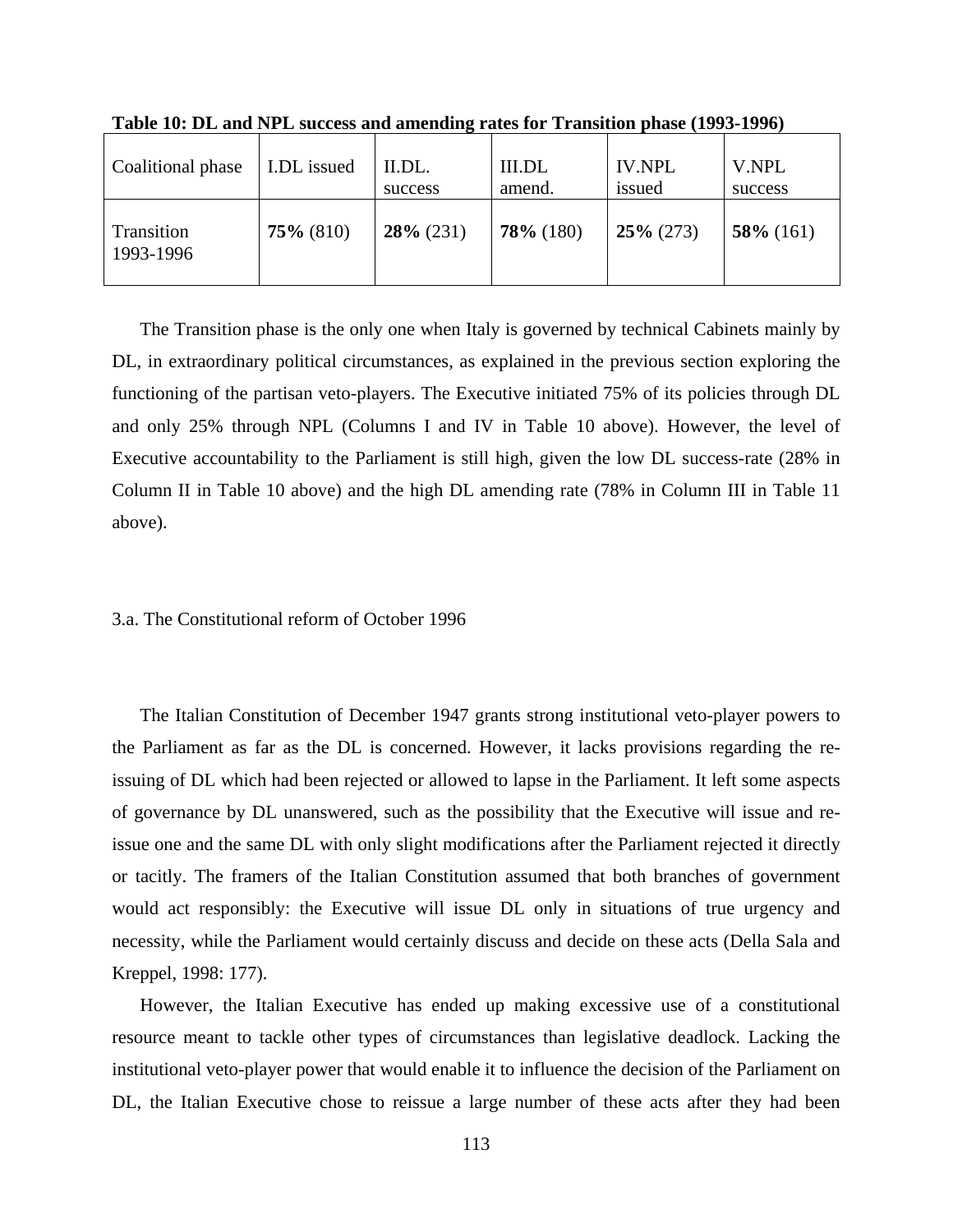rejected directly or tacitly by the Parliament. Whole "chains" of DL (literally versions of the same policy act only with slight formal modifications) had been issued and reissued, sometimes leading to the situation of having a specific policy in place without any legislative scrutiny for years.

The Italian constitutional reform had addressed the problem of DL re-issuing, not necessarily the excessive use of DL. Consequently, the Supreme Court issued Court Sentence 360/1996 banning the reissuing of a DL that lapsed in Parliament. The Supreme Court justified its decision claiming that the ample and constant reissuing of DL exposed the Legislature to the danger of losing its primary function, that of legislating. Significantly enough, the ample institutional vetoplayer power of the Executive present in other countries leads exactly to the danger invoked in Italy, as I will show in the next chapter on Argentina.

The Italian political class however had been concerned with the excessive use of DL. It allowed the Executive an increased influence in setting the content and the schedule of the legislative agenda by reforming the rules of parliamentary procedure ever since the  $1980s^{23}$ , hoping that this concession would make the recourse to DL unnecessary.

Only the sentence of the Supreme Court banning the reissuing of DL had led to the intended outcome: as of October 1996, the Executive issued only the DL of whose legislative approval it was certain in order to comply with the new constitutional requirement (Di Porto, 2006). This explains the high DL approval rate after the constitutional reform.

However, the increased role of the Executive in setting the legislative agenda did not lead to a decreased volume of DL issuing: the volume of DL compared to the volume of NPL stays at the same levels as during the highly unstable Pentapartito phase (see Table 9 on page 107 earlier).

Therefore, the constitutional reform did not constrain the use of DL but it increased its success-rate. After the constitutional reform, a high DL issuing rate had been accompanied by a high success-rate, for the first time in Italian politics since 1947. The DL had a high success-rate under Centrism and Centre-left phases (97% and 92% respectively), but the volume of issuing had been low (3% and 7% respectively) compared to the new system, when the volume of issuing is 29% and the success-rate is 83% (see Table 9 earlier on page 107 for Centrism, Centre-

1

 $2<sup>23</sup>$  For a comprehensive review of the reforms and revisions of the parliamentary rules of procedure in Italy, see Della Sala and Kreppel (1998: 177-178), Kreppel (1997: 332), Hine and Finocchi (1991: 79-86).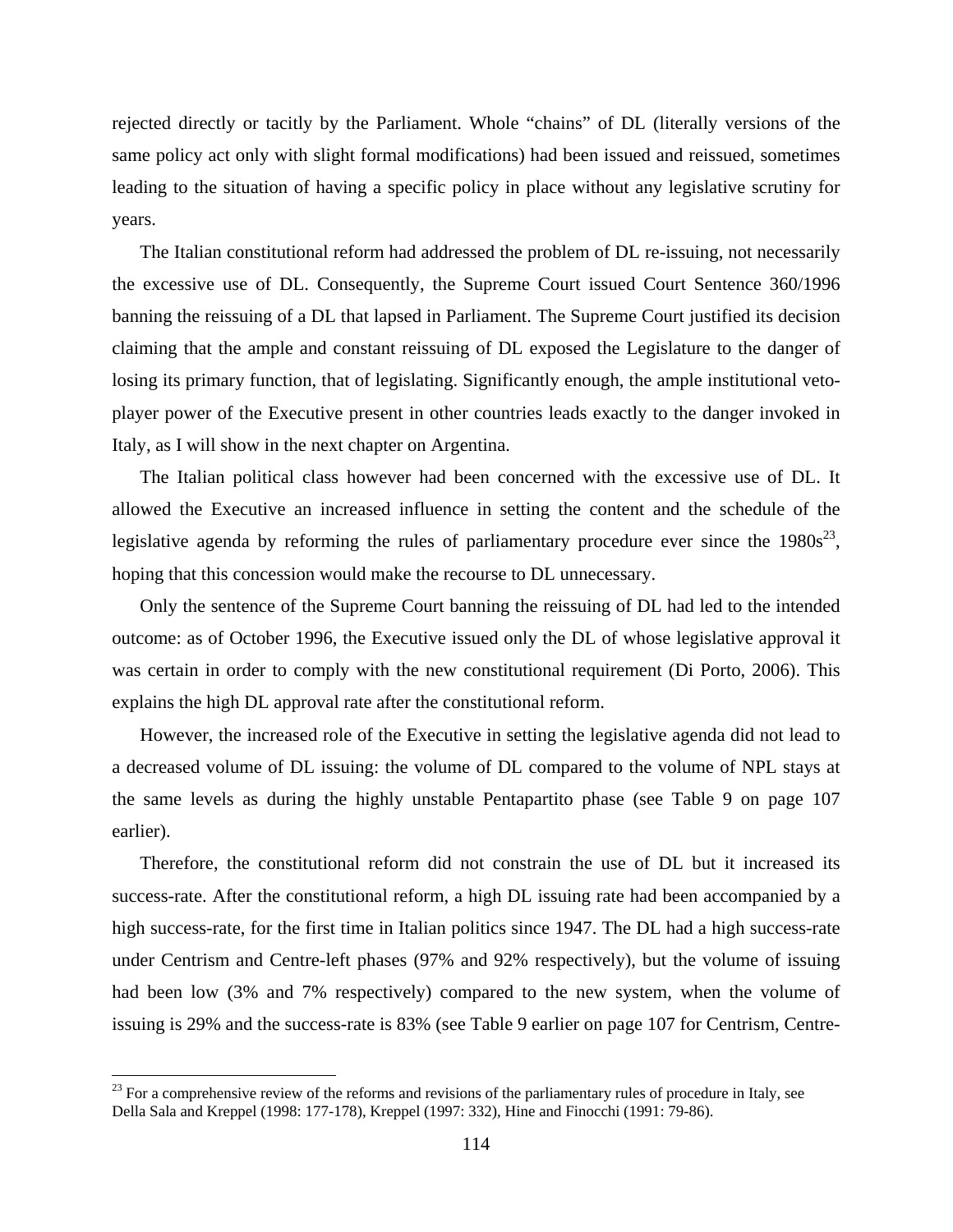left and New system). The amending rate remains high even during the new political system phase (88%) showing that the Italian Executive is still accountable to the Parliament even when issuing a large volume of DL with a high success-rate, as long as the Parliament infuses these acts with its own policy views when extensively amending them (see Columns II and III in Table 10 on page 110 earlier.). The policy amendments of the Parliament prevail over the policy intentions of the Executive as long as the latter does not have any institutional veto power on the decision of the former.

It becomes irrelevant how many DL the Executive issued before the constitutional reform (Cazzola, 1975) or after the 1996 constitutional reform (Di Porto, 2006) per month or per year. The volume of DL as compared to the volume of Executive-initiated NPL, representing the two policy promotion strategies at hand for any Executive in a given circumstance, remains the same. It had been claimed that the issuing of DL went from "river flow" to "rain drop" (Di Porto, 2006). This is the case of DL re-issuing, but not the case of DL issuing, as I have shown.

A further and more detailed exploration of the DL success-rate during the new political system phase (1996-2006) can reveal substantially more regarding the causes of high DL success-rate even when the volume of DL is high (a situation not encountered between 1948 and 1993).

The new political system phase consists of two Parliaments (the  $13<sup>th</sup>$  and the  $14<sup>th</sup>$ Legislatures) and six Executive coalitions between 1996 and 2006: four left-oriented Executive coalitions supported by the  $13<sup>th</sup>$  Legislature and two right-oriented coalitions during the  $14<sup>th</sup>$ Legislature.

I have explained the behaviour of the two types of coalitions present during the new system phase, as well as their effect of the tendency of the Executive to issue a large volume of DL, in the previous section dealing with partisan veto-players. I have shown that the first four coalitions exhibit the same tendency to issue DL for the same reason as all previous coalitions between 1948 and 1993: the high level of fragmentation and polarization. I have also shown that the last two coalitions of the new system (Berlusconi II and III) issue a large volume of DL despite the high NPL success-rate because of their "dictatorial" nature, given their lower level of fragmentation and polarization. At this stage of the argument, the nature of the Executive coalitions during the new system phase has important consequences for the success-rate of DL.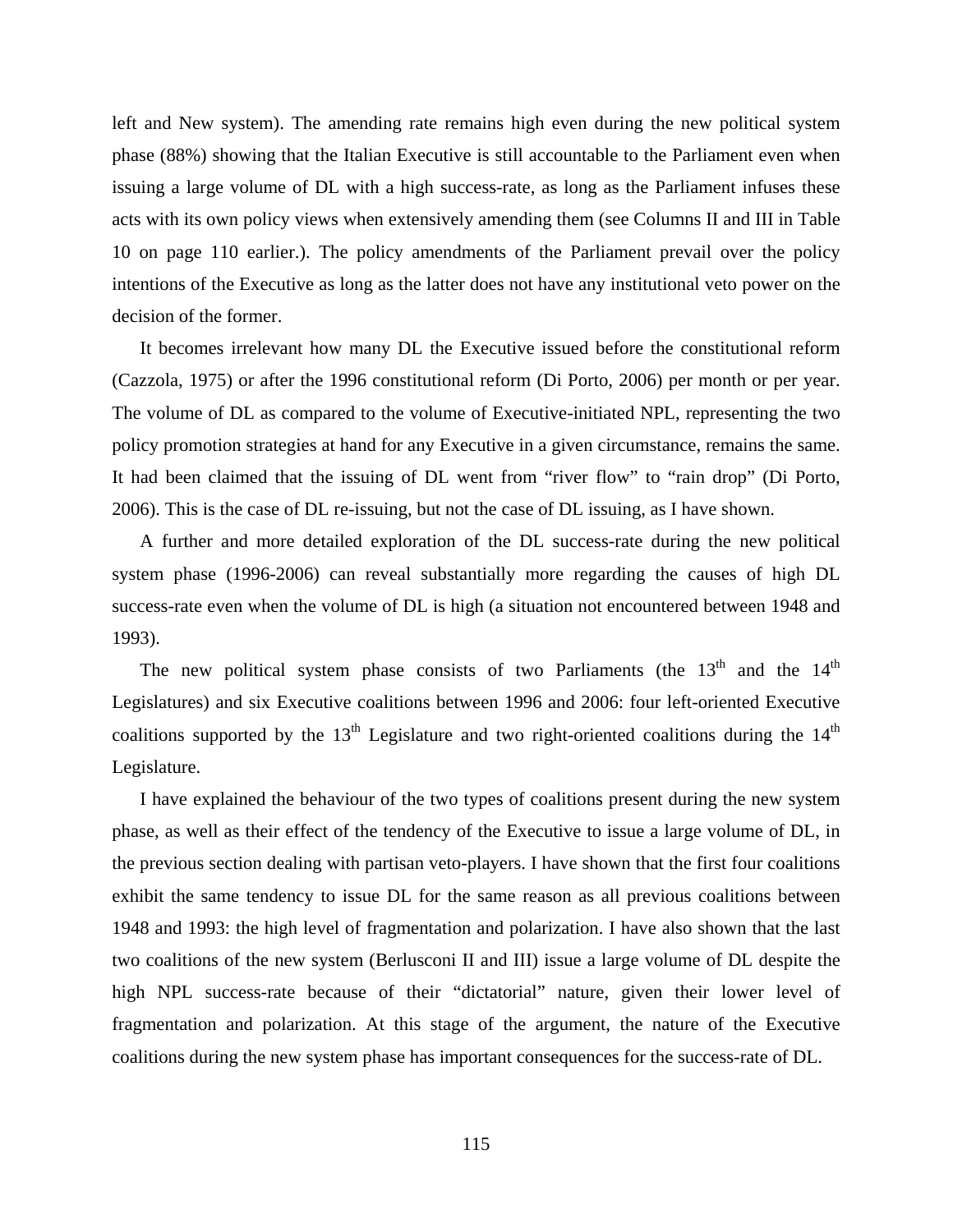The weak (highly fragmented and polarized) Executive coalitions of left political orientation had an overall low success-rate of their policy promoted by DL (60%) (see Column II in Table 11 below). This had been almost equal to the average success-rate of previously unstable coalitional politics during the National Solidarity and Pentapartito coalitional phases.

| Left-oriented<br>Cabinets                       | <b>I.DL</b><br>issued | II.DL<br><b>success</b> | <b>III.DL</b><br>amending | <b>IV.NPL</b><br>issued | <b>V.NPL success</b> |
|-------------------------------------------------|-----------------------|-------------------------|---------------------------|-------------------------|----------------------|
| Total 13th<br>Parliament<br>$(1996 - 2001)$     | 29%<br>(299)          | 60%<br>(180)            | 83%<br>(150)              | 71%<br>(725)            | 76%<br>(553)         |
| Solidarity and<br>Pentapartito<br>$(1976-1992)$ | 27%<br>(1253)         | 55%<br>(698)            | 81%<br>(566)              | 73%<br>(3404)           | 71%<br>2430)         |

**Table 11: Left-oriented coalitions of the New system compared to the most unstable periods of coalitional politics (National Solidarity and Pentapartito).** 

Table 11 above reveals that the left-oriented coalitions governing Italy during the new political system produce the same legislative patterns as the traditionally unstable Italian politics, with the slight difference of 5% in the success-rate of DL (see Column II in Table 11 above).

However, the information in Table 11 above still contains the legislative production of the Prodi I Cabinet before the Constitutional reform. If this is eliminated, the DL success-rate of the left-oriented coalitions of the New system increases to 79% (see row Total in Column II in Table 12 below). This increase in the DL success-rate is explained by the effects of constitutional reform presented earlier.

| Left-oriented<br>Cabinets<br>$(1996 - 2001)$         | Ι.<br>DL issued | П.<br>DL success | III.<br><b>DL</b><br>amending | IV.<br>NPL issued | V.<br>NPL success |
|------------------------------------------------------|-----------------|------------------|-------------------------------|-------------------|-------------------|
| Prodi I after decision                               | $14\%$ (71)     | $74\%$ (53)      | $83\%$ (44)                   | $86\%$ (435)      | $83\%$ (364)      |
| D'Alema I                                            | $26\%$ (42)     | $90\% (38)$      | $78\%$ (30)                   | $74\%$ (122)      | $71\%$ (87)       |
| D'Alema II                                           | $31\%$ (15)     | $66\%$ (10)      | $90\%$ (9)                    | $69\%$ (34)       | $55\%$ (19)       |
| Amato II                                             | $47\%$ (44)     | $81\%$ (36)      | $77\%$ (28)                   | $53\%$ (50)       | $38\%$ (19)       |
| Total 13 <sup>th</sup> Parliament<br>Without Prodi I | $27\%$ (172)    | $79\%$ (137)     | $81\%$ (111)                  | $73\%$ (641)      | $76\%$ (489)      |

**Table 12: Left-oriented coalitions of the New system after the constitutional reform.**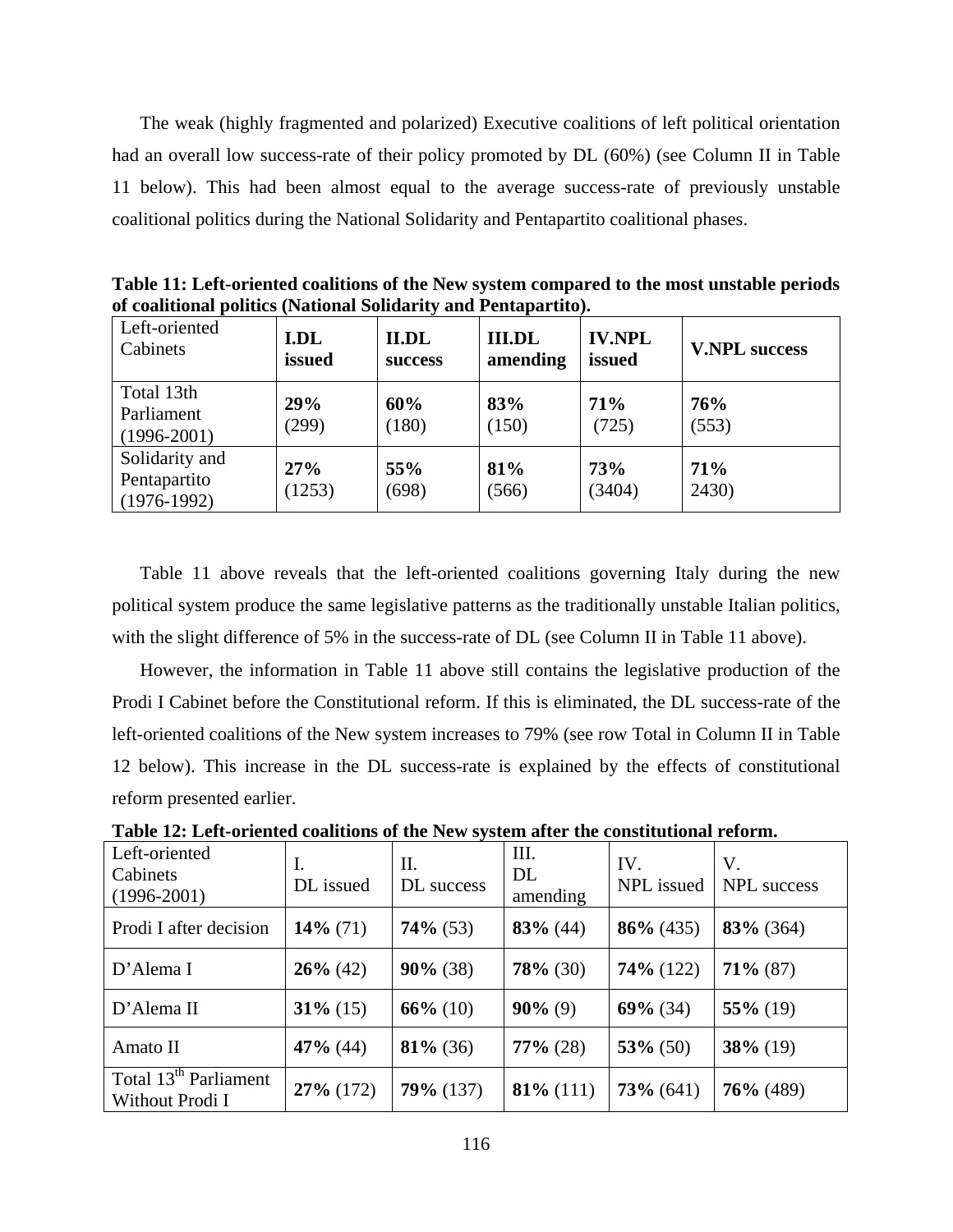Comparing the legislative performance of the New system left-oriented Cabinets after the Constitutional reform (i.e., eliminating the legislation initiated by the Prodi I Cabinet before the reform) to the average legislative performance of the Cabinets in power during the most unstable coalitional phases (National Solidarity and Pentapartito), the difference between the respective DL success-rates is a significant increase of 24% from 55% to 79% (see Column II in Table 13 below).

| Cabinets<br>$(1996 - 2001)$ | <b>I.DL</b> issued | П.<br><b>DL</b> success | III.<br><b>DL</b><br>amend. | IV.<br><b>NPL</b> issued | V.<br><b>NPL</b> success |
|-----------------------------|--------------------|-------------------------|-----------------------------|--------------------------|--------------------------|
| Total 13th                  |                    |                         |                             |                          |                          |
| Parliament without          |                    |                         |                             |                          |                          |
| Prodi I before              | $27\%$ (172)       | $79\%$ (137)            | $81\%$ (111)                | $73\%$ (641)             | $76\%$ (489)             |
| Constitutional              |                    |                         |                             |                          |                          |
| reform                      |                    |                         |                             |                          |                          |
| Solidarity and              |                    |                         |                             |                          |                          |
| Pentapartito                | $27\%$ (1253)      | $55\%$ (698)            | $81\%$ (566)                | $73\%$ (3404)            | $71\% (2430)$            |
| $(1976-1992)$               |                    |                         |                             |                          |                          |

**Table 13: Left-oriented coalitions of the New system after the constitutional reform compared to the unstable phases of National Solidarity and Pentapartito.** 

Thus far I have shown and explained the effect of Constitutional reform on the legislative performance of the highly fragmented and polarized Italian Executive during the  $13<sup>th</sup>$  Parliament: the volume of issued DL is the same as during the National Solidarity and Pentapartio phases at a similar NPL success-rate. However, the success-rate of DL is significantly higher, given that the Executive is issuing only the DL that is certain to pass in the Parliament after the constitutional reform of 1996.

The second part of the New political system phase consists of the 14<sup>th</sup> Italian Parliament, which supported the Berlusconi II and III Cabinets, both having a low number of partisan vetoplayers. I have explained the legislative efficiency of these two coalitions and the effect of their nature on their tendency to issue a large volume of DL in the previous section of the chapter. The success-rate of DL initiated by these two coalitions is overall high at 86% (see Column II in Table 14 below).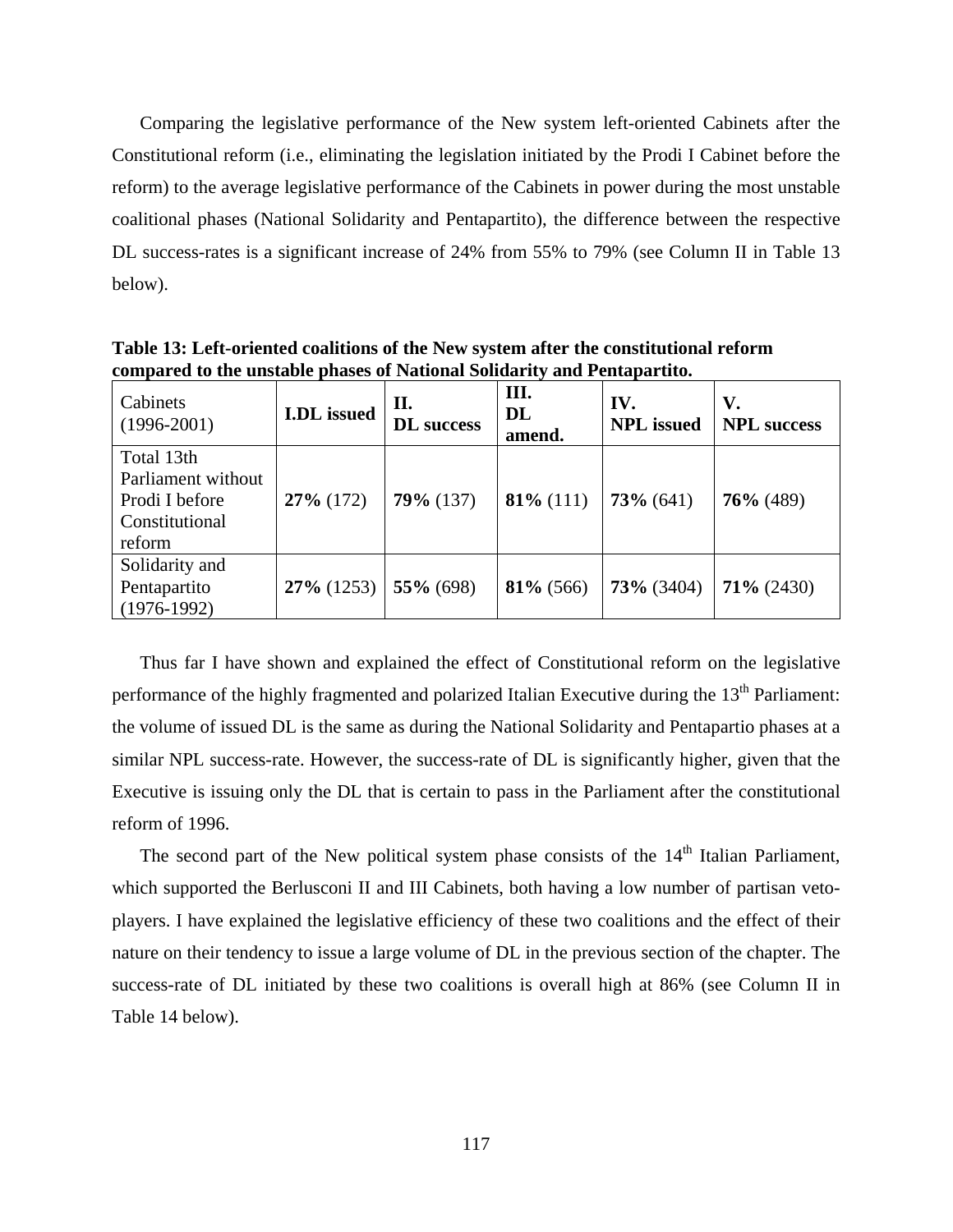| Right-oriented<br>Cabinets                           | Ι.<br>DL issued | II. DL.<br><b>Success</b> | III. DL<br>amending | IV.<br>NPL issued | V.<br><b>NPL Success</b> |
|------------------------------------------------------|-----------------|---------------------------|---------------------|-------------------|--------------------------|
| Berlusconi II                                        | $37\%$ (187)    | $88\%$ (165)              | $95\% (157)$        | $63\%$ (324)      | $97\%$ (317)             |
| Berlusconi III                                       | 56\% $(42)$     | $73\%$ (31)               | $90\%$ (28)         | 44% $(34)$        | $97\%$ (33)              |
| Total 14 <sup>th</sup> Parliament<br>$(2001 - 2006)$ | $39\%$ (229)    | $86\%$ (196)              | $94\%$ (185)        | $61\%$ (358)      | $97\%$ (350)             |

**Table 14: DL and NPL issuing and success-rates for the "dictatorial" Cabinets of Berlusconi II and III supported by the 14th Parliament.** 

The major difference between the Cabinets of Berlusconi II and III, on the one hand, and the left-oriented Cabinets supported by the  $13<sup>th</sup>$  Parliament is the high DL issuing rate (39%) even when the NPL success-rate had been very high (97%) (see Columns I and V in Table 15 above). The DL issued by the "dictatorial" Cabinets of Berlusconi II and III have a higher success-rate (86%) when compared to the fragmented and polarized left-oriented Cabinets supported by the  $13<sup>th</sup>$  Legislature (79%).

The Berlusconi II and III Cabinets have a higher capacity to agree on their own legislative initiatives than the left-oriented Cabinets, given their significantly lower level of fragmentation and polarization. Both the centre-left and the centre-right Cabinets of the new political system send to the Parliament only the DL that will most likely pass knowing that reissuing is impossible. However, the "dictatorial" Cabinets have a significantly higher success-rate of their legislative initiatives (both DL and NPL), given their nature explained earlier.

I will next attempt to establish the difference between what the Executive aims for when promoting policy by DL (ratio issued DL/issued NPL) and what the Parliament is willing and able to do with policy promoted by DL (ratio approved DL/approved NPL).

The picture that is revealed confirms the assumption that the Italian Executive rules accountable to the Parliament even when it issues a high volume of DL: the ratio approved DL/approved NPL is either lower than or identical to the ratio issued DL/issued NPL (compare Column I to Column II in Table 15 below).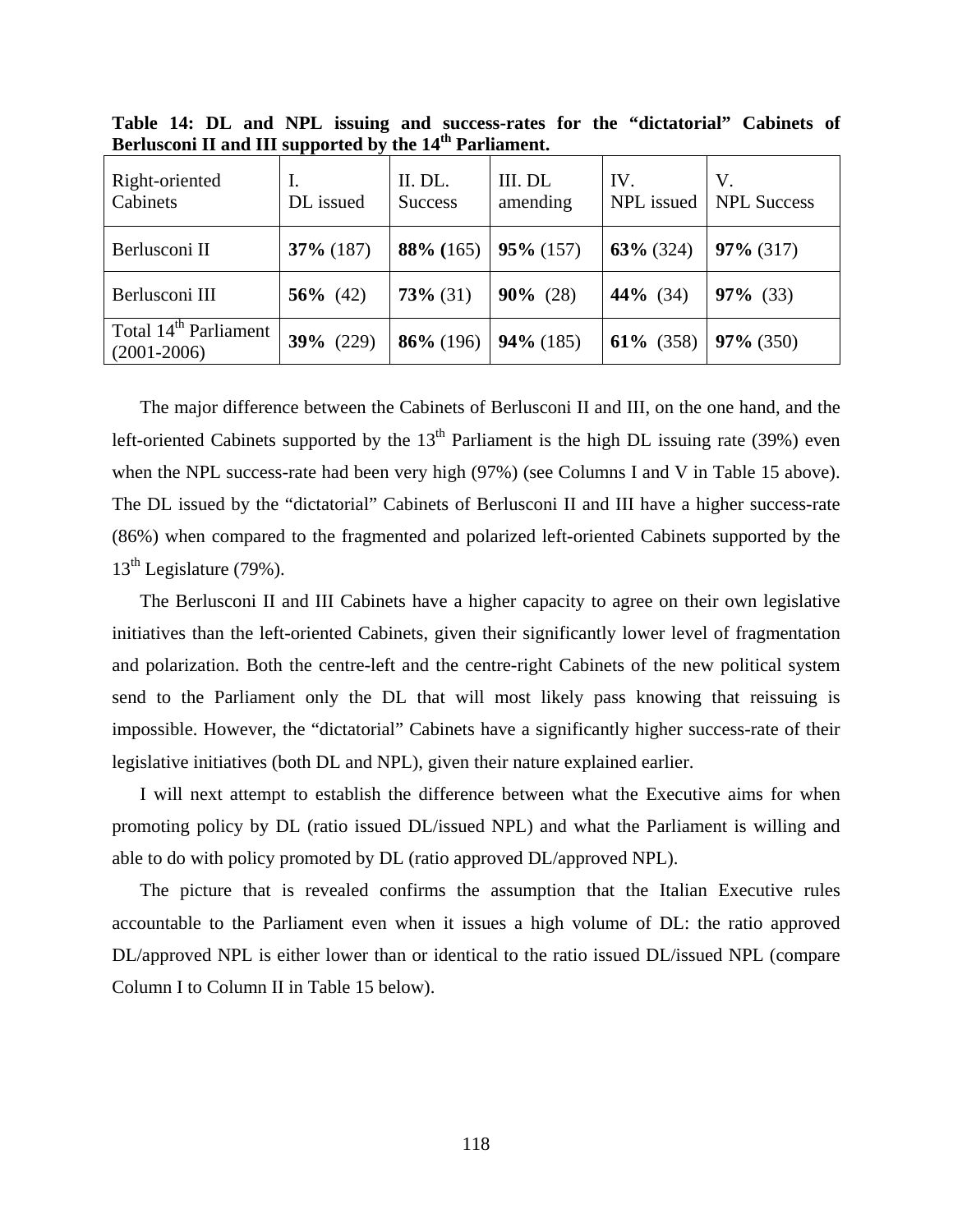| Coalitional phase           | I. DL issued/NPL issued | II. Success. DL/Success. NPL |
|-----------------------------|-------------------------|------------------------------|
| Centrism 1948-1960          | DL: $3\%$ (105)         | $\mathbf{DL:}3\%$            |
|                             | NPL: 97% (4292)         | NPL: 97%                     |
| Centre-left 1960-1975       | DL: $7\%$ (310)         | $\mathbf{DL:}7\%$            |
|                             | NPL: 93% (4310)         | NPL: 93%                     |
|                             | DL: $19\%$ (185)        | $\mathbf{DL: } 8\%$          |
| Solidarity 1976-1979        | NPL: 81% (831)          | <b>NPL: 82%</b>              |
|                             | DL: $30\%$ (1068)       | DL: 24%                      |
| Pentapartito 1980-1992      | NPL: 70% (2573)         | NPL: 76%                     |
| <b>Transition 1993-1996</b> | DL: $75\%$ (810)        | $DL: 59\%$                   |
|                             | NPL: 25% (273)          | <b>NPL: 41%</b>              |
|                             | DL: $29\%$ (401)        | $DL: 29\%$                   |
| New system 1996-2006        | NPL: 71% (999)          | NPL: 71%                     |
|                             | DL: $18\%$ (2879)       | DL: 13%                      |
| Total 1948-2006             | NPL: 82% (13278)        | <b>NPL: 87%</b>              |

**Table 15: Volume issued DL/NPL and volume of successful DL/NPL.** 

Overall, the intentions of the Italian Executive to undermine the legislative function of the Parliament are met with resistance by the latter given its ample institutional veto-player resources when dealing with the DL. This is reflected in the difference between the DL issuing rate of 18% for the whole period under observation (see row Total in Column I in Table 15 above) and the DL success-rate of only 13% (see row Total in Column II in Table 15 above). The Italian Executive initiates 18% of its policies by DL and 82% by NPL, while the treatment of the two resources in the Parliament leads to approved Executive-initiated legislation of 13% DL and 87% NPL. The Executive intentions are reflected in the 18% DL issued, while the Parliament treatment of DL and NPL is reflected in the outcome of 13% DL of in the final body of approved Executive-initiated legislation.

An important observation ought to be made here: the phases of Centrism and Centre-left (the most stable coalitional phases in Italian politics) exhibit an identical ratio between the percentage of initiated DL and NPL and the percentage of approved DL and NPL (see the respective rows in Table 15 above). The same holds true for the new system phase: the intentions of the Executive are accurately reflected in the outcome of parliamentary decision (see the new system row in Table 15 above). The only phases that exhibit a lower ratio of approved DL/approved NPL than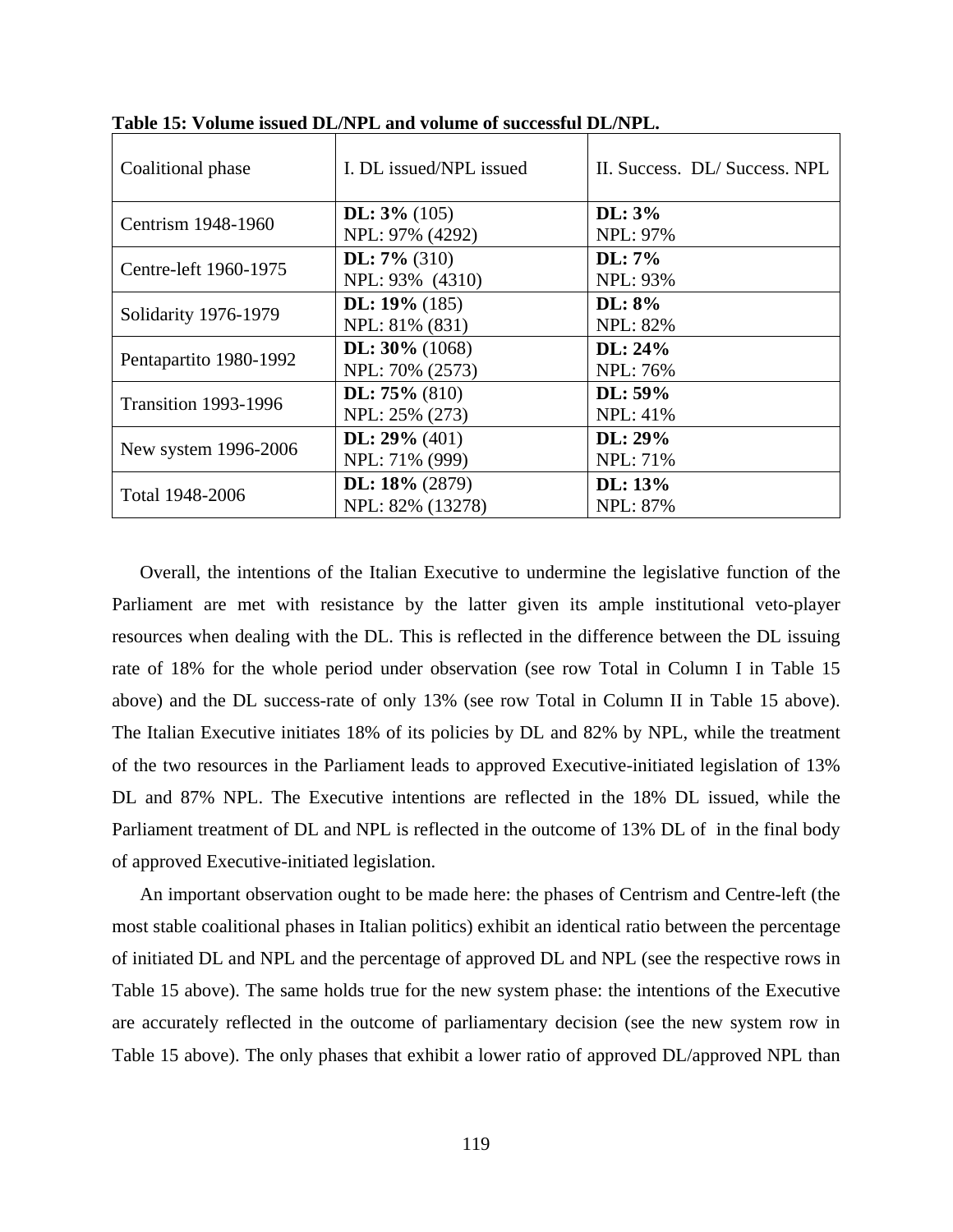the ratio of issued DL/issued NPL are the most unstable ones in Italian politics: the National Solidarity, the Pentapartito and the Transition phases.

The theoretical significance of this finding is that when the Executive issues policy by DL when strictly necessary (the Centre and Centre-left phases), these acts are approved accordingly in the Parliament and have a high amending rate, as shown earlier. However, the DL has a significantly lower proportion in the final body of approved legislation initiated by the Executive when the Executive issues policy by DL in order to overcome its manifest incapacity to pass NPL due to increased coalitional instability.

## 4. Conclusion: high Decree issuing and high Executive accountability

In this chapter I have shown that the issuing of DL is structurally induced in Italy. I have shown that the Italian Executive issues an increasing number of DL since 1948 mainly because its NPL is met with resistance by the fragmented and polarized legislative coalitions. I have further shown that the overall success-rate of DL is low and the amending rate is high. The high level of Executive accountability to the Parliament is ensured by the strong institutional vetoplayer powers of the latter.

The constitutional definition of DL and the inexistence of Executive veto on the decision of the Parliament allow the latter to keep under control the tendency of the Executive to rule unaccountable. As long as the Executive is issuing DL when strictly needed, the volume of approved DL in the total body of approved Executive-initiated legislation accurately reflects intentions of the Executive. Once the Executive is issuing DL excessively, the Parliament rejects these acts accordingly, leading to a lower volume of approved DL in the body of total Executiveinitiated legislation. Regardless of success-rate, policies promoted by DL are frequently amended in the Parliament.

The empirical information for the Italian case study indicates a high level of Executive accountability to the Parliament ensured by the institutional veto-player structure of accountability consisting in a clear constitutional definition of DL and tight regulation of its treatment in the Parliament, as I have already shown.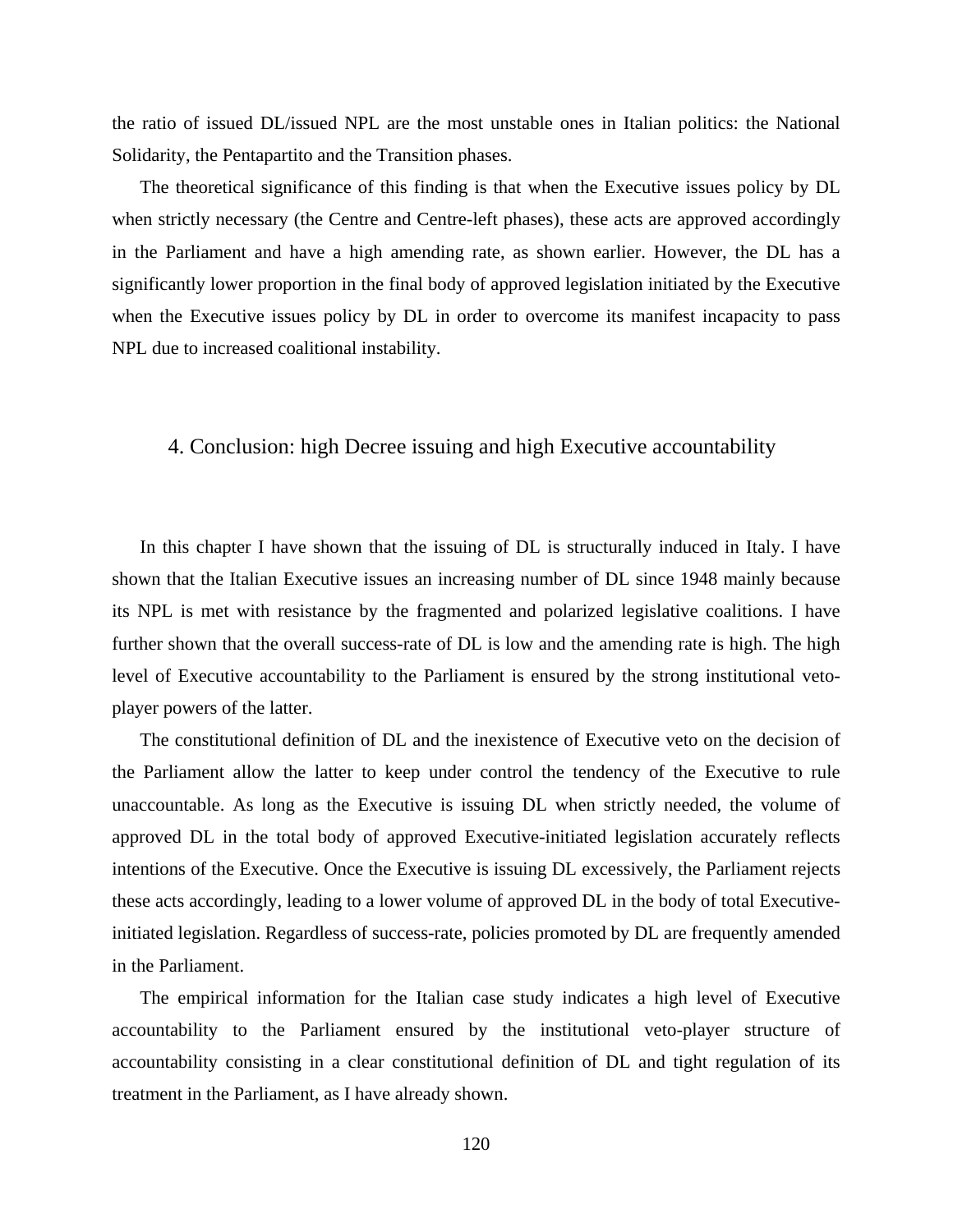There is a marked trend towards lower accountability on the part of the Italian Executive, which issues an increasingly number of DL in order to overcome the legislative deadlock induced by the fragmentation and polarization of the legislative coalitions supporting the Executive. However, the institutional structure of accountability granting the Parliament high agenda-setting powers compensates for the fragmentation and polarization of the legislative coalitions, reversing the systemic tendency towards low Executive accountability through a low success-rate and high amending rate of DL in Parliament.

The partisan configuration exhibiting a high number of veto-players persists over time. The political, constitutional or electoral reforms taking place in the early 1990s did not succeed in mitigating the strong and lasting effects induced by the two coalition types generated by the Italian party system (either Type 1 "weak" coalitions or Type 2 "dictatorial" coalitions). The disappearance of the traditional Italian parties in the early 1990s did not lead to the creation of a new party system. The electoral reforms led to a different electoral competition, but not to different legislative politics, as long as the legislative fragmentation and polarization remained high. Also, Court Sentence 360/1996 banning the reissuing of any DL that had been rejected or allowed to lapse in the Parliament did not reverse the systemic trend towards low Executive accountability: policies continued to be promoted by DL at rates similar to those experienced before the Court sentence, while the DL amending and rejection rates remained overall high.

Perhaps the most important observation is that the perpetuation of a fragmented and polarized party system leads to specific coalition types that either cannot reach negotiated agreements or can impose their policy views without having to negotiate them.

The implications of governance by DL on the Italian democracy are important. Although the Italian Parliament is successful in holding the Executive accountable as I have shown, negative effects on the quality of democracy obtain.

Firstly, important pieces of legislation tend to be initiated and decided on outside the Parliament, in a process of depriving this important deliberative institution of its primary function, that of debate and decision of important legislative proposals. A good example in this sense is that the most important policies (therefore the most politically divisive) tend to be promoted by DL, increasingly leaving less important policies to be promoted by NPL. The relevance of this particular legislative dynamic is that the Parliament is left to pass "leggine"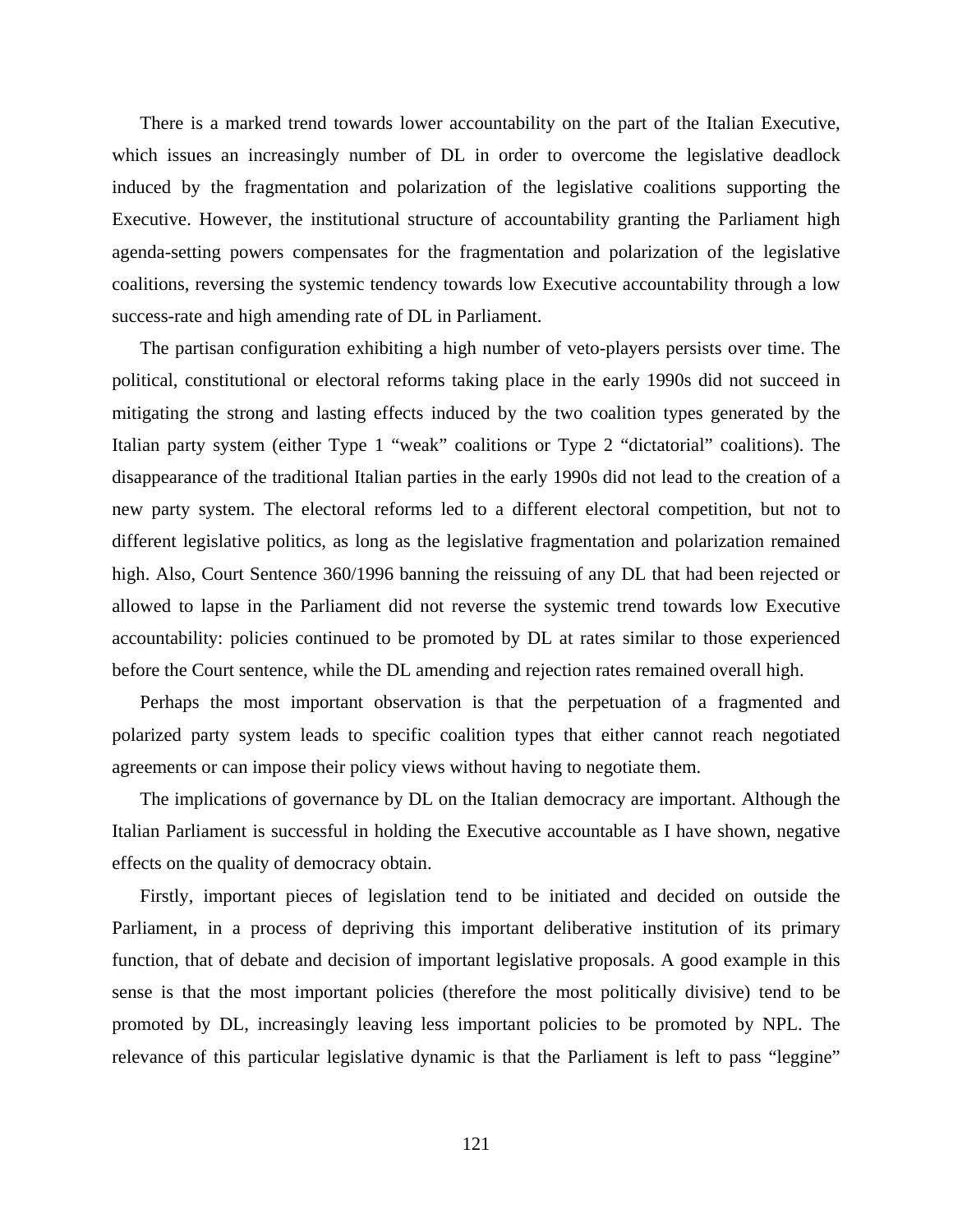(literally "little laws"), laws of reduced policy importance. The number of these laws increased year after year, rendering the legislative arena increasingly irrelevant to policy (Di Palma, 1977).

Secondly, this tendency of unilaterally promoting policy outside the Parliament is strengthened by the practice of re-issuing the DL that lapsed in Parliament, only with slight content modifications. Important policy measures, such as building regulations, had been in place for many years without being discussed in the Parliament (Di Palma, 1977).

The Italian democracy is certainly not affected to the same extent as the new democracies by the governance by DL, as I will show in the next chapters on Argentina and Romania. But this is not to say that Italy does not experience negative consequences which lower the quality of its democracy, as I have shown in this chapter.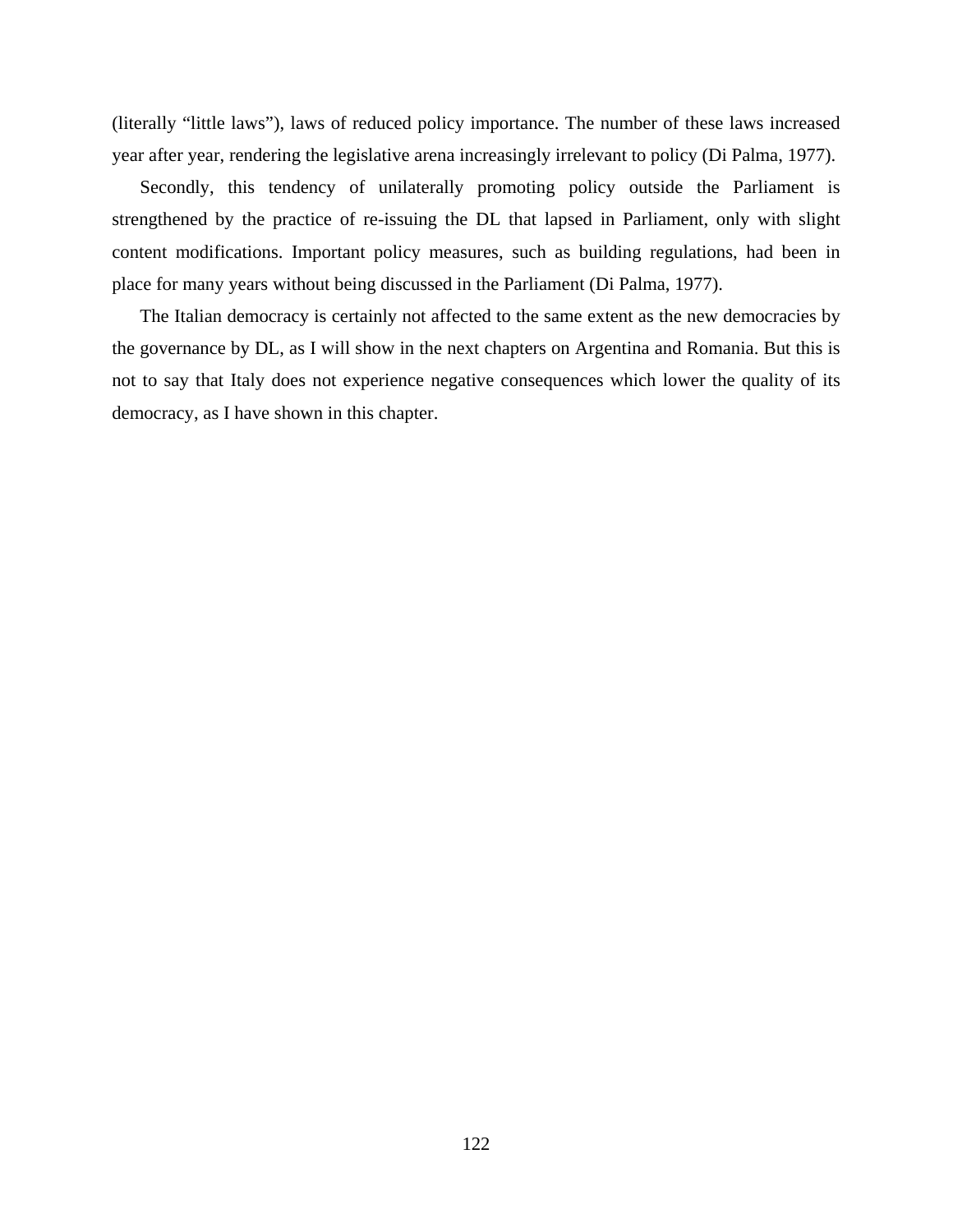# Argentina: excessive Decree issuing and inexistent Executive accountability

*Motto: "Within this constitutional framework, in instances where I am able to take action by decree, I am going to do it"*  Carlos Saul Menem, President of Argentina 1989-1999, quoted in Rubio and Goretti, 1998

## 1. Introduction

This chapter explores the level of accountability of the Argentine President to Congress by explaining the cause of issuing a large number of Decrees of Necessity and Urgency (DNU) by the Presidents of Argentina and the success-rate (rejection or amending) of these acts in Congress.

 The quote opening this chapter reflects the large degree of freedom granted by the Constitution of 1994 to the Argentine presidents when deciding what constitutional resources they can use to pursue their policy goals. Carlos Menem, long considered the embodiment of a President unaccountable to Courts or Congress, sums up a constitutional reality that allows any Argentine president to initiate policy bypassing the Congress and denies the latter the capacity to react.

This chapter is organized as follows: the first section explores the influence of partisan configurations in Congress supporting or opposing the policy initiatives of the President on the propensity of the latter to issue DNU. I argue that the internal divisions of the Argentine parties, combined with the presence of small provincial parties in Congress and the control of local party leaders over the careers of legislators lead to a policy-making process in which the fragmented and polarized legislative coalitions cannot ensure a stable congressional support for presidential NPL. Furthermore, the important resource of Executive removal from office, specific of parliamentary systems, is absent in Argentina. The outcome is significant presidential leeway in dealing with the fragmented and unstable congressional coalitions. More specifically, the President issues DNU in order to overcome the congressional deadlock. The trend towards low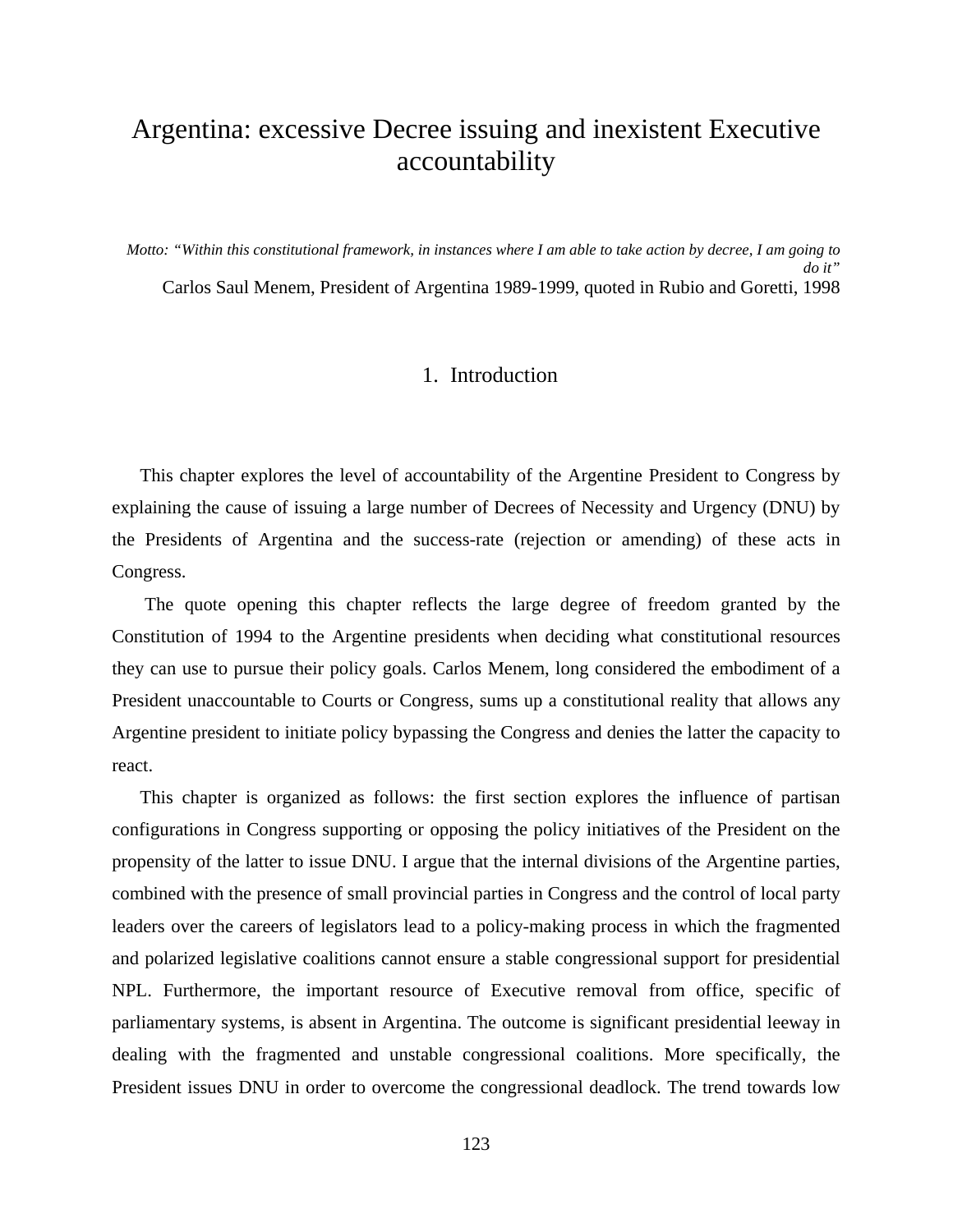Executive accountability is induced by the partisan veto-player structure in the Argentine Congress, which makes the recourse to DNU an efficient presidential strategy to overcome congressional deadlock.

The second section will present the formal legal status of the DNU in Argentina before and after the constitutional reform of 1994 and its effect on the success-rate of DNU. I argue that the very lax constitutional definition of the DNU guarantees a high DNU success-rate (low or inexistent amending or rejection in Congress). The DNU legal status of full law rather than a legislative proposal and the inexistence of provisions regarding the legislative treatment of this powerful presidential resource in Congress grant the Argentine President excessive institutional veto-player powers, allowing him or her to impose policy unilaterally whenever confronting congressional opposition. The presidential capacity to impose policy unilaterally is increased by the very strong constitutional veto powers on any piece of legislation coming out of Congress, be it a presidential initiative or a congressional initiative.

Furthermore, I argue that the DNU is a strong agenda-setting instrument of the Argentine President used in a legal vacuum before the constitutional reform that took place in 1994 and later legalized. The constitutional reform has no effect on the level of Executive accountability, since it does not grant the Congress any institutional veto-player power that would allow it successfully to reject or amend policy promoted by DNU. The only effect the constitutional reform has is an increase in the volume of DNU issuing. The reason is the formalization of a previously informal, but very powerful, legislative resource. The level of Executive accountability as a function of rejection and amending rates is the same before and after the constitutional reform: almost inexistent.

The third section offers some tentative conclusions about the dynamic relation between the Argentine Congress and the President: the partisan veto-player structure of accountability induces the trend towards a low Executive accountability making the issuing of DNU necessary through congressional opposition to the Executive-initiated NPL, while the institutional vetoplayer structure strengthens it, instead of constraining it, as in the case of Italy. The outcome is an inexistent Executive accountability to Congress, ultimately determined by the constitutional definition of the DNU.

I will show that the Argentine Congress is literally subdued by a President that can constitutionally eliminate it from any policy field regulated by DNU (this is not the case with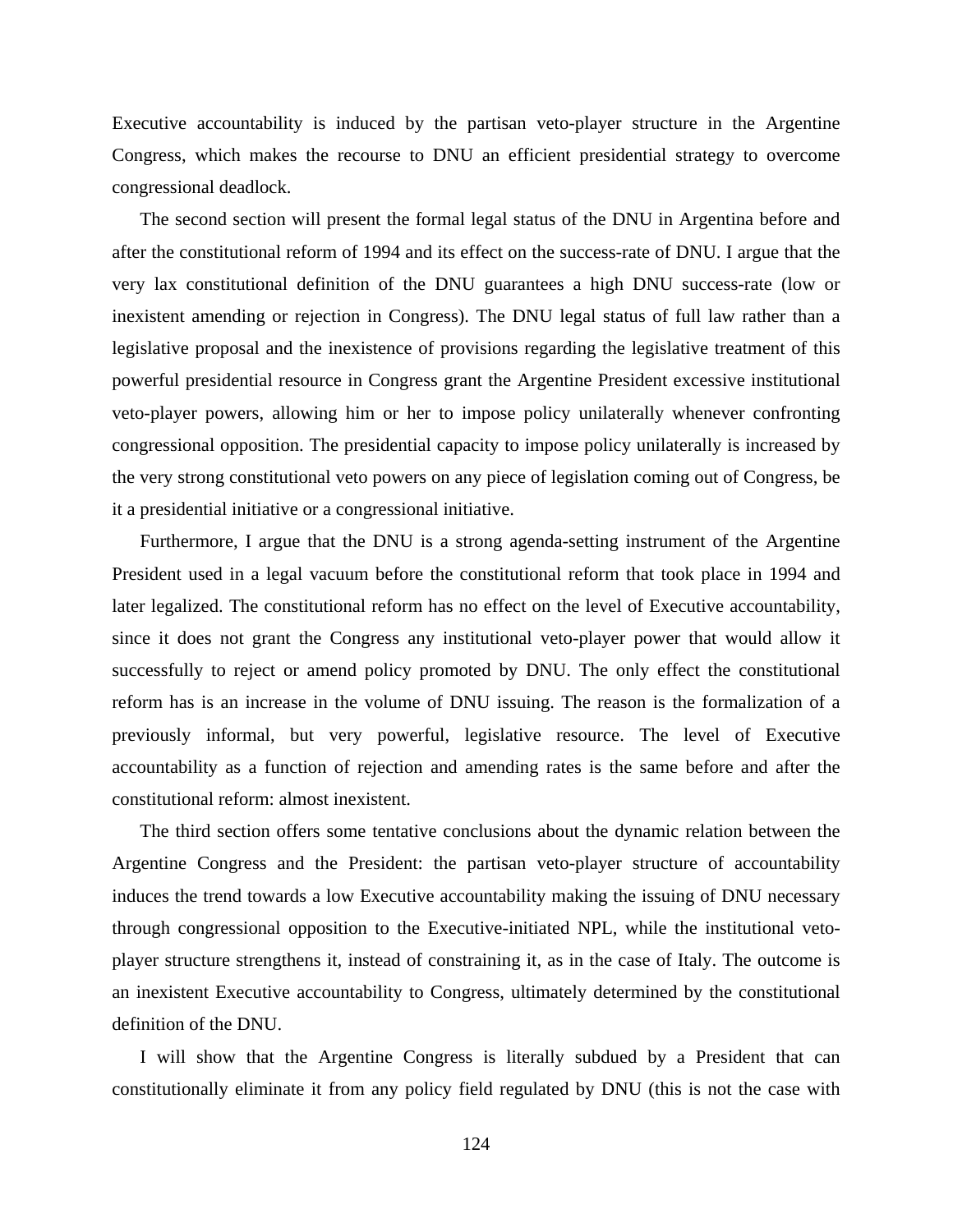presidential legislative proposals sent to Congress through NPL). To say the Argentine Congress is a rubberstamp institution because of a specific political culture in which the President legitimately prevails over other institutions would imply that the Congress has the opportunity to effectively oppose the President, but it refuses to do so even when its legislative function is undermined by an excessive use of DNU. That is hardly the case. The parties in the Congress do make use of their scarce legislative resources against the President, albeit with little success, as I will show later.

Furthermore, the process of constitutional reform does not place any constraints on the use of DNU and does not increase the institutional veto-player power of the Congress, proving that institutional structures persist overtime, even when producing deleterious effects for the democratic consolidation or the quality of the policy-making process, as long as they serve the interests of political parties, as I will show later in this chapter.

The President-Congress relation exhibits a different dynamic when the former is using DNU, as compared to NPL. The Congress successfully opposes presidential policies promoted by NPL, while incapable or unwilling to do the same for policies promoted by DNU. Nevertheless, despite occasional congressional opposition to the presidential policy views, the latter always prevails due to very strong formal veto power on any piece of legislation coming out of Congress.

The empirical information in this chapter contains data for legislation initiated by the Argentine Presidents through DNU, as well as through normal procedure (NPL) in both the Argentine Senate and Chamber of Deputies since 1983. I chose to account for data sent to the Congress rather than data for only the Chamber of Deputies because the Argentine President can initiate legislation equally in the Senate and the Chamber of Deputies. Informal practice led to a situation where Presidents send their legislative proposals firstly to the congressional chamber where they have a stronger majority, given the stronger decision power of the chamber where legislation is initiated in case of disagreements between the two chambers of the Congress. As an example, President Carlos Menem initiated most of his NPL in the Senate (744 pieces of NPL), and not in the Chamber of Deputies, where he initiated only 426 pieces of NPL, if both of his presidential mandates are accounted for (1989-1995; 1995-1999)

I did not include here the presidential Decrees issued based on a special law of delegation, such as Law 23.696/1990 (Reform of the State) and Law 23.697/1990 (Economic Emergency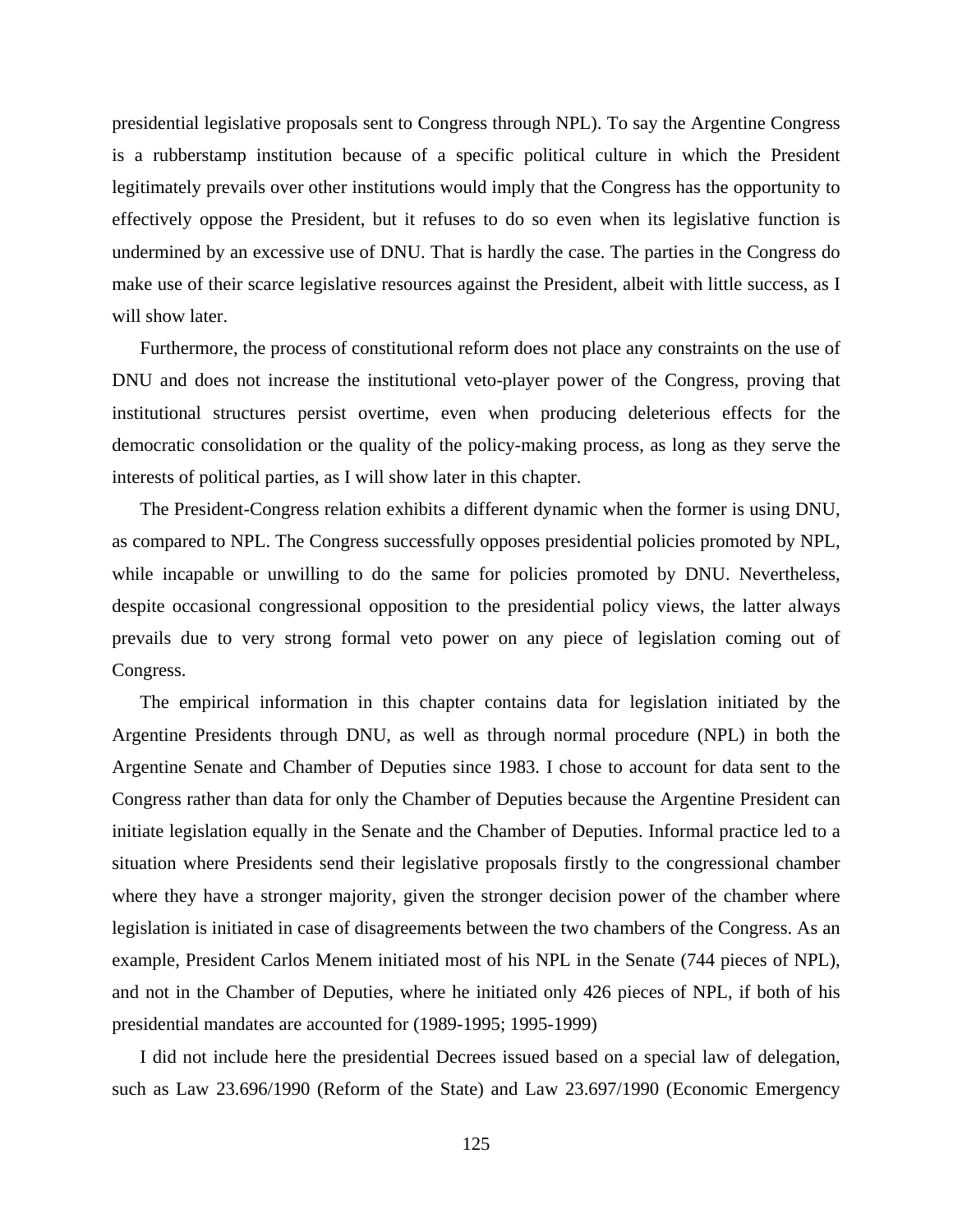Law). Such laws of delegation represent a willing and temporary abdication of Congress from its policy-making authority, for a clearly defined period and on specific policy issues. I consider this type of "delegated" decree power theoretically irrelevant for the argument of this thesis. Why Legislatures willingly give up on their institutional prerogatives for a limited period, on specific policy issues, is an entirely different question to why the Executives tend to bypass Legislatures by excessive issuing of DNU without the acquiescence of the latter.

# 2. Congressional fragmentation and the partisan veto-player structure of accountability

The Argentine Presidents rarely enjoy a majority in both the Chamber of Deputies and the Senate (Negretto, 2004: 555). Such a majority occurred only between 1995 and 1997, when the party of President Menem had more than 50% of the legislative seats in both chambers. Except for this rare occurrence, the party supporting the President has had a comfortable plurality in at least one chamber. The political party that had a president in office had held between 45% and 51% of congressional seats since 1983, particularly in the Chamber of Deputies. The number of effective parties has been between 2.3 and 2.7 in the Argentine Senate and 2.2 and 2.3 in the Argentine Chamber of Deputies between 1983 and 1999 (Molinelli, Palanza y Sin, 1999: 305- 306).

Such legislative partisan representation, combined with a constantly low number of effective parties in Congress, should ensure disciplined partisan support for the President, which would automatically translate into an efficient passage of presidential NPL (although occasional negotiation should not be precluded). Empirical information contradicts this assumption. The success-rate of presidential NPL is not as high as expected (see Column III in Table 1 below).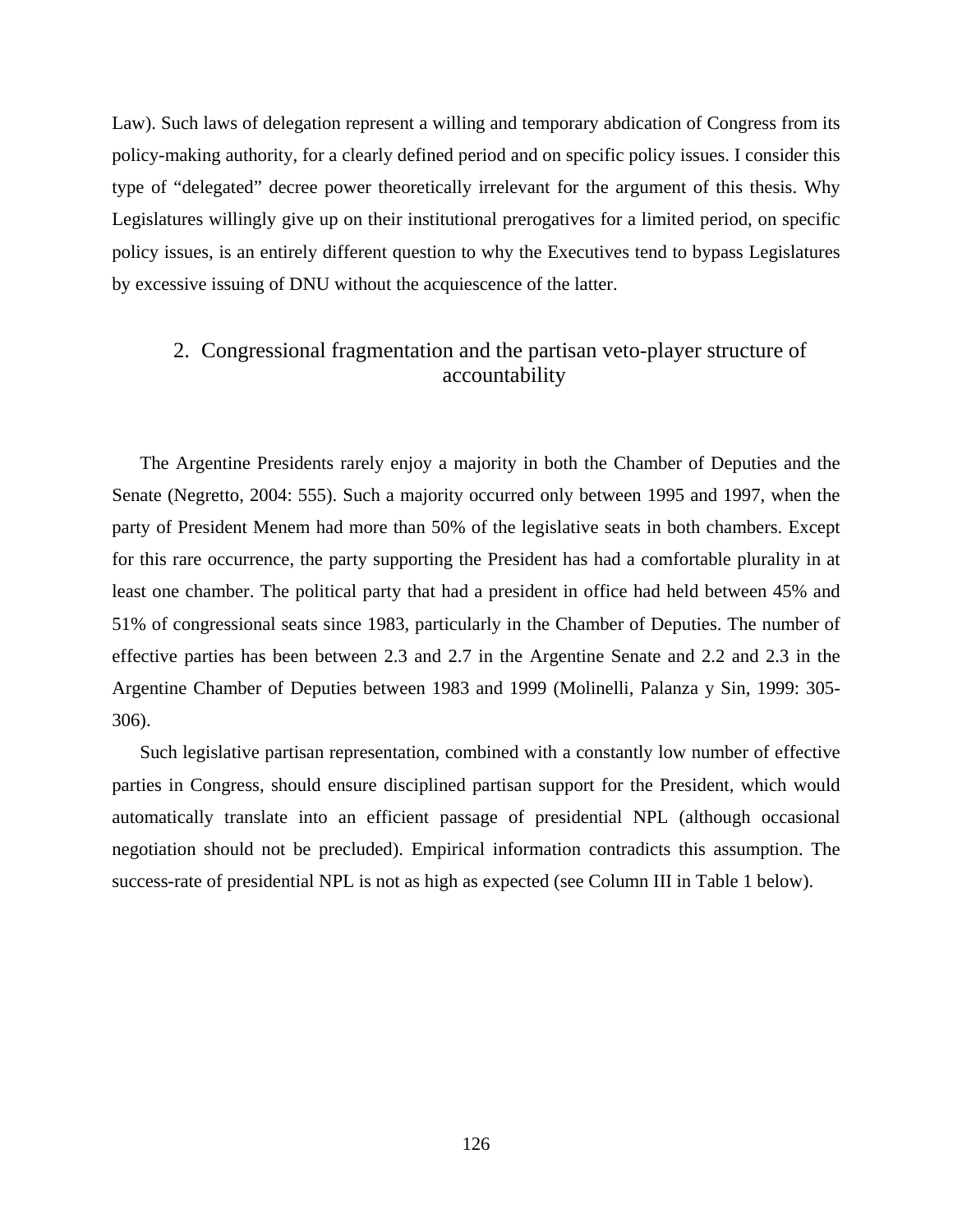| Presidency           | I. DNU issued | II. NPL issued | III. NPL success |
|----------------------|---------------|----------------|------------------|
| Alfonsin 1983-1989   | $2\%$ (11)    | $98\%$ (590)   | $68\%$ (401)     |
| Menem 1989-1999      | $18\%$ (248)  | 82% (1170)     | $59\%$ (693)     |
| De la Rua 1999-2001  | $24\%$ (52)   | $76\%$ (166)   | $69\%$ (114)     |
| Saá 1 week Dec. 2001 | $60\%$ (6)    | $40\%$ (4)     | $0\%$ (0)        |
| Duhalde 2002-2003    | $54\%$ (151)  | $46\%$ (127)   | $57\%$ (72)      |
| Kirchner 2003-2006   | $46\% (231)$  | $54\%$ (274)   | $57\%$ (155)     |
| Total 1983-2006      | $23\%$ (699)  | $77\%$ (2331)  | $62\%$ (1435)    |

**Table 1: Volume and success-rate of presidential NPL in Argentina since 1983.** 

 Column I in the Table 1 above indicates the number of DNU issued by each Argentine President since 1983, as well as the percentage volume of DNU in the total volume of presidential legislation. Column II indicates the same measure, only for presidential NPL. Column III indicates the number and volume of successful presidential NPL.

The information in Table 1 above reveals two important empirical findings. Firstly, Argentina is not a country ruled by DNU, as the "delegative" democracy literature reviewed earlier in the thesis would predict by taking notice of a high number of these acts. Policy promoted by DNU constitutes only 23% of the legislation initiated by the President since 1983, as shown in the last row of Column I in the Table 1 above.

Only presidents Adolfo Saá and Eduardo Duhalde have issued more DNU than NPL (60% and 54%). But even in these cases, President Saá had been in power only for one week, appointed by Congress, under the circumstances of resignation of the previous President as an outcome of the economic crash of 2001, accompanied by civil protests and street violence. He issued only 6 DNU and sent to the Congress only 4 pieces of NPL. His mandate is hardly relevant for the use and treatment of DNU in the context of the legislative process. President Duhalde, also appointed by Congress, had to solve the economic situation in 2002 and exercised the presidential power under serious constraints imposed by the international financial community.

DNU exceeding the number of presidential NPL is hardly a surprise in such times of economic turmoil and social unrest. Even Italy, a well-established parliamentary democracy, had been governed by DL between 1993 and 1996, with the transitional cabinets of Ciampi, Berlusconi I and Dini, as shown in the previous chapter on governance by Decree in Italy.

The Argentine President Nestor Kirchner is probably the most emblematic example of excessive use of DNU as an outcome of structurally induced governing style (see Table 1 above).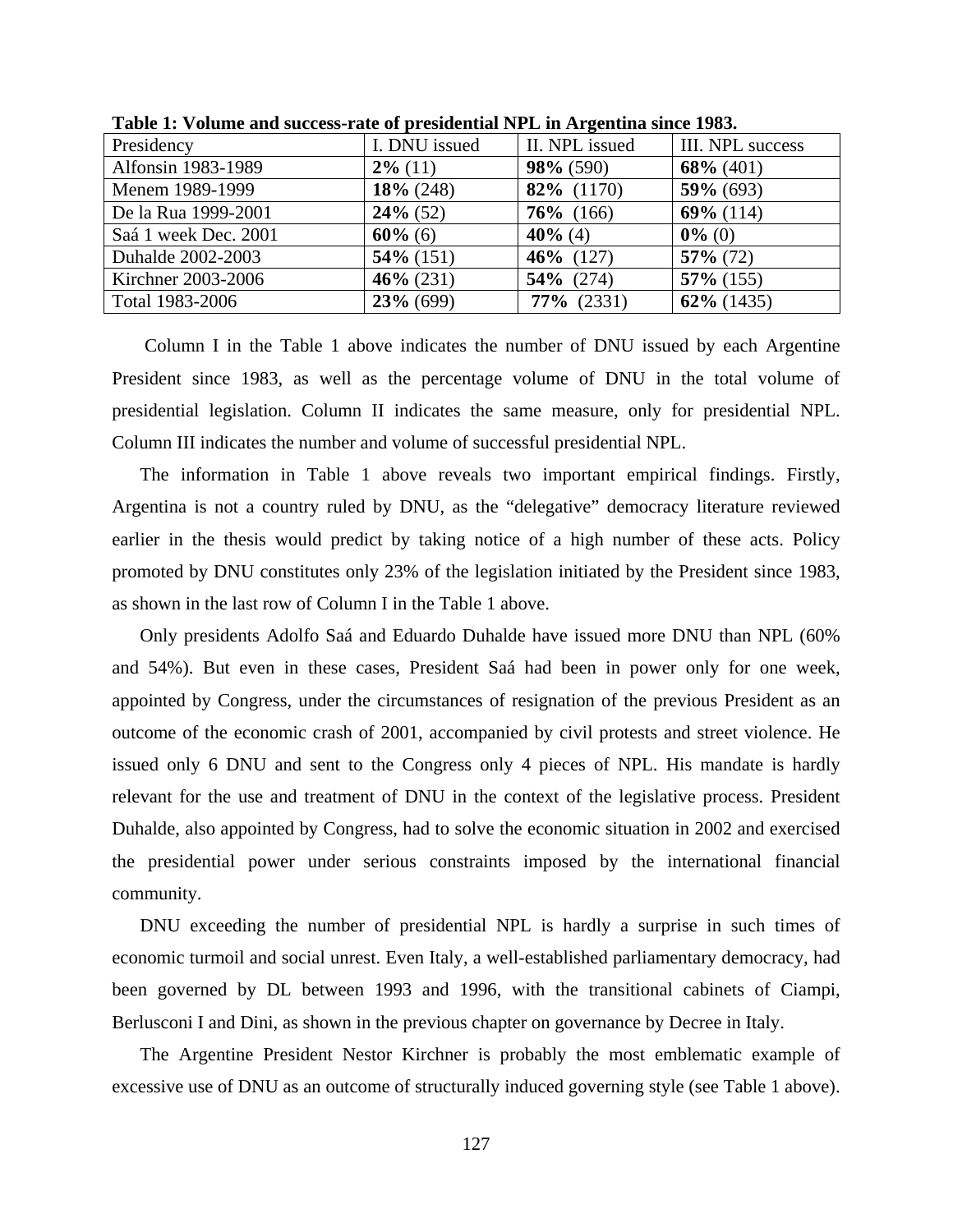Although the success-rate of his legislative proposals sent to the Congress through NPL is almost equal to that of Carlos Menem (see Column III in Table 1 above), his use of DNU is significantly higher (see Column I in Table 1 above).

Secondly, the average success-rate of presidential NPL is only 62% since 1983, as shown in Column III of Table 1 above. This is hardly indicative of a rubberstamp Congress. It also shows that the Argentine political parties are not as disciplined (or subjugated to presidential will) as assumed (Negretto, 2004; Mustapic, 2002). They do oppose the President, regardless of occasional ideological convergence, attempting to force him or her to negotiate policy compromises.

This empirical finding is not that surprising. Existing literature accounted for sufficient circumstances when the President could not count even on the support of his own party when promoting policy sensitive issues such as privatization or social reforms (Llanos, 2001; Magar, 2001; Palanza, 2005; Panizza, 2000). Further strengthening the relevance of this empirical finding, President Menem encountered congressional opposition to his NPL initiatives even when his own party had more than 50% of congressional seats between 1995 and 1997 (see Table 2 below).

|             | I. DNU issued | II. NPL issued | III. NPL success |
|-------------|---------------|----------------|------------------|
| 01.03.1995- |               |                |                  |
| 28.02.1996  | $8\%$ (7)     | $92\% (87)$    | $68\%$ (59)      |
| 01.03.1996- |               |                |                  |
| 28.02.1997  | $9\%$ (9)     | $91\% (97)$    | $64\%$ (62)      |
| 01.03.1997- |               |                |                  |
| 28.02.1998  | $12\%$ (23)   | $88\%$ (163)   | $51\%$ (83)      |
| TOTAL       | $10\%$ (39)   | $90\%$ (347)   | $59\%$ (204)     |

**Table 2: Use and success-rate of NPL and DNU for Carlos Menem 1995-1998.** 

President Menem could have passed any legislative initiative he pleased given his ample congressional majority between 1995 and 1998. The landslide electoral success of *Partido Justicialista* in the mid-1990s leading to congressional majority had been in great part owed to the success of President Carlos Menem in containing the economic crisis and eventually generating economic growth. Nevertheless, it did not translate into a corresponding congressional support for its own President. The low success-rate of NPL initiated by President Menem (on a decreasing trend from 68% to 51% between 1995 and 1998 as shown in Column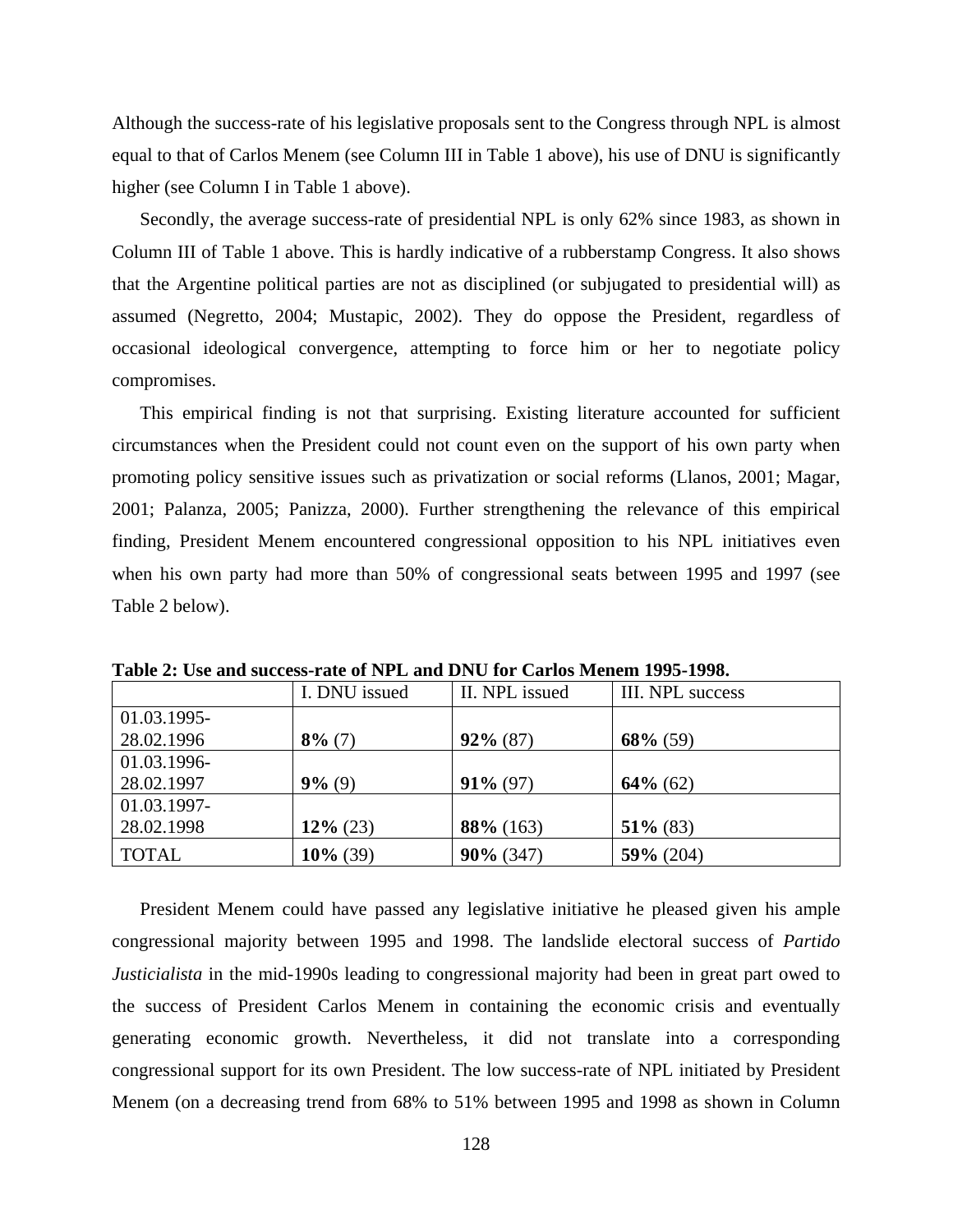III of Table 2 above) clearly indicates that the presidential *Partido Justicialista* stood against its own President. Some factions of the presidential party opposed the neo-liberal economic policies promoted by the President, while others supported the presidential bids of other candidates from the same party and disregarded their own incumbent (Llanos, 2001: 92; Llanos, 2002: 165).

Furthermore, returning to the empirical information in Table 1 on page 124 earlier shows that all Argentine Presidents use less NPL across the years since 1983 and have increasing recourse to DNU. Indeed, the issuing trend increasingly favours the DNU rather than the NPL. Not only the allegedly 'authoritarian' Carlos Menem issued an increasingly high number of DNU. All Argentine Presidents excessively use a constitutional resource meant to be used only in extraordinary circumstances of necessity and urgency.

Existing literature took notice of the comfortable presidential pluralities in the Congress and automatically assumed that the excessive recourse to DNU is owed to an 'authoritarian' political culture in which the President can bypass the Congress if he or she pleases, despite the comfortable partisan composition of the Congress. However, as I have already shown, the recourse to DNU seems to be correlated to the success-rate of presidential-initiated NPL. I assumed that a large number and an increasing trend of DNU issuing are inversely correlated to the success-rate of presidential NPL.

I will next test this correlation. In order to increase the number of units of analysis and warrant statistical relevance, I have re-ordered empirical information regarding the number of NPL, its success-rate and the number of DNU.

Instead of organizing the information for each presidential mandate as shown in Table 1 earlier, I have ordered the information for each legislative period (March 1 to February 28 of next year, from 1983 until 2006) as provided by *Direcci*ó*n de Informaci*ó*n Parlamentaria* of the Argentine Chamber of Deputies.

The ordering of information for each presidential mandate had been made possible by the detailed lists of presidential legislative initiatives for each calendar year, provided separately by the same specialized department of the Argentine Chamber of Deputies. Reordering the information according to legislative periods rather than presidential mandates increases the number of units of analysis from 6 to 29.

The correlation between the success-rate of NPL and the number of DNU (assuming that the President tends to issue DNU when NPL are rejected) is almost zero for the whole period under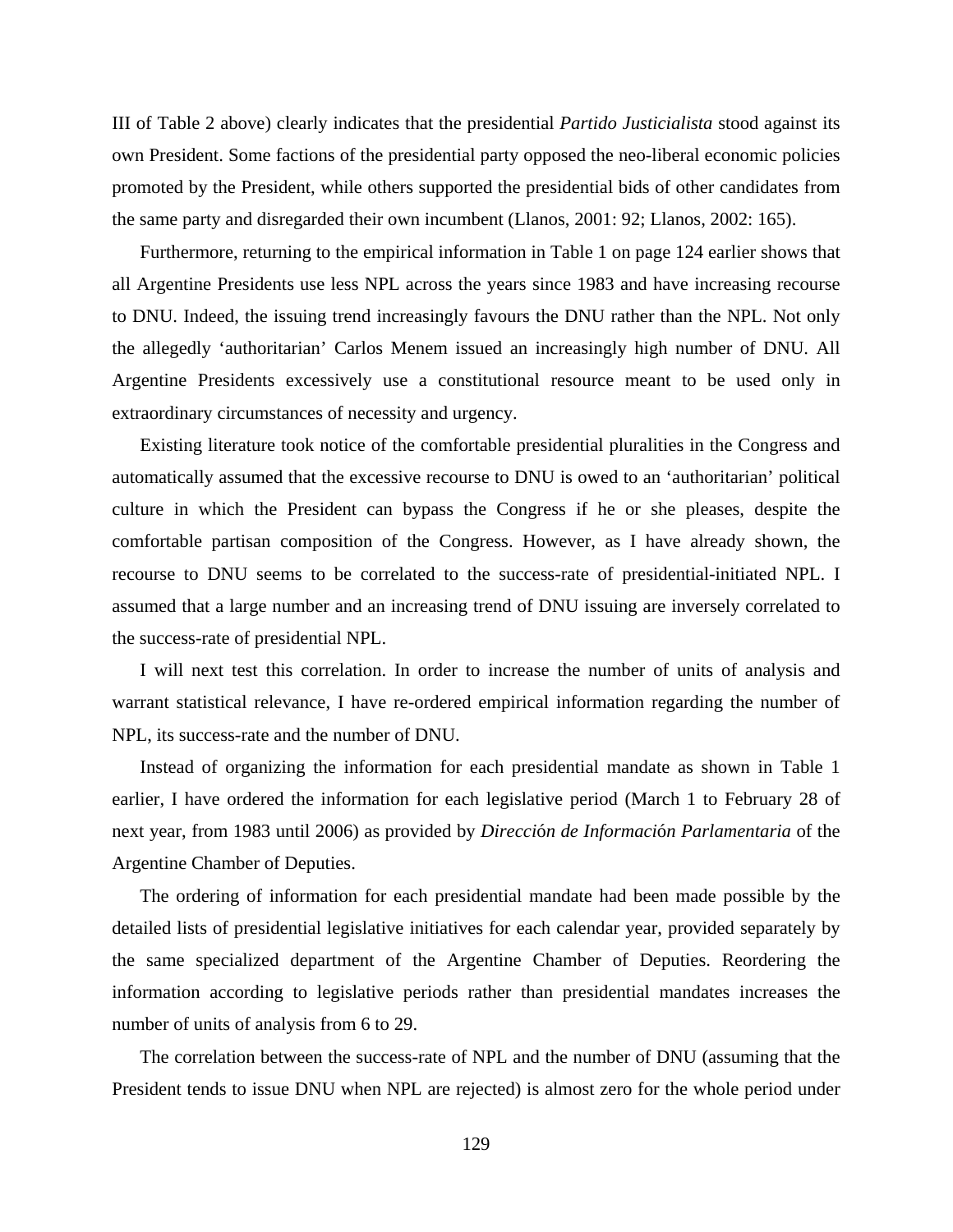observation **(-,066)** and a high level of significance **(,732)** (see below). This is puzzling, given the low success-rate of NPL shown in Table 1 earlier.

|                                         |                            | <b>DNU</b><br>presented | Success-rate of NPL sent<br>to Congress |
|-----------------------------------------|----------------------------|-------------------------|-----------------------------------------|
| DNU presented                           | Pearson Correlation        |                         | $-.066$                                 |
|                                         | Sig. (2-tailed)            |                         | ,732                                    |
|                                         | N                          | 29                      | 29                                      |
| Success-rate of NPL sent to<br>Congress | <b>Pearson Correlation</b> | $-0.066$                |                                         |
|                                         | Sig. (2-tailed)            | ,732                    |                                         |
|                                         | N                          | 29                      | 29                                      |

Once eliminating the deviant case studies of Presidents Adolfo Saá and Eduardo Duhalde, who ruled Argentina mainly by DNU in times of economic crisis under the imperative of necessity and urgency (see Table 1 earlier, on page 124), the two-tailed Pearson correlation increases to **(-,232),** but the level of significance decreases to **(,274),** as shown below.

|                                         |                            | DNU presented | Success-rate of NPL<br>sent to Congress |
|-----------------------------------------|----------------------------|---------------|-----------------------------------------|
| DNU presented                           | <b>Pearson Correlation</b> |               | $-.232$                                 |
|                                         | Sig. (2-tailed)            |               | ,274                                    |
|                                         | N                          | 24            | 24                                      |
| Success-rate of NPL sent to<br>Congress | <b>Pearson Correlation</b> | $-.232$       |                                         |
|                                         | Sig. (2-tailed)            | ,274          |                                         |
|                                         | N                          | 24            | 24                                      |

The number of units of analysis in the second two-tailed Pearson correlation decreases to 24, given that the mandate of President Duhalde comprised five legislative periods, while the mandate of President Saá lasted only for one week, after being appointed by the Congress under severe economic circumstances. The small number of units of analysis prevents stronger statistical claims.

I have not eliminated the legislative periods of the presidential mandate of Carlos Menem, who also ruled Argentina in times of true Necessity and Urgency, particularly until 1993. The reason is that Menem promoted most of his contentious legislation by Decrees issued based on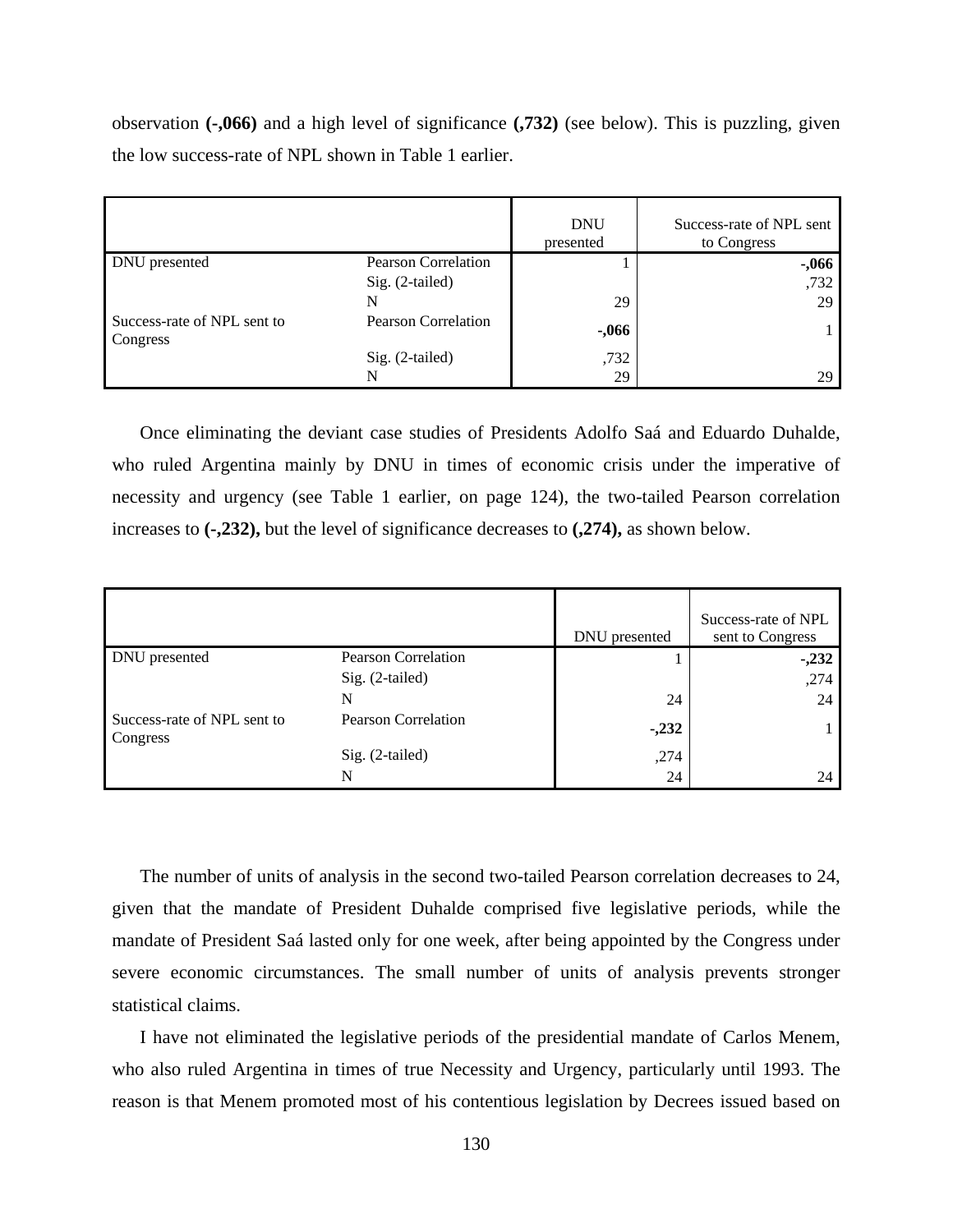two special laws of delegation passed by Congress: Law 23.696/1990 (Reform of the State) and Law 23.697/1990 (Economic Emergency Law). I do not consider these Decrees as being DNU. The passing of a law of delegation represents a willing abdication of the Congress from policymaking on a limited period and the Decrees issued based on such law are theoretically irrelevant for this argument, as I have argued earlier in the chapter.

This methodological choice is as questionable as the legal status of DNU in Argentina until the constitutional reform of 1994 (Rubio Ferreira and Goretti, 1995; Rubio Ferreira and Goretti, 2000), which I will address later in the chapter. Nevertheless, the correlation between the success-rate of presidential NPL and the volume of DNU is only a moderate one. The negative slope of the linear regression further shown below indicates some reasonable relationship between the success-rate of NPL and the volume of DNU: the lower the success-rate of presidential NPL, the higher the number of DNU.



Linear Regression

The congressional resistance to presidential NPL, as reflected in the success-rate, is indeed part of the cause of a high number of DNU, but this is not entirely relevant for causality. In other words, the Argentine Congress does oppose the President as proved by the success-rate of NPL. However, the Argentine Presidents do issue more DNU than required by the success-rate of their NPL. I will explain this empirical finding in the section dealing with the institutional vetoplayers.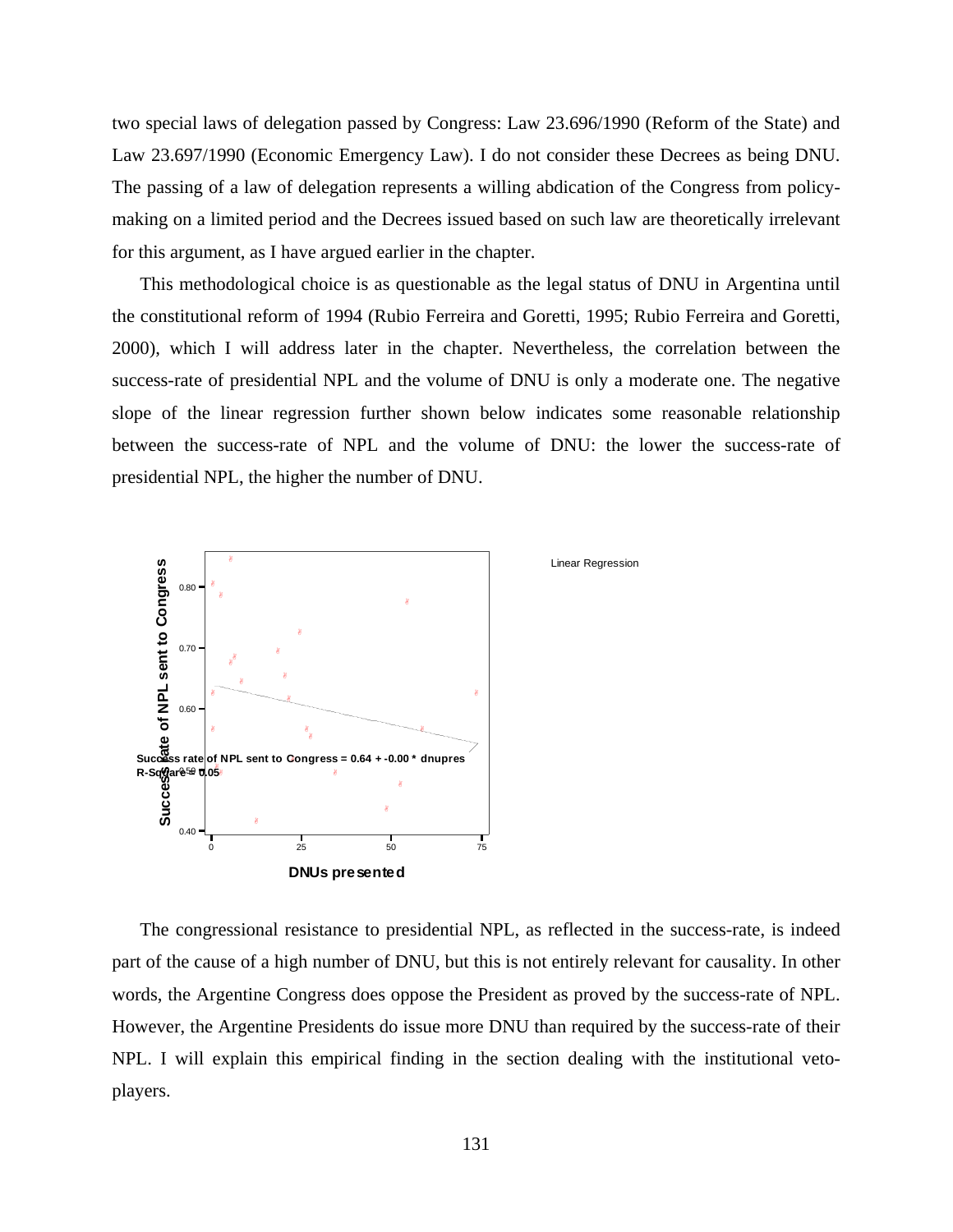Thus far, I have shown that Argentina is not ruled by DNU in the aftermath of its authoritarian regime. I have also shown that the Argentine Congress does react to presidential policy initiatives attempting to hold the President to account. Most importantly, I have revealed a moderate negative correlation between the success-rate of presidential NPL and the volume of issued DNU.

However, the most puzzling empirical finding so far is the congressional opposition to presidential NPL even in case of ideological convergence between the Congress and the President. What explains such opposition? Ideological convergence between the President and the congressional majority should translate first and foremost into a high capacity to negotiate policy, reflected in a high success-rate of presidential NPL. Is there any other causally relevant factor that would explain the tendency of the President to issue DNU more than made necessary by the congressional opposition to presidential NPL?

I will attempt to answer these questions by further exploring the dynamic of congressional coalitions in relation to the President and also by comparing the success-rate of NPL to the success-rate of DNU in order to find any theoretically relevant differences.

I will explore the formation of congressional coalitions in order to understand their legislative behaviour by looking at the party system and the electoral system in Argentina. Understanding how coalitions form is instrumental in understanding their legislative behaviour, even more so their different strategies when dealing with different presidential initiatives (either NPL or DNU).

The distinction between party discipline and legislative discipline is an instrumental one in the case of Argentina, given its regionalized party system. The legislative behaviour of the Argentine members of the Congress is controlled by local party leaders from provincial level, as opposed to party systems where the national leadership controls the legislative behaviour of legislators through the floor leaders.

The Argentine electoral rules place the power of nomination in the hands of influential local party leaders, through the control of a closed-lists PR system (Jones et al.., 2000; Calvo and Murillo, 2005; Jones and Hwang, 2005). Furthermore, the party leadership is not a unified one: although the national leadership exerts a certain degree of influence on provincial level leadership, the locus of partisan power stays at provincial level, which is made of a constellation of district-level party organizations.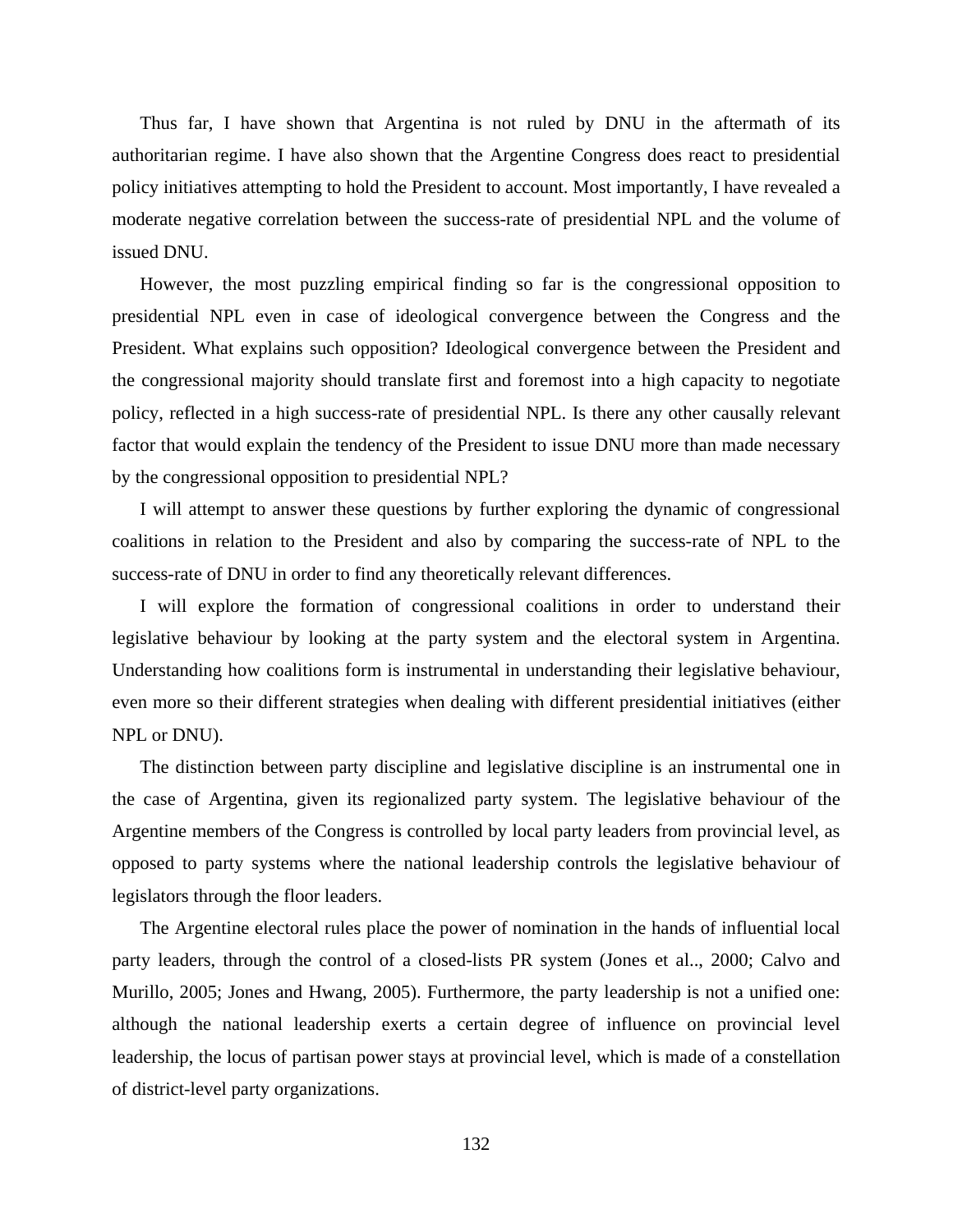The Argentine PJ (*Partido Justicialista*), is the paradigmatic example of this type of party organization (Levitsky, 2001). It is centred on local leaders to such an extent that it ran three different candidates for the presidency in the national elections of 2003, after each one of them created a new party as an electoral vehicle, registered at the local level<sup>24</sup>.

Furthermore, there are situations in which the same political party registers different congressional groups. This explains the high level of congressional fragmentation, despite the low number of effective parties in Congress (Molinelli, Palanza y Sin, 1999: 277-278).

Other examples of factionalized parties are the Japanese Liberal Democrats (Cox and Rosenbluth, 1996) and the Italian Christian Democrats (Sartori, 1982). Both in the case of Japan and Italy, the factions are not regional, but form around leaders, according to the varying degrees of ideological orientation within the same party (Sartori, 1982). The formation of factions in the Argentine parties is centred on strong leaders controlling resources at the local level and it is mainly resource-oriented, rather than policy-oriented.

The Argentine local leaders sometimes recommend or even mandate voting against the national party line, if their personal political fortunes or the constituency interests are at stake. In order to obtain the collaboration of legislators, the floor leadership of each party has to ensure the support of provincial party bosses, sometimes by pressuring the President to offer them financial incentives (Jones et al., 2000: 5). Therefore, party discipline does exist in the Argentine Congress, but it plays out it in a different dynamic than in centralized party systems that are organized nationally. Legislators are disciplined mainly (but not exclusively) in relation to the provincial leadership.

The very same legislators exhibit varying degrees of discipline in relation to the President, depending on circumstances: if the local leaders who control their careers ask them to do so or if their local leaders are weaker than the President in allocating resources. The latter situation is encountered when they represent a province where their party boss does not control resources other than the access to the party list. The support of the Argentine legislative coalitions cannot be counted on, unless the President negotiates with the party bosses, or unless the President can offer more to a legislator than his or her local party leader.

<sup>&</sup>lt;sup>24</sup> Information collected through personal interviews and discussions with Argentine scholars and researchers in Buenos Aires, between March and May 2007.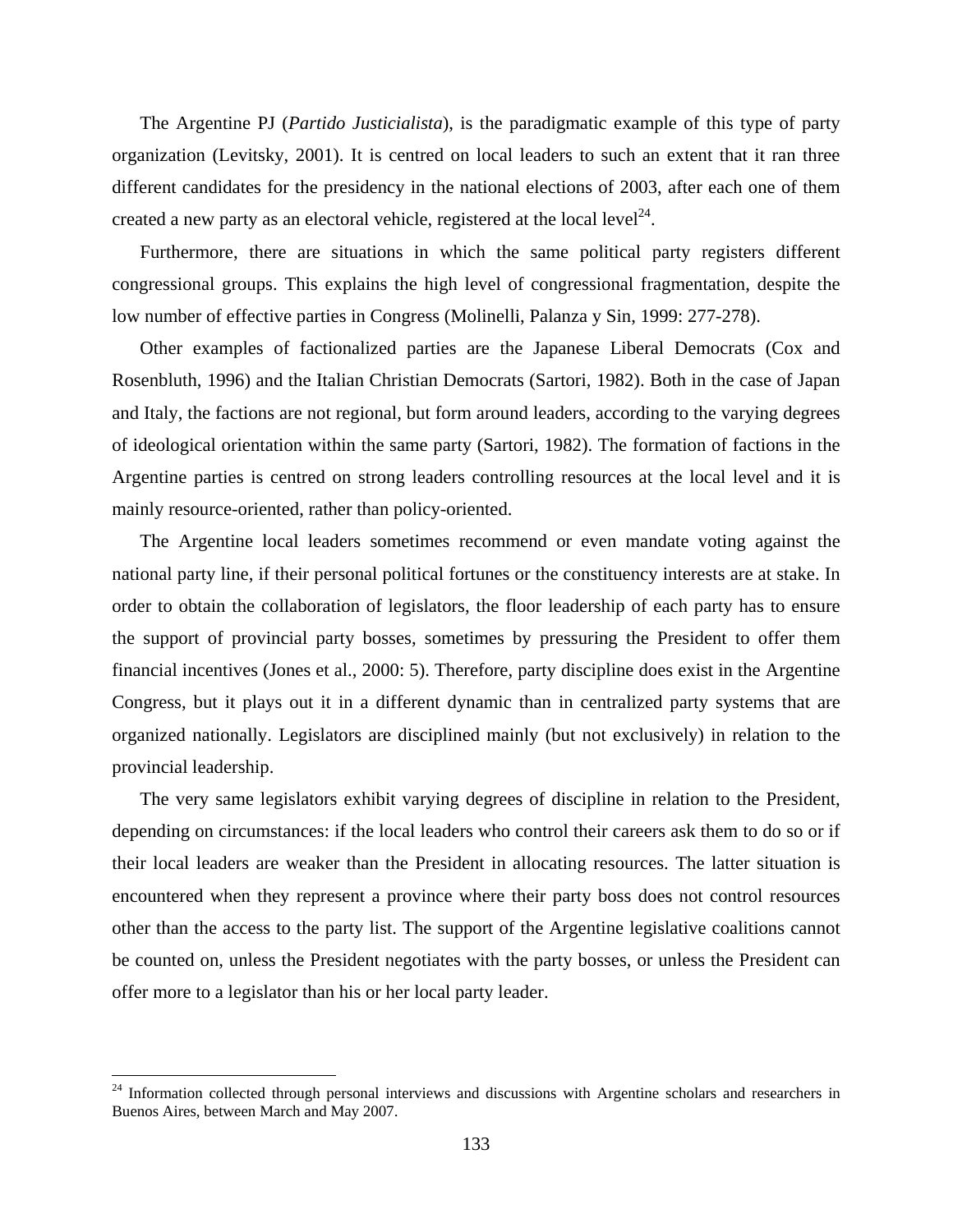The Argentine Congress reached very high levels of fragmentation under President Kirchner, to the extent that even some members of the opposition UCR (Unión *Cívica Radical*) chose to support the President under the name of *Radicales-K* ("K" stood for the ideologically-opposed President Kirchner). The coalitional dynamic had been decided *ad hoc*, on an issue-by-issue basis, according to the resources offered as an incentive by the President. The tactic was successful, as long as the local party leaders were not in the position to offer the *Radicales-K* anything more than one legislative term, while supporting the popular Nestor Kirchner could also garner resources and popular electoral support for the *Radicales-K* themselves.25

This has not always been the case with the Argentine political parties and their congressional behaviour, and certainly some parties or individual legislators are more resource oriented than others. Traditionally, the current opposition UCR had been a party with consistent ideological loyalties, but the decline of its electoral fortunes throughout the last decade led to increasingly easy to buy out legislators.

The PJ is probably the best example of a party with strong ideological orientation, so strong that some of its factions engaged in terrorist activities against the government in the 1970s. However, given its "movementist" nature and loose organization centred on strong leaders, it had been exposed to the phenomenon of legislative desertion of various factions or individuals. The more ideologically-oriented factions strongly supported the traditional PJ economic statist policies throughout the 1990s, voting against the policies of liberalization and privatization of the PJ President Carlos Menem (Llanos, 2001; Negretto, 2004: 557). Other factions voted against Menem in the Congress simply because they supported the presidential bid of other Peronist leaders, such as Eduardo Duhalde.

In addition to intra-partisan divisions, the presence of small provincial parties is another factor that increases the fragmentation of the Argentine Congress. These parties have only a few legislators representing just their province, such as *Partido Bloquista* from the *San Juan* province, *Movimiento Popular Fueguino* from the province of *Tierra del Fuego*, *Fuerza Republicana* from the province of *Tucumán* or *Movimiento Popular Neuquino*, from the province

1

<sup>&</sup>lt;sup>25</sup> This information had been collected through personal interviews and discussions with Argentine scholars and researchers in Buenos Aires, March-May 2007.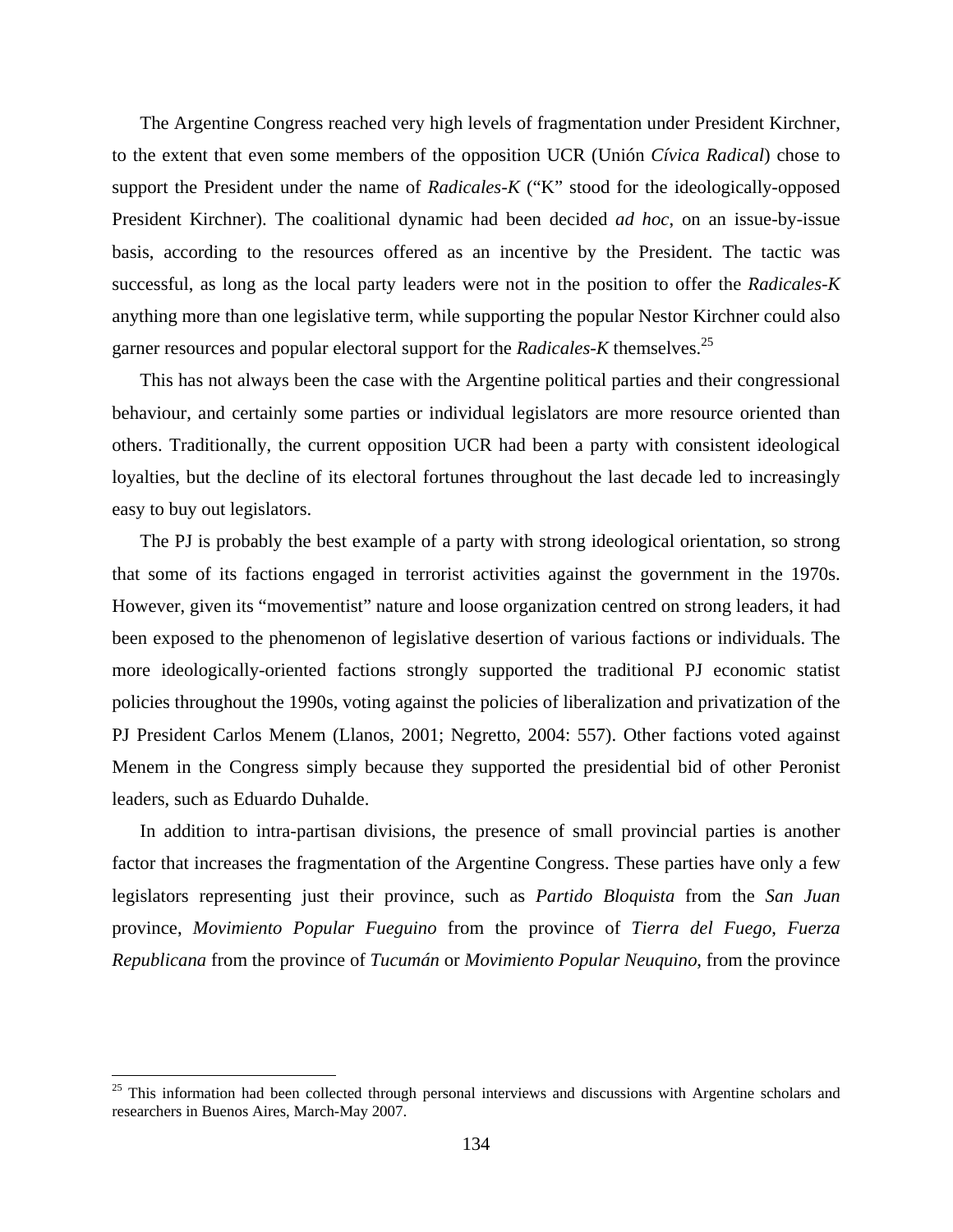of *Neuquén*. 26 Some of them are strong at local level, such as *Movimiento Popular Neuquino*, which had been in power in the province of *Neuquén* since 1993. However, the Argentine provincial parties would not be able to pass any legislative initiative on their own and therefore become very versatile in changing sides across the main partisan divisions, depending on the policy issues and the financial incentives or policy concessions they are offered.

Therefore, the Argentine Congress is highly fragmented and polarized despite the low number of effective political parties. The causes of fragmentation and polarization are the regionalized nature of the party system centred on local leaders and the presence of small, easy to buy out, provincial parties.

How does the partisan fragmentation affect the capacity of Congress to hold the President to account? More specifically, how does the partisan fragmentation influence the capacity of the Argentine Congress to amend or reject presidential legislative initiatives of any type, be they NPL or DNU?

Empirical information reveals that presidential NPL is met with resistance by the fragmented congressional coalitions and its success-rate is not as high as existing literature assumed, but not necessarily because NPL is rejected. The Argentine Congress acts more like a 'blunt veto-player' than an active one, when it comes to presidential NPL: $^{27}$  it does not vote against it, but simply drags-on discussions without any final decision until the NPL become *caduco*, i.e., lapsed after two years of congressional inaction.<sup>28</sup>

The cause of this peculiar legislative behaviour is the strong presidential veto power on any decision of the Congress. The President can veto any law passed by Congress, returning the policy issue to the previous *status quo*. The Constitution further strengthens the presidential power by requiring a two-thirds majority of congressional votes in order to override the presidential veto, which in turn is difficult to assemble given the fragmentation and polarization of congressional coalitions explained above. This ample presidential leeway in dealing with

 $26$  The information on the legislative behaviour of small provincial parties in the Argentine Congress was collected through personal research interviews and discussions with Argentine scholars and researchers in Buenos Aires. For further information on the congressional behaviour of provincial parties see Llanos, 2002: 118-119.

<sup>&</sup>lt;sup>27</sup> For a detailed analysis of the capacity of Legislatures to oppose the Executive, see Jones *et al.*, 2000: 6. On a continuum of legislative efficiency, a blunt veto-player Congress would rank somewhere between the extreme rubberstamp institution assumed by the democratization literature and the ideal locus of policy design and supervision described by the literature on the US Congress, being a situation in which the Congress *reacts*, rather than *acts*, doing so sporadically and inefficiently.

<sup>&</sup>lt;sup>28</sup> Law 13.640 on the sanctioning of legislative proposals (http://www1.hcdn.gov.ar/dependencias/camunicipales/archivo/ley13640.html)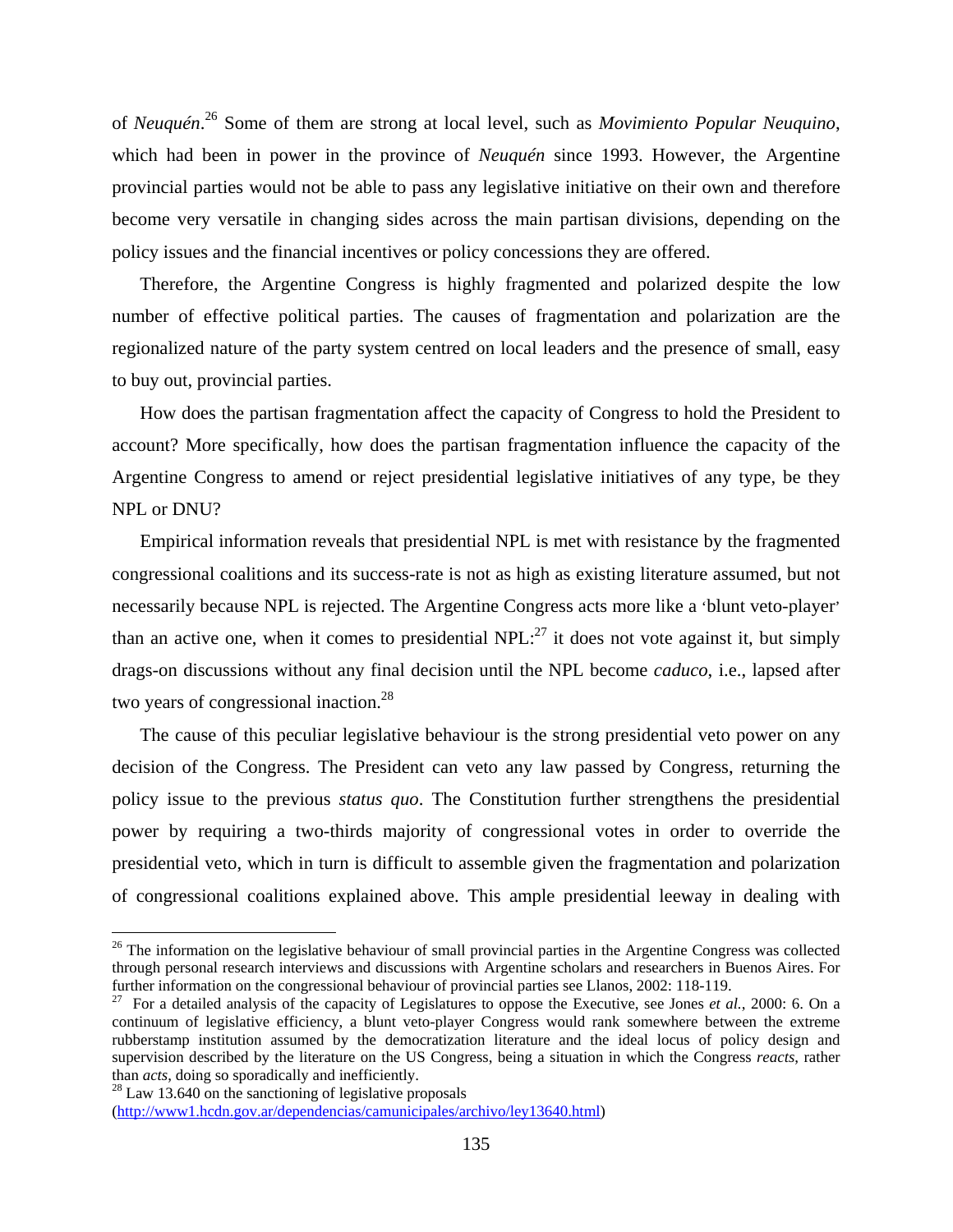congressional opposition is compounded by the system specific independence of the Executive mandate from legislative support, as opposed to parliamentary systems where the capacity to remove the Executive from office grants legislative coalitions increased bargaining power.

Facing the futility of congressional action (given the strong presidential veto power) the partisan veto-players in Congress use the only legislative resource that can constitute some form of threat against the President, albeit a weak one: the tacit rejection of presidential NPL through its delay until it lapses. Here the complicated legislative procedure that allows the partisan actors to send one piece of legislation from one Chamber to another up to five times (until the reform of 1994) and still up to three times (after the reform of 1994) is a gate-keeping resource that used when delaying the presidential NPL.<sup>29</sup>

From a rational perspective, the gate-keeping and delay powers are literally the only legislative resources the Argentine parties have at their disposal that could change the policy of the President.<sup>30</sup> It would simply be irrational to dedicate effort and risk electoral fortunes voting against the presidential NPL, amending or rejecting it, only to have the final version easily vetoed by the President, bringing the policy back to the presidential preference, which in turn is almost impossible to reverse given the two-thirds veto-override requirement.

From an institutional perspective, the Argentine Congress appears to be an institution that can formulate its own policy views, given its share of legislative initiative slightly lower than the presidential NPL between 1983 and 1989 and slightly higher than the same presidential NPL between 1989 and 1995 (Mustapic, 2000: 30). On the other hand, it also appears to be an institution that reacts sporadically and mostly in a blunt manner to the presidential policy initiatives forwarded to its attention through NPL by exercising gate-keeping and other types of delay strategies (Jones *et al.*, 2000: 24).

In this section I have showed that the low success-rate of NPL initiated by the Argentine President is explained by the strategies of tacit rejection used by the fragmented and polarized partisan veto-players in Congress, which use delay strategies and gate-keeping resources in an attempt to force the President negotiate policy. The strong presidential veto-power on any

<sup>&</sup>lt;sup>29</sup> See the sanctioning of legislative proposals in the Argentine Congress at  $\frac{http://www1.hcdn.gov.ar/dependencias/dip/congreso/diagrama$  del mecanismo de sancio.htm

 $\frac{30}{30}$  Other congressional resources, such as Written Inquiries (Palanza, 2005) are also used by the Argentine members of the Congress, but they do not have the capacity to change the policy of the President, merely contributing to a better informational level of the Congress, or used as weak bargaining tools in a larger negotiation context.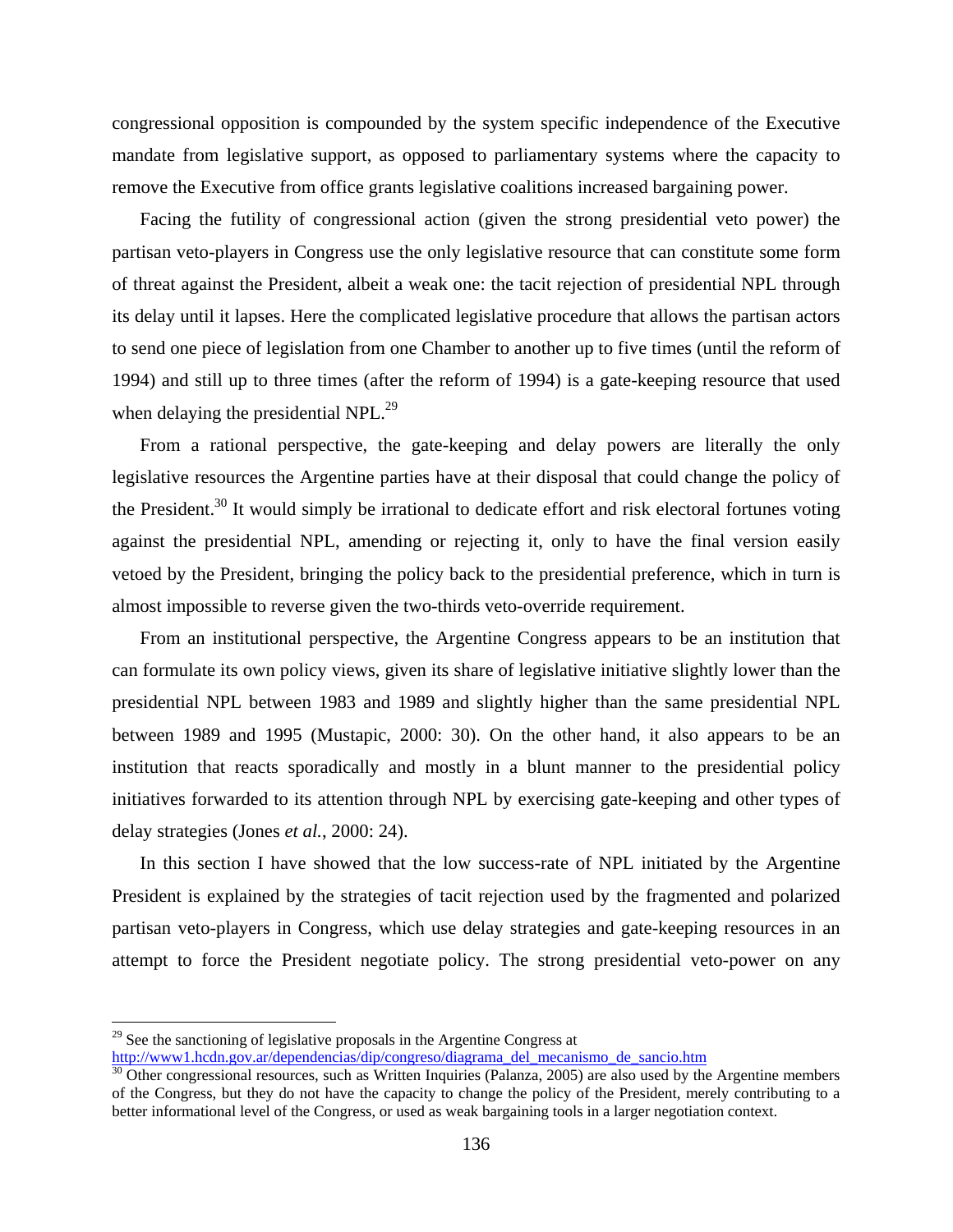decision of the Congress makes the delay strategies and the gate-keeping resources the only available means of negotiation, albeit weak ones.

How are the DNU treated by a Congress exhibiting a high number of partisan veto-players acting with a scarcity of legislative resources? If the partisan veto-players attempt to force the President to negotiate policy by delaying the NPL until it lapses in Congress, how do the same partisan veto-players react when confronted with the presidential policies promoted by DNU? I will attempt to answer this question in the next section.

## 3. Institutional veto-player power: the legal status of Emergency decrees

The DNU should be rejected or amended extensively, particularly when the Congress is active in opposing other types of presidential legislative resources, such as the NPL. This expectation is contradicted by empirical information. The DNU have an astoundingly high success-rate as shown in Table 3 below.

| Presidency           | I. DNU issued | <b>II.DNU</b> success |
|----------------------|---------------|-----------------------|
| Alfonsin 1983-1989   | (11)          | 100\% $(11)$          |
| Menem 1989-1999      | (248)         | $99\% (246)$          |
| De la Rúa 1999-2001  | (52)          | $94\%$ (49)           |
| Saá 1 week Dec. 2001 | (6)           | $100\%$ (6)           |
| Duhalde 2002-2003    | (151)         | $99\% (150)$          |
| Kirchner 2003-2006   | (231)         | $100\% (231)$         |
| Total 1983-2006      | (699)         | $99\% (693)$          |

**Table 3: Success-rate of DNU in Argentina since 1983.** 

Existing literature found that if legislative inaction and ratification are counted together as favourable responses to a DNU, 92% of these strong agenda-setting instruments had been successful without amendments (Negretto, 2004: 553). The empirical information on which this chapter is based shows an even higher success-rate of 99% (see Table 3 above), but still close enough to the empirical findings of existing literature to indicate a high degree of reliability of empirical information.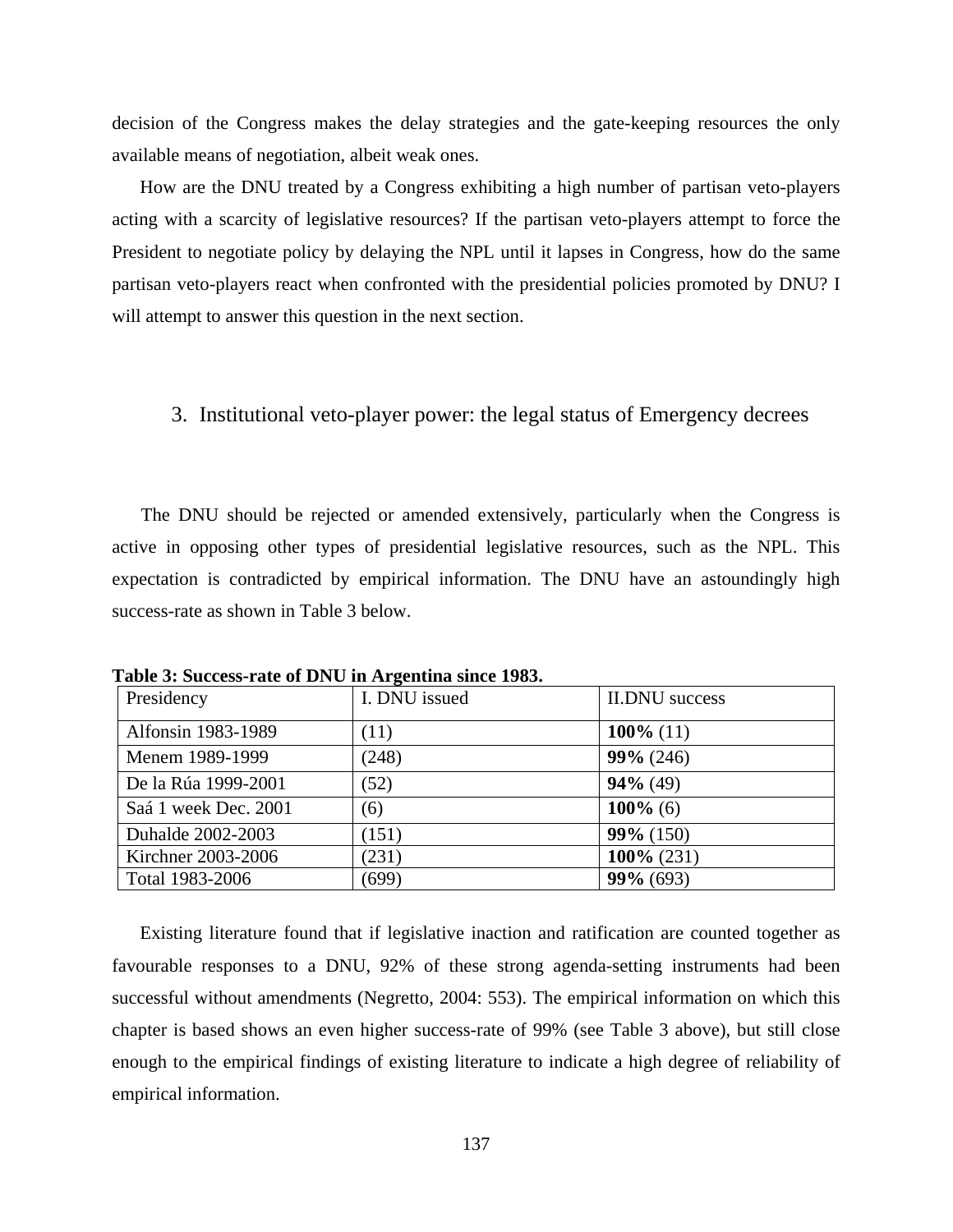What explains the differences between the success-rate of NPL (62% on average since 1983) and the success-rate of DNU (99% on average since 1983)? The Argentine congressional coalitions are ostensibly active in opposing the NPL through delay strategies, but seem utterly incapable of rejecting the DNU, which undermine their legislative function. The difference in the success-rate of the two presidential legislative resources (NPL and DNU) can only be explained by possible differences in their legal status, as defined in Constitution.

According to the institutional veto-player model explained in the literature review and theoretical chapter of the thesis, the success-rate of the DNU is determined by the combination between its legal status (full law or simple legislative proposal) and the rules governing its treatment in the Legislature (tacit rejection, tacit approval and the degree of Executive veto power on the decision of the Legislature).

The Argentine presidents had only three types of decree power until the 1994 constitutional reform (Rubio Ferreira and Goretti, 1998: 33): rule-making Decrees in the course of implementing legislation, autonomous Decrees based on constitutionally endowed presidential powers and delegated Decrees as outcome of a special law of delegation passed by the Congress allowing the President to legislate in clearly defined policy areas and for a fixed period.

Furthermore, the Constitution granted the President emergency Decree powers in the case of a state of siege declared by Congress or the President in situations of interior unrest or external attacks on the country, when civil rights can be suspended. Even in such extreme circumstances, the Decree power did not include the right to legislate (Rubio Ferreira and Goretti, 1998: 34). It should be emphasized here that all the Decree types defined by the Argentine Constitution do not represent legislative initiatives. They are simple administrative acts of the President in the course of exercising presidential prerogatives. This aspect is highly relevant when accounting for the success-rate of DNU, given that when the Argentine president issues a DNU, he is actually issuing law. The DNU need not be approved in Congress to have full legal effect including before the Courts (Rubio Ferreira and Goretti, 1998: 33). The President only needs to inform the Congress that he has issued a DNU, presenting the legislative body with a *de jure fait accompli*, and not only with a *de facto*, political one. 31

 $31$  I acknowledge the useful explanations offered by Delia Ferreira Rubio during my research trip to Argentina in March-May 2007, who eloquently explained that according to Kelsen's law pyramid (Kelsen, 1989), the DNU had been equal to a law passed by Congress, on the second place as importance in the body of law, after the Constitution, but existing and being used outside the constitutional system. After the constitutional reform of 1994,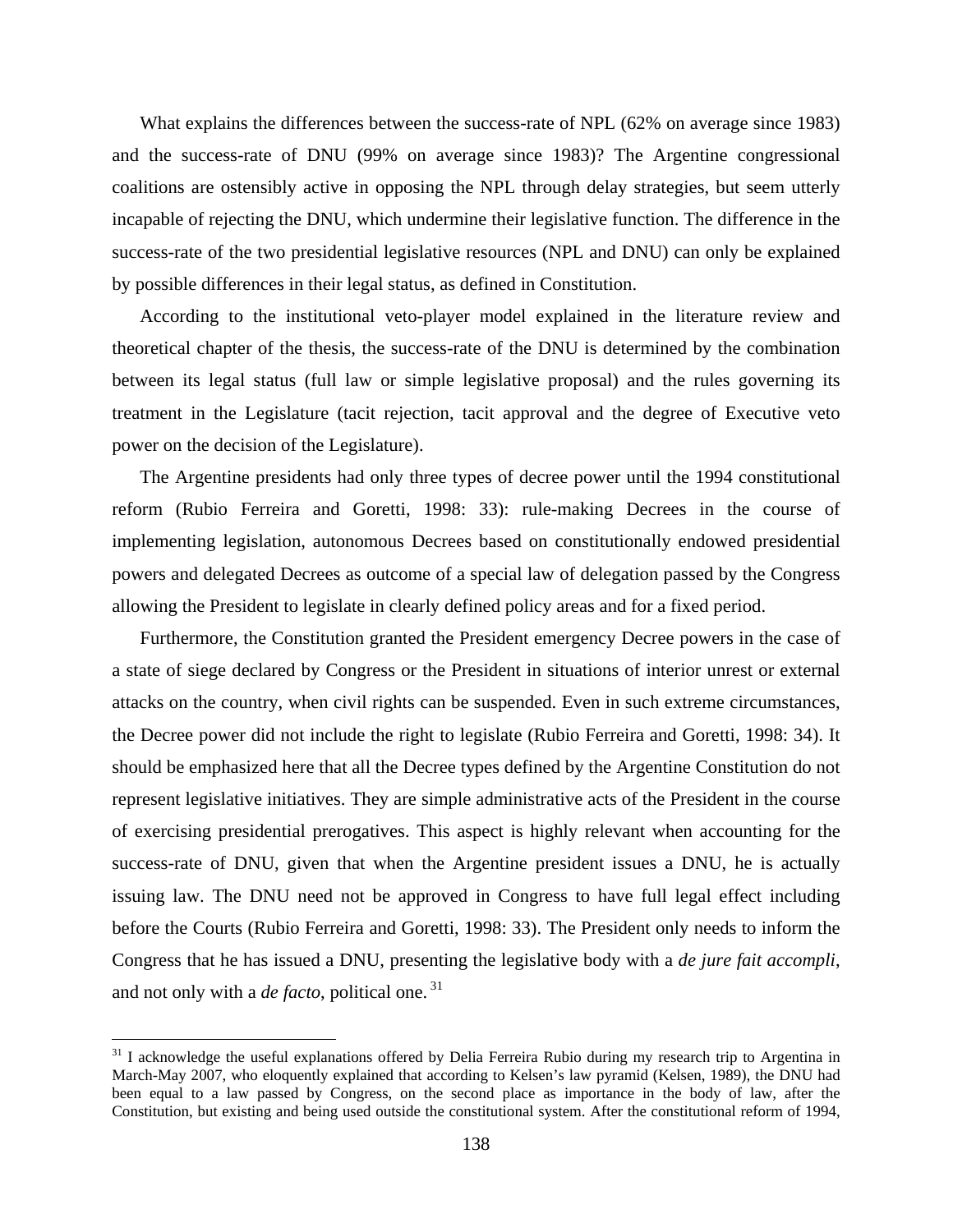The 1853 Constitution did not include any specific provisions regulating the DNU, but various Presidents had made use of it claiming that circumstances out of the ordinary require them to legislate directly and bypass the Congress to expedite the policy-making process in times of necessity and urgency: 25 DNU had been issued between 1853 and 1983 in circumstances such as internal civil unrest or the economic crisis of the 1930s. President Raul Alfonsin (1983- 1989) has issued 11 DNU in serious situations such as the change of the national currency (Ferreira Rubio and Goretti, 1995: 78).<sup>32</sup>

This legal limbo has been consolidated by the decision of the Argentine Supreme Court, which ruled that DNU is a valid legislative instrument of the President in 1990, whilst deciding on the constitutionality of DNU 36/1990 creating a forced public loan system (Negretto, 2004: 551). The only two conditions set forth by the Court were the existence of "serious social danger" requiring the adoption of rapid measures, and a Congress that "does not adopt decisions" different from the decree on the involved issues of economic policy" (Negretto, 2004: 552). Neither of the two conditions represented a significant constraint on the presidential use of DNU: deciding what constitutes serious social danger rests completely with the President, while the will of the Congress could prevail only if initiating a new law either specifically rejecting the DNU or regulating the same policy area. This would be a costly and inefficient option, given the strong presidential veto power on any law passed in the Congress, as I have explained earlier.

Firstly, the legal status of the DNU strategically favours the agenda-setting power of the President through the para-constitutional rule of tacit approval (Negretto, 2004: 552). The DNU had always been considered approved by Congress even in cases of congressional inaction. The para-constitutional tacit approval of the DNU is exactly the opposite of the Italian tacit rejection of DL: the expression of a total relegation of the Argentine Congress from any policy area that is regulated by recourse to this strong constitutional resource of the President.

Secondly, given that a DNU is equal to a law passed by Congress, it can be amended or rejected accordingly: proposing and passing a new law. However, as I have already mentioned in the previous section, the President can entirely veto or partially modify with a line veto any law passed by the Congress, including the laws initiated by legislators. Furthermore, overriding the

the DNU retains its place within the pyramid as equal to a law passed by the Congress, superior to other types of decrees, only this time included in the constitutional system by Article 99.3.

 $32$  There is an ongoing legal-constitutional debate about the status of the DNU in Argentina before 1994, but the para-constitutional use of this instrument had been made possible by a flexible interpretation of its nature by the Supreme Court of the country.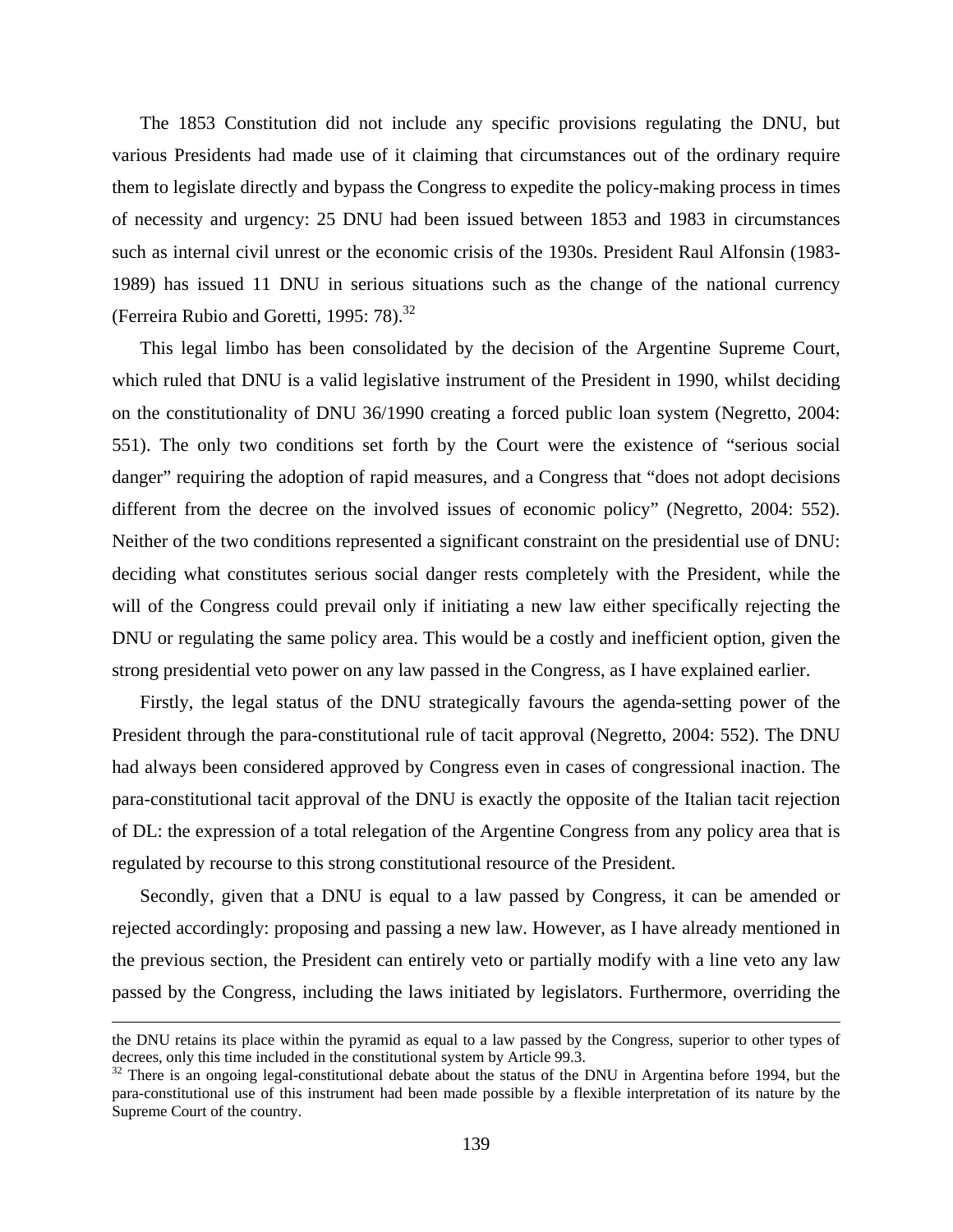presidential veto requires a two-thirds majority in Congress, almost impossible to achieve, given the high fragmentation of the Argentine Congress and the specific legislative coalitional dynamic, as I had also shown in the previous section. This is exactly the opposite as in the case of a similar decree power in Brasil (Negretto, 2004), Italy (Della Sala and Krepel, 1998), or Romania (Constitution of 1991 and  $2003^{33}$ ), where the equivalent of the Argentine DNU is a special legislative proposal, albeit one with immediate legal effect, which must be endorsed in the Legislature before it can formally become law.

Therefore, the institutional veto-player configuration allows the President to sustain a DNU in its initial form with the support of only one-third of legislators, imposing his policy views in a highly favourable institutional set-up (Negretto, 2004: 552-553). The outcome is that the vast majority of DNU have a very high success-rate (see Table 3 on page 134 earlier). Most often, the DNU is not even discussed in Congress, given its legal status explained earlier (Rubio Ferreira and Goretti, 1998: 51-53).

Saying that a DNU had passed without amendments would be erroneous and misleading, since the DNU does not actually have to "pass" any congressional scrutiny to act as full law, as with the NPL. Nevertheless, there are many congressional legislative initiatives challenging various DNU, either with outright rejection or amending (122 between 1999 and  $2007$ )<sup>34</sup>. Given the presidential veto powers on any law coming out of the Congress, the vast majority of these congressional initiatives end up neither rejected nor approved, failing the 2-year constitutional deadline for decision.

Only ten congressional legislative initiatives challenging a DNU either with rejection or amending have ended up in congressional debate and decision between 1999 and 2007: one had been retracted by the Members of Congress who initiated it, one had been a declaration appealing to the goodwill of the President to reconsider a DNU, one had been rejected by the Congress, five passed in one chamber but lapsed in the other becoming caduco, and only two had passed the congressional debate and succeeded in either rejecting or amending a presidential DNU.

 $33 \frac{\text{http://www.cdep-ro/pls/dic/site.page?id=371}}{$ 

<sup>&</sup>lt;sup>34</sup> According to the empirical information on which the current thesis is based, provided by *Dirección de Informaci*ó*n Parlamentaria* (DIP) of the Argentine Chamber of Deputies in the form of two separate documents, *Trabajo Especial* 282 of 9<sup>th</sup> April 2007 and *Trabajo Especial* 304 of 16<sup>th</sup> April 2007, as outcome of a formal written request.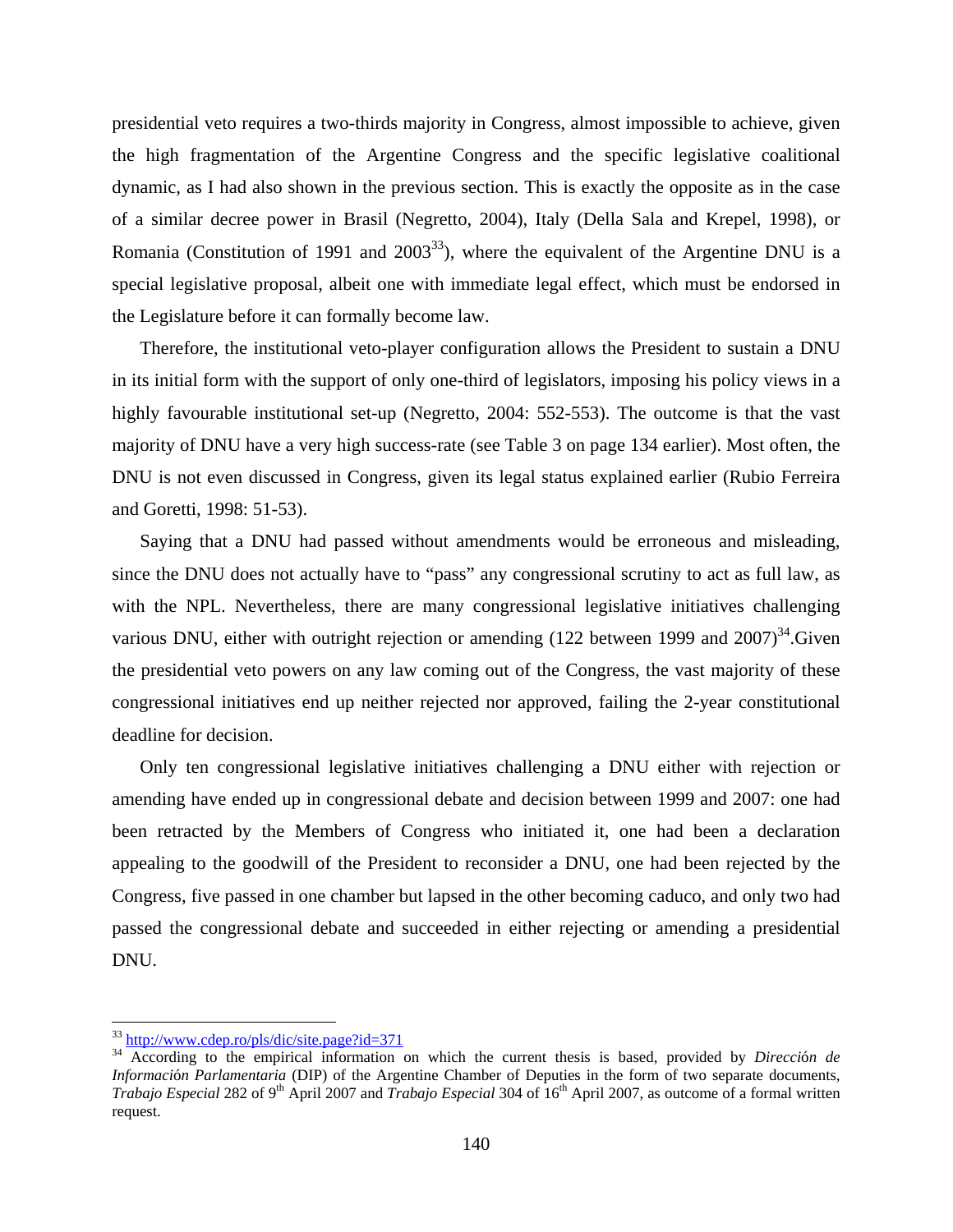The attempt to reject or amend a DNU became so futile, that the Argentine members of the Congress developed a different practice in dealing with it: appealing to the goodwill of the President by issuing Declarations (an official act of the Congress, but with no legal effect) literally asking the President to reconsider a specific DNU on policy grounds.<sup>35</sup>

Therefore, the major difference between the NPL and the DNU is their respective legal status. The first is a legislative proposal and it requires treatment and debate in Congress before it can become law and produce legal effects. The partisan veto-players in the Congress latch on this slim opportunity to go against a presidential initiative and delay the NPL as much as they can, until it lapses after failing the constitutional deadline for debate and decision, in an attempt to force some form of negotiation on the President. Voting against the presidential NPL would expose the congressional action to the strong institutional veto powers of the President.

The DNU has been a law as such until 2006 (given its para-constitutional status). The Congress had no legal/institutional power to delay its discussion and decision as it did with the NPL. The only congressional action against a DNU had been the initiation of a new law by the Congress dealing with a specific DNU directly (amending or rejecting it) or regulating the same policy issue as the DNU.

Nevertheless, the presidential veto power on the congressional decisions on NPL and DNU is the same for both acts. It becomes clear that the President enjoys stronger institutional veto powers when using the DNU than when using the NPL. The excessive recourse to the former comes as no surprise.

Thus far in this section I have explained why the DNU are preferred by the Argentine Presidents to the NPL. The DNU simply grant more institutional veto-power to the President than the NPL, through the combination of legal status (para-constitutional law) and the veto powers on the decision of the Congress.

How did the constitutional reform of 1994 change the legal status of DNU and did the change have any effect at all on the level of accountability of the Argentine President to the Congress? I will attempt to answer this question next in this section.

<sup>&</sup>lt;sup>35</sup> An example would the project of Declaration 3995-D-2001 initiated by a group of deputies from the opposition parties *FREPASO*, *ARI* and *Frente para el Cambio*. It had been approved in the Chamber on 24<sup>th</sup> October 2001, asking the President to annul DNU 815/2001 dealing with the reform of the social security system, particularly regarding public transport passes and meal vouchers for employees.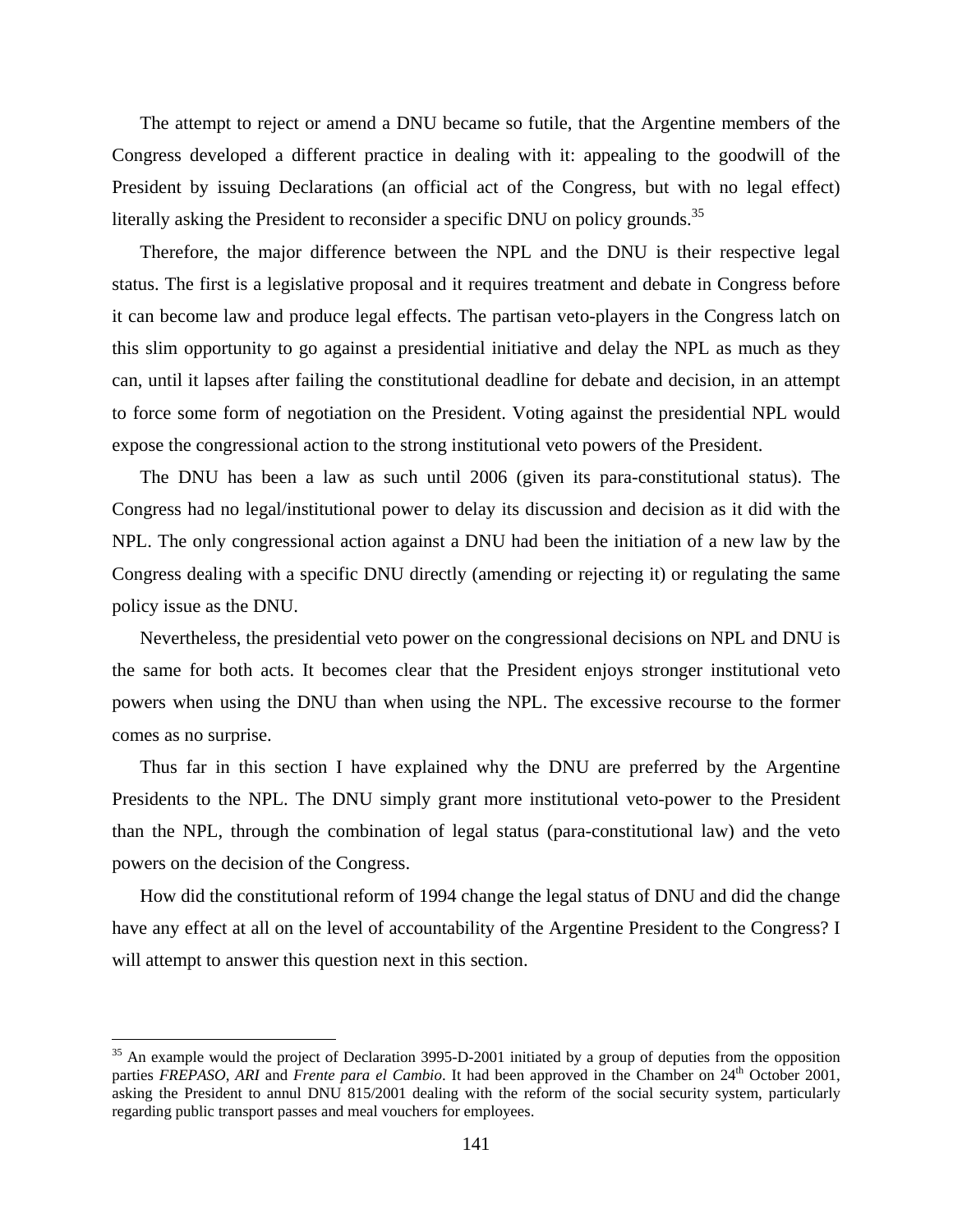The inclusion of the DNU in the article 99.3 of the Constitution after the constitutional reform that took place in 1994 practically retains the same major feature: the DNU remains a law not requiring compulsory discussion and decision in Congress. The inclusion of the DNU in Constitution on such terms represents an actual reinforcement of the President's power as long as the same legal status of full law is transformed from para-constitutional to constitutional, formalizing the strong presidential agenda-setting power (Ferreira Rubio *y* Goretti, 1995: 89).

However, the 1994 constitutional reform did introduce a few regulations regarding the use and treatment of the DNU. The President cannot issue a DNU on matters of taxation, penal code, elections or political parties (Rubio Ferreira *y* Goretti, 1995: 90).

The new constitutional provisions require that a DNU must be forwarded to the Congress within ten days after being issued, specifically sent to a special bicameral Committee, which will discuss it and make recommendations to the Congress on approval, amending or rejection. This condition came after some DNU had never been forwarded to the Congress, particularly in the early 1990s, given the para-constitutional status of full law.

Another provision stipulates that the decision of issuing a DNU has to benefit from the support of all ministers and the Chief of the presidential Cabinet, while the Congress has to deal with the DNU immediately. This constitutional provision attempted to prevent the President from acting discretionary when issuing DNU.

The new constitutional provisions in place since 1994 do not constrain the use of DNU by the President. The exclusion of the afore-mentioned policy fields responds more to a question of principle, rather than constraining the actual issuing of DNU, while the Chief of Cabinet (as any other member of the Cabinet) can be removed by the President at any moment, therefore removing any incentives to oppose the issuing of DNU (Rubio Ferreira *y* Goretti, 1995: 90).

Furthermore, the 1994 Constitution stipulates that the Congress has to pass a specific law for setting up of the bicameral Committee dealing with a DNU. Such a law would also better regulate procedural matters, like amending or rejection of any DNU, the presidential veto on a law initiated by the Congress repealing a DNU, the rule of procedure in case a DNU is sent simultaneously to the Senate and the Chamber, the outcome of congressional inaction towards a DNU, or the outcome of no congressional decision after discussing a DNU.

However, the law setting up the special Committee and detailing the procedural matters applying to the treatment of the presidential DNU had not been passed in Congress until 2006,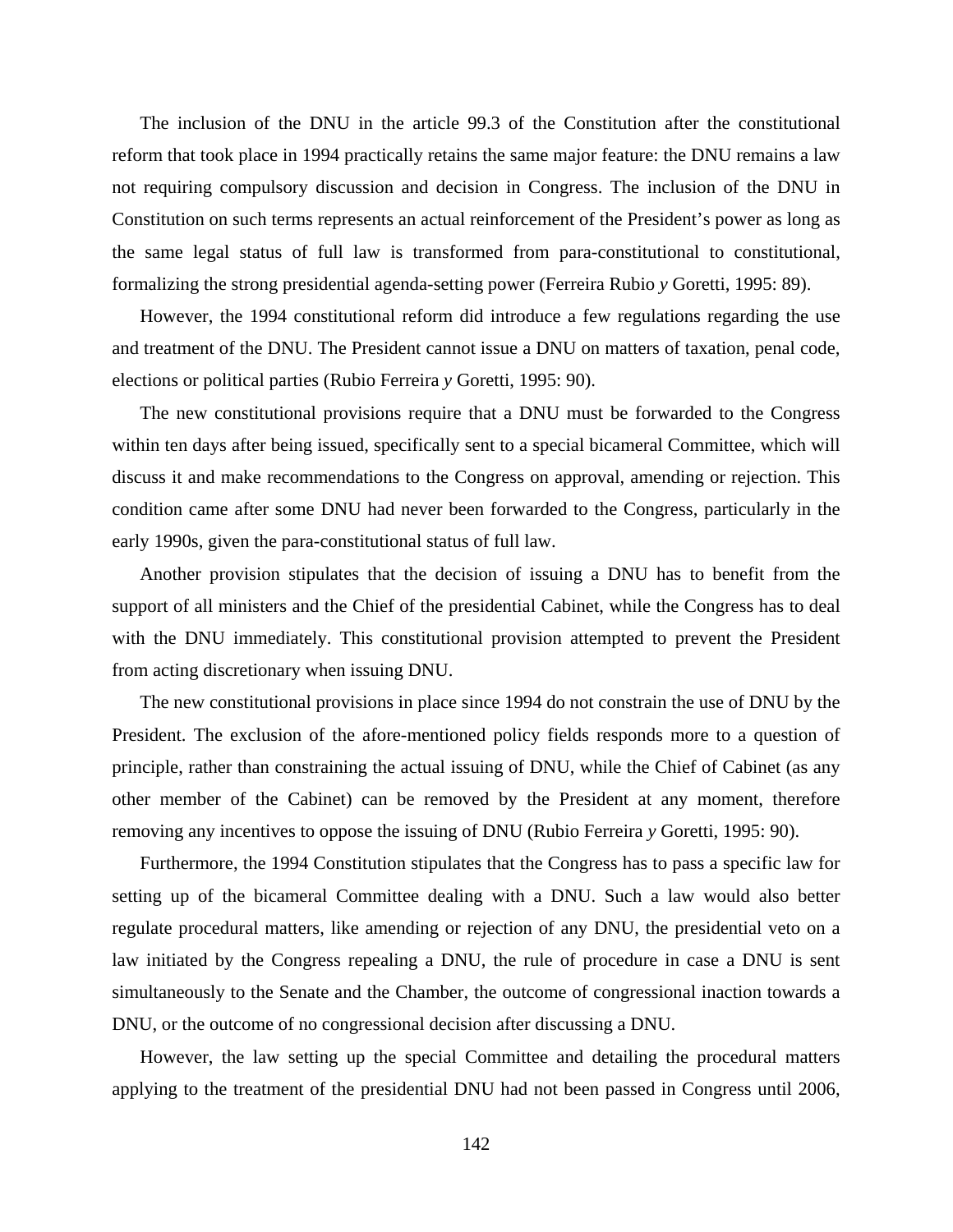for almost 12 years after the constitutional reform of 1994. Whenever the opposition initiated the law, the party of the President ensured its rejection with the support of smaller, easy to buy out congressional parties or partisan splinters of the major political parties.<sup>36</sup>

Once the opposition managed to win the next elections, it did the same, repealing the law initiated by the parties who supported the previous President, now in the opposition. This game of initiation-rejection of the special law setting up the Committee and regulating the procedural matters for the treatment of DNU went on for almost 12 years, always ending in rejection of any provision that would truly constrain the use of DNU. The outcome of this reluctance on the part of Argentine political parties to constrain the use of DNU and hold the President accountable led to a situation where the rule of tacit approval established by the afore-mentioned 1990 Peralta decision of the Supreme Court regulated the legal validity of DNU until 2006 (Negretto, 2004: 553).

The constraints imposed on the presidential DNU power by the 1994 constitutional changes are hardly significant, given the loopholes left by the constitutional reform and the lack of willingness on the part of the political parties to pass the law setting up the specialized Committee. The issuing of DNU has increased after 1994, as compared to the use of presidential NPL (see Table 4 below).

|                   | I. DNU issued | II. NPL issued | <b>III.NPL</b> success |
|-------------------|---------------|----------------|------------------------|
| Before 1994       | $13\%$ (161)  | $87\%$ (1085)  | $64\%$ (693)           |
| <b>After 1994</b> | $30\%$ (538)  | $70\%$ (1246)  | $60\%$ (742)           |

**Table 4: Constitutional reform of 1994 and the use of DNU and NPL.** 

1

It could be hypothesized that the Argentine Presidents increased the number of DNU as compared to NPL as an outcome of congressional resistance to their policy initiatives, as in the case of Italy (della Sala and Krepel, 1998). However, as Column III in Table 4 above shows, this is hardly the case: the success-rate of presidential NPL remains almost the same before and after

<sup>&</sup>lt;sup>36</sup> This information had been collected through personal interviews and discussions with Argentine scholars and researchers in Buenos Aires, March-May 2007.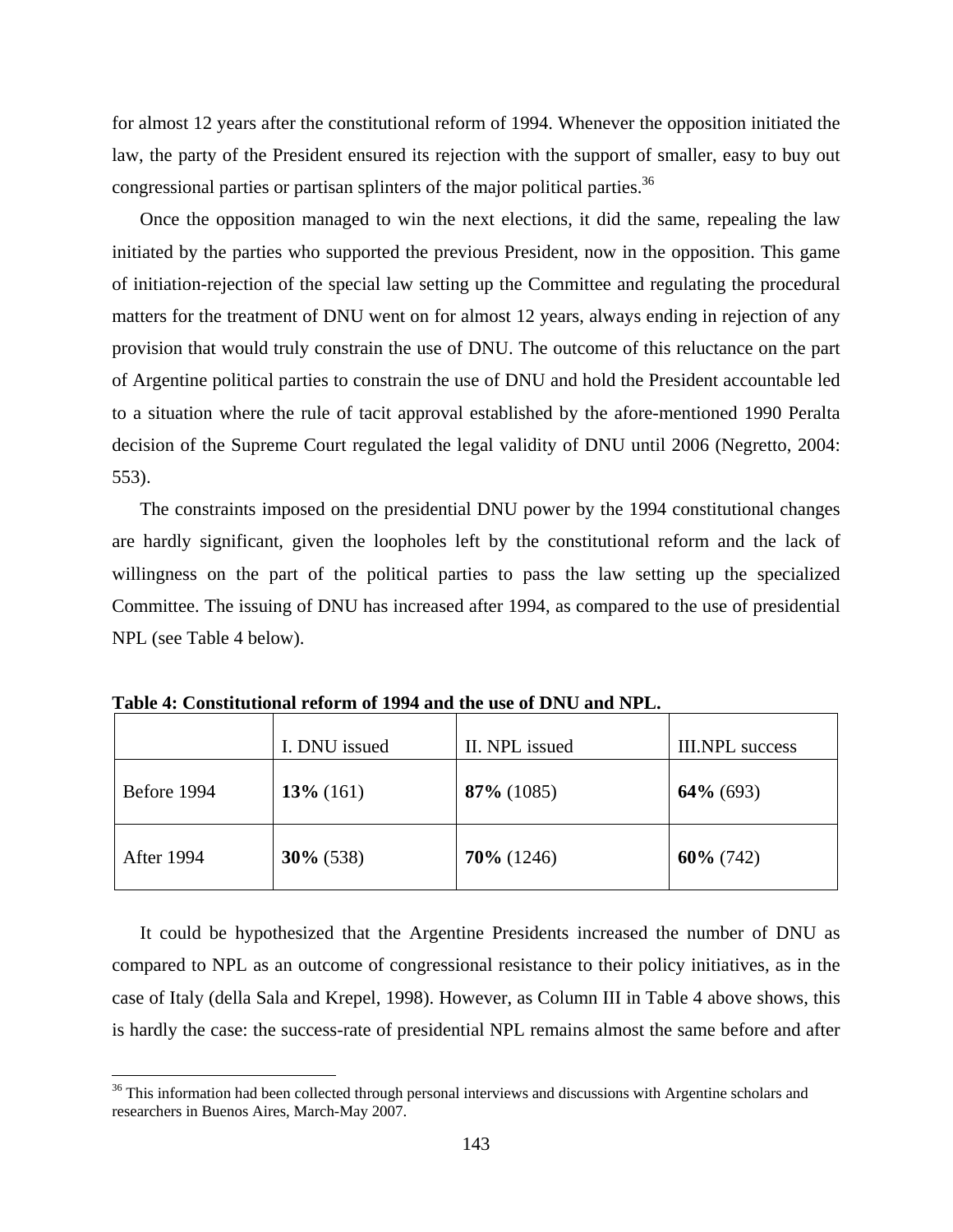the constitutional reform: 64% before 1994 and 60% after 1994. The decrease in the success-rate of presidential NPL is only 4%, while the 17% increase in the use of DNU is disproportionately higher (see the difference between 13% DNU issuing before reform and 30% after the reform in Column I in Table 4 above).

The policy-making structures of the Argentine political system, both partisan and congressional, remain the same after 1994, leading to the same success-rate of presidential NPL. This finding is similar to the situation in Italy, explained in the previous chapter, and indicates that the cause of an excessive use of Executive decrees is the persistence of partisan legislative structures, while the institutional structure determines the respective success and amending rates of DNU. Furthermore, empirical information shows that Carlos Menem, long considered the most "dictatorial" of all Argentine presidents after 1983, did not ruled Argentina by DNU either when considering the issuing (volume of issued DNU compared to volume of initiated NPL).

The case of Menem ruling by DNU has attracted a good deal of scholarly (Rubio Ferreira y Goretti, 1995; Rubio Ferreira and Goretti, 1998; Llanos, 2001) and media attention<sup>37</sup>. President Menem had been taken as standard reference of high DNU issuing and all other Presidents had been compared to him. The empirical evidence indicates that Menem's use of DNU after the constitutional reform of 1994 is the same as before (see Column I Table 5 below).

|                     | I. DNU issued | II.NPL issued | III. NPL success |
|---------------------|---------------|---------------|------------------|
| Menem before reform | $23\%$ (150)  | $77\%$ (505)  | $57\%$ (287)     |
| Menem after reform  | $23\%$ (198)  | $77\%$ (665)  | $61\% (406)$     |

**Table 5: DNU and NPL of Carlos Menem before and after constitutional reform.** 

The assumption that the constitutional reform as such, with its irrelevant regulations regarding the DNU, led to decreased DNU issuing proves to be unsubstantiated. As was emphasized the DNU issuing trend had picked up pace once again towards the end of the 1990s, under Menem himself, as an effect of economic deterioration, despite Menem's overall

<u>.</u>

 $37$  See Capriata in footnote 12 on page 52.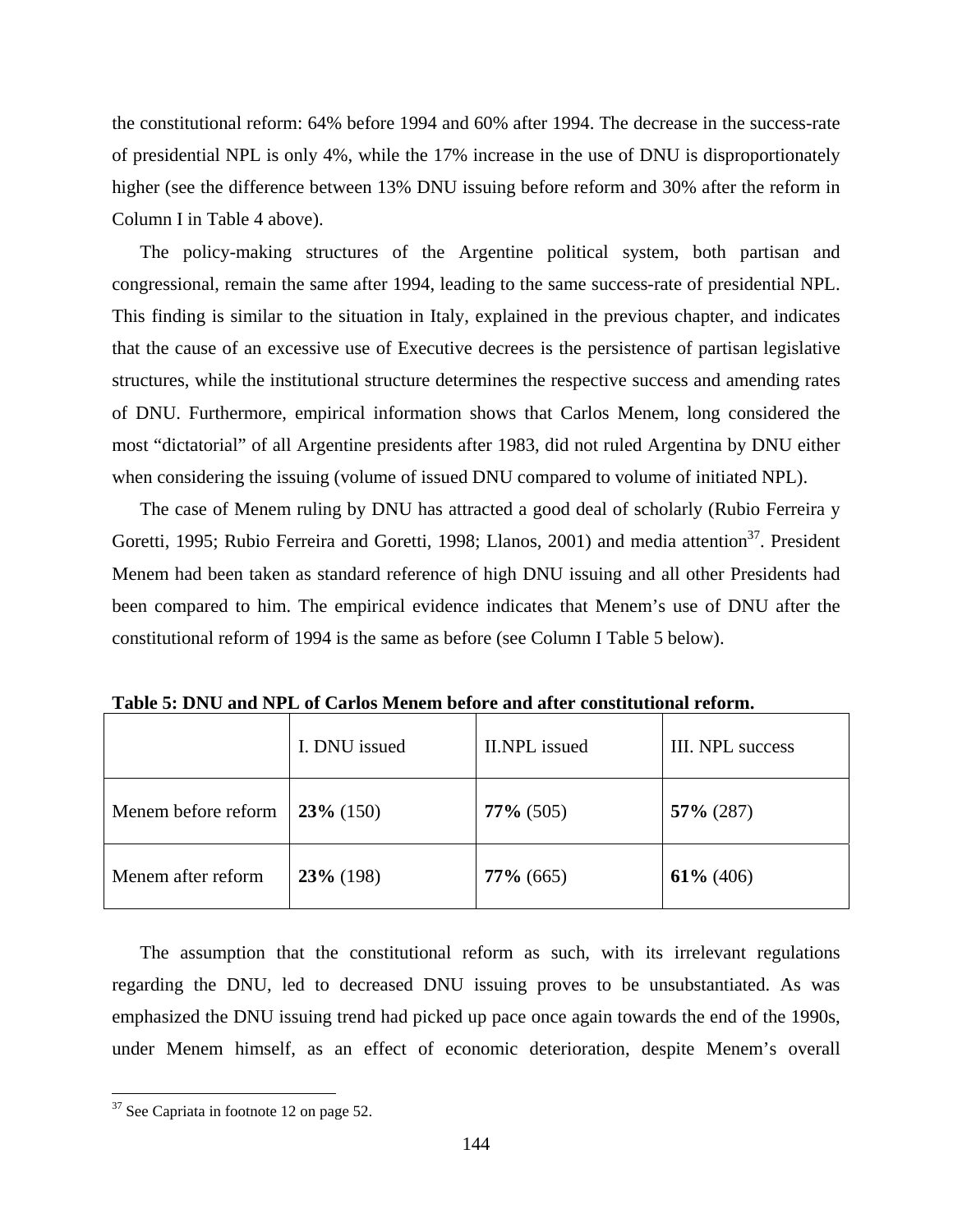decreased issuing of DNU during his second mandate (Rubio Ferreira and Goretti, 2000) (see Table 6 below).

|                        | I.DNU issued | <b>II.NPL</b> issued | <b>III.NPL Success</b> |
|------------------------|--------------|----------------------|------------------------|
| Carlos Menem 1989-1995 | $20\%$ (154) | $80\%$ (611)         | $61\% (375)$           |
| Carlos Menem 1995-1999 | $15\%$ (94)  | $85\%$ (559)         | $57\%$ (318)           |

**Table 6: Use and success-rate of DNU and NPL for Carlos Menem by mandate.** 

In other words, although Menem had issued less DNU during his second mandate, he increasingly resorted to DNU towards the end of his tenure in power, as he confronted an increased congressional opposition, as already explained earlier in this country chapter.

Menem did not issue more DNU than NPL throughout his two mandates in power. The ratio between DNU and NPL has actually improved during his second mandate, when he ruled more accountable to the Congress than during his first mandate.

Despite the notable increase in presidential power during Menem's two mandates (Rubio Fereirra and Goretti, 1998; Llanos, 2001; Negretto, 2004) empirical information indicates that he is a president who uses DNU under extreme economic circumstances and sends most of his policy initiatives to Congress through NPL or through Decrees issued based on special laws of delegation of legislative power passed by the Congress, as shown earlier in the chapter. However, this is not to say that Menem did not manipulate the Courts or engage in acts of corruption.

In this section I have shown that the constitutional reform of 1994 reinforced the legal status of the DNU by turning it from a para-constitutional resource into a constitutional resource, while retaining its major legal features that grant the President excessive institutional veto powers when using this policy-imposition resource: the DNU remains a law until 2006 and any decision pertaining to its text or policy substance is exposed to the same strong presidential veto powers which require a two-thirds congressional majorities to override. The cause of recourse to DNU is congressional opposition to presidential NPL through delay and tacit rejection, but the excessive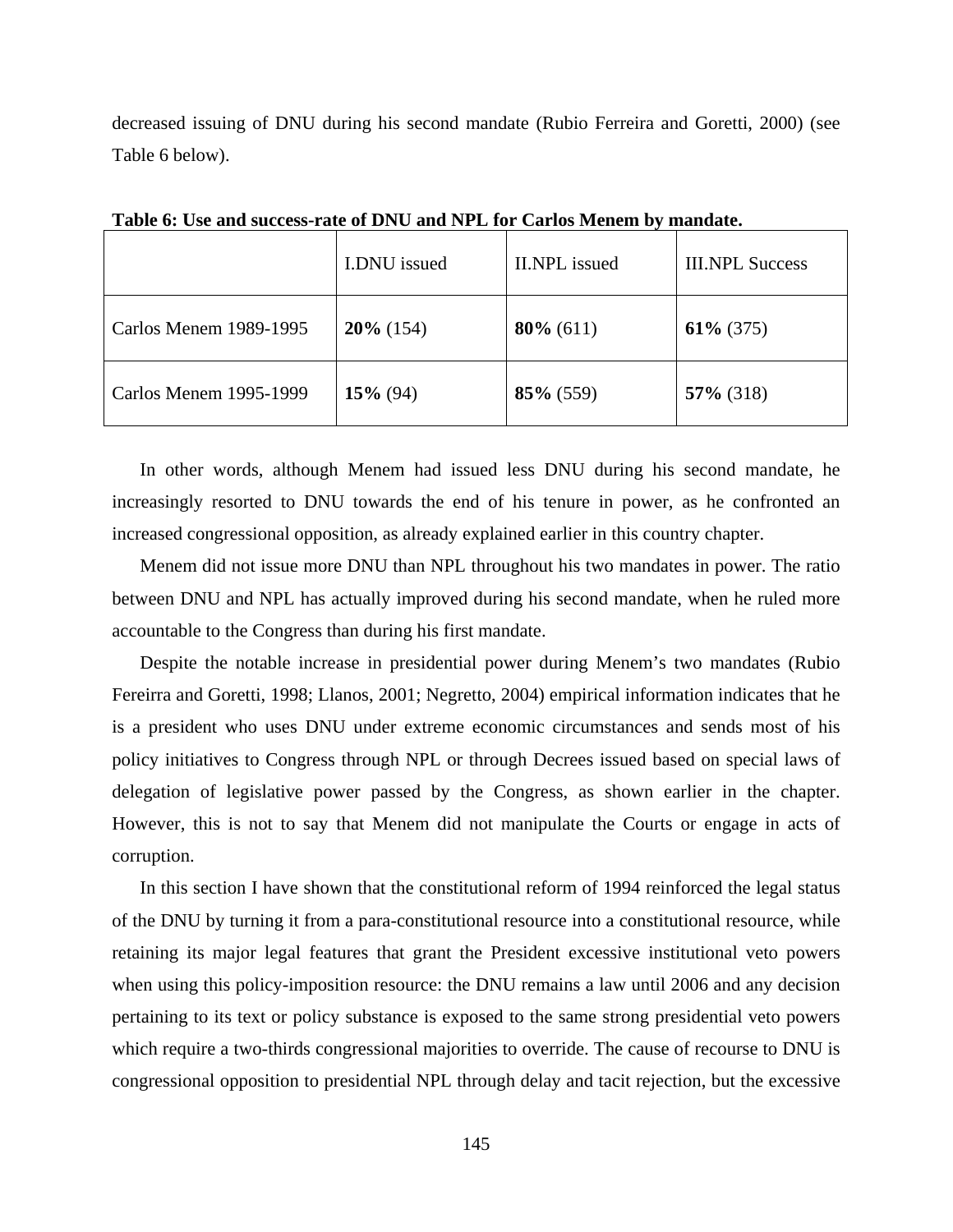use of DNU is explained by its iron-clad constitutional design favouring the President, which guarantees its success.

I will next show how the constitutional design of the DNU totally in favour of the President distorts the intentions of the latter. It leads to a higher volume of approved DNU than the volume of approved NPL in the final body of approved presidential legislation.

Thus far I have revealed the structural causes that explain the increasing trend in DNU issuing and the high success-rate of this policy-imposition resource of the Argentine President. The partisan veto-players in the Congress make the recourse to DNU necessary when they oppose the presidential NPL, while the institutional veto power favouring the President leads to a steep increase in DNU issuing and a high DNU success-rate since 1983. I have also shown that the constitutional reform of 1994 has strengthened the presidential DNU power rather than constraining it.

The veto-player configuration of the institutional policy-making structures of Argentina favours the DNU to such an extent that it distorts the intentions of the President. Comparing the volume of issued DNU to the volume of issued NPL reveals the policy-making intentions of the President, more precisely the extent to which the Argentine President is willing to undermine the legislative function of the Congress in order to impose his or her own policy views when using DNU.

However, another comparison becomes more relevant at this stage of the argument: namely between the volume of approved DNU and the volume of approved NPL. The picture that is revealed is devastating for the Argentine democracy: the DNU end up constituting a higher than initially intended percentage of successful policy initiatives. In other words, the policy-making "grinder" of partisan and institutional structures of accountability distorts the presidential intentions, as reflected in the ratio between approved DNU and approved NPL (see Table 7 below).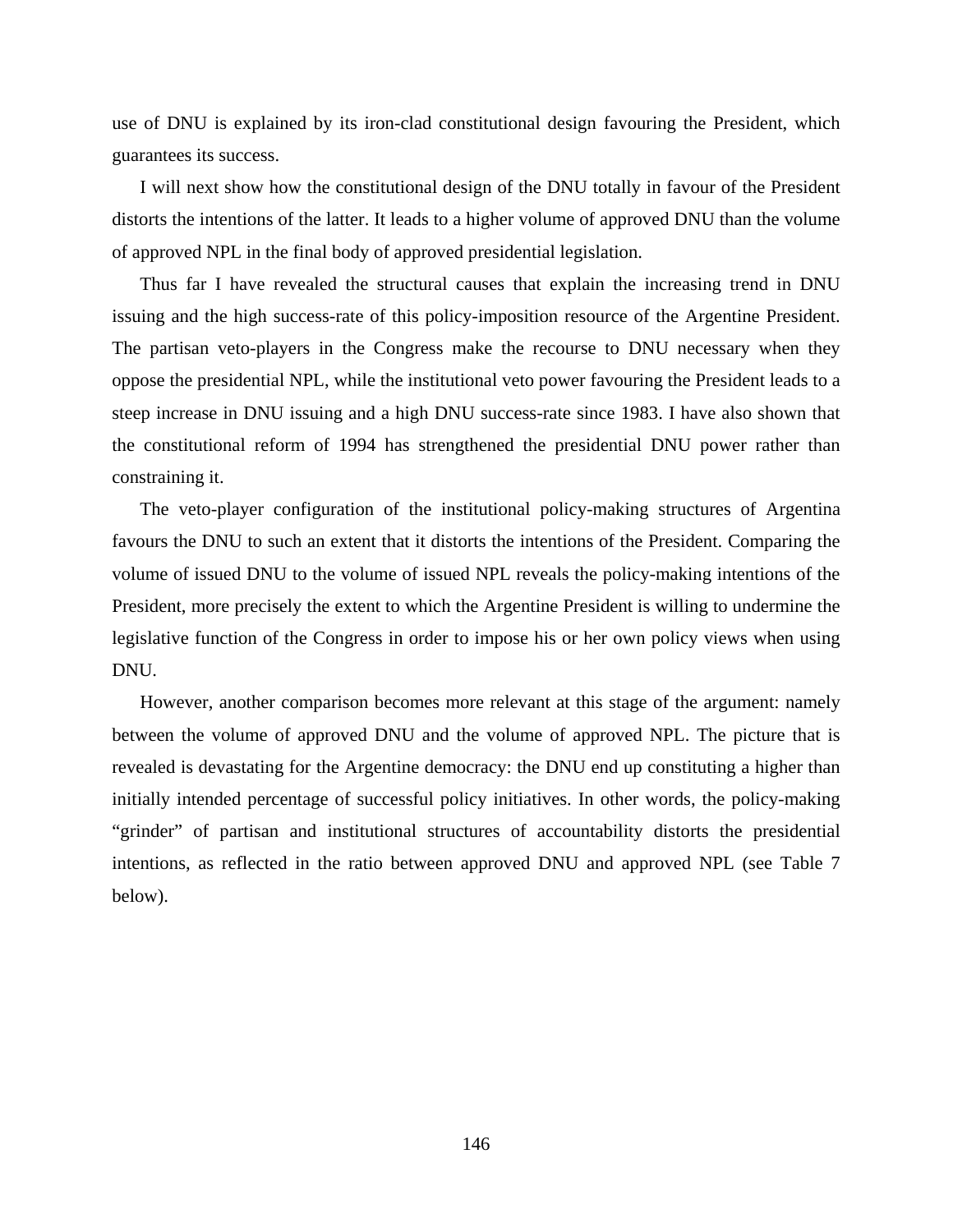| Presidency | I. DNU issued/NPL issued  | II. DNU Succ/NPL Succ.  |
|------------|---------------------------|-------------------------|
| Alfonsin   | <b>DNU</b> : $2\%$ (11)   | <b>DNU</b> : $3\%$ (11) |
|            | NPL: 98% (590)            | NPL: 97% (401)          |
| Menem      | DNU: $18\%$ (248)         | DNU:26% $(246)$         |
|            | NPL: 82% (1170)           | NPL: 74% (693)          |
| De la Rua  | <b>DNU</b> : $24\%$ (52)  | <b>DNU:30%</b> $(49)$   |
|            | NPL: 76% (166)            | NPL: 70% (114)          |
| Saá        | <b>DNU</b> : $60\%$ (6)   | DNU:100% $(6)$          |
|            | NPL: 40% (4)              | $NPL: 0\% (0)$          |
| Duhalde    | <b>DNU</b> : $54\%$ (151) | DNU:68% $(150)$         |
|            | NPL: 46% (127)            | NPL: 32% (72)           |
| Kirchner   | <b>DNU:</b> $46\%$ (231)  | <b>DNU:60%</b> $(231)$  |
|            | NPL: 54% (274)            | NPL: 40% (155)          |
| Total      | <b>DNU</b> : $23% (699)$  | DNU:33% $(693)$         |
|            | NPL: 77% (2331)           | NPL: 67% (1435)         |

**Table 7: Volume issued DNU and NPL compared to volume of successful DNU and NPL** 

All Argentine Presidents issued a lower ratio DNU/NPL than the ratio of approved DNU/approved NPL. The most important observation is that this trend increases over time from President Alfonsín to President Kirchner.

President Raúl Alfonsín promoted 2% of his policy initiatives by DNU and 98% by NPL. After going through Congress, the volume of approved DNU in the total volume of approved presidential legislation became 3% (50% higher than the volume of issued DNU) while the volume of approved NPL is 97% (almost the same as the initial intention of 98%).

President Menem promoted 18% of his policy initiatives by DNU and 82% by NPL. The volume of approved DNU compared to the volume of approved NPL is 26% *vs.*. 74%. The difference between his intention to rule by DNU (volume of issued DNU of 18%) and the actual outcome (volume of approved DNU of 26%) is an increase of 44%.

The same holds true for all other Presidents. The outcome is that the Argentine Presidents promote only 23% of their policy views by DNU since 1983 (Column I in Total row in Table 7 above), while the country ends up being ruled by DNU 33% (Column II in Total row in Table 7 above). This constitutes a noticeable 50% difference between intentions and outcome.

The cause is not congressional acquiescence to DNU, as I have shown earlier, but the constitutional definition of this policy-imposition resource of the President (it would be misleading to consider the DNU a policy-bargaining resource since its constitutional definition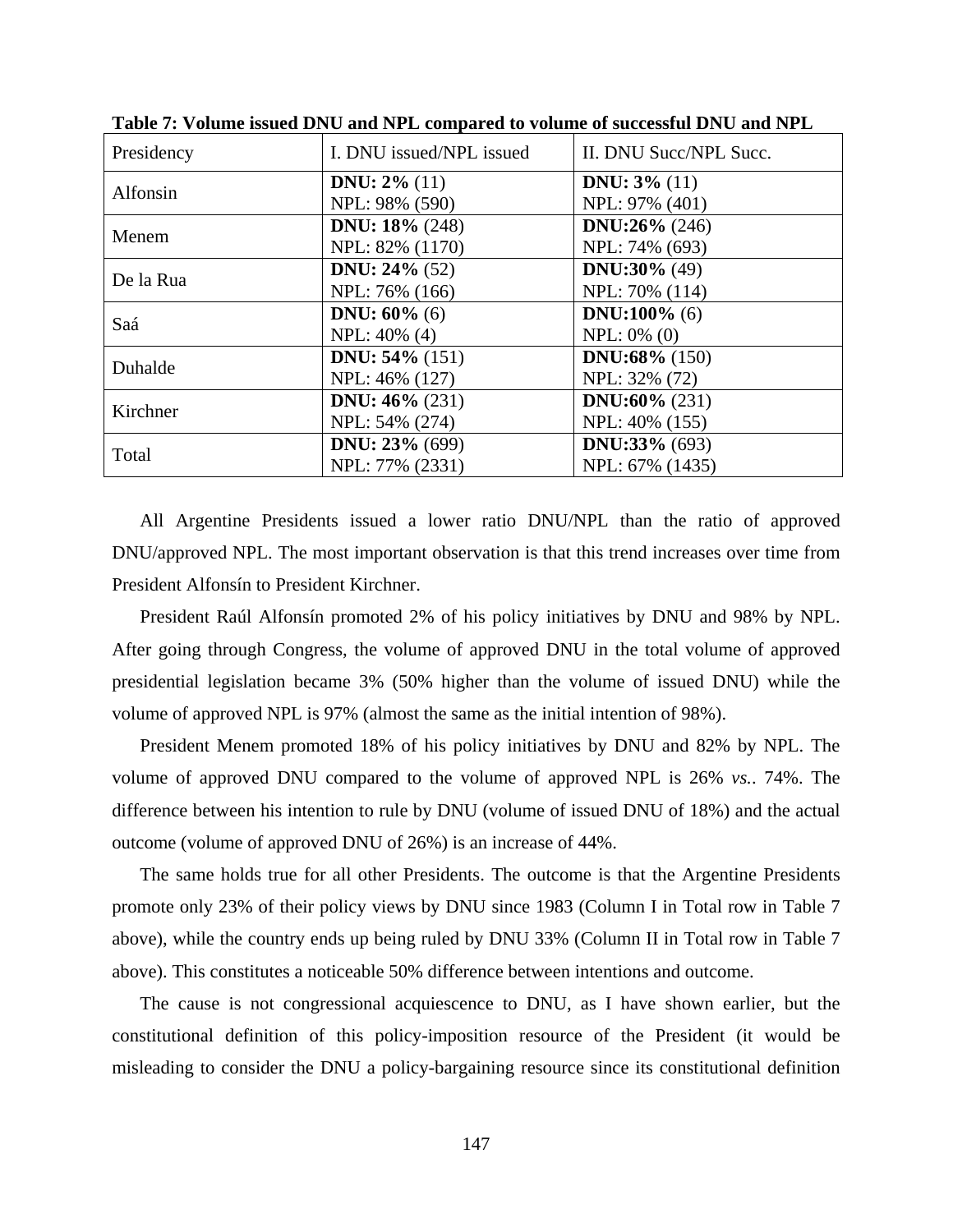totally favours the President in relation to the Congress, precluding any bargaining by total imposition).

## 4. Conclusion: excessive Decree issuing and inexistent Executive accountability

In this chapter, I have shown that the Argentine Presidents issued an increasing number of DNU since the emergence of democracy in 1983 because their NPL was met with resistance by Congress, which makes use of gate-keeping and delay powers in order to force the President to negotiate policy. Nevertheless, the DNU was excessively used (more than made necessary by the congressional resistance to the presidential NPL) because the Constitution grants the President more power in relation to the Congress when using this resource.

I have further shown that the very high success-rate of the DNU (particularly when compared to the success-rate of presidential NPL) is owed to the constitutional definition of this important Presidential resource.

Most importantly, I have shown that the institutional veto-player structure of accountability completely in favour of the President leads to a higher volume of approved DNU in the total body of approved presidential legislation (i.e., approved DNU/approved NPL) than the volume of issued DNU compared to the volume of issued NPL. The outcome is an inexistent Executive accountability of the Argentine President to the Congress.

 The findings of this chapter can be further improved by exploring the partisan structures of Argentina, given their reticence to change the constitutional design that excessively favours the President. The Argentine political parties had set up the specialized congressional Committee dealing with DNU 12 years after the constitutional reform of 1994, proving utterly incapable or totally unwilling to hold the President to account.

This chapter did not focus on the role of the Argentine Congress in the process of policymakings, despite the existence of literature dealing with the topic: its share of legislative production, the success-rate of legislative congressional initiatives, the incidence of presidential veto on legislation initiated and passed by Congress and the success of the latter in overriding the presidential veto on its legislative initiatives turned into law (Mustapic *y* Goretti, 1991; Mustapic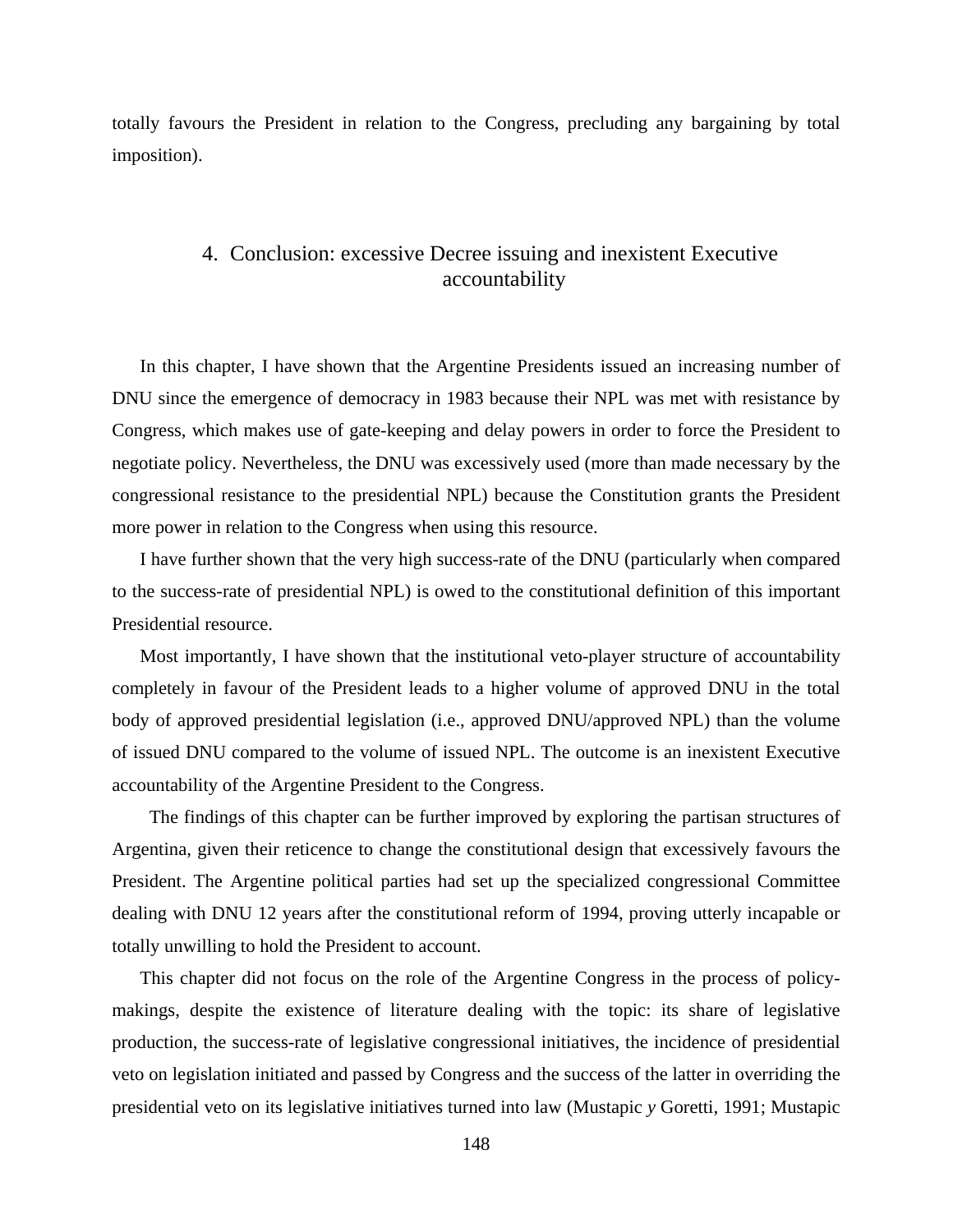and Goretti, 1993; Mustapic *y* Ferreti, 1995). The reason is the concern of this chapter with presidential accountability to the Congress in Argentina as a function of the success-rate of DNU, which has a specific theoretical relevance, as I have shown earlier in the thesis.

The absence of Executive accountability is the outcome of an institutional veto-player structure of accountability in favour of the President to such an extent that it reinforces the tendency towards low Executive accountability induced by the partisan veto-player structure of accountability, instead of constraining it, as in the Italian case. The Argentine legislative coalitions simply cannot afford to push the negotiation game too far and hold the President accountable for his policy views, given that the President can always escape negotiation constraints bypassing the Congress with a DNU and vetoing any further possible legislative action against it.

Given the scarcity of their legislative resources in relation to the President and the weak institutional veto power of the Congress, the Argentine legislative actors do make recourse to any other resource that would improve their bargaining position. They condition their legislative behaviour on electoral support whenever upcoming elections force the President to be more open to the demands of the legislative coalitions (Llanos, 2001, 2002). Besides this circumstantial accountability, the Argentine legislative coalitions hardly have any power resources that would impose Executive accountability.

According to the coalition classification elaborated in the literature and theoretical review chapter, Argentina has weak Type 1 congressional coalitions that cannot ensure stable support for presidential policies. The incapacity to reach negotiated policy outcomes is compounded by the paucity of legislative resources of legislators in their direct relationship with the President. Although the coalition type present in Argentina is the same to the Italian one until 1993, the major difference between the two countries resides in the constitutional resources available to the partisan veto-player structure of accountability when dealing with an Executive decree. The political parties disperse the policy agenda mapping-out the Executive-Legislature relations in different ways in Italy and Argentina.

The Italian partisan veto-players do make use of their solid legislative resources (rule of tacit rejection of DL and no Executive veto on the decision of the Parliament) and hold the Executive accountable for policy promoted by Decree, although they cannot offer it stable legislative support.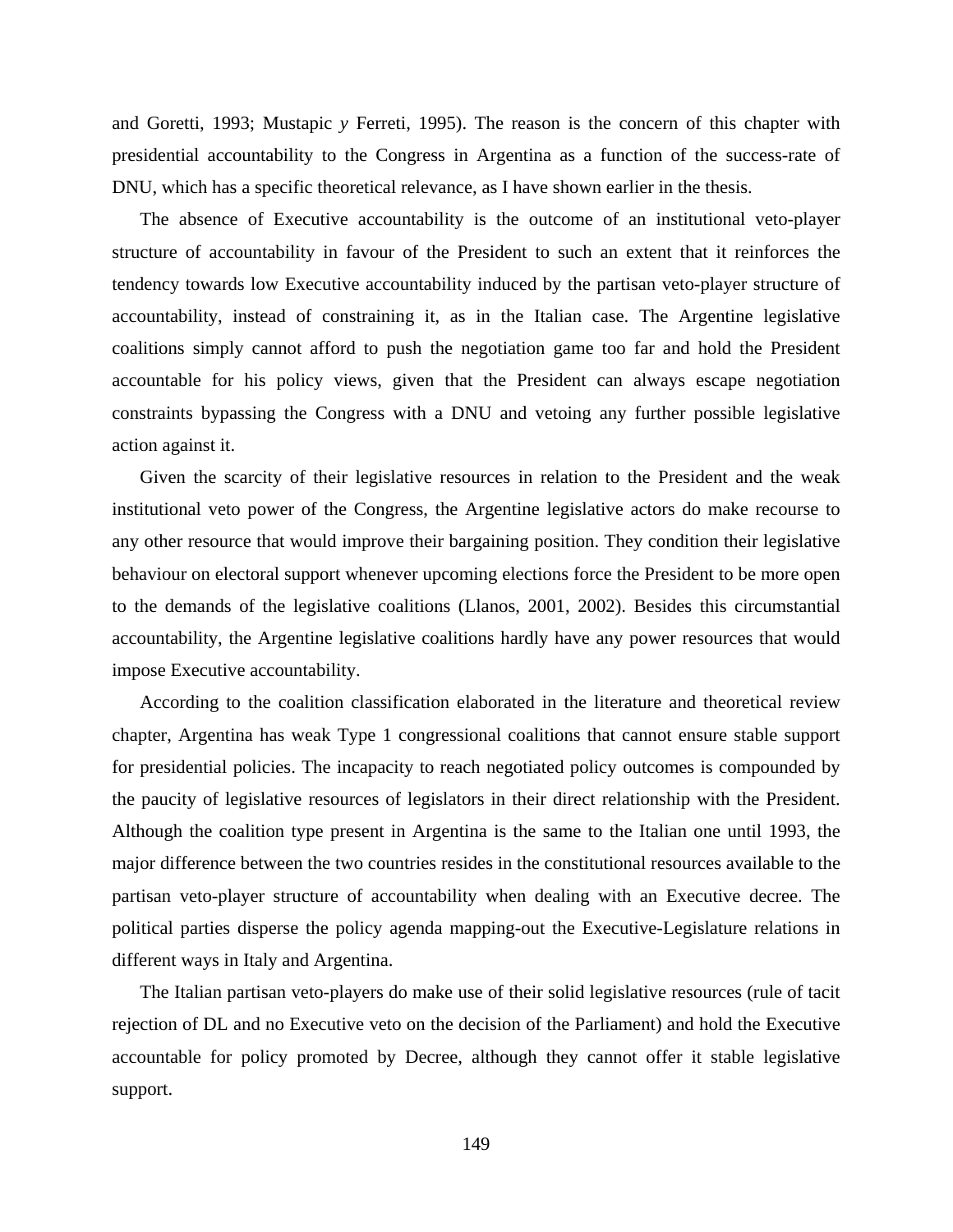The Argentine partisan veto-players cannot offer constant congressional support, but they are not capable to hold the President to account for DNU either, given the rule of tacit approval and the strong presidential veto power on any decision of the Congress. As long as no credible legislative threat can be assembled against the President, the fragmentation and polarization works in favour of the latter, offering legitimacy to the bypassing of the Legislature with DNU whenever the legislative coalitions become excessively demanding.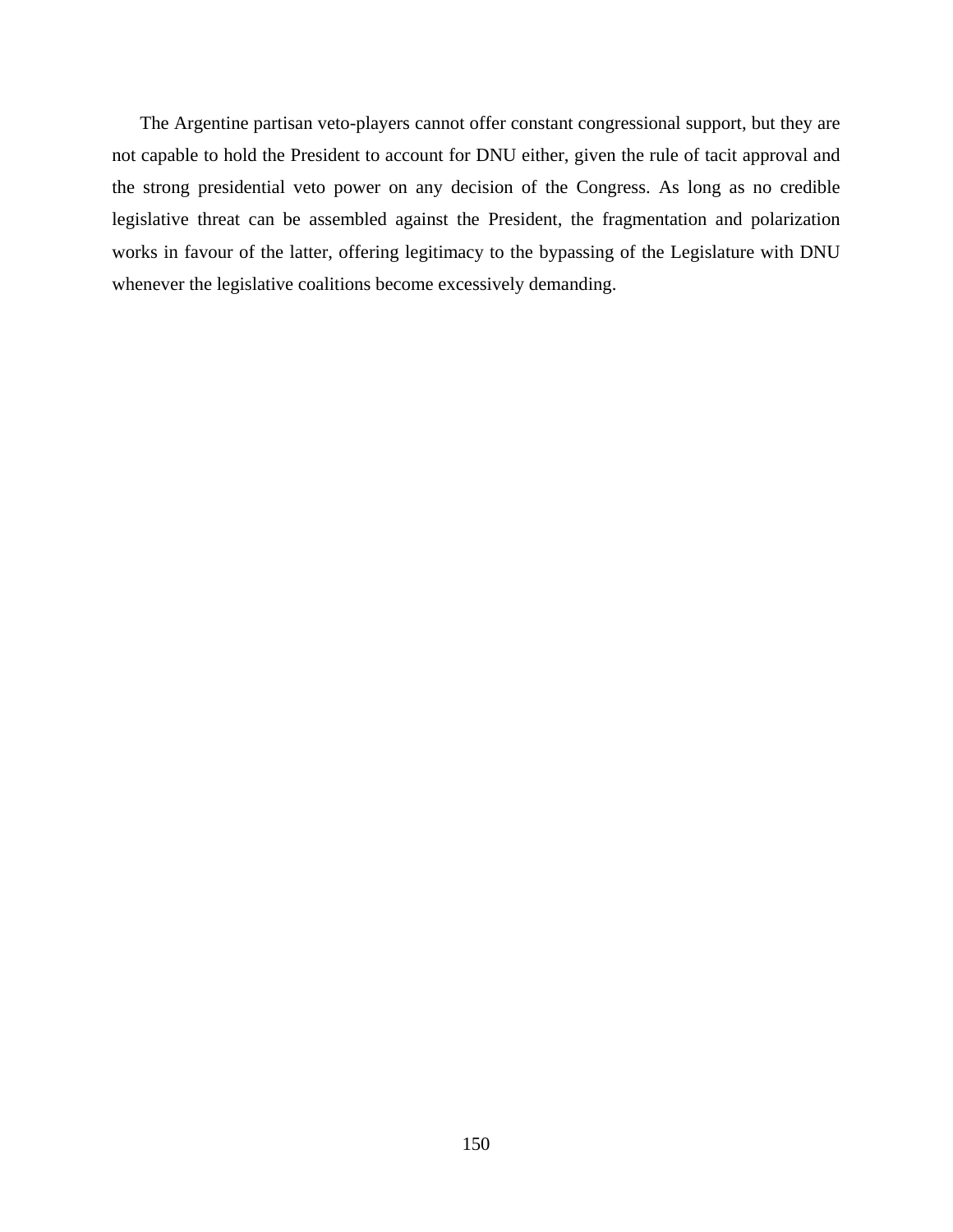# Romania: excessive Decree issuing and low Executive accountability

#### 1. Introduction

This chapter explores the level of accountability of the Romanian Executive branch of government (Cabinet) by establishing the success-rate (amending and rejection) of Ordonanta de Urgenta a Guvernului (or OUG, the Romanian name of the Executive Decree exercised based on constitutional decree authority) in Parliament.

This chapter is organized as follows: the first section explores the influence of partisan configurations in the Romanian Parliament on the propensity of the Executive to issue a large volume of OUG since 1992. I show that the Romanian political party system generates two types of legislative coalitions, exactly as in the Italian case: either weak, having a high level of fragmentation and polarization (Type 1 coalitions according to the classification in the literature and theoretical review), or strong, with a low level of fragmentation and polarization, therefore capable of passing through the Parliament any type of legislative proposal (Type 2 "dictatorial" coalitions according to the classification in the literature and theoretical review chapter).

The two coalition types that the Romanian party system generates lead to a weak partisan veto-player structure of accountability. Romania is the only study case which also presents the Type 3 "balanced" type of coalition between 1992 and 1996 (according to the classification in the literature and theoretical review chapter). As I have explained in the literature review section, this coalition type can reach policy decisions only after negotiation and compromise, given its structure. Firstly, no senior coalition partner can impose its views on the junior partners. Secondly, the close ideological proximity among coalition partners allows them successfully to conclude policy negotiations. However, the Romanian party system did not replicate this type of coalition across the years since 1996 until 2007 (the last year for which this thesis has accounted for empirical information regarding the Executive legislative initiatives), given its fluid nature, as I will explain later.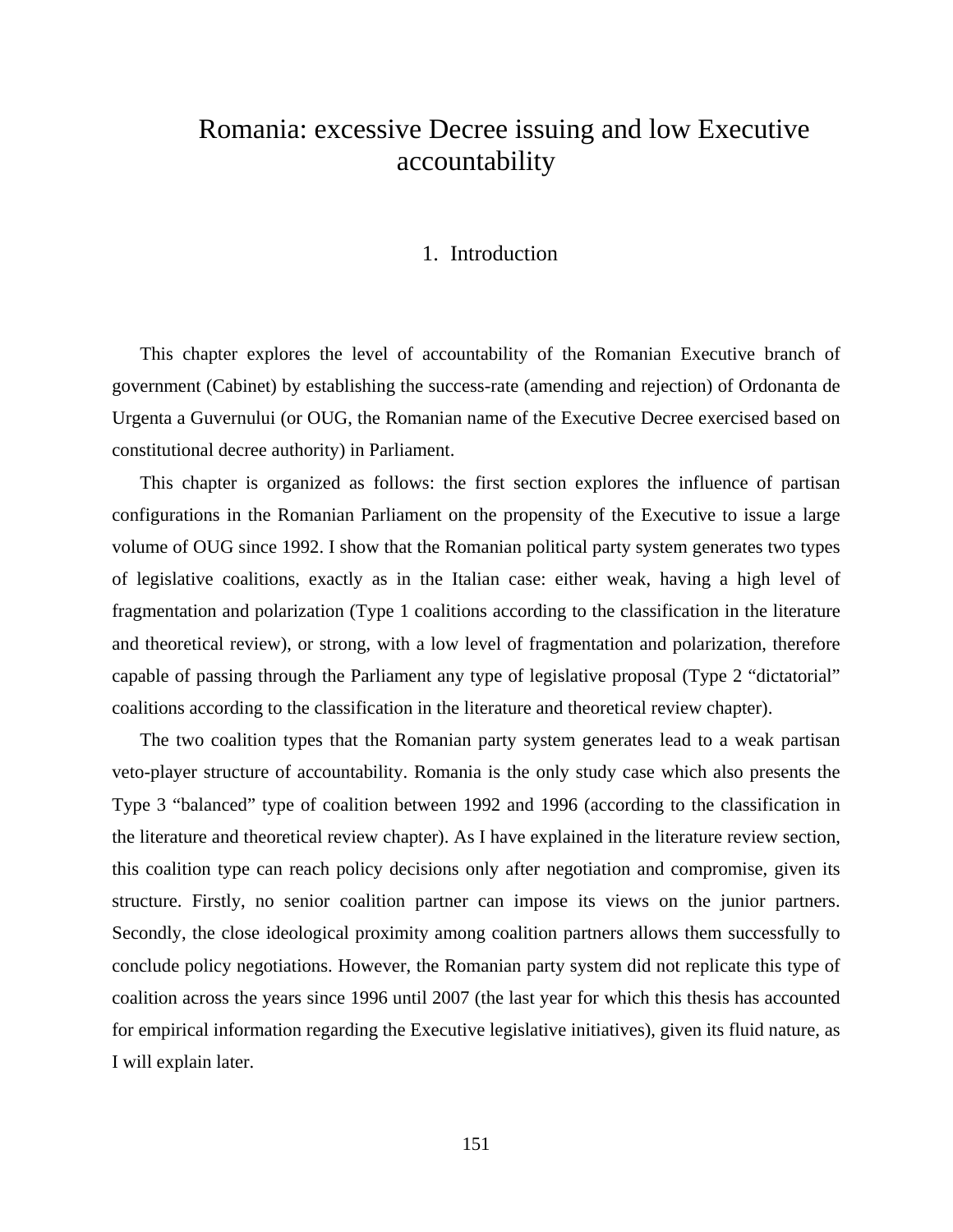The second section will present how the legal status of the OUG defined in the Romanian Constitutions of 1991 and 2003 affects the capacity of the Romanian Parliament to hold the Executive to account by rejecting and/or amending the OUG. I argue that the lax definition of the OUG in the 1991 Constitution allows the Executive to easily bypass the Parliament in the process of policy-making. Furthermore, the Constitution of 2003 strengthens the capacity of the Romanian Executive to rule unaccountable to the Parliament: the legal status of the OUG is better defined, but in favour of the Executive.

The third section offers some tentative conclusions about the dynamic relation between the Romanian Parliament and the Cabinet. The Romanian legal system favours the Executive without necessarily granting it the formal excessive policy-making powers by Decree that the Argentine President enjoys. Furthermore, the Romanian constitutional system does not deny the Parliament the capacity to react to an excessive use of OUG, as in the case of Argentina. It remains to be seen to what extent the Romanian Parliament makes use of its institutional vetoplayer power and its success in holding the Executive accountable for policy promoted by OUG by rejecting and amending these acts.

The empirical information this chapter is based on contains data for legislation initiated by the Romanian Executive through OUG and NPL between 1992 and 2007 in both the Chamber of Deputies and the Senate. I have used the data for Cabinets in power after November 1992 given that the OUG is regulated by the Constitution of December 1991. The Cabinet governing between September 1991 and November 1992 had been a technical one, put in power with parliamentary support after the violent street events of September 1991 under special circumstances. Furthermore, this technical Cabinet could not use OUG for the first part of its mandate given the inexistence of constitutional provisions. I chose to collect and interpret data for Executive-initiated legislation in both Chambers of the Parliament for reasons explained earlier in the thesis.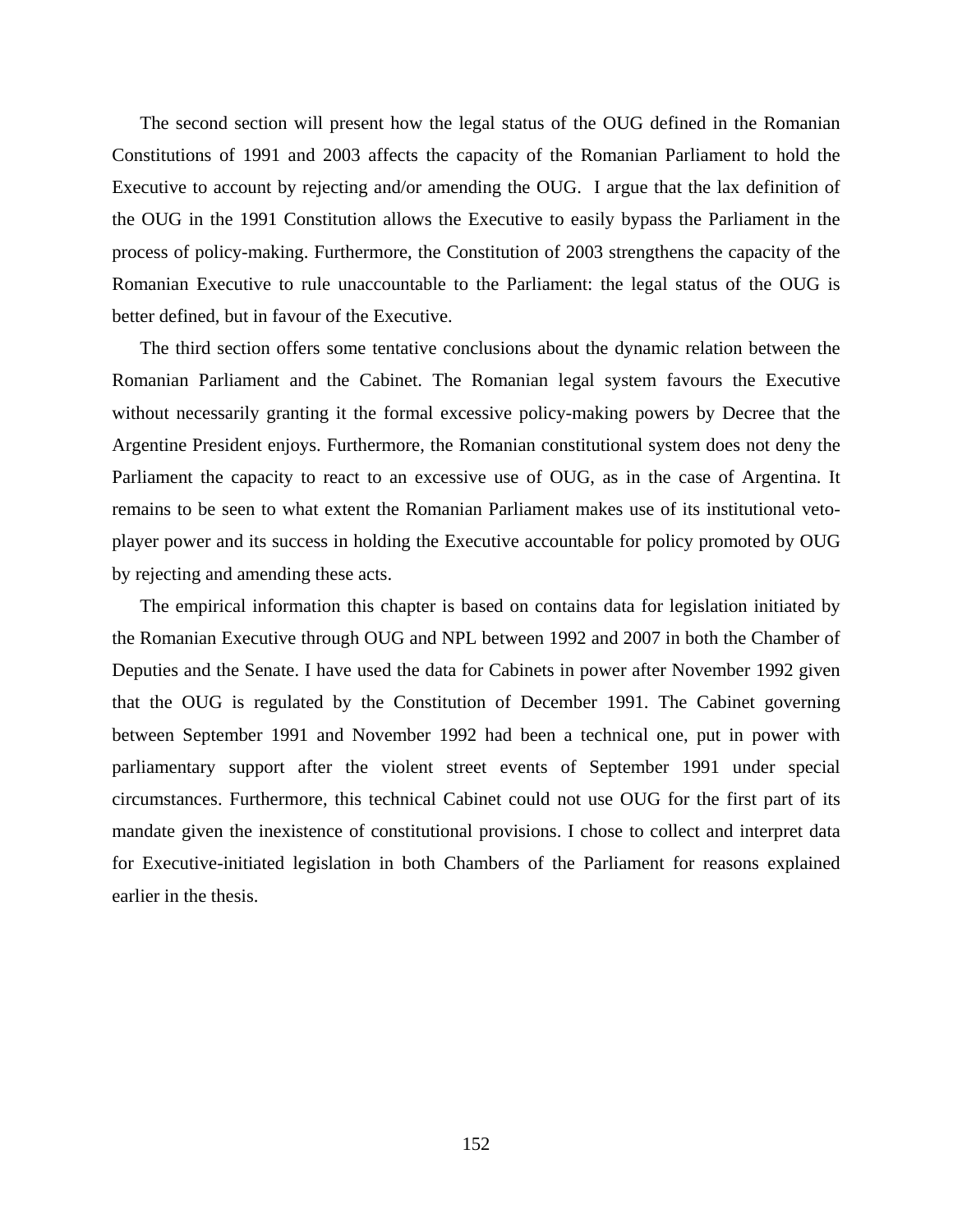## 2. Legislative partisanship and the partisan veto-player structure of accountability

2.a. The Romanian Parliament: weak, dictatorial and balanced legislative coalitions

An important feature of the Romanian political landscape is the high number of effective parties in Parliament, revealing a highly fragmented Legislature throughout the 1990s and early 2000s. Romania has constantly had a high number of parties that accessed the Parliament, particularly until 2004 (Stefan and Grecu, 2004): 13 parties entered the Parliament after the elections of 1992 and 1996. The introduction of 5% thresholds for individual parties and 10% for electoral alliances in 2000 reduced the number of parties in the Parliament to only 8, while the Parliament elected in 2004 still had 7 political parties<sup>38</sup>.

The high number of parties in Parliament is already indicative of coalition governments, but in the context of ideologically polarized politics of post-Communism it shows that Romania has experienced fragmented Executive coalitions, with a generally high level of polarization. This has been particularly compounded by the excessive number of splits of political parties after gaining parliamentary representation.

It would be difficult to argue that Romania has a structured party system, leading to predictable coalition alliances based on ideological orientation, generating a constant number of active parties in the Parliament, according to the classic definition of a political party system (Sartori, 1976). The number of parties competing in elections has varied across the years, with many exits and entries from and into the legislative arena. The Romanian partisan establishment has experienced a high number of fusions and splits, highly influenced by the interests of political leaders, renaming and changes in their declared ideological orientations (Stefan and Grecu, 2004).

Emblematic for the fluidity of the still inchoate Romanian party system is the turning of the early 1990s FSN (Frontul Salvarii Nationale, or the Front of National Salvation) from a strongly

 $\overline{a}$ 

 $38$  I draw extensively on Stefan and Grecu, 2004, when referring to the number of parties and their ideological polarization, as well as the number of partisan splits and fusions. I have also combined this information with empirical information on the composition of the legislative coalitions supporting the Executive available on the official website of the Romanian Chamber of Deputies (www.cdep.ro).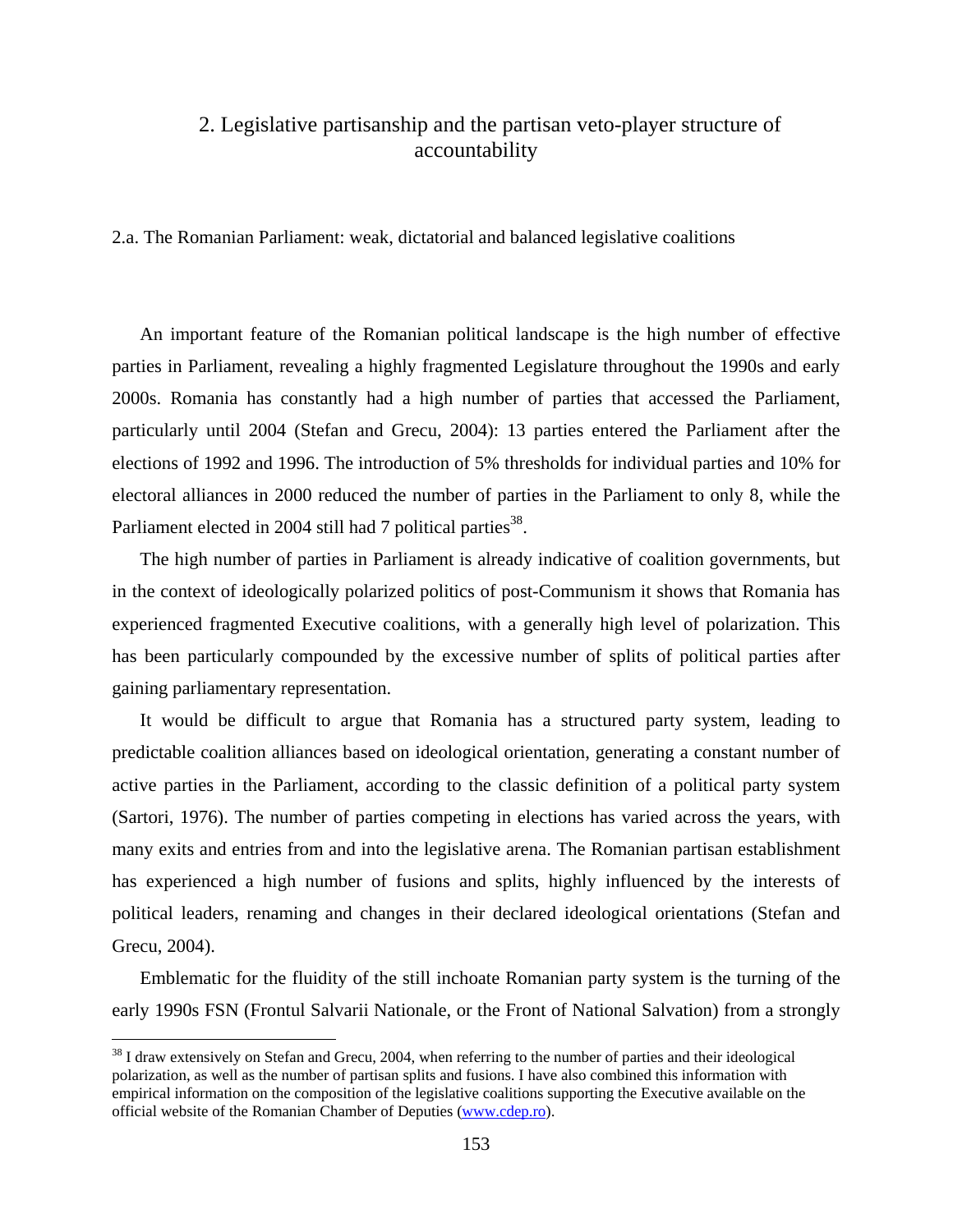leftist party, which inherited the political legacy of the pre-1990s Romanian Communist Party, into two major political parties which currently occupy the centre-left of the Romanian political establishment (PSD, the Social Democratic Party) and the centre-right (PD-L, the Democratic-Liberal Party). The latter emerged as the outcome of a fusion between the PD (Partidul Democrat, or the Democratic Party) and a leader-centred splinter from the PNL (the National Liberal Party) in late 2007. The process of organizational and ideological transformation of the left-right ideological divide lasted 17 years and is still an ongoing process.

Similar to the Italian case, the Romanian political establishment organizes coalitions that govern the country based on direct negotiations among parties, in order to find a coalition formula whose members' share of legislative seats would at least in theory ensure some form of governance stability.

The Romanian political parties derive their power and ensure their access to the Executive office from their bargaining capacity and not from their electoral performance, leading to a democracy used by political parties for their exclusive interests (Barbu, 2003: 259). The examples of the centre-right executive coalitions (1996-2000 and 2004 – present) are illustrative in that sense: taken singly, the parties in the Executive had lower electoral scores than the main opposition party (the social democratic PDSR in 1996, renamed PSD in  $2000$ <sup>39</sup>.

This type of coalition formation is specific to multi-partisan politics in parliamentary democracies, where the proportional representation electoral system with closed lists generates partisan fragmentation, which in turn leads to coalitional games in which the policy-platforms are less important than the distribution of government positions, managerial posts with state-run enterprises and public utility companies.

The life of an Executive coalition had been highly conditioned by the relations among party leaders, by the specific interests of each member of the Executive coalition as well as by its importance in coalition. The government performance counted less for the cohesiveness of the Executive coalition than the political and economic interests of the parties in the coalition. The more fragmented and polarized the Executive coalition, the more difficult to conclude policy negotiations and reach decisions. Given the high fragmentation and low ideological definition of the Romanian partisan establishment, coalition instability has characterized most of the cabinets that governed the country.

<u>.</u>

 $39$  Data from the official website of the Romanian Chamber of Deputies (www.cdep.ro).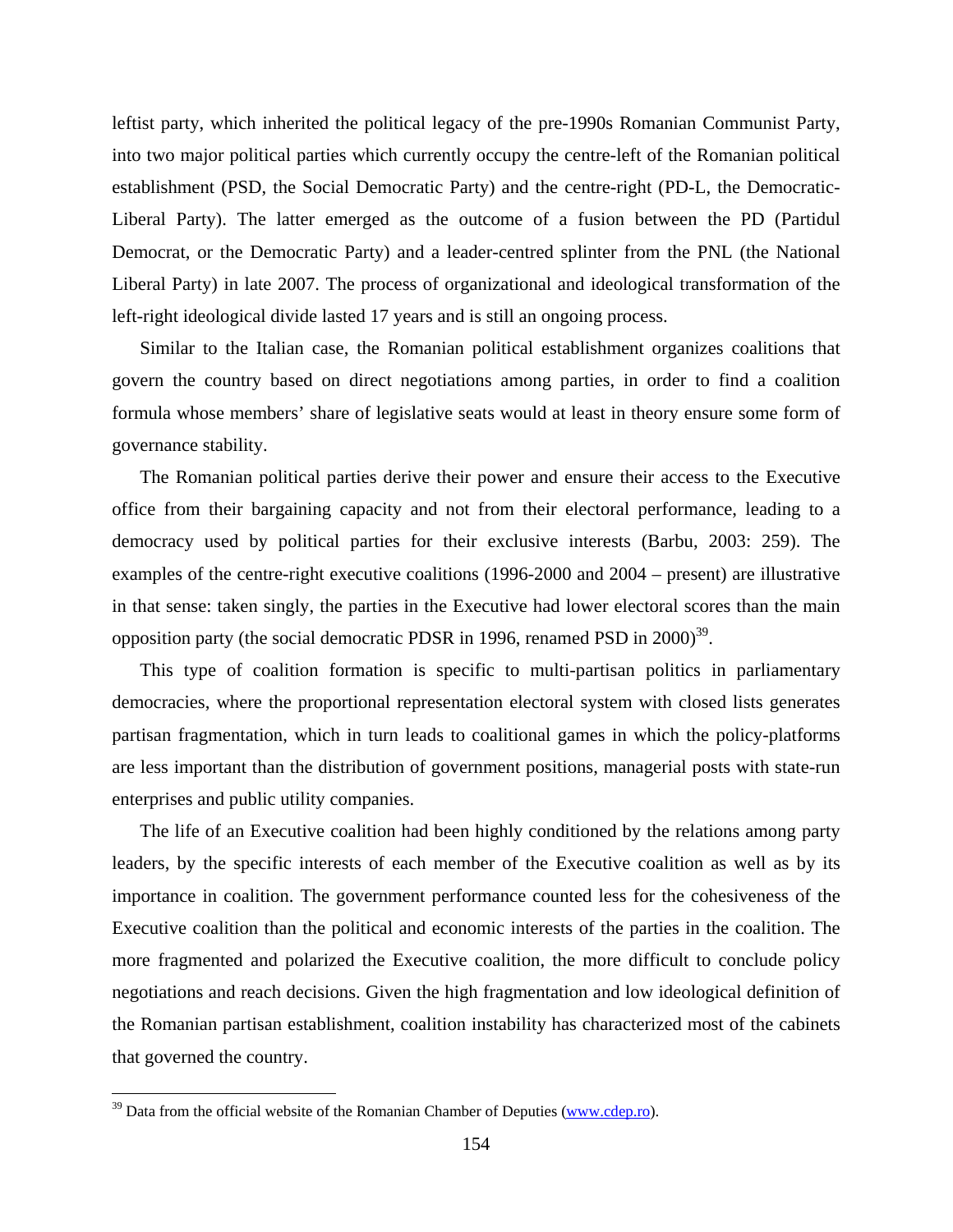| Coalition                                     | I. OUG issued | II. NPL issued      | <b>III. NPL Success</b> |
|-----------------------------------------------|---------------|---------------------|-------------------------|
| <b>VACAROIU</b><br>19.11.1992 - 11.12.1996    | (19)          | Info not available  | (369)                   |
| <b>CIORBEA</b><br>11.12.1996 - 15.04.1998     | 39% (102)     | 61% (160)           | 91% (145)               |
| <b>VASILE</b><br>15.04.1998 - 21.12.1999      | 58% (260)     | 42% (189)           | 77% (146)               |
| <b>ISARESCU</b><br>21.12.1999 - 28.12.2000    | 78% (306)     | 22% (86)            | 91% (78)                |
| <b>NASTASE</b><br>28.12.2000 - 28.12.2004     | 47% (680)     | 53% (767)           | 95% (725)               |
| <b>TARICEANU I</b><br>28.12.2004 - 02.03.2007 | 51% (362)     | 49% (343)           | 95% (327)               |
| <b>TARICEANU II</b><br>03.03.2007-19.12.2007  | 57% (145)     | 43% (109)           | 94% (103)               |
| <b>TOTAL</b><br>Romania 1992-2007             | 48% (1874)    | 52% (2023) (aprox.) | 94% (1893)              |

**Table 1: OUG and NPL issuing, success and amending rates since 199240** 

As Table 1 above reveals, Romania has been ruled extensively by OUG since 1992 until the present day: the Executive promoted 48% of its policy initiatives through OUG and 52% by NPL (see row Total in Table 1 above).

Secondly, the centre-right coalitions of Vasile, Isarescu and Tariceanu I and Tariceanu II, have many veto-players as I will explain later, governed mainly by OUG, particularly in times of extensive economic reforms (1996-2000) (see row Total in Column I in Table 1 above for each coalition).

Thirdly, the increased use of OUG is not correlated to the level of success of Executiveinitiated NPL, as in the case of Italy (see Column III in Table 1 above). All Romanian Executives enjoyed high NPL success-rates, despite the fragmentation and polarization of the Parliament.

This can be explained by the policy irrelevant content of these acts, given that close to 100% of policies are promoted by OUG. I will return to this important aspect later. As I will show later, the success-rate of OUG is very high, with an average amending rate (particularly compared to the Italian case, where the DL are heavily amended and frequently rejected, particularly through tacit rejection). This is already indicative of a Parliament that is acquiescent of the Executive

 $\overline{a}$ 

<sup>&</sup>lt;sup>40</sup> Data collected directly from the Library and the website of the Romanian Chamber of Deputies (www.cdep.ro).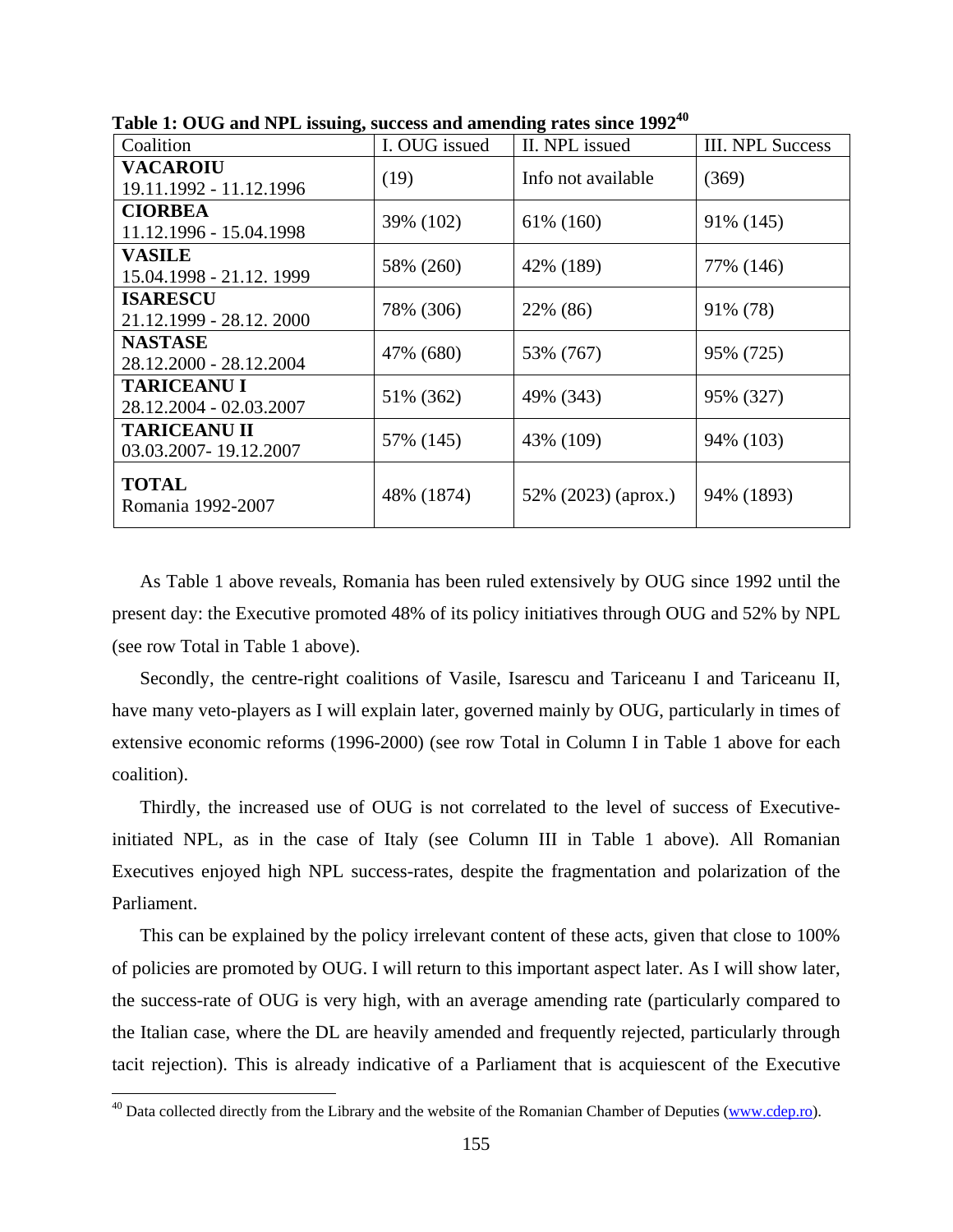practice of governance by OUG, although it could make use of its institutional resources to reject them.

2.b. Partisan veto-players, legislative coalitions and governance by Emergency decree

Despite the fluidity of partisan politics and the low importance of ideological orientations when organizing cabinets, coalitional patterns do emerge. Romania had been governed by seven Executive coalitions since 1992, all the outcome of post-electoral negotiations and/or intracoalition reshuffling (see Table 2 below).

With the exception of the first Executive coalition under observation (Vacaroiu 1992 – 1996), the centre-left has generated one strong and cohesive coalition (Nastase 2000-2004), with a low number of veto-players, able to pass legislation without having to negotiate with the opposition (I will explain the functioning of this particular coalition later in this chapter).

The centre-right has generated five coalitions, all highly fragmented and ideologically polarized. The last centre-right coalition (supporting the Executive Tariceanu II in power since March 2007 until December 2008 when new elections took place) organized a minority Executive which governed in a climate of continuous political instability.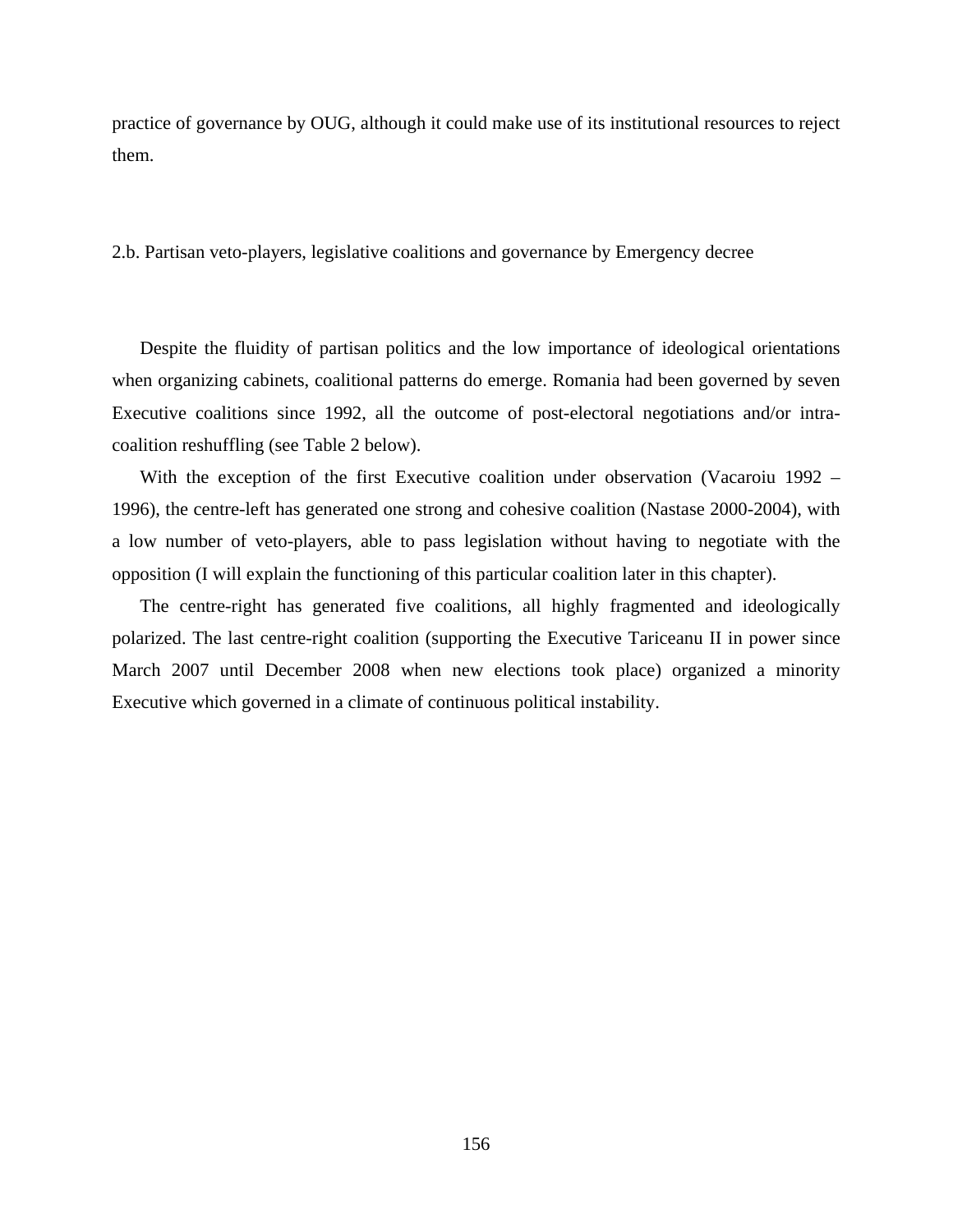| <b>Coalitions</b>                                                                                | <b>Political composition</b>                                                                                                                                                                              |
|--------------------------------------------------------------------------------------------------|-----------------------------------------------------------------------------------------------------------------------------------------------------------------------------------------------------------|
| <b>1.VACAROIU</b><br>$19.11.1992 - 11.12.1996$<br>(minority government with<br>external support) | <b>FDSN</b> (34.3%)<br><b>PUNR</b> $(8.8\%) + PRM (4.7\%) + PSM (3.8\%) + PDAR (only)$<br>Senate representation)<br><b>TOTAL: 51.6%</b>                                                                   |
| 2. CIORBEA<br>$11.12.1996 - 15.04.1998$                                                          | <b>PNTCD</b> (23.9%)+ <b>PNL</b> (7.2%)+ <b>PNLCD</b> (1.7%)+ <b>PER</b><br>$(1.4\%) + FER (0.3\%) + PAR (0.8\%) + PD (12.5\%) +$<br><b>PSDR</b> $(2.9\%) +$ <b>UDMR</b> $(7.2\%)$<br><b>TOTAL: 57.9%</b> |
| 3. VASILE<br>$16.04.1998 - 21.12.1999$                                                           | <b>PNTCD</b> (23.9%)+ <b>PNL</b> (7.2%)+ <b>PNLCD</b> (1.7%)+ <b>PER</b><br>$(1.4\%) + FER (0.3\%) + PAR (0.8\%) + PD (12.5\%) +$<br><b>PSDR</b> $(2.9\%) +$ <b>UDMR</b> $(7.2\%)$<br><b>TOTAL: 57.9%</b> |
| <b>4. ISARESCU</b><br>$22.12.1999 - 28.12.2000$                                                  | <b>PNTCD</b> (23.9%)+ <b>PNL</b> (7.2%)+ <b>PNLCD</b> (1.7%)+ <b>PER</b><br>$(1.4\%) + FER (0.3\%) + PAR (0.8\%) + PD (12.5\%) +$<br><b>PSDR</b> (2.9%)+ <b>UDMR</b> (7.2%)<br><b>TOTAL: 57.9%</b>        |
| 5. NASTASE<br>$29.12.2000 - 28.12.2004$                                                          | PSD (40%)+PSDR (3.1%)+UDMR (7.8%)+PUR/PC<br>$(1.7\%)$<br><b>TOTAL: 52.6%</b>                                                                                                                              |
| <b>6. TARICEANU I</b><br>$29.12.2004 - 02.03.2007$                                               | PNL (19.3) +PD (14.46%)+UDMR (7%)+PUR/PC<br>$(5.7\%)$<br><b>TOTAL: 46.46%</b>                                                                                                                             |
| 7. TARICEANU II<br>03.03. $2007 - December 2008$<br>(minority government)                        | PNL $(19.3\%) + \text{UDMR} (7\%)$<br><b>TOTAL: 26.3%</b>                                                                                                                                                 |

| Table 2: the political composition of coalitions governing Romania since 1992. |  |  |  |  |
|--------------------------------------------------------------------------------|--|--|--|--|
|                                                                                |  |  |  |  |

The centre-right has also governed the country between 1996 and 2000, a period of extensive economic reforms and political turmoil, organizing three different coalitions literally among the same political parties, but with different Prime-Ministers (see Table 1 above for the Cabinets of PMs Ciorbea, Vasile and Isarescu) in a continuous attempt to find a coalition formula that would appease the discontent of the major partners in order to remain in power.

The centre-right legislative coalitions supporting the Romanian Executive had a high number of veto-players, lacking policy congruence, while some of the veto-players exhibited a low level of policy cohesion (namely dissimilarity of policy positions among the units of each veto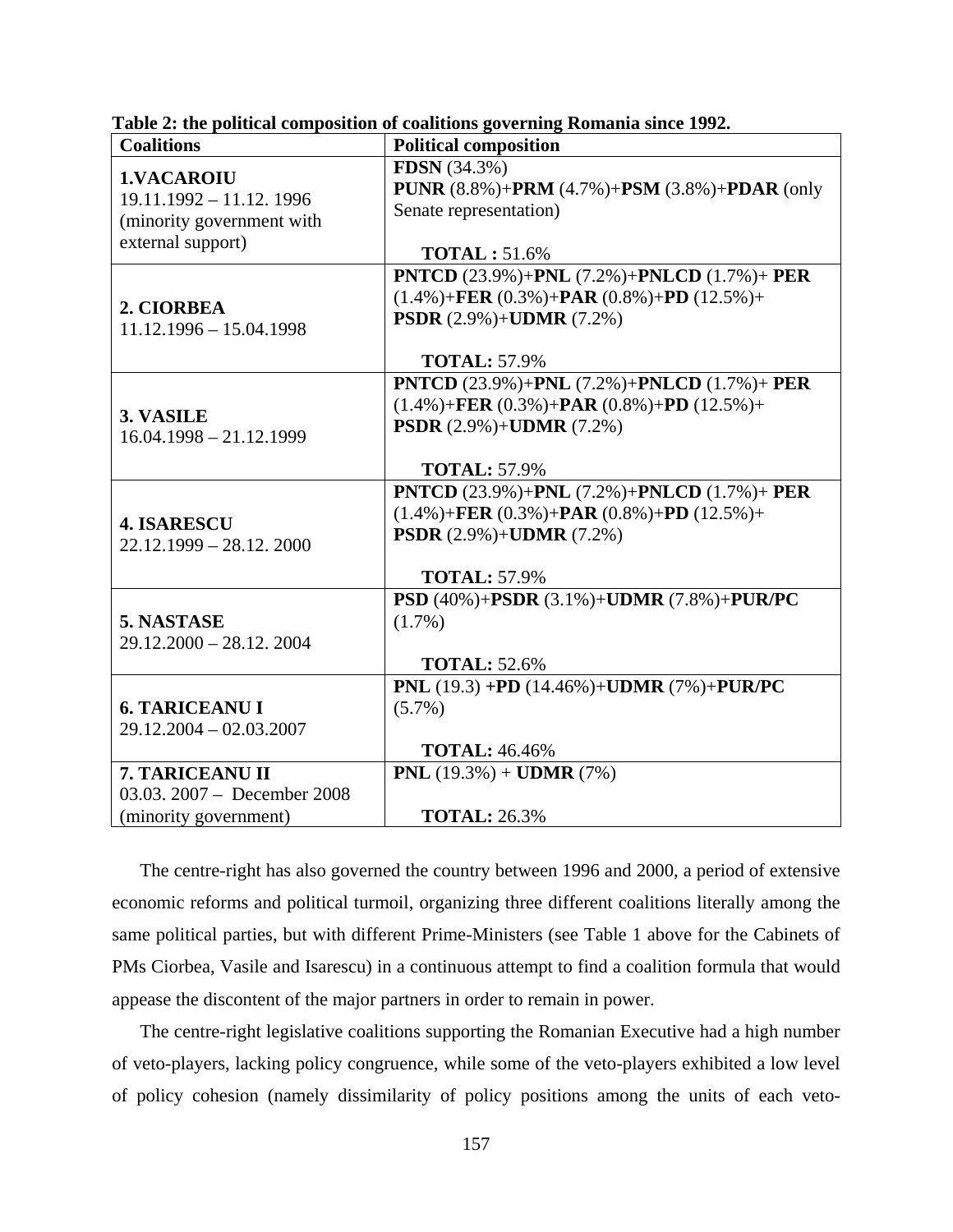player). Therefore, none of the conditions necessary for reaching efficient policy decisions is met when the Romanian centre-right coalitions organized the Cabinet.

The centre-right Cabinets that governed Romania between 1996 and 2000 are highly illustrative (see Table 2 above): they exhibited a high level of fragmentation and polarization, being comprised of eight political parties and one association of the Hungarian minority living in Romania that acted as a political party (under Romanian law, cultural associations of minorities can run electoral lists).

The centre-left of the Romanian political establishment has managed to impose one "dictatorial" coalition reflecting the outcome of elections (Type 2 coalition according to the classification in the literature and theoretical review chapter), while the centre-right has generated five highly fragmented and weak coalitions (Type 1 coalitions according to the classification in the literature and theoretical review chapter), organized as an outcome of interpartisan post-electoral negotiations, not reflecting the popular vote. The only Executive coalition that governed Romania having to negotiate to ensure its staying in power, while also being able to conclude negotiations is the legislative coalition supporting the Vacaroiu cabinet (1992-1996), for reasons that I will explain in the next section. This had been a Type 3 "balanced" coalition according to the classification in the literature review and theoretical chapter.

As it comes out of empirical investigation, the Executive coalition that governed Romania between 1992 and 1996 has issued a strikingly low number of OUG, when compared to the volume of its NPL (see Table 3 below).

| <b>Coalition</b>                               | I. OUG issued | II. NPL issued                     | III. NPL success |
|------------------------------------------------|---------------|------------------------------------|------------------|
| <b>Vacaroiu:</b><br>19.11.1992 -<br>11.12.1996 | 5% (19)       | 95% aprox. (info not<br>available) | 369              |

**Table 3: Legislative output of the Vacaroiu Government.** 

The information regarding the volume of issued NPL of the Vacaroiu Executive (Column II in Table 2 below) is not available anywhere, given the low institutionalization of the Romanian political system in the early 1990s. However, the information on the volume of successful NPL is available, given that it is considered legislative output of the Parliament based on legislative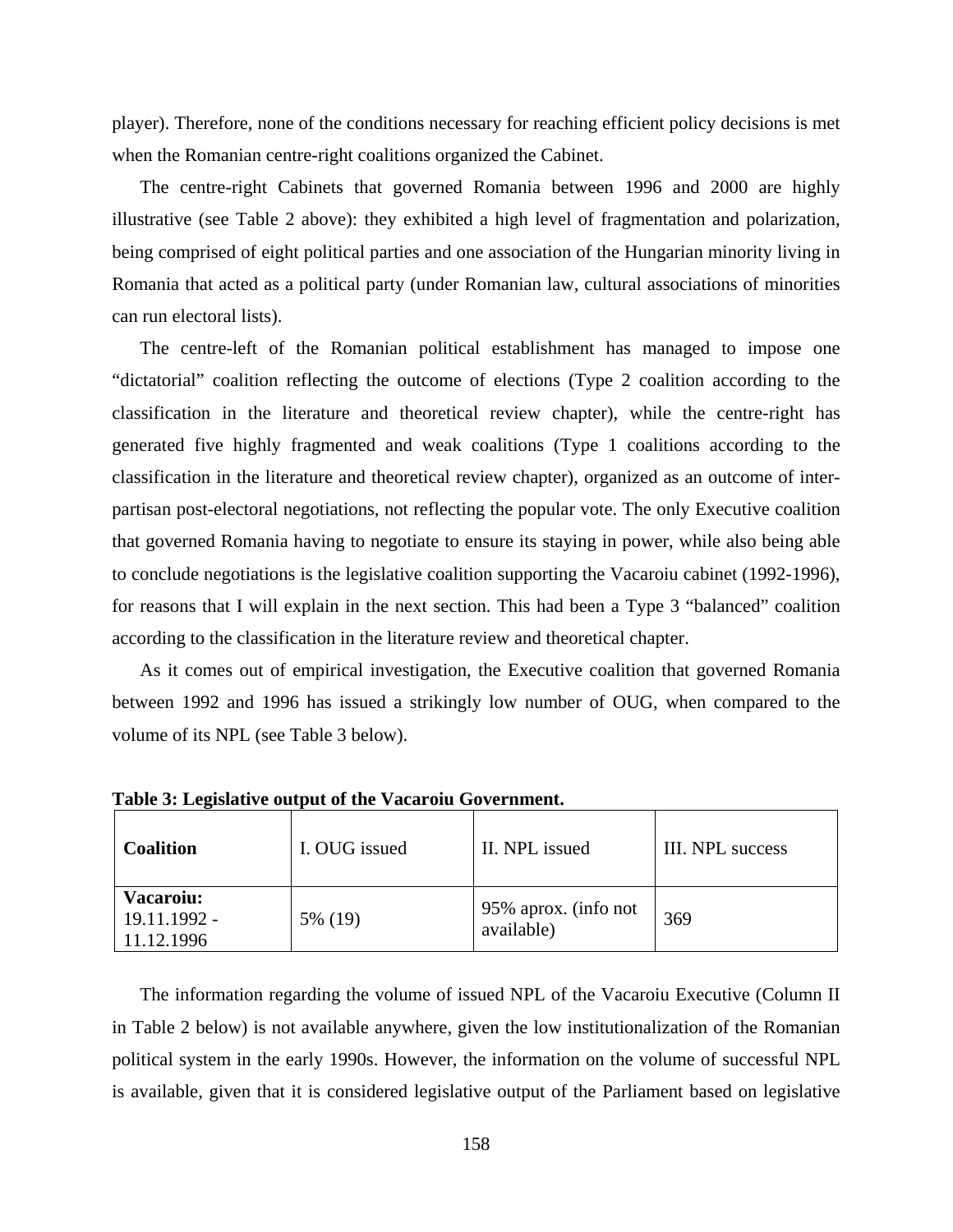proposals coming from the Executive<sup>41</sup>. Even in the eventuality that all the issued NPL had been approved and the issued NPL is equal to approved NPL, the volume of OUG issuing is still low compared to NPL issuing (an approximate 5% OUG and 95% NPL). Therefore, the Vacaroiu Cabinet is the only one among units of analysis in all three country cases which did not attempt to undermine the legislative function of the Parliament through an excessive use of OUG.

Paradoxically, the early 1990s politics and the low Executive determination towards economic reforms and political liberalization hardly qualify Romania to the status of a democracy, save for the regularly organized elections. However, the Vacaroiu Cabinet issued significantly less OUG given that it had been supported by a legislative coalition that needed to bargain in order to reach policy decisions and had the capacity to do so given its low polarization and moderate fragmentation (Type 3 "balanced" coalition according to the classification in the literature and theoretical review chapter). The close ideological proximity of the coalition partners facilitates policy negotiations while the dependency of the senior partner on the junior coalition partners makes negotiation unavoidable, as I will show later.

| <b>VACAROIU</b> Cabinet<br>$19.11.1992 - 11.12.1996$<br>(minority government with external<br>support) | <b>FDSN</b> $(34.3\%)$<br><b>PUNR</b> $(8.8\%)$<br><b>PRM</b> $(4.7%)$<br><b>PSM</b> $(3.8\%)$<br><b>PDAR</b> (only Senate representation) |
|--------------------------------------------------------------------------------------------------------|--------------------------------------------------------------------------------------------------------------------------------------------|
|                                                                                                        | $\textbf{TOTAL}: 51.6\%$                                                                                                                   |

**Table 4: the political composition of the Vacaroiu Executive.** 

FDSN, the party that won the elections in 1992, had garnered 34.5% of votes, but the configuration of power allowed it to form a mostly informal but effective legislative alliance with PUNR, PRM, PSM and PDAR, which offered external parliamentary support in exchange for policy compromises, joining the Executive only for brief periods of time (see Table 4 above).

Despite the large number of parties accessing the Parliament (13), the presence of "two oppositions" (on the one hand the "Red" group of leftist-nationalist parties of PUNR, PRM, PSM and PDAR, on the other the "democratic" opposition of PD and the parties member of the

 $\overline{a}$ 

<sup>&</sup>lt;sup>41</sup> Information available in the legislative database of the Romanian Chamber of Deputies  $(http://www.cdep.ro/pls/dic/legisacteparlam)$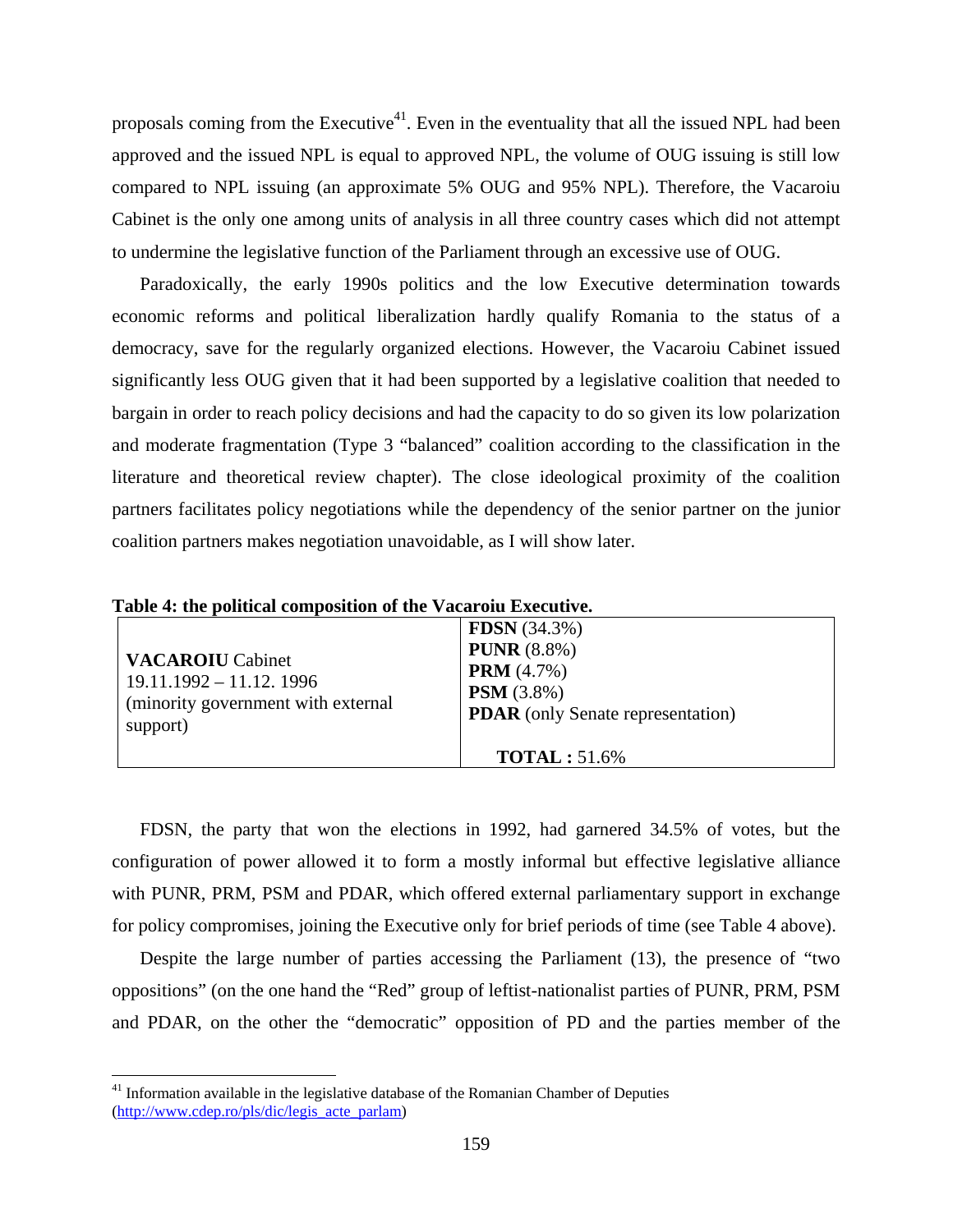Democratic Convention electoral alliance) allowed FDSN to negotiate policy with those parties that had been ideologically close to had remained for the whole mandate without changing the prime-minister or losing their position of primacy in the Executive (see scheme below).



Initially, FDSN started with a minority government having a strong technocratic component:

11 ministers coming from the winning party FDSN and 10 ministers from the technocratic elite inherited from the central administration of the pre-1989 communist regime (Radu, 2000: 55). After insuring the parliamentary support of the leftist-nationalist parties of the Red Opposition, it had been able to pass legislation that allowed it to go through the particularly harsh winter of 1992-1993 facing dire economic circumstances.

FDSN proposed a governing agenda in accordance with its own ideological orientation, but also pleasing its non-reformist legislative partners. The minority executive presented its economic program in Parliament on March 4, 1993. Its policies had been characterized by excessive social protection, excessive involvement of the State in the economy, strict and discouraging measures for private economic initiative, with an economic target of 0% economic growth for 1993, 70% inflation and the privatization of an estimated 5-7% of the State owned enterprises (Radu, 2000: 54-55).

The presence of "two oppositions" and the ideological proximity of FDSN to one of the two opposition blocs, offered the minority Executive the possibility to negotiate policy and conclude negotiations after policy compromise. FDSN soon discovered that a minority government with external parliamentary support is more advantageous than a full executive coalition that would offer Executive positions to its allies. Consequently, FDSN developed a strong interest in maintaining the initial Executive composition (Radu, 2000: 55).

This coalitional logic had been confirmed by the voting on the first motion of censorship introduced by the democratic opposition in Parliament on March 19, 1993: 260 votes against the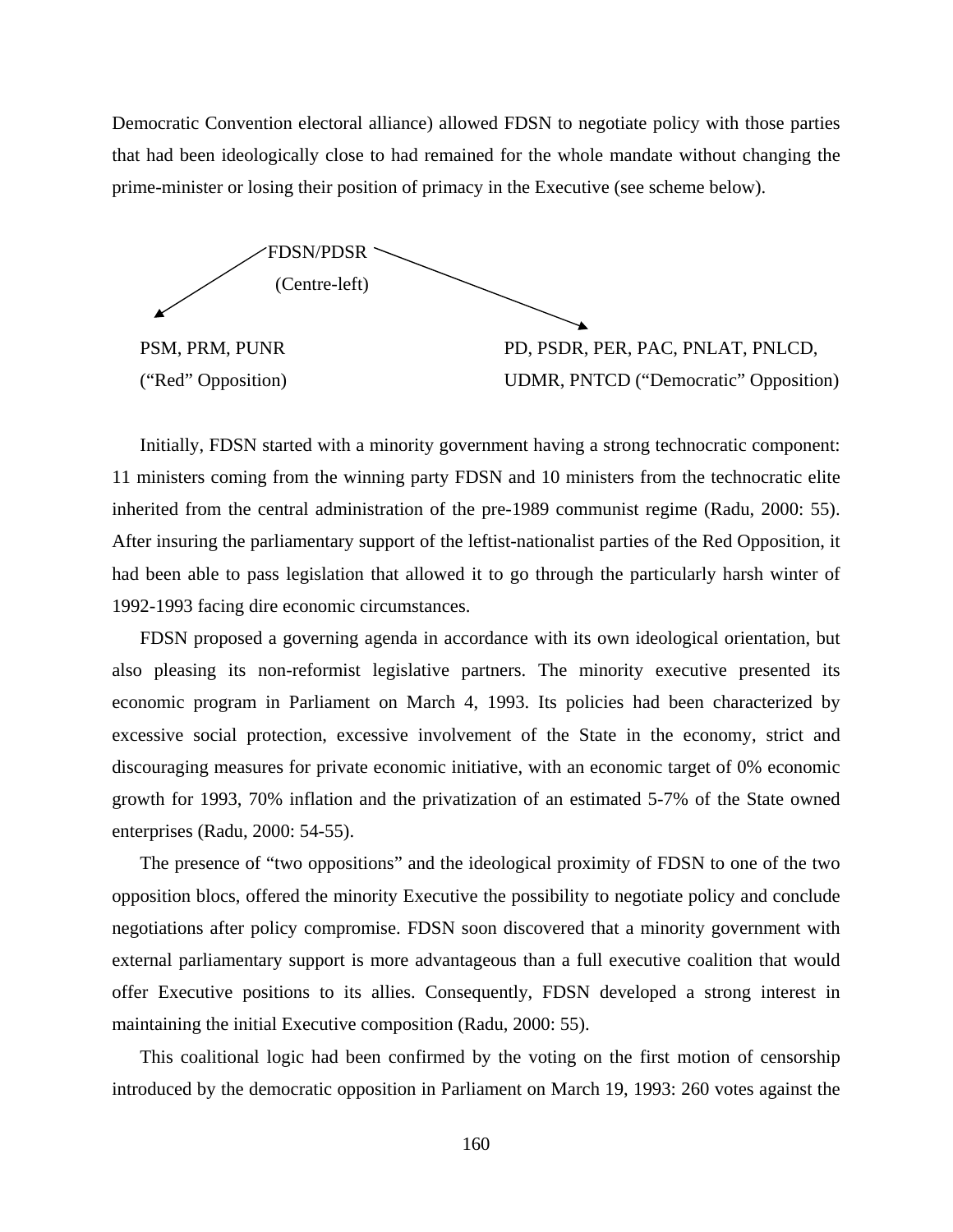motion and only 192 in favour of Cabinet removal. The results indicated that the Executive could count on 11 more MPs compared to the moment of its investiture in the autumn of 1992. The voting on the censorship motion revealed that the "Democratic opposition" had been extremely vocal in terms of political declarations, but highly ineffective when confronted with the legislative bloc supporting the Executive.

The first year of minority government passed without significant changes in the alliance supporting the Executive. Throughout 1993, FDSN changed its name to PDSR and engaged in various reshuffles among its own cabinet members and the technocrats holding some ministerial positions, but it did not invite its legislative allies to take over Executive positions. As the economic reforms became stringent, the Prime Minister Nicoale Vacaroiu declared that the next year of 1994 would be "the year of privatization", much to the displeasure of its staunchly antireformist legislative allies. Two of the supporting parties, PSM and PUNR, engaged in increasingly threatening rhetoric alluding that they would withdraw their parliamentary support.

The political context of the first year of minority government revealed an Executive skilful in outplaying the "Democratic opposition" by negotiating with the "Red opposition", but still under the pressure from two parliamentary blocs.

The "democratic opposition", very vocal but rather ineffective in terms of parliamentary action, simply pressured the Executive with motions of censorship and incendiary political statements. The "Red" opposition supported the minority Executive from Parliament in exchange for policy compromises: statist economic policies, international political isolationism and the containment of the demands for cultural and political rights for the Hungarian minority, which had been perceived as the major danger to Romanian national unity. A new censorship motion introduced by the "Democratic opposition" failed in the Parliament on December 17, 1993, but the very close voting results (236 against the motion and 223 in favour of bringing down the Executive) indicated the diminished legislative support for the minority Executive (Radu, 2000: 56).

The strong legislative pressure forced FDSN (later renamed PDSR) to demand presidential intervention in negotiating with all political parties in Parliament in order to decide on a new legislative coalition formula that would lend its legislative support to the faltering Executive. The "Democratic" opposition (PD and the parties of the Democratic Convention) demanded that the Executive should change its structure and composition in exchange for parliamentary support.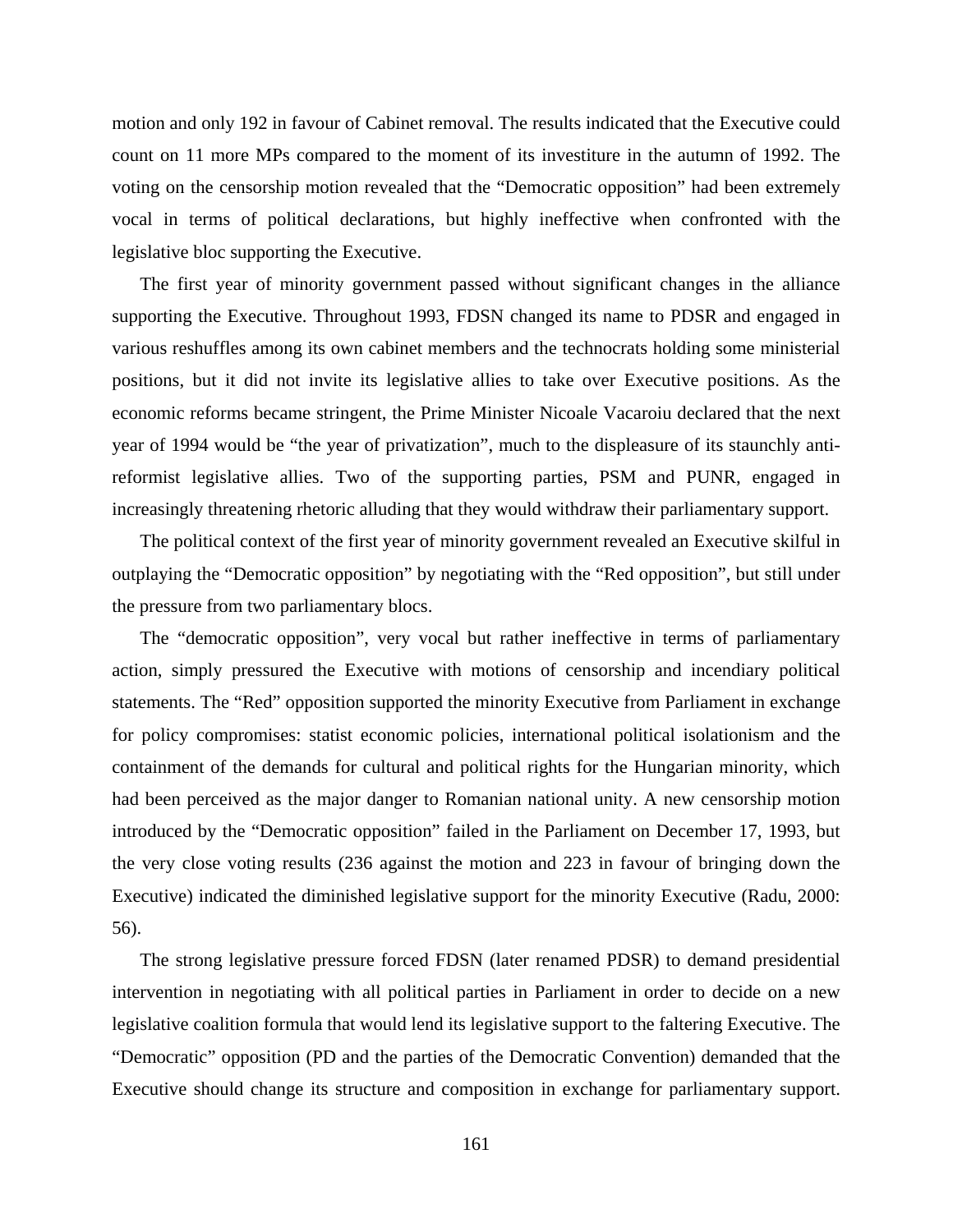The reaction of PDSR had been to offer Executive positions to one of its "Red" allies, the anti-Hungarian nationalist PUNR, on February 2, 1994. However, PDSR delayed the formal appointments as much as it could, offering the same positions to the "democratic" opposition, using the perspective of the anti-Hungarian PUNR joining the Executive as blackmailing method against the "Democratic opposition".

The decreased support for the Executive had been revealed once more on June 30, 1994, when its ally PDAR (which had only Senate representation) supported a new censorship motion introduced by the "Democratic" opposition. The attempt to remove the Executive failed again (227 votes pro-Executive and 208 against the Executive) but the very close vote as well as the defection of PDAR are indicative of an Executive that can survive even without the support of one of its legislative allies (although one that had only Senate representation) but is increasingly forced to make policy compromises in order to ensure its survival.

PDSR eventually kept its promise and offered executive positions to PUNR in August 1994 and the immediate reaction of its other allies had been to demand similar positions (Radu, 2000: 59-60). PDSR managed to buy out its allies by offering positions in the Executive, so that the Privatization Law passed through Parliament containing all policy provisions put forth by the Executive, with full support of its legislative allies, after significant negotiations.

The last test of 1994 had been a new censorship motion initiated by the "Democratic opposition", which failed with 249 votes against and 206 for. It is important to notice that the privatization process failed lamentably in 1994, with only about 25% of its target being accomplished (Radu, 2000: 60-61). The major reason is the low determination to implement market-oriented reforms on the part of PDSR and the staunch opposition to any significant reforms on the part of its legislative allies. This is highly indicative of an Executive ruling under close control of the Parliament, given the policy compromises that it has to make.

The period 1995-1996 marks a new dynamic of the coalition supporting the Executive, with elections in sight in 1996. The Executive signed a formal protocol with its allies on January 20, 1995. In practice, the coalition partners engaged in contradictory rhetoric, nevertheless supporting the Executive in Parliament and from their newly gained ministerial positions. PRM, PUNR, PDAR and PSM (all anti-reformist "Red" opposition parties) started to give up on their Executive positions towards the end of 1995, invoking various reasons, but fearing electoral punishment in the upcoming elections of 1996. PRM left the Executive on October 19, 1995,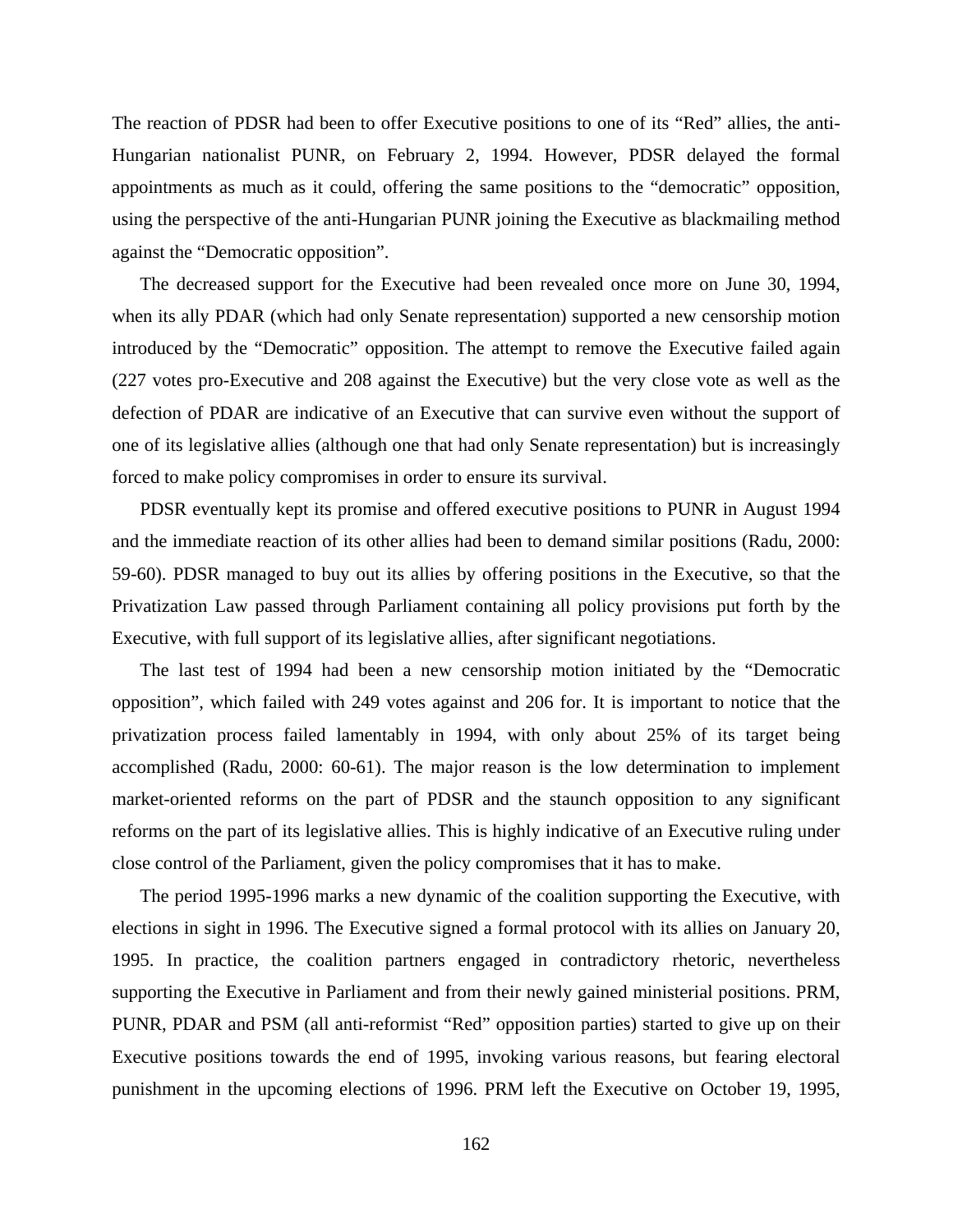PSM at the beginning of 1996. Denouncing the signing of good neighbourliness treaty between Romania and Hungary, PUNR gave up its Executive positions on August 31, 1996 (Radu, 2000: 64-65). All of them continued to offer the external legislative support to the minority Executive.

All these resignations from Executive positions did not lead to the downfall of the Cabinet for two reasons: the ideological incompatibility between the allies of PDSR and the "Democratic opposition" led to the impossibility of a parliamentary collaboration against the Executive, while the "Democratic opposition" itself became increasingly disinterested in the resignation of the Executive with elections approaching.

Generally, the "Red opposition" had been constructive, pressuring the Executive for policy concessions but nevertheless supporting it. This is the major explanation for the passage through Parliament of the most important laws at the end of 1995 and in 1996: the Law for Accelerating Privatization (the vote of PSM had been decisive), the Education Law (PUNR voted against given some concessions for own language education rights granted to Hungarians), the Budget Law passed with substantial support after policy negotiation and compromise (245 supporting votes and 108 against) (Radu, 2000: 65).

The Executive responded to the legislative pressures coming from all sides with a large number of cabinet reshuffles. There had been three reshuffles in 1996 alone and seven throughout the mandate since 1992, with no less than 40 ministers and under-ministers changed. It is interesting to note that all these reshuffles had been implemented at the proposal of the Prime Minister by presidential decree, without any debate in Parliament, due to the interpretation of Article 85 of the Constitution to the effect that only the change of the Prime Minister requires a vote in the Parliament. This shows an Executive determined to get its way without Parliament's intervention and negotiations, if possible. Given the opportunity to bypass the Parliament through presidential intervention in the reshuffling process, the Executive opted to do so. This is highly significant for the argument of this thesis. The Vacaroiu Executive could not bypass the Parliament on policy-making matters, given its dependence on the "Red Opposition", but it did not hesitate to bypass it when it needed approval for cabinet reshuffles of ministerial and subministerial positions, by turning to the President of the country and interpreting the Constitution according to its own interest.

To sum up, the presentation of coalitional dynamics for 1992-1996, FDSN (renamed PDSR) understood that a simple legislative coalition supporting its minority government suffices for its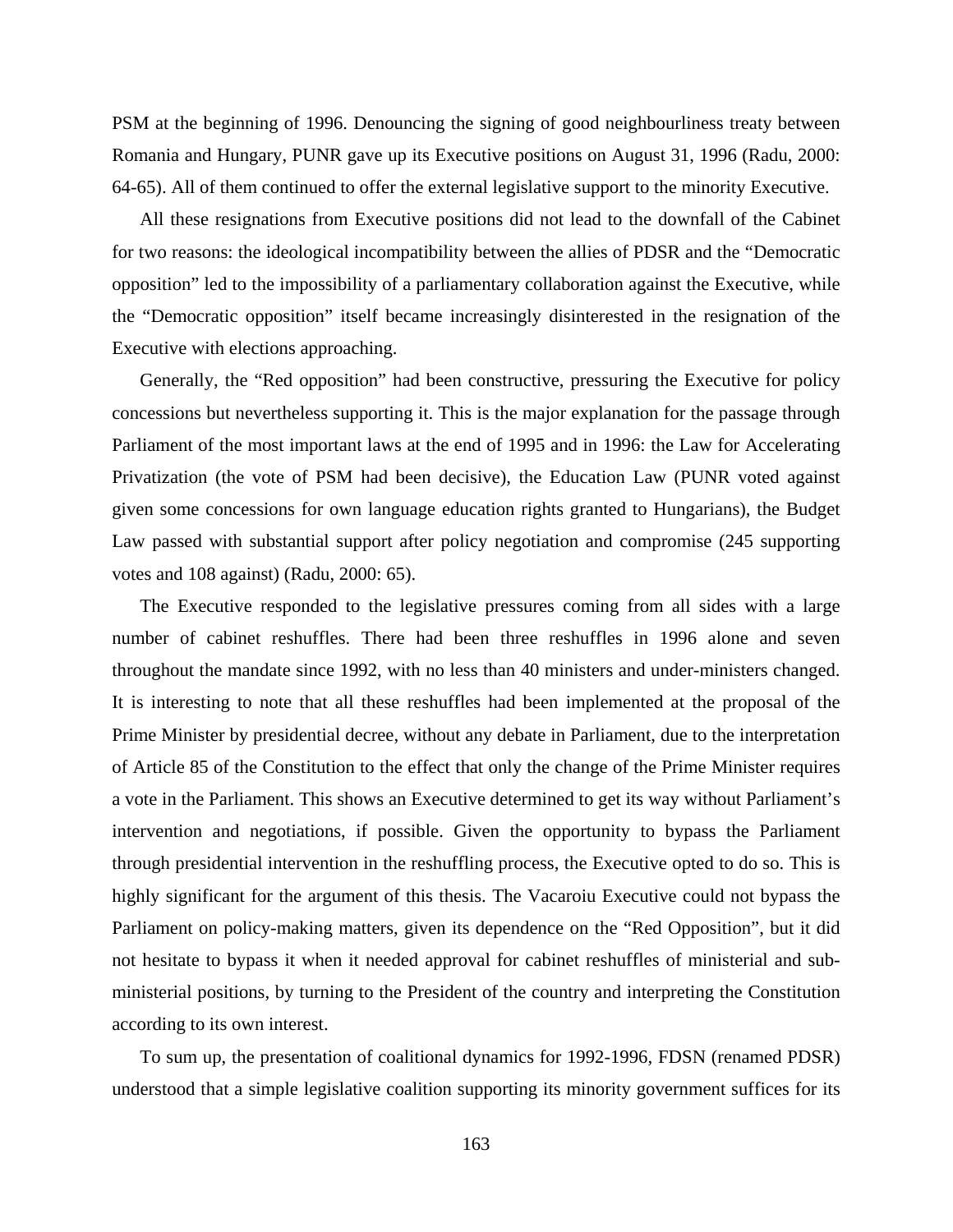non-reformist governing program given its capacity to negotiate with the "Red Opposition". It offered executive positions to its legislative allies only when pressured to do so.

A few factors had a significant influence in making this tactic possible. Firstly, PDSR managed to ensure the support of the non-reformist parties in Parliament given their close ideological orientation. Secondly, the collaboration between the two legislative groups representing the Opposition had been impossible given their antithetical ideological orientation: the nationalist PUNR and PRM could not collaborate with UDMR, which represented the Hungarian minority. PDSR itself could not establish any collaboration with PD, although both originated in the FSN, given the different positions of their leaders towards economic reforms. PNTCD, the leading party of the electoral alliance CDR, had a staunchly anti-Communist position and could not offer its support for any Executive built around PDSR, considered the inheritor of the pre-1990 Communist Party.

Empirical information constantly shows a PDSR making policy concessions to its junior allies in the Parliament. This is explained by the total number of legislative seats of only 51.6% of those parties supporting the Executive. PDSR itself held only 34.5% of legislative seats. The very narrow Executive majority increased the blackmailing potential of all the parties supporting the Executive, despite their individually low number of seats. Had any of PSM (3.8%), PUNR (8.8%) or PRM (4.7%) withdrew its support for the Executive and voted against it along with the PD-CDR democratic opposition, the fate of the Executive would have been sealed.

Therefore, the 1992-1996 coalition has a major partner (FDSN/PDSR) that could not impose its will on the junior partners given their capacity to precipitate Executive downfall. The senior partner had to negotiate in order to reach policy decisions and its ideological proximity to the junior partners facilitated the negotiations.

In terms of partisan veto-players, the average number (three veto-players) and their ideological proximity to the senior coalition partner (all parties are of leftist ideological orientation in terms of economic policy and all display a certain nationalist discourse, which is nevertheless extreme in the case of PRM and of PUNR), allowed for an increased capacity to reach policy decisions after negotiations.

One more aspect should be highlighted here. Although the Vacaroiu Executive did not implement significant economic or political reforms, it nevertheless had to confront an increasingly unstable economy with a weak budget. It did initiate some legislation to privatize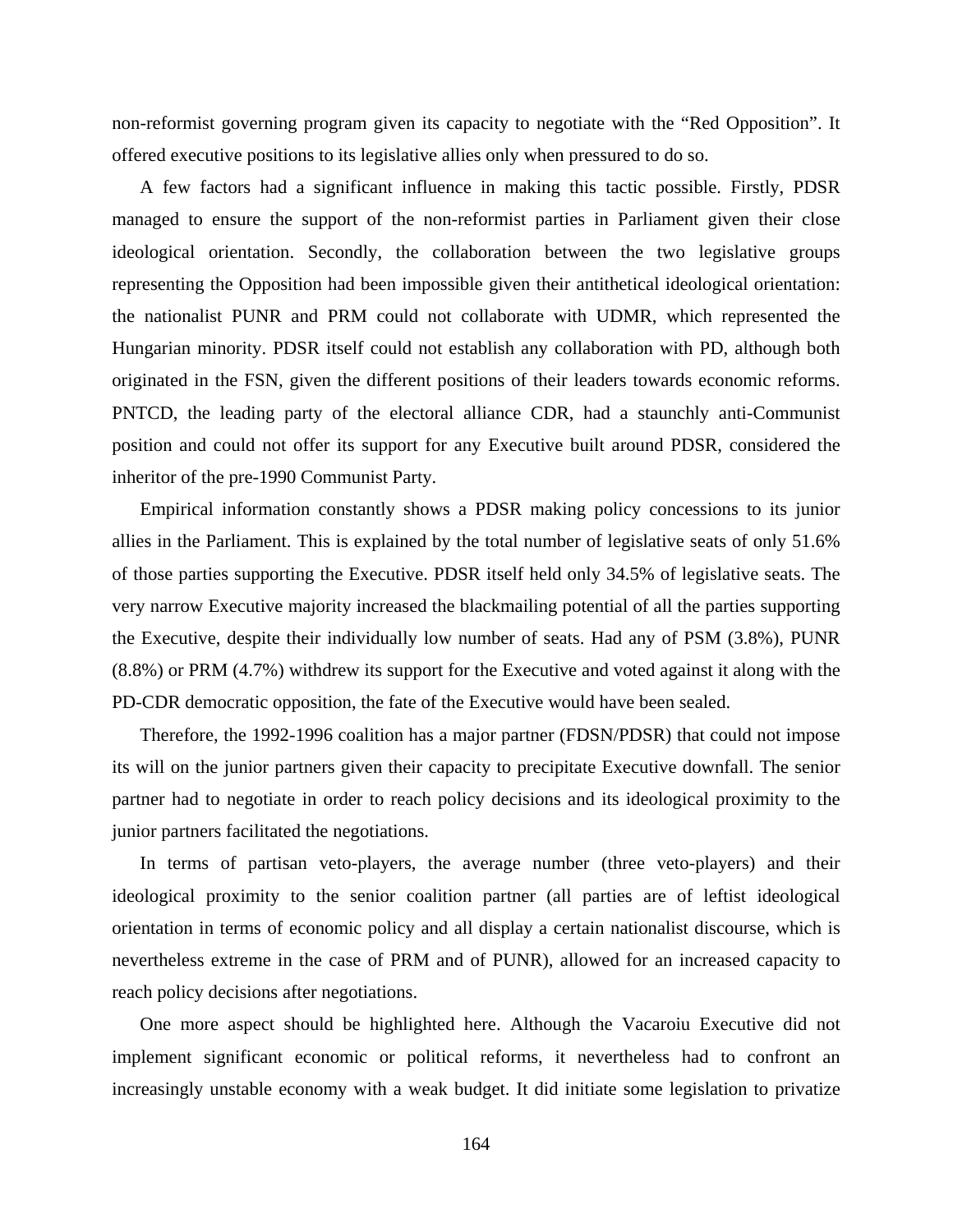the state industries only late in its mandate, mostly forced by the economic context and going against its own orientation and legislative allies.

However, the large number of approved Executive-initiated NPL is equally high to that of the next Cabinet (1996-2000), which had implemented extensive economic and political reforms. It could be reasonably argued that the Vacaroiu Executive could have issued a large volume of OUG, given the high agenda-setting power of these acts (as I will show in the next section on the institutional veto-player structure of accountability) and then further reject legislative action by issuing other OUG changing the policy views of the Parliament, a tactic used by the Executive coalitions of 1996-2000 (as will be shown next).

However, the very nature of the Executive coalition would have made this tactic suicidal. Confronted with an Executive bypassing them, the legislative "Oppositions" (the Red and the Democratic one) could have easily joined forces to throw out an Executive whose major partner (PDSR) had only 34.3% of the legislative seats. Negotiation and policy compromise had been the only means of reaching policy decisions between 1992 and 1996 made necessary by the low number of legislative seats of the Executive party (FDSN/PDSR) and made possible by the close ideological proximity to the "Red Opposition".

I will next explore the nature and functioning of the coalition that supported the first centreright reform-oriented Cabinets between 1996 and 2000. This period had been marred by legislative instability and coalitional dissent, which translated into an increased need on the part of the Executive to overcome its internal divisions by an increased issuing of OUG.

The Executive has issued a strikingly large volume of OUG between 1996 and 2000 (61%) (see Table 5 below), compared to the Vacaroiu Executive presented earlier (5%). Furthermore, the OUG issuing increases gradually, according to the increased coalitional instability.

| <b>Coalition</b>                         | I. OUGs<br>presented | <b>II.NPL</b> issued | <b>III.NPL</b> success |
|------------------------------------------|----------------------|----------------------|------------------------|
| CIORBEA 11.12.1996 - 15.04.1998          | 39% (102)            | 61\% (160)           | 91\% (145)             |
| VASILE 15.04.1998 - 21.12. 1999          | 58% (260)            | 42\% (189)           | 77% (146)              |
| <b>ISARESCU</b> 21.12.1999 - 28.12. 2000 | 78% (306)            | 22% (86)             | 91% (78)               |
| <b>TOTAL</b> 1996-2000                   | 61\% (668)           | 39% (435)            | 85% (369)              |

**Table 5: OUG and NPL output for the reformist coalitions of 1996-2000.**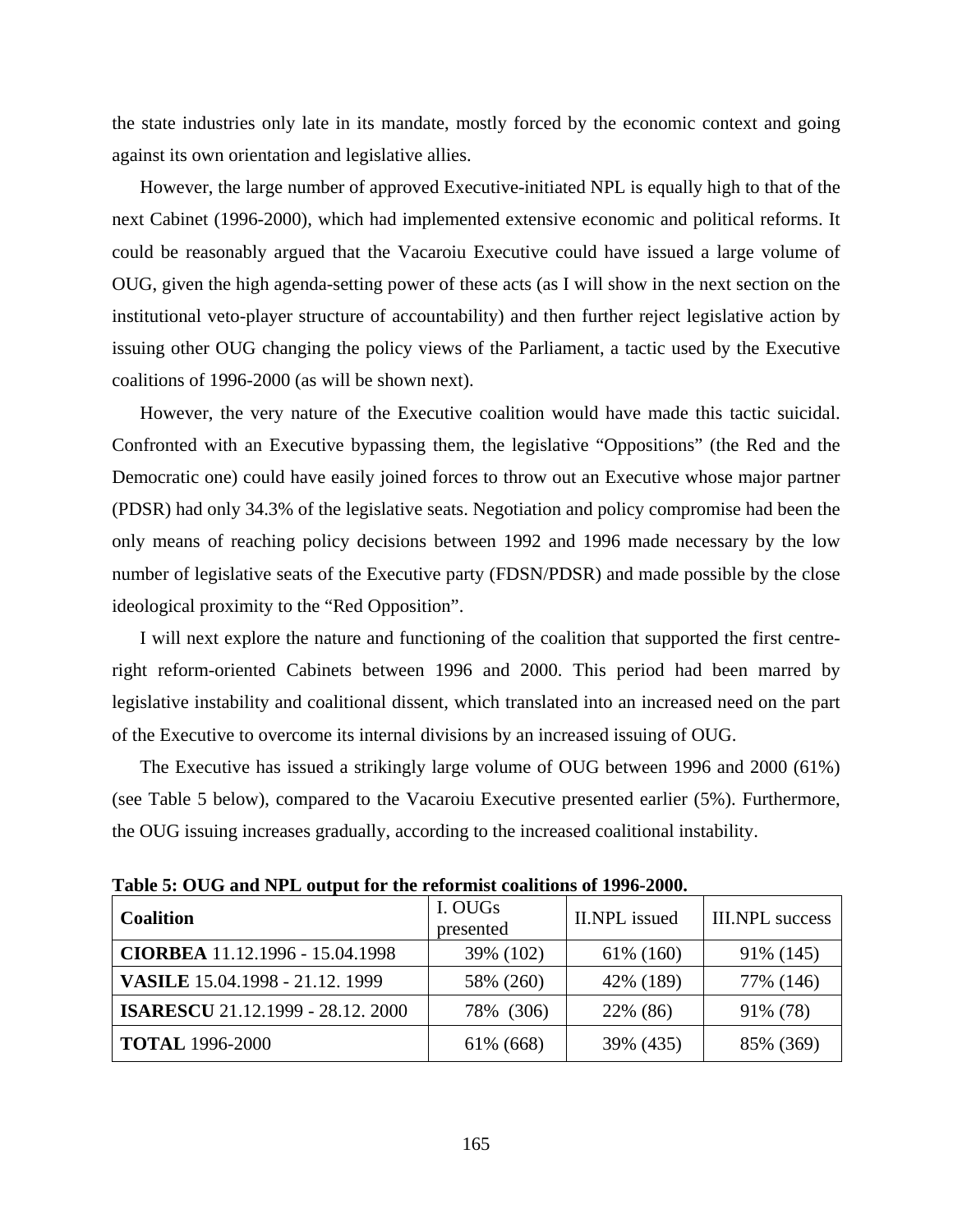The legislative coalition supporting the Executive is made up of three different coalitions: CDR (*Conventia Democratica* din Romania, or the Democratic Convention of Romania, comprised of PNTCD, PNL, PNLCD, PER, FER and PAR), USD (*Uniunea Social Democrata*, or the Social Democratic Union, comprised of PD and PSDR) and UDMR, a Union of various associations representing the Hungarian minority.

The actual winner of the November 1996 elections had been PDSR, with 26.5% of the votes. This had been a modest electoral outcome compared to its 34.5% in 1992, but the Executive coalition had been decided as the outcome of political negotiations among all political parties that opposed PDSR. The latter could not form the coalition itself together with its former "Red" allies PUNR and PRM, given their low total of legislative seats of only 37.2%.

The negotiations aiming to form a legislative coalition that would support the Executive lasted for a whole month, from November 6 to December 6, 1996. The partners negotiated not only a common governing platform, but first and foremost all positions within the State, from parliamentary commissions to ministerial posts, which made the negotiations drawn-out and difficult.

The difficulty of forming a coalition had been compounded by the ideological opposition between the centre-left electoral alliance USD and the centre-right CDR, as well as with the blackmailing capacity of USD without whose support the coalition had been impossible to assemble (15.4% of seats in Parliament).

The major reasons in forming this ideologically polarized coalition had been the outmanoeuvring of PDSR (the actual winner of elections), preventing it from occupying government positions. The policy platform formally agreed upon had political and economic reforms at its core, but the actual strategy of implementation and the degree of social protection had constantly brought to the surface the ideological differences among the major partners.

The number of parties accessing the Parliament remained 13, indicating a high level of legislative fragmentation (Stefan and Grecu, 2004). Interestingly, this fragmentation is entirely reflected in the composition of the coalition assuming Executive positions (see Table 2 on page 154 earlier), but not at the level of the parliamentary opposition.

The opposition is comprised of the ideologically closed PDSR, PRM and PUNR, former coalition partners between 1992 and 1996 (now totalling 37.2% of the seats in Parliament), which reverts the configuration of power between the legislative coalition supporting the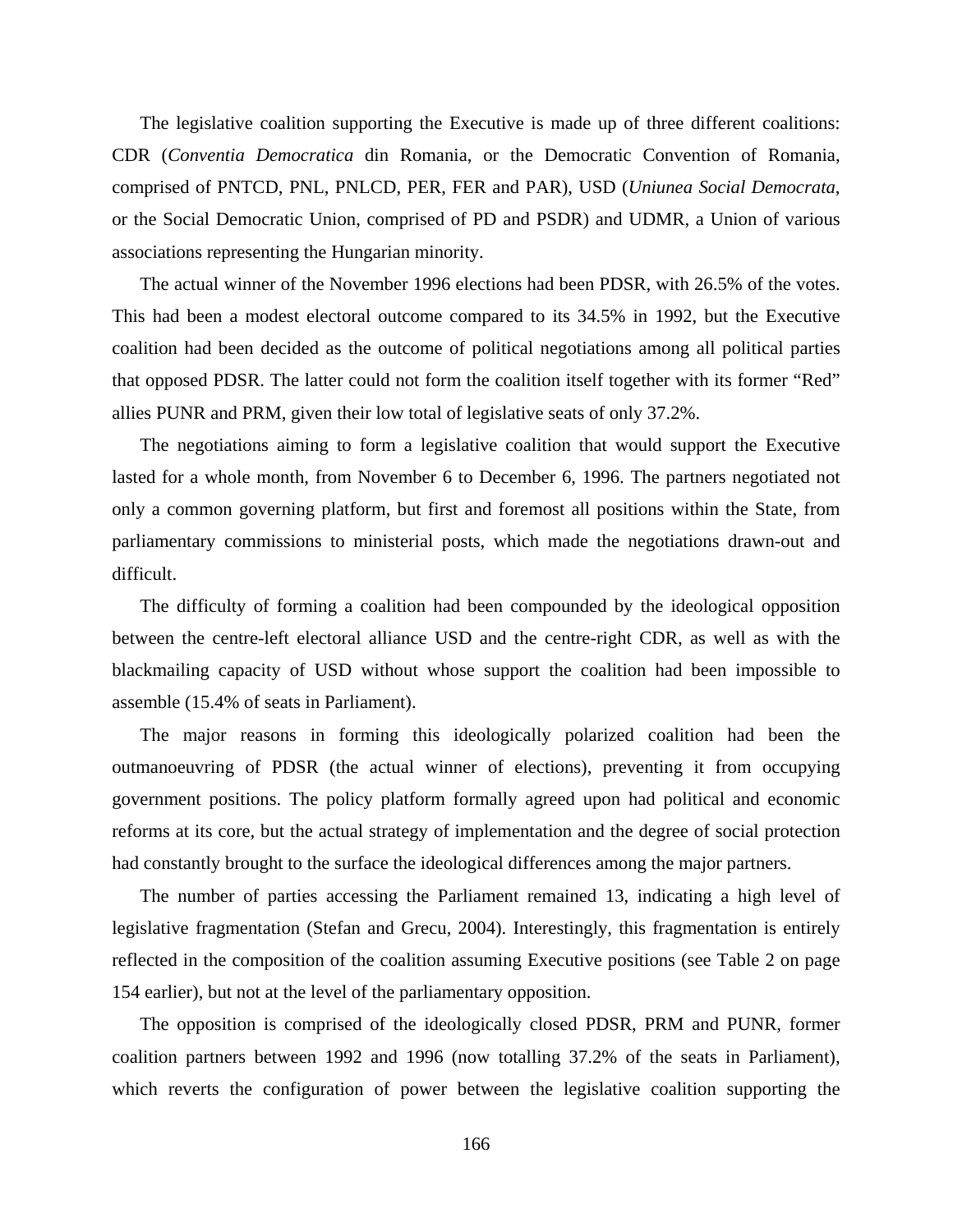Executive and the parliamentary opposition, as compared to the previous coalition: a polarized and highly fragmented Executive coalition confronts an ideologically united and numerically strong opposition, in contrast to 1992-1996, when an ideologically closed Executive coalition with a low level of fragmentation confronted an ideologically divided and numerically weak "Democratic opposition".

This interesting configuration will prove highly influential in terms of legislative action against the Executive towards the end of the Executive mandate, when the CDR-USD-UDMR coalition had lost its parliamentary majority because of a high defection rate among its MPs and a low party discipline in voting.

The constant internal bickering among the partners of the Executive coalition translated into a constant instability, reflected in the number of prime-ministers between 1996 and 2000: Victor Ciorbea (1996-1998), Radu Vasile (1998-2000) and Mugur Isarescu (2000), none of whom had been the president of the largest party in the coalition, the reform-oriented anti-communist PNTCD.

This heterogeneous coalition had a low capacity to reach policy decisions given that none of the coalition partners held a numerically strong enough position to impose its policy views on the others, either by threat of coalition break-up or by negotiation, as well as given the serious ideological polarization of the coalition. The weak nature of this coalition (given its high level of fragmentation and polarization) is reflected in a number of legislative indicators.

The number of important laws waiting in Parliament and the number of days required for passing them gradually increased across the years. Out of 449 laws awaiting approval in Parliament in 2000, 30 had been initiated in 1997, 143 in 1998 and 286 in 1999 (Pavel and Huiu, 2003: 363). The low capacity of promoting legislation in Parliament reflects the incapacity of the coalition partners to develop a cohesive strategy for effective governance: a law had been passed every 13-14 days during the first months after taking over the power in 1996, but the average waiting time increased to 90-100 days by the end of 1997.

In 1998, the year of the most serious conflict among the Executive coalition partners leading to the change of prime-minister Victor Ciorbea, the waiting time of legislation in the two chambers reached 150-170 days (Pavel and Huiu, 2003: 364). The legislative initiative on changing the Education Law to grant minorities increased rights to be educated in their own language racked up a record time of 750 days of waiting in Parliament, being opposed even by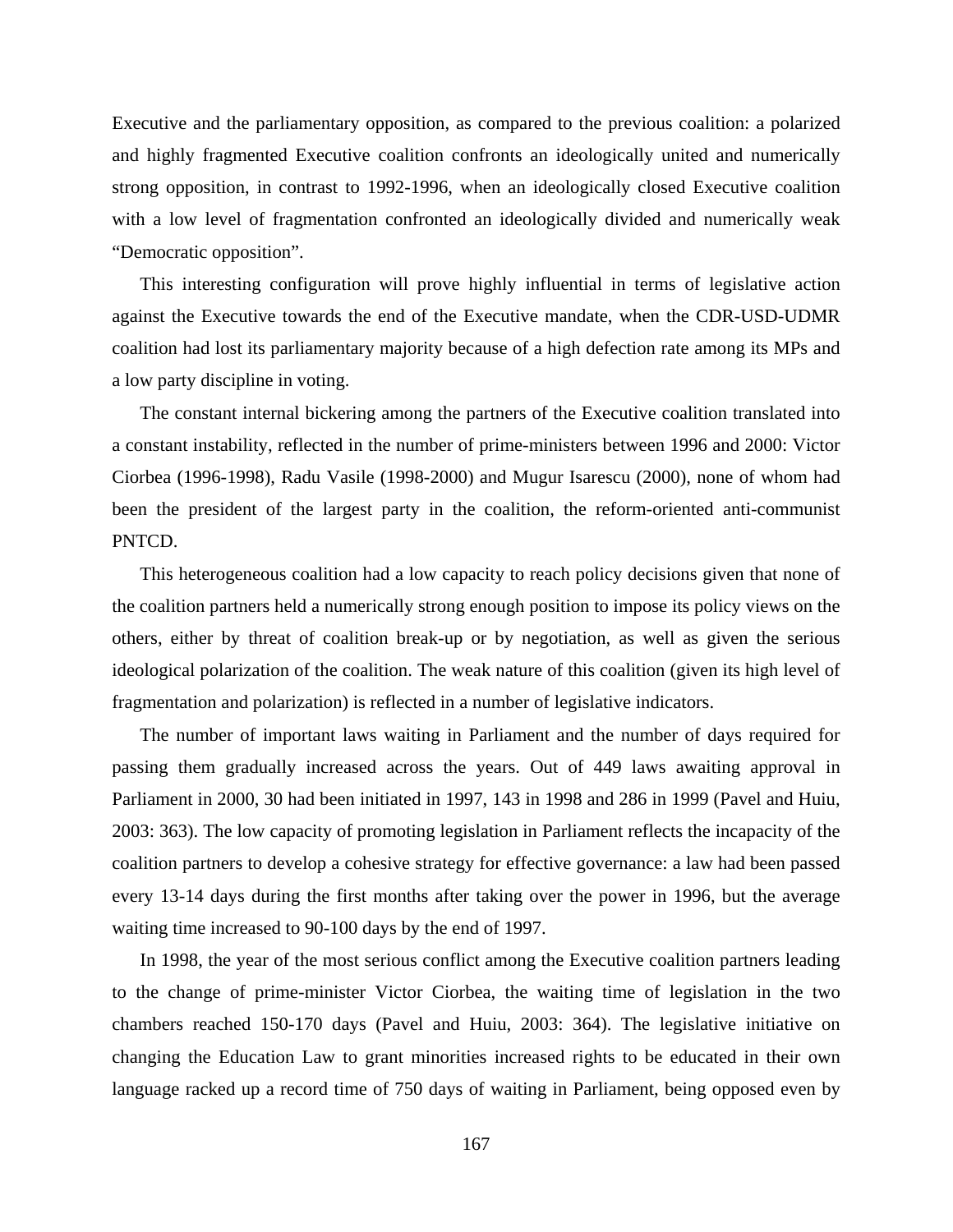some members of the parties present in the Executive coalition.

The laws promoted by different Executive coalition partners encountered a long waiting time in either one of the Chambers, according to the political affiliation of the Chamber's Presidents. When representatives of the Christian Democrats (PNTCD, the major partner in the CDR alliance) proposed legislation, the waiting time in the Chamber of Deputies (presided by Christian Democrats) was substantially shorter than in the Senate (presided by a Democrat, one of the two parties that constituted the USD alliance, part of the Executive coalition): 13 days in the Chamber and 197 days in the Senate. The same had been valid for legislation proposed by the Democrats: it spent 64 days in the Senate and 543 days in the Chamber (Pavel and Huiu, 2003: 364).

Therefore, the 1996-2000 Executive coalition has no major partner that could impose its will on the other partners. Despite the need to negotiate, the conclusion of negotiations is difficult, and often impossible. In terms of partisan veto-players, the actual number is only four, since only four parties have the capacity to lead to Executive downfall by withdrawing their parliamentary support (PNTCD, PNL, UDMR and PD). The actual number of veto-players is not significantly higher than for the previous coalition, but the ideological polarization makes the veto-players behave in a different way: instead of making use of their blackmail capacity in order to reach a negotiated policy compromise, the veto-players constantly blocked each other and brought the decision-making process to a constant halt.

It is also worth noticing the high determination of the 1996-2000 coalition towards economic reforms. The Executive coalition confronted major financial crises both in 1997 and 1999. It also tackled the long-delayed privatization process, confronting hundreds of strikes. A long list of difficulties faced this highly fragmented and polarized coalition, the first one genuinely dedicated to reforms and the integration of Romania in the European Union and NATO. Suffice it to notice the high number of newly created institutions (84) and existing but reorganized institutions (45) required by the new economic and political turn of the country (Pavel and Huiu, 2003: 575-578).

Many of the 668 OUG issued by the three Cabinets in power between 1996 and 2000 had been decided on by the next Parliament (2000-2004), given the absence of a constitutional provision regarding the legislation that remains undecided from the previous Legislature. In this particular configuration, the Opposition itself can become a veto-player, particularly that the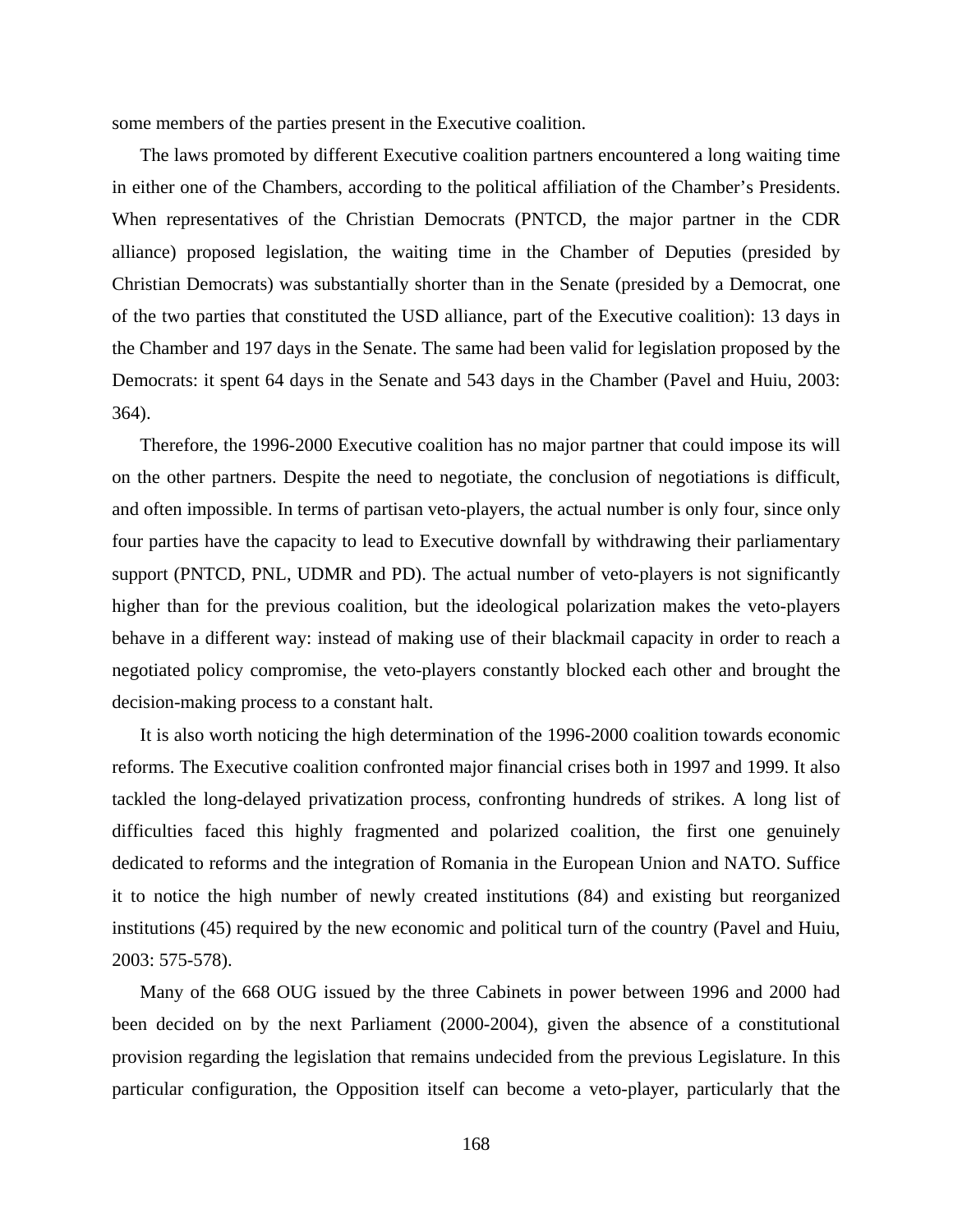Coalition lost its majority by the end of its mandate, given the numerous party splits: at the end of the legislative term, the number of parties in the Parliament increased from 13 to 17, given that four new political parties emerged splitting from the existing ones (Radu, 2000: 327-328).

However, for political calculations, the leftist opposition preferred to oppose the Executive rather than negotiate policy. The electoral fortunes of all parties in power had been decreasing so steeply that the Opposition had no interest in negotiating policy, preferring more obstructionist legislative tactics and electoral rhetoric. The recourse to OUG had been the only legislative strategy available to this Executive coalition exhibiting a high number of veto-players, particularly given its ideological heterogeneity. Instead of waiting for the approval of its NPL (which could take months or even years), it preferred to issue a large number of OUG, which ensured immediate legal effect and the capacity to govern the country. The complicated legislative procedures (which I will describe in the next section) and the cohesive legislative opposition, which did not have any interest to negotiate policy with a faltering Executive, led to a situation where the Executive tended to issue an increasing volume of OUG.

An allegedly "dictatorial" culture of politics in Romania does not determine the behaviour of the most democratic coalition that ever ruled the country. The democratic credentials of the major parties in the coalition are incontestable: PNTCD and PNL are historical Romanian parties banned by the communist regime whose leaders spent most of their life as political prisoners, both staunch supporters of political and economic liberalization. The UDMR representing the rights of the Hungarian minority living in Romania has long fought for any form of political liberalization that would ensure higher chances of success of its policy claims for increased minority rights. The leaders of PD had advocated stronger political and economic reforms in the early 1990s, eventually splitting from the leftist conservative FSN/FDSN to form a new reformoriented party in 1991.

I will next explain the functioning of the only Type 2 "dictatorial" coalition that governed Romania since 1992. The Executive coalition that governed Romania between 2000 and 2004 has also used OUG extensively, although at lower rates than the previous Executive coalition (see Table 6 below).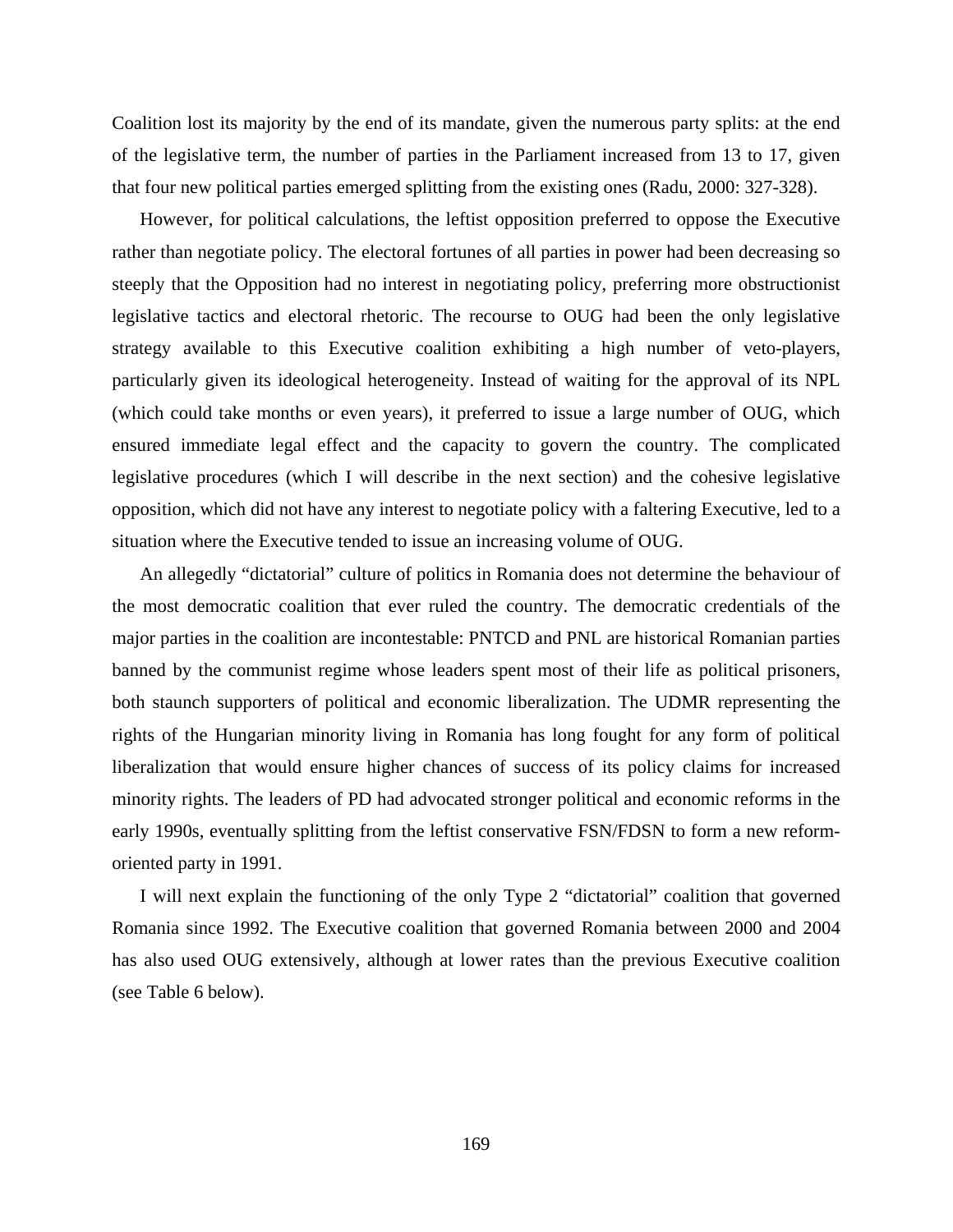| Coalition                       | <b>I.OUG</b> issued | II.NPL issued | <b>III.NPL Success</b> |
|---------------------------------|---------------------|---------------|------------------------|
| Nastase 28.12.2000 - 28.12.2004 | 47% (680)           | 53% (767)     | 95% (725)              |

**Table 6: OUG and NPL output of the Nastase Executive.** 

The Nastase Executive issued less OUG than the previous fragmented and unstable coalitions (47% of the total volume of its own legislation, compared to 61% issued by the CDR-USD coalition). Nevertheless, the volume of issued OUG constitutes almost half of the Executive legislative initiatives. What explains the similar legislative behaviour of Executive coalitions that are radically different in terms of structure and political identity? It is worth exploring the partisan legislative structure of the unit of analysis in order to explain its legislative behaviour.

The number of effective parties in the Parliament decreased significantly to only 8, with a number of effective parties of 4.08 with the introduction of a higher electoral threshold in  $2000^{42}$ . The lower legislative fragmentation is visible at the level both of opposition and of the Executive coalition. Even though the latter still consists of four political parties, the electoral weight of the junior partners is less important than in the case of the 1992-1996 coalition (see Table 2 on page 154 earlier for political composition of the balanced Vacaroiu Cabinet). The senior coalition partner (PSD) has 40% of the seats in the Parliament after 2000, governing with significantly less important junior partners PSDR (3.1%), UDMR (7.8%) and PUR (1.7%). Furthermore, the legislative opposition is significantly weaker between 2000 and 2004, as I will show later.

Firstly, the major difference between the junior partners of the Nastase Executive and those of the previous left Executive of Vacaroiu (1992-1996) resides in the level of ideological orientation: none of the junior partners of the Nastase Executive is as ideologically demanding as Vacaroiu Executive's junior partners, as I have explained earlier for the 1992-1996 Executive coalition. UDMR is not concerned with economic policy issues as long as its demands for minority rights are satisfied. The senior partner itself is more dedicated to economic reforms and privatization than in the early 1990s. Furthermore, the smaller PUR and PSDR are effectively annexes of PSD, without whom they would not have accessed Parliament.

Secondly, the Executive is again facing two "Oppositions" in the Parliament. However, it is

1

 $42$  My own calculation, using the Laakso and Taagepera (1979:3) formula for number of effective parties in Legislature.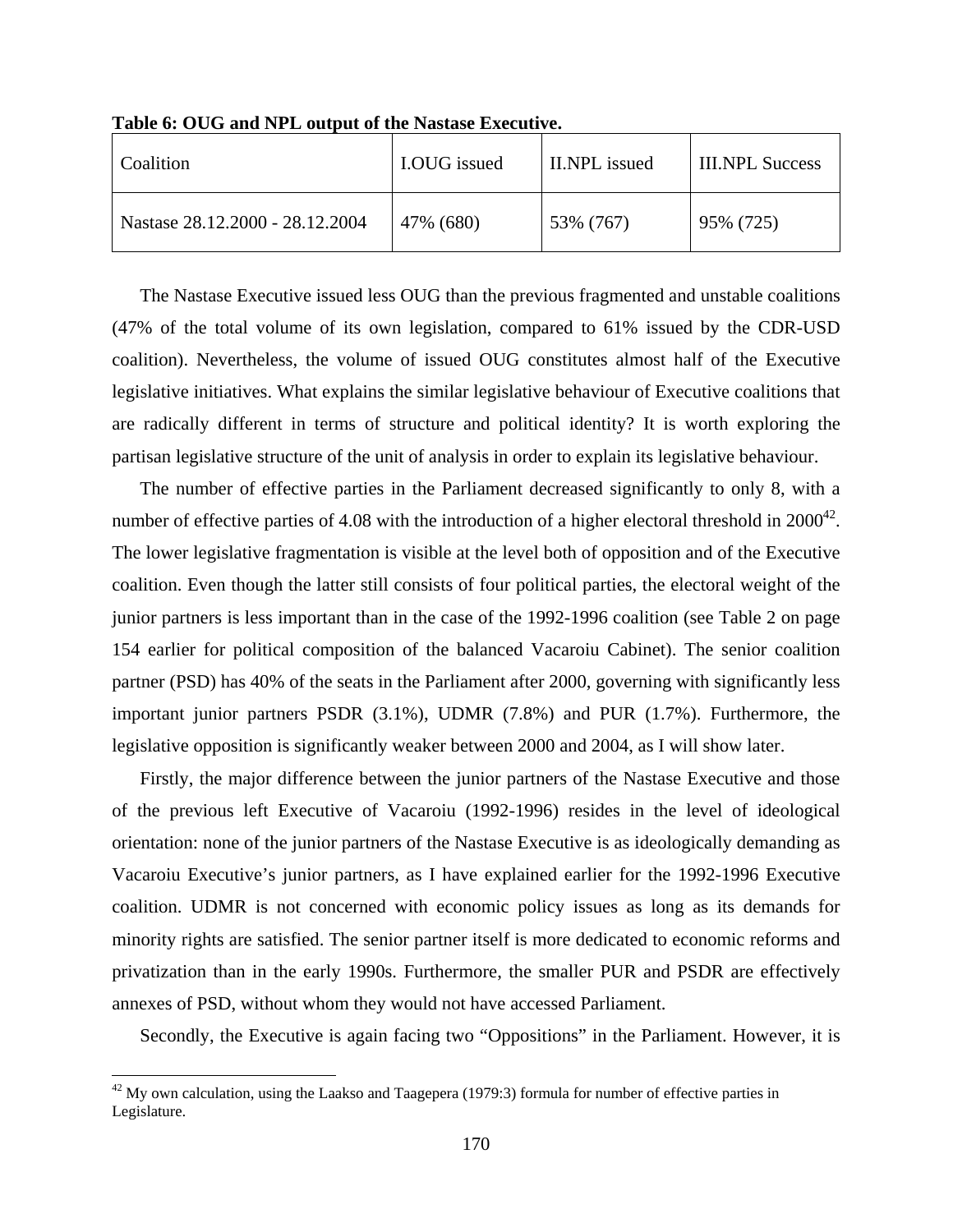not forced to negotiate with either of them given its comfortable majority based on its own 40% of legislative seats. On the other hand, the EU integration process had already turned the nationalist, xenophobic PRM into a non-desirable coalition partner, even in terms of simple external parliamentary support, while PD and PNL had a low percentage of legislative seats (8.9% and 8.7% respectively) and were ideologically opposed to the primarily social democratic Executive. Therefore, the 40% of legislative seats granting PSD very strong negotiation power over the ideologically disinterested junior partners led to the formation of an Executive coalition which need not negotiate policy and exhibits a high capacity to pass through Parliament its own legislative initiatives.

The coalitional configuration should make the use of OUG unnecessary. Why would an Executive able to pass any legislative proposal through the Parliament (given its stable legislative support) still govern by OUG? The Nastase Executive is the Romanian equivalent of the Berlusconi Executives in the Italian study case. It has a low number of partisan veto-players, a high level of policy congruence and coalition cohesiveness. It issues a large number of OUG simply because it need not negotiate policy and the opposition does not have the capacity to force it to negotiate. Furthermore, when confronted with the need to adopt policy in a fast and efficient manner, this type of Executive coalition is in the position to meet any urgency requirement. The period of 2000-2004 had been particularly demanding in terms of adoption of legislation requested by process of European Union integration. The recourse to the strong bargaining tool of OUG by a "dictatorial" type of coalition comes to no surprise.

Thus far I have explained the functioning of the two types of legislative coalitions present in Romania. However, both of them (the weak and fragmented, as well as the "dictatorial" one) issue a large volume of OUG even when the success-rate of their NPL is high.

I will next explain the functioning of the legislative coalitions supporting the two Cabinets in power between 2004 and 2008 (Tariceanu I and II). The elections of 2004 have brought back in power a centre-right coalition exhibiting the same features as the previous CDR-USD alliance that governed the country between 1996 and 2000: high fragmentation and polarization. The number of parties that entered the Parliament had been 7, while the number of effective parties in Parliament had been 4.85<sup>43</sup>.

 $\overline{a}$ 

<sup>&</sup>lt;sup>43</sup> My own calculation using the Laakso and Taagepera (1979:3) formula for number of effective parties in the Legislature.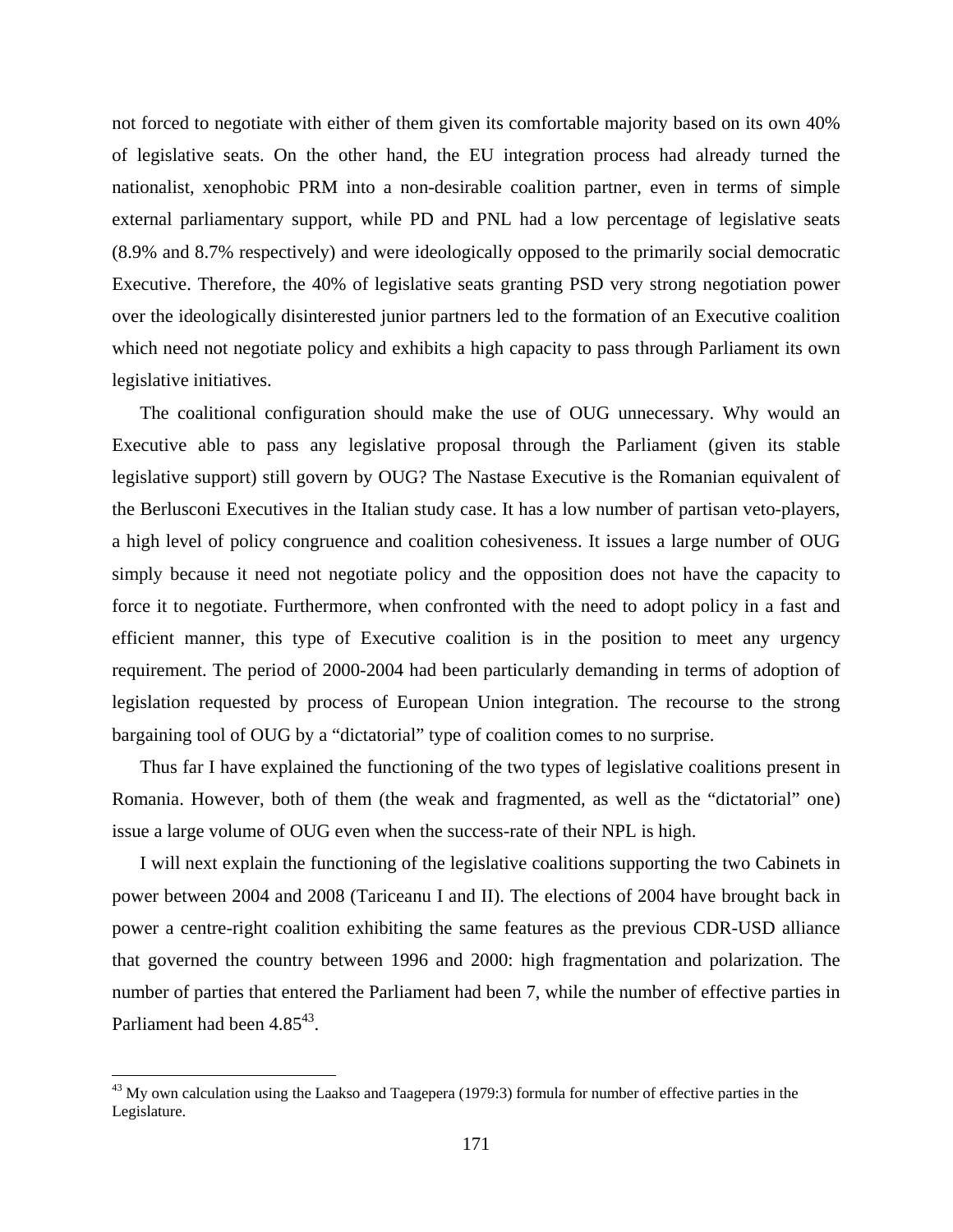The political realignments (both numerically and ideologically) are important: the centreright had been reconfigured after the demise of its leading party (PNTCD) which did not pass the electoral threshold since 2000. The previously social-democratic PD took over the newly vacant ideological space and joined the European Popular Parties, re-making itself into the leading centre-right force of the Romanian political establishment. The ideologically versatile PUR/PC entered the Parliament in an electoral alliance with PSD, but deserted it in order to join the spoils of the Executive. UDMR had been interested to govern with any political party, regardless of ideological orientation, as long as it could promote its minority rights platform and could join the Executive positions.

The Romanian PR electoral system with closed lists and the fluidity of the centre-right part of the political spectrum (high number of fusions, splits, exits, ideological redefinition) have again generated an Executive coalition which does not reflect the electoral results, being the outcome of post-electoral coalition negotiation and manoeuvring. Table 7 below indicates the percentage of parliamentary seats of the Executive and the Opposition. The difference up to 100% is made of independent MPs and MPs belonging to a special parliamentary group of national minorities other than the Hungarian UDMR (5.4%). They are versatile in terms of legislative behaviour; and position themselves neither with the Executive nor with the Opposition, voting on an issue by issue basis according to political and economic incentives.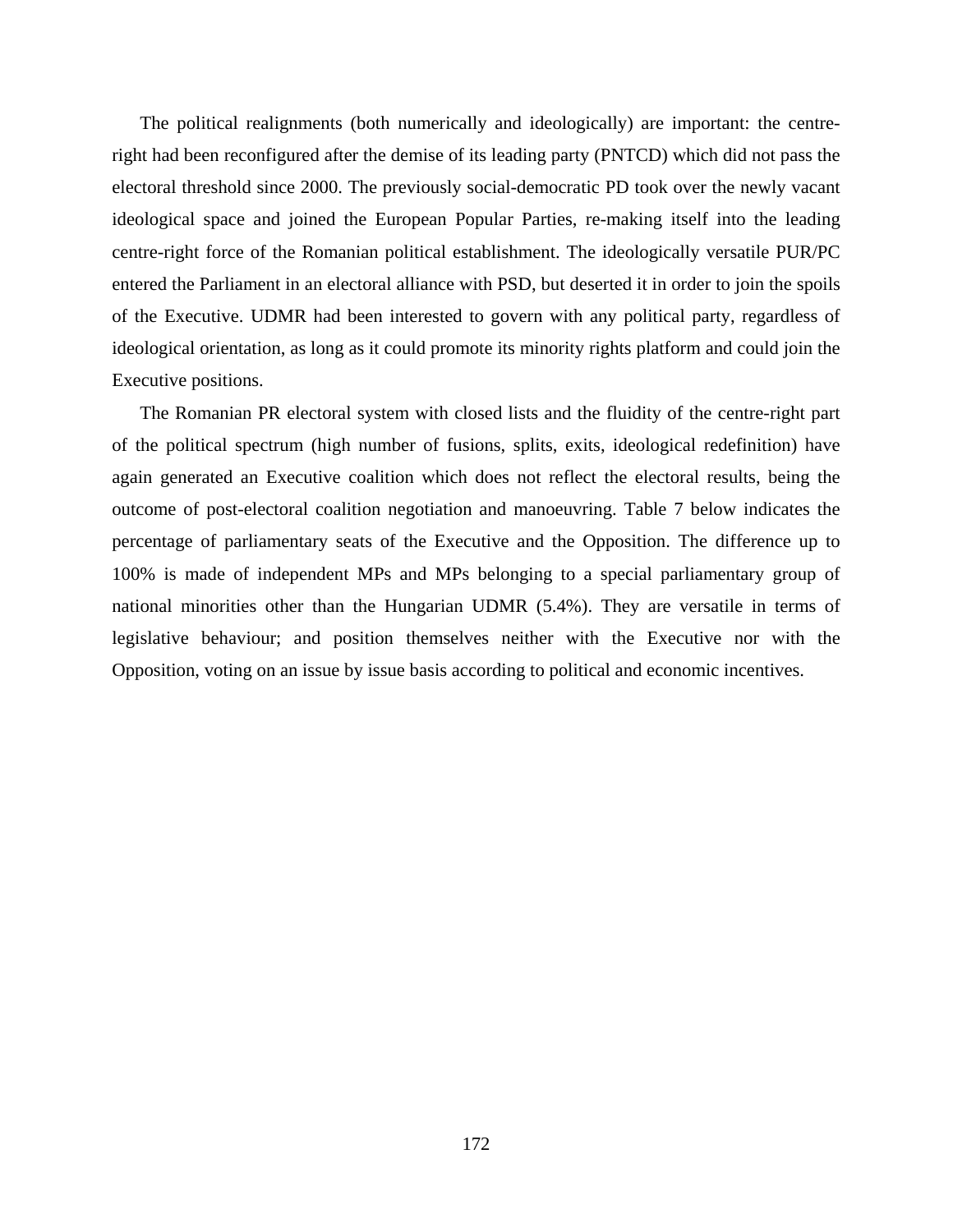| <b>EXECUTIVES 2004 - 2008</b>                                        | <b>Political composition of Parliament</b>  |                                                                                                                                                  |  |
|----------------------------------------------------------------------|---------------------------------------------|--------------------------------------------------------------------------------------------------------------------------------------------------|--|
|                                                                      | Executive                                   | Opposition                                                                                                                                       |  |
|                                                                      | <b>PNL</b> $(19.3)$                         | <b>PSD</b> $(34%)$                                                                                                                               |  |
|                                                                      | $PD(14.46\%)$                               | <b>PRM</b> (14.5%)                                                                                                                               |  |
| <b>TARICEANU I:</b><br>$29.12.2004 - 02.03.2007$                     | <b>UDMR</b> $(7%)$                          | <b>Ethnic minorities and</b>                                                                                                                     |  |
|                                                                      | <b>PUR/PC</b> (5.7%)                        | independent MPs $(5.4\%)$                                                                                                                        |  |
|                                                                      | <b>TOTAL: 46.46%</b>                        | <b>TOTAL:48.5%</b>                                                                                                                               |  |
|                                                                      | Executive                                   | Opposition                                                                                                                                       |  |
| <b>TARICEANU II:</b><br>$03.03.2007 - 2008$<br>(minority government) | <b>PNL</b> $(19.3\%)$<br><b>UDMR</b> $(7%)$ | <b>PSD</b> $(34%)$<br><b>PRM</b> (14.5%)<br>$PD(14.46\%)$<br><b>PUR/PC</b> $(5.7%)$<br><b>Ethnic minorities and</b><br>independent MPs $(5.4\%)$ |  |
|                                                                      | <b>TOTAL: 26.3%</b>                         | <b>TOTAL: 68.66%</b>                                                                                                                             |  |

**Table 7: partisan configuration Executive - Parliament: 2004-2008.** 

With such a shifting political landscape, the post-electoral coalitional negotiations had been open to any outcome after the elections of 2004. As is salient in Table 7 above, the 2004 elections had been won by the social-democratic PSD, in an electoral alliance with the ideologically versatile PUR/PC. The newly elected President of the country running on a PNL-PD ticket had feared a cohabitation with a social-democratic PSD Executive and outmanoeuvred it in post-electoral negotiations forming a Cabinet, given the important role of the President of the country at this particular stage of political negotiations (similar to the function of the Italian President). The President managed to buy out the versatile PUR/PC and convinced the Hungarian minority to accept an Executive with the PNL-PD alliance by offering it more policy concessions and more Executive positions.

Interestingly, the political configuration indicates a parliamentary Opposition which holds more legislative seats than the Executive (see composition for Tariceanu I in Table 7 above). This is the outcome of the status of the extremist-nationalist PRM, which had become an undesirable coalition partner for all Romanian political parties, including the social-democratic PSD, due to the European integration process and the new membership of the Romanian political parties in the European political establishment according to ideological orientations.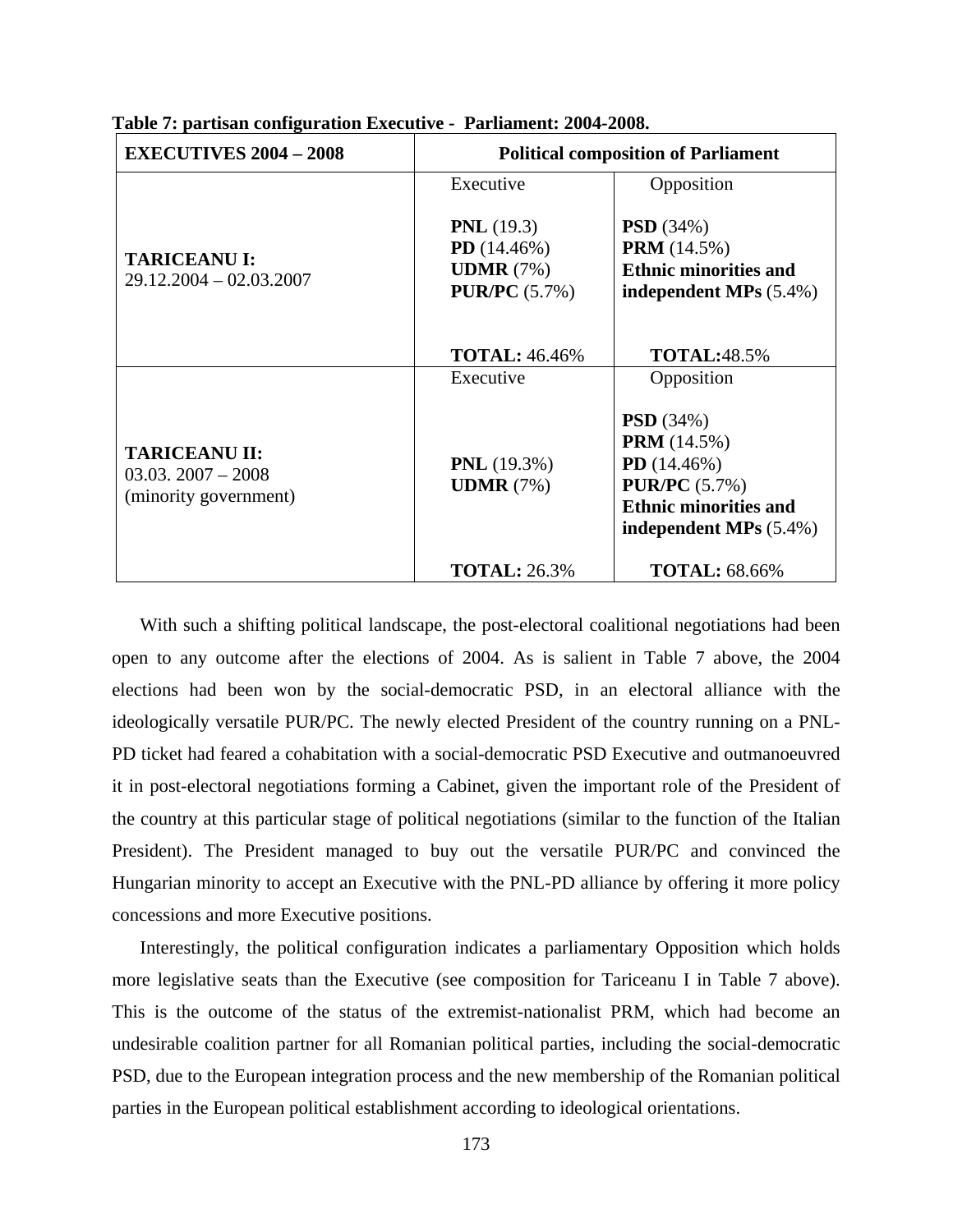PSD had not been willing to form a government with PRM, but it had been outmanoeuvred by the President of the country, so that all potential coalition partners prefer to govern with PNL-PD. The fate of the Executive hinged on the 5.4% percentage of legislative seats of the Ethnic Minorities (except the Hungarians, which form a distinct group) and individual MPs parliamentary group, as shown in Table 5 above, whose members had been engaged individually in legislative negotiations.

Nevertheless, this frail composition is conducive of Executive instability. Compounding the numerical difficulties, the ideological orientations of the coalition partners and/or their political interest in distancing themselves from an Executive of which they are part fearing electoral loss led to constant internal bickering, legislative instability and the eventual desertion of the Executive by PD and PUR/PC in March 2007.

The incapacity of the coalition partners to conclude constructive negotiations and reach policy decisions through compromise is reflected in the legislative output of the coalition and the high recourse to OUG as a preferred agenda-setting instrument, as well as in the desertion of coalition members leading to the minority Executive Tariceanu II (see Table 8 below).

| Coalition                                        | I.OUG issued | <b>II.NPL</b> issued | <b>III.NPL Success</b> |
|--------------------------------------------------|--------------|----------------------|------------------------|
| <b>TARICEANU I</b><br>28.12.2004 - 02.03.2007    | 362 (51%)    | 343 (49%)            | 327 (95%)              |
| <b>TARICEANU II</b><br>$03.03.2007 - 19.12.2007$ | 145 (57%)    | 109 (43%)            | 103 (94%)              |
| <b>TOTAL 2004-2007</b>                           | 507 (53%)    | 452 (47%)            | 430 (95%)              |

**Table 8: OUG and NPL for the Romanian Executives since 2004.** 

The Cabinets Tariceanu I and II have issued more OUG (53%) than NPL (47%), despite the high approval rate of its legislative proposals through NPL (95%). The Tariceanu II Executive formed after PD and PC/PUR deserted the coalition in March 2007. It had been based on only 26% of the seats in the Parliament (the combined legislative seats of junior partners PNL and UDMR as shown in Table 7 on page 170 earlier) and is emblematic for the legislative instability generated by the PR electoral system and the fluid centre-right of Romanian politics. It could not be removed from power because of political calculations. The leading Opposition party (the social democratic PSD, formerly FDSN and PDSR), which held the highest percentage of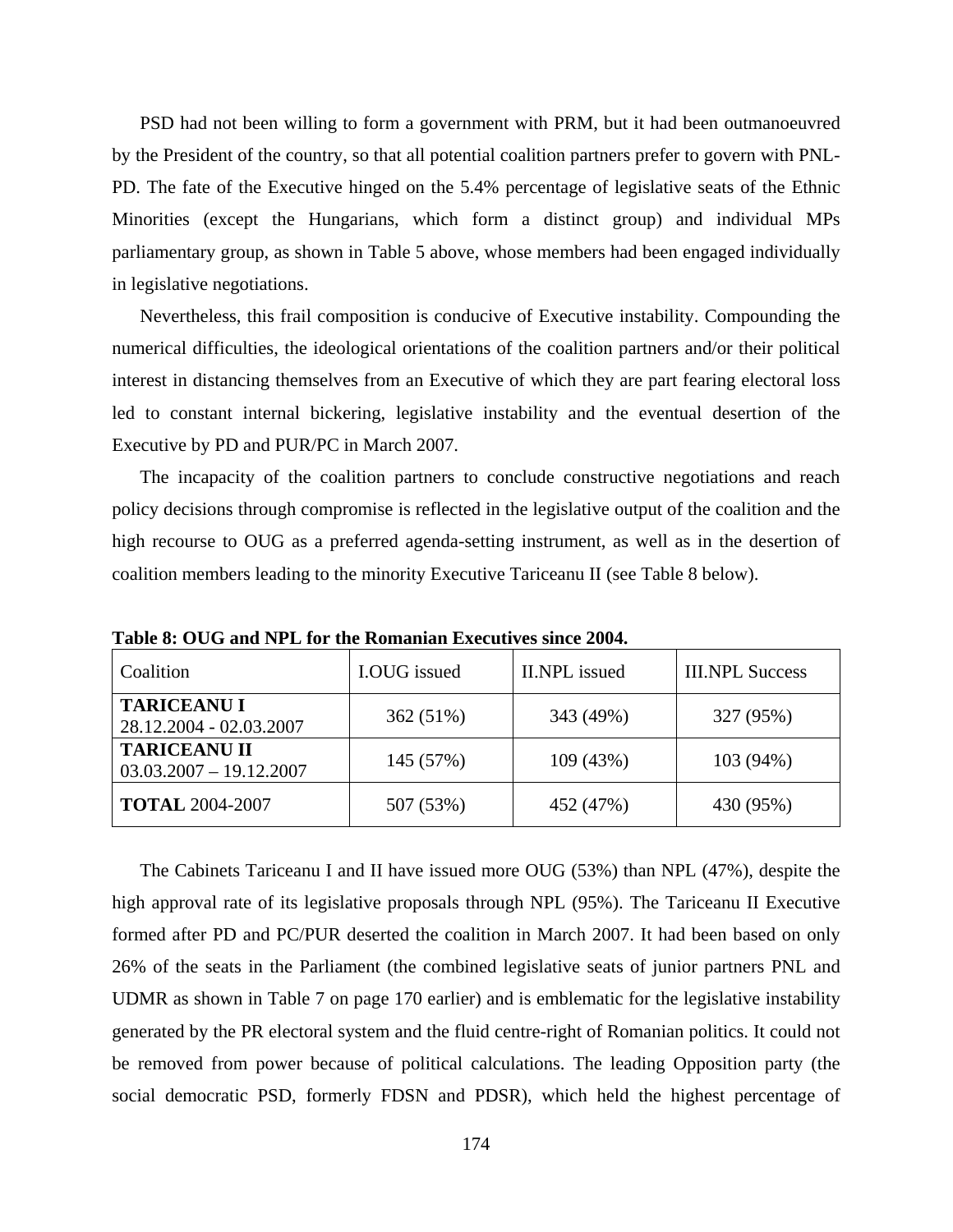legislative seats, had been more interested in keeping the Executive in power than in replacing it. Taken alone, neither PD (14.46% of legislative seats) nor PRM (14.5% of legislative seats) have the capacity to oust the Executive. The minority Executive did not need to negotiate policy with any of the parties in the Parliament in order to stay in power.

In this section I had explored the coalitional dynamic of legislative alliances supporting the Romanian Executive as well as the interaction between the Executive and the Opposition. Except the "balanced" coalition of the Vacaroiu Executive (1992 – 1996), all the legislative coalitions in the Romanian Parliament had extensive recourse to OUG, despite the overall high success-rate of their NPL. Why would coalitions that have vastly different levels of fragmentation and polarization (both the "weak" and the "dictatorial" coalitions) use OUG extensively even when the success-rate of their NPL is particularly high? I will attempt to explain this empirical and theoretical puzzle in the next section focusing on the institutional veto-player structure in Romania, as far as the OUG is concerned.

### 3. Institutional veto-player power: the legal status of the OUG

Only two years after the collapse of a communist regime, the Romanian political establishment had to produce a Constitution that would regulate the functioning of the Romanian political system according to democratic principles, but still allowing the Executive the legal possibility to react swiftly and efficiently in times of economic or political emergency. The Romanian Constitution of 1991 regulated the Executive Decree power along two major dimensions: delegated decree authority (DDA) and constitutional decree authority (CDA).

The former allows the Executive to issue decrees (ordinary Government Ordinances, *Ordonanta Guvernului*, or OG) only based on special law of delegation during times of legislative recess. This type of decree practice had been turned into a routine, during the vacations of the Parliament, when a law of delegation is passed clearly stipulating the policy areas and the deadlines when the Executive can rule by OG as long as the Parliament had been in recess. This type of Decree is not of interest for this thesis as explained in the previous chapters. However, the Romanian Executive can issue decrees (Emergency Government Ordinances, or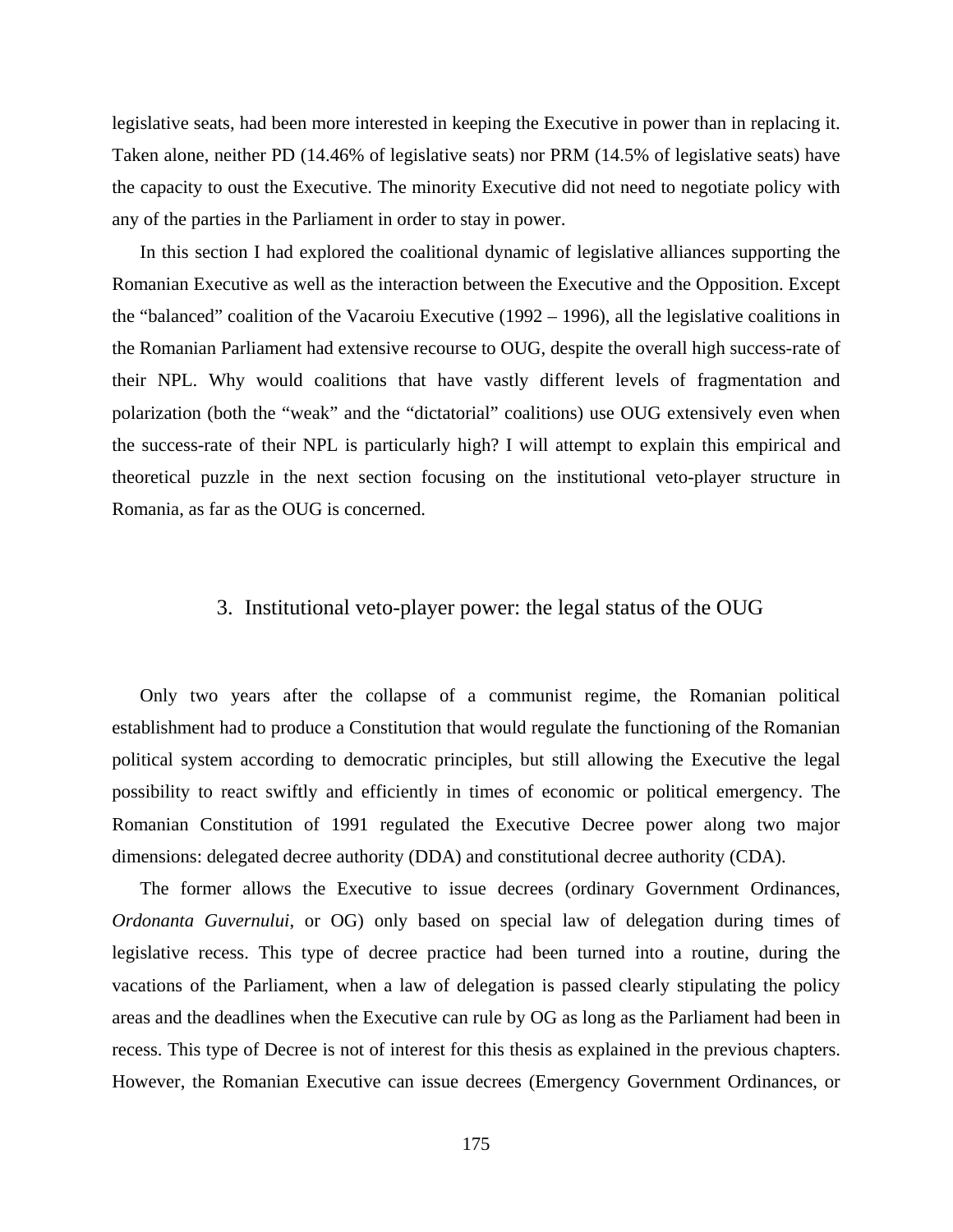OUG) in exceptional cases of urgency and necessity (Chapter IV, Article 114, paragraph 4 of the 1991 Romanian Constitution)<sup>44</sup>. The OUG has legal effect only after being sent to the Parliament for approval (as opposed to the case of Argentina, where the DNU does not have to be sent to the Congress before acting as full law before 1994). If the Parliament is in recess, it has to be convened immediately to discuss the OUG. The rejection or approval of the OUG is done through the issuing of a law.

The necessity to send the OUG to the Parliament before it can have legal effect grants it the status of a special legislative proposal: although it has immediate legal effect under the pretence of emergency, it still has to be approved in the Parliament before it formally becomes a full law. This provision grants the Parliament institutional veto-player powers only in the presence of further provisions regulating the treatment of the OUG, such as the rule of tacit rejection in the Italian case. In the absence of any further constraints, the legal status of special legislative proposal does not constitute any institutional veto-player advantage for the Parliament, since it does not bear on the actual chances of success of the OUG.

The need to convene the Parliament once an OUG is issued if the Parliament is in recess turned out to be irrelevant. No Romanian Executive issued OUG during the parliamentary vacation, since it could legislate by simple OG, based on a law of delegation. Furthermore, deciding the emergency nature of a situation has always been entirely at the discretion of the Executive, the 1991 Constitution did not stipulate what happened to an OUG that stayed in the Parliament for years without any decision, had no provision regarding the re-issuing of OUG that had been rejected in Parliament, and it did not mention policy areas that were the reserved domain of the Parliament. Therefore, according to the 1991 Constitution, the OUG can be issued at will, on any policy issues, can be re-issued without any constraints if rejected or heavily amended. Although it did not enjoy the formal veto powers of the Argentine President on any legislation coming out of Parliament, the Romanian Executive enjoyed total informal veto power through OUG, given the inexistence of precise and constraining constitutional regulations on the issuing or treatment of these acts.

Given these vague and general constitutional provisions regulating the OUG, the Romanian Executives used it increasingly throughout the years, as they had to confront the difficult economic situation (300% yearly inflation in 1993), the necessary economic reforms and

<sup>&</sup>lt;sup>44</sup> http://www.cdep.ro/pls/dic/act\_show?ida=1&tit=3&idl=2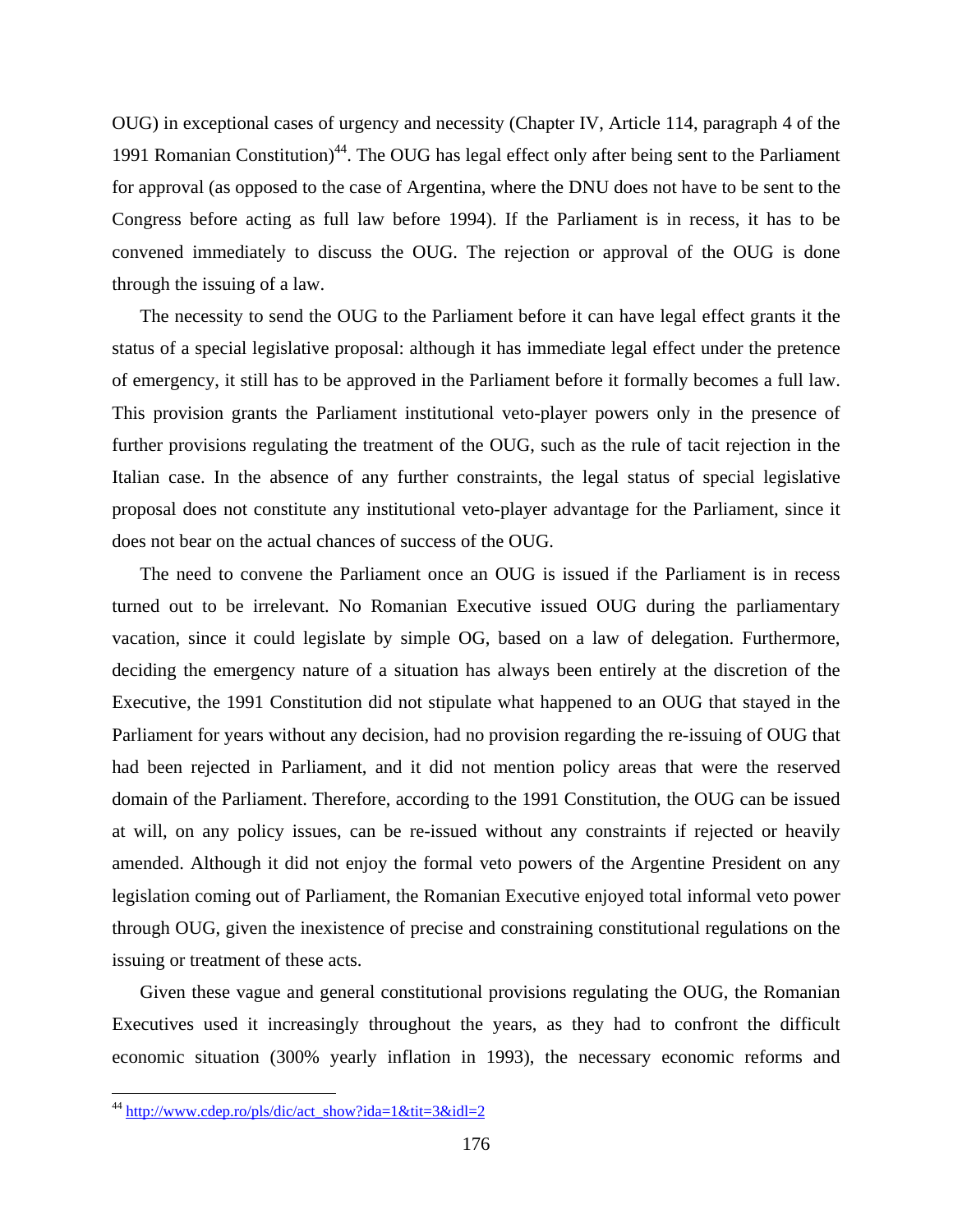privatization of State run industries (commencing significantly since 1996) or situations of civil unrest and immediate danger of anarchy (such as the uprising of the coal miners in early 1999 threatening a coup d'etat). Table 9 below shows that the Romanian Executive turned to the OUG as a favourite policy-making instrument, particularly since 1996. The OUG issuing rate is high overall (48%) (see Column I in Table 9 below), the success-rate of OUG is high (87%) and the amending rate low (41%) (see Column II in Table 9 below), particularly when compared to Italy.

| raoic $\lambda$ , $\lambda$ c $\lambda$ issuing, success and amending rates since 1772<br>Coalition | $\mathbf{I}$ .<br>DL issued | II.<br>OUG Succ. | III.<br><b>OUG</b><br>amend. | IV.<br>NPL issued    | $V_{\cdot}$<br>NPL Succ. |
|-----------------------------------------------------------------------------------------------------|-----------------------------|------------------|------------------------------|----------------------|--------------------------|
| <b>VACAROIU</b><br>19.11.1992<br>11.12.1996                                                         | 19                          | 100% (19)        | $32\%$ (6)                   | Missing info         | 369                      |
| <b>CIORBEA</b><br>11.12.1996<br>15.04.1998                                                          | 39% (102)                   | 82% (84)         | 55% (46)                     | 61% (160)            | 91% (145)                |
| <b>VASILE</b><br>15.04.1998<br>21.12.1999                                                           | 58% (260)                   | 78% (203)        | 27% (55)                     | 42% (189)            | 77% (146)                |
| <b>ISARESCU</b><br>21.12.1999<br>28.12.2000                                                         | 78% (306)                   | 73% (224)        | 28% (62)                     | 22% (86)             | 91% (78)                 |
| <b>NASTASE</b><br>28.12.2000<br>28.12.2004                                                          | 47% (680)                   | 92% (627)        | 44% (301)                    | 53% (767)            | 95% (725)                |
| <b>TARICEANU I</b><br>28.12.2004<br>02.03.2007                                                      | 51% (362)                   | 93% (336)        | 53% (178)                    | 49% (343)            | 95% (327)                |
| <b>TARICEANU</b><br>$\mathbf{H}$<br>03.03.2007<br>19.12.2007                                        | 57% (145)                   | 99% (143)        | $10\%$ (15)                  | 43% (109)            | 94% (103)                |
| <b>TOTAL</b><br>Romania<br>1992-2007                                                                | 48% (1874)<br>aprox.        | 87% (1636)       | 41% (663)                    | 52% (2023)<br>aprox. | 93% (1893)               |

**Table 9: OUG issuing, success and amending rates since 199245.** 

The constitutional reform of 2003 regulated the OUG more clearly than the Constitution of 1991, without necessarily placing institutional constraints on its use or treatment. The major

1

<sup>&</sup>lt;sup>45</sup> On the basis of personal data collection from the official website of the Romanian Chamber of Deputies (www.cdep.rom).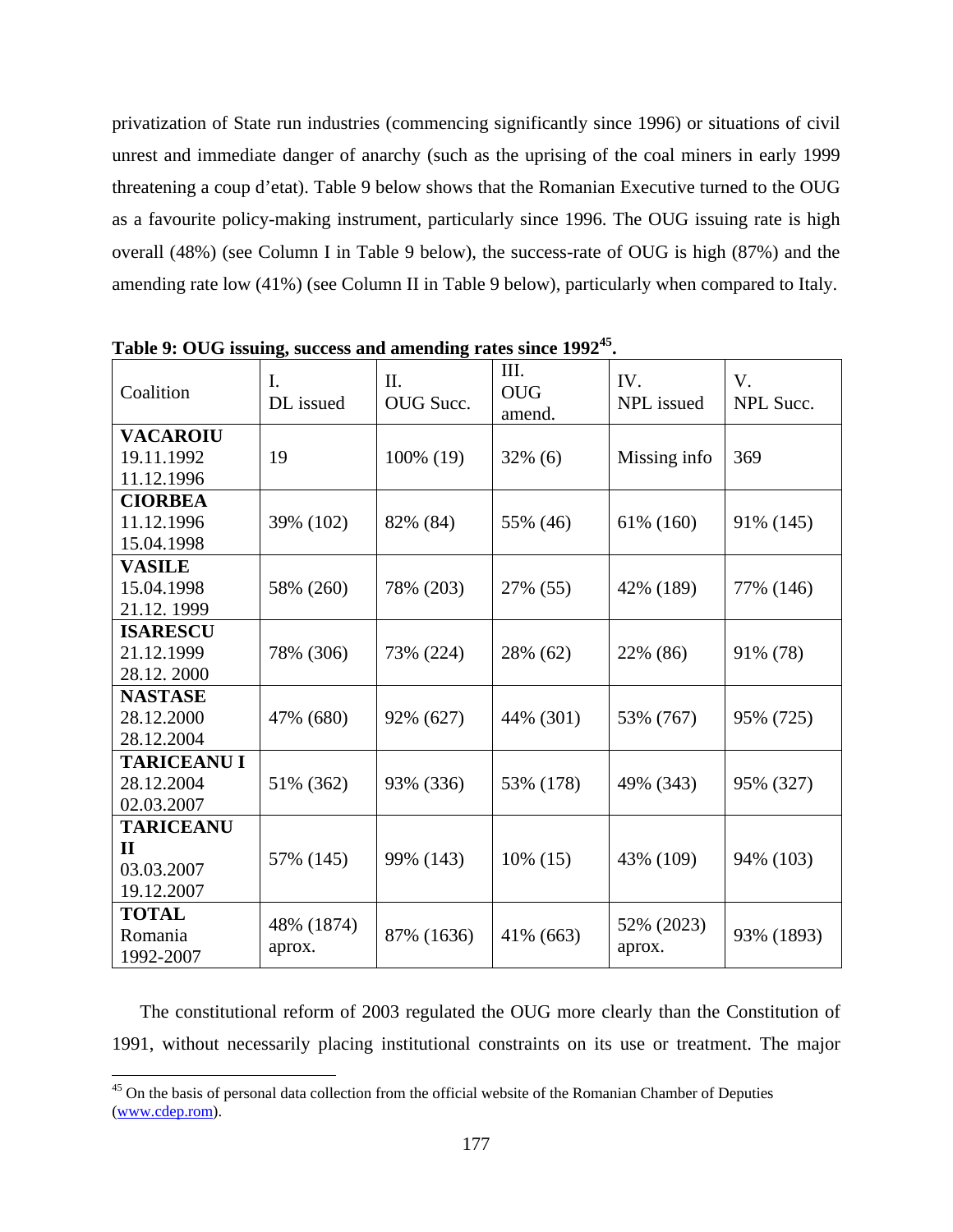provision regards the deadline for approving or rejecting an OUG: it becomes full law by tacit approval if the Chamber where it had been initially sent does not act on it within 30 days (Chapter IV, Article 115, paragraph 5 of the 2003 Romanian Constitution)<sup>46</sup>. This is exactly the opposite regulation compared to the tacit rejection present in the Italian study case, but even this major change is not relevant. The 2003 Constitution does not stipulate what happens to an OUG that had been decided on within 30 days in the Chamber where it had been sent, but drags on for months or years in the second Chamber. There are cases of OUG after the constitutional reform, which still take a long time to reach a final decision in the second Chamber, even if the first Chamber decides within the new constitutional deadline of 30 days.

The explanation for this major loophole persisting in the Romanian Constitution is the fact that the Romanian political parties had not been concerned with holding the Executive accountable for policy promoted by OUG. Their major concern had been the very large volume of OUG without any decision, which remained in Parliament for years, sometimes being handed over from one legislative cycle to the next one. Whole chains of OUG had been issued and then forwarded to the Parliament, generating legal effects without parliamentary approval or rejection.

All other 2003 constitutional provisions regarding the OUG hardly constitute an impediment on its issuing or treatment. The Executive has to justify in the text of the OUG the emergency (something which it did anyway before the 2003 constitutional reform).

Also, the Executive cannot issue OUG dealing with constitutional laws, affecting the status and functioning regime of the major state institutions, the citizens' basic freedom and rights, electoral rights or public requisition of private property. Just as in the case of the 1994 Argentine constitutional reform, these aspects refer more to questions of political principle than actual legislative practice.

It comes as no surprise that the Constitution of 2003 did not produce any major change, except the increased approval rate of OUG, given the new rule of tacit approval (see Table 10 below).

 $\overline{a}$ 

<sup>&</sup>lt;sup>46</sup> http://www.cdep.ro/pls/dic/site.page?id=339&idl=2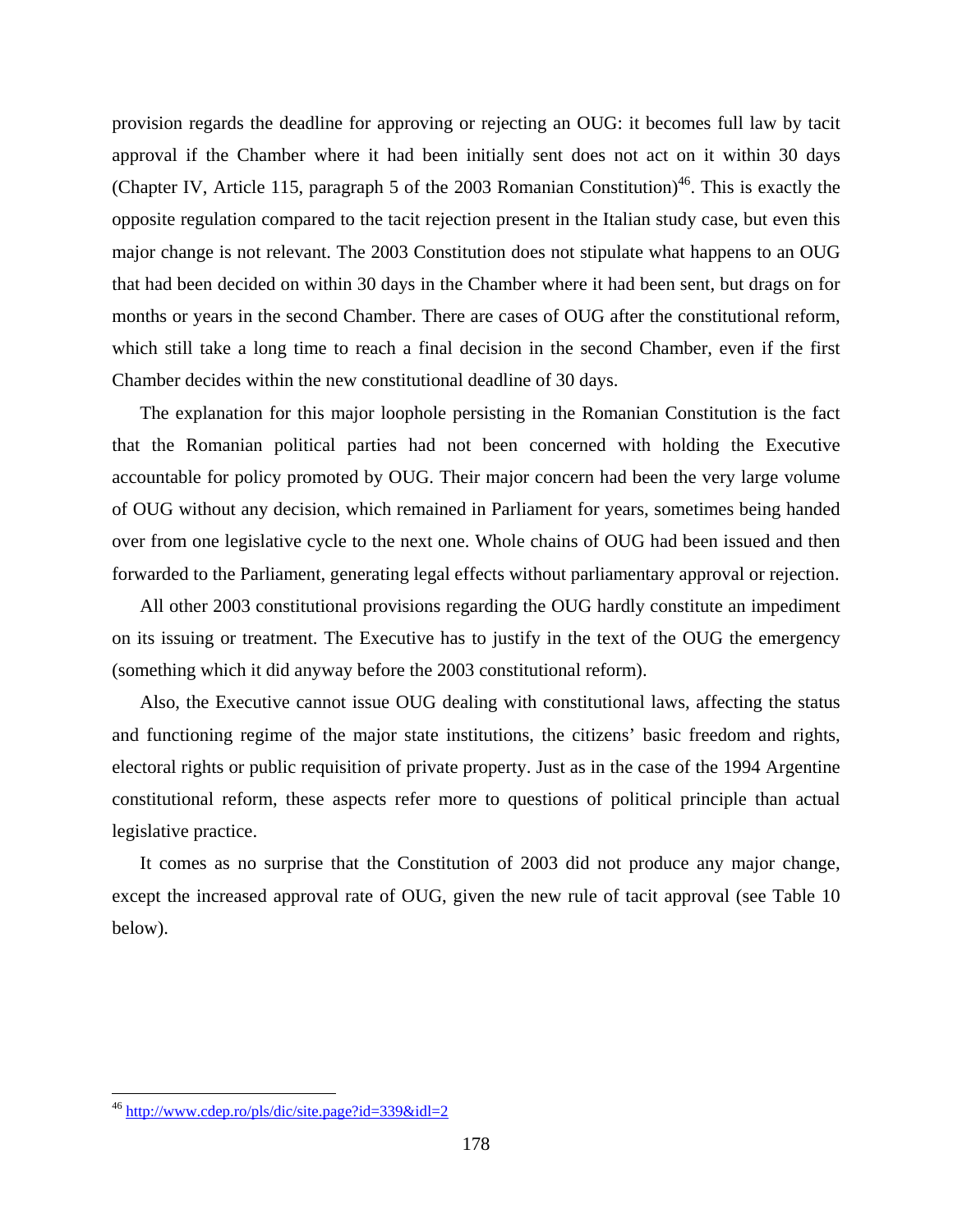|                         | OUG issued           | П.<br>OUG Succ. | III.<br>OUG amend. | IV.<br>NPL issued    | NPL Succ. |
|-------------------------|----------------------|-----------------|--------------------|----------------------|-----------|
| <b>Before</b><br>reform | 49% (1221)<br>aprox. | 83% (1018)      | 40% (406)          | 51% (1258)<br>aprox. | 93%(1167) |
| <b>After</b><br>reform  | 46% (653)            | $95\%$ (618)    | 42% (257)          | 54% (765)            | 95% (726) |

**Table 10: OUG issuing, success and amending before and after the 2003 constitutional reform.** 

The explanation for the continued trends in OUG issuing and treatment is the continuation of the institutional and partisan veto-player structures of accountability, regardless of some irrelevant constitutional changes. The Romanian Parliament is characterized by full bicameralism in which none of the Chambers has prevalence over the other, exhibits a highly complicated legislative procedure leading to legislative deadlock and delay of legislative initiatives (Stefoi-Sava, 1995).

Furthermore, the presence of a high number of effective parties in Parliament, as I have shown in the previous section focusing on partisan veto-players, turns the passage of legislation into a prolonged and uncertain process. Hundreds of pieces of legislation have passed from one Parliament to another after elections, without being decided on for years, regardless of which institution initiated them, the Executive or the Parliament (Pavel and Huiu, 2003).

Confronted with the prospect of endless delays in Parliament for its NPL, the Romanian Executive preferred to promote legislation by OUG, which at least had immediate legal effect. The OUG followed the same institutional course in Parliament as the NPL. The OUG might as well be rejected or amended, as is the case with NPL. However, even though the Romanian Executive does not enjoy the formal/constitutional veto powers of the Argentine Presidents on any legislation coming out of Legislature, it can still amend it by issuing OUG promoting its own policy views. The outcome is an Executive which usually issues new OUG changing the content of previously issued OUG, changing the content of laws passed in Parliament, or amending the amendments made by the Parliament to a particular OUG. In a disorganized legislative process, the Executive is unaccountable to the Parliament in the absence of constitutional provisions regulating how the OUG can be used.

This explains why the OUG is issued at increasingly high rates, particularly given the inexistence of constitutional constraints regarding the issuing and the legislative amending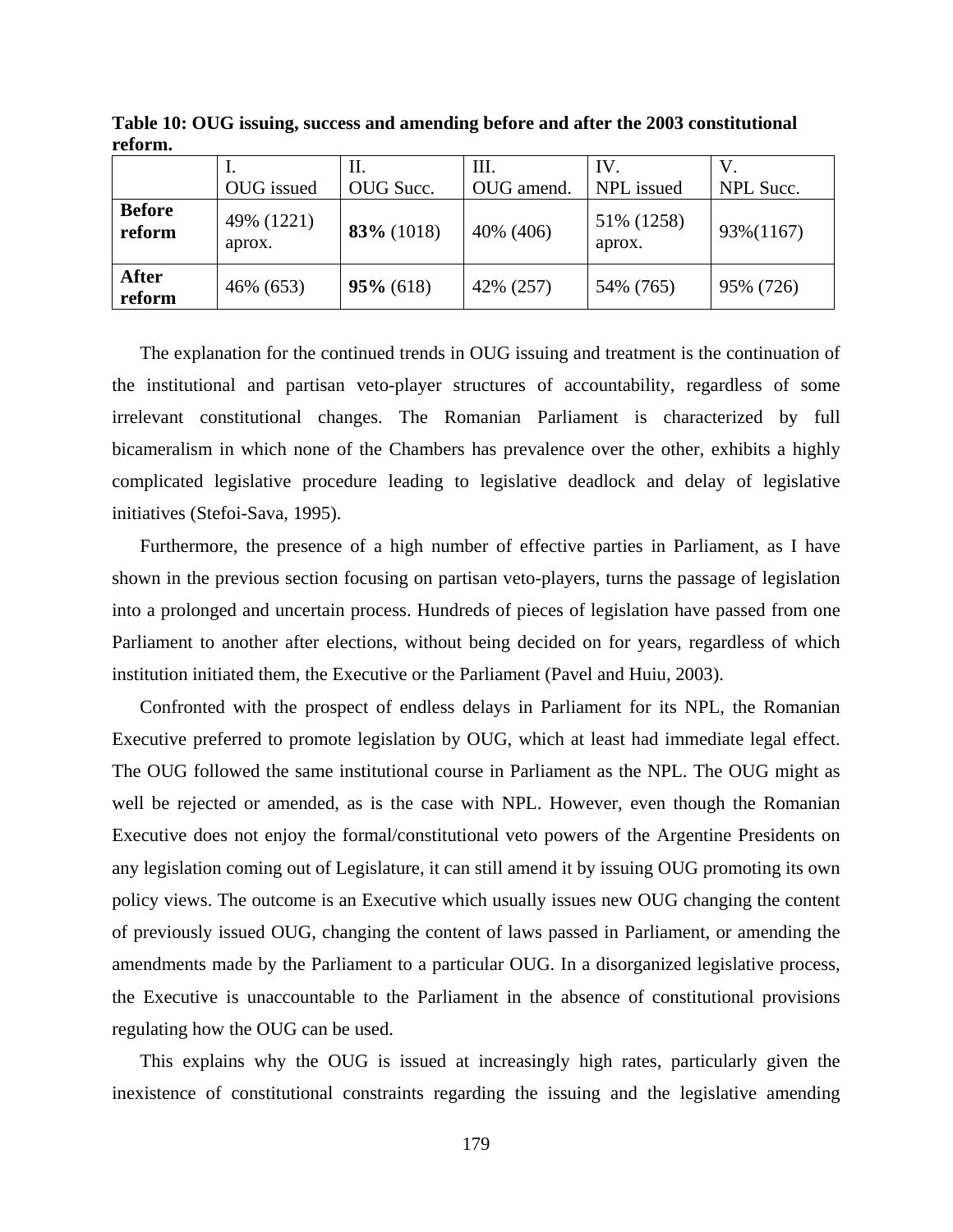and/or rejection. From a strictly legal standpoint, the OUG has equal chances of success or failure as the Executive-initiated NPL, since it follows the same legislative course without any special provisions until the reform of 2003, when the 30-day deadline had been introduced.

However, from a political standpoint, the OUG allow the Executive to govern the country without any delays, given the difficulty of passing policy in Parliament. From the same political standpoint, the OUG grants the Executive important but informal institutional veto-player powers, since it allows it to change any legislation coming out of Parliament, including amended OUG, in the absence of any formal provisions that would legally deny such legislative behaviour.

It is entirely up to the Parliament to reject or further change an OUG that amends its decisions. However, rejecting or amending an OUG can be costly, since this legislative act will have already generated legal effects and therefore can expose the political parties to the difficulties of continuously reversing legislation already in effect for years. It can also be inefficient, given that reversing an OUG is done by issuing a legislative proposal which follows the complicated legislative course, in a long drawn process with an uncertain outcome.

Another important aspect that differentiates Romania from Italy requires explanation: if the Romanian Executive enjoys such a high success-rate of its NPL (which is not always the case in Italy), what explains its alleged need to issue such a large volume of OUG? The high successrate of legislative proposals initiated by the Executive through NPL shown in Table 9 on page 174 earlier is misleading. Almost all policy relevant legal initiatives had been promoted by OUG. A cursory evaluation of the policy content of OUG and NPL of the Executive indicate that nearly 100% of the latter are concerned with international treaties, membership in international organizations or irrelevant issues of territorial administrative nature, such as renaming municipalities or changing their administrative status from rural to urban.

A similar trend, although not of equal amplitude, is found in the Italian case, as I had shown in the country case chapter, where the policy relevant measures are increasingly promoted by DL, while the normal procedure legislative proposals are mostly leggine, pieces of legislation of narrow policy importance. The Executive-initiated NPL in the case of Romania is highly successful because it is irrelevant in terms of policy.

The continuation of the institutional and partisan policy-making structures ensured the prominence of the OUG as a preferred policy promotion instrument of the Romanian Executive.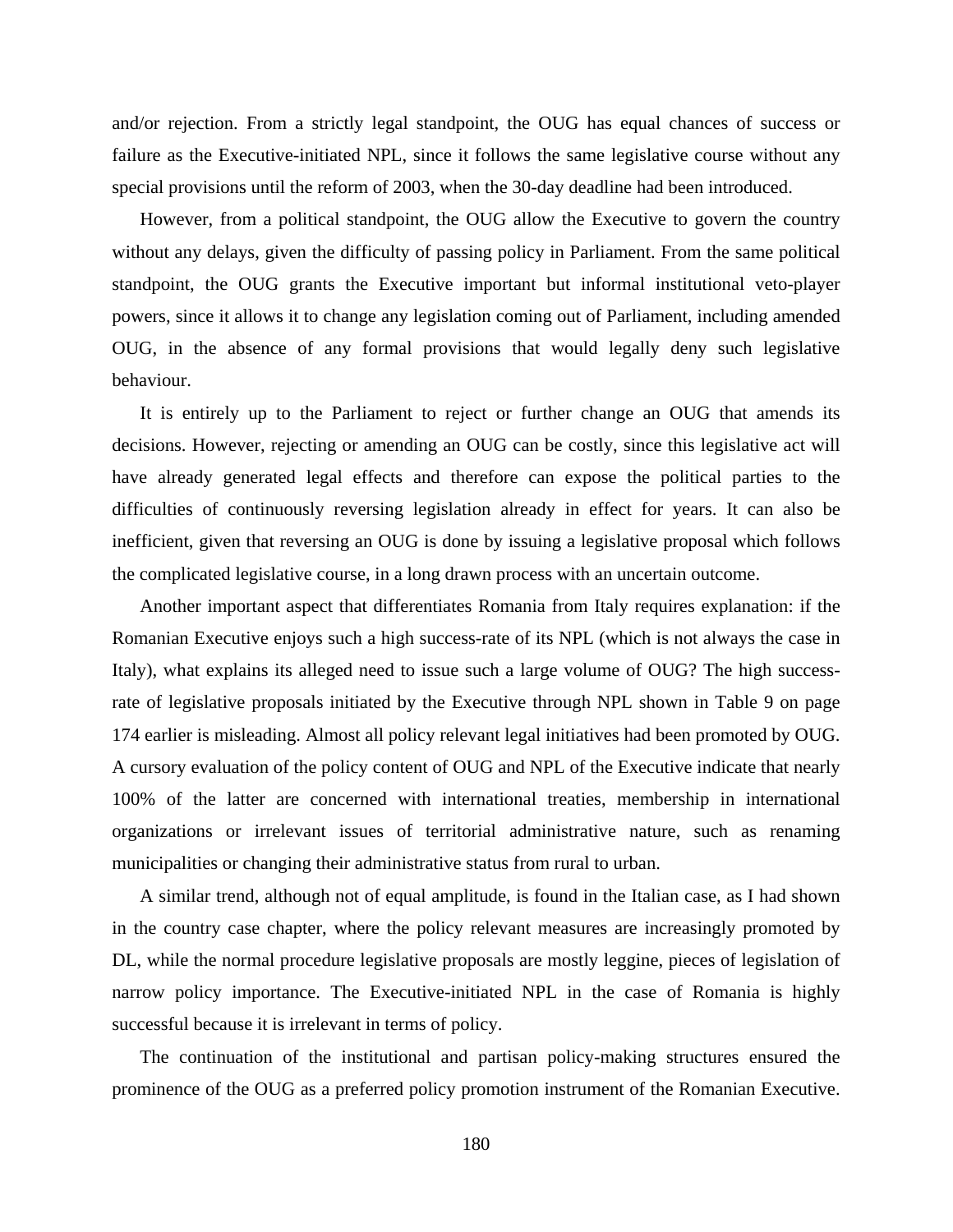Table 10 on page 176 earlier indicates that the issuing rate is almost the same (46% after the reform compared to 49% before), the amending rate stays almost the same (42% after the reform compared to 40% before).

The only change is the success-rate of OUG, which increases from 83% before the reform to 95% after the reform, proving the strengthening of Executive capacity to govern without Parliamentary review through the rule of tacit approval (see Column II in Table 10 on page 176 earlier).

Therefore, the Romanian OUG grants the Executive strong institutional veto-player powers in relation to the Parliament, particularly after the constitutional reform of 2003 and the introduction of the rule of tacit approval. The institutional veto-player power granted by the OUG had been informal before the constitutional reform, emerging out of legislative practice, without a clear constitutional definition. The Romanian OUG stands in contrast to the Italian DL, which does not offer the Italian Executive strong institutional veto power, given the institutional veto-player structure organized in favour of the Parliament, mainly through the rule of tacit rejection.

It is already clear that the OUG is a strong institutional veto-player power of the Romanian Executive given its vague constitutional definition. Using legislative proposals through NPL would be irrational, particularly when promoting important highly contentious policies, given the uncertain prospects and long duration of legislative debate, particularly in times of political and economic crisis. It comes to no surprise that almost 100% of relevant policies are promoted by OUG.

Thus far the empirical research revealed a large volume of OUG even when the success-rate of Executive-initiated NPL is high. Furthermore, the success-rate of OUG is high while the amending rate is low. These indicators show that the Romanian Executive is successful in its attempt to rule in a low accountability to the Parliament, as opposed to the Italian case study. This is explained by the constitutional provisions regarding the use and treatment of OUG. The constitutional definition of the OUG does not necessarily grant the Romanian Executive strong institutional veto-player powers. However, the vague definition allows the Executive to use it at will, any way it deems fit, making any parliamentary recourse against an OUG a costly action, as I have shown earlier.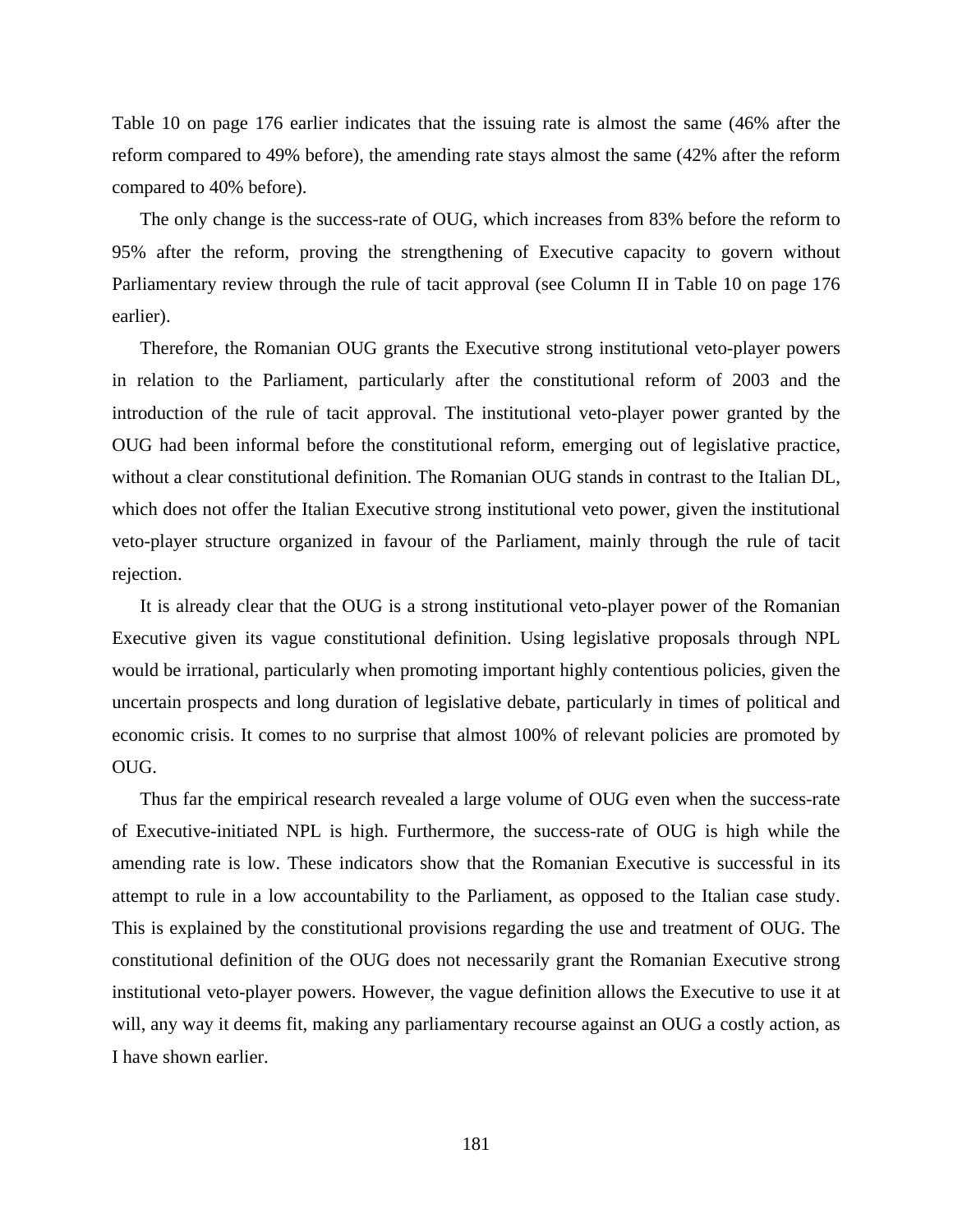I have compared the volume of issued OUG to the volume of issued NPL in order to reveal the intentions of the Romanian Executive in undermining the legislative function of the Parliament. However, at this point of the argument another comparison is needed: namely the ratio between the approved OUG and the approved NPL. This ratio reveals the willingness of the Parliament to comply with the intentions of the Executive.

The picture reveals that the Romanian Parliament is acquiescent to Executive will, as far as the intentions to rule by OUG are concerned (see Table 11 below).

| Table 11: Volume issued OUG/NPL and volume of successful OUG/NPL. |                       |                                |  |  |
|-------------------------------------------------------------------|-----------------------|--------------------------------|--|--|
| Coalition                                                         |                       | II.                            |  |  |
|                                                                   | OUG issued/NPL issued | <b>Success OUG/Success NPL</b> |  |  |
| <b>VACAROIU</b>                                                   |                       | OUG: 5 % (19)                  |  |  |
| 19.11.1992 -                                                      | 19/ Missing info      |                                |  |  |
| 11.12.1996                                                        |                       | NPL: 95% (369)                 |  |  |
| <b>CIORBEA</b>                                                    |                       |                                |  |  |
| 11.12.1996 -                                                      | $OUG: 39\% (102)$     | <b>OUGs: 37%</b> (84)          |  |  |
| 15.04.1998                                                        | NPL: 61% (160)        | NPL: 63% (145)                 |  |  |
| <b>VASILE</b>                                                     |                       |                                |  |  |
| $15.04.1998 - 21.12.$                                             | OUG: 58% (260)        | OUG: 59% (203)                 |  |  |
| 1999                                                              | NPL: 42% (189)        | NPL: 41% (146)                 |  |  |
| <b>ISARESCU</b>                                                   |                       |                                |  |  |
| 21.12.1999 - 28.12.                                               | OUG: 78% (306)        | OUG: <b>74%</b> (224)          |  |  |
| 2000                                                              | NPL: 22% (86)         | NPL: 26% (78)                  |  |  |
| <b>NASTASE</b>                                                    |                       |                                |  |  |
| 28.12.2000 -                                                      | OUG: 47% (680)        | OUG: 46% (627)                 |  |  |
| 28.12.2004                                                        | NPL: 53% (767)        | NPL: 54% (725)                 |  |  |
| <b>TARICEANU I</b>                                                |                       |                                |  |  |
| 28.12.2004 -                                                      | OUG: 51% (362)        | OUG: $51\%$ (336)              |  |  |
| 02.03.2007                                                        | NPL: 49% (343)        | NPL: 49% (327)                 |  |  |
| <b>TARICEANU II</b>                                               |                       |                                |  |  |
| $03.03.2007 -$                                                    | OUG: 57% (145)        | OUG: 58% (143)                 |  |  |
| 19.12.2007                                                        | NPL: 43% (109)        | NPL: 42% (103)                 |  |  |
| <b>TOTAL</b>                                                      | OUG: 48% (1874)       | OUG: 46% (1636)                |  |  |
| Romania: 1992-2007                                                |                       |                                |  |  |
|                                                                   | NPL: 52% (2023)       | NPL: 54% (1893)                |  |  |

**Table 11: Volume issued OUG/NPL and volume of successful OUG/NPL.** 

Overall, the intentions of the Romanian Executive to undermine the legislative function of the Parliament are not met with resistance: the ratio of issued OUG/issued NPL is closely reflected in the ratio of approved OUG/approved NPL (compare Column I to Column II in Table 9 above). The difference between the OUG issuing volume of 48% for the whole period under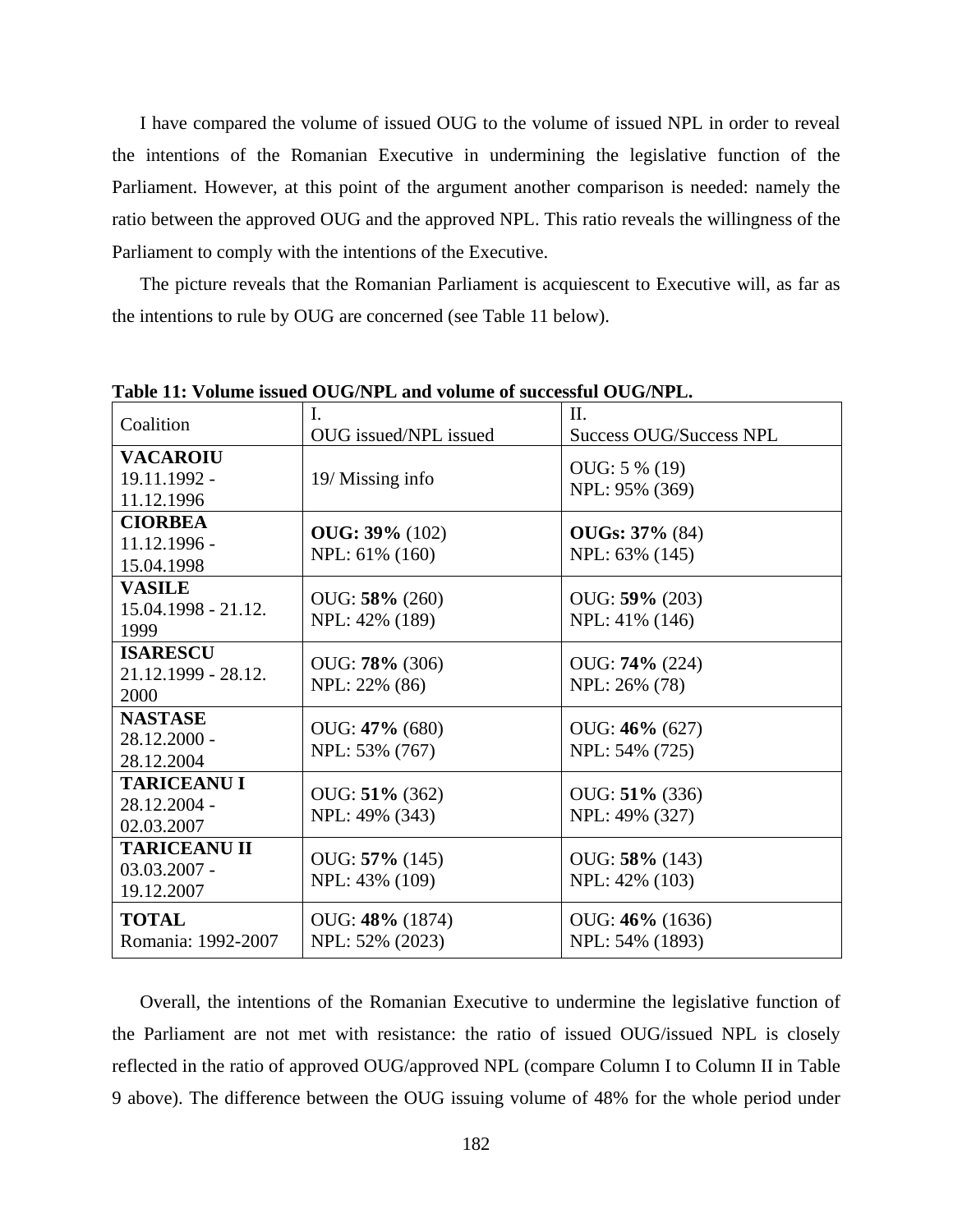observation (see row Total in Column I in Table 9 above) and the OUG success-rate of 46% (see row Total in Column II in Table 9 above) for the same period is insignificant. The difference is insignificant or inexistent when comparing the same ratio for each Executive coalition taken alone (compare Column I to Column II in Table 11 above).

## 4. Conclusion: excessive Decree issuing and low Executive accountability

The empirical information for the Romanian case study indicates a low Executive accountability in relation to Parliament: the OUG rejection and amending rates are low.

The cause that explains the low accountability is the lax constitutional regulation of this valuable institutional veto-player power of the Executive. In the absence of any regulations regarding the conditions of its use and treatment, the legal status of a legislative proposal (although one with special status given its immediate effect) does not ensure a high accountability, as in the case of Italy.

The status of a legislative proposal does not grant institutional veto power to the Parliament when not accompanied by other constitutional constraints, such as the Italian rule of tacit rejection given the 60 days constitutional deadline for decision in the Parliament. Furthermore, the Romanian political parties opted for the rule of tacit approval since the 2003 constitutional reform, instead of tacit rejection, formalizing an organization of the Executive-Legislature subsystem that favours the former.

The OUG is used at will by the Romanian Executive, which is supported by either Type 1 "weak" or Type 2 "dictatorial" coalitions. Given that an OUG can amend any legislation, including previously issued OUG or any Parliament amendments to OUG, it becomes a favourite resource of the Romanian Executive, insuring a strong but informal influence on the policymaking process. The level of influence is so high that it allows the Executive to rule without stringent Parliamentary oversight, as proven by the ratio of the volume of approved OUG (46%) compared to approved NPL (54%) (see Column II in Table 11 on page 179 earlier).

However, most of the policy relevant measures are promoted by OUG, while the bulk of NPL is of narrow policy importance. The relevance of this empirical finding is that most of the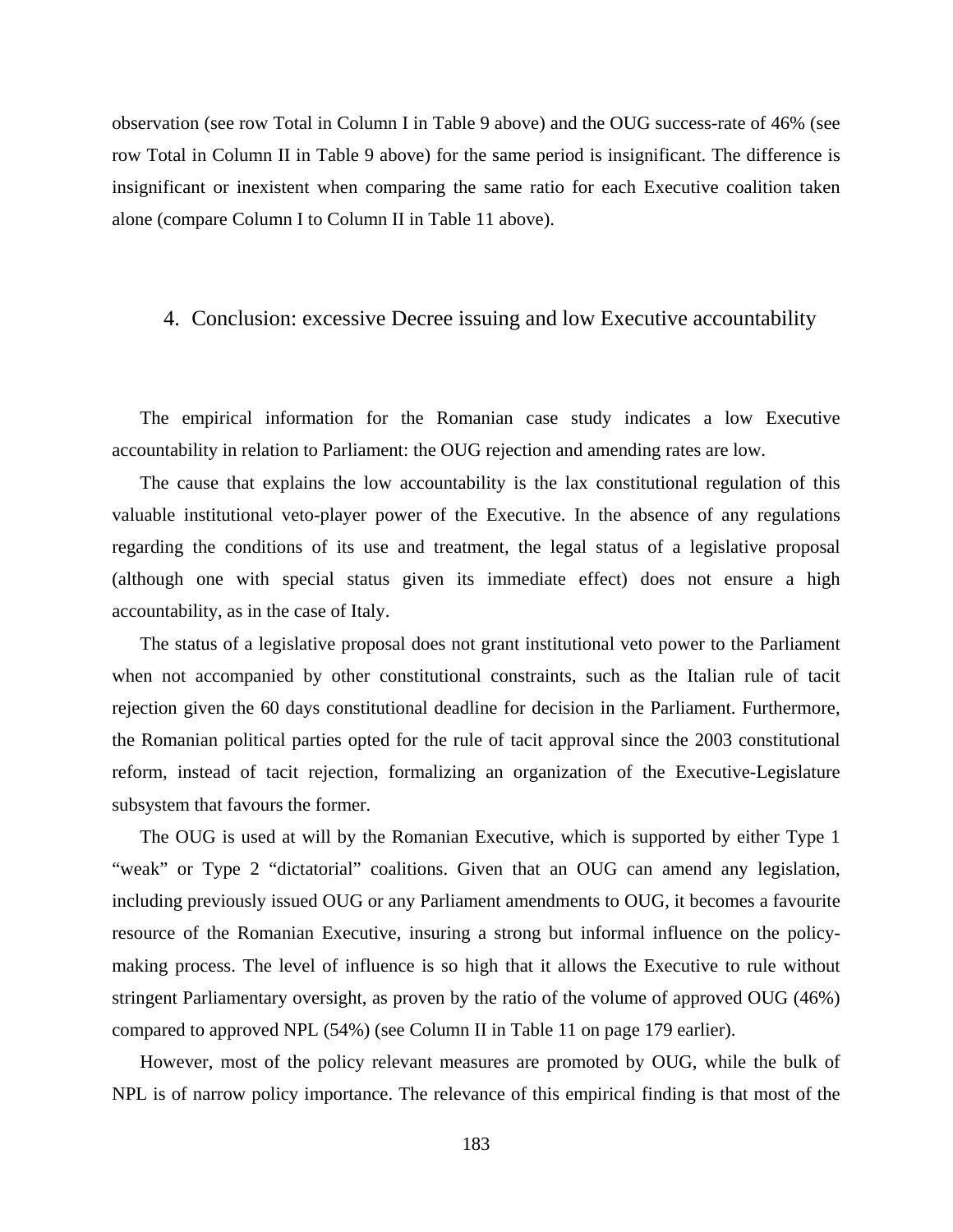important policies in place in Romania had been promoted by OUG, particularly since 1996, when the Executive engaged in serious economic and political reform for the first time after the collapse of the communist regime in 1989.

The 1992-1996 Executive coalition of Prime-Minister Vacaroiu is the only unit of analysis in this thesis that meets the criteria of an Executive that cannot impose its policy views on the Parliament. The cause is its structure: the senior partner of the coalition cannot govern without the support of the junior partners, while it is ideologically close enough to them to be able to conclude negotiations. It issued a significantly low number of OUG.

The institutional structure of accountability is organized in favour of the Parliament in Romania, which holds ample resources to control the Executive. However, the lax definition of the OUG allows the Executive to use it at will, making it very costly and inefficient for the Parliament to reject these acts: continuously reversing legislation in place for years can be politically costly, while rejecting legislation when it can be easily reinstated by the use of another OUG is highly inefficient. From an informal legislative practice standpoint, the Romanian Executive can easily prevail in the policy-making process through recourse to OUG.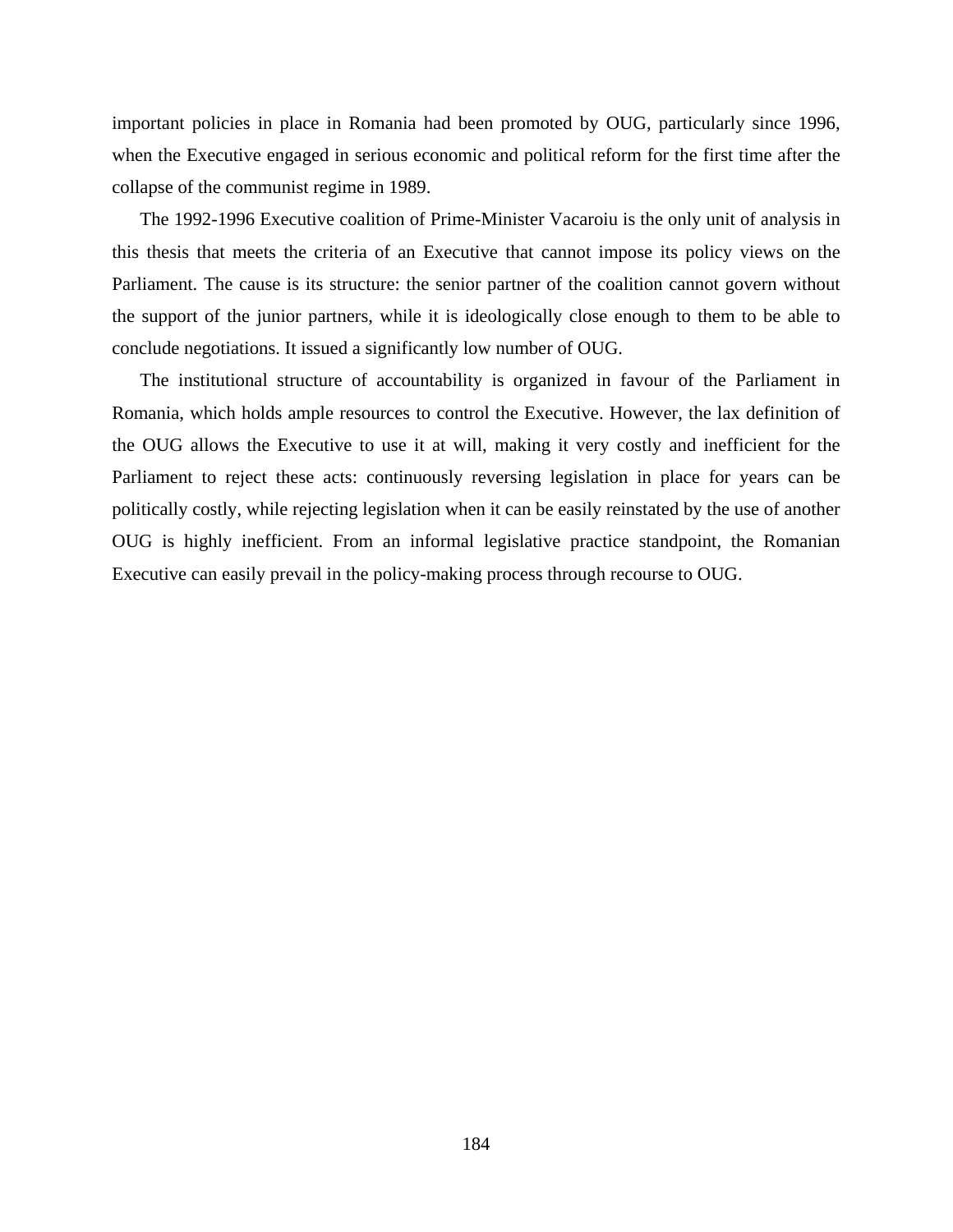## Accountability across country cases: a comparative interpretation of empirical research findings

The highest level of Executive accountability to the Legislature is found in Italy (only 57% DL are successful, while 77% are amended). The level of Executive accountability is inexistent in Argentina (99% of DNU are successful, while the amending rate is inexistent). The level of Executive accountability is generally low in Romania: the OUG success-rate is high (87%), while less than half of OUG are amended (41%) (see Table 1 below).

**Table 1: Level of Executive accountability function of Decree success and amending rates across country cases.** 

| Country cases                                              | I. Decrees issued | II. Decrees success-<br>rate | III. Decrees<br>amending rate |
|------------------------------------------------------------|-------------------|------------------------------|-------------------------------|
| Italy 1947-2006<br>(High<br>accountability)                | 2879 DL           | $57\%$ (1650)                | $77\%$ (1268)                 |
| Argentina 1983 –<br>2006<br>(Inexistent<br>accountability) | 699 DNU           | $99\% (693)$                 | $0\%$ (0)                     |
| Romania 1992 -<br>2007<br>(Low<br>accountability)          | 1874 OUG (aprox.) | $87\%$ (1636)                | $41\%$ (663)                  |

The empirical information in Table 1 above reveals that the level of Executive accountability in Romania is closer to Argentina than to Italy in terms of Decree success-rate (only 12% less successful OUG than the successful DNU in Argentina, compared to 30% more successful OUG than successful DL in Italy). In terms of Decree amending rate, Romania ranks in between Italy and Argentina (41% difference to Argentina compared to 36% difference to Italy).

As I have extensively explained in the literature and theoretical review chapter, the level of Executive accountability measured as a function of success and amending rates is determined by the constitutional definition of the Decree.

The high level of Executive accountability to the Parliament in Italy is ensured by the strong institutional veto-player power of the latter granted by the clear definition of the rule of tacit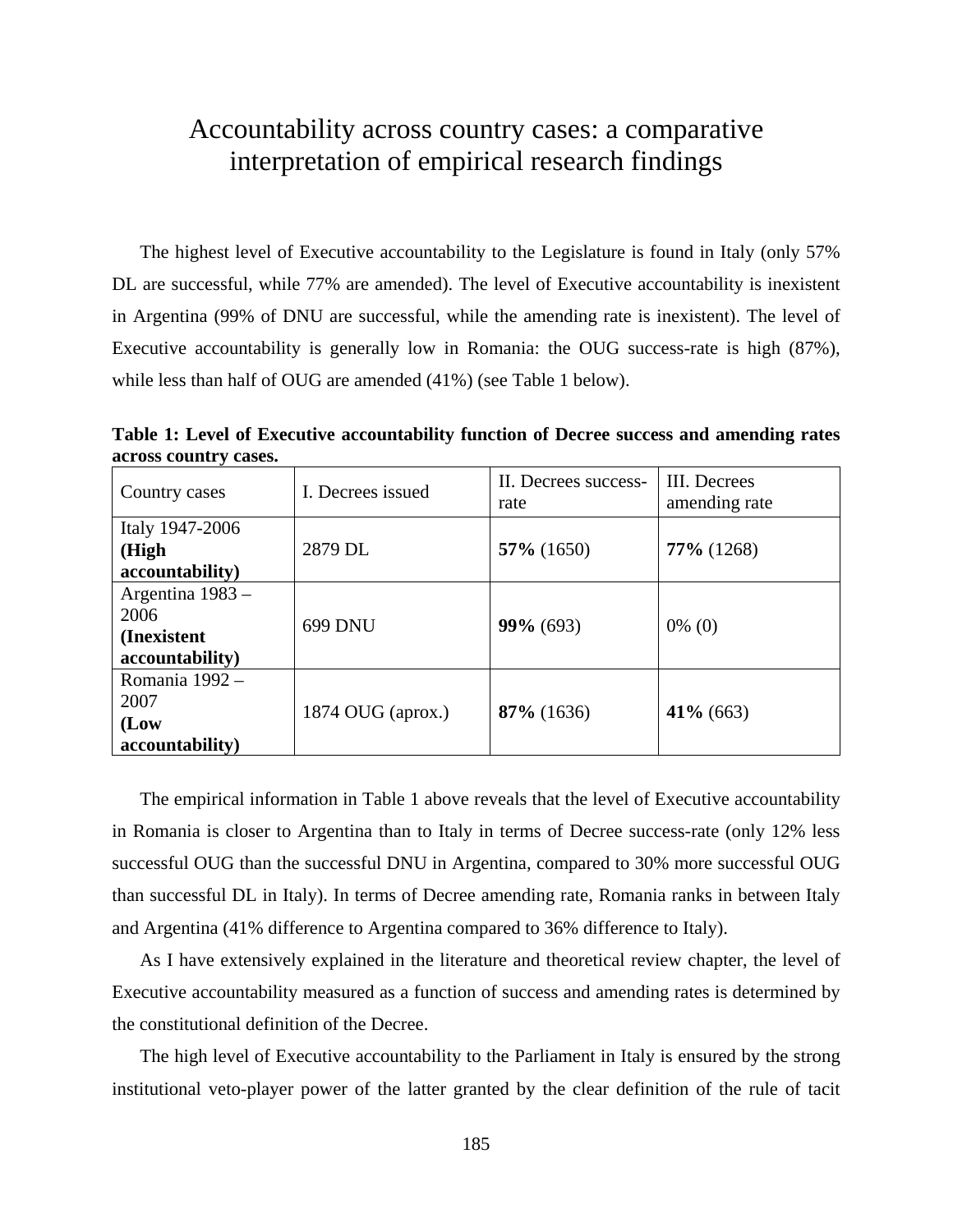rejection and the specific constitutional provisions denying the Executive any veto power on the decision of the Parliament regarding a DL. The strong institutional veto-player power of the Parliament is reflected in the high amending rate and low success-rate of the Executive DL, even when the volume of Decree issuing is increasing over time, as I have shown in the country case chapter. The re-issuing of lapsed DL emerged as surrogate of veto power against the decision of the Parliament throughout the decades. As I have also shown, this peculiar legislative behaviour of the Italian Executive does not ensure the success of a DL, given that it cannot influence the decision of the Parliament in any way.

The Argentine President governs without congressional oversight as far as the legislative treatment (amending and rejection) of the DNU is concerned. This is ensured by the strong institutional veto-player power of the President granted by the para-constitutional legal status of the DNU of full law and the formally strong presidential veto power on any piece of legislation passed in Congress, including laws initiated by Congress rejecting or amending a presidential DNU. The peculiar legal status of the Argentine DNU constitutes an informal rule of tacit approval. It is informal given the lack of constitutional provisions that would make the congressional decision on a DNU compulsory, while its tacit approval nature rests with the fact that a DNU is considered approved even when not decided on in Congress.

The level of Executive accountability to the Legislature is rather low in Romania. It is closer to Argentina than to Italy in terms of success-rate and ranks in between the two other country cases in terms of amending rate, as I have already shown earlier. The low level of accountability is not inexistent, as in the case of Argentina but it is rather low because of the peculiar constitutional design which does not regulate the OUG approval and amending procedure or the strength of Executive veto power on the decision of the Parliament. The Romanian Constitution of 1991 does not formally prevent the amending or rejection of OUG through a strong Executive veto power, but it does not deny the Executive the possibility to use it in any way it deems necessary. The informal legislative practice permits an OUG to languish in Parliament for long periods of time, while generating legal effects (which constitutes a strong but informal institutional veto power of the Executive) and once rejected or amended, the decision of the Parliament can be easily changed through the issuing of another OUG. In the case of Romania, the low Executive accountability to the Parliament is not the outcome of formal constitutional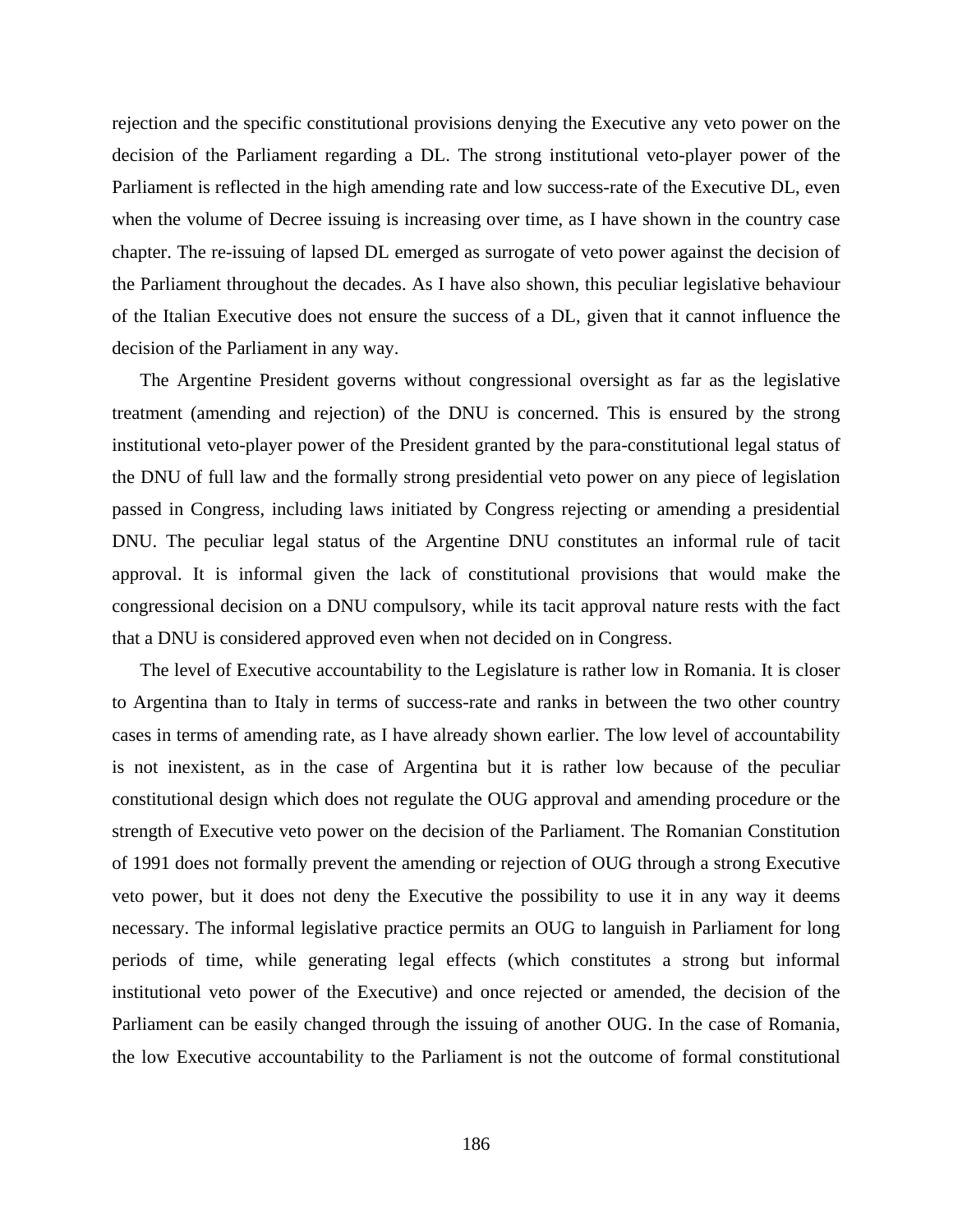provisions, as in the case of Argentina, but arises informally out of legislative practice: the Executive uses the constitutional ambiguity in its favour.

Significant for the large degree of freedom induced by the constitutional ambiguity, the Romanian Executive issues a substantially larger volume of OUG (48%) than the volume of DNU issued by the Presidents of Argentina since 1983 (23%) as shown in Table 1 on page 182 earlier. Despite the higher volume of Decree issuing, the level of Executive accountability to the Legislature is higher in Romania than in Argentina (13% of OUG are rejected compared to only 1% rejected DNU in Argentina, while 41% OUG are amended, compared to no DNU amendment at all). Simply put, Romania has a larger volume of Executive decrees than Argentina, but exhibits a higher level of Executive accountability, while the level of Executive accountability is inexistent in the case of Argentina, despite the comparatively lower volume of Executive decrees.

The cause of Decree issuing is the same across country cases: the bargaining problems the Executive confronts in the Legislature. The Argentine political party system generates Type 1 fragmented congressional coalitions, primarily because of its federal organization with a strong influence of local party leaders on the voting behaviour of legislators. The Italian and Romanian party systems generate either Type 1 fragmented and polarized legislative coalitions or Type 2 "dictatorial" legislative coalitions. Type 1 coalitions issue Decrees to overcome legislative opposition to their NPL, while Type 2 coalitions issue Decrees because they can promote legislation through any kind of legislative resource and choose the one that is the most cost efficient.

The only Type 3 "balanced" Executive coalition in the thesis is the Romanian Vacaroiu Cabinet (1992-1996). It did not issue a large volume of Decrees because its structure made policy negotiation necessary and possible. This coalition type had not been replicated through the years, given the fluid nature of the Romanian political party system, as I have shown in the country chapter.

The mandate of President Alfonsin (1983-1989) of Argentina could also be a Type 3 "balanced" congressional coalition, given the low volume of Decree issued. Further research is required into the relation between President Alfonsin and his own party, between the presidential party and the congressional opposition, before any further evaluation. This thesis does not explore the composition and the dynamic of the Argentine legislative coalitions that had been in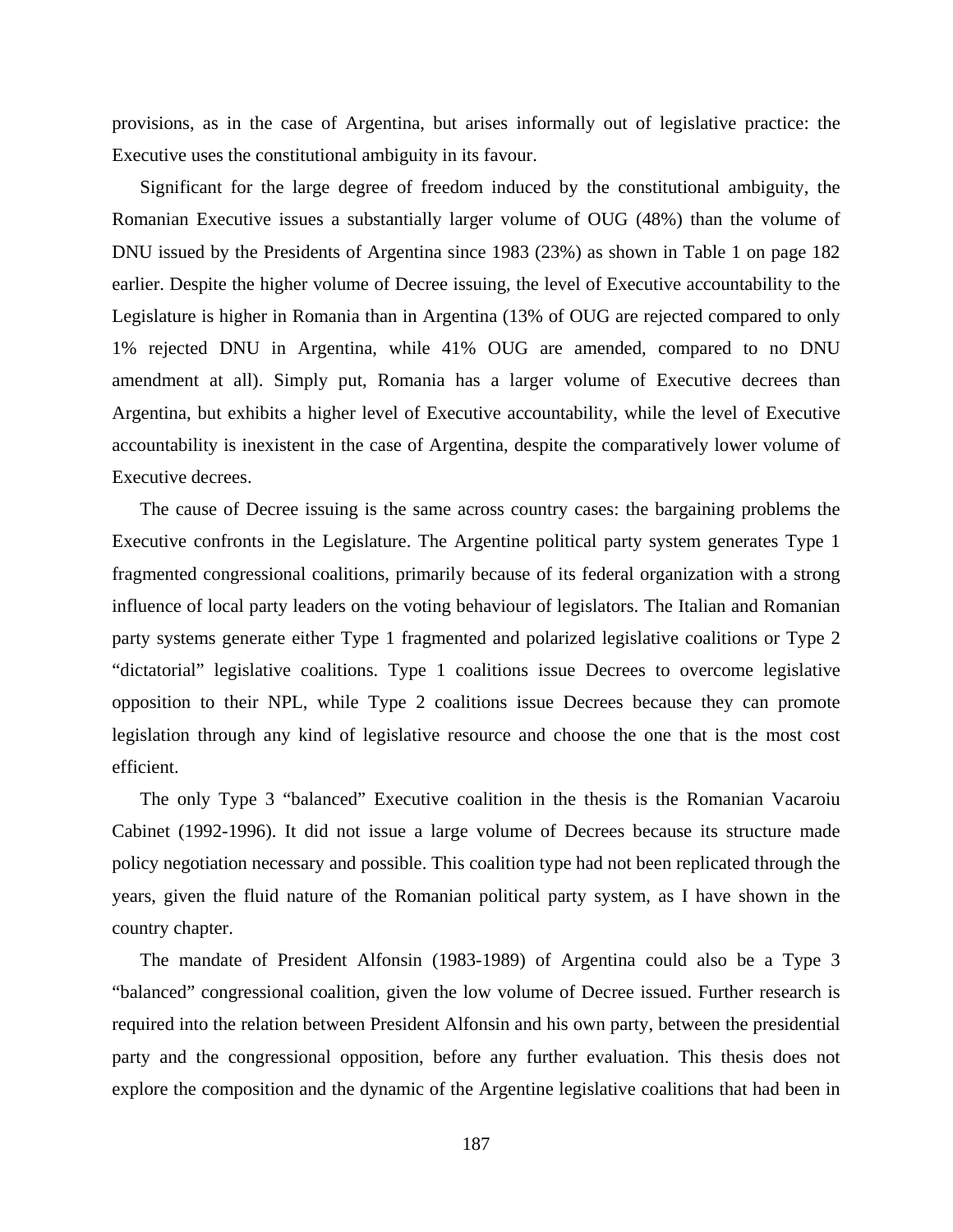Congress during the mandate of President Alfonsin. Only this unit of analysis is not currently explained by the model of partisan and institutional veto-players. This is a shortcoming of this thesis, which can be improved by future research on the topic.

However, the legislative behaviour of partisan coalitions defined in terms of partisan vetoplayers does not explain the excessive recourse to Decrees, namely the issuing of more Decrees than necessary given the legislative opposition to Executive-initiated NPL.

**Table 2: Volume of Decrees and NPL according to the success-rate of NPL across country cases.** 

| Country cases            | I. Decrees issued | II.NPL issued           | III.NPL success-rate |
|--------------------------|-------------------|-------------------------|----------------------|
| Italy $1947 - 2006$      | $18\% (2,879)$    | $82\%$ (13,278)         | $83\%$ (11,068)      |
| Argentina 1983 -<br>2006 | $23\%$ (699)      | $77\%$ $(2,331)$        | $62\%$ (1,435)       |
| Romania 1992 – 2007      | 48\% $(1,874)$    | 52\% $(2,023)$ (aprox.) | $94\%$ (1,893)       |

Romania stands out in Table 2 above as compared to Italy and Argentina: its Executive initiates almost half of its legislation through Decree, at a rate that is more than double than the case of Argentina (48% Decrees in the case of Romania compared to only 23% in the case of Argentina), even when the success-rate of its NPL is the highest (94%) compared to Italy (83%) and Argentina (62%).

The strongest negative correlation between the success-rate of Executive-initiated NPL and the volume of Decree issuing is found in the case of Italy (-,656), as I have already shown in the chapter exploring the causes of Decree issuing in this study case.

However, the cases of Argentina and Romania do not exhibit the same correlation as the Italian study case. The negative correlation is inexistent in Argentina for the whole period under observation (1983 – 2006), despite the significantly lower NPL approval rate (62%) compared to Italy (83% successful NPL) and Romania (94% successful NPL). The correlation between the NPL success-rate and the volume of Decrees in Argentina increases to (-,232) after the elimination of the deviant units of analysis, as I have shown in the country case chapter. This degree of correlation does not indicate a strong causal relation.

The case of Romania presents no correlation at all between the success-rate of Executiveinitiated NPL and the tendency to issue Decrees. The Romanian Executives issue almost half of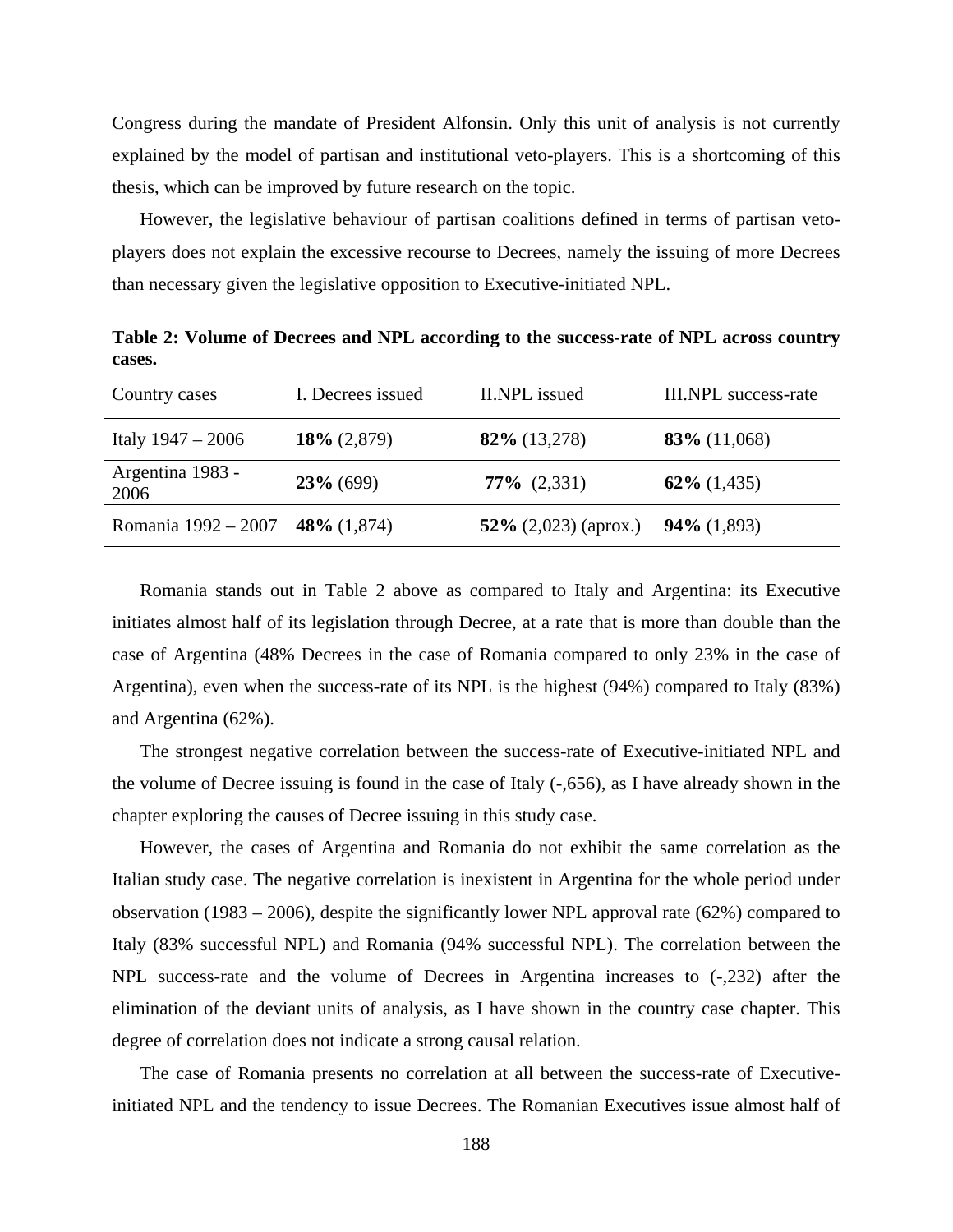their legislative production through Decrees, despite the fact that the success-rate of Executiveinitiated NPL is 94%. The literature on democratic transition and consolidation reviewed earlier, particularly the strand placing explanatory power on political culture (O'Donnell, 1994, 1996, 1999, 2003), would conclude that Romania comes closest to the "delegative" democracy model, since its Executive prefers to govern by Decree so extensively, even when the success-rate of its NPL is 94%.

As I have already shown in the chapters focusing on each country case, the Argentine and Romanian Executives do confront bargaining problems in the Legislature. However, the same Executives do issue more Decrees than made necessary by the legislative opposition to their NPL. As I have already shown in the chapters focusing on Argentina and Romania, the legal status of the Executive decree (particularly the differences between the constitutional definition of the Decree and the constitutional definition of the NPL that grant institutional veto-player power to the Executive) can explain the excessive recourse to the Executive decree, namely the issuing of a volume of Decrees that is larger than required by the legislative opposition to Executive-initiated NPL (not the issuing as such). When the legal definition of the Decree allows the Executive to prevail over the Legislature formally or informally, then the Executive will issue more Decrees than required by the legislative opposition to its NPL.

It becomes clear that the Decree power will be abused if the Executive enjoys stronger institutional veto-player powers when using this legislative resource compared to the institutional veto-player power that it enjoys when promoting its policy views by NPL. The stronger the institutional veto-player power of the Executive when using the Decree, the more likely is abuse of this potentially powerful resource through excessive issuing.

In what follows, I will present in a comparative manner how the constitutional reforms illustrated in all three country cases influenced the tendency of the Executive to rule without legislative review by issuing a large volume of Decrees and most importantly the level of Executive accountability to the Legislature measured as a function of Decree success and amending rates. Table 3 below presents in a comparative manner, for each of the three country cases, the percentage change of each indicator used to measure the two dimensions of governance by Decree, namely the volume of issuing and the level accountability as success and rejection rates, before and after the constitutional reform.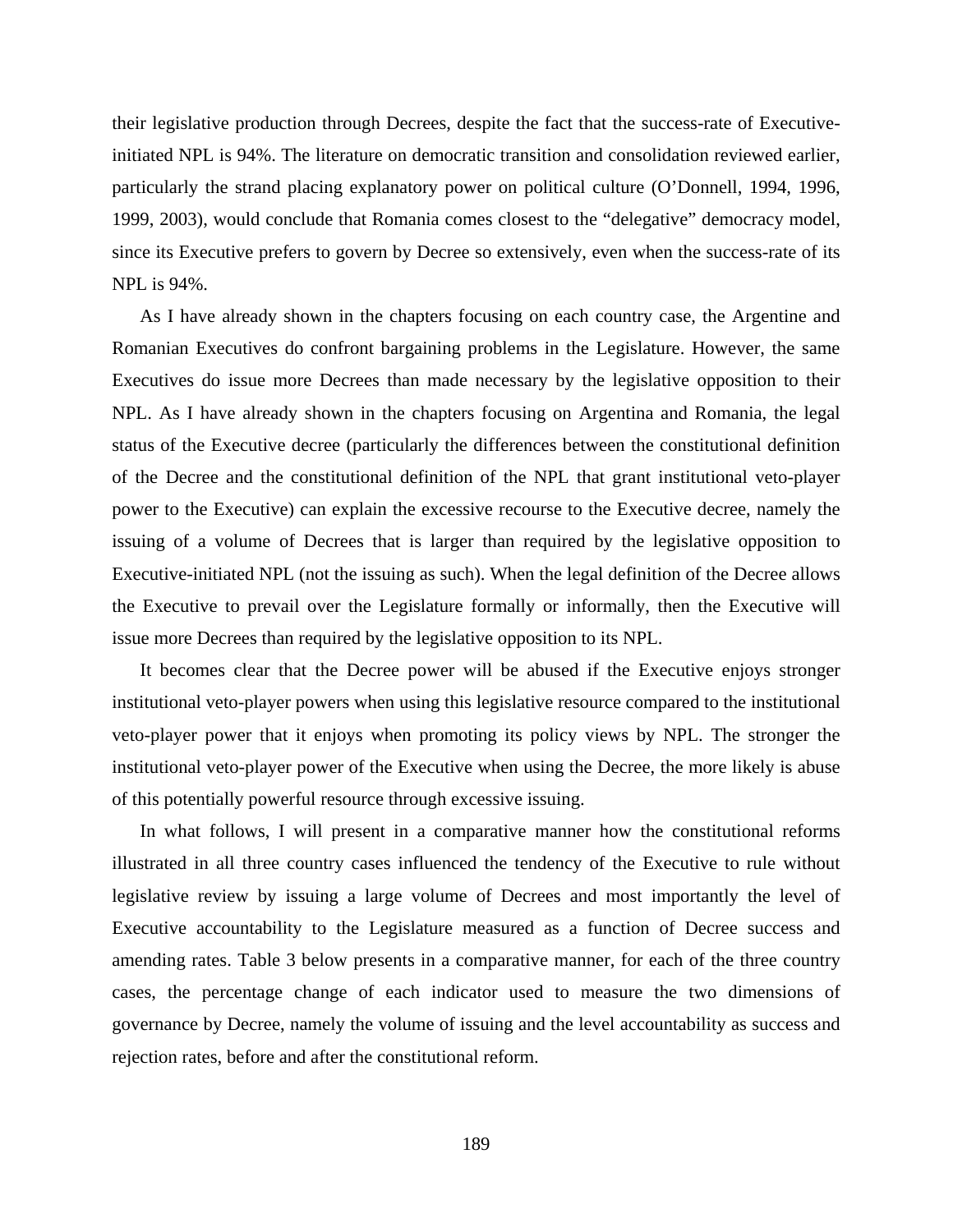| Country case | Difference in issuing | Difference in success-<br>rate | Difference in amending |
|--------------|-----------------------|--------------------------------|------------------------|
| Italy        | $-1\%$                | $+31%$                         | $+6%$                  |
| Argentina    | $+17%$                | 0%                             | 0%                     |
| Romania      | $-3\%$                | $+12%$                         | $+2\%$                 |

**Table 3: The effect of constitutional reforms on the tendency to issue Decrees and the Decree success and amending rates across country cases.** 

The Italian country case is based on the comparison between the legislative production of the Italian Executive during the most unstable period of legislative politics (the Pentapartito: 1980- 1992) and the legislative production of the Executive after the constitutional reform of October 1996. The Pentapartito (1980-1992) is the coalitional period when Italy confronted the highest volume of Decree issuing since 1947 (except the Transition period, when exceptional circumstances led to governing by technical cabinets with parliamentary support). The Italian Supreme Court addressed the problem of Decree issuing and re-issuing after it reached significant proportions in the early 1990s, aiming to constrain the large volume of Decree issuing and the accompanying high re-issuing rates (as I have shown in the country case chapter). This is the reason why I chose to compare the effects of the constitutional reforms to the volume of Decrees and their success-rate under the Pentapartito.

As empirical information indicates, the most substantial changes after the constitutional reform are the significant increase of 17% in the volume of Decree issuing in Argentina (from 13% to 30%) and the success-rate of Decrees in the case of Italy (a 31% increase from 52% to 83%) and Romania (a 12% increase from 83% to 95%). None of these changes translates into a substantial improvement of the level of Executive accountability to the Legislature in any of the three country cases. Argentina has formalized the previously para-constitutional strong institutional veto power of the President in 1994, when the DNU had been included in the Constitution. However, as I have explained extensively in the country case chapter, the constitutional reform did not grant the Argentine Congress any power that would allow it successfully to reject and amend the presidential DNU. To the contrary, the strong presidential veto on any piece of legislation passed in Congress has been maintained, insuring a low level of Executive accountability by making the congressional rejection or amending of a DNU very difficult, if not impossible.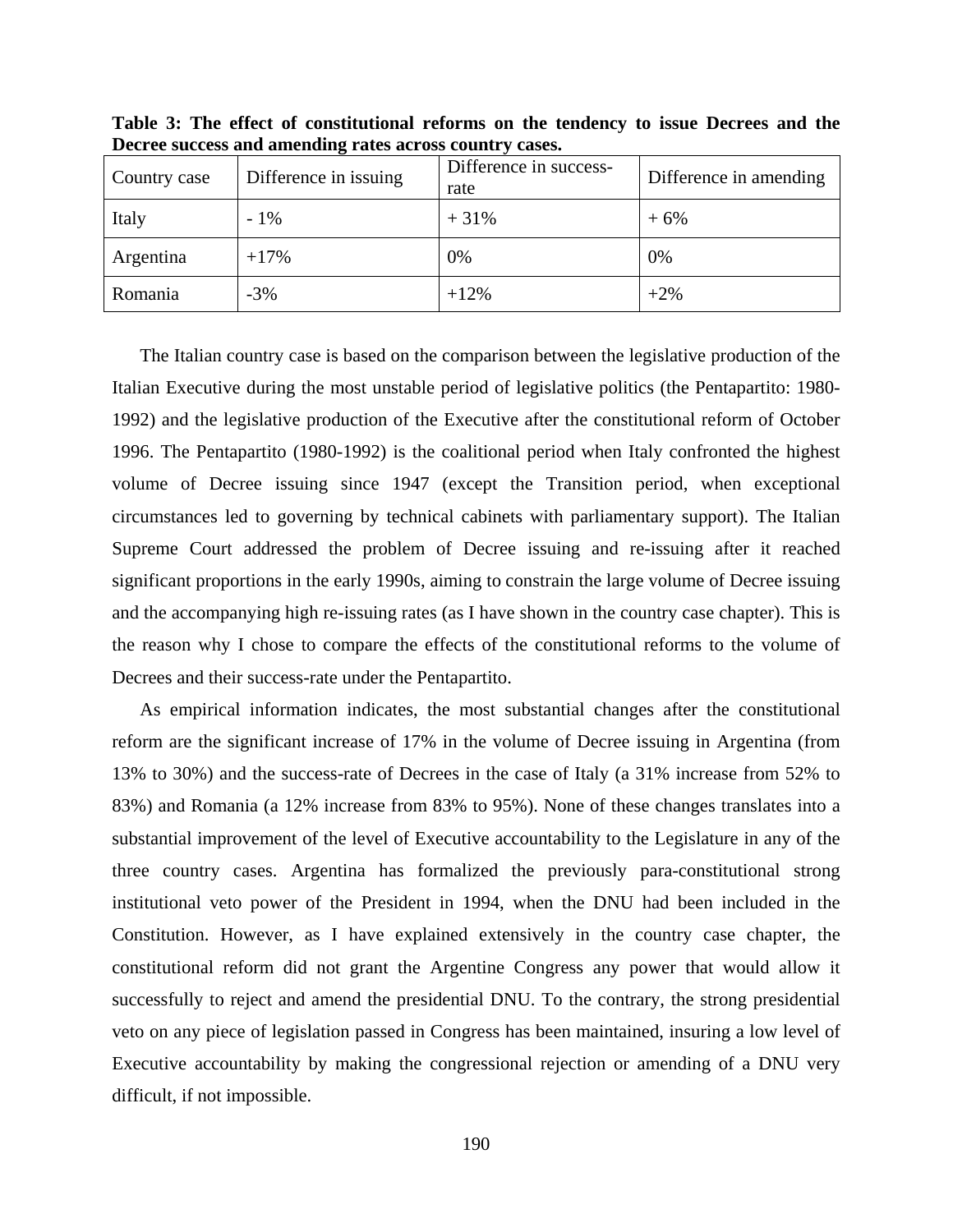Furthermore, the Argentine political parties delayed the setting up of a specialized congressional Committee that would deal with presidential policy promoted by DNU, according to the new constitutional requirements. This reticence on the part of the Argentine political parties to hold the President to account ensured that the DNU remained a full law (and not a special legislative proposal) until 2006, for almost 12 years after the constitutional reform, therefore denying the Congress even the possibility to consider it. The formalization of DNU power through the constitutional reform has led to an increased use of DNU, given the strong institutional veto-player powers that it grants to the President, but not to an accompanying increase in the level of Executive accountability. A further exploration of the nature of Argentine political parties, of their interests vested in the current institutional configuration of the country and the functioning of the party system in this country would explain this peculiar behaviour which lowers the quality of the Argentine democracy by subduing the Congress to presidential policy preference.

The constitutional reform implemented in Italy in October 1996 has banned the re-issuing of unsuccessful DL, but it did not change the volume of issued DL as compared to the least stable period of legislative politics (the Pentapartito: 1980-1992). However, it had direct consequences for the success-rate of DL: it increased with 31% from 52% to 83%. The Italian Executive has issued only the DL it had been certain of approval in the Parliament after the constitutional reform given the impossibility of reissuing (Di Porto, 2006). The increase of the DL success-rate is accompanied by an increase in the amending rate (although not as ample), therefore maintaining the level of Executive accountability to the Parliament overall high. A high successrate of DL accompanied by a high amending rate indicates that the Italian Parliament is capable and willing to hold the Executive to account even when the success-rate of DL is increased, as long as the former closely controls the latter's policies.

The constitutional reform implemented by Romania in 2003 has formalized the otherwise strong Executive institutional veto-player power by introducing the rule of OUG tacit approval: if not decided within 30 days once forwarded to Parliament, the OUG is automatically considered approved. The informal institutional veto-player power has been formalized with the immediate outcome of a 12% increase in the OUG success-rate, which constitutes a decreased level of Executive accountability to the Parliament, particularly when more than 50% of OUG are not even amended, as opposed to the Italian case, where the amending rate is high (77%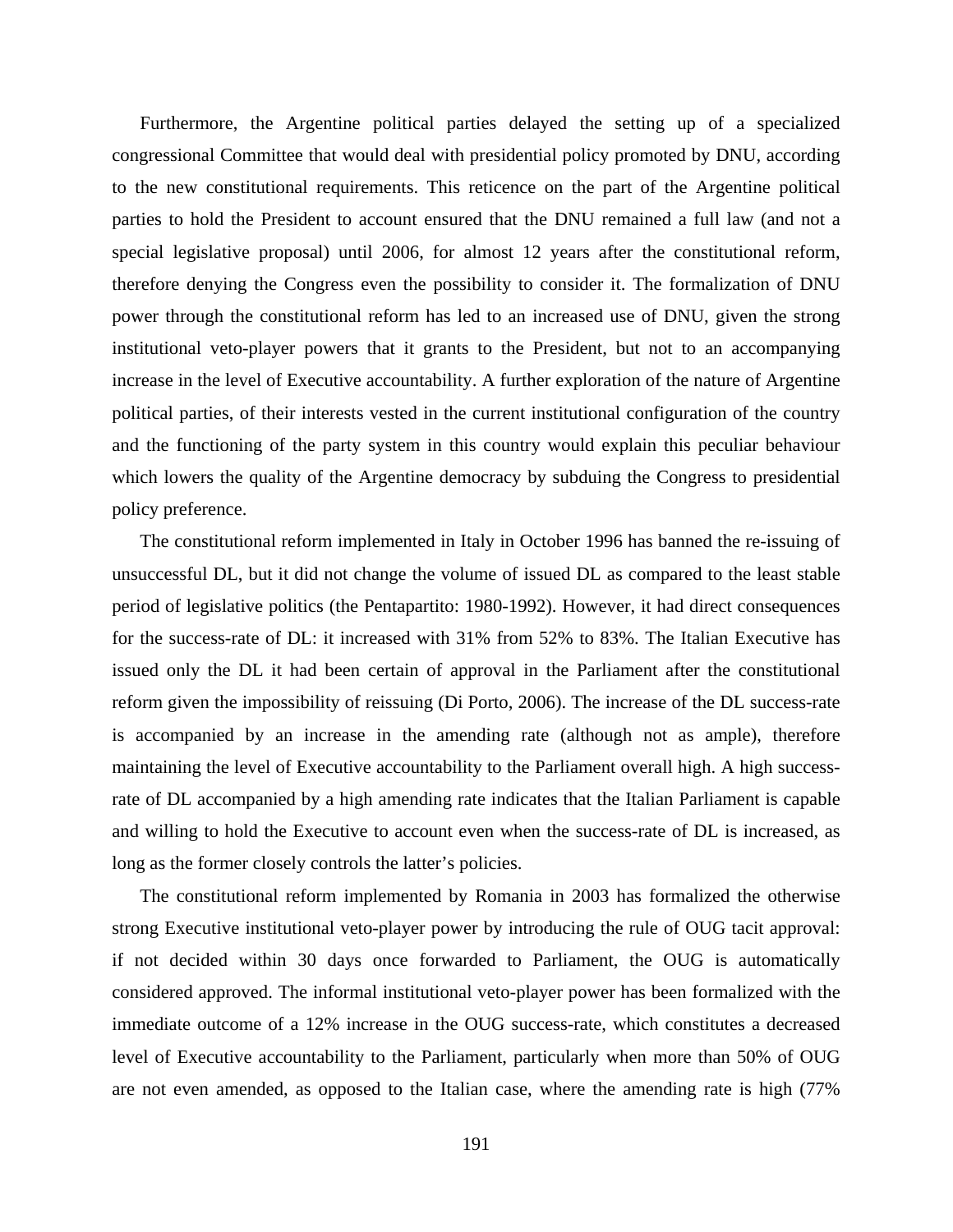between 1947 and 2006 and 83% after 1996). The constitutional reform had not been concerned with constraining the excessive use of OUG by constraining the issuing or by increasing the Parliament's institutional veto-player power. It did not grant the Parliament increased resources that would enable it successfully to reject or amend the OUG. The Romanian political parties attempted to solve only the problem of policy promoted by OUG that remained in Parliament undecided for years, sometimes passing from one Legislature to the next, after elections.

As I have shown separately for each country case in the respective chapters, at this point of the argument another comparison becomes more relevant: namely the ratio between the approved Decrees and the approved NPL. This ratio reveals the willingness of the Legislature in each of the three country cases to comply with the intentions of the Executive (see Table 4 below).

| Country cases         | I. DL issued/NPL issued  | II. Approved DL/Approved<br><b>NPL</b> |
|-----------------------|--------------------------|----------------------------------------|
|                       | DL: $18\%$ (2879)        | DL: $13\%$ (1650)                      |
| Italy $(1947 - 2006)$ | NPL: 82% (13278)         | NPL: 87% (11068)                       |
| Argentina $(1983 -$   | <b>DNU</b> : $23% (699)$ | <b>DNU:33%</b> (693)                   |
| 2006)                 | NPL: 77% (2331)          | NPL: 67% (1435)                        |
|                       | <b>OUG: 48%</b> (1874)   | $OUG: 46\% (1636)$                     |
| Romania (1992 – 2007) | NPL: 52% (2023)          | NPL: 54% (1893)                        |

**Table 4: Level of legislative acquiescence to the governance through emergency Decree.** 

In the case of Italy, the strong institutional veto-player power in favour of the Parliament leads to a situation where the intensions of the Executive to bypass the Parliament (18% issued DL/82% issued NPL) are curtailed through a reduced volume of approved DL in the body of total Executive-initiated legislation (13% approved DL/87% approved NPL). In a hypothetical scenario, if the Italian Executive would aim to rule Italy mainly by Decree, the institutional vetoplayer structure of accountability in favour of the Parliament would constrain the "dictatorial" intentions of the Executive and would automatically diminish the volume of Decrees in the body of approved Executive-initiated legislation.

In the case of Argentina, the institutional veto-player power exclusively in favour of the President distorts the intentions of the latter, as indicated by the difference between the 23% volume of Decree issuing and 33% volume of approved Decrees in the body of total approved President-initiated legislation. Argentina ends up with a higher volume of legislation promoted through Decrees than initially intended by the President. The institutional veto-player structure of Argentina makes the presidential legislative behaviour more "dictatorial" than it actually is by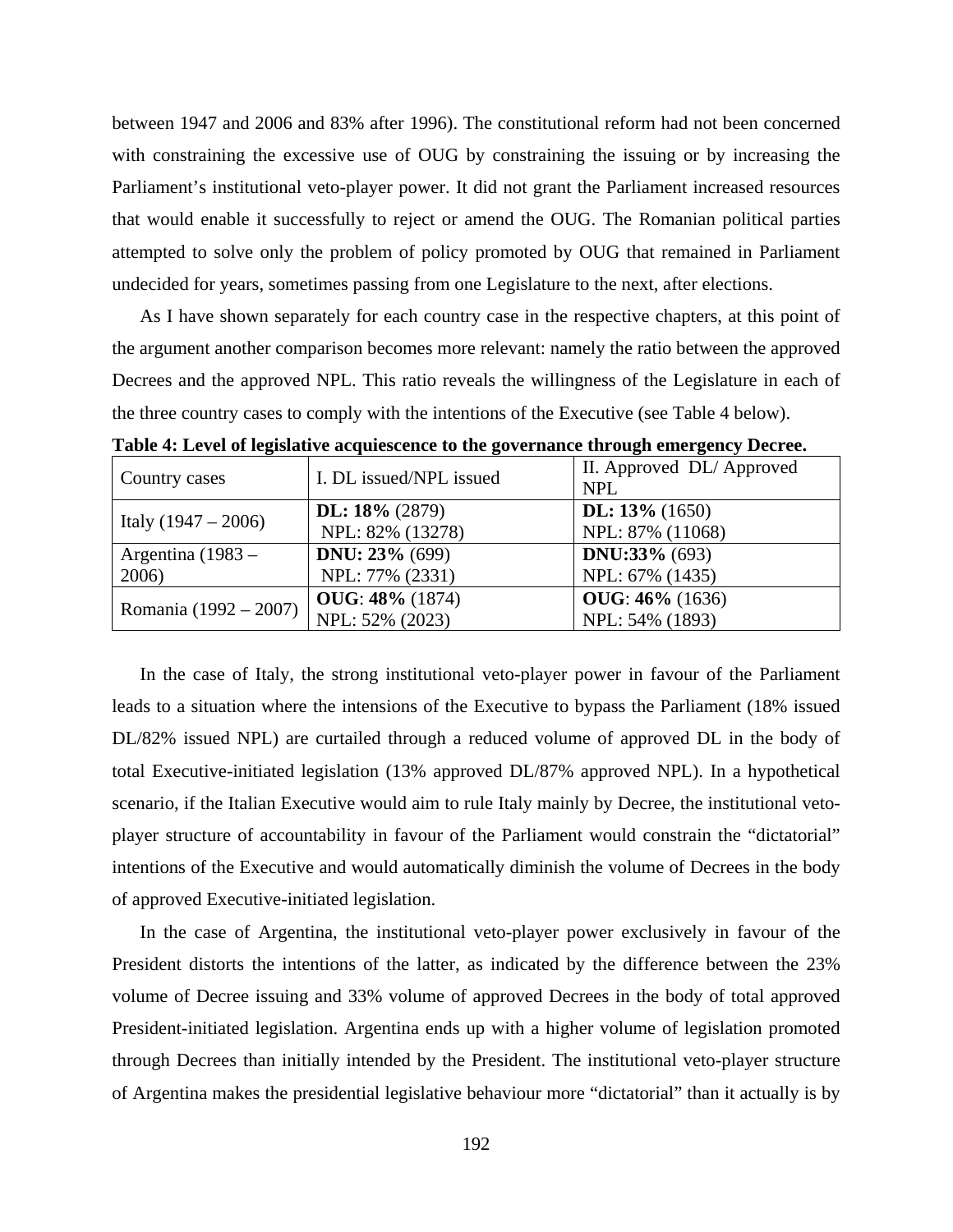automatically increasing the volume of DNU in the body of approved presidential-initiated legislation.

In the case of Romania, the acquiescence of the Parliament to the will of the Executive when promoting legislation through Decree is reflected in the almost equal ratio of issued DL/NPL (48%/52%) compared to the ratio approved DL/approved NPL (46%/54%). From the perspective of this theoretically relevant comparison, the Romanian political parties organize the Legislature-Executive arena by allowing the Executive to promote policy by Decrees extensively, as long as the Parliament has the institutional possibility to reject or amend them. The Romanian Parliament rejects and amends the OUG (although not as extensively as the Italian Parliament), unlike the Argentine Congress, which is unable to reject or amend presidential policy promoted by DNU. The empirical findings shown in Table 4 above indicate that a country may end up being ruled by Decree if the institutional veto-player structure excessively increases the success prospects of this Executive resource to the extent that it distorts the intentions of the latter.

To sum up the comparative section of this chapter, it becomes obvious that the political parties play a fundamental role in setting the parameters of Executive accountability to the Legislature as explained in the literature (Strøm, Müller and Bergman, 2003). Firstly, the coalition types that the party system generate in the Legislature induce a trend towards low Executive accountability by making the recourse to Decree either necessary to overcome the legislative fragmentation and polarization, or a rational policy promotion strategy when the Executive is supported by Type 2 "dictatorial" coalitions, as I have argued earlier. Secondly and most importantly, the political parties craft Constitutions that define the conditions of issuing and treatment of a Decree, as well as the strength of the Executive reaction on the decision of the Legislature. They organize the Executive-Legislature arena by dispersing the institutional vetoplayer power in favour of either one of the two branches of government.

The continually high volume of Decree issuing after the constitutional reform indicate the persistence of the partisan veto-player structure of accountability. Political party systems are resilient parameters of the political systems of all three country cases, continuing to produce problematic legislative coalitions, which induce the trend towards a low Executive accountability by making the recourse to Decree necessary. However, the level of accountability itself is determined by how political parties define the legal status of the Decree, as well as the conditions of its issuing and treatment.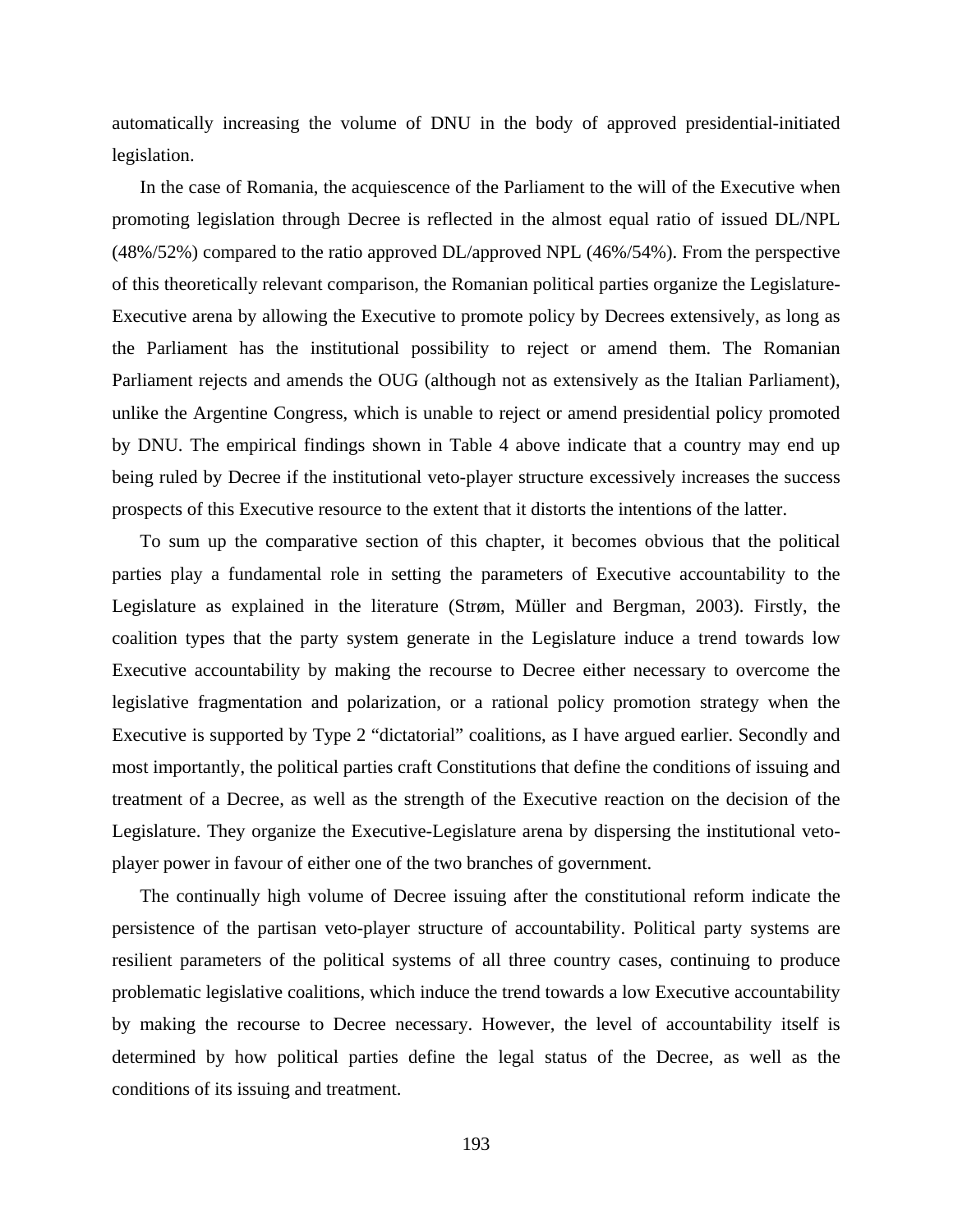## VI. FINAL CONCLUSIONS: NO LONGER ELECTED DICTATORS

This thesis explored the capacity of the Argentine, Italian and Romanian Legislatures to hold the Executive branch of government accountable for its policy initiatives issued by emergency Executive decree, rather than normal procedure legislation (NPL).

The major questions the thesis attempted to answer were: what makes Executives prefer to promote their policy views by Decree extensively, rather than NPL, even when the situation is not of emergency or necessity? What explains the capacity of the Legislatures to hold the Executive to account by amending or rejecting the Executive decrees that infringe with their primary legislative function?

I have attempted to show that the issuing of Executive decrees is a rational policy promotion strategy when the Executive faces bargaining problems in Legislature, while the level of Executive accountability to the Legislature's function of amending and rejection rates of Decrees is determined by the constitutional definition of these acts in favour of either one of the two branches of government. Furthermore, when the Decree is constitutionally defined to enable the Executive to prevail over the Legislature, the former will issue them excessively, namely at a rate that is higher than required by the bargaining problems confronted in the Legislature.

The thesis offered an alternative explanation to the assumption that new democracies are ruled by Executive decree as an outcome of a specific "dictatorial" culture which perpetuates after the collapse of their authoritarian regime (O'Donnell, 1994, 1996, 1999). The disciplined comparison of three study cases with three different political systems and radically different experiences of democracy revealed the role of institutional and partisan structures in generating a peculiar style of governance and their capacity to keep it under control.

This thesis has attempted to improve the findings of existing literature focusing on emergency Executive decrees from the perspective of democratic consolidation. I have conceptualized accountability according to its radial structure, I have attempted to explain causality through a better categorization of legislative coalitions according to their structure and bargaining problems they generate, I have measured the level of Executive accountability to the Legislature in all three country cases. The improvement of previous research findings required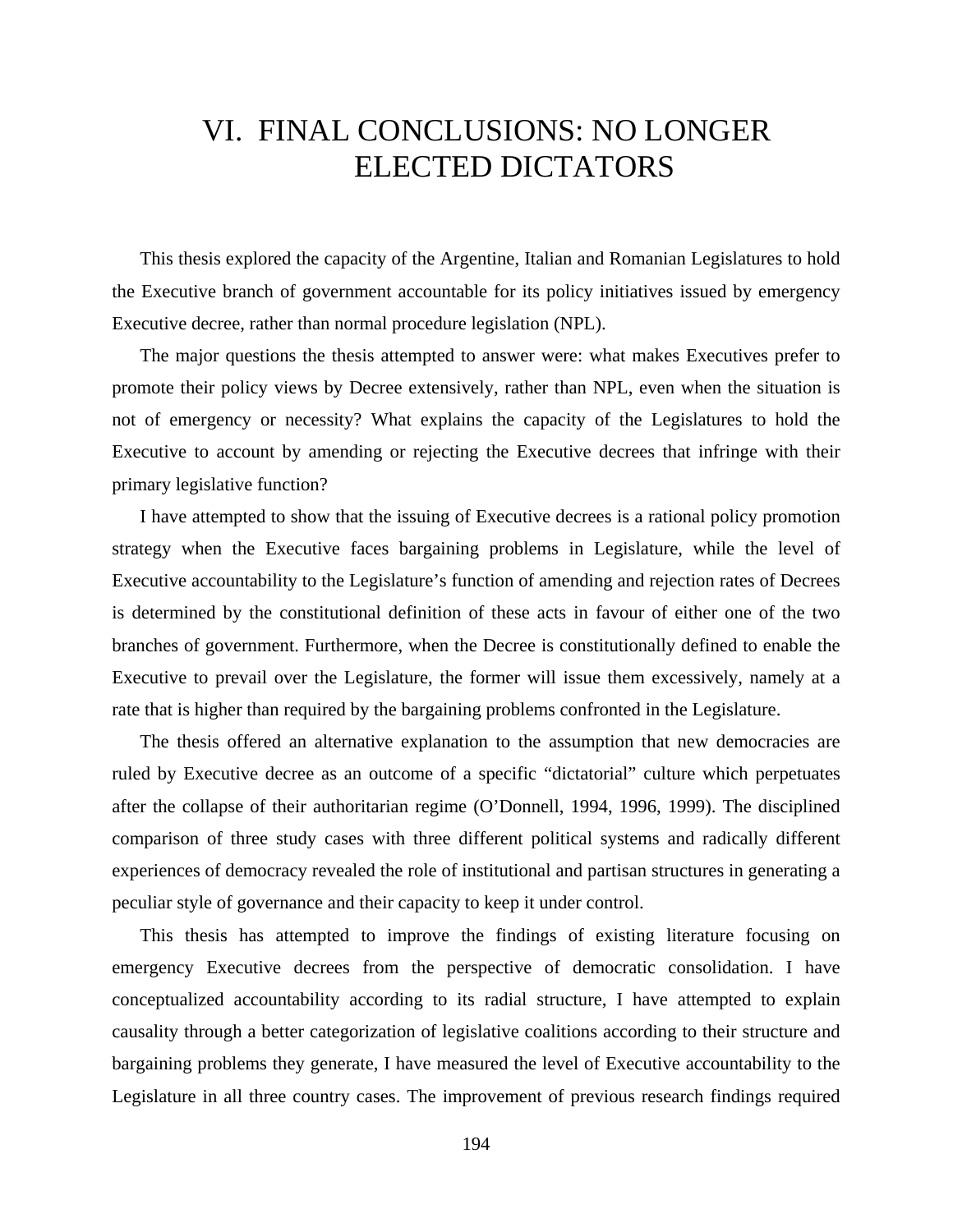the combination of different strands of literature, particularly given the need to compare different political systems.

I have offered a conceptualized accountability by exploring its radial structure and revealing the importance of the "punishment" dimension (Schedler, 1999). Conceptualizing accountability according to its radial structure allows for operationalization and measurement, particularly when the concept is applied to the policy-making process between Executive and the Legislature. From this perspective, accountability is as much a dimension of institutional control, as it is of societal control in the policy-making process through the capacity of political parties to expose the legislative initiatives of the Executive to broad policy scrutiny.

I have shown that the Executive decrees are policy-making resources and their rejection or amending in Legislature represents a form of policy control, in the framework of extended accountability, as defined in the concept formation chapter (Stark and Bruszt, 1998). As empirical information presented in this thesis revealed, the use of Decrees of urgency and necessity bypassing the Legislature in the process of policy-making, requiring ex post legislative scrutiny, are an attempt to evade policy scrutiny, but not necessarily an infringement with the principle of separation of powers within the State. The radial structure conceptualization of accountability facilitates the measuring of the capacity of the Legislature to hold the Executive to account as a function of Decree amending and rejection rates, as I have argued in the chapter focusing on conceptual definition.

Another contribution of this thesis to the existing literature is the exploration of the cause of issuing a large number of emergency Executive decrees. Inspired by the important issues raised by the literature on democratic transition and consolidation regarding the large number of these acts (O'Donnell, 1994, 1996, 1999), the thesis has focused on the role of institutions and party systems in generating this peculiar governance practice (Carey and Shugart, 1998; Mainwaring, 1990, 1991, 1992-1993; Jones, 1997; Mainwaring and Shugart, 1997). This literature is pivotal to understanding causality: Executives use emergency Decrees when confronting legislative opposition to their policy views promoted using normal procedure legislation (NPL). The more fragmented and polarized the legislative coalitions supporting the Executive, the lower their capacity to agree on NPL, making the recourse to Decree necessary to overcome legislative deadlock.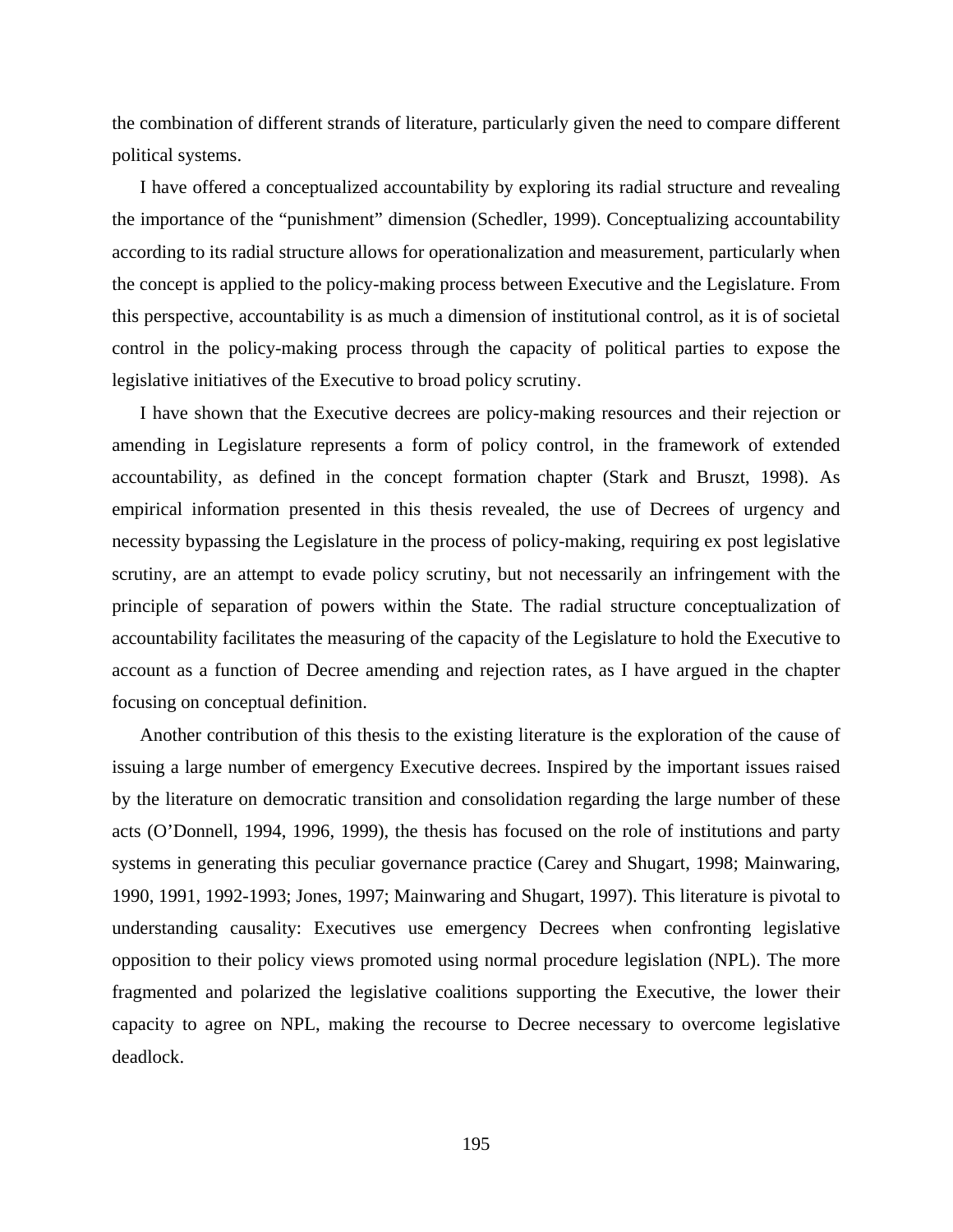I have also interpreted the Executive decrees as bargaining resources and I have argued for the necessity to compare the volume of Decree issuing to the volume of other bargaining resources (such as NPL), in order to establish empirical correlations between the success-rate of NPL and the issuing of Decrees. Such correlations can only be established by relating the volume of Decrees to the volume of NPL. It is assumed that the lower the success-rate of Executiveinitiated NPL, the higher the volume of Decrees. The simple number of Decrees does not allow for this theoretically relevant correlation. None of the existing literature attempted empirically to test this causally relevant correlation using as indicators the volumes of Decrees and NPL.

I have offered a better categorization of legislative coalitions supporting the Executive according to their level of fragmentation and polarization by bringing in insights from the literature on how partisan veto-players interact with each other in determining how policy decisions are made (Tsebelis, 1995, 2000, 2002). I have argued that the bargaining strategies of the Executive and the capacity of the Executive decree to solve them arise equally in coalitions with fragmented and polarized veto-players and coalitions with one "dictatorial" partner which can impose its policy views on the numerically unimportant junior partners (Peleg, 1981).

The definition of legislative coalitions in terms of partisan veto-players captures and explains the bargaining problems confronted by the Executive and the role of Executive decree as a specific bargaining solution across political systems. However, none of the existing literature defined a third type of legislative coalitions, which does not issue a large number of emergency Decrees. The definition of Type 3 "balanced" legislative coalitions is a contribution of this thesis to the existing literature. The structure and functioning of this type of coalition can be deducted logically from the comparison of Type 1 "weak" and Type 2 "dictatorial" coalitions. If the first is unable to conclude negotiations and reach policy decisions given its structure, while the second does need to negotiate given the capacity of the senior partner to impose its policy views, what is the type of coalition that can successfully conclude negotiations, while none of its partners is able to impose its policy views upon the others? The immediate answer is a coalition type in which the senior partner is dependent on the support of the junior partners, a coalition type in which the senior partner is not strong enough to impose its policy view upon the junior partners, while it is ideologically close enough to them successfully to conclude policy negotiations.

Type 3 "balanced" legislative coalitions supporting the Executive reflect the essence of democratic policy-making: policy negotiation, accommodation and compromise, which in turn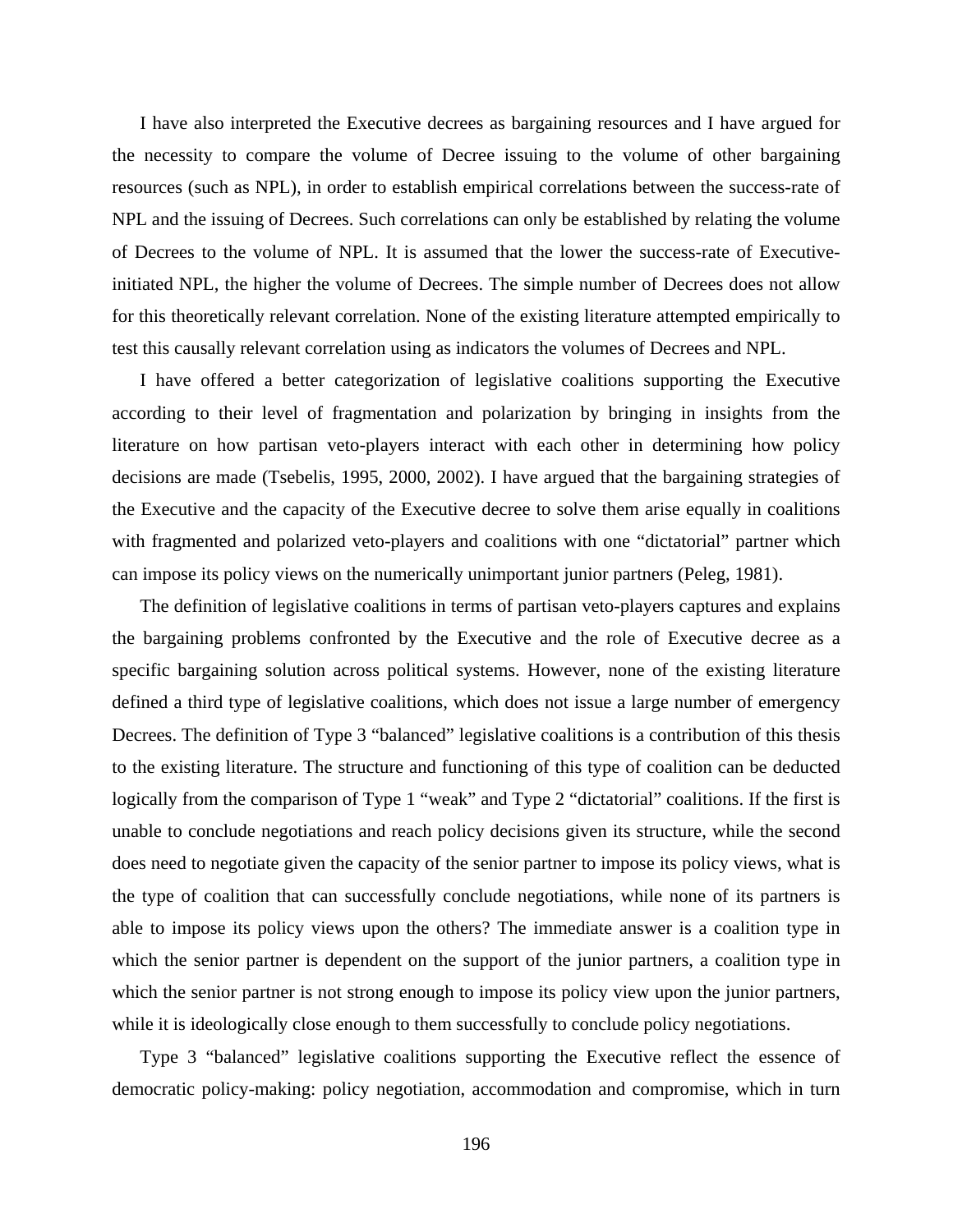represent the guarantee of a high level of policy inclusion of societal interests represented by the coalition supporting the Executive. The very structure of this type of legislative coalition constrains the Executive behaviour by conditioning its support for the policy measures that are closest to the interests of all coalition partners and the appropriate bargaining resources used to promote policy. The Decree as a formal constitutional resource is still available to the Executive, but the recourse to its use would immediately lead to legislative opposition. In parliamentary democracies, where the Cabinet can be easily removed by the legislative coalition it is a part of, Type 3 "balanced" legislative coalitions would lead to Executive downfall if the latter would use Decrees rather than NPL, as shown the country chapter focusing on Romania, particularly on the Vacaroiu Cabinet (1992 – 1996).

Type 3 "balanced" legislative coalitions have diminished leverage on the Executive in presidential systems, where the presidential tenure cannot be ended before elections, given the popular vote directly electing the Executive. The capacity of legislative coalitions to force the President to negotiate policy in the absence of the threat of removal from office is determined by the relations between the President and the congressional majority, as well as by the constitutional resources that the legislative coalitions can use when dealing with this powerful bargaining resource of the Executive, as shown in the country case of Argentina.

Another contribution of this thesis to the research on the topic is the actual measure of the level of Executive accountability function of success and amending rates of emergency Executive decrees in Legislature. Exploring the capacity of Legislatures to reject or at least amend Executive decrees can be more instrumental than taking simple notice of a large number of these acts in establishing if the former are indeed rubberstamp institutions. Such exploration provides a more solid basis for theoretical claims regarding the capacity of Legislatures to hold the Executive to account. I have compared the legal/constitutional definition of the emergency Decree to the legal/constitutional definition of the Executive-initiated NPL according to the literature on institutional veto-players (Tsebelis, 1995, 2000, 2002). Defining the two legislative resources of the Executive according to their respective veto-player power is instrumental in understanding the preference of the Executive for emergency Decrees.

The radically different country cases of Argentina and Italy prove beyond any doubt that the rejection and amending capacity is influenced directly by the legal provisions defining the legal status of Decrees and the conditions of their treatment in Legislature (amending and rejection).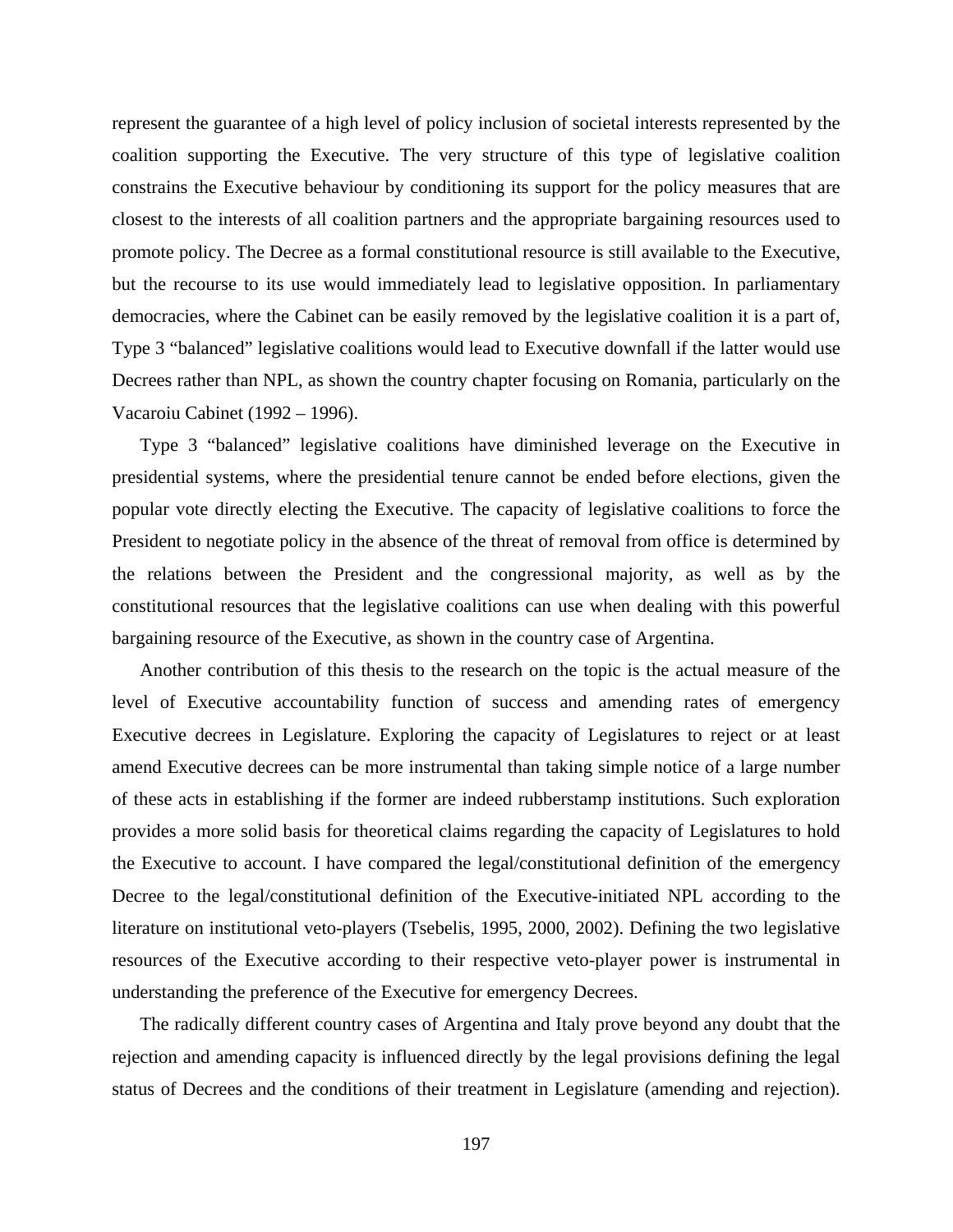The Executive may end up issuing an increased volume of Decrees over time, preferring this particular bargaining resource if legally defined to ensure a higher success-rate than the NPL. The stronger the institutional veto-player power in favour of the Executive when using the Decree, the more likely the latter will prefer it to other resources.

The institutional veto-player power of the Executive when using the emergency Decrees also explains the excessive issuing of these acts, namely the issuing of a higher volume of Decrees than made necessary by the legislative opposition to the Executive-initiated NPL. An Executive based on Type 1 "weak" coalitions will issue only as many Decrees as necessary, if the level of institutional veto-player power offered by the Decree constitutional definition is low. This is the case of Italian Executives supported by Type 1 "weak" legislative coalitions.

However, Executives supported by the same Type 1 "weak" legislative coalitions will issue Decrees excessively if the constitutional definition of the Decree grants them strong (formal or informal) institutional veto-player power. The higher the institutional veto-player power of the Executive when using Decrees, the more excessive the volume of Decree issuing. This is the case of Argentine Presidents, who confront Type 1 congressional coalitions making the passage of NPL difficult and uncertain. It is also the case of Romanian Executives supported by Type 1 "weak" legislative coalitions, as I explained extensively in the country case chapter and the chapter comparing across country cases.

Executives supported by Type 2 "dictatorial" coalitions will issue a higher volume of Decrees than made necessary by the legislative opposition to their NPL, regardless how strong their institutional veto-player power is according to the constitutional definition of the Decree. These Executives issue Decrees rather than NPL simply because their structure ensures the passage of policy using any type of legislative resource. It is important to notice that this is the case of the Nastase Cabinet in Romania and all the Berlusconi Cabinets in Italy, despite the radically different institutional veto-player power of the Executive in the two countries (informally strong in the case of Romania, formally weak in the case of Italy).

Executives supported by Type 3 "balanced" coalitions will not issue Decrees regardless of how strong their institutional veto-player power is when using this resource, as long as the legislative coalitions can remove the Executive from power, if the Legislature is bypassed through the use of Decrees. This is the case of the Vacaroiu Cabinet in Romania (1992-1996), as I have extensively explained in the country case chapter.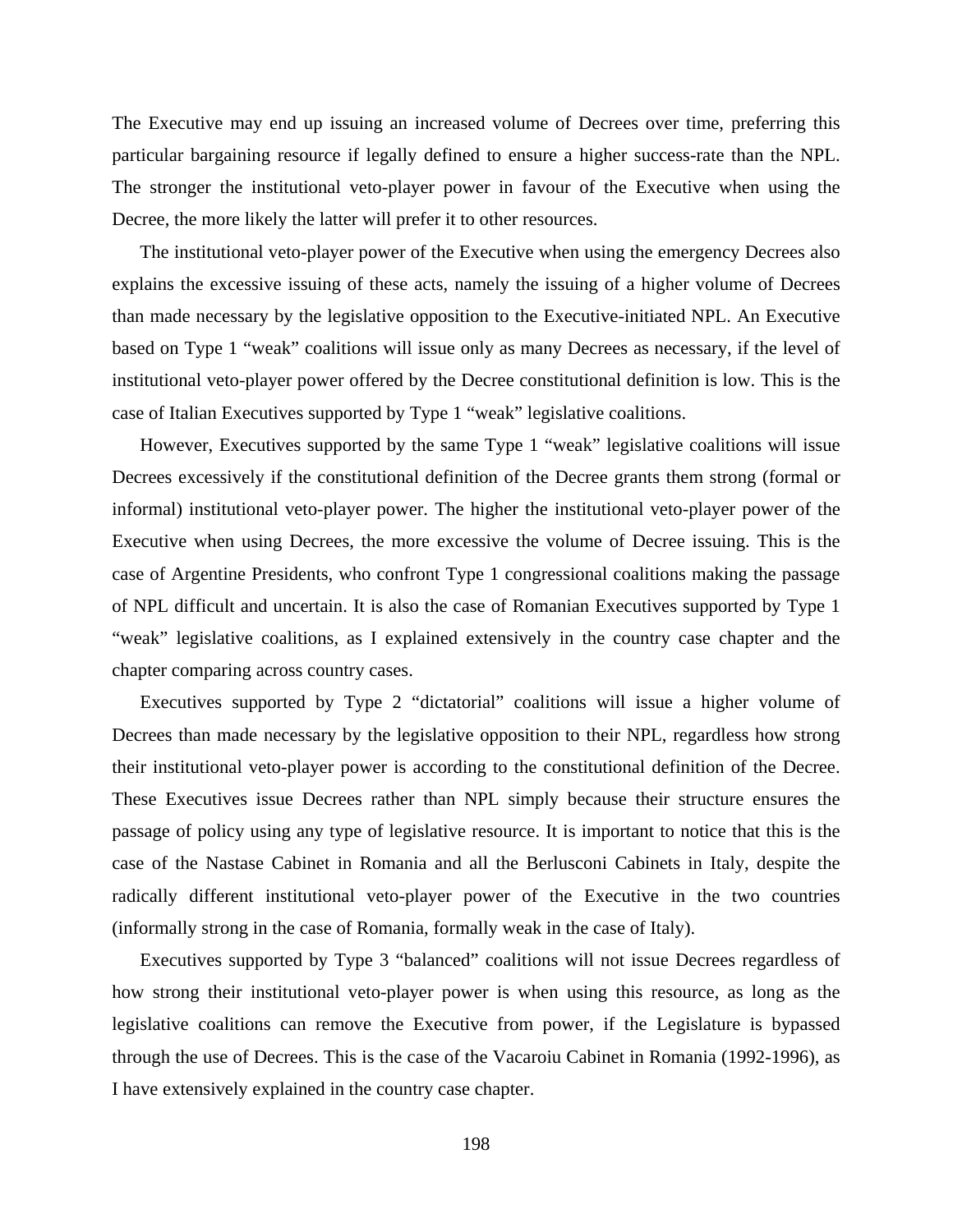Comparing across political regimes legislative coalitions and legal/constitutional definitions of emergency Decree and NPL is made possible by the conceptualization of accountability according to its radial structure and the institutional and partisan veto-player model of policymaking (Tsebelis, 1995, 2000, 2002).

I have attempted to improve the literature that eloquently identified the two dimensions of accountability, namely institutional control (capacity to terminate the mandate of the Executive before elections) and policy control (capacity to expose the policy initiatives to broad institutional scrutiny through rejection and amending) (Strøm et al., 2003) by arguing that these important dimensions of accountability are present both in parliamentary and presidential systems, only with a difference in the mechanisms of imposition. The amending and rejection of Decrees is a form of political accountability in the framework of policy control function.

I have argued that in presidential systems the institutional control function is reduced to a substantially diminished form: the impeachment procedure. However, the policy-making function is correspondingly enhanced, through increased policy scrutiny for the Presidential legislative initiatives sent to the Legislature for consideration and approval. This explains why the Argentine Congress is opposing the Executive-initiated NPL more than the Romanian and Italian Parliaments oppose the legislation initiated by the Cabinets that they support, as I have presented in the country case comparison chapter.

In parliamentary systems, the institutional control function is substantially stronger, since the Parliament has a variety of means to remove an Executive that is made of members of the Parliament and is entirely dependent on its support. The policy-control function is correspondingly weaker than in presidential regimes, given the origin of the Executive in Parliament. It is assumed that a Parliament supporting an Executive has no incentive to amend the latter's policies to the same extent as Congresses in presidential regimes, since the Parliament itself delegated the Executive to implement the program of the supporting legislative coalition. That is not to say amending or rejection of Executive policy initiatives are absent from parliamentary systems. To the contrary, the Executive is held accountable by Parliament with varying degrees of success, according to the legislative resources granted to the latter by Constitution.

As I have extensively argued in the conceptual definition chapter, the amending and rejection of Executive decrees is a legitimate form of accountability understood as a policy control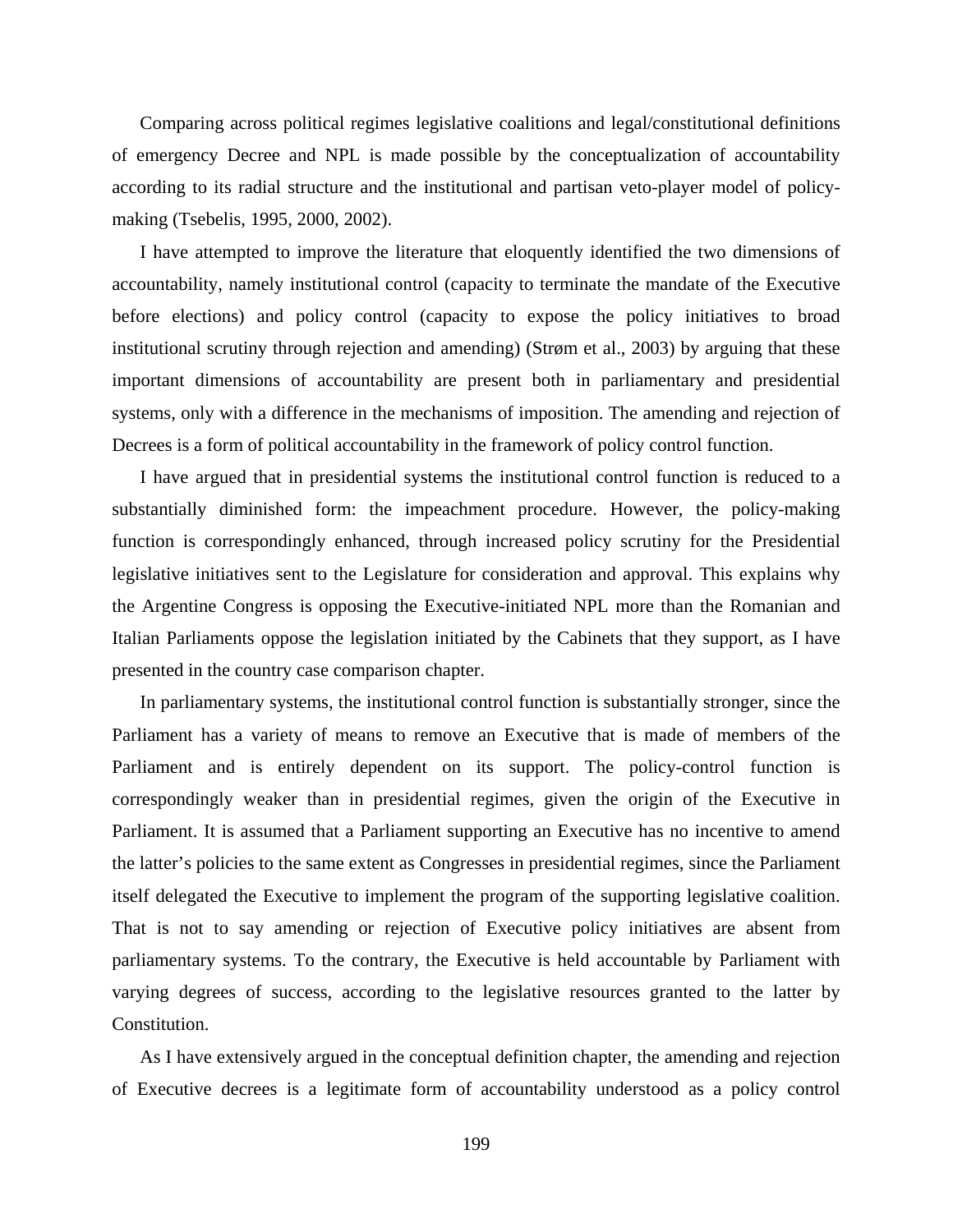function. I have further attempted to improve the literature focusing on delegation and accountability in parliamentary systems (Strøm et al., 2003) by using the partisan and institutional veto-player model that allows for comparing the level of Executive accountability across political regimes (Tsebelis, 1995, 2000, 2002). The capacity of the Legislature to hold the Executive to account is primarily determined by how political parties disperse institutional vetoplayer power between the two branches of government when defining the legal status of the Decree and the conditions of its legislative amendment and rejection.

Therefore, the different levels of Executive accountability function of Decree success and amending rates are explained by the differences and similarities among the different constitutional provisions defining the legal status of the Decree and treatment of Executive decrees in the Legislature.

This thesis leaves unanswered a few questions that can be addressed by future research work on the topic. How does the typology of coalitions function in presidential systems and in parliamentary systems with minority Cabinets? The legislative coalitions have no capacity to remove the President from power in presidential systems, whereas minority Cabinets in parliamentary or semi-parliamentary systems should be constrained by their low number of legislative seats to negotiate with the Opposition and promote legislation exclusively by NPL as long as they could be removed from power at any moment when bypassing the Legislature. Do partisan veto-players interact differently in presidential systems than in parliamentary systems, or in the case of Cabinets which do not have more than 50% legislative support? What is their effect on the tendency of the Executive to issue Decrees, either excessively or proportionately to the legislative opposition to the NPL?

The empirical information on which this thesis is based presents some shortcomings, preventing an accurate evaluation of how Presidents solve their bargaining problems when confronted with Type 3 "balanced" coalitions or when benefiting from the unconditional support of Type 2 "dictatorial" coalitions.

The Argentine party system leads to the formation of only one type of legislative coalition, namely Type 1 "weak", preventing a comparison to Type 2 "dictatorial" or Type 3 "balanced" coalitions within the same political system. Furthermore, the level of institutional veto-player power can be different across different presidential regimes when using the emergency Executive decree.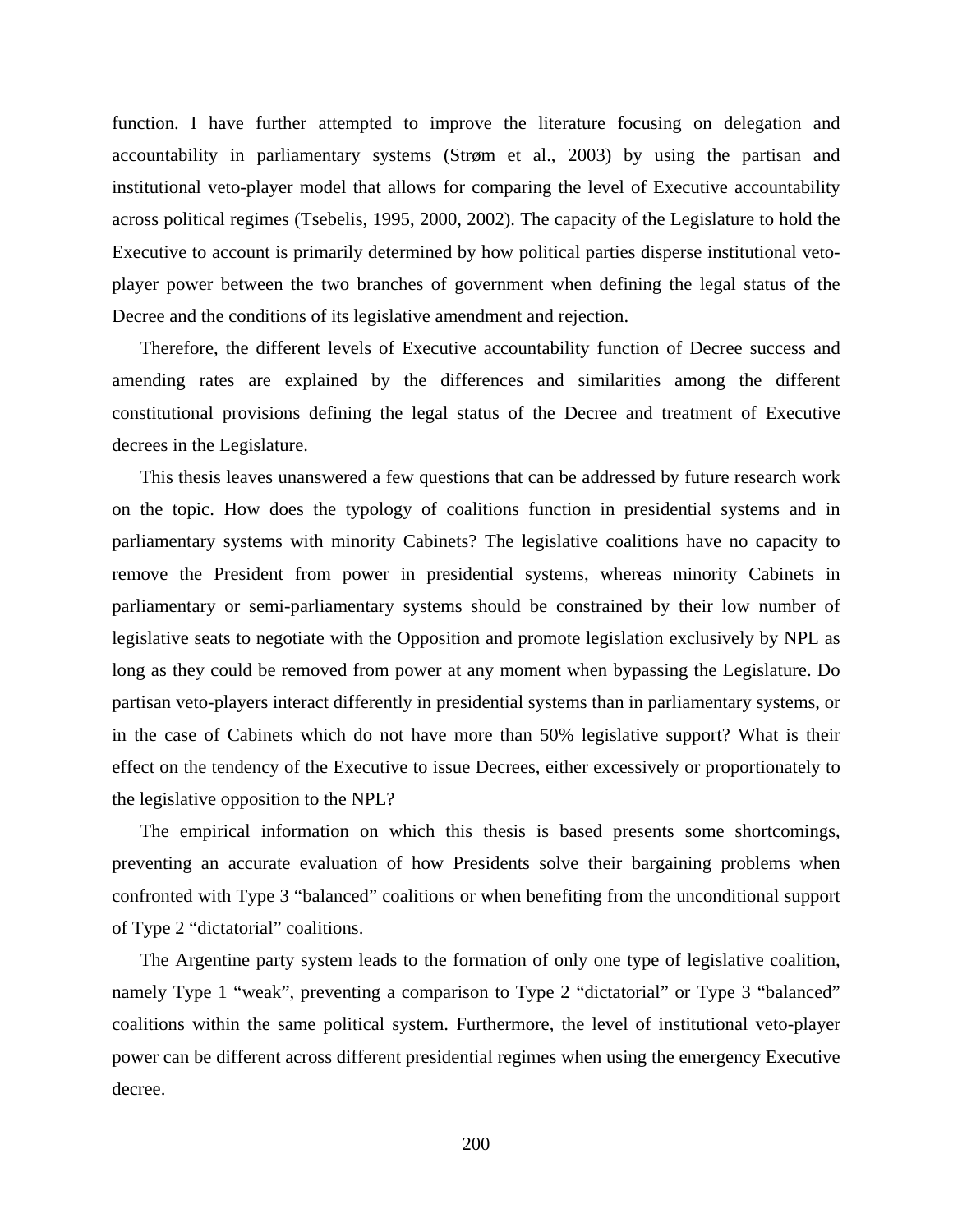Therefore, the findings of this thesis do not warrant stronger claims regarding the interaction between congressional coalitions and a President's function of issuing of Decrees across presidential systems in general. Nevertheless, the exploration of the Argentine study case revealed the importance of institutional veto-player power in determining the excessive issuing of Decrees and the incapacity of the Congress to hold the President to account by rejecting or at least amending these powerful legislative bargaining resources. Presidents who enjoy total institutional veto-player power through Decrees will make use of this powerful resource excessively, namely more is made necessary by the legislative opposition to presidential NPL.

The Argentine case represents a relevant example of such a situation, explained extensively in the relevant chapter. The Argentine President need not negotiate policy when using the Decree. Therefore the coalition types in the Argentine Congress (Type 1 "weak") explain only the necessity to issue Decrees, but the excessive issuing is explained the specific legal status of the Decree. It follows logically that the less institutional veto-player power the President enjoys when using Decrees, the more he or she has to negotiate policy with the congressional coalitions, while the negotiation itself will be influenced by the legislative coalitions types defined earlier.

The findings of this thesis can be further improved by bringing into the analysis various presidential systems, where the Presidents confront different types of congressional coalitions (depending on the partisan systems present in different presidential systems), while possessing different levels of institutional veto-player power when using the Decrees of urgency and necessity (depending on the constitutional definition of the legal status and conditions of treatment of this legislative bargaining resource in different presidential systems).

This thesis compared different coalition types in the country cases of Romania and Italy, defined in terms of bargaining problems the Executive confronts in the Legislature. All three coalition types are present in these two country cases. Furthermore, the Italian and the Romanian Cabinets have substantially different institutional veto-player power when using the Executive decree. This diversity in the nature of the units of analysis (coalition types) and the level of institutional veto-player power allows for theoretically relevant comparisons.

The second issue that remains only partly explained by the coalition typology put forth in this thesis is that of minority Cabinets in political systems where the Executive mandate is entirely dependent on legislative support. According to the coalition typology extensively defined in the literature and theoretical review chapter, the minority Cabinets should promote most of their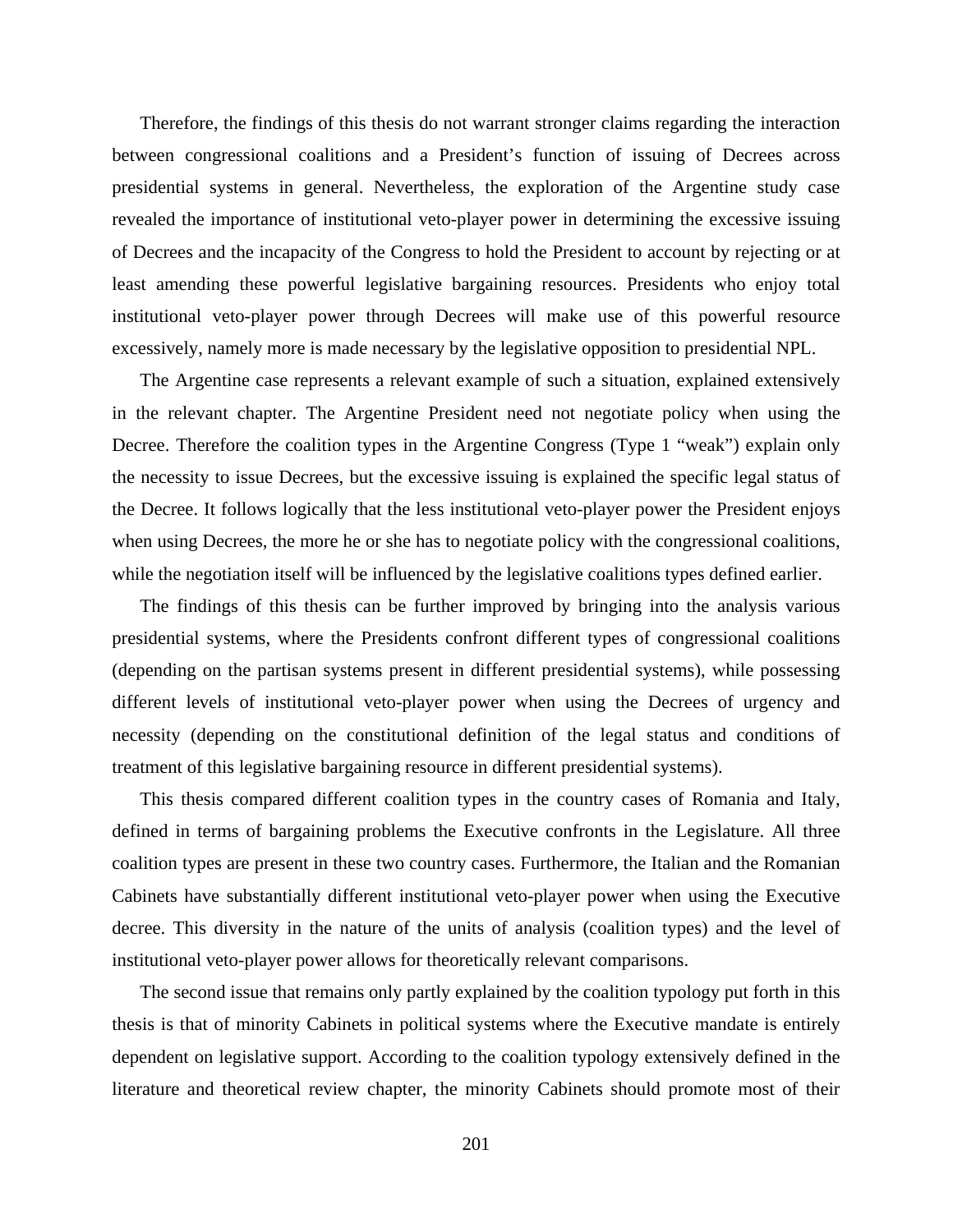policy initiatives through NPL rather than Decrees, given their low number of legislative seats and the need to negotiate policy with the Opposition.

However, the theoretical expectation is contradicted by empirical information, as the units of analysis Tariceanu I and II indicate in the case of Romania. These two minority Cabinets issued more than half of their legislative production through Decree, given the incapacity and unwillingness of the legislative Opposition to remove them from power, as I have extensively explained in the country case chapter.

The Tariceanu I Cabinet could not be removed from power given the impossibility of legislative collaboration between the social democratic PSD and the extremist party PRM. The Tariceanu II Cabinet had not been removed from power before elections, even after some parties deserted the coalition supporting the Executive, given the electoral calculations of all political parties in Parliament.

The same situation is found in Italy between 1947 and 1993, when minority Cabinets had been put in place immediately after elections in order to govern the country while the political parties negotiated the coalition formula that would offer legislative support to the Executive.

As I have extensively explained in the country case chapter, the Italian minority Cabinets governed sometimes for months if the political parties encountered difficulty in reaching a consensus regarding the composition of the legislative coalition to support the Executive. The protracted negotiations had been impossible to conclude at times, given the nature of the Italian party system.

This situation has been recurrent throughout the decades, leading to so-called "crisi al buio", literally meaning crisis in the dark, where minority Cabinets were not removed from power out of political calculations. If agreement on the coalition formula had been impossible, then Cabinets in "crisi al buio" were terminated by calling early elections.

A more focused analysis on the legislative production of these units of analysis could improve this thesis in explaining the need to issue Decree even when the Executive is not supported by Type 1 "weak" and Type 2 "dictatorial" legislative coalitions.

The tentative conclusion regarding the issuing of Decrees in the case of minority Cabinets is that the coalition typology offered earlier does not explain the necessity to issue Decrees either through a high level of fragmentation and polarization or through a "dictatorial" capacity to pass policy through the Legislature using any type of legislative resource.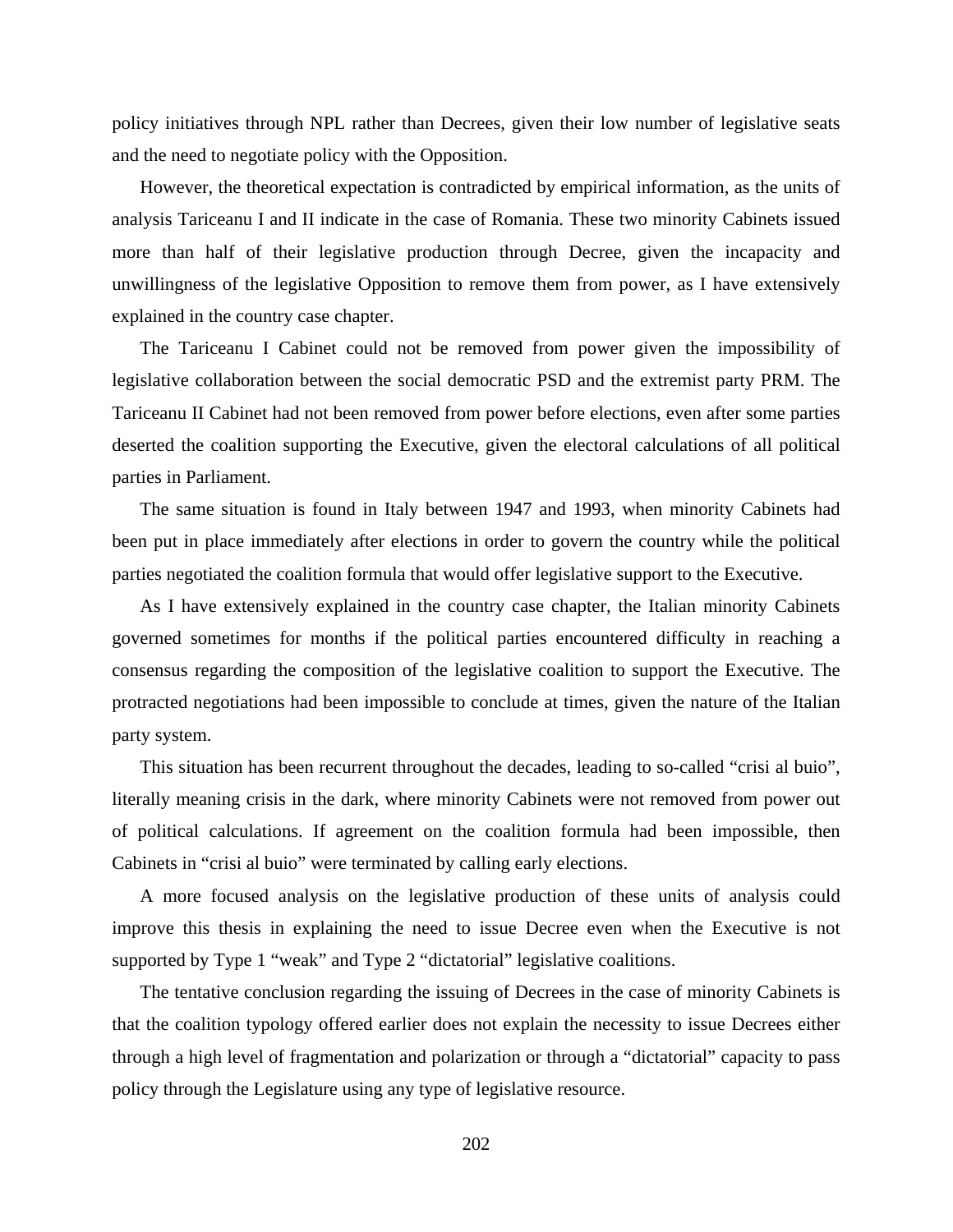When focusing on minority Cabinets, the relations among legislative Opposition parties must be considered, particularly how political and electoral calculations shape their legislative behaviour and the subsequent relation to the Executive. This thesis can be further improved by focusing on a larger sample of units of analysis (Executives) which have minority legislative support.

The current research findings can also be further improved along two methodological dimensions. Firstly, the increase in the number of the units of analysis in the observation sample would allow for a more accurate correlation between the success-rate of Executive-initiated NPL and the tendency of the Executive to issue Decrees. This can be done by organizing empirical information on the volume of Decrees, volume and success-rate of NPL for shorter periods of time (i.e., weeks or months).

Secondly, a content analysis of Decrees and Executive-initiated NPL would establish the importance of policy promoted by each one of the two constitutional resources of the Executive. It might turn out that the most relevant policy measures are indeed promoted by Decree, while the least important ones (such as international treaties) are promoted by NPL. As I have already shown in the case of Romania, it is expected that the stronger the institutional veto-player power of the Executive when using the Decree, the higher the tendency to promote the most important (and therefore more divisive) policies through Decree rather than NPL.

The important role that political parties play in dispersing the institutional veto-player power between the two branches of government offers a different perspective on the theoretical claims of the "delegative" democracy argument. A causal link might be established between the political parties and the excessive issuing of Decrees, but that remains to be explored.

The theoretical claims that could be derived from such a possible causal link might explain the excessive issuing of Decrees through a partisan and institutional culture, but not necessarily through popular political culture. The public approval for Executives bypassing Legislature might be strong occasionally, particularly in times of serious economic situations or political turmoil, but the partisan and institutional causes that ensure the perpetuation of such practice are clearly stronger, as this thesis has revealed. The role that political parties play in shaping the Executive-Legislature agenda is fundamental, as supported by the comparison between the Italian political parties, on the one hand and the Romanian and Argentine political parties, on the other.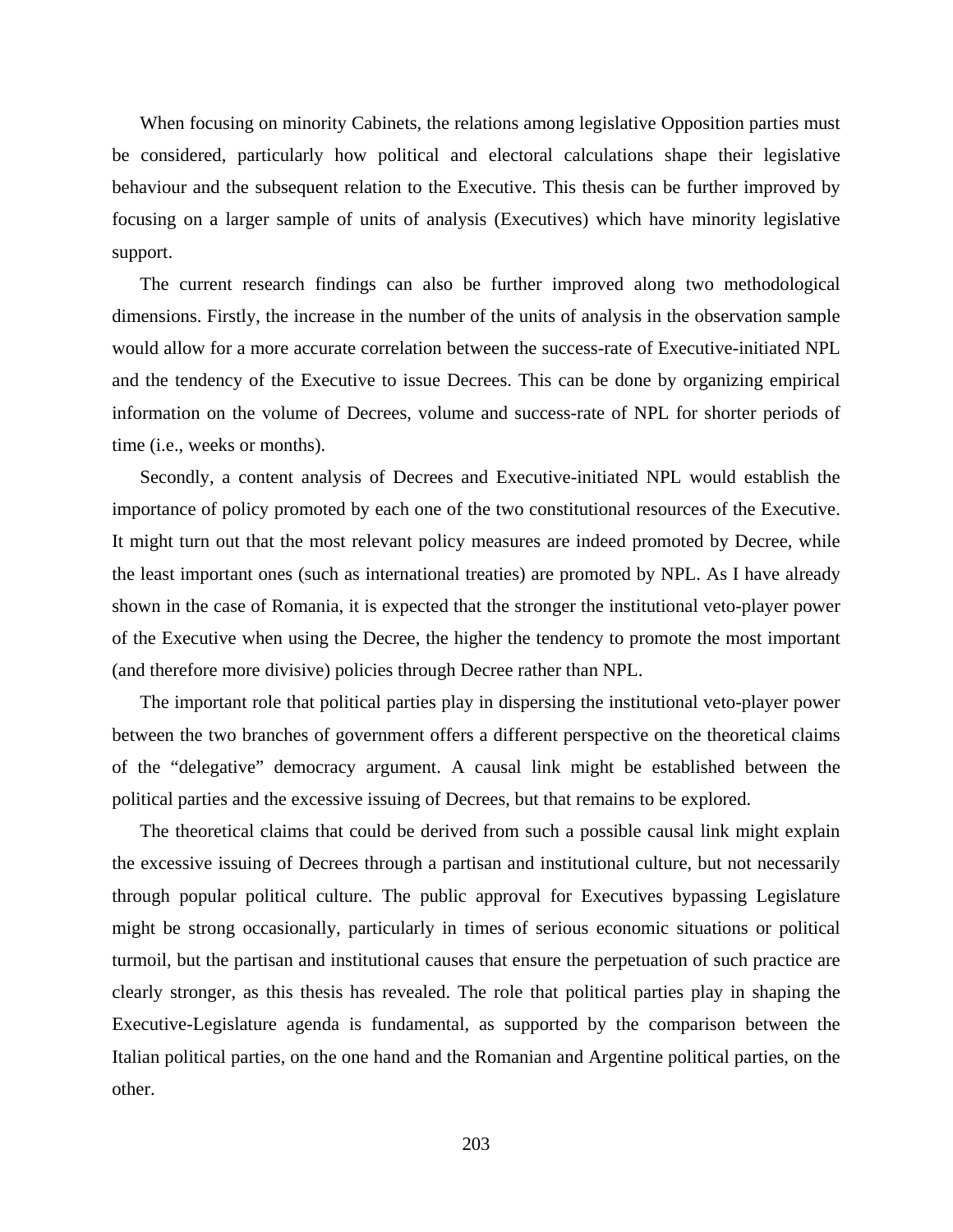The exploration of partisan life in the new democracies (party system and representation capacity of political parties) could reveal significantly more about the diminished capacity of Legislatures to hold the Executive to account, along the argument of literature already reviewed (Strøm, et al., 2003). Political parties appear to be pivotal in influencing the dynamic of delegation and accountability.

As I have shown in the literature review chapter, the ability of political parties to capture and disperse the policy agenda is considered an indicator of their cohesiveness (Strøm, 2003: 651). This specific ability in turn is influenced by the institutional system and type of party system present in any country. The stronger the cohesion of political parties, the stronger is their capacity to activate the accountability mechanisms (Strøm, 2003: 652). Given that citizens are directly voting for political parties and trust them to control the Executive, the stronger the disconnection of parties from society, the weaker are their cohesiveness and capacity to hold the Executive to account.

Therefore, a possible improvement of the "delegative" democracy argument would be the measuring of the cohesiveness of the political party system, in order to establish an accurate measure for the level of Executive accountability: electoral party strength, organizational party strength, party in government strength. The lower the scores along these three dimensions, the weaker the cohesiveness of political parties, the lower the accountability of the Executive in relation to the Legislature, as I have showed in the literature and theoretical review chapter.

To sum up, governance by emergency Executive decree based on constitutional decree power (or at least endorsed by the Justice system) is induced by the type of legislative coalitions the Executive has to manage, while it is kept under control by the type of constitutional regulations that define the legal status of the Decree, as well as the conditions of its treatment in Legislature. The political parties have to be both willing and capable to hold the Executive to account by imposing policy negotiation as the only possible alternative for reaching policy decisions. Given that political parties can act only as part of legislative coalitions when influencing the policy initiatives of the Executive, I have shown that the actual capacity of the congressional coalitions to hold the President to account determine the bargaining strategies they use when dealing with Executive-initiated legislation (either through normal procedure or by Decree).

The Executives which enjoy strong Decree powers, such as the Argentine Presidents, relegate the Legislatures to rubberstamp institutions when using this particular constitutional resource,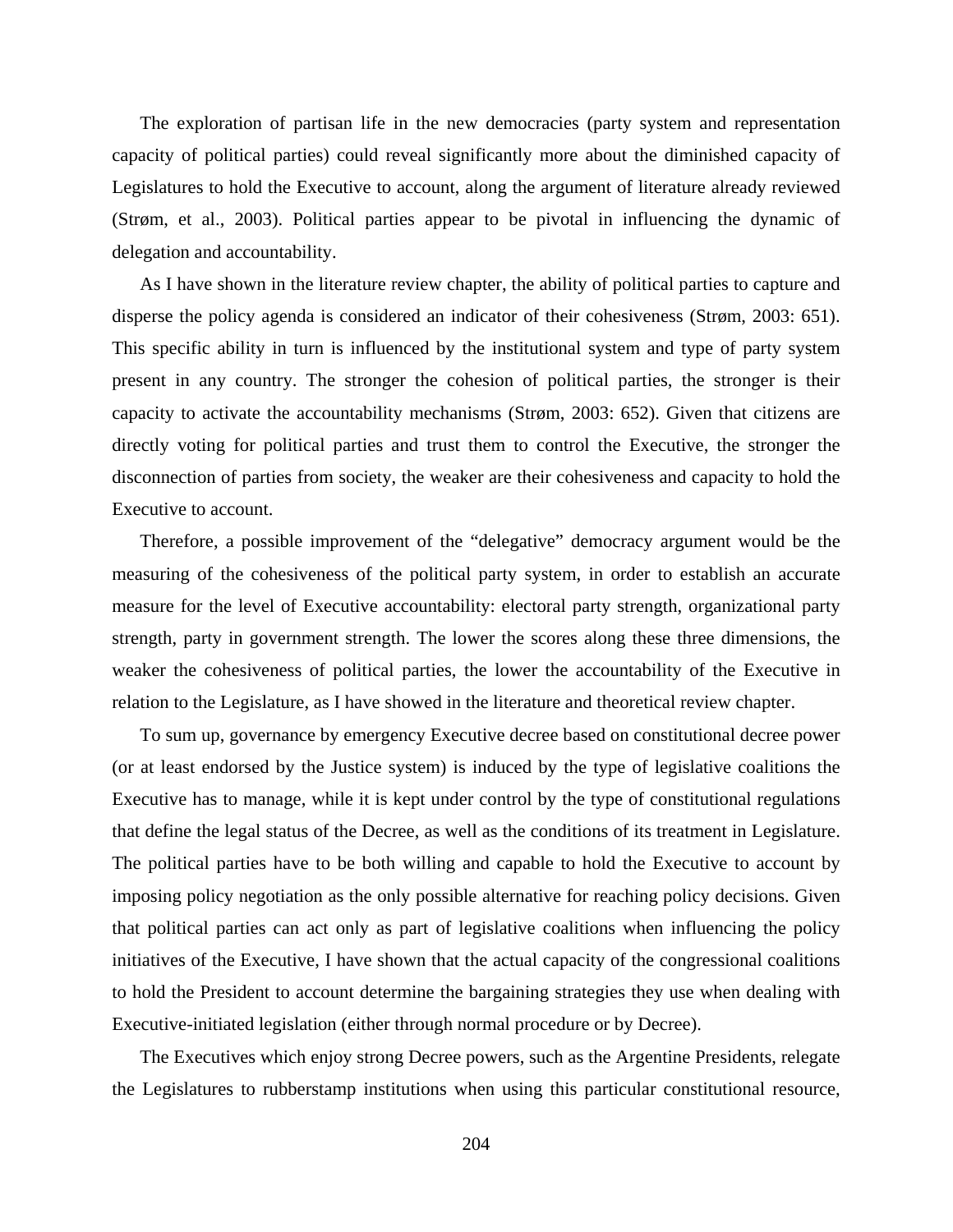whereas the Executives which enjoy moderate Decree power use it as a bargaining tool, rather than a method of bypassing the Legislature. It can be concluded that the level of Executive accountability to the Legislature's function of Decree success and amending rates is determined across country cases by the constitutional definition of the legal status of this legislative instrument of the Executive and the conditions of its treatment in Legislature.

The bargaining power of the Executive when using the Decree should be understood across country cases as a matter of degree (more or less) rather than in a dichotomous manner (existent/inexistent). The Executive in some countries enjoys stronger institutional veto-player power when using the Decree than the Executive in other countries, while the Decree power itself is used differently within the same country, according to the structure of the legislative coalition supporting the Executive. The immediate consequence is that the level of accountability can be understood accordingly, as a matter of degree (more/less accountable).

Despite all the institutional malfunctioning or their low quality, many of the new democracies have endured and did not return to authoritarianism. Comparing an established democracy (Italy) to two new democracies (Argentina and Romania) reveals that the quality of a democratic regime is first and foremost determined by its policy-making structures (partisan and institutional), which do not operate independent of each other, as I have shown.

All three country cases are multi-party democracies and in all of them political parties have a major influence on how policy decisions are made. Authoritarian legacies might exist in the case of Romania and Argentina and they might have varying degrees of influence on how policy decisions are made. However, a causal mechanism needs to be established between such legacies and the policy-making process. The factor with causal explanatory power might be popular political culture, but it might as well be partisan life and/or institutional structures. This thesis has attempted to explore the latter, building on the insights of existing literature and combining different approaches to explain the complex interaction between the Executive and the Legislature as mediated by political parties.

205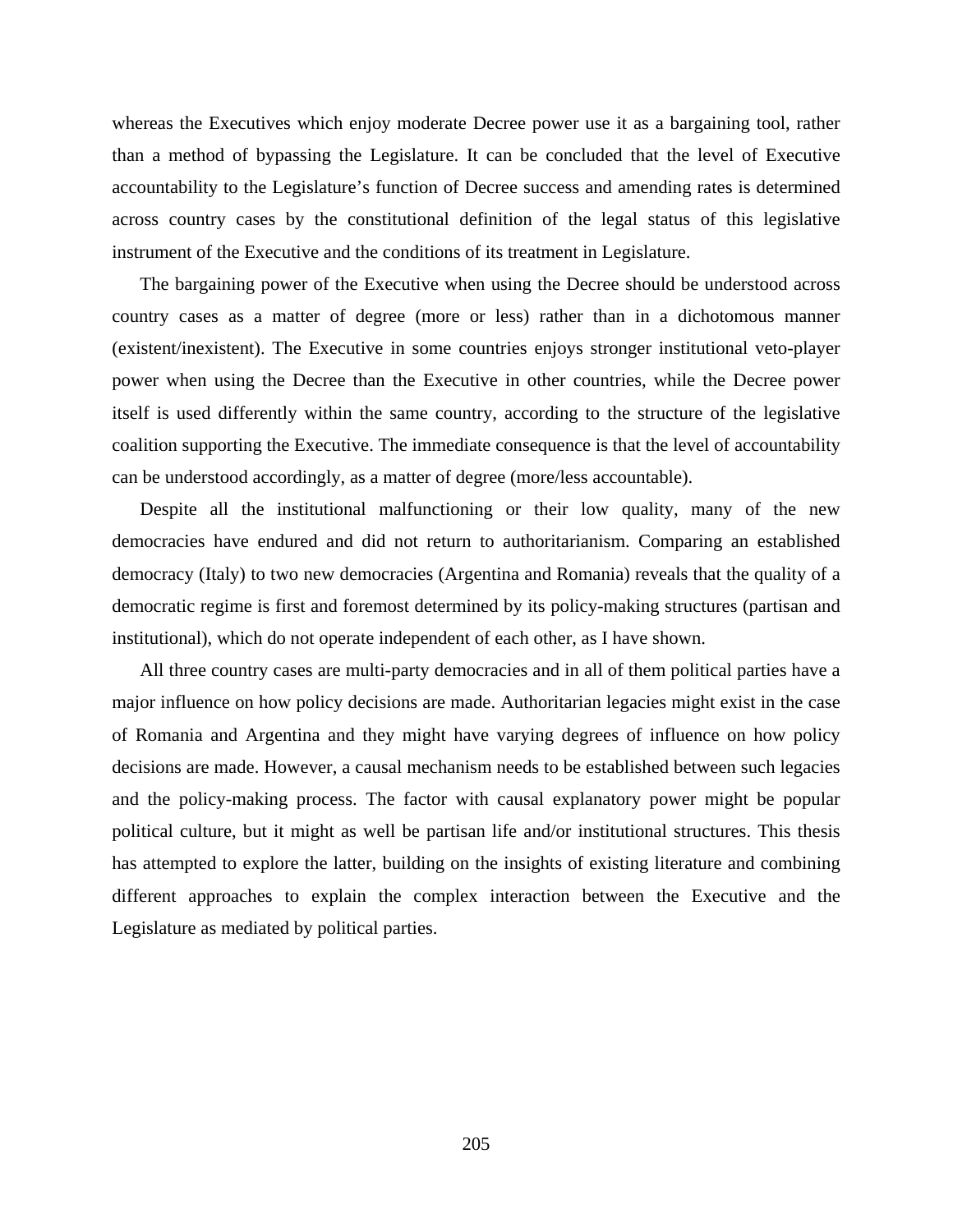## BIBLIOGRAPHY

- 1. Almond, Gabriel A., and Sidney Verba, 1963. *The Civic Culture*. Princeton, N.J.: Princeton University Press.
- 2. Barbu, Daniel, 2003. "De la partidul unic la partitocrazie" (From One-Party Rule to Partitocracy) in de Waele, Jean-Michel, ed., *Partide Politice in Europa Centrala si de Est* (Political Parties in Central and Eastern Europe), Bucuresti: Editura Humanitas.
- 3. Bruszt, Laszlo, 2000. "Constituting Markets: the Case of Russia and the Czech Republic." in Dobry, Michel, ed., *Democratic and Capitalist Transitions in Eastern Europe:* 197-220. Dordrecht: Kluwer Academic Publishers.
- 4. Calvo, Ernesto and Maria Victoria Murillo, 2005. 'The new iron law of Argentine politics? partisanship, clientelism, and governability in contemporary Argentina', in Steven Levitsky and Maria Victoria Murillo (eds.), *Argentine democracy: the politics of institutional weakness* (University Park Pa. 2005): 207-26.
- 5. Capriata, Laura. 'Kirchner firma por año más decretos que Menem' (Kirchner signs more decrees per year than Menem) *La Nación*, 14 de junio 2006 http://www.lanacion.com.ar/814460
- 6. Capriata, Laura. 'Kirchner firmó un decreto cada cinco días de gestión' (Kirchner issues a decree every five days of his mandate), *La Nación*, Lunes 13 de junio de 2005 http://www.lanacion.com.ar/politica/nota.asp?nota\_id=712521
- 7. Capriata, Laura. 'También este año, Kirchner firmó más decretos que leyes' (This year as well, Kirchner issues more decrees than legislative proposals), *La Nación*, Lunes 3 de julio de 2006 http://www.lanacion.com.ar/820121
- 8. Carey, John M., and Matthew S. Shugart, 1992. *Presidents and Assemblies: constitutional design and electoral dynamics*, New York: Cambridge University Press.
- 9. Carey, John M., and Matthew Soberg Shugart, 1998. *Executive Decree Authority*. Cambridge: Cambridge University Press.
- 10. Cazzola, Franco, 1975. "Le lentezze dell'urgenza" in Franco Cazzola and Alberto Predieri, eds., *Il Decreto Legge fra Governo e Parlamento*, Giuffre, Milano.
- 11. Collier, David and James E. Mahon Jr., 1993. "Conceptual Stretching Revisited: Adapting Categories in Comparative Analysis", *American Political Science Review*, Vol. 87, No. 4, December: 845-855.
- 12. Collier, David and Steven Levitsky, 1997. "Democracy with Adjectives: Conceptual Innovation in Comparative Research.", *World Politics*, Vol. 49, No. 3, April: 430-451.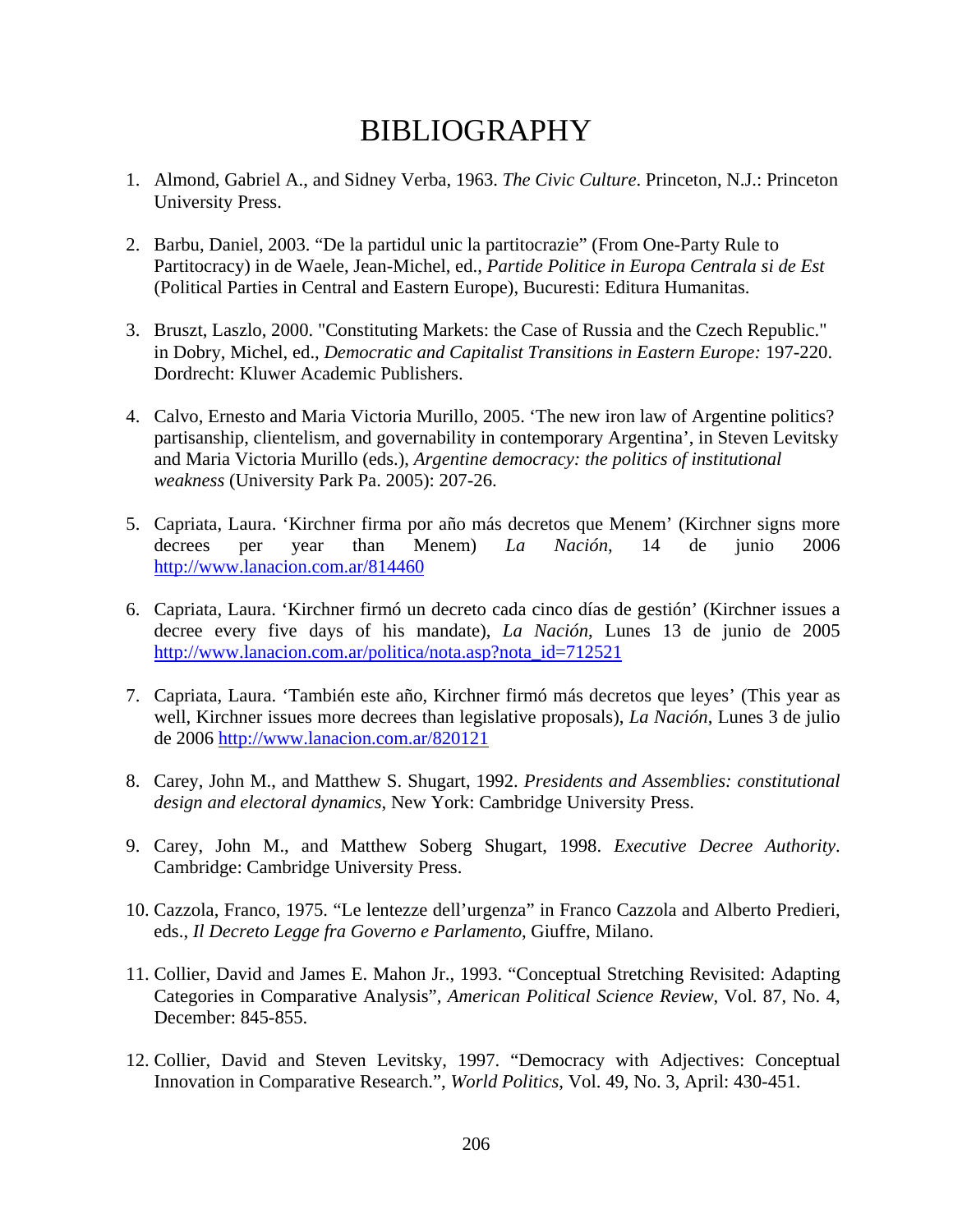- 13. Colomer, Josep, 2001. *Political Institutions: Democracy and Social Choice*. Oxford: Oxford University Press.
- 14. Cotta, Maurizio, 1979. *Classe politica e parlamento in Italia: 1946 1976,* Bologna: Il Mulino.
- 15. Cotta, Maurizio and Luca Verzichelli, 1996. *Italy: From Constrained Coalitions to Alternating Governments?*, Working Paper 26, Universita Degli Studi di Siena, Dipartimento di Scienze Storiche, Giuridiche, Politiche e Sociali.
- 16. Cox, Garry W. and Frances Rosenbluth, 1996. "Factional Competition for the Party Endorsement: the Case of Japan's Liberal Democratic Party", *British Journal of Political Science*, 26: 259-297.
- 17. Dahl, Robert, 1971. *Polyarchy: Participation and Opposition*, New Haven: Yale University Press.
- 18. De Swaan, Abram and Mokken, Robert J., 1980. "Testing coalition theories: the combined evidence", in Lewin, L. and Vedung, E. (eds.) *Politics as Rational Action*. Dordrecht: Reidel: 199-217.
- 19. Deering, Christopher J. and Maltzman, Forest, 1999. "The Politics of Executive Orders: Legislative Constraints on Presidential Power", *Political Research Quarterly*, Vol. 52, No. 4: 767-783.
- 20. Della Sala, Vincent and Amie Krepel, 1998. "Dancing Without a Lead: Legislative Decrees in Italy", in Carey, John M., and Matthew Soberg Shugart, eds., *Executive Decree Authority*. Cambridge, Cambridge University Press: 175 – 196.
- 21. Della Sala, Vincent, 1988. "Government by decree: The Craxi Government and the use of decree legislation in the Italian parliament", in Nanetti, R., Leonardi, R., and Corbetta, P. (eds.), *Italian politics*. London: Pinter.
- 22. Di Palma, Giuseppe, 1977. *Surviving without Governing: the Italian Parties in Parliament*, Berkeley, University of California Press.
- 23. Di Porto, Valerio, 2006. La Decretazione d'urgenza nella XIV Legislatura: Spunti da una ricognizione in Rasegna Parlamentare, Rivista Trimestriale ISLA, No. 3, Luglio/Settembre, Anno XLVIII, Jovene Editore.
- 24. Eaton, Kent, 2000. "Parliamentarism versus Presidentialism in the Policy Arena", *Comparative Politics*, 32: 355- 376.
- 25. Elster, John, 1979. *Ulysses and the Sirens*. Cambridge: Cambridge University Press.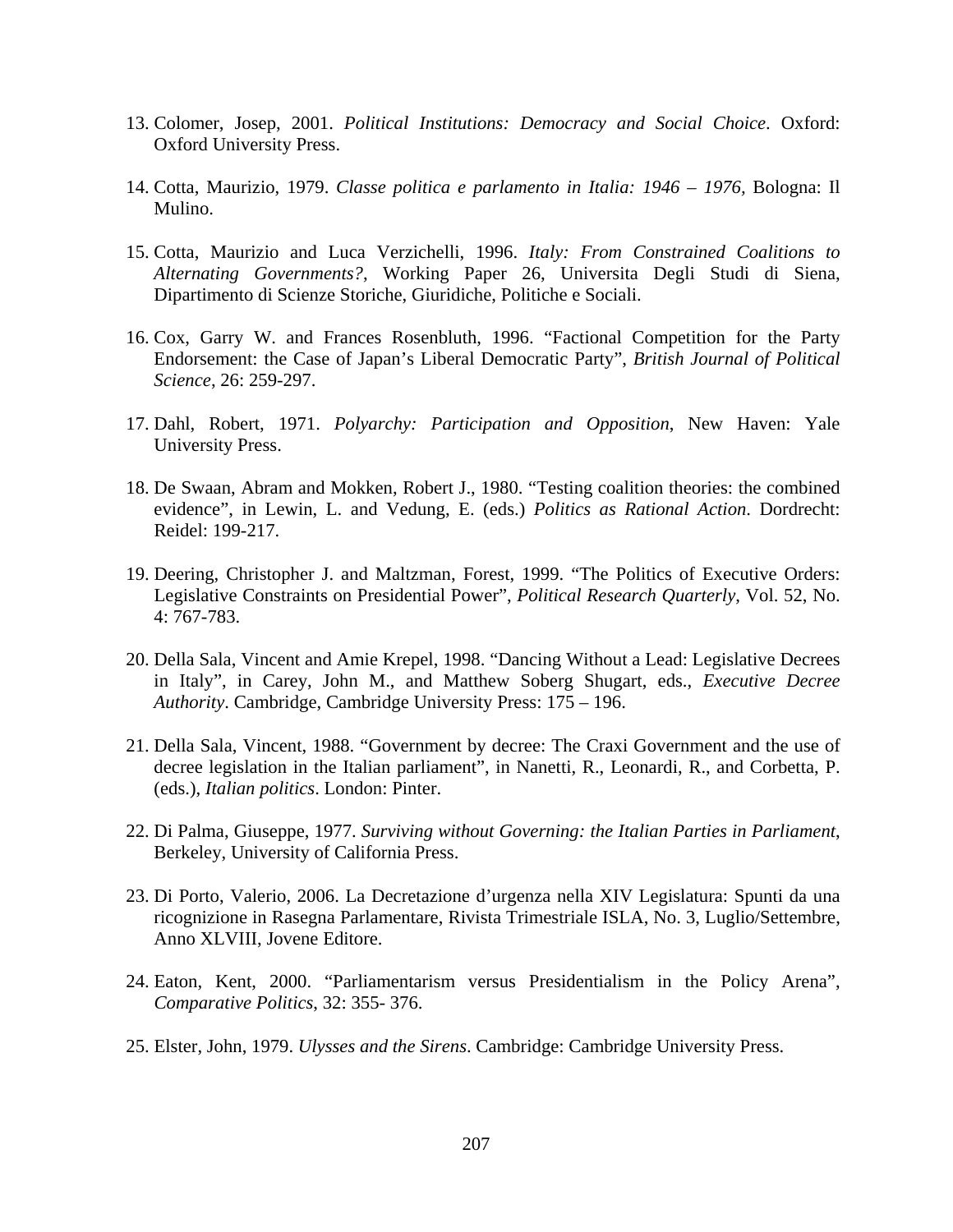- 26. Elster, Jon and Stephen Holmes, 1992. "New Constitutions Adopted in Bulgaria and Romania." *East European Constitutional Review*, Spring, Vol. 1, No. 1: 11-12.
- 27. Farneti, Paolo, 1983. *Il sistema dei partiti in Italia 1946-1979* (The party system in Italy 1946 - 1979), Bologna: Il Mulino.
- 28. Farneti, Paolo, 1985. *The Italian Party System*, London: Pinter Publishers.
- 29. Figura, Luigi, 2000. *I governi d'Italia: da Cavour a oggi*, Edizioni Virgilio.
- 30. Frye, Timothy, 1999. "Changes in Post-Communist Presidential Power: A Political Economy Explanation." paper presented at the Constitutional Design 2000 Center for Continuing Education, University of Notre Dame, December 9-10.
- 31. Hall, Peter, 1997. "The Role of Interests, Institutions and Ideas in Comparative Political Economy of the Industrialized Nations." in Lichbach, Mark, and Alan Zuckerman, eds., *Comparative Politics: Rationality, Culture and Structure*. New York: Cambridge University Press.
- 32. Heritier, Adrienne, 1998. "Institutions, Interests and Political Choice." in Czada, Roland, Adrienne Heritier and Hans Keman, eds., *Institutions and Political Choice - On the Limits of Rationality*: 27-42. Amsterdam: VU University Press.
- 33. Hine, David and Renato Finocchi, 1991. "The Italian Prime Minister" in West European Politics, 14, 2: 79-96.
- 34. Jones, Mark P. and Wonjae Hwang, 2005. "Provincial party bosses: keystone of the Argentine Congress ", in Steven Levitsky and Maria Victoria Murillo, eds., *Argentine Democracy: the politics of institutional weakness*, University Park: Pennsylvania State University Press: 115-138.
- 35. Jones, Mark P., 1997. "Evaluating Argentina's Presidential Democracy" in Scott Mainwaring and Matthew Soberg Shugart, eds., *Presidentialism and Democracy in Latin America*. Cambridge and New York: Cambridge University Press: 259-300.
- 36. Jones, Mark, Sebastian Saiegh, Pablo Spiller and Mariano Tommasi, 2000. *Professional Politicians - Amateur Legislators: The Argentine Congress in the 20th Century*. Thesis presented at the Annual Conference of the International Society of New Institutional Economics, September 22-24. Tubingen, Germany.
- 37. Jones, Mark, Sebastian Saiegh, Pablo Spiller and Mariano Tommasi, 2002. *"*Amateur Legislators - Professional Politicians: The Consequences of Party-Centered Electoral Rules in a Federal System." *American Journal of Political Science*, Vol. 46, No. 3 (Jul. 2002): 656-669.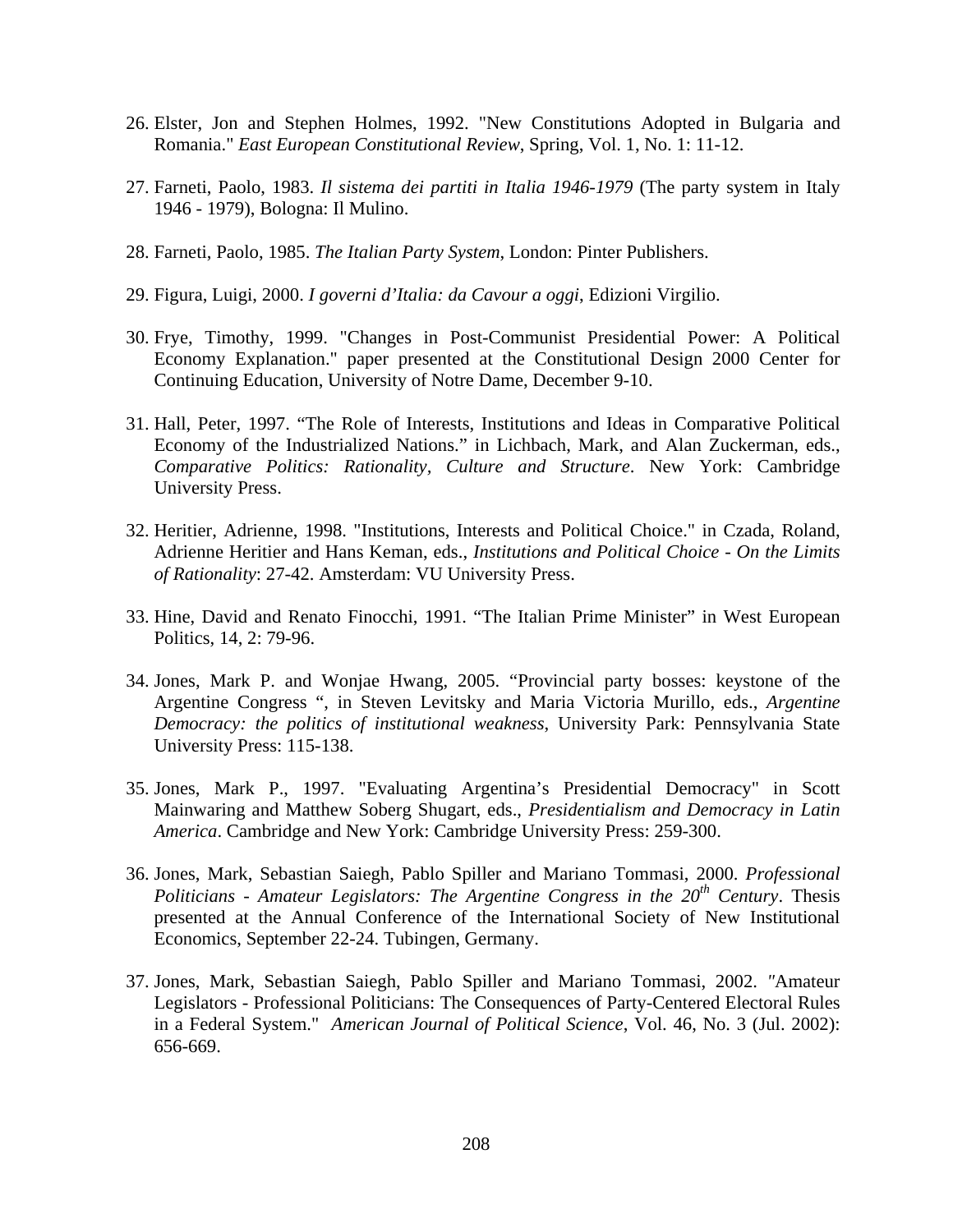- 38. Kelsen, Hans, 1989. *Pure Theory of Law*, Gloucester, Mass: Peter Smith (first published 1967, translation from Reine Rechtslehre, 2nd rev. and enl. Ed. Vienna: Deuticke, 1960).
- 39. Key, Valdimer Orlando, 1964. *Politics, parties and pressure groups.* New York: Thomas Y. Crowell  $(5<sup>th</sup>$  edition).
- 40. Krepel, Amie, 1997. "The impact of parties in government on legislative output in Italy." *European Journal of Political Research*, 31: 327-350.
- 41. Laakso, Markku and Rein Taagepera, 1979. "Effective Number of Parties: A Measure with Application to West Europe", *Comparative Political Studies*, 12: 1: 3-27.
- 42. Lakoff, George,1990. *Women, fire, and dangerous things: what categories reveal about the mind.* Chicago, London: University of Chicago Press.
- 43. LaPalombara, Joseph, 1968. "Macrotheories and Microapplications in Comparative Politics", *Comparative Politics* (October).
- 44. Levitsky, Steven, 2001. "An Organized Disorganization: Informal Organization and the Persistence of Local Party Structures in Argentine Peronism", *Journal of Latin American Studies*, 33, Cambridge University Press: 29 – 65.
- *45.* Lijphart, Arend, 1995. *Electoral systems and party systems: a study of twenty-seven democracies, 1945-1990*, Oxford, New York: Oxford University Press.
- 46. Lijphart, Arend, 1999. *Patterns of democracy: government forms and performance in thirty-six countries*. New Haven, London: Yale University Press.
- 47. Linz, Juan J., 1994. "Presidential or Parliamentary Democracy: Does it make a difference?" in Linz, Juan J. and Arturo Valenzuela (eds.), *The Failure of Presidential Democracy*. Baltimore: Johns Hopkins University Press.
- 48. Linz, Juan J., Alfred Stepan, 1996. *Problems of democratic transition and consolidation: Southern Europe, South America, and post-communist Europe*. Baltimore: Johns Hopkins University Press.
- 49. Llanos, Mariana, 2001. "Understanding Presidential Power in Argentina: a Study of the Policy of Privatization in the 1990s." *Journal of Latin American Studies*, 33: 67-99.
- *50.* Llanos, Mariana, 2002. *Privatization and Democracy in Argentina: An Analysis of President-Congress Relations*, Palgrave.
- 51. Lupia, Arthur, 2003. "Delegation and its perils" in Kaare Strøm, Wolfgang C. Müller and Torbjörn Bergman, eds., *Delegation and accountability in parliamentary democracies*, Oxford, New York : Oxford University Press: 33-55.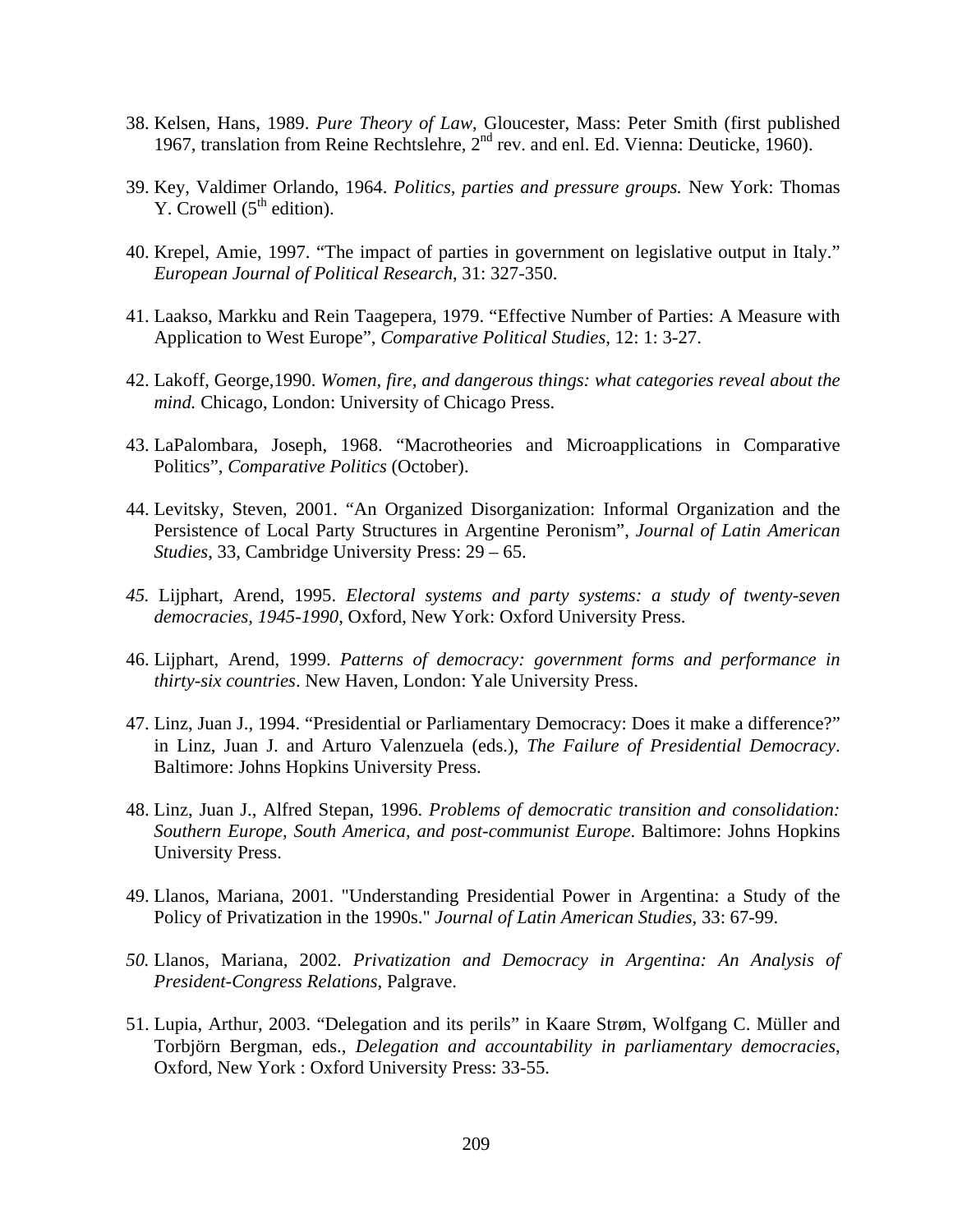- 52. Magar, Eric, 2001. *The elusive authority of Argentina's Congress: Decrees, Statutes and Veto Incidence, 1983-1994*, Thesis prepared for presentation for the 2001 Meeting of the American Political Science Association, San Francisco, August 30 – September 2.
- 53. Mainwaring, Scott and Matthew Soberg Shugart, eds., 1997. *Presidentialism and Democracy in Latin America*. Cambridge and New York: Cambridge University Press.
- 54. Mainwaring, Scott, 1990. "Presidentialism in Latin America." *Latin American Research Review*, Vol. 25, No. 1: 157-179.
- 55. Mainwaring, Scott, 1991. "Politicians, Parties, and Electoral Systems: Brazil in Comparative Perspective", *Comparative Politics*, Vol. 24, No. 1 (Oct., 1991): 21-43.
- 56. Mainwaring, Scott, 1992-1993. "Brazilian Party Underdevelopment in Comparative Perspective", *Political Science Quarterly*, Vol. 107, No. 4 (Winter, 1992-1993): 677-707.
- 57. Manin, Bernard, Adam Przeworski and Susan Stokes, 1999. "Elections and Representation." in Przeworski, Adam, Susan Stokes and Bernard Manin, eds., *Democracy, Accountability and Representation*. Cambridge: Cambridge University Press: 29-54.
- 58. Maraval, Jose Maria, 1999. "Accountability and Manipulation." in Przeworski, Adam, Susan Stokes and Bernard Manin, eds., *Democracy, Accountability and Representation*. Cambridge: Cambridge University Press: 154-196.
- 59. McGuire, James, 1997. *Peronism Without Peron: Unions, Parties, and Democracy in Argentina*. Stanford University Press.
- 60. Mershon, Carol, 2002. *The Costs of Coalition*. Stanford University Press.
- 61. Mills, Wright C., 1959. "On Intellectual Craftsmanship" in Llewellyn Gross, ed., *Symposium on Sociological Theory*, New York: Harper and Row.
- 62. Moe, Terry M., and Michael Caldwell, 1994. "The institutional foundations of democratic government: a comparison of presidential and parliamentary systems", *Journal of institutional and theoretical economics*, 150: 171-95.
- 63. Molinelli, Guillermo, Valeria Palanza y Gisela Sin. 1999. *Congreso, Presidencia y Justicia en Argentina. Materiales para su Estudio*. Buenos Aires: Temas Editorial. Noviembre 1999 (*The Legislative, Executive and Judicial Branches in Argentina. Data and Historical Guide for Researchers*. Buenos Aires: Temas Editorial. November, 1999).
- 64. Müller, Wolfgang C. and Kaare Strøm, 2000. *Coalition Governments in Western Europe*, New York : Oxford University Press, 2000.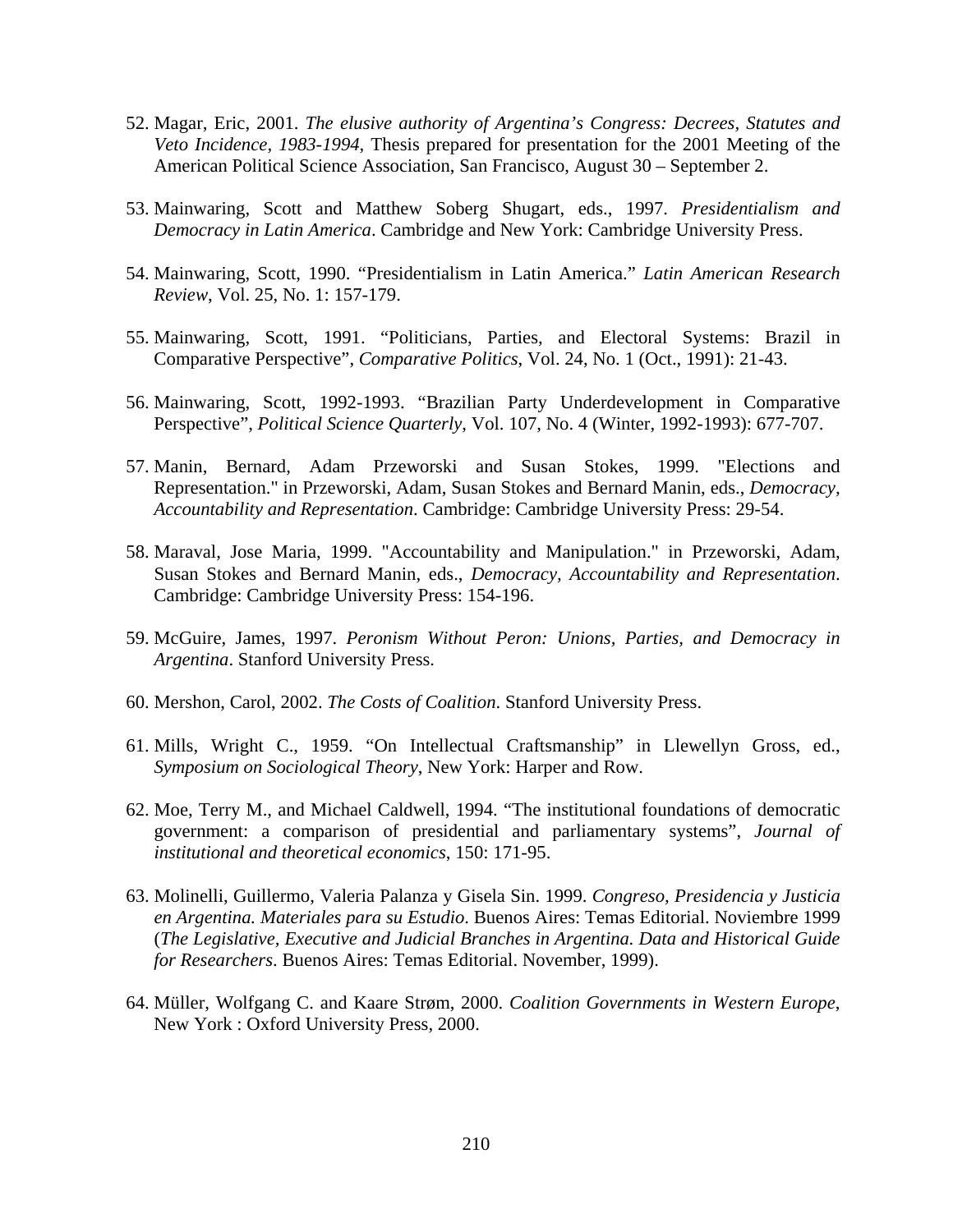- 65. Mustapic, Ana Maria, 2002. "Oscillating Relations: President and Congress in Argentina" in Scott Morgenstern and Benito Nacif, eds., *Legislative Politics in Latin America:* 23-48. Cambridge: Cambridge University Press.
- 66. Mustapic, Ana-Maria y Matteo Goretti, 1991. *Gobierno y oposicion en el Congreso: La practica de la cohabitacion durante la Presidencia de Alfonsin (1983 – 1989),* Documento de trabajo 117, setiembre, Instituto Torcuato di Tela, Centro de Investigaciones Sociales.
- 67. Mustapic, Ana-Maria y Matteo Goretti, 1993. *El Congreso de la transicion democratica (1983-1989)*, Documento de trabajo 121, Instituto Torcuato di Tela, Centro de Investigaciones Sociales, Buenos Aires.
- 68. Mustapic, Ana-Maria y Natalia Ferreti, 1995. *El veto presidencial bajo los gobiernos de Alfonsin y Menem (1983-1993)*, Working Thesis No.14, March, Universidad Torcuato di Tela.
- 69. Mustapic, Ana-Maria, 2000. "Oficialistas y diputados: las relaciones Ejecutivo-Legislativo en la Argentina", *Desarrollo Economico*, Vol. 39, No. 156.
- 70. Negretto, Gabriel, 2004. "Government capacities and policy-making by decree in Latin America: the cases of Brazil and Argentina." *Comparative Political Studies*, Vol. 37, No. 5, June: 531 – 562.
- 71. O'Donnell, Guillermo, 1994. "Delegative Democracy", *Journal of Democracy* 5 (January): 94-108.
- 72. O'Donnell, Guillermo, 1996. "Illusions about Consolidation", *Journal of Democracy* 7, April: 34-51.
- 73. O'Donnell, Guillermo, 1999. *Counterpoints: Selected Essays on Authoritarianism and Democratization.* Notre Dame: University of Notre Dame Press.
- 74. O'Donnell, Guillermo, 2003. "Horizontal Accountability: the Legal Institutionalization of Mistrust.", in Mainwaring, Scott and Christopher Welna, eds., *Democratic Accountability in Latin America*, Oxford: Oxford University Press: 34-54.
- 75. Oxhorn, Philip and Graciela Ducatenzeiler, eds., 1998. *What Kind of Market? What Kind of Democracy?* University Park: Pennsylvania State University Press.
- 76. Palanza, Valeria, 2005. *Legislative Oversight and Inter-Branch Relations in Separation of Powers Systems. Evidence from Argentina*. Thesis presented at the 2005 Annual Conference of the Midwest Political Science Association, Chicago, IL, April 7-10.
- 77. Panizza, Francisco, 2000. "Beyond Delegative Democracy: Old Politics and New Economics in Latin America." *Journal of Latin American Studies*, 32, October: 737-763.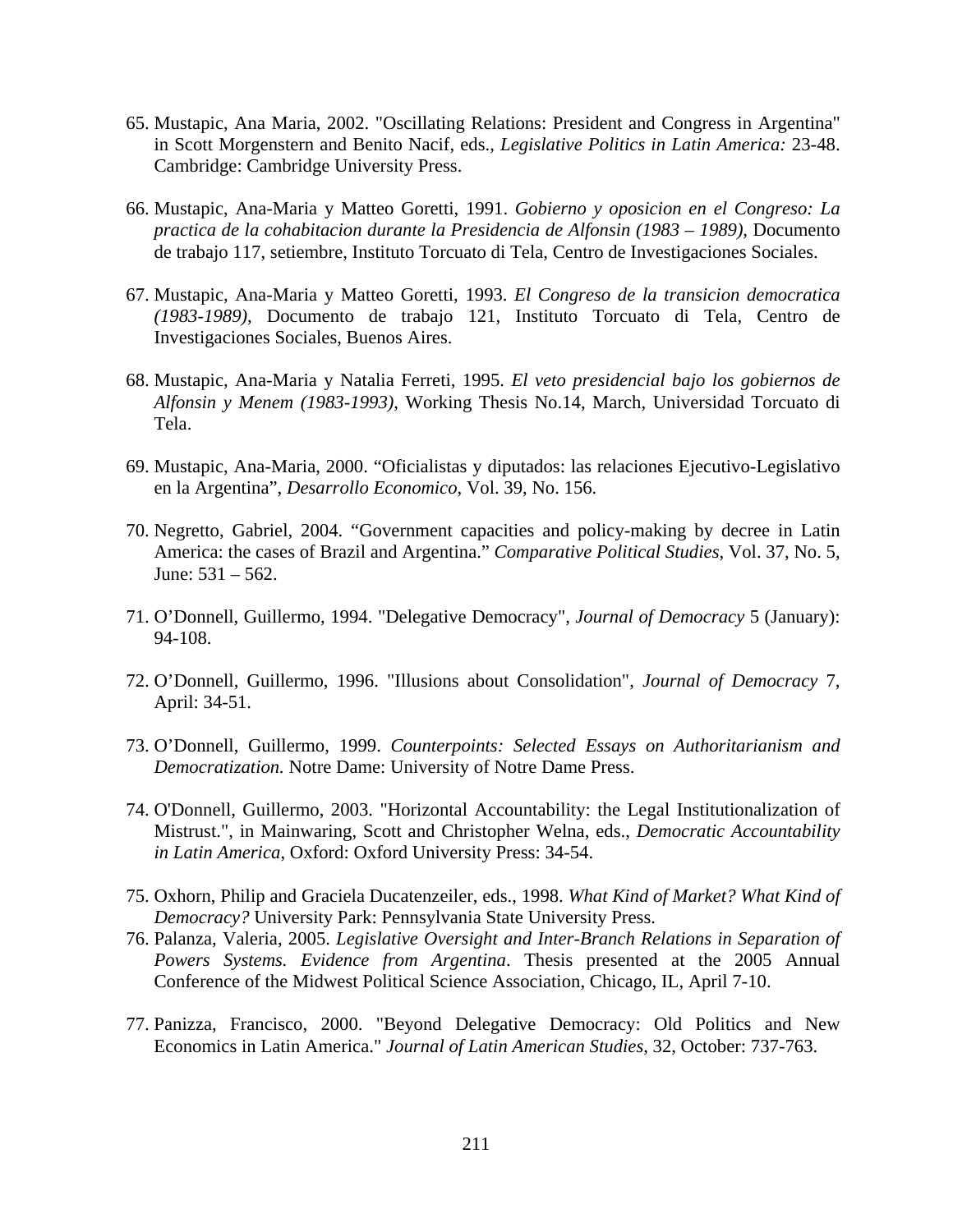- 78. Pavel, Dan and Iulia Huiu, 2003. *Nu putem reusi decat impreuna O istorie analitica a Conventiei Democratice 1989 – 2000* (We can only succeed together – An analytic history of the Democratic Convention 1989 – 2000), Bucuresti: Editura Polirom.
- 79. Peleg, Bezalel, 1981. "Coalition Formation in Simple Games with Dominant Players". International Journal of Game Theory, Vol. 10, Issue 1, Physica-Verlag, Vienna: 11-33.
- 80. Peruzzotti, Enrique, 2001. "The Nature of the New Argentine Democracy. The Delegative Democracy Argument Revisited." *Journal of Latin American Studies*, 33, February: 133- 155.
- 81. Philip, George D.E., 2003. *Democracy in Latin America: Surviving Conflict and Crisis?* Cambridge: Cambridge Polity Press.
- 82. Powell, G. Bingham, Jr., 2000. *Elections as Instruments of Democracy. Majoritarian and Proportional Visions*. New Haven: Yale University Press.
- 83. Przeworski, Adam, Susan Stokes and Bernard Manin, eds., 1999. *Democracy, Accountability and Representation*. Cambridge: Cambridge University Press.
- 84. Radu, Alexandru, 2000. *Nevoia schimbarii: un deceniu de pluripartidism in Romania* (The need for change: a decade of multiparty democracy in Romania), Bucuresti: Editura Ion Cristoiu.
- 85. Rubio, Delia Ferreira y Matteo Goretti, 1995. "Gobernar la Emergencia Uso y abuso de los decretos de necesidad y urgencia (1989 – 1993)." *Agora*, 3, Invierno: 75-94.
- 86. Rubio, Delia Ferreira and Matteo Goretti, 1998. "When the President Governs Alone: The Decretazo in Argentina: 1989-93." in John M. Carey and Matthew Soberg Rubio, *Executive Decree Authority*. Cambridge: Cambridge University Press: 33-61.
- 87. Rubio, Delia Ferreira, 2000. *Executive-Legislative relationship in Argentina : From Menem's Decretazo to a new style?* Thesis presented at the 2000 Annual Conference of the Oxford Argentine Studies Program: Argentina 2000: Politics, Economy, Society and International Relations, Oxford, May 15-17, 2000.
- 88. Riker, William H., 1962. *The Theory of Political Coalitions*. Yale: Yale University Press.
- 89. Sartori, Giovanni, 1970. "Concept Misformation in Comparative Politics", *American Political Science Review* 64:4: 1033-1053.
- 90. Sartori, Giovanni, 1982. Teoria dei partiti e caso italiano, Milano, SugarCo.
- 91. Schedler, Andreas, 1999. "Conceptualizing Accountability" in Schedler, Andreas, Larry Diamond and Marc F. Plattner (eds.), *The self-restraining state: power and accountability in new democracies.* Boulder: Lynne Rienner Publishers: 13-28.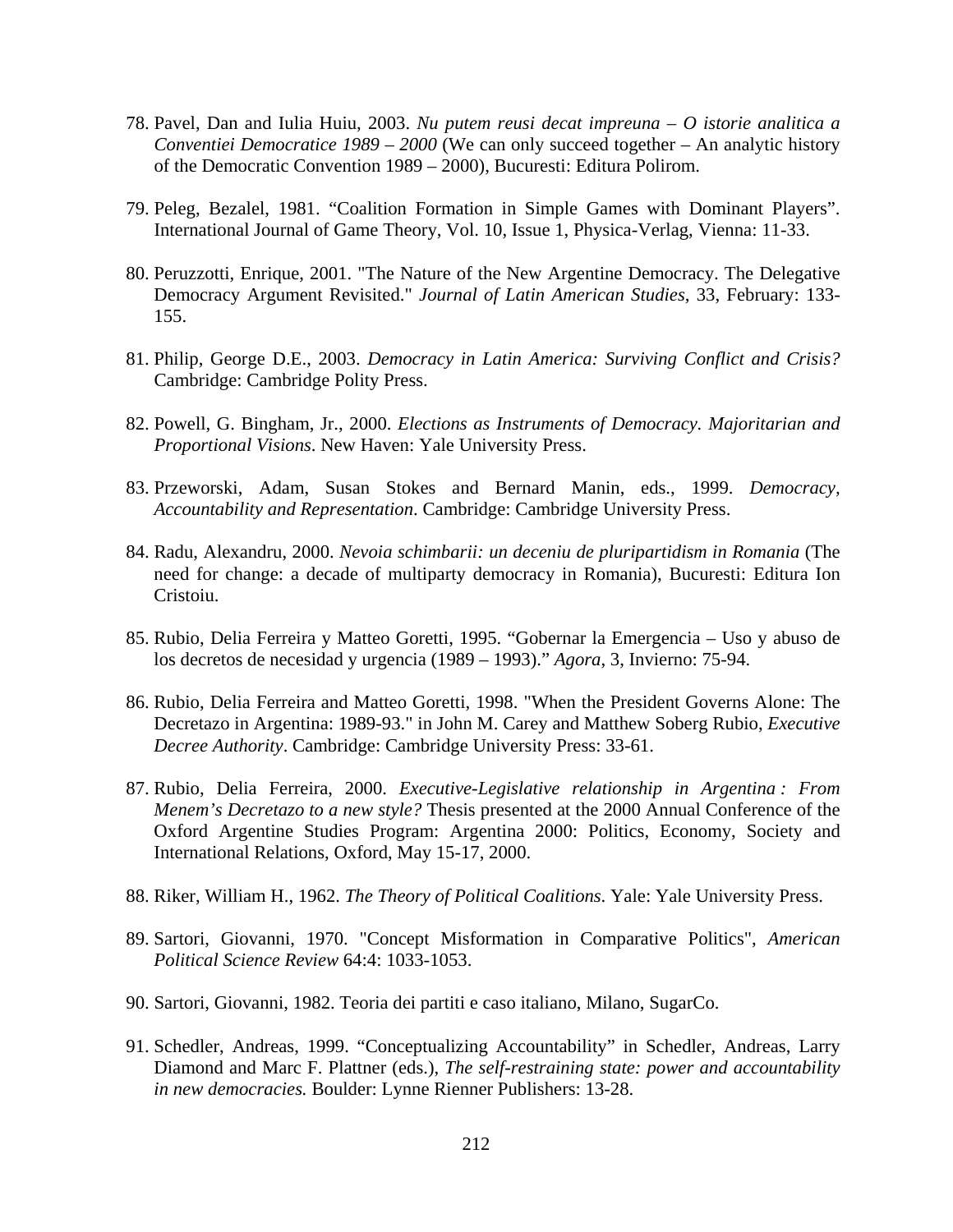- 92. Schedler, Andreas, Larry Diamond and Marc F. Plattner, eds., 1999. *The self-restraining state: power and accountability in new democracies.* Boulder: Lynne Rienner Publishers.
- 93. Schmitter, Philippe C., and Terry Lyn Karl, 1991. "What Democracy Is...and Is Not." *Journal of Democracy*, 2/3 Summer: 75-88.
- 94. Schmitter, Philippe C., September 2003. *The Quality of Democracy: The Ambiguous Virtues of Accountability*, Istituto Universitario Europeo.
- 95. Schmitter, Philippe, 1999. "The Limits of Horizontal Accountability", in Schedler, Andreas, Schedler, Larry Diamond and Marc F. Plattner, eds., *The Self-Restraining State: Power and Accountability in New Democracies*, Boulder: Lynne Rienner Publishers: 59- 62.
- 96. Schmitter, Philippe, and Terry Lynn Karl, 1992. "The Types of Democracy Emerging in Southern and Eastern Europe and South and Central America" in Volten, Peter, ed., *Bound to Change: Consolidating Democracy in East Central Europe*, New York: Institute for EastWest Studies.
- 97. Schumpeter, Joseph, 1954. *Capitalism, Socialism and Democracy.* London, Allen&Unwin,  $4<sup>th</sup>$  edition.
- 98. Shugart, Matthew Soberg, 1998. "The Inverse Relationship Between Party Strength and Executive Strength: A Theory of Politicians' Constitutional Choices." *British Journal of Political Science*, 28: 1-29.
- 99. Smulovitz, Catalina and Enrique Peruzzotti, 2000. "Societal Accountability in Latin America", *Journal of Democracy*, Volume 11, Number 4, October: 147-158.
- 100. Smulovitz, Catalina and Enrique Peruzzotti, 2003. "Societal and Horizontal Controls: Two Cases of a Fruitful Relationship", in Mainwaring, Scott and Christopher Welna, eds., *Democratic Accountability in Latin America*: 309-332.
- 101. Stark, David and Laszlo Bruszt, 1998. *Postsocialist Pathways: Transforming Politics and Property in East Central Europe*. Cambridge University Press.
- 102. Stefan, Laurentiu and Razvan Grecu, 2004. *Parliamentary Representatives in Post-Communist Romania*, thesis presented at the EURELITE meeting, Vilnius, May.
- 103. Stefoi-Sava, Elena, 1995. "Organizing legislative impotence: Romania" in *East European Constitutional Review*, Vol. 2, No. 2, Spring 1995.
- 104. Steinmo, Sven, Kathleen Thelen and Frank Longstreth, 1992. Structuring politics: Historical institutionalism in Comparative Analysis. Cambridge: Cambridge University Press.